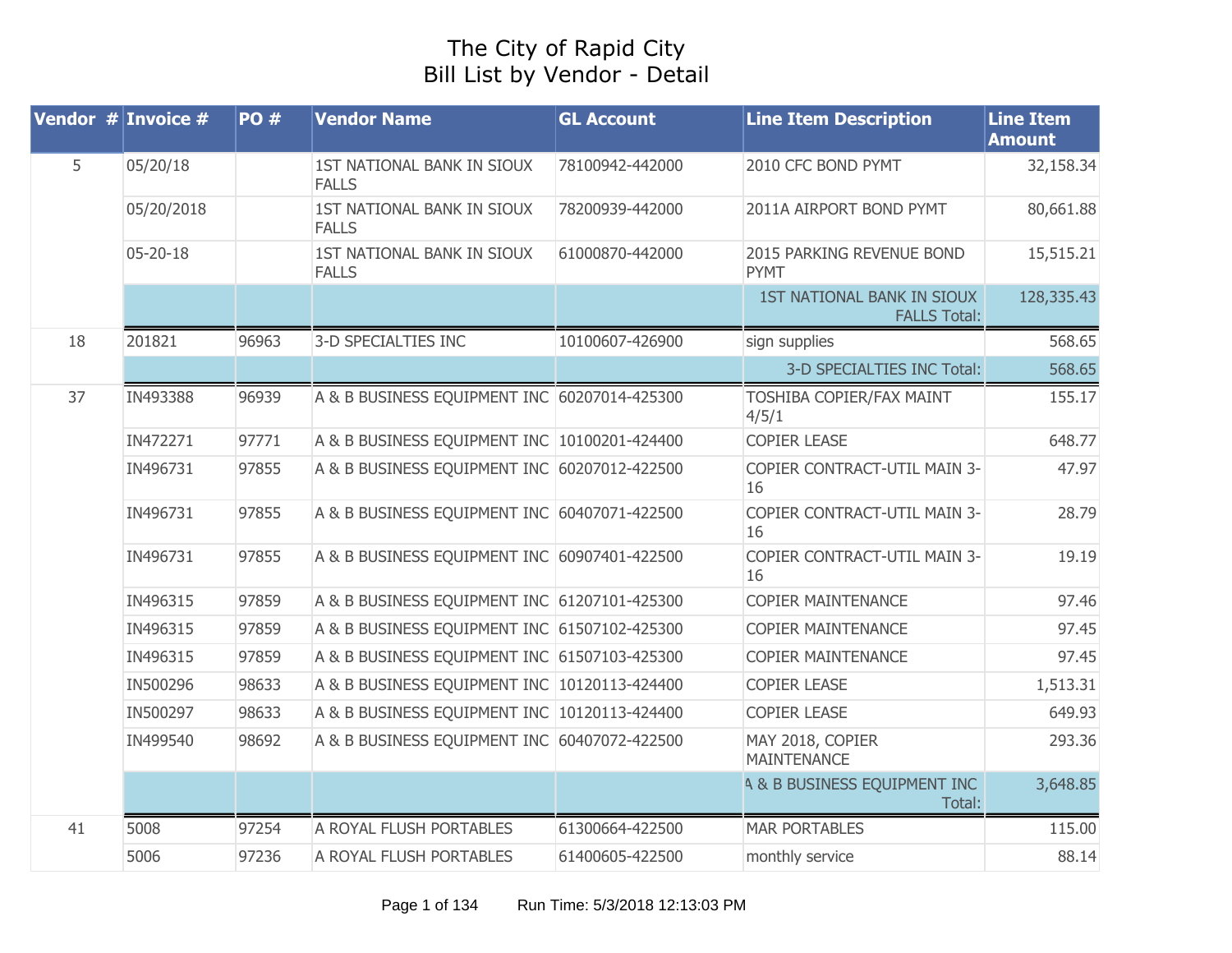| 41 | 5005       | 97353 | A ROYAL FLUSH PORTABLES   | 10100607-422500 | monthly service                          | 115.00 |
|----|------------|-------|---------------------------|-----------------|------------------------------------------|--------|
|    | 5009       | 97353 | A ROYAL FLUSH PORTABLES   | 10100607-422500 | monthly service                          | 115.00 |
|    | 5007       | 97353 | A ROYAL FLUSH PORTABLES   | 10100607-422500 | monthly service                          | 115.00 |
|    |            |       |                           |                 | A ROYAL FLUSH PORTABLES<br>Total:        | 548.14 |
| 44 | 5916040918 | 97497 | A TO Z SHREDDING          | 10106021-422500 | <b>SHREDDING</b>                         | 43.60  |
|    | 5944041218 | 97874 | A TO Z SHREDDING          | 10120115-422500 | <b>SHREDDING</b>                         | 24.00  |
|    | 1143041918 | 98499 | A TO Z SHREDDING          | 10120115-422500 | <b>SHREDDING</b>                         | 47.40  |
|    |            |       |                           |                 | A TO Z SHREDDING Total:                  | 115.00 |
| 46 | 00047695   | 96940 | A&B WELDING SUPPLY CO INC | 60207011-424400 | OXY, ACET 032018                         | 10.64  |
|    | 00047703   | 97212 | A&B WELDING SUPPLY CO INC | 61800890-424600 | <b>OXYGEN CYLINDER RENTAL</b>            | 327.26 |
|    | 00969691   | 97323 | A&B WELDING SUPPLY CO INC | 10100202-426900 | MEDICAL GRADE OXYGEN GAS                 | 10.55  |
|    | 00969691   | 97323 | A&B WELDING SUPPLY CO INC | 61800890-429700 | MEDICAL GRADE OXYGEN GAS                 | 21.43  |
|    | 00969951   | 97322 | A&B WELDING SUPPLY CO INC | 10100202-426900 | MEDICAL GRADE OXYGEN GAS                 | 12.48  |
|    | 00969951   | 97322 | A&B WELDING SUPPLY CO INC | 61800890-429700 | MEDICAL GRADE OXYGEN GAS                 | 25.34  |
|    | 00969628   | 97321 | A&B WELDING SUPPLY CO INC | 10100202-426900 | MEDICAL GRADE OXYGEN GAS                 | 11.13  |
|    | 00969628   | 97321 | A&B WELDING SUPPLY CO INC | 61800890-429700 | MEDICAL GRADE OXYGEN GAS                 | 22.61  |
|    | 00047744   | 97183 | A&B WELDING SUPPLY CO INC | 60407072-424600 | 3/20/2018: WELDING TANK<br><b>RENTAL</b> | 74.48  |
|    | 00968497   | 97961 | A&B WELDING SUPPLY CO INC | 10100202-426900 | MEDICAL GRADE OXYGEN GAS                 | 14.88  |
|    | 00968497   | 97961 | A&B WELDING SUPPLY CO INC | 61800890-429700 | MEDICAL GRADE OXYGEN GAS                 | 30.20  |
|    | 00969383   | 97320 | A&B WELDING SUPPLY CO INC | 10100202-426900 | MEDICAL GRADE OXYGEN GAS                 | 11.81  |
|    | 00969383   | 97320 | A&B WELDING SUPPLY CO INC | 61800890-429700 | MEDICAL GRADE OXYGEN GAS                 | 23.97  |
|    | 00969153   | 97319 | A&B WELDING SUPPLY CO INC | 10100202-426900 | MEDICAL GRADE OXYGEN GAS                 | 11.81  |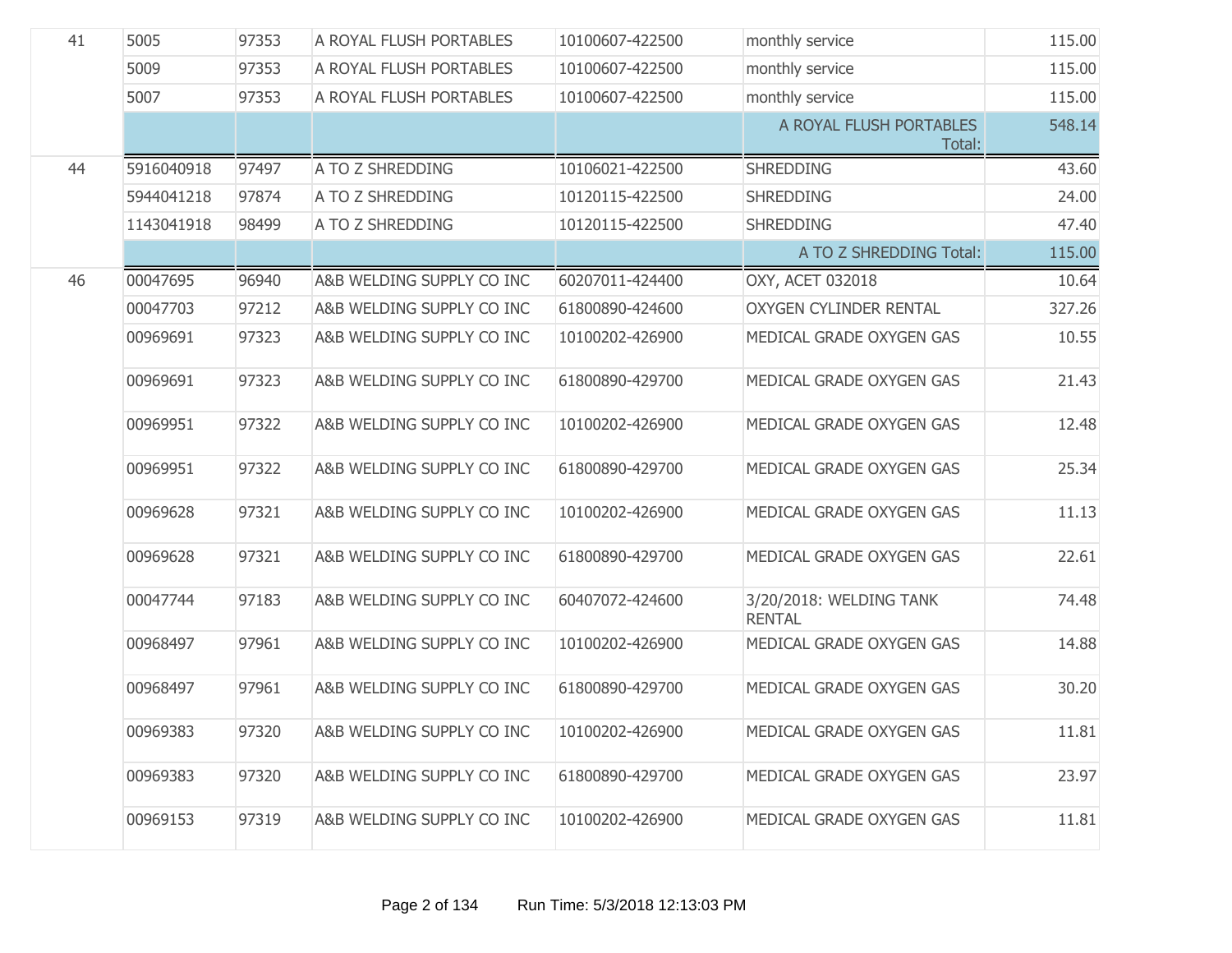| 46   | 00969153   | 97319 | A&B WELDING SUPPLY CO INC  | 61800890-429700 | MEDICAL GRADE OXYGEN GAS                            | 23.97    |
|------|------------|-------|----------------------------|-----------------|-----------------------------------------------------|----------|
|      | 00969129   | 97317 | A&B WELDING SUPPLY CO INC  | 10100202-426900 | MEDICAL GRADE OXYGEN GAS                            | 9.76     |
|      | 00969129   | 97317 | A&B WELDING SUPPLY CO INC  | 61800890-429700 | MEDICAL GRADE OXYGEN GAS                            | 19.82    |
|      | 00968854   | 97316 | A&B WELDING SUPPLY CO INC  | 10100202-426900 | MEDICAL GRADE OXYGEN GAS                            | 11.13    |
|      | 00968854   | 97316 | A&B WELDING SUPPLY CO INC  | 61800890-429700 | MEDICAL GRADE OXYGEN GAS                            | 22.61    |
|      | 00969372   | 97318 | A&B WELDING SUPPLY CO INC  | 10100202-426900 | MEDICAL GRADE OXYGEN GAS                            | 8.41     |
|      | 00969372   | 97318 | A&B WELDING SUPPLY CO INC  | 61800890-429700 | MEDICAL GRADE OXYGEN GAS                            | 17.09    |
|      | 00047693   | 97731 | A&B WELDING SUPPLY CO INC  | 61300664-426900 | OXY/ACET/NIT/C25                                    | 26.04    |
|      |            |       |                            |                 | A&B WELDING SUPPLY CO INC<br>Total:                 | 747.42   |
| 2899 | C118045954 | 97307 | A.M. LEONARD INC.          | 10100608-426600 | greenhouse supplies                                 | 412.43   |
|      |            |       |                            |                 | A.M. LEONARD INC. Total:                            | 412.43   |
| 67   | 0155647-IN | 95949 | ABM EQUIPMENT & SUPPLY LLC | 10100205-425100 | T701 Replacement Bucket                             | 1,587.50 |
|      |            |       |                            |                 | ABM EQUIPMENT & SUPPLY LLC<br>Total:                | 1,587.50 |
| 79   | 1769947    | 97293 | <b>ACE HARDWARE-EAST</b>   | 10100205-426900 | Key and straps                                      | 22.98    |
|      | 1765166    | 97295 | <b>ACE HARDWARE-EAST</b>   | 10100205-426900 | Razor Blades                                        | 9.21     |
|      | 1767204    | 97440 | <b>ACE HARDWARE-EAST</b>   | 10100615-426900 | <b>HANGER STORAGE</b>                               | 164.78   |
|      | 1762777    | 97438 | <b>ACE HARDWARE-EAST</b>   | 10100617-425900 | <b>HEX BUSHING</b>                                  | 4.40     |
|      | 1758287    | 97437 | <b>ACE HARDWARE-EAST</b>   | 10100616-426500 | PRUNING BLADES                                      | 19.17    |
|      | 1740348    | 97436 | <b>ACE HARDWARE-EAST</b>   | 10100612-426900 | <b>GARMENT HOOKS</b>                                | 77.44    |
|      | 135199     |       | <b>ACE HARDWARE-EAST</b>   | 61207101-422900 | CREDIT RETURN BRACE, TABLE<br>LEG, BUNGEE AND HINGE | (24.35)  |
|      | 1807136    | 98519 | <b>ACE HARDWARE-EAST</b>   | 61207101-422900 | 2018 KIDS FAIR BOOT SUPPLIES                        | 26.84    |
|      | 134083     |       | <b>ACE HARDWARE-EAST</b>   | 61207101-422900 | CREDIT RETURNED TABLE LEG,<br>HINGE, SUPPORT        | (17.25)  |
|      | 1815723    | 98608 | <b>ACE HARDWARE-EAST</b>   | 10100607-425500 | SHARKBITE COUPLER - STAR OF<br>TH                   | 7.29     |
|      | 1813944    | 98683 | <b>ACE HARDWARE-EAST</b>   | 60907401-425300 | <b>REPAIRS ON CHAINSAW</b>                          | 15.17    |

Page 3 of 134 Run Time: 5/3/2018 12:13:03 PM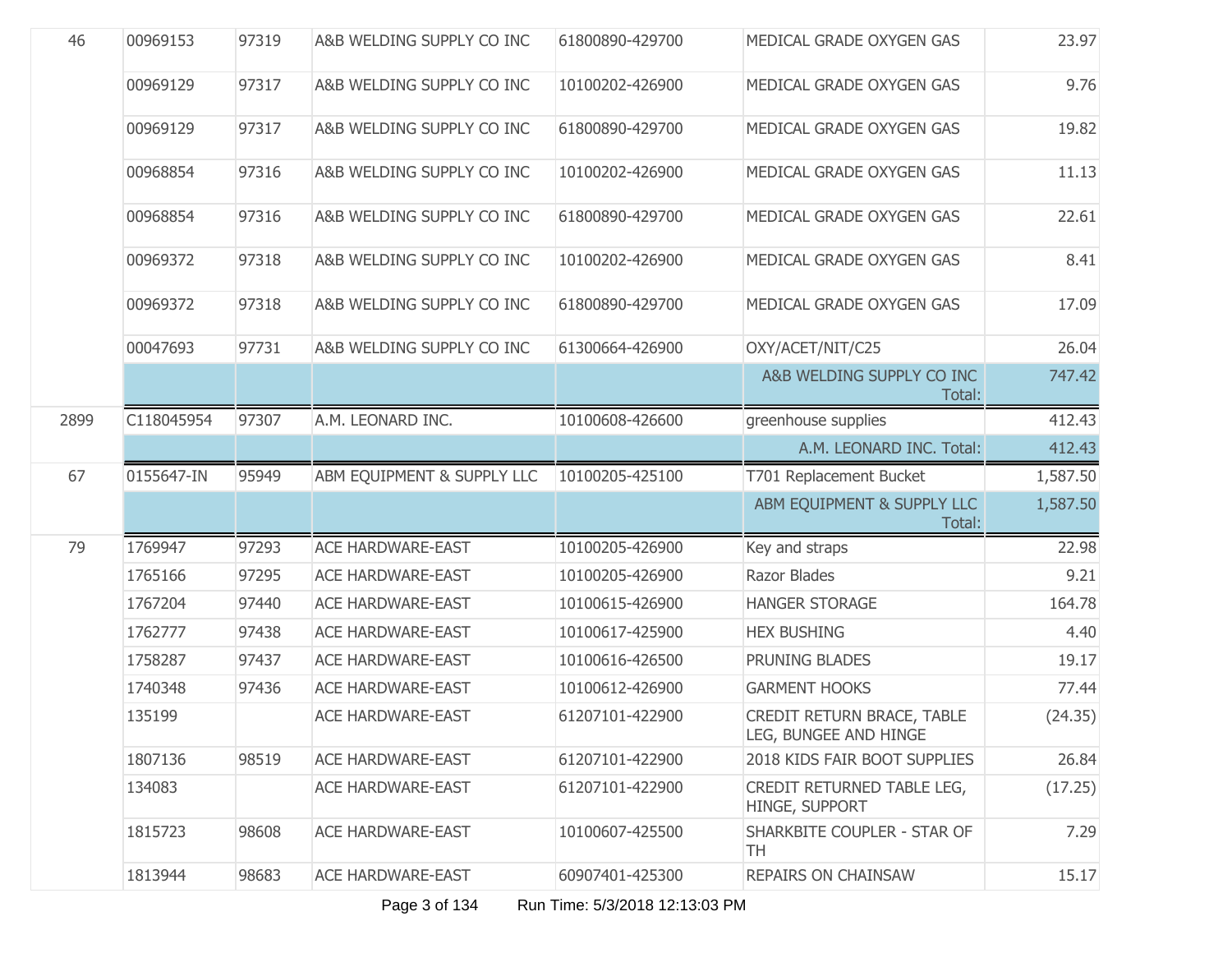| 79 | 1815766 | 98382 | <b>ACE HARDWARE-EAST</b> | 60407071-425300 | <b>MATERIAL TO REPAIR SINGER</b><br><b>VALV</b> | 3.83  |
|----|---------|-------|--------------------------|-----------------|-------------------------------------------------|-------|
|    | 1815766 | 98382 | <b>ACE HARDWARE-EAST</b> | 60407071-426500 | MATERIAL TO REPAIR SINGER<br><b>VALV</b>        | 15.99 |
|    | 1773614 | 97862 | <b>ACE HARDWARE-EAST</b> | 61207101-422900 | ED CENTER GARDEN SUPPLIES                       | 9.62  |
|    | 1791218 | 98567 | <b>ACE HARDWARE-EAST</b> | 10102024-426900 | WASTEBASKET/MOUNTING<br>TOOLS - S               | 34.91 |
|    | 1791218 | 98567 | <b>ACE HARDWARE-EAST</b> | 61800894-426900 | WASTEBASKET/MOUNTING<br>TOOLS - S               | 2.97  |
|    | 1769070 | 98556 | <b>ACE HARDWARE-EAST</b> | 10102026-426900 | <b>BODY RECOVERY RESTOCK - ST6</b>              | 16.05 |
|    | 1769070 | 98556 | <b>ACE HARDWARE-EAST</b> | 61800896-426900 | <b>BODY RECOVERY RESTOCK - ST6</b>              | 7.90  |
|    | 1809105 | 98518 | <b>ACE HARDWARE-EAST</b> | 61207101-422900 | KIDS FAIR BOOTH SUPPLIES                        | 16.48 |
|    | 1816341 | 98518 | <b>ACE HARDWARE-EAST</b> | 61207101-422900 | KIDS FAIR BOOTH SUPPLIES                        | 13.65 |
|    | 1815077 | 98518 | <b>ACE HARDWARE-EAST</b> | 61207101-422900 | KIDS FAIR BOOTH SUPPLIES                        | 15.14 |
|    | 1791322 | 98028 | <b>ACE HARDWARE-EAST</b> | 10100607-425500 | SPRAYPAINT                                      | 9.96  |
|    | 1808963 | 98076 | <b>ACE HARDWARE-EAST</b> | 10100205-425300 | Small engine supplies                           | 4.49  |
|    | 1808963 | 98076 | <b>ACE HARDWARE-EAST</b> | 10100205-426900 | Small engine supplies                           | 18.36 |
|    | 1781080 | 97820 | <b>ACE HARDWARE-EAST</b> | 60407072-426500 | <b>TOOL: TAPE MEASURES</b>                      | 33.22 |
|    | 1792083 | 97897 | <b>ACE HARDWARE-EAST</b> | 10100612-426900 | <b>DRILL BIT</b>                                | 16.31 |
|    | 1748318 | 97660 | <b>ACE HARDWARE-EAST</b> | 61507102-425200 | <b>CORD</b>                                     | 15.82 |
|    | 1715049 | 97363 | <b>ACE HARDWARE-EAST</b> | 61507102-425200 | WALPLATE, DUCT TAPE AND<br><b>MARKER</b>        | 0.57  |
|    | 1715049 | 97363 | <b>ACE HARDWARE-EAST</b> | 61507102-426900 | WALPLATE, DUCT TAPE AND<br><b>MARKER</b>        | 14.62 |
|    | 1747837 | 97247 | <b>ACE HARDWARE-EAST</b> | 60407072-425100 | RANGER: BOLT, MISC: DUST<br>PAN,                | 21.54 |
|    | 1744385 | 97247 | <b>ACE HARDWARE-EAST</b> | 60407072-425300 | RANGER: BOLT, MISC: DUST<br>PAN,                | 20.09 |
|    | 1744385 | 97247 | <b>ACE HARDWARE-EAST</b> | 60407072-426400 | RANGER: BOLT, MISC: DUST<br>PAN,                | 31.46 |
|    | 1804347 | 97934 | <b>ACE HARDWARE-EAST</b> | 10100205-426900 | T706 Extension Cord                             | 28.79 |
|    | 1763394 | 97989 | <b>ACE HARDWARE-EAST</b> | 10102024-425100 | VIBRATION ISOLATOR/WIRE - E4                    | 25.37 |
|    | 1795058 | 98028 | <b>ACE HARDWARE-EAST</b> | 10100607-425900 | SPRAYPAINT                                      | 6.00  |
|    |         |       |                          |                 |                                                 |       |

Page 4 of 134 Run Time: 5/3/2018 12:13:03 PM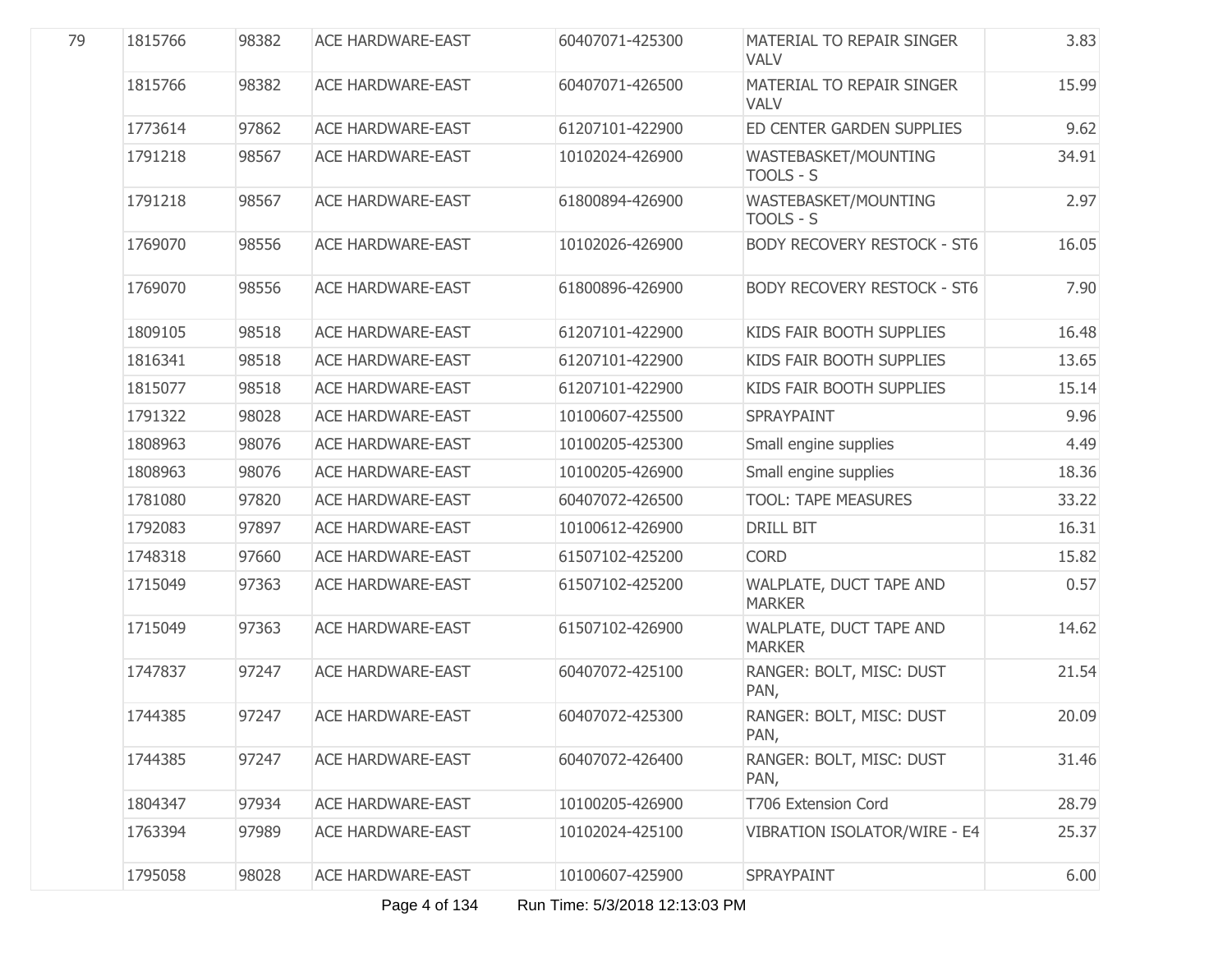| 79 | 1765042 | 97361 | <b>ACE HARDWARE-EAST</b> | 10100302-421100 | MAIL BOX REPAIR                          | 17.63  |
|----|---------|-------|--------------------------|-----------------|------------------------------------------|--------|
|    | 1772862 | 97431 | <b>ACE HARDWARE-EAST</b> | 60407071-426400 | <b>SHOP TOWEL/GLASS CLEANER</b><br>FOR T | 24.15  |
|    | 1739854 | 97430 | <b>ACE HARDWARE-EAST</b> | 10100205-426900 | T704 Hasp & Hinge                        | 15.34  |
|    | 1774108 | 97432 | <b>ACE HARDWARE-EAST</b> | 10100205-426900 | Paint supplies                           | 21.05  |
|    | 1716454 | 97175 | <b>ACE HARDWARE-EAST</b> | 61507102-425300 | <b>NUTS BOLTS AND SCREWS</b>             | 6.49   |
|    | 1760181 | 97407 | <b>ACE HARDWARE-EAST</b> | 61207101-422900 | <b>KIDS FAIR SUPPLIES</b>                | 17.25  |
|    |         |       |                          |                 | <b>ACE HARDWARE-EAST Total:</b>          | 790.73 |
| 80 | 1746949 | 96957 | <b>ACE HARDWARE-WEST</b> | 10100607-426500 | boat trailer parts                       | 59.86  |
|    | 1747979 | 96957 | <b>ACE HARDWARE-WEST</b> | 10100607-425300 | boat trailer parts                       | 15.32  |
|    | 1747600 | 96949 | <b>ACE HARDWARE-WEST</b> | 10100607-425300 | boat trailer parts                       | 42.40  |
|    | 1760172 | 96965 | <b>ACE HARDWARE-WEST</b> | 10100607-426900 | nuts/screws/bolts                        | 11.51  |
|    | 1757932 | 96965 | <b>ACE HARDWARE-WEST</b> | 10100607-426900 | nuts/screws/bolts                        | 2.35   |
|    | 1748755 | 96965 | <b>ACE HARDWARE-WEST</b> | 10100607-426900 | nuts/screws/bolts                        | 17.64  |
|    | 1815569 | 98694 | <b>ACE HARDWARE-WEST</b> | 60207011-426900 | WD40 2)                                  | 11.18  |
|    | 1818122 | 98695 | <b>ACE HARDWARE-WEST</b> | 60207011-426500 | PACT DRFD ADAPTER SOCKETS<br> 3)         | 10.34  |
|    | 1749291 | 98562 | <b>ACE HARDWARE-WEST</b> | 10102025-426900 | <b>HOOKS FOR LOCKERS - ST5</b>           | 5.14   |
|    | 1749291 | 98562 | <b>ACE HARDWARE-WEST</b> | 61800895-426900 | <b>HOOKS FOR LOCKERS - ST5</b>           | 2.53   |
|    | 1813503 | 98522 | <b>ACE HARDWARE-WEST</b> | 10100607-425700 | <b>ELECTRICAL SUPPLIES</b>               | 14.39  |
|    | 1815367 | 98522 | <b>ACE HARDWARE-WEST</b> | 10100607-426600 | <b>ELECTRICAL SUPPLIES</b>               | 19.18  |
|    | 1822417 | 98684 | <b>ACE HARDWARE-WEST</b> | 60407071-425500 | MATERIAL FOR SEWER REPAIRS               | 26.14  |
|    | 1814257 | 98380 | <b>ACE HARDWARE-WEST</b> | 60407071-425300 | REPAIRS TO SINGER VALVE, ELK<br>V        | 18.21  |
|    | 1823515 | 98609 | <b>ACE HARDWARE-WEST</b> | 10100607-425900 | SPRAY PAINT, DISC - PICNIC TAB           | 78.64  |
|    | 1810100 | 98290 | ACE HARDWARE-WEST        | 10100607-425900 | PIN HITCH #59                            | 129.09 |
|    | 1810372 | 98290 | <b>ACE HARDWARE-WEST</b> | 10100607-425300 | PIN HITCH #59                            | 23.00  |
|    | 1807468 | 98593 | <b>ACE HARDWARE-WEST</b> | 10400112-425100 | R.E.M. TRAILER                           | 22.99  |
|    | 1812564 | 98221 | <b>ACE HARDWARE-WEST</b> | 10100612-426900 | <b>WORK GLOVES</b>                       | 19.99  |
|    | 1755172 | 98563 | <b>ACE HARDWARE-WEST</b> | 10102025-426900 | NUTS/SCEWS/BOLT/SANDPAPER<br>- ST        | 3.94   |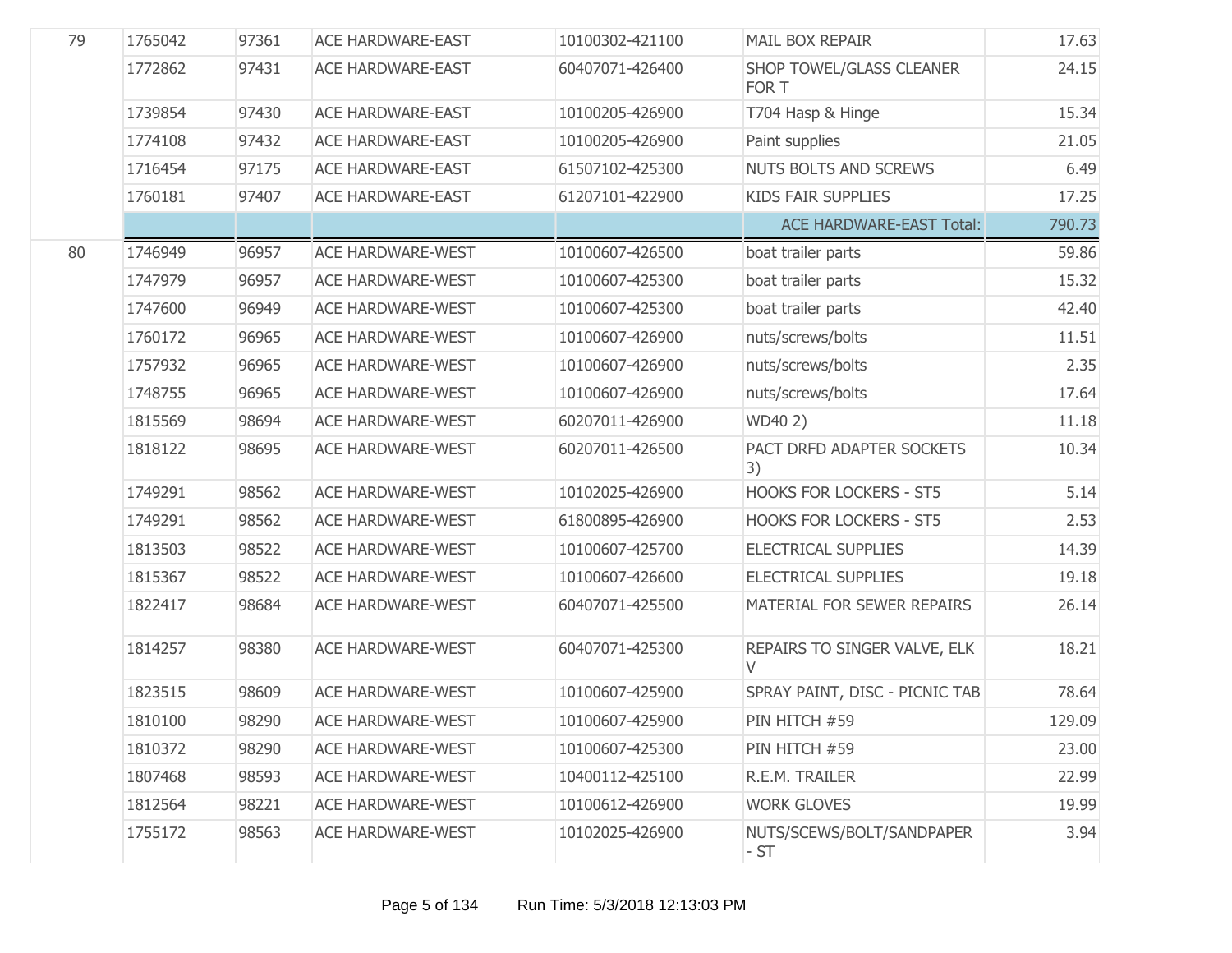| 80 | 1755172 | 98563 | <b>ACE HARDWARE-WEST</b> | 61800895-426900 | NUTS/SCEWS/BOLT/SANDPAPER<br>- ST               | 1.11  |
|----|---------|-------|--------------------------|-----------------|-------------------------------------------------|-------|
|    | 1783556 | 98557 | <b>ACE HARDWARE-WEST</b> | 10102026-426900 | ROPE & ICE MELT - ST6/E3-6                      | 18.87 |
|    | 1783556 | 98557 | <b>ACE HARDWARE-WEST</b> | 61800896-426900 | ROPE & ICE MELT - ST6/E3-6                      | 7.92  |
|    | 1796215 | 98050 | <b>ACE HARDWARE-WEST</b> | 10100612-426900 | <b>CLAMP</b>                                    | 5.85  |
|    | 1796452 | 98049 | <b>ACE HARDWARE-WEST</b> | 10100612-426900 | <b>NUTS BOLTS</b>                               | 3.44  |
|    | 1807847 | 98048 | <b>ACE HARDWARE-WEST</b> | 10100612-426900 | WET/DRY VAC                                     | 49.99 |
|    | 1726145 | 97524 | <b>ACE HARDWARE-WEST</b> | 10500115-425300 | STHIL BAR CHAING AND OIL                        | 90.98 |
|    | 1780668 | 98290 | <b>ACE HARDWARE-WEST</b> | 10100607-425300 | PIN HITCH #59                                   | 9.49  |
|    | 1811778 | 98290 | <b>ACE HARDWARE-WEST</b> | 10100607-425300 | PIN HITCH #59                                   | 15.78 |
|    | 1745797 | 98030 | <b>ACE HARDWARE-WEST</b> | 10100607-426900 | MARKER, BUNGEE CORD,<br><b>SILICONE</b>         | 19.47 |
|    | 1783933 | 98030 | <b>ACE HARDWARE-WEST</b> | 10100607-426900 | MARKER, BUNGEE CORD,<br><b>SILICONE</b>         | 22.74 |
|    | 1788395 | 98002 | <b>ACE HARDWARE-WEST</b> | 60207014-426900 | RED COUPLING, THREAD SEAL<br><b>TAPE</b>        | 8.43  |
|    | 1795079 | 98003 | <b>ACE HARDWARE-WEST</b> | 60207011-426400 | TRASH BAGS 6)                                   | 77.94 |
|    | 1791828 | 97903 | <b>ACE HARDWARE-WEST</b> | 10100612-426900 | <b>SPRAYER</b>                                  | 42.79 |
|    | 1789299 | 98051 | <b>ACE HARDWARE-WEST</b> | 10100617-426900 | <b>NUTS BOLTS</b>                               | 54.23 |
|    | 1761726 | 97574 | <b>ACE HARDWARE-WEST</b> | 10100607-426400 | <b>BOLTS - PICNIC TABLES</b>                    | 2.99  |
|    | 1761762 | 97574 | <b>ACE HARDWARE-WEST</b> | 10100607-425300 | <b>BOLTS - PICNIC TABLES</b>                    | 44.49 |
|    | 1758034 | 97574 | <b>ACE HARDWARE-WEST</b> | 10100607-426900 | <b>BOLTS - PICNIC TABLES</b>                    | 10.30 |
|    | 1789032 | 98030 | <b>ACE HARDWARE-WEST</b> | 10100607-426900 | MARKER, BUNGEE CORD,<br><b>SILICONE</b>         | 26.98 |
|    | 1788643 | 98030 | <b>ACE HARDWARE-WEST</b> | 10100607-425700 | MARKER, BUNGEE CORD,<br><b>SILICONE</b>         | 49.43 |
|    | 1789755 | 98030 | <b>ACE HARDWARE-WEST</b> | 10100607-426900 | MARKER, BUNGEE CORD,<br><b>SILICONE</b>         | 18.23 |
|    | 1780704 | 97843 | <b>ACE HARDWARE-WEST</b> | 10100607-425500 | <b>IRRIGATION SUPPLIES -</b><br><b>FITZGERA</b> | 37.20 |
|    | 1785257 | 97843 | <b>ACE HARDWARE-WEST</b> | 10100607-425500 | <b>IRRIGATION SUPPLIES -</b><br><b>FITZGERA</b> | 4.41  |
|    | 1785257 | 97843 | <b>ACE HARDWARE-WEST</b> | 10100607-426500 | <b>IRRIGATION SUPPLIES -</b><br><b>FITZGERA</b> | 9.99  |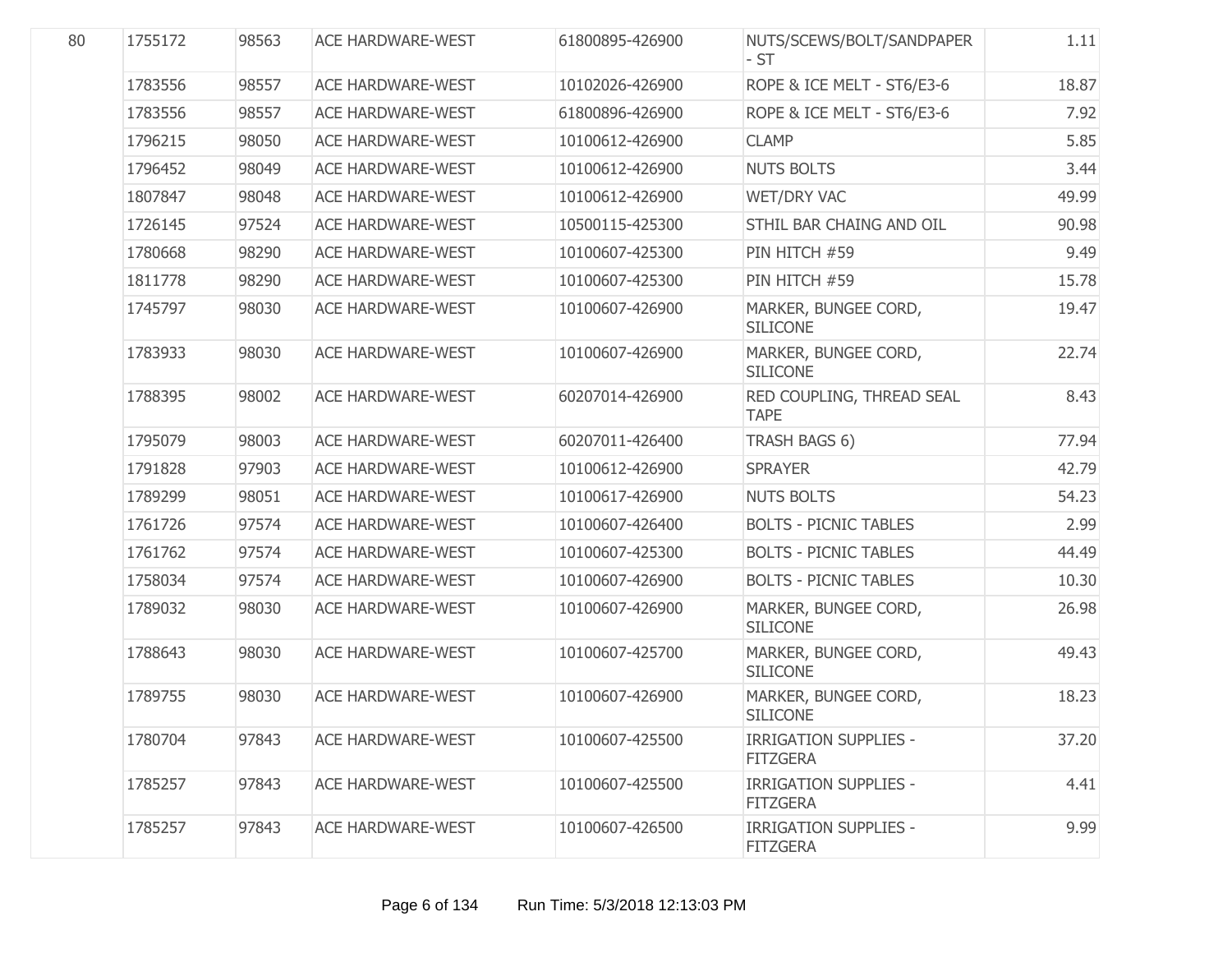| 80 | 1785952 | 97843 | <b>ACE HARDWARE-WEST</b>  | 10100607-426900 | <b>IRRIGATION SUPPLIES -</b><br><b>FITZGERA</b> | 16.61    |
|----|---------|-------|---------------------------|-----------------|-------------------------------------------------|----------|
|    | 1749501 | 97574 | <b>ACE HARDWARE-WEST</b>  | 10100607-425900 | <b>BOLTS - PICNIC TABLES</b>                    | 11.56    |
|    | 1766445 | 97574 | <b>ACE HARDWARE-WEST</b>  | 10100607-426400 | <b>BOLTS - PICNIC TABLES</b>                    | 17.58    |
|    | 1765911 | 97574 | <b>ACE HARDWARE-WEST</b>  | 10100607-425900 | <b>BOLTS - PICNIC TABLES</b>                    | 11.00    |
|    | 1783121 | 97718 | ACE HARDWARE-WEST         | 10100612-426900 | <b>PVC GROUND</b>                               | 16.16    |
|    | 1766595 | 97568 | <b>ACE HARDWARE-WEST</b>  | 60800840-426400 | <b>JANITORIAL SUPPLIES</b>                      | 14.39    |
|    | 1781175 | 97599 | <b>ACE HARDWARE-WEST</b>  | 60207011-426900 | PACT DRFD MAGLITE, LEVELS,<br><b>SNO</b>        | 90.47    |
|    | 1743655 | 97990 | <b>ACE HARDWARE-WEST</b>  | 10102026-426900 | SAW KIT FOR E3-6                                | 60.55    |
|    | 1780690 | 97598 | <b>ACE HARDWARE-WEST</b>  | 60207011-426900 | PACT OIL, BATTERY 12V                           | 24.50    |
|    | 1766535 | 97464 | <b>ACE HARDWARE-WEST</b>  | 10106024-426900 | MISCELLANEOUS SUPPLIES                          | 22.64    |
|    | 1771324 | 97427 | <b>ACE HARDWARE-WEST</b>  | 10100608-426900 | nipple, coupling                                | 5.35     |
|    | 1773109 | 97371 | <b>ACE HARDWARE-WEST</b>  | 10100205-426900 | <b>T705 Windshield Cleaners</b>                 | 20.97    |
|    | 1745894 | 97174 | <b>ACE HARDWARE-WEST</b>  | 60407071-426900 | BATTERIES FOR SPARTAN WAND                      | 12.66    |
|    | 1784380 | 97628 | ACE HARDWARE-WEST         | 60207012-426900 | <b>ENCHANTMENT GUARD RAIL</b>                   | 12.44    |
|    | 1785171 | 97613 | <b>ACE HARDWARE-WEST</b>  | 10100205-426900 | Clamps                                          | 9.55     |
|    | 1765936 | 97288 | <b>ACE HARDWARE-WEST</b>  | 60207011-426900 | MAGNETIC HOOKS & CLIP, DOOR<br>HO               | 62.51    |
|    | 129709  |       | <b>ACE HARDWARE-WEST</b>  | 10100607-425300 | <b>CREDIT RETURNED</b><br>NUTS/SCREWS/BOLTS     | (6.49)   |
|    | 1747641 | 97272 | <b>ACE HARDWARE-WEST</b>  | 61400605-426400 | deodorizer, cleaner                             | 17.72    |
|    | 1764058 | 97439 | <b>ACE HARDWARE-WEST</b>  | 10100612-426900 | <b>HAMMER</b>                                   | 37.78    |
|    | 1772062 | 97442 | <b>ACE HARDWARE-WEST</b>  | 10100612-426900 | NUTS/SCREWS                                     | 7.25     |
|    | 1768208 | 97441 | <b>ACE HARDWARE-WEST</b>  | 10100612-426900 | <b>NUTS &amp; BOLTS</b>                         | 12.19    |
|    |         |       |                           |                 | <b>ACE HARDWARE-WEST Total:</b>                 | 1,644.28 |
| 81 | 375853  | 97301 | ACE STEEL & RECYCLING INC | 60207012-426900 | <b>ENCHANTMENT PRV</b>                          | 635.95   |
|    | 375902  | 98063 | ACE STEEL & RECYCLING INC | 10100302-425300 | <b>UNITS</b>                                    | 554.60   |
|    |         |       |                           |                 | ACE STEEL & RECYCLING INC<br>Total:             | 1,190.55 |
| 90 | 4624166 | 96863 | <b>ADAMS ISC</b>          | 10100401-425300 | <b>UNITS</b>                                    | 62.04    |
|    | 4624128 | 96863 | <b>ADAMS ISC</b>          | 10100301-425300 | <b>UNITS</b>                                    | 10.18    |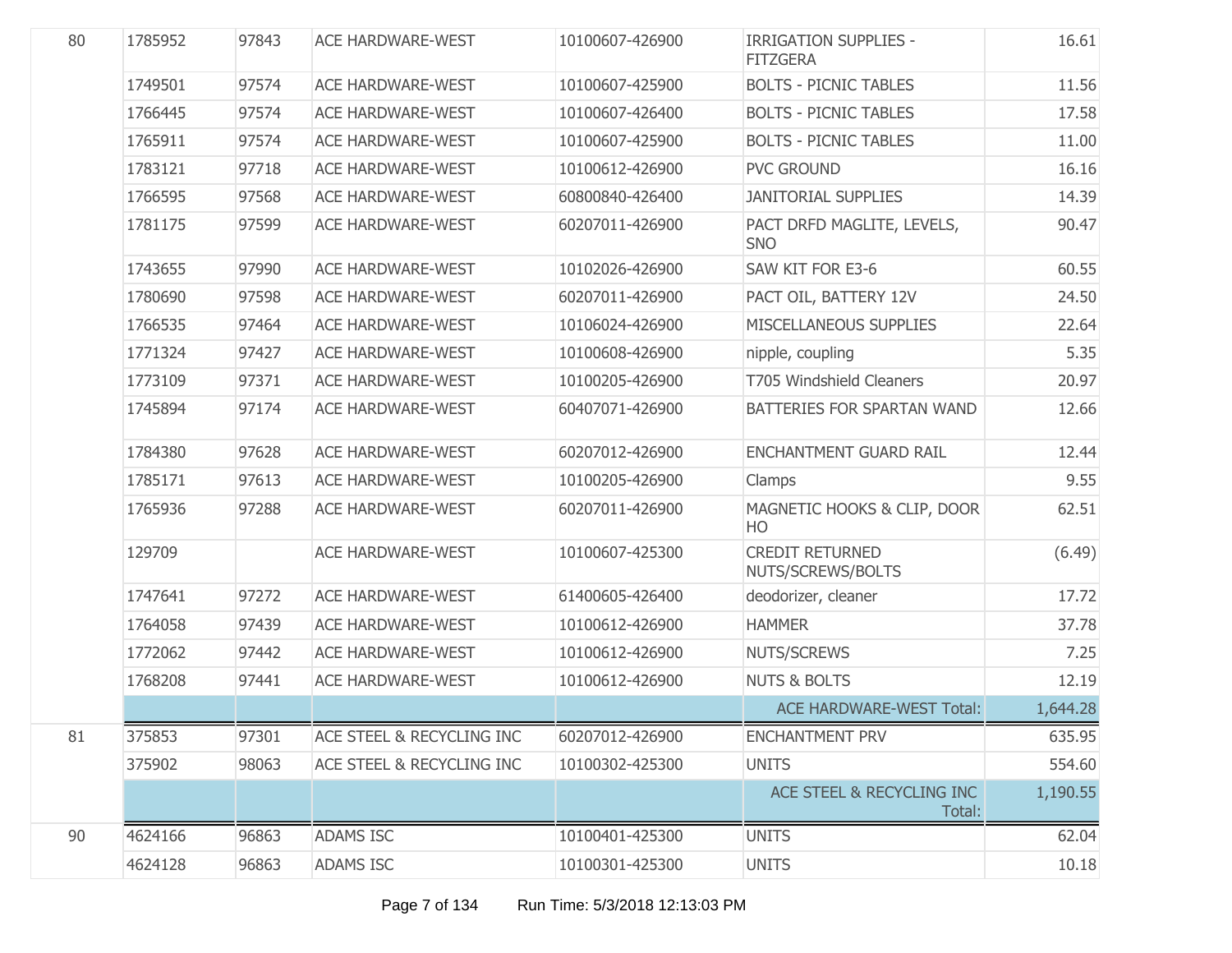| 90   | 4624167     | 96863 | <b>ADAMS ISC</b>                           | 10100301-425300 | <b>UNITS</b>                                      | 51.97     |
|------|-------------|-------|--------------------------------------------|-----------------|---------------------------------------------------|-----------|
|      | 4624257     | 97548 | <b>ADAMS ISC</b>                           | 10100302-425300 | <b>UNIT S133</b>                                  | 276.71    |
|      | 4624390     | 98064 | <b>ADAMS ISC</b>                           | 10100302-425300 | <b>UNIT S026</b>                                  | 9.28      |
|      | 4624525     | 98092 | <b>ADAMS ISC</b>                           | 60207012-425300 | WAND FOR PRESSURE WASHER<br>AT UM                 | 25.30     |
|      | 4624525     | 98092 | <b>ADAMS ISC</b>                           | 60407071-425300 | WAND FOR PRESSURE WASHER<br>AT UM                 | 23.83     |
|      | 4624525     | 98092 | <b>ADAMS ISC</b>                           | 60907401-425300 | WAND FOR PRESSURE WASHER<br>AT UM                 | 18.76     |
|      |             |       |                                            |                 | <b>ADAMS ISC Total:</b>                           | 478.07    |
| 97   | 68978702    | 97367 | ADECCO EMPLOYMENT SERVICES 61507103-422500 |                 | <b>TEMP LABOR</b>                                 | 34.91     |
|      | 69001689    | 97751 | ADECCO EMPLOYMENT SERVICES 10100108-422500 |                 | <b>TEMPORARY ARCHIVIST</b>                        | 744.00    |
|      | 68993431    | 97610 | ADECCO EMPLOYMENT SERVICES 10100108-422500 |                 | <b>TEMPORARY ARCHIVIST</b>                        | 446.40    |
|      |             |       |                                            |                 | ADECCO EMPLOYMENT SERVICES<br>Total:              | 1,225.31  |
| 9041 | 9952509033  | 98329 | AIRGAS USA, LLC                            | 61207101-425100 | <b>WELDING GAS</b>                                | 53.80     |
|      |             |       |                                            |                 | AIRGAS USA, LLC Total:                            | 53.80     |
| 164  | LCAS1193296 | 97275 | <b>ALSCO INC</b>                           | 10100612-426400 | <b>LINEN SUPPLIES</b>                             | 100.91    |
|      | Icas1191895 | 97443 | <b>ALSCO INC</b>                           | 10100612-426400 | <b>LINEN SUPPLIES</b>                             | 100.91    |
|      | LCAS1194120 | 97418 | <b>ALSCO INC</b>                           | 61507103-426400 | <b>FACILITY MATS</b>                              | 32.26     |
|      | LCAS1191919 | 97894 | <b>ALSCO INC</b>                           | 10100603-426400 | <b>LINEN SUPPLIES</b>                             | 77.90     |
|      | LCAS193319  | 97893 | <b>ALSCO INC</b>                           | 10100603-426400 | <b>LINEN SUPPLIES</b>                             | 77.90     |
|      | LCAS1194670 | 97898 | <b>ALSCO INC</b>                           | 10100612-426400 | <b>LINEN SUPPLIES</b>                             | 100.91    |
|      | LCAS1194694 | 98055 | <b>ALSCO INC</b>                           | 10100603-426400 | <b>LINEN SUPPLIES</b>                             | 77.90     |
|      | LCAS1195480 | 98005 | <b>ALSCO INC</b>                           | 61507103-426400 | <b>FACILITY MATS</b>                              | 32.26     |
|      | LCAS1195481 | 98006 | <b>ALSCO INC</b>                           | 61507102-426400 | <b>JANITORIAL SUPPLIES</b>                        | 22.16     |
|      |             |       |                                            |                 | ALSCO INC Total:                                  | 623.11    |
| 179  | 188148      | 98512 | AMERICAN ENGINEERING<br><b>TESTING INC</b> | 61507102-422300 | 18-2446 2018 ENVIRONMENTAL<br><b>MON</b>          | 10,526.82 |
|      |             |       |                                            |                 | AMERICAN ENGINEERING<br><b>TESTING INC Total:</b> | 10,526.82 |
| 187  | 139667-1841 | 98478 | AMERICAN PLANNING ASSOC                    | 10100706-429200 | <b>ANNUAL MEMBERSHIP</b>                          | 358.00    |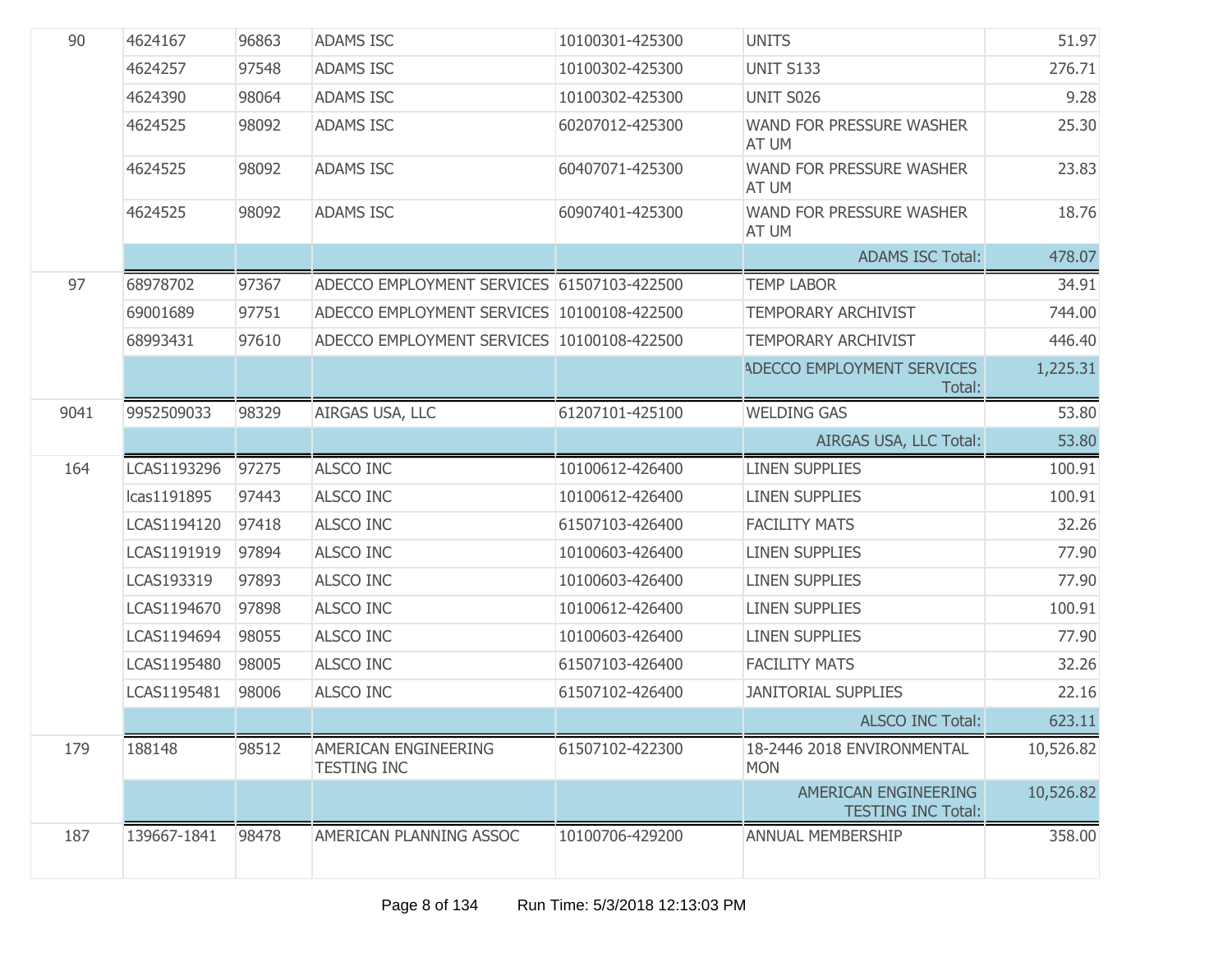| 187   |             |       |                                            |                 | AMERICAN PLANNING ASSOC<br>Total:              | 358.00   |
|-------|-------------|-------|--------------------------------------------|-----------------|------------------------------------------------|----------|
| 10762 | 188902      |       | ANDERSON, MATTHEW                          | 60207014-453000 |                                                | 112.65   |
|       |             |       |                                            |                 | ANDERSON, MATTHEW Total:                       | 112.65   |
| 459   | 04/08-12/18 | 98463 | <b>ANDREW BECKER</b>                       | 10100201-427000 | <b>MEALS - TRAINING - PIERRE</b>               | 63.00    |
|       |             |       |                                            |                 | <b>ANDREW BECKER Total:</b>                    | 63.00    |
| 232   | 8480080775  | 91182 | ANDRITZ SEPARATION INC                     | 60407072-425300 | <b>FIELD SERVICE FOR</b><br><b>CENTRIFUGES</b> | 5,922.62 |
|       |             |       |                                            |                 | <b>ANDRITZ SEPARATION INC Total:</b>           | 5,922.62 |
| 4749  | 04/15-20/18 | 98669 | <b>ANGELA TALLON</b>                       | 10100105-427000 | Reimbursement for Angela Tallo                 | 354.00   |
|       |             |       |                                            |                 | <b>ANGELA TALLON Total:</b>                    | 354.00   |
| 7825  | 356368      | 97009 | ANIMAL CLINIC OF RAPID CITY                | 10120120-429800 | <b>MEDS JARY</b>                               | 197.61   |
|       | 358012      | 97804 | ANIMAL CLINIC OF RAPID CITY                | 10120120-429800 | <b>STRYKER MEDS</b>                            | 62.52    |
|       |             |       |                                            |                 | ANIMAL CLINIC OF RAPID CITY<br>Total:          | 260.13   |
| 10763 | 164611      | 97435 | AQUATIC TECHNOLOGY INC                     | 10100612-426900 | REAGENTS, PROBES, PAINT                        | 1,049.88 |
|       | 164611      | 97435 | AQUATIC TECHNOLOGY INC                     | 10100615-426900 | REAGENTS, PROBES, PAINT                        | 1,049.88 |
|       | 164611      | 97435 | AQUATIC TECHNOLOGY INC                     | 10100616-426900 | REAGENTS, PROBES, PAINT                        | 1,049.89 |
|       | 164611      | 97435 | AQUATIC TECHNOLOGY INC                     | 10100617-426900 | REAGENTS, PROBES, PAINT                        | 1,049.89 |
|       |             |       |                                            |                 | AQUATIC TECHNOLOGY INC<br>Total:               | 4,199.54 |
| 9273  | 04/11-12/18 | 98101 | <b>ARLAN WIPF</b>                          | 60407071-427000 | <b>ARLAN WIPF MEAL</b><br><b>REIMBURSEMENT</b> | 40.00    |
|       | 04/11-12/18 | 98101 | <b>ARLAN WIPF</b>                          | 60907401-427000 | <b>ARLAN WIPF MEAL</b><br><b>REIMBURSEMENT</b> | 40.00    |
|       |             |       |                                            |                 | <b>ARLAN WIPF Total:</b>                       | 80.00    |
| 267   | 153934      | 97417 | <b>ARMSTRONG EXTINGUISHER</b><br>SVC. INC. | 61507103-425300 | <b>EXTINGUISHER INSPECTION</b>                 | 571.00   |
|       |             |       |                                            |                 | ARMSTRONG EXTINGUISHER<br>SVC. INC. Total:     | 571.00   |
| 10715 | 188854      |       | ARNE, STEVE J                              | 60207014-453000 |                                                | 41.76    |
|       |             |       |                                            |                 | ARNE, STEVE J Total:                           | 41.76    |
| 5535  | 9500020371  | 97225 | ARROW INTERNATIONAL INC                    | 61800890-429700 | <b>EMS DISPOSABLES</b>                         | 1,760.34 |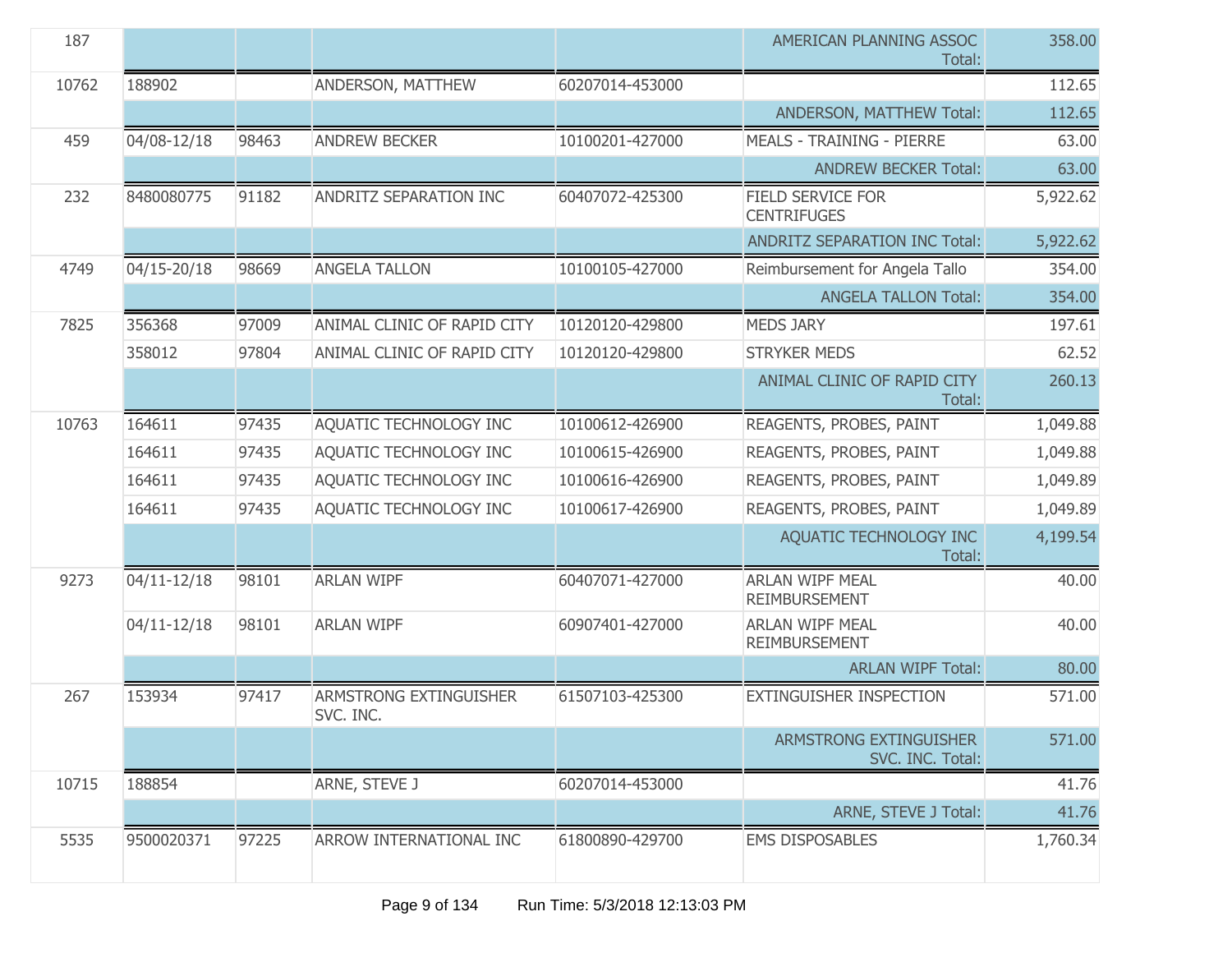| 5535  |             |       |                                  |                 | ARROW INTERNATIONAL INC<br>Total:                | 1,760.34 |
|-------|-------------|-------|----------------------------------|-----------------|--------------------------------------------------|----------|
| 346   | 5164        | 98537 | <b>BADGER STATE RECOVERY INC</b> | 10100202-422500 | PAPER SHREDDING                                  | 69.85    |
|       | 5164        | 98537 | <b>BADGER STATE RECOVERY INC</b> | 61800890-422500 | PAPER SHREDDING                                  | 34.40    |
|       |             |       |                                  |                 | <b>BADGER STATE RECOVERY INC</b><br>Total:       | 104.25   |
| 10710 | 188849      |       | <b>BADIUK, JENNIFER</b>          | 60207014-453000 |                                                  | 188.89   |
|       |             |       |                                  |                 | <b>BADIUK, JENNIFER Total:</b>                   | 188.89   |
| 10722 | 188861      |       | <b>BAILON, OSCAR</b>             | 60207014-453000 |                                                  | 82.67    |
|       |             |       |                                  |                 | <b>BAILON, OSCAR Total:</b>                      | 82.67    |
| 10369 | 49468-1     | 97828 | <b>BALCO UNIFORMS INC</b>        | 10100201-426300 | <b>PANTS STOCK</b>                               | 212.79   |
|       | 49402-1     | 97802 | <b>BALCO UNIFORMS INC</b>        | 10100201-426300 | OFFICER PANTS STOCK                              | 318.00   |
|       | 49402-2     | 97802 | <b>BALCO UNIFORMS INC</b>        | 10100201-426300 | <b>OFFICER PANTS STOCK</b>                       | 212.82   |
|       | 49297-1     | 95704 | <b>BALCO UNIFORMS INC</b>        | 10100201-426300 | OFFICER UNIFORM SHIRTS<br><b>STOCK</b>           | 492.14   |
|       | 49458-3     | 98500 | <b>BALCO UNIFORMS INC</b>        | 10100201-426300 | OFFICER UNIFORMS STOCK                           | 308.00   |
|       | 49297-2     | 95704 | <b>BALCO UNIFORMS INC</b>        | 10100201-426300 | OFFICER UNIFORM SHIRTS<br><b>STOCK</b>           | 219.00   |
|       | 49297-3     | 95704 | <b>BALCO UNIFORMS INC</b>        | 10100201-426300 | OFFICER UNIFORM SHIRTS<br><b>STOCK</b>           | 270.36   |
|       | 49297-4     | 95704 | <b>BALCO UNIFORMS INC</b>        | 10100201-426300 | OFFICER UNIFORM SHIRTS<br><b>STOCK</b>           | 256.00   |
|       | 49265-1     | 98462 | <b>BALCO UNIFORMS INC</b>        | 10100201-426300 | OFFICER UNIFORMS STOCK                           | 2,615.57 |
|       | 49458-1     | 98500 | <b>BALCO UNIFORMS INC</b>        | 10100201-426300 | OFFICER UNIFORMS STOCK                           | 322.94   |
|       | 49458-2     | 98500 | <b>BALCO UNIFORMS INC</b>        | 10100201-426300 | OFFICER UNIFORMS STOCK                           | 77.00    |
|       |             |       |                                  |                 | <b>BALCO UNIFORMS INC Total:</b>                 | 5,304.62 |
| 371   | 29270       | 98326 | <b>BANNER ASSOCIATES INC</b>     | 60200933-422300 | 13-2107 EAST RAPID CITY<br><b>WATER</b>          | 7,950.79 |
|       |             |       |                                  |                 | <b>BANNER ASSOCIATES INC Total:</b>              | 7,950.79 |
| 10777 | 04/08-11/18 | 98450 | <b>BARRY TICE</b>                | 10120106-427000 | <b>MEALS-GRANT MEETING-</b><br><b>WASHINGTON</b> | 296.00   |
|       |             |       |                                  |                 | <b>BARRY TICE Total:</b>                         | 296.00   |
| 10107 | 04/06-07/18 | 97831 | <b>BARRY YOUNG</b>               | 10120109-427000 | MEALS-OFFICER FUNERAL-SIOUX<br>FA                | 66.00    |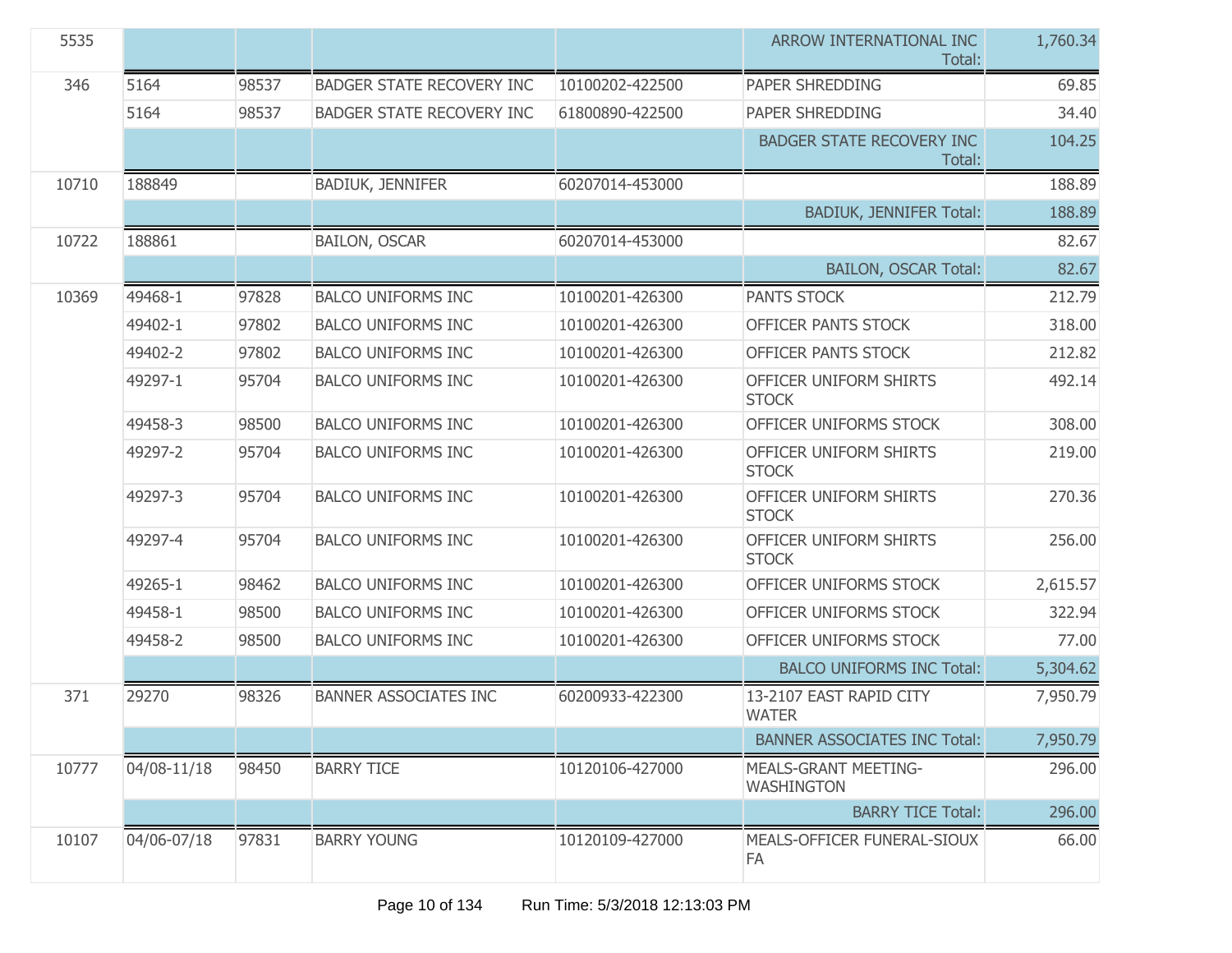| 10107 |             |       |                                    |                 | <b>BARRY YOUNG Total:</b>                        | 66.00    |
|-------|-------------|-------|------------------------------------|-----------------|--------------------------------------------------|----------|
| 8768  | 03/29-30/18 | 97207 | <b>BENJAMIN MCKEE</b>              | 61800890-427000 | PER DIEM: MCKEE 3.29 AMB<br><b>TRNSF</b>         | 21.00    |
|       |             |       |                                    |                 | <b>BENJAMIN MCKEE Total:</b>                     | 21.00    |
| 2060  | 02/06/18    | 93827 | <b>BERNIE HALL</b>                 | 10100204-429200 | REIMBURSEMENT-RES & COMM<br><b>MECH</b>          | 70.00    |
|       |             |       |                                    |                 | <b>BERNIE HALL Total:</b>                        | 70.00    |
| 7142  | 1492        | 98058 | <b>BERS LLC</b>                    | 10100607-422500 | RUBBLE DISPOSAL                                  | 392.00   |
|       |             |       |                                    |                 | <b>BERS LLC</b><br>Total:                        | 392.00   |
| 10778 | 04/08-11/18 | 98451 | <b>BEVERLY WARNE</b>               | 10120106-427000 | <b>MEALS-GRANT MEETING-</b><br><b>WASHINGTON</b> | 256.00   |
|       |             |       |                                    |                 | <b>BEVERLY WARNE Total:</b>                      | 256.00   |
| 10730 | 188869      |       | BH FOOD SERVICES INC               | 60207014-453000 |                                                  | 23.61    |
|       |             |       |                                    |                 | <b>BH FOOD SERVICES INC Total:</b>               | 23.61    |
| 536   | 34663       | 97277 | BH SERVICES INC                    | 10100607-422500 | custodial services                               | 430.43   |
|       | 34663       | 97277 | BH SERVICES INC                    | 10100620-422500 | custodial services                               | 327.93   |
|       |             |       |                                    |                 | <b>BH SERVICES INC Total:</b>                    | 758.36   |
| 549   | 02 660976   | 98379 | BIERSCHBACH EQUIPMENT INC          | 60907401-425500 | COMPOST FILTREX TO BAG OFF<br><b>STO</b>         | 233.00   |
|       |             |       |                                    |                 | BIERSCHBACH EQUIPMENT INC<br>Total:              | 233.00   |
| 551   | NP52877026  | 96893 | <b>BIG D OIL COMPANY</b>           | 10100618-426200 | <b>FUEL</b>                                      | 8,452.29 |
|       |             |       |                                    |                 | <b>BIG D OIL COMPANY Total:</b>                  | 8,452.29 |
| 9218  | 04/11/18    | 97844 | <b>BIG TEX TRAILERS</b>            | 10100607-426900 | DUMP TARP KIT 7X20                               | 325.99   |
|       | 04/17/18    | 98291 | <b>BIG TEX TRAILERS</b>            | 10100607-425300 | <b>BREAKAWAY PIN = TRAILERS</b>                  | 54.95    |
|       |             |       |                                    |                 | <b>BIG TEX TRAILERS Total:</b>                   | 380.94   |
| 573   | 13221       | 97562 | <b>BLACK HAWK VANS INC</b>         | 10100618-425100 | <b>BUS REPAIRS</b>                               | 1,945.00 |
|       | 13222       | 97562 | <b>BLACK HAWK VANS INC</b>         | 10100618-425100 | <b>BUS REPAIRS</b>                               | 147.50   |
|       |             |       |                                    |                 | <b>BLACK HAWK VANS INC Total:</b>                | 2,092.50 |
| 10604 | 03/12/18    | 97409 | <b>BLACK HILLS AREA COUNCIL</b>    | 61207101-422900 | <b>CITY WIDE CLEAN</b>                           | 56.22    |
|       |             |       |                                    |                 | <b>BLACK HILLS AREA COUNCIL</b><br>Total:        | 56.22    |
| 584   | 11472       | 97414 | <b>BLACK HILLS BUSINESS SOURCE</b> | 61507103-426100 | <b>OFFICE SUPPLIES</b>                           | 28.13    |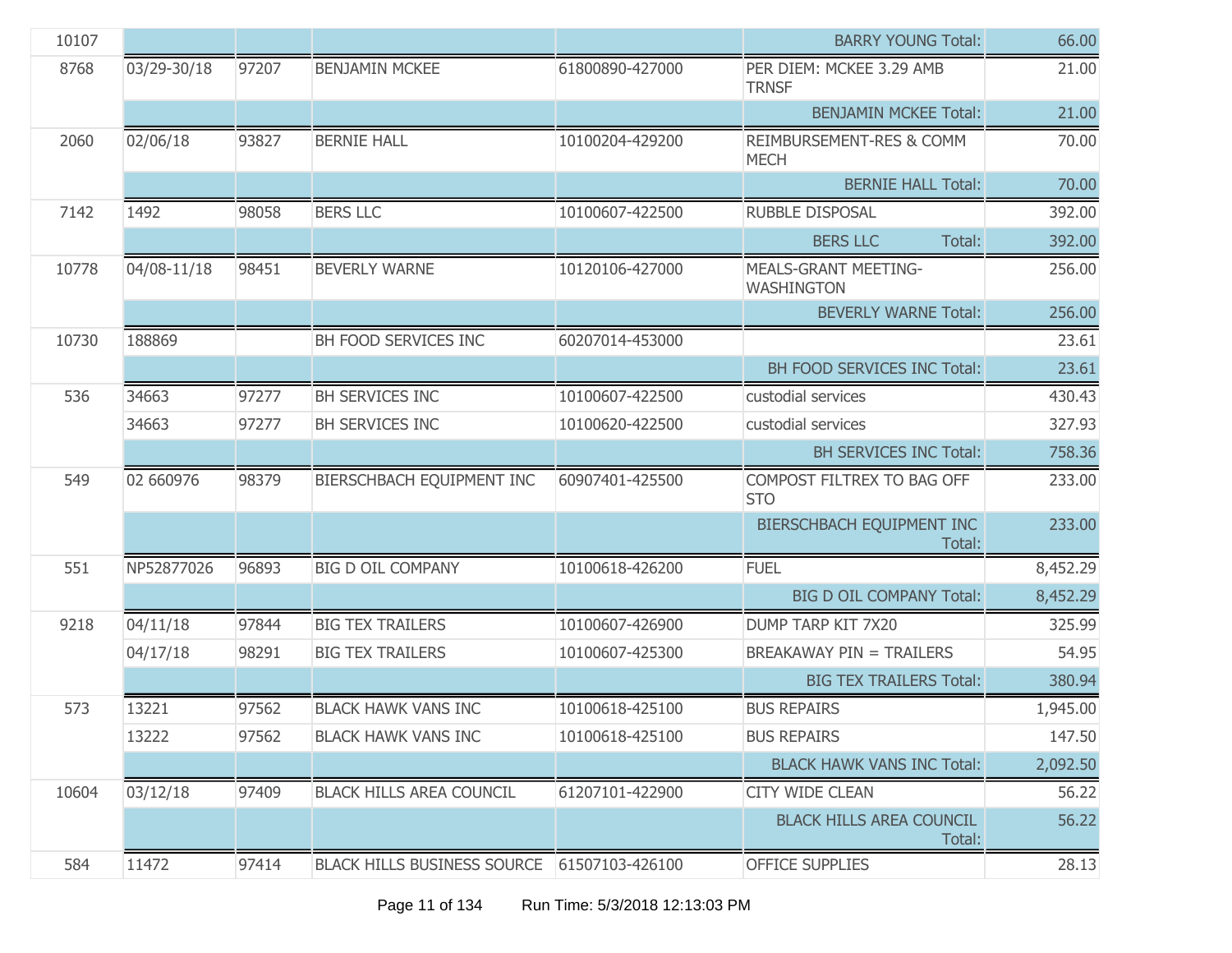| 584 | 11461             | 97368 | <b>BLACK HILLS BUSINESS SOURCE</b>                      | 61207101-426100 | <b>OFFICE SUPPLIES</b>                                | 36.20     |
|-----|-------------------|-------|---------------------------------------------------------|-----------------|-------------------------------------------------------|-----------|
|     | 11461             | 97368 | <b>BLACK HILLS BUSINESS SOURCE</b>                      | 61507102-426100 | <b>OFFICE SUPPLIES</b>                                | 36.20     |
|     | 11461             | 97368 | <b>BLACK HILLS BUSINESS SOURCE</b>                      | 61507103-426100 | <b>OFFICE SUPPLIES</b>                                | 36.22     |
|     | 11551             | 97979 | <b>BLACK HILLS BUSINESS SOURCE</b>                      | 10100202-426100 | <b>PAPER &amp; PENS</b>                               | 67.61     |
|     | 11551             | 97979 | <b>BLACK HILLS BUSINESS SOURCE</b>                      | 61800890-426100 | PAPER & PENS                                          | 33.30     |
|     | 11558             | 98568 | <b>BLACK HILLS BUSINESS SOURCE</b>                      | 10100202-426100 | <b>OFFICE SUPPLIES -</b><br>ST1/ACADEMY               | 25.52     |
|     | 11558             | 98568 | <b>BLACK HILLS BUSINESS SOURCE</b>                      | 61800890-426100 | <b>OFFICE SUPPLIES -</b><br>ST1/ACADEMY               | 2.97      |
|     | 11599             | 98578 | <b>BLACK HILLS BUSINESS SOURCE</b>                      | 10100202-426100 | PENS, PAPER, TAPE                                     | 59.32     |
|     | 11599             | 98578 | <b>BLACK HILLS BUSINESS SOURCE</b>                      | 61800890-426100 | PENS, PAPER, TAPE                                     | 29.21     |
|     | 11602             | 98422 | <b>BLACK HILLS BUSINESS SOURCE</b>                      | 61507103-426100 | <b>OFFICE SUPPLIES</b>                                | 29.27     |
|     |                   |       |                                                         |                 | <b>BLACK HILLS BUSINESS SOURCE</b><br>Total:          | 383.95    |
| 586 | 132509            | 97271 | BLACK HILLS CHEMICAL CO INC                             | 61400605-426400 | towels, hand soap                                     | 115.94    |
|     | 132818            | 97570 | <b>BLACK HILLS CHEMICAL CO INC</b>                      | 10100618-426400 | <b>JANITORIAL SUPPLIES</b>                            | 35.98     |
|     | 133139            | 97915 | BLACK HILLS CHEMICAL CO INC                             | 10100618-426400 | <b>JANITORIAL SUPPLIES</b>                            | 115.54    |
|     | 131705A           | 97864 | <b>BLACK HILLS CHEMICAL CO INC</b>                      | 61507103-426400 | <b>JANITORIAL SUPPLIES</b>                            | 218.92    |
|     | 132948            | 97678 | BLACK HILLS CHEMICAL CO INC                             | 61507103-426400 | <b>JANITORIAL SUPPLIES</b>                            | 529.72    |
|     | 131809A           | 98225 | BLACK HILLS CHEMICAL CO INC                             | 10100612-426400 | <b>AIR FRESHNER DISPENSER</b>                         | 20.00     |
|     | 133435            | 98224 | BLACK HILLS CHEMICAL CO INC                             | 10100612-426400 | <b>GLOVES</b>                                         | 243.18    |
|     | 133550            | 98696 | BLACK HILLS CHEMICAL CO INC                             | 60207011-426400 | DISINFECTANT 96), AIR<br><b>DEFECTAN</b>              | 407.76    |
|     |                   |       |                                                         |                 | <b>BLACK HILLS CHEMICAL CO INC</b><br>Total:          | 1,687.04  |
| 587 | 05/19/18          |       | <b>BLACK HILLS COMMUNITY BANK</b><br><b>NA</b>          | 50500120-441000 | CITY/COUNTY EVID BLDG PYMT<br>PRINC & INT             | 9,698.01  |
|     | 05/19/18          |       | BLACK HILLS COMMUNITY BANK 50500120-442000<br><b>NA</b> |                 | CITY/COUNTY EVID BLDG PYMT<br>PRINC & INT             | 10,751.69 |
|     |                   |       |                                                         |                 | <b>BLACK HILLS COMMUNITY BANK</b><br><b>NA Total:</b> | 20,449.70 |
| 622 | 12775386<br>04/20 |       | <b>BLACK HILLS ENERGY</b>                               | 60207011-428300 |                                                       | 17.80     |
|     | 12818846<br>04/20 |       | <b>BLACK HILLS ENERGY</b>                               | 10100205-428300 |                                                       | 73.31     |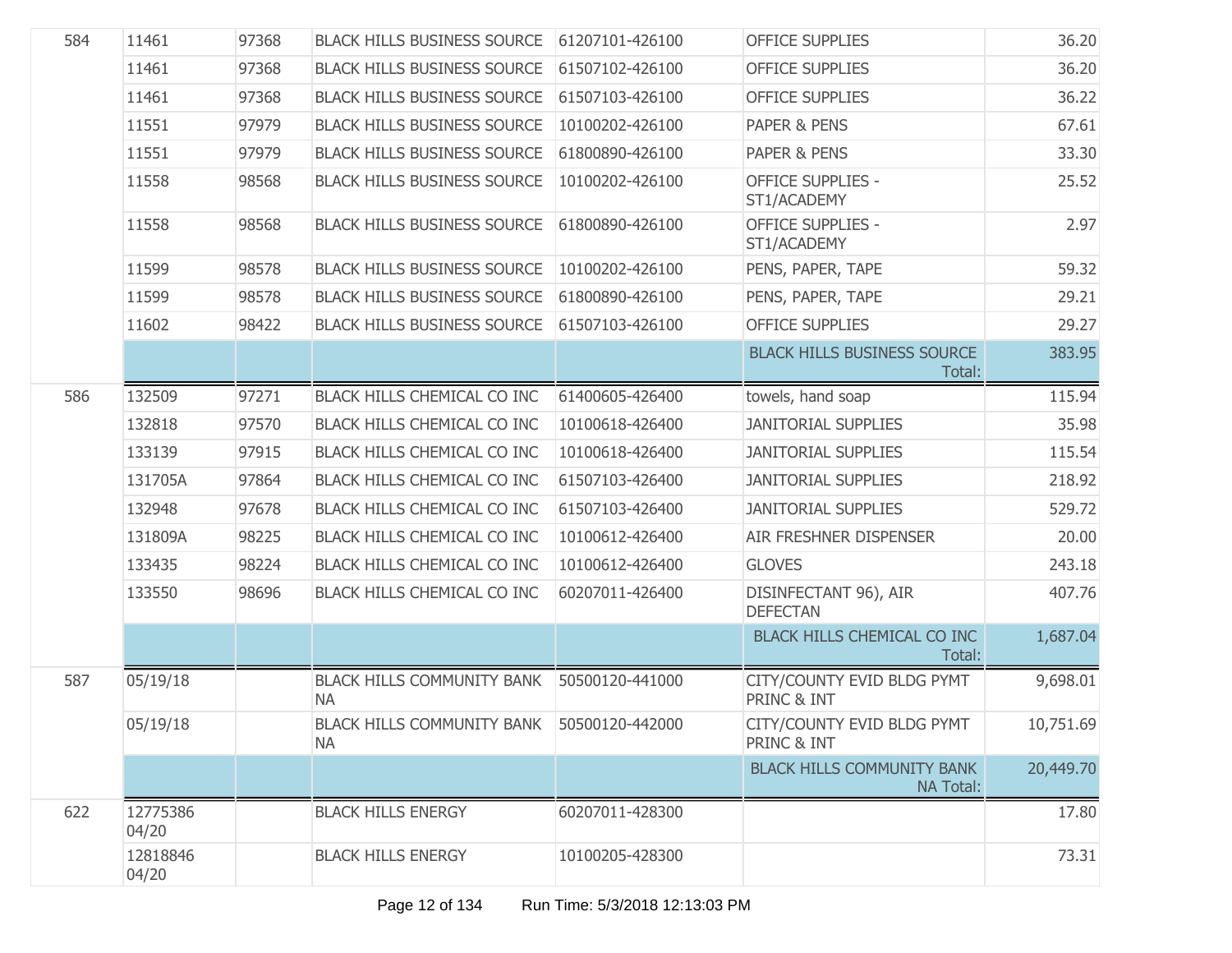| 622 | 21852634<br>04/25 | <b>BLACK HILLS ENERGY</b> | 61300664-428300 | 18.27    |
|-----|-------------------|---------------------------|-----------------|----------|
|     | 12432726<br>04/25 | <b>BLACK HILLS ENERGY</b> | 61300664-428300 | 1,326.48 |
|     | 17851552<br>04/25 | <b>BLACK HILLS ENERGY</b> | 10102025-428300 | 269.39   |
|     | 17851552<br>04/25 | <b>BLACK HILLS ENERGY</b> | 61800895-428300 | 132.69   |
|     | 22019420<br>04/27 | <b>BLACK HILLS ENERGY</b> | 10100607-428300 | 14.18    |
|     | 12806165<br>04/24 | <b>BLACK HILLS ENERGY</b> | 10100860-428300 | 216.39   |
|     | 21722491<br>04/24 | <b>BLACK HILLS ENERGY</b> | 10100860-428300 | 113.44   |
|     | 12311932<br>04/25 | <b>BLACK HILLS ENERGY</b> | 61300664-428300 | 1,626.90 |
|     | 12228064<br>04/25 | <b>BLACK HILLS ENERGY</b> | 61300664-428300 | 805.11   |
|     | <b>NONE 04/26</b> | <b>BLACK HILLS ENERGY</b> | 61300664-428300 | 23.11    |
|     | <b>NONE 04/26</b> | <b>BLACK HILLS ENERGY</b> | 61300664-428300 | 10.93    |
|     | 12761349<br>04/24 | <b>BLACK HILLS ENERGY</b> | 60207011-428300 | 102.42   |
|     | 12311925<br>04/24 | <b>BLACK HILLS ENERGY</b> | 60207011-428300 | 559.31   |
|     | 12225884<br>04/25 | <b>BLACK HILLS ENERGY</b> | 60207011-428300 | 17.80    |
|     | <b>NONE 04/26</b> | <b>BLACK HILLS ENERGY</b> | 60207011-428300 | 10.93    |
|     | 12766532<br>04/24 | <b>BLACK HILLS ENERGY</b> | 60407071-428300 | 188.00   |
|     | 12764090<br>04/24 | <b>BLACK HILLS ENERGY</b> | 60407071-428300 | 220.16   |
|     | 12227247<br>04/24 | <b>BLACK HILLS ENERGY</b> | 60207011-428300 | 9,160.93 |
|     | 12766541<br>04/25 | <b>BLACK HILLS ENERGY</b> | 60207011-428300 | 111.19   |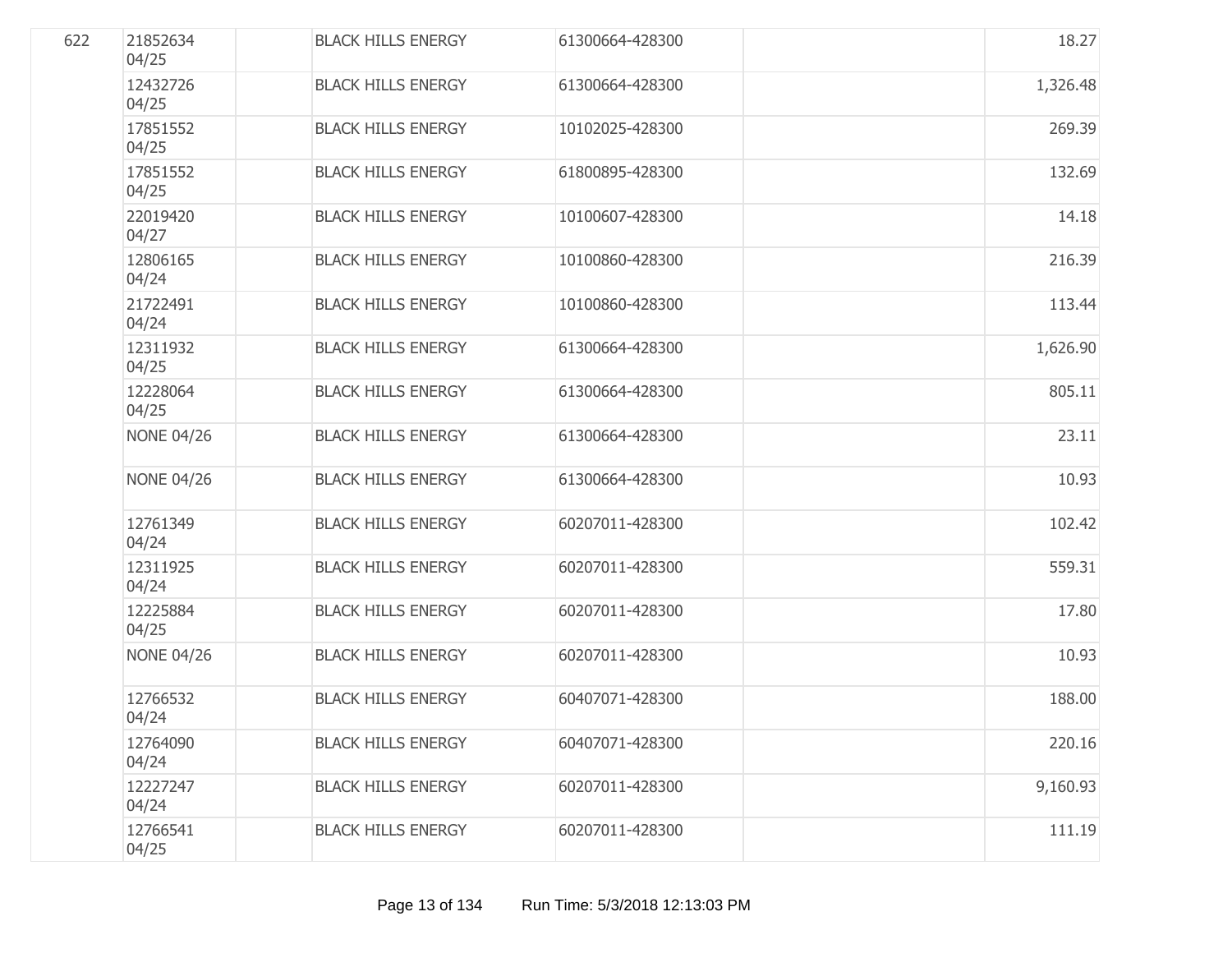| 622 | 12311926<br>04/25 | <b>BLACK HILLS ENERGY</b> | 60207011-428300 | 2,201.96 |
|-----|-------------------|---------------------------|-----------------|----------|
|     | 12153657<br>04/25 | <b>BLACK HILLS ENERGY</b> | 60207011-428300 | 82.13    |
|     | 12766322<br>04/25 | <b>BLACK HILLS ENERGY</b> | 60207011-428300 | 29.97    |
|     | 12227182<br>04/25 | <b>BLACK HILLS ENERGY</b> | 60207011-428300 | 1,340.58 |
|     | 12326179<br>04/24 | <b>BLACK HILLS ENERGY</b> | 60207011-428300 | 925.00   |
|     | 12153846<br>04/24 | <b>BLACK HILLS ENERGY</b> | 60207011-428300 | 67.81    |
|     | 12154242<br>04/24 | <b>BLACK HILLS ENERGY</b> | 60207011-428300 | 71.20    |
|     | 12764104<br>04/24 | <b>BLACK HILLS ENERGY</b> | 60207011-428300 | 51.02    |
|     | 12311924<br>04/24 | <b>BLACK HILLS ENERGY</b> | 60207011-428300 | 21.05    |
|     | 12766544<br>04/24 | <b>BLACK HILLS ENERGY</b> | 60207011-428300 | 203.91   |
|     | 20070318<br>04/25 | <b>BLACK HILLS ENERGY</b> | 10100607-428300 | 279.28   |
|     | <b>NONE 04/26</b> | <b>BLACK HILLS ENERGY</b> | 10100607-428300 | 45.58    |
|     | 18545658<br>04/25 | <b>BLACK HILLS ENERGY</b> | 10100607-428300 | 864.58   |
|     | 12770379<br>04/26 | <b>BLACK HILLS ENERGY</b> | 10100607-428300 | 101.12   |
|     | <b>NONE 04/26</b> | <b>BLACK HILLS ENERGY</b> | 10100607-428300 | 25.16    |
|     | 12761122<br>04/24 | <b>BLACK HILLS ENERGY</b> | 10100607-428300 | 46.65    |
|     | 17507897<br>04/27 | <b>BLACK HILLS ENERGY</b> | 60407071-428300 | 713.53   |
|     | 12227597<br>04/24 | <b>BLACK HILLS ENERGY</b> | 10100205-428300 | 25.30    |
|     | 12208013<br>04/24 | <b>BLACK HILLS ENERGY</b> | 10100205-428300 | 21.83    |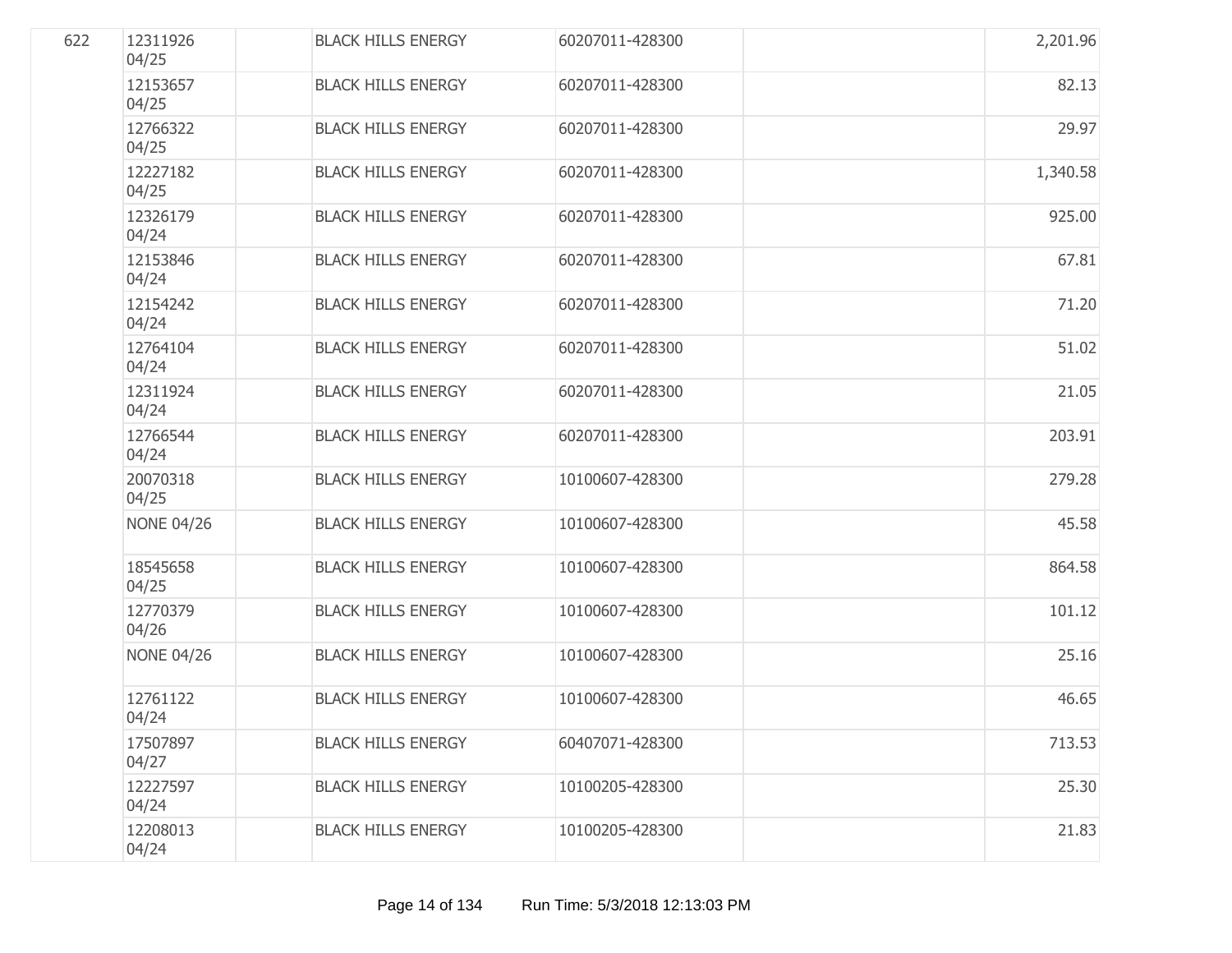| 622 | 21058503<br>04/26 | <b>BLACK HILLS ENERGY</b> | 10100205-428300 | 72.31     |
|-----|-------------------|---------------------------|-----------------|-----------|
|     | 12307669<br>04/25 | <b>BLACK HILLS ENERGY</b> | 10100205-428300 | 12.09     |
|     | 12761169<br>04/25 | <b>BLACK HILLS ENERGY</b> | 10100607-428300 | 330.39    |
|     | 12329188<br>04/27 | <b>BLACK HILLS ENERGY</b> | 10100607-428300 | 330.70    |
|     | 19816375<br>04/27 | <b>BLACK HILLS ENERGY</b> | 10100205-428300 | 111.89    |
|     | 16745244<br>04/27 | <b>BLACK HILLS ENERGY</b> | 10100607-428300 | 13.59     |
|     | 12775482<br>04/26 | <b>BLACK HILLS ENERGY</b> | 60207011-428300 | 10,096.43 |
|     | 17507795<br>04/26 | <b>BLACK HILLS ENERGY</b> | 60207011-428300 | 4,772.57  |
|     | 17507897<br>04/27 | <b>BLACK HILLS ENERGY</b> | 60207012-428300 | 713.53    |
|     | 16883937<br>04/26 | <b>BLACK HILLS ENERGY</b> | 60407071-428300 | 31.01     |
|     | 12764058<br>04/26 | <b>BLACK HILLS ENERGY</b> | 60207011-428300 | 208.47    |
|     | 21722587<br>04/26 | <b>BLACK HILLS ENERGY</b> | 60207011-428300 | 173.59    |
|     | 12393538<br>04/27 | <b>BLACK HILLS ENERGY</b> | 10100607-428300 | 12.97     |
|     | 16723654<br>04/27 | <b>BLACK HILLS ENERGY</b> | 10100205-428300 | 26.28     |
|     | 13175297<br>04/27 | <b>BLACK HILLS ENERGY</b> | 10100205-428300 | 97.67     |
|     | 12775425<br>04/23 | <b>BLACK HILLS ENERGY</b> | 60207011-428300 | 161.65    |
|     | 21319589<br>04/20 | <b>BLACK HILLS ENERGY</b> | 10100860-428300 | 12.00     |
|     | 12282121<br>04/23 | <b>BLACK HILLS ENERGY</b> | 10100860-428300 | 12.00     |
|     | <b>NONE 04/23</b> | <b>BLACK HILLS ENERGY</b> | 61207101-428300 | 16.76     |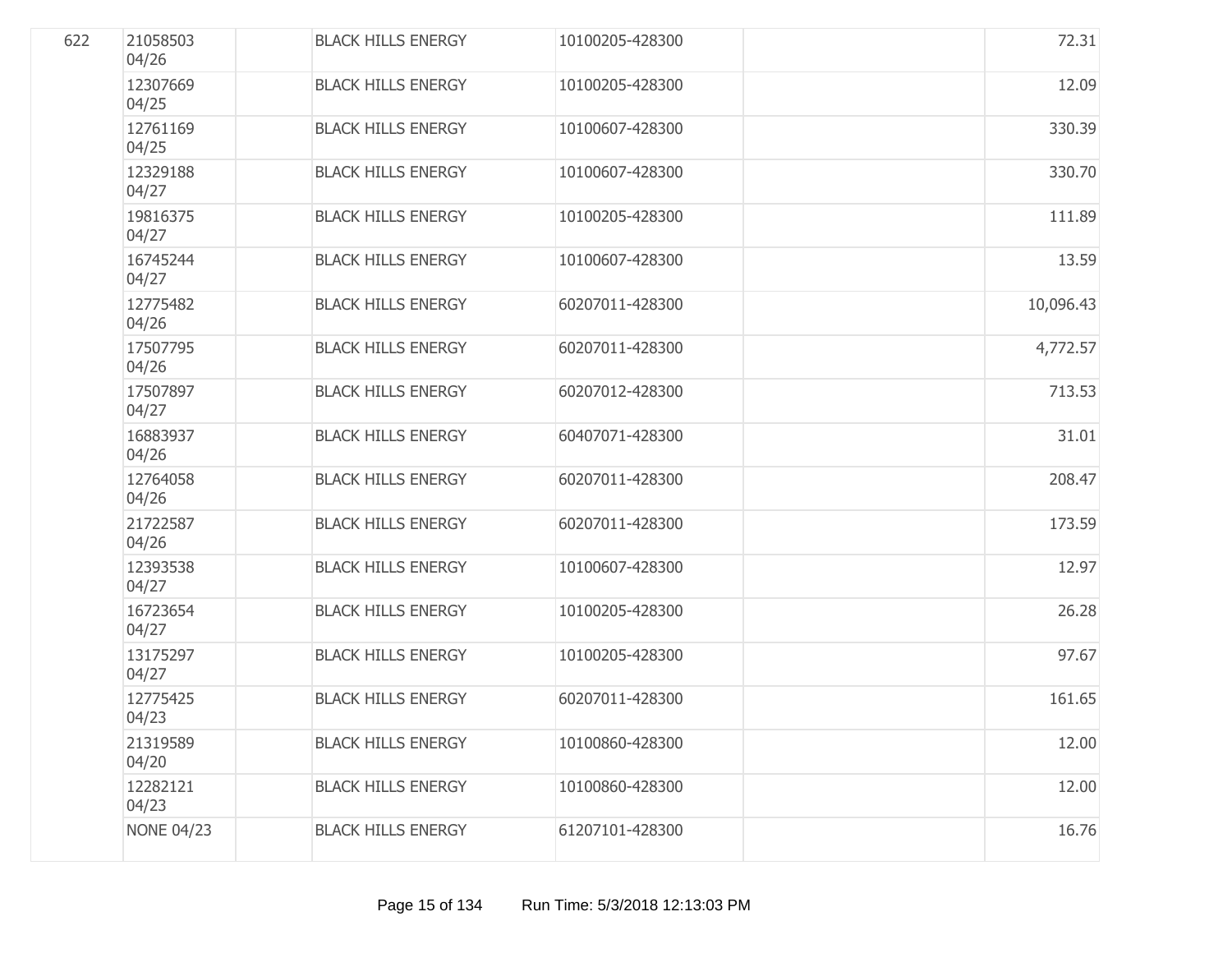| 622 | 12775345<br>04/20 | <b>BLACK HILLS ENERGY</b> | 10100607-428300 | 2,457.84 |
|-----|-------------------|---------------------------|-----------------|----------|
|     | 12775345<br>04/20 | <b>BLACK HILLS ENERGY</b> | 10100616-428300 | 819.28   |
|     | 12775688<br>04/20 | <b>BLACK HILLS ENERGY</b> | 60207011-428300 | 351.80   |
|     | 12766299<br>04/20 | <b>BLACK HILLS ENERGY</b> | 60207011-428300 | 257.52   |
|     | 12766481<br>04/20 | <b>BLACK HILLS ENERGY</b> | 60207011-428300 | 127.40   |
|     | 12427318<br>04/23 | <b>BLACK HILLS ENERGY</b> | 60207011-428300 | 30.89    |
|     | 12767055<br>04/20 | <b>BLACK HILLS ENERGY</b> | 60207011-428300 | 427.14   |
|     | <b>NONE 04/23</b> | <b>BLACK HILLS ENERGY</b> | 60207011-428300 | 10.93    |
|     | 12776207<br>04/20 | <b>BLACK HILLS ENERGY</b> | 10100607-428300 | 523.47   |
|     | 12767020<br>04/20 | <b>BLACK HILLS ENERGY</b> | 10100607-428300 | 467.18   |
|     | 12766893<br>04/20 | <b>BLACK HILLS ENERGY</b> | 10100607-428300 | 1,193.80 |
|     | 12768084<br>04/20 | <b>BLACK HILLS ENERGY</b> | 10100607-428300 | 101.85   |
|     | 12806366<br>04/20 | <b>BLACK HILLS ENERGY</b> | 60207011-428300 | 95.06    |
|     | 12766268<br>04/20 | <b>BLACK HILLS ENERGY</b> | 60207011-428300 | 69.64    |
|     | 12766984<br>04/20 | <b>BLACK HILLS ENERGY</b> | 10100607-428300 | 266.96   |
|     | 12424682<br>04/20 | <b>BLACK HILLS ENERGY</b> | 10100607-428300 | 470.17   |
|     | 12766556<br>04/20 | <b>BLACK HILLS ENERGY</b> | 10100607-428300 | 363.98   |
|     | 12424684<br>04/20 | <b>BLACK HILLS ENERGY</b> | 10100607-428300 | 291.63   |
|     | 12766554<br>04/20 | <b>BLACK HILLS ENERGY</b> | 10100607-428300 | 201.58   |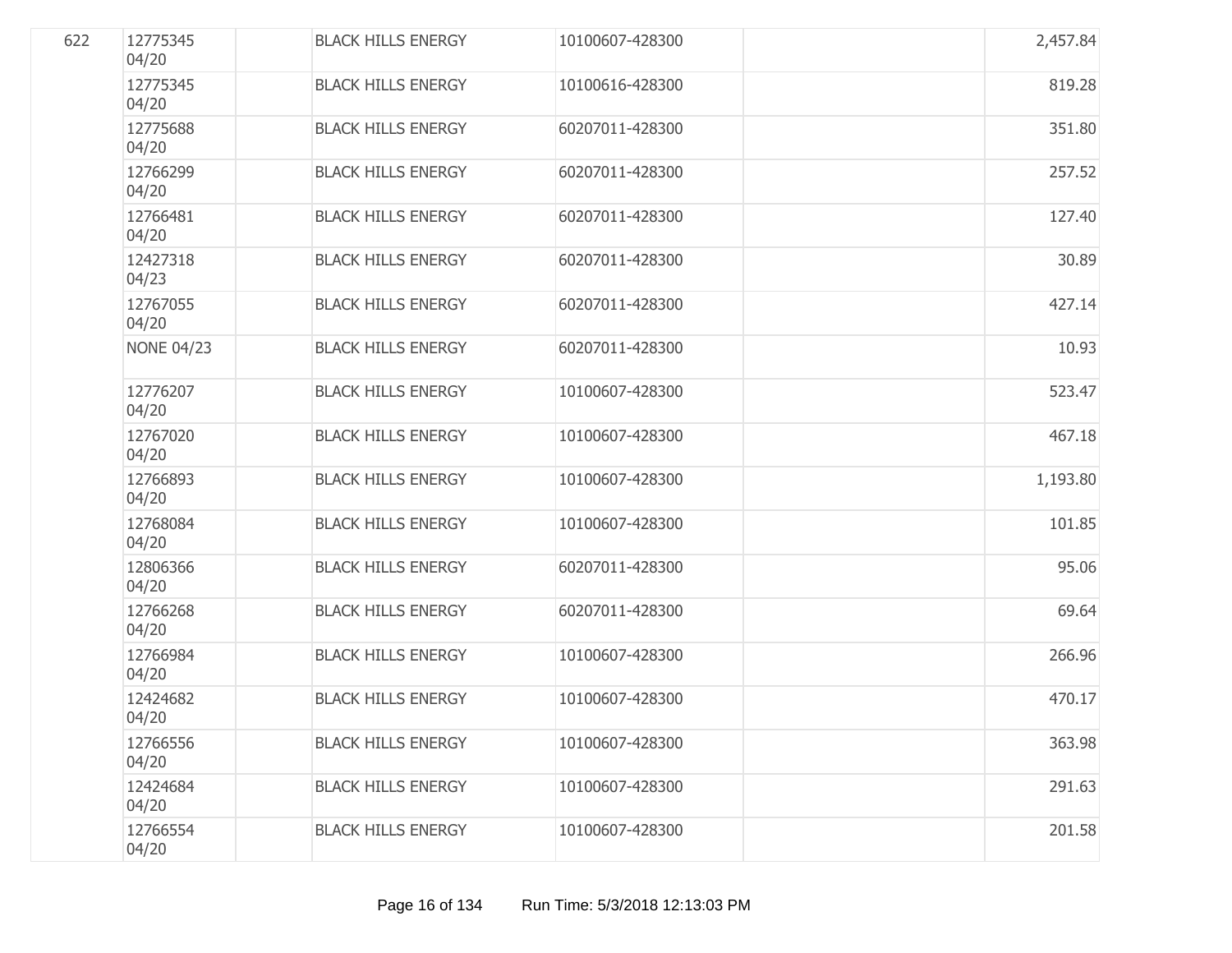| 622 | 12767019<br>04/20 | <b>BLACK HILLS ENERGY</b> | 10100607-428300 | 157.66 |
|-----|-------------------|---------------------------|-----------------|--------|
|     | 20931887<br>04/20 | <b>BLACK HILLS ENERGY</b> | 10100205-428300 | 26.78  |
|     | 16745639<br>04/20 | <b>BLACK HILLS ENERGY</b> | 10100205-428300 | 22.81  |
|     | 12769990<br>04/20 | <b>BLACK HILLS ENERGY</b> | 10100607-428300 | 216.07 |
|     | 19063246<br>04/20 | <b>BLACK HILLS ENERGY</b> | 10100607-428300 | 12.00  |
|     | 12806767<br>04/20 | <b>BLACK HILLS ENERGY</b> | 10100607-428300 | 194.79 |
|     | 12808592<br>04/20 | <b>BLACK HILLS ENERGY</b> | 10100607-428300 | 12.00  |
|     | 12489052<br>04/20 | <b>BLACK HILLS ENERGY</b> | 10100205-428300 | 20.62  |
|     | 12807293<br>04/20 | <b>BLACK HILLS ENERGY</b> | 10100205-428300 | 88.27  |
|     | 12808415<br>04/20 | <b>BLACK HILLS ENERGY</b> | 10100205-428300 | 31.25  |
|     | 12607513<br>04/23 | <b>BLACK HILLS ENERGY</b> | 10100205-428300 | 12.09  |
|     | 19377618<br>04/23 | <b>BLACK HILLS ENERGY</b> | 10100205-428300 | 25.89  |
|     | 12627983<br>04/23 | <b>BLACK HILLS ENERGY</b> | 10100205-428300 | 12.09  |
|     | 12327689<br>04/17 | <b>BLACK HILLS ENERGY</b> | 61400665-428300 | 772.26 |
|     | 12581204<br>04/17 | <b>BLACK HILLS ENERGY</b> | 61400665-428300 | 192.50 |
|     | 20375523<br>04/16 | <b>BLACK HILLS ENERGY</b> | 61400665-428300 | 101.31 |
|     | 12329173<br>04/18 | <b>BLACK HILLS ENERGY</b> | 10102023-428300 | 502.51 |
|     | 12329173<br>04/18 | <b>BLACK HILLS ENERGY</b> | 61800893-428300 | 247.51 |
|     | 12208699<br>04/20 | <b>BLACK HILLS ENERGY</b> | 10100205-428300 | 57.23  |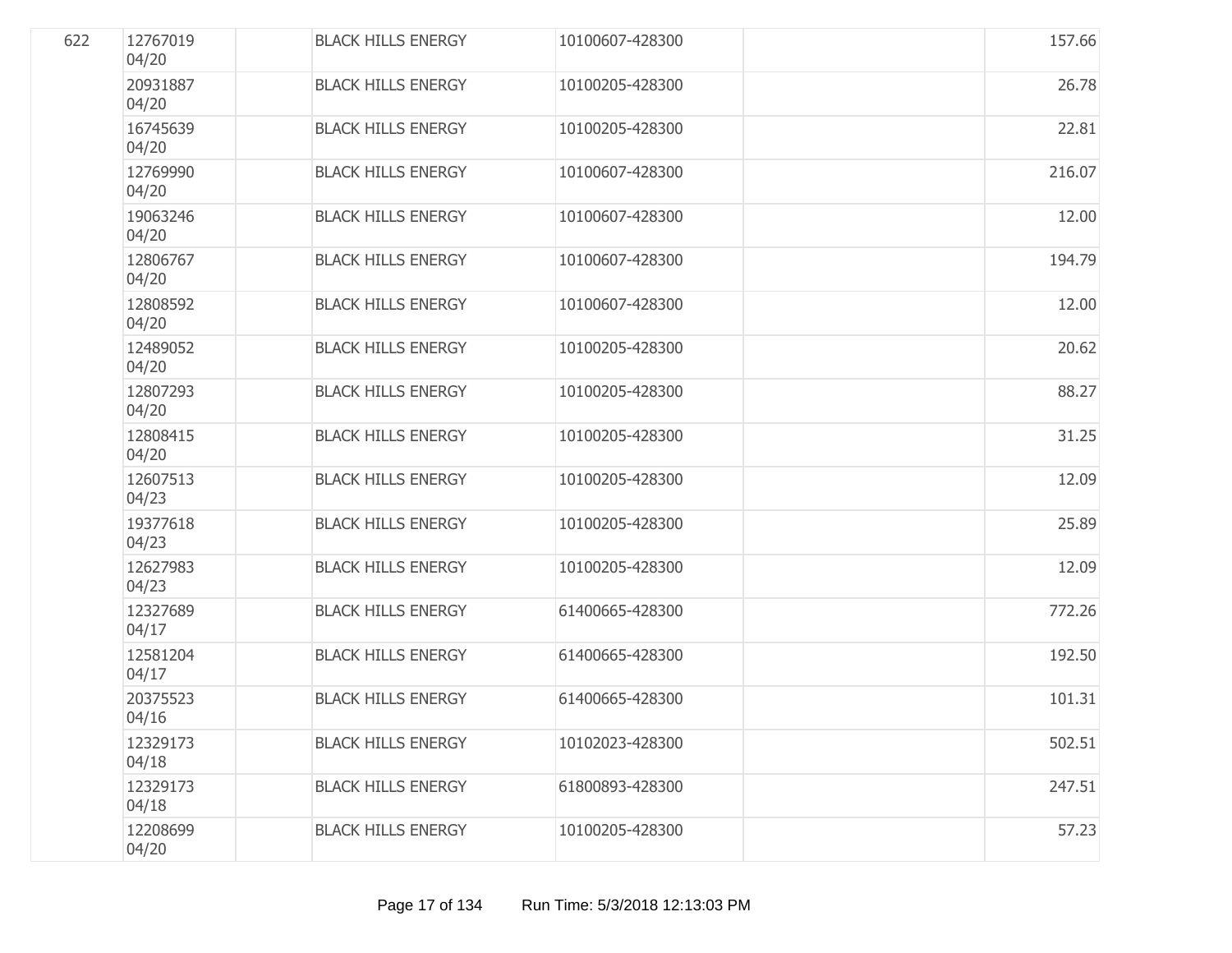| 622 | 13103392<br>04/18 | <b>BLACK HILLS ENERGY</b> | 60207011-428300 | 1,396.84 |
|-----|-------------------|---------------------------|-----------------|----------|
|     | 12766484<br>04/18 | <b>BLACK HILLS ENERGY</b> | 60207011-428300 | 242.03   |
|     | 12775543<br>04/18 | <b>BLACK HILLS ENERGY</b> | 60207011-428300 | 17.80    |
|     | 12302271<br>04/19 | <b>BLACK HILLS ENERGY</b> | 60207011-428300 | 56.67    |
|     | 12327679<br>04/19 | <b>BLACK HILLS ENERGY</b> | 60207011-428300 | 17.80    |
|     | 12225885<br>04/19 | <b>BLACK HILLS ENERGY</b> | 60207011-428300 | 136.95   |
|     | 12236282<br>04/17 | <b>BLACK HILLS ENERGY</b> | 10100607-428300 | 13.94    |
|     | <b>NONE 04/23</b> | <b>BLACK HILLS ENERGY</b> | 10100607-428300 | 19.01    |
|     | <b>NONE 04/23</b> | <b>BLACK HILLS ENERGY</b> | 10100607-428300 | 10.65    |
|     | 12488983<br>04/19 | <b>BLACK HILLS ENERGY</b> | 10100607-428300 | 23.95    |
|     | 16723576<br>04/18 | <b>BLACK HILLS ENERGY</b> | 10100607-428300 | 12.48    |
|     | 12550132<br>04/19 | <b>BLACK HILLS ENERGY</b> | 10100607-428300 | 13.80    |
|     | <b>NONE 04/23</b> | <b>BLACK HILLS ENERGY</b> | 10100607-428300 | 39.63    |
|     | 12771655<br>04/17 | <b>BLACK HILLS ENERGY</b> | 10100607-428300 | 46.09    |
|     | 13524689<br>04/17 | <b>BLACK HILLS ENERGY</b> | 10100607-428300 | 22.84    |
|     | <b>NONE 04/23</b> | <b>BLACK HILLS ENERGY</b> | 10100607-428300 | 20.52    |
|     | <b>NONE 04/23</b> | <b>BLACK HILLS ENERGY</b> | 10100607-428300 | 10.65    |
|     | 18684824<br>04/17 | <b>BLACK HILLS ENERGY</b> | 10100607-428300 | 12.60    |
|     | 12430251<br>04/18 | <b>BLACK HILLS ENERGY</b> | 10100205-428300 | 60.21    |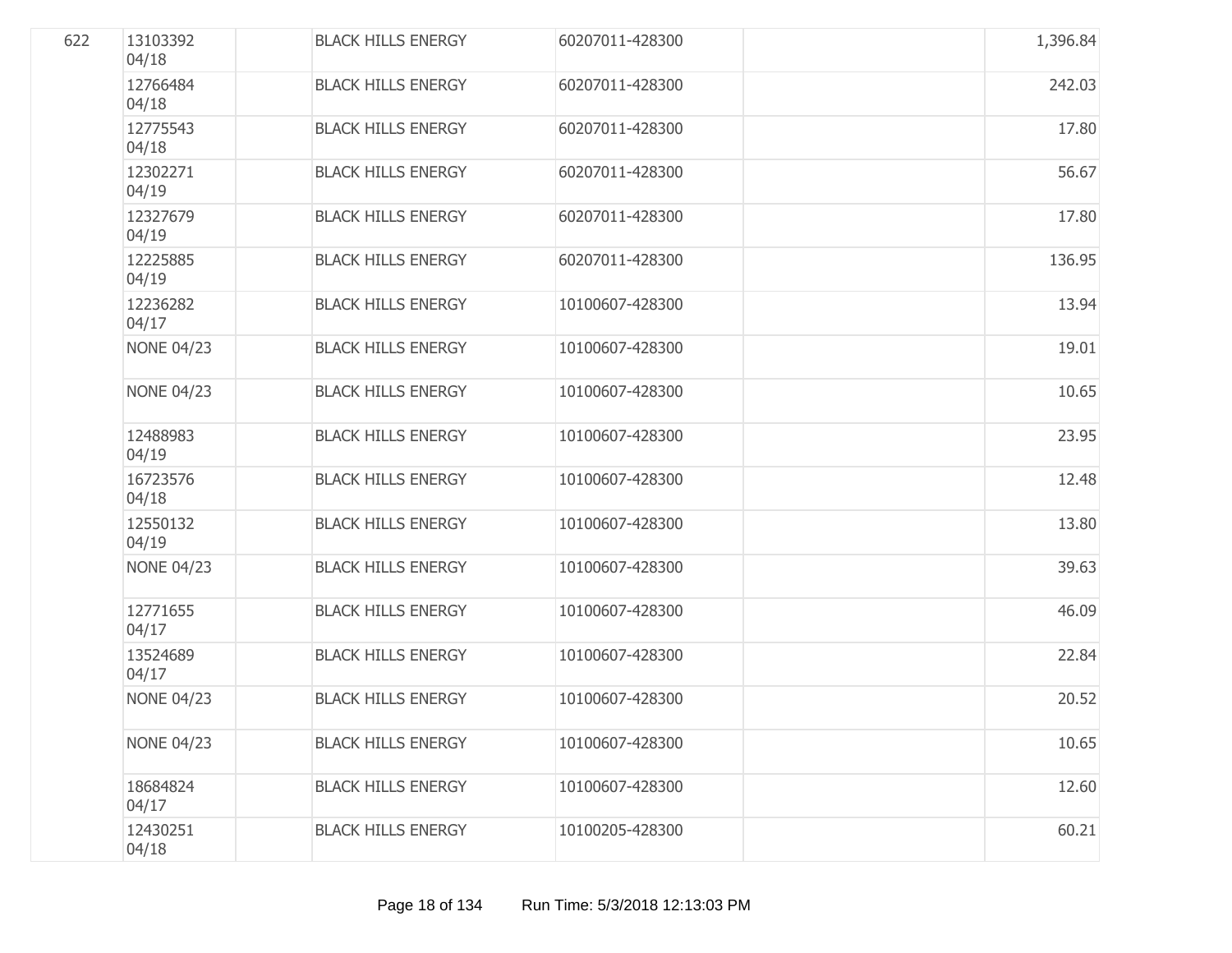| 622 | 21928653<br>04/19 | <b>BLACK HILLS ENERGY</b> | 10100205-428300 | 12.09  |
|-----|-------------------|---------------------------|-----------------|--------|
|     | 18606370<br>04/18 | <b>BLACK HILLS ENERGY</b> | 10100304-428300 | 734.76 |
|     | 21928858<br>04/18 | <b>BLACK HILLS ENERGY</b> | 10100304-428300 | 23.10  |
|     | 12376013<br>04/17 | <b>BLACK HILLS ENERGY</b> | 10100607-428300 | 12.36  |
|     | <b>NONE 04/23</b> | <b>BLACK HILLS ENERGY</b> | 10100607-428300 | 75.48  |
|     | 13524581<br>04/19 | <b>BLACK HILLS ENERGY</b> | 10100205-428300 | 24.91  |
|     | 12807699<br>04/18 | <b>BLACK HILLS ENERGY</b> | 10100205-428300 | 22.71  |
|     | 12807117<br>04/18 | <b>BLACK HILLS ENERGY</b> | 10100205-428300 | 21.22  |
|     | 20064659<br>04/18 | <b>BLACK HILLS ENERGY</b> | 10100205-428300 | 22.62  |
|     | 12806516<br>04/18 | <b>BLACK HILLS ENERGY</b> | 10100205-428300 | 21.13  |
|     | 12807720<br>04/18 | <b>BLACK HILLS ENERGY</b> | 10100205-428300 | 25.62  |
|     | 20069607<br>04/17 | <b>BLACK HILLS ENERGY</b> | 10100205-428300 | 57.83  |
|     | 12606051<br>04/17 | <b>BLACK HILLS ENERGY</b> | 10100205-428300 | 110.49 |
|     | 19378122<br>04/17 | <b>BLACK HILLS ENERGY</b> | 10100205-428300 | 61.40  |
|     | 12655659<br>04/18 | <b>BLACK HILLS ENERGY</b> | 10100205-428300 | 92.53  |
|     | 19814959<br>04/18 | <b>BLACK HILLS ENERGY</b> | 10100205-428300 | 12.00  |
|     | 18137808<br>04/18 | <b>BLACK HILLS ENERGY</b> | 10100205-428300 | 71.22  |
|     | 21503591<br>04/17 | <b>BLACK HILLS ENERGY</b> | 10100205-428300 | 23.32  |
|     | 12489033<br>04/17 | <b>BLACK HILLS ENERGY</b> | 10100205-428300 | 24.50  |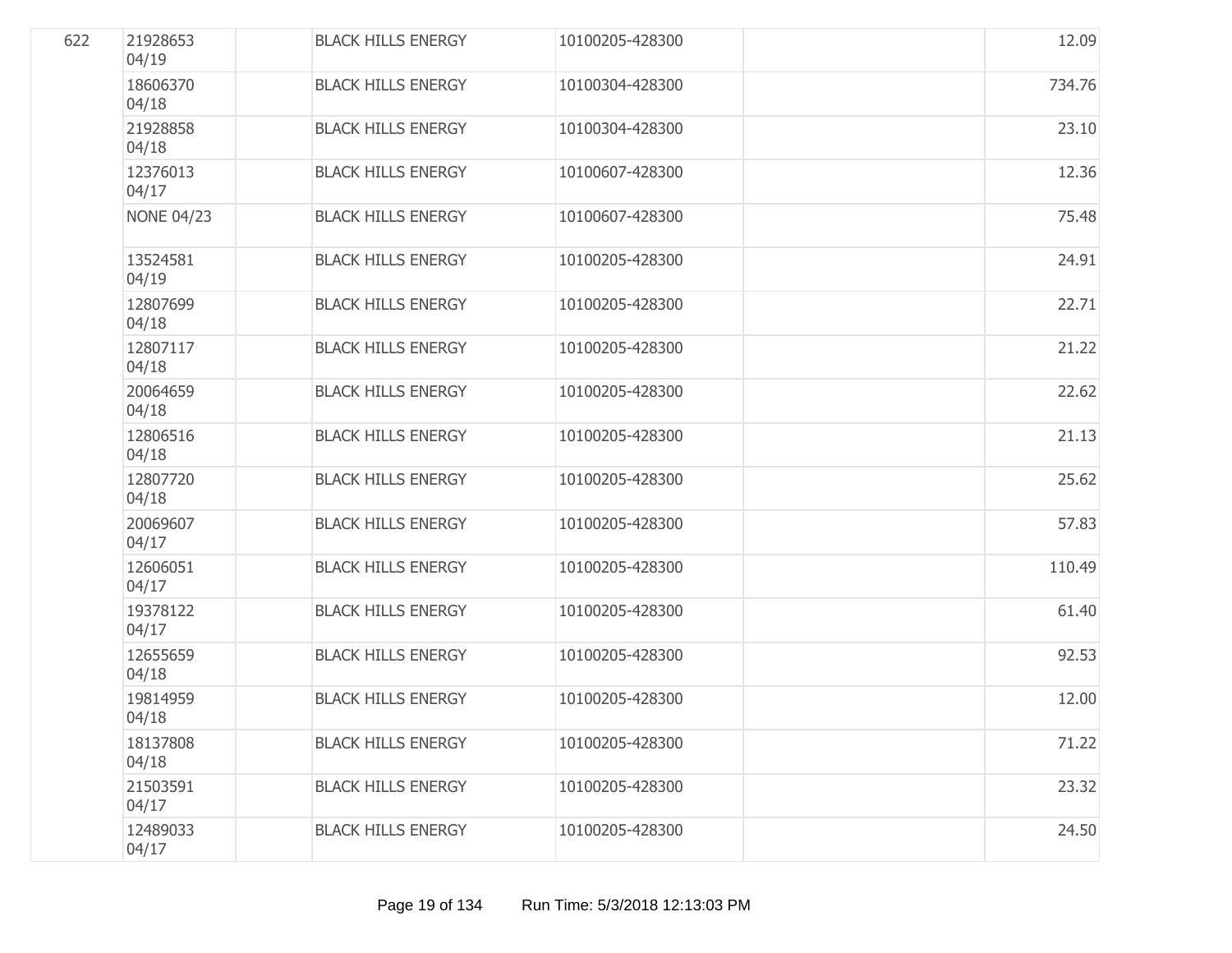| 622   | 13152072<br>04/17 |       | <b>BLACK HILLS ENERGY</b>                           | 10100205-428300 |                                                            | 89.26     |
|-------|-------------------|-------|-----------------------------------------------------|-----------------|------------------------------------------------------------|-----------|
|       | 16883918<br>04/18 |       | <b>BLACK HILLS ENERGY</b>                           | 10100205-428300 |                                                            | 18.35     |
|       | 18140867<br>04/17 |       | <b>BLACK HILLS ENERGY</b>                           | 10100205-428300 |                                                            | 97.90     |
|       | 12367866<br>04/18 |       | <b>BLACK HILLS ENERGY</b>                           | 10100205-428300 |                                                            | 20.23     |
|       | 19815965<br>04/20 |       | <b>BLACK HILLS ENERGY</b>                           | 10100607-428300 |                                                            | 23.98     |
|       | 19342257<br>04/25 |       | <b>BLACK HILLS ENERGY</b>                           | 10100205-428300 |                                                            | 104.21    |
|       | 19406991<br>04/25 |       | <b>BLACK HILLS ENERGY</b>                           | 60207012-428300 |                                                            | 23.64     |
|       | 19815968<br>04/23 |       | <b>BLACK HILLS ENERGY</b>                           | 10100205-428300 |                                                            | 140.85    |
|       | 17434367<br>04/23 |       | <b>BLACK HILLS ENERGY</b>                           | 10100205-428300 |                                                            | 78.36     |
|       | 12760722<br>04/23 |       | <b>BLACK HILLS ENERGY</b>                           | 60207012-428300 |                                                            | 28.46     |
|       |                   |       |                                                     |                 | <b>BLACK HILLS ENERGY Total:</b>                           | 54,825.05 |
| 600   | 349431            | 97863 | <b>BLACK HILLS HOMEBUILDERS</b><br><b>ASSOC</b>     | 61207101-422900 | WRISTBAND FOR HOMESHOW                                     | 5.00      |
|       |                   |       |                                                     |                 | <b>BLACK HILLS HOMEBUILDERS</b><br><b>ASSOC Total:</b>     | 5.00      |
| 602   | 172620,<br>172621 | 97756 | <b>BLACK HILLS INSURANCE</b>                        | 77504132-421100 | FLOOD POLICY RENEWAL                                       | 3,323.00  |
|       | 172620,<br>172621 | 97756 | <b>BLACK HILLS INSURANCE</b>                        | 77700914-421100 | FLOOD POLICY RENEWAL                                       | 2,030.00  |
|       | 173419            | 98281 | <b>BLACK HILLS INSURANCE</b>                        | 10106023-422500 | NOTARY BOND-LORNA                                          | 60.00     |
|       |                   |       |                                                     |                 | <b>BLACK HILLS INSURANCE Total:</b>                        | 5,413.00  |
| 10766 | 0010              | 97976 | <b>BLACK HILLS LEADERSHIP</b><br><b>DEVELOPMENT</b> | 10100202-427000 | LUNCHEON: TRUAX, HOLZER                                    | 26.80     |
|       | 0010              | 97976 | <b>BLACK HILLS LEADERSHIP</b><br><b>DEVELOPMENT</b> | 61800890-427000 | LUNCHEON: TRUAX, HOLZER                                    | 13.20     |
|       |                   |       |                                                     |                 | <b>BLACK HILLS LEADERSHIP</b><br><b>DEVELOPMENT Total:</b> | 40.00     |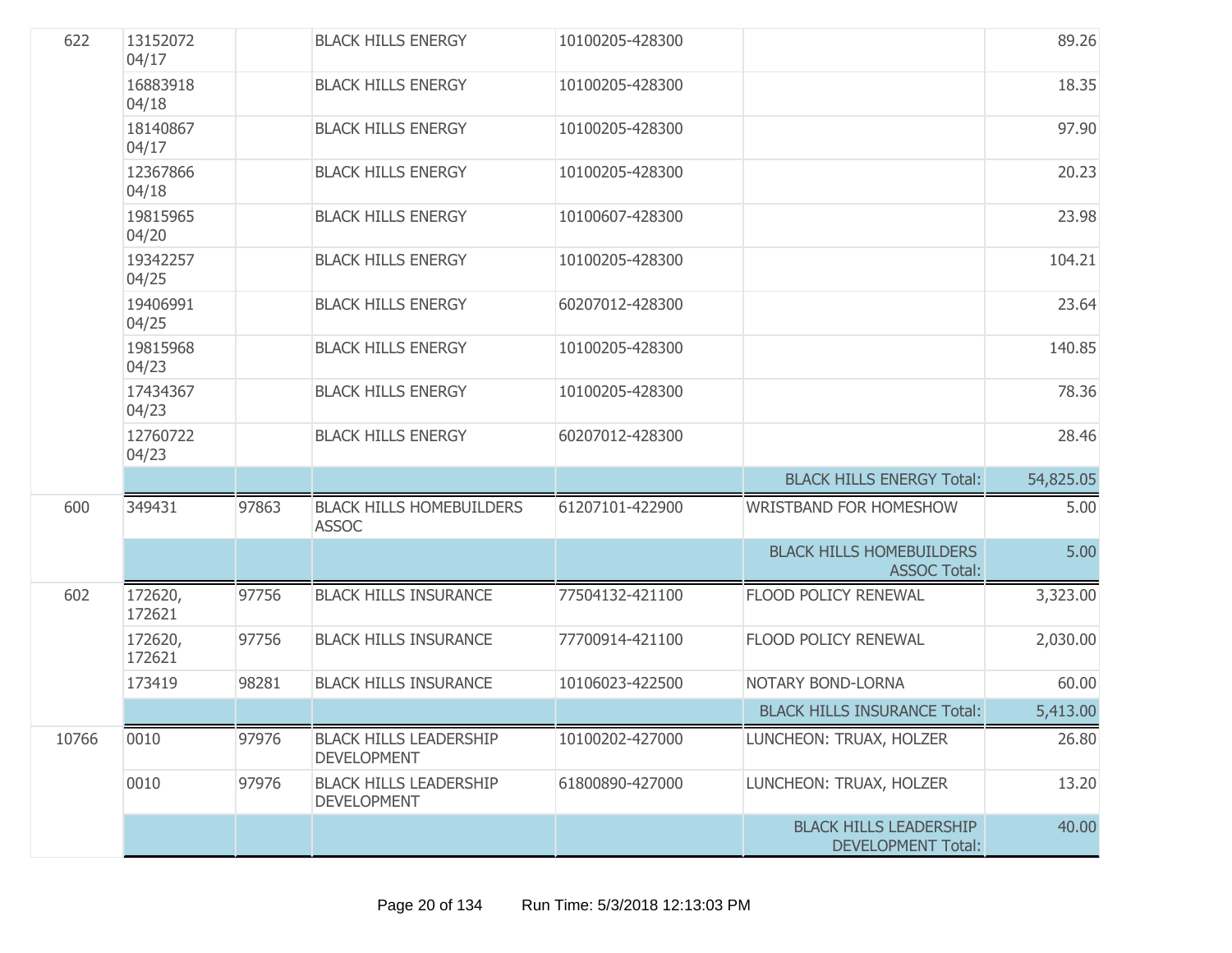| 618 | 206           | 98476 | <b>BLACK HILLS PIONEER</b>                           | 10100706-423000 | BH Pioneer, MPO Meeting notice                              | 20.33    |
|-----|---------------|-------|------------------------------------------------------|-----------------|-------------------------------------------------------------|----------|
|     |               |       |                                                      |                 | <b>BLACK HILLS PIONEER Total:</b>                           | 20.33    |
| 637 | <b>BH8250</b> | 98033 | <b>BLACK HILLS TRUCK &amp; TRAILER</b><br><b>INC</b> | 10100607-425300 | RAM ASSY = PLOW HYD<br>CYLINDER #                           | 102.70   |
|     | BH8241        | 98031 | <b>BLACK HILLS TRUCK &amp; TRAILER</b><br><b>INC</b> | 10100607-425300 | <b>CUTTING EDGE - SNOW PLOW</b>                             | 444.00   |
|     |               |       |                                                      |                 | <b>BLACK HILLS TRUCK &amp; TRAILER</b><br><b>INC Total:</b> | 546.70   |
| 638 | 10522         | 97794 | <b>BLACK HILLS URGENT CARE</b>                       | 10100201-422500 | PREHIRE TESTS                                               | 80.00    |
|     | 10520         | 97980 | <b>BLACK HILLS URGENT CARE</b>                       | 10100202-422500 | PRE-EMPLOYMENT AND ANNUAL<br><b>PHYS</b>                    | 4,040.00 |
|     | 10520         | 97980 | <b>BLACK HILLS URGENT CARE</b>                       | 10102021-422500 | PRE-EMPLOYMENT AND ANNUAL<br><b>PHYS</b>                    | 487.00   |
|     | 10520         | 97980 | <b>BLACK HILLS URGENT CARE</b>                       | 10102024-422500 | PRE-EMPLOYMENT AND ANNUAL<br><b>PHYS</b>                    | 499.00   |
|     | 10520         | 97980 | <b>BLACK HILLS URGENT CARE</b>                       | 10102027-422500 | PRE-EMPLOYMENT AND ANNUAL<br><b>PHYS</b>                    | 810.00   |
|     |               |       |                                                      |                 | <b>BLACK HILLS URGENT CARE</b><br>Total:                    | 5,916.00 |
| 652 | 00003986-0    | 96885 | <b>BLACKSTRAP INC</b>                                | 10100302-426400 | <b>ROAD SALT</b>                                            | 1,862.28 |
|     | 00003600-0    | 96885 | <b>BLACKSTRAP INC</b>                                | 10100302-426400 | <b>ROAD SALT</b>                                            | 1,862.28 |
|     | 00003608-0    | 96885 | <b>BLACKSTRAP INC</b>                                | 10100302-426400 | <b>ROAD SALT</b>                                            | 1,999.00 |
|     | 00001110-0    | 97358 | <b>BLACKSTRAP INC</b>                                | 10100302-426400 | <b>ROAD SALT</b>                                            | 1,947.27 |
|     | 00004096-0    | 97362 | <b>BLACKSTRAP INC</b>                                | 10100302-426400 | <b>ROAD SALT</b>                                            | 1,997.15 |
|     | 00004257-0    | 97858 | <b>BLACKSTRAP INC</b>                                | 10100302-426400 | <b>ROAD SALT</b>                                            | 2,061.81 |
|     | 00004267-0    | 97858 | <b>BLACKSTRAP INC</b>                                | 10100302-426400 | <b>ROAD SALT</b>                                            | 1,895.54 |
|     | 00004268-0    | 97858 | <b>BLACKSTRAP INC</b>                                | 10100302-426400 | <b>ROAD SALT</b>                                            | 1,867.82 |
|     | 00004387-0    | 97714 | <b>BLACKSTRAP INC</b>                                | 10100302-426400 | <b>ROAD SALT</b>                                            | 1,888.15 |
|     | 00004398-0    | 97714 | <b>BLACKSTRAP INC</b>                                | 10100302-426400 | ROAD SALT                                                   | 2,047.03 |
|     | 00004119-01   | 97616 | <b>BLACKSTRAP INC</b>                                | 10100302-426400 | <b>ROAD SALT</b>                                            | 1,859.32 |
|     | 00004286-0    | 97362 | <b>BLACKSTRAP INC</b>                                | 10100302-426400 | <b>ROAD SALT</b>                                            | 2,116.50 |
|     | 00004270-0    | 97421 | <b>BLACKSTRAP INC</b>                                | 10100302-426400 | <b>ROAD SALT</b>                                            | 2,004.53 |
|     | 00004292-0    | 97421 | <b>BLACKSTRAP INC</b>                                | 10100302-426400 | <b>ROAD SALT</b>                                            | 1,961.31 |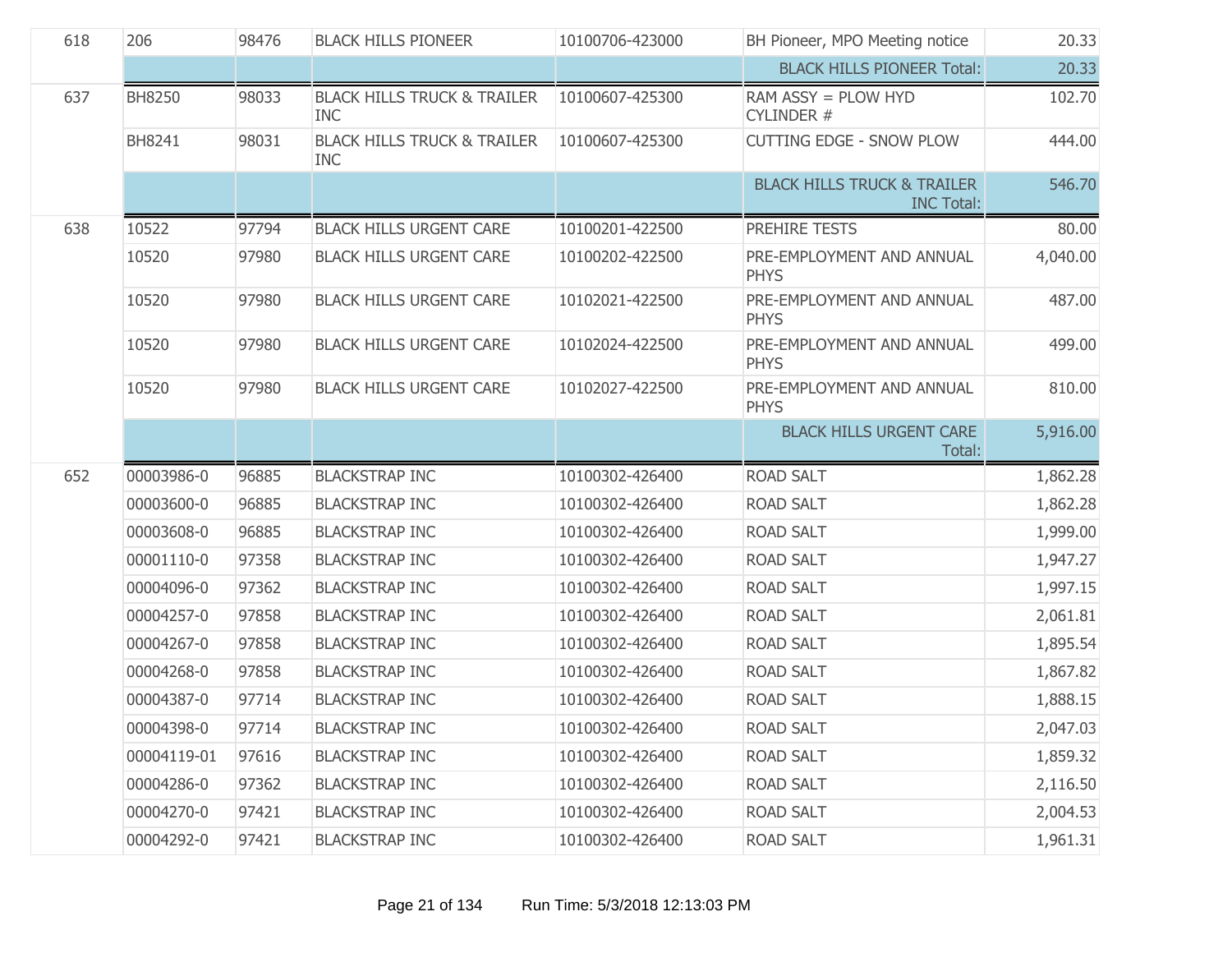| 652  | 00004090-0                   | 97421 | <b>BLACKSTRAP INC</b>                          | 10100302-426400 | ROAD SALT                             | 2,058.12  |
|------|------------------------------|-------|------------------------------------------------|-----------------|---------------------------------------|-----------|
|      | 00004346-0                   | 97627 | <b>BLACKSTRAP INC</b>                          | 10100302-426400 | <b>ROAD SALT</b>                      | 1,928.05  |
|      |                              |       |                                                |                 | <b>BLACKSTRAP INC Total:</b>          | 31,356.16 |
| 655  | 0048828                      | 97881 | <b>BLAKE'S TRAILER REPAIR</b>                  | 10100205-426900 | Paddle Lock                           | 25.00     |
|      |                              |       |                                                |                 | <b>BLAKE'S TRAILER REPAIR Total:</b>  | 25.00     |
| 667  | 40080704                     | 97926 | BLUE TARP FINANCIAL INC                        | 60407072-426200 | TOOL: PNEUMATIC OIL, MEMBER<br>FE.    | 149.99    |
|      | 40080704                     | 97926 | BLUE TARP FINANCIAL INC                        | 60407072-426900 | TOOL: PNEUMATIC OIL, MEMBER<br>FE.    | 39.99     |
|      |                              |       |                                                |                 | <b>BLUE TARP FINANCIAL INC Total:</b> | 189.98    |
| 7826 | B10187                       | 97575 | <b>BOHLMANN INC</b>                            | 10100607-426900 | CONCRETE BENCH, PLAQUE -<br>VAN G     | 630.00    |
|      |                              |       |                                                |                 | <b>BOHLMANN INC</b><br>Total:         | 630.00    |
| 691  | <b>CREDT000000</b><br>007295 |       | <b>BOOT BARN INC</b>                           | 10100301-426300 | CREDIT EXCHANGED SHIRT SIZE           | (29.95)   |
|      | IVC0134004                   | 97549 | <b>BOOT BARN INC</b>                           | 10100304-426300 | SAFETY CLOTHING                       | 119.99    |
|      | IVC0133805                   | 96667 | <b>BOOT BARN INC</b>                           | 10100305-426300 | SAFETY CLOTHING                       | 90.00     |
|      | IVC0133804                   | 96657 | <b>BOOT BARN INC</b>                           | 60207011-426300 | <b>COVERALLS WES CARR</b>             | 65.00     |
|      | IVC0133803                   | 96644 | <b>BOOT BARN INC</b>                           | 60907401-426300 | <b>EMPLOYEE WORK PANTS</b>            | 90.00     |
|      | IVC0133802                   | 96643 | <b>BOOT BARN INC</b>                           | 60907401-426300 | <b>EMPLOYEE WORK COAT</b>             | 111.99    |
|      | IVC0133801                   | 96642 | <b>BOOT BARN INC</b>                           | 60907401-426300 | <b>EMPLOYEE WORK COAT</b>             | 38.50     |
|      | IVC0133800                   | 96388 | <b>BOOT BARN INC</b>                           | 10100305-426300 | <b>SAFETY CLOTHING</b>                | 142.00    |
|      |                              |       |                                                |                 | <b>BOOT BARN INC Total:</b>           | 627.53    |
| 692  | 914952823                    | 96702 | <b>BORDER STATES ELECTRIC</b><br><b>SUPPLY</b> | 60407072-425700 | RBC BLOWER: SAFETY SWITCH             | 313.47    |
|      | 915019361                    | 97289 | <b>BORDER STATES ELECTRIC</b><br><b>SUPPLY</b> | 60207011-425200 | <b>OUTSIDE LIGHT WTP</b>              | 185.83    |
|      | 914957454                    | 97444 | BORDER STATES ELECTRIC<br><b>SUPPLY</b>        | 10100612-425700 | <b>CIRCUIT BOARD</b>                  | 423.00    |
|      | 915003065                    | 97719 | <b>BORDER STATES ELECTRIC</b><br><b>SUPPLY</b> | 10100612-425700 | SIEMENS ED 3P BREAKER                 | 426.91    |
|      | 915035971                    | 97663 | <b>BORDER STATES ELECTRIC</b><br><b>SUPPLY</b> | 61507103-425700 | <b>EMERGENCY LIGHTS</b>               | 401.35    |
|      | 915056133                    | 97865 | <b>BORDER STATES ELECTRIC</b><br><b>SUPPLY</b> | 61507103-425700 | <b>ELECTRICAL BALLESTS</b>            | 67.21     |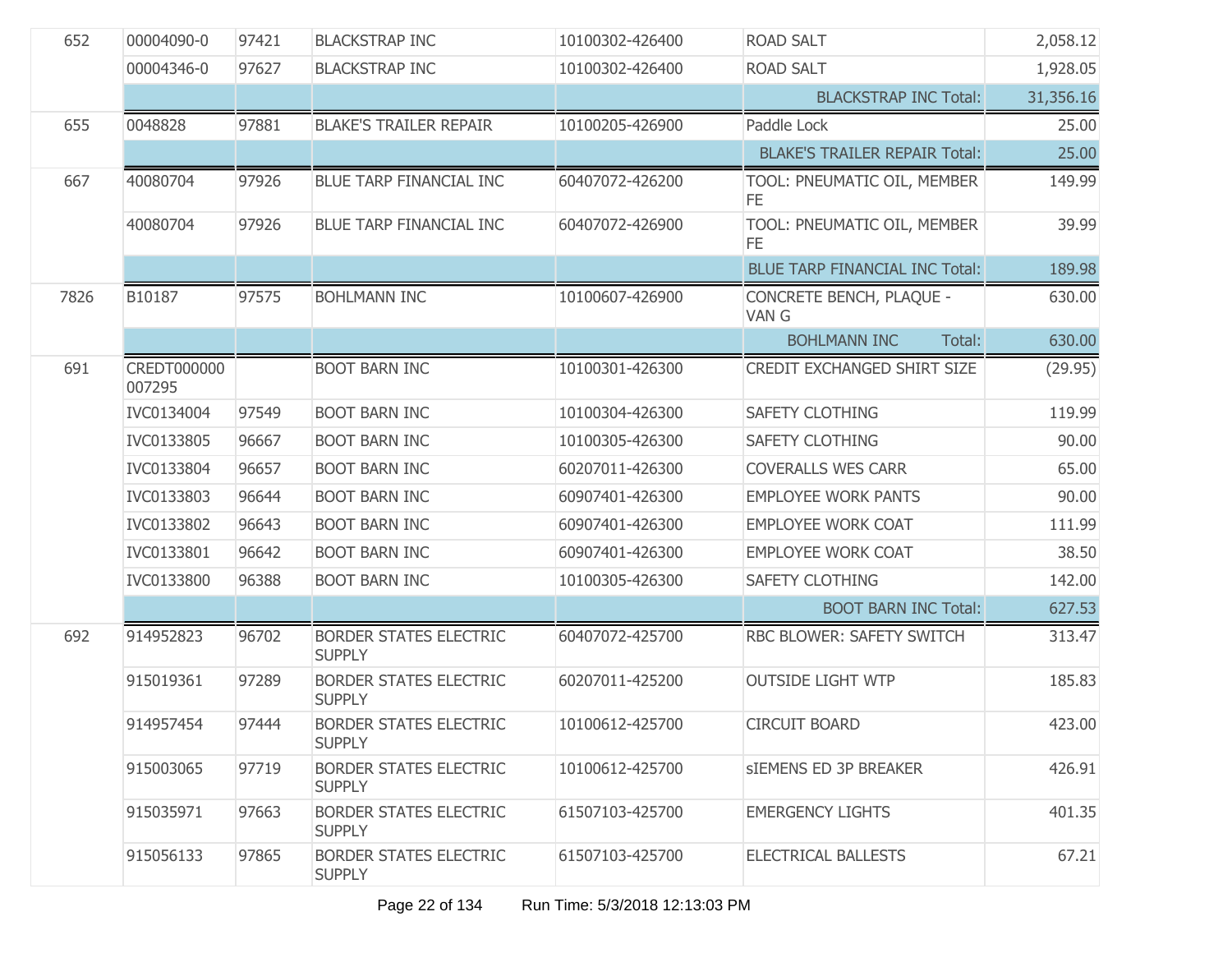| 692 | 915108892                    | 98369 | <b>BORDER STATES ELECTRIC</b><br><b>SUPPLY</b> | 10100205-426900 | Fiber box lids                                        | 219.38   |
|-----|------------------------------|-------|------------------------------------------------|-----------------|-------------------------------------------------------|----------|
|     | 915090709                    | 98087 | <b>BORDER STATES ELECTRIC</b><br><b>SUPPLY</b> | 60407072-425700 | <b>BUILDING LEL SYSTEMS:</b><br><b>ELECTRIC</b>       | 31.42    |
|     | 915093876                    | 98429 | <b>BORDER STATES ELECTRIC</b><br><b>SUPPLY</b> | 60407072-425700 | <b>RBC BLOWER BLDG: STRIP</b><br>LIGHTS,              | 1,490.05 |
|     | 314937999                    | 97378 | <b>BORDER STATES ELECTRIC</b><br><b>SUPPLY</b> | 61507103-425700 | <b>TUBE BASE TIMING</b>                               | 111.02   |
|     | 914973048                    | 97127 | <b>BORDER STATES ELECTRIC</b><br><b>SUPPLY</b> | 60407072-425700 | <b>ELECTRICAL: REDUCING</b><br>WASHERS,               | 4.18     |
|     | 914973048                    | 97127 | <b>BORDER STATES ELECTRIC</b><br><b>SUPPLY</b> | 60407072-426500 | <b>ELECTRICAL: REDUCING</b><br>WASHERS,               | 44.46    |
|     | 915082000                    | 97935 | <b>BORDER STATES ELECTRIC</b><br><b>SUPPLY</b> | 10100205-425200 | Lamps & Tape                                          | 46.20    |
|     | 915082000                    | 97935 | <b>BORDER STATES ELECTRIC</b><br><b>SUPPLY</b> | 10100205-426900 | Lamps & Tape                                          | 48.30    |
|     | 915053213                    | 97887 | <b>BORDER STATES ELECTRIC</b><br><b>SUPPLY</b> | 60407072-425700 | <b>CLARIFLOCCULATOR SCUM</b><br>PUMP: MO              | 77.89    |
|     | 915114193                    | 97600 | <b>BORDER STATES ELECTRIC</b><br><b>SUPPLY</b> | 60207014-426900 | WIRE 1,000 FT)                                        | 128.51   |
|     |                              |       |                                                |                 | <b>BORDER STATES ELECTRIC</b><br><b>SUPPLY Total:</b> | 4,019.18 |
|     |                              |       | BOUND TREE MEDICAL INC                         | 61800890-426900 | <b>EMS NON-</b>                                       |          |
| 699 | 82819153                     | 97229 |                                                |                 | DISPOSABLES/DISPOSABLE                                | 101.84   |
|     | 82819153                     | 97229 | BOUND TREE MEDICAL INC                         | 61800890-429700 | <b>EMS NON-</b><br>DISPOSABLES/DISPOSABLE             | 354.44   |
|     | 82820742                     | 97228 | BOUND TREE MEDICAL INC                         | 61800890-429700 | <b>EMS DISPOSABLES</b>                                | 227.96   |
|     | 82825449                     | 97227 | BOUND TREE MEDICAL INC                         | 61800890-429700 | <b>EMS DISPOSABLES</b>                                | 8.04     |
|     | 82819151                     | 97333 | BOUND TREE MEDICAL INC                         | 10100202-426900 | NON DISPOSABLES E-41 BAG                              | 167.89   |
|     | <b>CREDT000000</b><br>014507 |       | <b>BOUND TREE MEDICAL INC</b>                  | 61800890-429700 | <b>CREDIT NALOXONE REBATE</b>                         | (120.00) |
|     | 82826696                     | 97517 | BOUND TREE MEDICAL INC                         | 61800890-426900 | EMS DISPOSABLES/NON-<br><b>DISPOSABLE</b>             | 112.56   |
|     | 82826696                     | 97517 | <b>BOUND TREE MEDICAL INC</b>                  | 61800890-429700 | <b>EMS DISPOSABLES/NON-</b><br><b>DISPOSABLE</b>      | 1,360.48 |
|     | 82828314                     | 97516 | <b>BOUND TREE MEDICAL INC</b>                  | 61800890-429700 | <b>EMS DISPOSABLES</b>                                | 664.16   |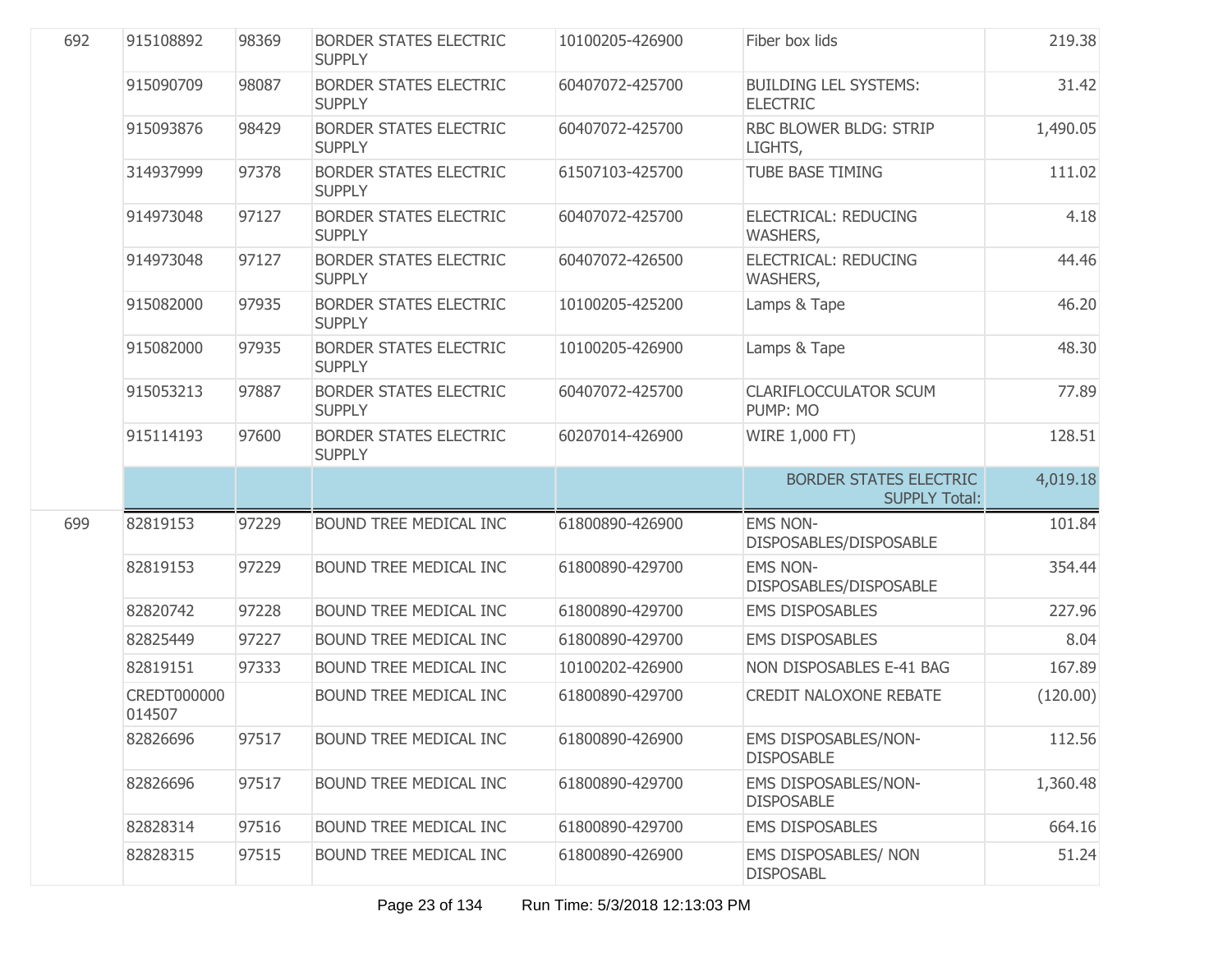| 699   | 82828315          | 97515 | <b>BOUND TREE MEDICAL INC</b>           | 61800890-429700 | EMS DISPOSABLES/ NON<br><b>DISPOSABL</b>       | 253.12   |
|-------|-------------------|-------|-----------------------------------------|-----------------|------------------------------------------------|----------|
|       | 82834036          | 98544 | BOUND TREE MEDICAL INC                  | 61800890-429700 | <b>EMS DISPOSABLES</b>                         | 387.67   |
|       | 82819150          | 98538 | BOUND TREE MEDICAL INC                  | 61800890-426300 | <b>SHIRT: BIERMAN</b>                          | 56.16    |
|       | 82836554          | 98575 | BOUND TREE MEDICAL INC                  | 61800890-426900 | EMS DISPOSABLES/NON<br><b>DISPOSABLE</b>       | 7.79     |
|       | 82836554          | 98575 | BOUND TREE MEDICAL INC                  | 61800890-429700 | EMS DISPOSABLES/NON<br><b>DISPOSABLE</b>       | 143.02   |
|       | 82837771          | 98576 | BOUND TREE MEDICAL INC                  | 61800890-426900 | EMS DISPOSABLES/NON-<br><b>DISPOSABLE</b>      | 89.73    |
|       | 82837771          | 98576 | BOUND TREE MEDICAL INC                  | 61800890-429700 | EMS DISPOSABLES/NON-<br><b>DISPOSABLE</b>      | 232.66   |
|       |                   |       |                                         |                 | <b>BOUND TREE MEDICAL INC Total:</b>           | 4,098.76 |
| 10723 | 188862            |       | <b>BRANDT, RYAN</b>                     | 60207014-453000 |                                                | 57.69    |
|       |                   |       |                                         |                 | <b>BRANDT, RYAN Total:</b>                     | 57.69    |
| 2982  | 03/19-23/18       | 97195 | <b>BRENT LONG</b>                       | 61800890-427000 | PER DIEM: LONG 3.19<br><b>CONFERENCE</b>       | 207.68   |
|       | 04/08-09/18       | 97523 | <b>BRENT LONG</b>                       | 61800890-427000 | PER DIEM: LONG 4.8 AMB TRNSF<br>Т              | 60.00    |
|       |                   |       |                                         |                 | <b>BRENT LONG Total:</b>                       | 267.68   |
| 657   | 04/08-12/18       | 98493 | <b>BRIAN BLENNER</b>                    | 10100201-427000 | MEALS-TRAINING-PIERRE                          | 63.00    |
|       |                   |       |                                         |                 | <b>BRIAN BLENNER Total:</b>                    | 63.00    |
| 3714  | 04/06-08/18       | 97965 | <b>BRIAN POVANDRA</b>                   | 10102021-427000 | PER DIEM: POVANDRA 4.6 CLASS<br>L              | 70.00    |
|       |                   |       |                                         |                 | <b>BRIAN POVANDRA Total:</b>                   | 70.00    |
| 10348 | 04/02/18          | 97816 | BRIDGEWATER BEHAVIORAL<br><b>HEALTH</b> | 10120111-422500 | 109608                                         | 360.00   |
|       |                   |       |                                         |                 | BRIDGEWATER BEHAVIORAL<br><b>HEALTH Total:</b> | 360.00   |
| 10745 | 188884            |       | <b>BRUSH, CRAIG</b>                     | 60207014-453000 |                                                | 13.48    |
|       |                   |       |                                         |                 | <b>BRUSH, CRAIG Total:</b>                     | 13.48    |
| 842   | 06PS0527088       | 97191 | BUTLER MACHINERY CO.                    | 10100607-425300 | parts for Unit 68                              | 75.20    |
|       | 06PS0526740       | 97404 | BUTLER MACHINERY CO.                    | 61507103-425300 | <b>END EDGE</b>                                | 296.82   |
|       | 06WO0161724 97669 |       | BUTLER MACHINERY CO.                    | 61507102-425300 | <b>FILTERS</b>                                 | 688.03   |
|       | 06PS0527912       | 98348 | BUTLER MACHINERY CO.                    | 61507103-425300 | LAMP                                           | 73.90    |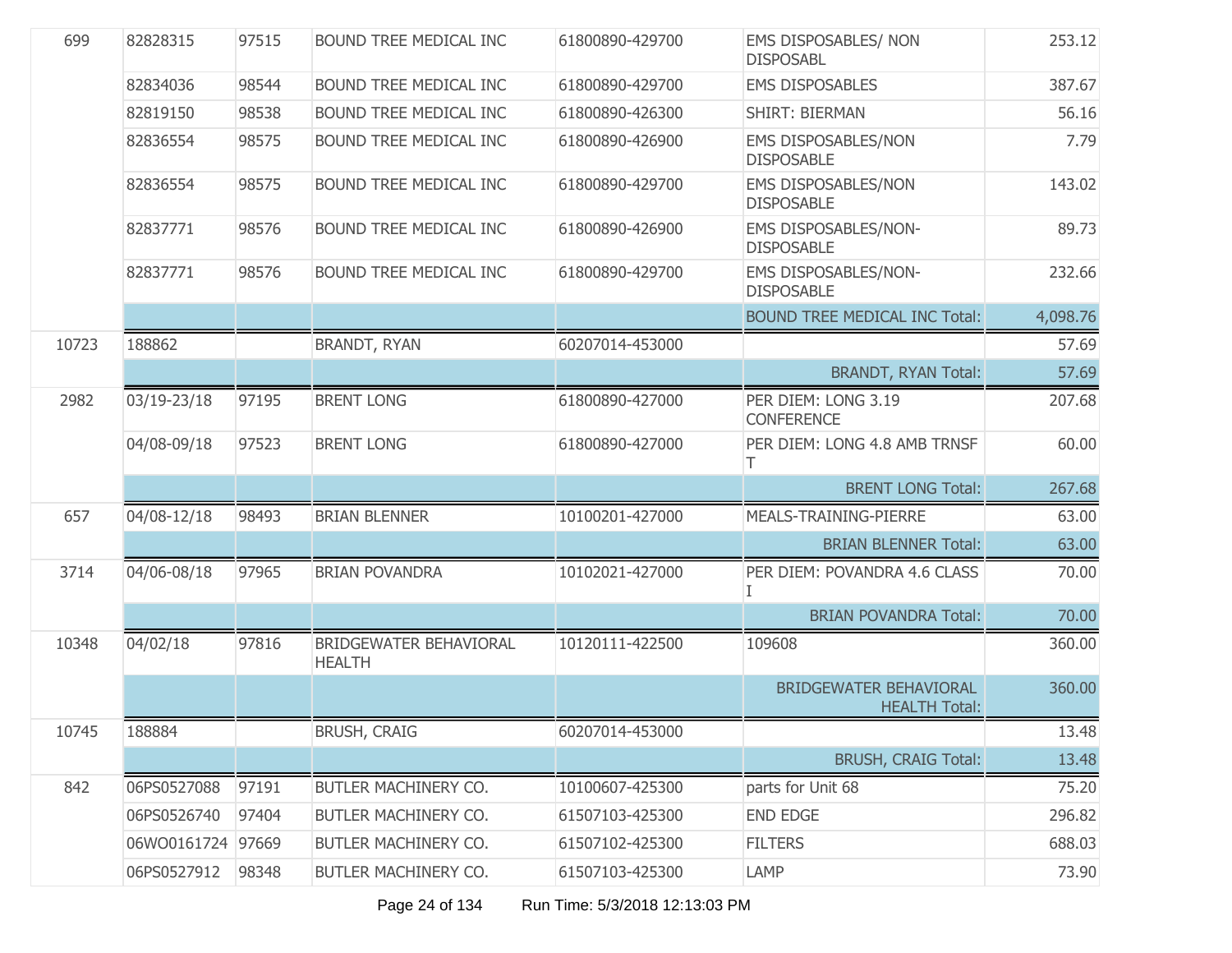| 842  | 06PS0527845 | 98367 | BUTLER MACHINERY CO.                         | 61507103-425300 | EDGE, SCREW AND LOCKNUT                                    | 230.79   |
|------|-------------|-------|----------------------------------------------|-----------------|------------------------------------------------------------|----------|
|      | 06PS0527846 | 98377 | BUTLER MACHINERY CO.                         | 61507103-422500 | EDGE, SCREW AND LOCKNUT                                    | 230.79   |
|      |             |       |                                              |                 | <b>BUTLER MACHINERY CO. Total:</b>                         | 1,595.53 |
| 890  | 178756      | 97507 | CAREER LEARNING CENTER OF<br>THE BLACK HILLS | 10100706-422500 | Clerical Assessment, Long Rang                             | 40.00    |
|      |             |       |                                              |                 | <b>CAREER LEARNING CENTER OF</b><br>THE BLACK HILLS Total: | 40.00    |
| 4379 | 03/20-23/18 | 97198 | <b>CAROL SIEMONSMA</b>                       | 61800890-427000 | PER DIEM: SIEMONSMA 3.20<br><b>CONFE</b>                   | 146.00   |
|      |             |       |                                              |                 | <b>CAROL SIEMONSMA Total:</b>                              | 146.00   |
| 905  | 2590-500448 | 96937 | <b>CARQUEST AUTO PARTS</b>                   | 60207012-426200 | <b>FORKLIFT</b>                                            | 24.14    |
|      | 2590-500444 | 97226 | <b>CARQUEST AUTO PARTS</b>                   | 61800897-425100 | WIPER BLADES - M7                                          | 17.26    |
|      | 2590-499746 |       | <b>CARQUEST AUTO PARTS</b>                   | 61207101-425100 | CREDIT RETURNED CLAMP KIT                                  | (15.63)  |
|      | 2590-500143 | 97156 | <b>CAROUEST AUTO PARTS</b>                   | 61207101-425100 | <b>HOSE ASSEMBLY</b>                                       | 66.86    |
|      | 2590-500138 | 97155 | <b>CAROUEST AUTO PARTS</b>                   | 61207101-425100 | <b>GEAR SHEILD, ENGINE BRITE</b><br><b>FOAM</b>            | 101.78   |
|      | 2590-500171 | 97154 | CARQUEST AUTO PARTS                          | 61207101-425100 | <b>KEYLSENTRY</b>                                          | 5.22     |
|      | 2590-499395 | 98365 | <b>CAROUEST AUTO PARTS</b>                   | 61507102-425300 | DOOR STRIKER BOLT                                          | 7.82     |
|      | 2590-501143 | 98344 | <b>CARQUEST AUTO PARTS</b>                   | 61507103-425300 | <b>LAMP AND BULB</b>                                       | 73.10    |
|      | 2590-501138 | 98343 | <b>CARQUEST AUTO PARTS</b>                   | 61507103-425300 | LAMP AND DIP                                               | 31.01    |
|      | 2590-501134 | 98342 | <b>CARQUEST AUTO PARTS</b>                   | 61507103-425300 | <b>BULB</b>                                                | 47.70    |
|      | 2590-501232 | 98341 | <b>CARQUEST AUTO PARTS</b>                   | 61507103-425300 | <b>FILTERS</b>                                             | 45.85    |
|      | 2590-501182 | 98340 | <b>CARQUEST AUTO PARTS</b>                   | 61207101-425100 | PRESSURE WASHER                                            | 29.70    |
|      | 2590-501049 | 98324 | <b>CAROUEST AUTO PARTS</b>                   | 61207101-425100 | <b>FASTENERS</b>                                           | 148.03   |
|      | 2590-501080 | 98370 | <b>CAROUEST AUTO PARTS</b>                   | 61507102-425300 | <b>FILTER</b>                                              | 89.60    |
|      | 2590-501552 | 98339 | <b>CAROUEST AUTO PARTS</b>                   | 61507103-425300 | <b>FILTER</b>                                              | 7.70     |
|      | 2590-501076 | 98323 | <b>CAROUEST AUTO PARTS</b>                   | 61207101-425100 | HOSE AND FITTING                                           | 134.68   |
|      | 2590-501102 | 98334 | <b>CARQUEST AUTO PARTS</b>                   | 61507103-425300 | <b>FILTERS</b>                                             | 150.28   |
|      | 2590-501198 | 98346 | <b>CARQUEST AUTO PARTS</b>                   | 61507103-425300 | <b>FILTERS</b>                                             | 38.39    |
|      | 2590-501418 | 98345 | CARQUEST AUTO PARTS                          | 61507103-425300 | <b>HOSE</b>                                                | 29.74    |
|      | 2590-500569 | 98439 | CARQUEST AUTO PARTS                          | 10100201-425100 | <b>CAR PARTS</b>                                           | 106.52   |
|      | 2590-500745 | 98439 | CARQUEST AUTO PARTS                          | 10100201-425100 | <b>CAR PARTS</b>                                           | 106.52   |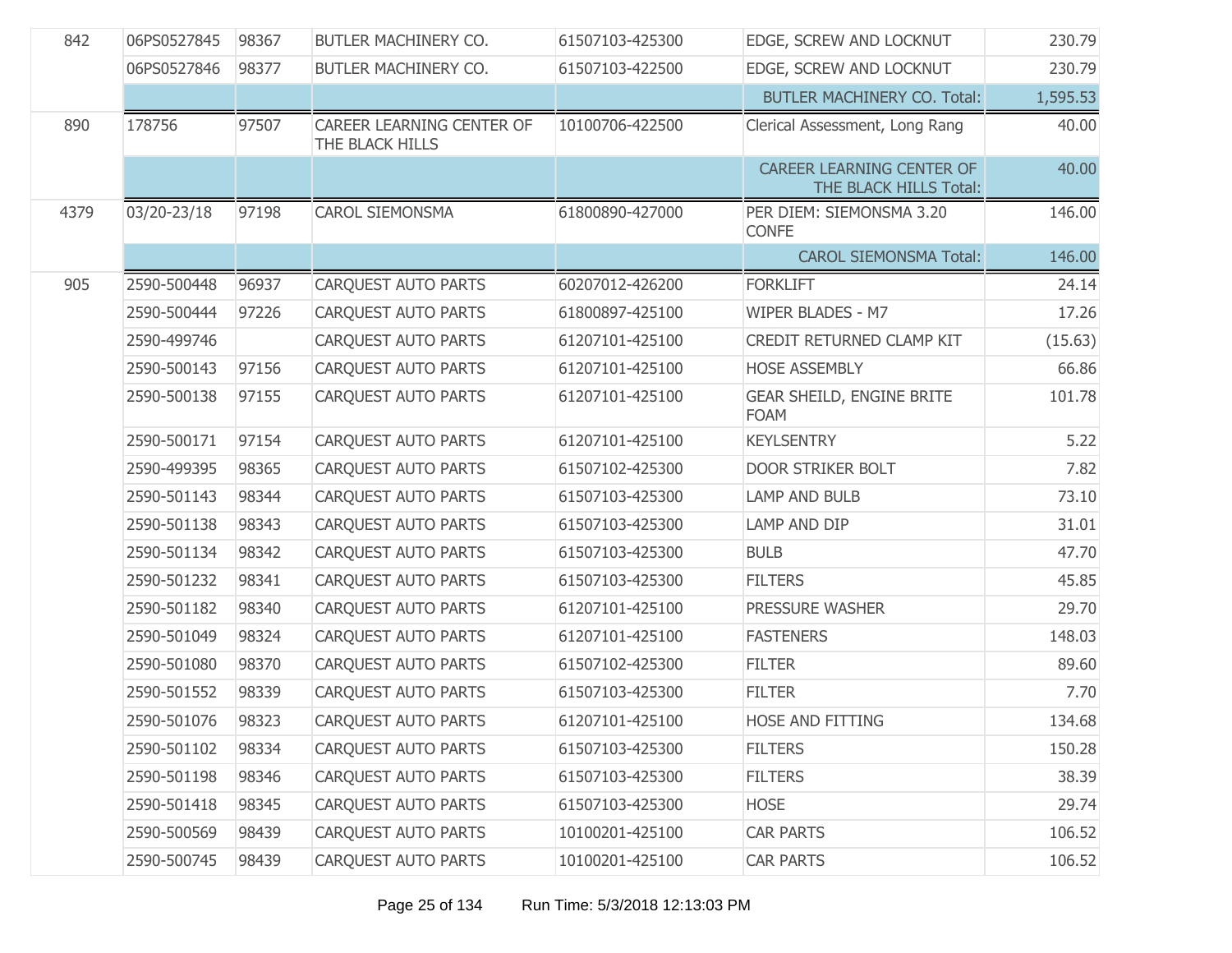| 905 | 2590-500766 | 98374 | <b>CARQUEST AUTO PARTS</b> | 61507102-425300 | <b>BATTERY</b>                    | 95.80    |
|-----|-------------|-------|----------------------------|-----------------|-----------------------------------|----------|
|     | 2590-500878 | 98373 | CARQUEST AUTO PARTS        | 61507102-425300 | <b>HOSE</b>                       | 45.14    |
|     | 2590-501108 | 98372 | CARQUEST AUTO PARTS        | 61507102-425300 | <b>HOSE</b>                       | 54.12    |
|     | 2590-500879 | 98371 | CARQUEST AUTO PARTS        | 61507102-425300 | <b>VOLT DISC HORN</b>             | 27.59    |
|     | 2590-500443 | 97646 | CARQUEST AUTO PARTS        | 61207101-425100 | <b>FILTERS</b>                    | 129.85   |
|     | 2590-500484 | 97645 | CARQUEST AUTO PARTS        | 61207101-425100 | <b>BELT</b>                       | 47.85    |
|     | 2590-500485 | 97644 | CARQUEST AUTO PARTS        | 61207101-425100 | <b>HOOK</b>                       | 39.00    |
|     | 2590-501595 | 98362 | CARQUEST AUTO PARTS        | 10100205-425100 | T7 Power Steering Fluid           | 5.97     |
|     | 2590-500458 | 98474 | CARQUEST AUTO PARTS        | 10100204-425100 | <b>VEHICLE MAINTENANCE</b>        | 82.40    |
|     | 2590-501225 | 98439 | CARQUEST AUTO PARTS        | 10100201-425100 | <b>CAR PARTS</b>                  | 106.52   |
|     | 2590-500374 | 97652 | CARQUEST AUTO PARTS        | 61507102-425300 | HOUSING AND BEARING               | 268.80   |
|     | 2590-500404 | 97652 | CARQUEST AUTO PARTS        | 61507102-425300 | HOUSING AND BEARING               | (268.80) |
|     | 2590-500404 | 97652 | CARQUEST AUTO PARTS        | 61507102-425300 | HOUSING AND BEARING               | 250.28   |
|     | 2590-500653 | 97651 | CARQUEST AUTO PARTS        | 61507102-425300 | <b>SOCKET</b>                     | 54.55    |
|     | 2590-500399 | 97650 | CARQUEST AUTO PARTS        | 61507102-425300 | <b>AFC</b>                        | 113.94   |
|     | 2590-500707 | 97648 | CARQUEST AUTO PARTS        | 61507102-425300 | <b>FUSE HOLDER</b>                | 19.90    |
|     | 2590-500708 | 97647 | CARQUEST AUTO PARTS        | 61507102-425300 | <b>IMP SKT</b>                    | 44.44    |
|     | 2590-499974 | 98065 | CARQUEST AUTO PARTS        | 10100302-425300 | <b>UNITS</b>                      | 287.40   |
|     | 2590-500888 | 98065 | CARQUEST AUTO PARTS        | 10100305-426500 | <b>UNITS</b>                      | 33.00    |
|     | 2590-500445 | 97656 | CARQUEST AUTO PARTS        | 61207101-426200 | OIL                               | 48.96    |
|     | 2590-500510 | 97655 | CARQUEST AUTO PARTS        | 61507103-425300 | <b>HUB CAP</b>                    | 26.76    |
|     | 2590-500620 | 97654 | CARQUEST AUTO PARTS        | 61507102-425300 | <b>FILTER</b>                     | 21.00    |
|     | 2590-500441 | 97653 | CARQUEST AUTO PARTS        | 61507102-425300 | <b>SHOP TOWEL</b>                 | 113.70   |
|     | 2590-494772 | 97364 | CARQUEST AUTO PARTS        | 61507102-425100 | <b>IGNITION LOCK</b>              | 44.27    |
|     | 2590-500375 | 97130 | <b>CARQUEST AUTO PARTS</b> | 60407072-425100 | LAWN MOWER: AIR FILTER, OIL<br>AB | 18.20    |
|     | 2590-500375 | 97130 | <b>CARQUEST AUTO PARTS</b> | 60407072-426400 | LAWN MOWER: AIR FILTER, OIL<br>AB | 17.66    |
|     | 2590-501092 | 97818 | <b>CARQUEST AUTO PARTS</b> | 60407071-426900 | <b>BATTERY BRUSH</b>              | 3.95     |
|     | 2590-501113 | 98065 | CARQUEST AUTO PARTS        | 10100302-425300 | <b>UNITS</b>                      | 9.19     |
|     | 2590-501104 | 98065 | <b>CARQUEST AUTO PARTS</b> | 10100302-425300 | <b>UNITS</b>                      | 13.44    |
|     |             |       |                            |                 |                                   |          |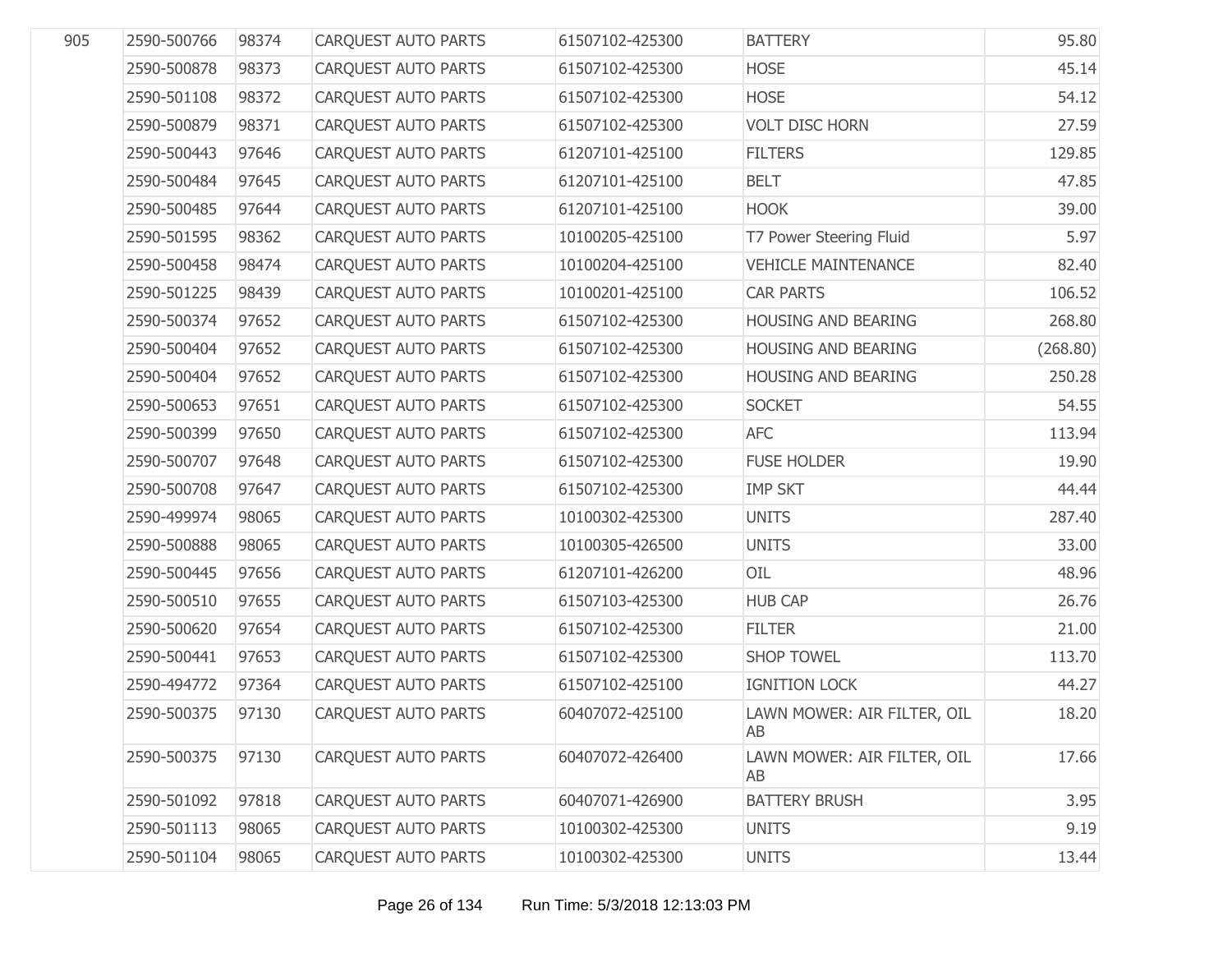| 905 | 2590-500981 | 98065 | <b>CARQUEST AUTO PARTS</b> | 10100302-425300 | <b>UNITS</b>                                 | 15.97   |
|-----|-------------|-------|----------------------------|-----------------|----------------------------------------------|---------|
|     | 2590-500348 | 97393 | <b>CARQUEST AUTO PARTS</b> | 61507102-425300 | <b>FILTERS</b>                               | 67.55   |
|     | 2590-500414 | 97392 | <b>CARQUEST AUTO PARTS</b> | 61507102-425300 | <b>AIR FILTER</b>                            | 82.60   |
|     | 2590-500396 | 97391 | <b>CARQUEST AUTO PARTS</b> | 61507103-425300 | <b>AIR FILTER</b>                            | 82.60   |
|     | 2590-500372 | 97395 | <b>CARQUEST AUTO PARTS</b> | 61507102-425300 | <b>MENDER</b>                                | 7.26    |
|     | 2590-500390 |       | <b>CARQUEST AUTO PARTS</b> | 61507102-425300 | <b>CREDIT RETURNED HOSE</b><br><b>MENDER</b> | (7.26)  |
|     | 2590-494776 |       | <b>CARQUEST AUTO PARTS</b> | 61507102-425100 | CREDIT RETURNED IGNITITION<br><b>LOCK</b>    | (44.27) |
|     | 2590-499384 | 97399 | <b>CARQUEST AUTO PARTS</b> | 61507102-425300 | <b>BRAKE CLEANER</b>                         | 85.68   |
|     | 2590-499382 | 97398 | <b>CARQUEST AUTO PARTS</b> | 61507102-425300 | <b>LUBE AND FILTERS</b>                      | 144.39  |
|     | 2590-499909 | 97397 | CARQUEST AUTO PARTS        | 61507102-425300 | <b>FUEL FILTER</b>                           | 30.00   |
|     | 2590-499710 | 97541 | <b>CARQUEST AUTO PARTS</b> | 61507103-425300 | <b>MIRROR</b>                                | 91.92   |
|     | 2590-500391 | 97396 | CARQUEST AUTO PARTS        | 61507102-425300 | <b>HOSE MENDER</b>                           | 27.88   |
|     | 2590-500349 | 97394 | CARQUEST AUTO PARTS        | 61507102-425300 | <b>FILTERS</b>                               | 21.35   |
|     | 2590-500419 | 97550 | CARQUEST AUTO PARTS        | 10100302-425300 | <b>UNITS</b>                                 | 15.97   |
|     | 2590-500550 | 97550 | <b>CARQUEST AUTO PARTS</b> | 10100302-425300 | <b>UNITS</b>                                 | 20.04   |
|     | 2590-500721 | 97550 | CARQUEST AUTO PARTS        | 10100301-425300 | <b>UNITS</b>                                 | 25.90   |
|     | 2590-500400 | 97403 | CARQUEST AUTO PARTS        | 61507102-425300 | <b>KEYSENTRY</b>                             | 5.22    |
|     | 2590-499969 | 97402 | CARQUEST AUTO PARTS        | 61507102-425300 | <b>STARTER</b>                               | 225.81  |
|     | 2590-499408 | 97401 | CARQUEST AUTO PARTS        | 61507102-425300 | <b>AIR FILTER</b>                            | 82.60   |
|     | 2590-499734 | 97146 | CARQUEST AUTO PARTS        | 61207101-425100 | <b>SUSPENSION SPRAY</b>                      | 18.39   |
|     | 2590-500065 |       | CARQUEST AUTO PARTS        | 61207101-425100 | CREDIT RETURNED SUSPENSION<br><b>SPRAY</b>   | (18.39) |
|     | 2590-500437 | 97447 | CARQUEST AUTO PARTS        | 10100617-425300 | <b>ATV 4-STROKE</b>                          | 41.55   |
|     | 2590-499410 |       | CARQUEST AUTO PARTS        | 61507102-425300 | CREDIT RETURNED DOOR<br>STRIKER BOLT         | (7.82)  |
|     | 2590-500149 | 97153 | <b>CAROUEST AUTO PARTS</b> | 61207101-425100 | <b>MECH WIRE</b>                             | 12.52   |
|     | 2590-499372 | 97152 | <b>CARQUEST AUTO PARTS</b> | 61207101-425100 | <b>WINTER STANADYNE</b>                      | 83.40   |
|     | 2590-499109 | 97151 | <b>CAROUEST AUTO PARTS</b> | 61207101-425100 | <b>WINTER STANADYNE</b>                      | 13.90   |
|     | 2590-499864 | 97150 | <b>CARQUEST AUTO PARTS</b> | 61207101-425100 | <b>SCUFF PADS</b>                            | 25.04   |
|     | 2590-499867 | 97149 | <b>CARQUEST AUTO PARTS</b> | 61207101-425100 | <b>GLOVE THICKSTER</b>                       | 18.91   |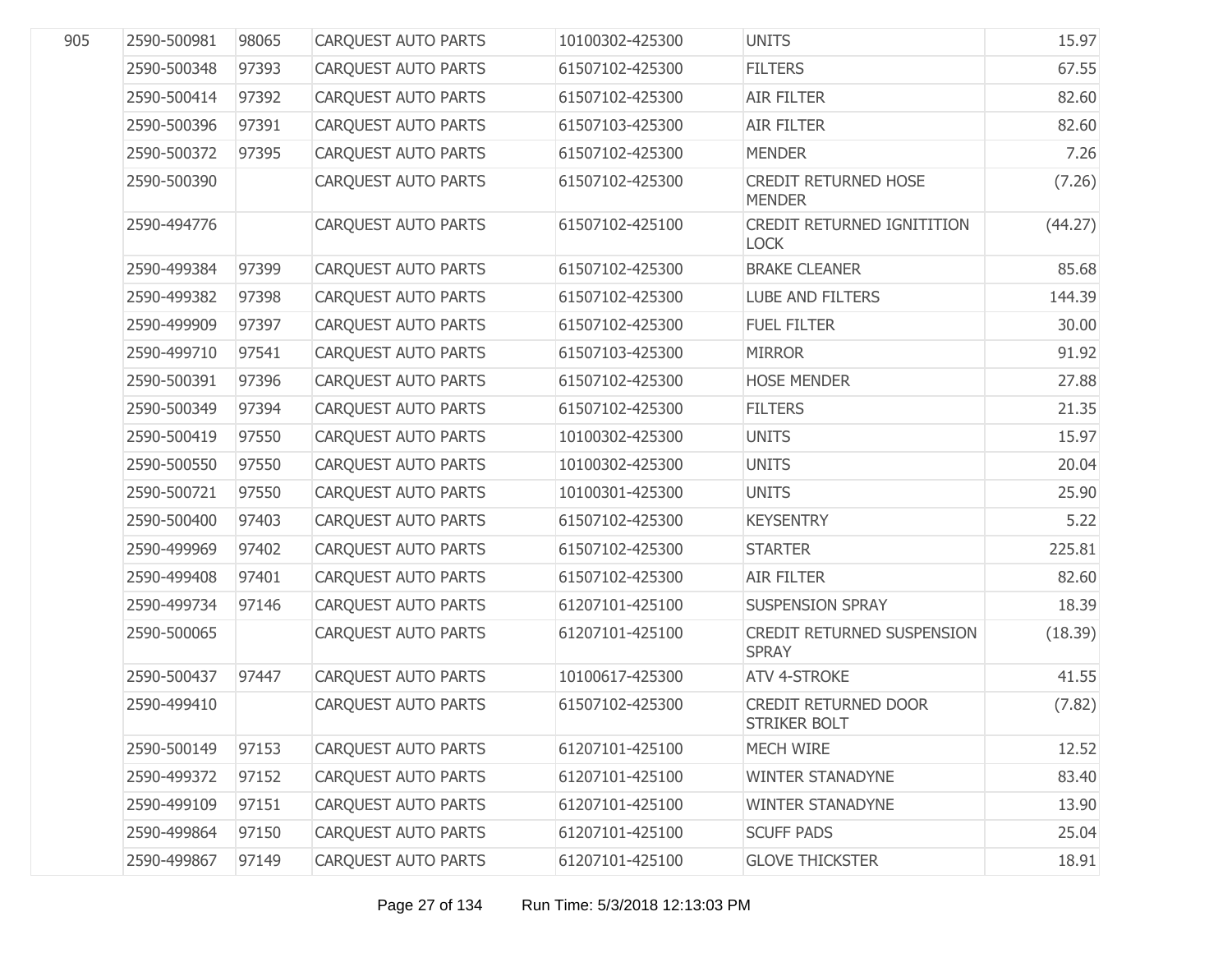| 905 | 2590-500060 | 97148 | CARQUEST AUTO PARTS    | 61507103-425300 | POLYSLEEVE HOSE & WRAP            | 202.84   |
|-----|-------------|-------|------------------------|-----------------|-----------------------------------|----------|
|     |             |       |                        |                 | <b>CARQUEST AUTO PARTS Total:</b> | 4,372.70 |
| 676 | 04/08-12/18 | 98494 | <b>CATHLEEN BOCK</b>   | 10100201-427000 | MEALS-TRAINING-PIERRE             | 63.00    |
|     |             |       |                        |                 | <b>CATHLEEN BOCK Total:</b>       | 63.00    |
| 931 | 012301      | 97180 | CBH COOPERATIVE        | 61507103-426200 | <b>DEF BULK</b>                   | 347.20   |
|     | 89593       | 96922 | <b>CBH COOPERATIVE</b> | 61507103-426200 | <b>FUEL</b>                       | 613.87   |
|     | 89947       | 97539 | <b>CBH COOPERATIVE</b> | 61507102-426200 | <b>DIESEL</b>                     | 1,524.94 |
|     | 89946       | 97538 | <b>CBH COOPERATIVE</b> | 61507103-426200 | <b>DIESEL</b>                     | 228.38   |
|     | 89949       | 97537 | <b>CBH COOPERATIVE</b> | 61507103-426200 | <b>DIESEL</b>                     | 531.80   |
|     | 012368      |       | <b>CBH COOPERATIVE</b> | 61507102-426200 | CREDIT VENDOR BILLING ERROR       | (104.00) |
|     | 012369      | 98354 | <b>CBH COOPERATIVE</b> | 61507102-426200 | <b>GREASE</b>                     | 82.40    |
|     | 90028       | 98336 | <b>CBH COOPERATIVE</b> | 61507102-426200 | <b>DIESEL</b>                     | 601.92   |
|     | 90027       | 98337 | <b>CBH COOPERATIVE</b> | 61507103-426200 | <b>DIESEL</b>                     | 411.31   |
|     | 90006       | 98316 | <b>CBH COOPERATIVE</b> | 61507103-426200 | <b>DIESEL</b>                     | 818.67   |
|     | 90005       | 98317 | <b>CBH COOPERATIVE</b> | 61507102-426200 | <b>DIESEL</b>                     | 2,154.76 |
|     | 90004       | 98318 | <b>CBH COOPERATIVE</b> | 61507103-426200 | <b>DIESEL</b>                     | 254.70   |
|     | 89982       | 98338 | <b>CBH COOPERATIVE</b> | 61507102-426200 | <b>DIESEL</b>                     | 1,230.00 |
|     | 89981       | 97866 | <b>CBH COOPERATIVE</b> | 61507103-426200 | <b>DIESEL</b>                     | 1,041.20 |
|     | 89957       | 97608 | <b>CBH COOPERATIVE</b> | 61507103-426200 | <b>DIESEL</b>                     | 328.94   |
|     | 89958       | 97607 | <b>CBH COOPERATIVE</b> | 61507102-426200 | <b>DIESEL</b>                     | 1,034.83 |
|     | 0005726     | 98008 | <b>CBH COOPERATIVE</b> | 61507103-426200 | <b>PROPANE</b>                    | 101.60   |
|     | 0005715     | 97677 | <b>CBH COOPERATIVE</b> | 61507103-426200 | <b>PROPANE</b>                    | 101.60   |
|     | 90029       | 98335 | <b>CBH COOPERATIVE</b> | 61507103-426200 | <b>DIESEL</b>                     | 418.20   |
|     | 89592       | 97384 | <b>CBH COOPERATIVE</b> | 61507102-426200 | <b>DIESEL</b>                     | 1,299.62 |
|     | 012224      | 97416 | <b>CBH COOPERATIVE</b> | 61507102-426200 | OIL                               | 865.16   |
|     | 182972      | 97995 | <b>CBH COOPERATIVE</b> | 10100202-426900 | PROPANE - ACADEMY                 | 14.00    |
|     | 0005688     | 97896 | <b>CBH COOPERATIVE</b> | 10100603-428500 | 128# PROPANE                      | 101.60   |
|     | 0005714     | 98032 | <b>CBH COOPERATIVE</b> | 10100603-428500 | 128# PROPANE                      | 101.60   |
|     | 89980       | 97867 | <b>CBH COOPERATIVE</b> | 61507103-426200 | <b>DIESEL</b>                     | 408.36   |
|     | 89948       | 97536 | <b>CBH COOPERATIVE</b> | 61507102-426200 | <b>DIESEL</b>                     | 286.31   |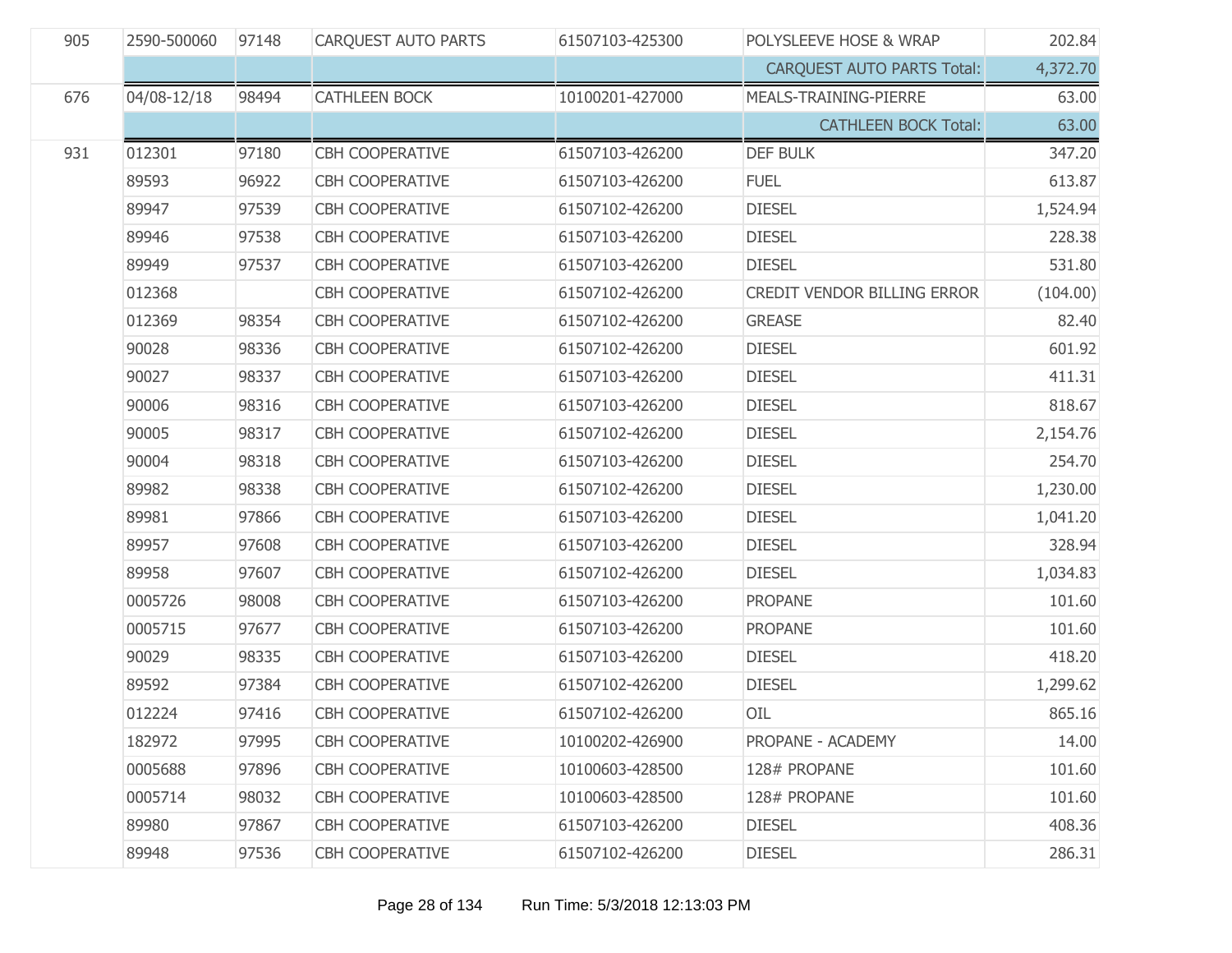| 931   | 89929                   | 97413 | <b>CBH COOPERATIVE</b>        | 61507102-426200 | <b>DIESEL</b>                                    | 1,290.60  |
|-------|-------------------------|-------|-------------------------------|-----------------|--------------------------------------------------|-----------|
|       | 89928                   | 97412 | <b>CBH COOPERATIVE</b>        | 61507103-426200 | <b>DIESEL</b>                                    | 356.11    |
|       | 89911                   | 97389 | <b>CBH COOPERATIVE</b>        | 61507102-426200 | <b>DIESEL</b>                                    | 1,135.67  |
|       | 89930                   | 97387 | <b>CBH COOPERATIVE</b>        | 61507103-426200 | <b>DIESEL</b>                                    | 843.72    |
|       | 89910                   | 97386 | <b>CBH COOPERATIVE</b>        | 61507103-426200 | <b>DIESEL</b>                                    | 225.69    |
|       |                         |       |                               |                 | <b>CBH COOPERATIVE Total:</b>                    | 18,650.76 |
| 10747 | 188886                  |       | <b>CC PROPERTY MGMT</b>       | 60207014-453000 |                                                  | 132.83    |
|       |                         |       |                               |                 | <b>CC PROPERTY MGMT Total:</b>                   | 132.83    |
| 932   | MLM7096                 | 98533 | CDW GOVERNMENT INC            | 10100201-425100 | <b>CAR KEYBOARD</b>                              | 129.87    |
|       |                         |       |                               |                 | <b>CDW GOVERNMENT INC Total:</b>                 | 129.87    |
| 10760 | 188900                  |       | <b>CENTURY BUILDERS</b>       | 60207014-453000 |                                                  | 83.24     |
|       |                         |       |                               |                 | <b>CENTURY BUILDERS Total:</b>                   | 83.24     |
| 10716 | 188855                  |       | <b>CENTURY DEVELOPMENT</b>    | 60207014-453000 |                                                  | 44.00     |
|       |                         |       |                               |                 | <b>CENTURY DEVELOPMENT Total:</b>                | 44.00     |
| 948   | 6053423696<br>716 03/18 | 97250 | <b>CENTURYLINK</b>            | 60207011-428100 | 03/25 SVC CHARGES                                | 60.13     |
|       | 6053414177<br>155 04/18 | 97597 | <b>CENTURYLINK</b>            | 60207011-428100 | 04/01 SVC CHARGES                                | 60.49     |
|       | 605E980067<br>041 04/18 | 97799 | <b>CENTURYLINK</b>            | 60407071-428100 | 04/01 SVC CHARGES                                | 151.84    |
|       | 605E380537<br>517 04/18 | 97799 | <b>CENTURYLINK</b>            | 60407071-428100 | 04/01 SVC CHARGES                                | 165.36    |
|       |                         |       |                               |                 | <b>CENTURYLINK Total:</b>                        | 437.82    |
| 950   | 470647                  | 98622 | <b>CERILLIANT CORPORATION</b> | 10120100-426100 | TEST KITS FOR DRUG LAB                           | 132.00    |
|       |                         |       |                               |                 | <b>CERILLIANT CORPORATION</b><br>Total:          | 132.00    |
| 951   | 3089087                 | 98034 | CERTIFIED LABORATORIES INC    | 10100607-426900 | <b>WONDER WRAP</b>                               | 289.97    |
|       |                         |       |                               |                 | <b>CERTIFIED LABORATORIES INC</b><br>Total:      | 289.97    |
| 7841  | 17476                   | 98289 | <b>CHAMBERLIN ARCHITECTS</b>  | 50508912-422300 | consultant services                              | 1,240.00  |
|       |                         |       |                               |                 | <b>CHAMBERLIN ARCHITECTS Total:</b>              | 1,240.00  |
| 10774 | 04/08-11/18             | 98448 | <b>CHARITY DOYLE</b>          | 10120106-427000 | <b>MEALS-GRANT MEETING-</b><br><b>WASHINGTON</b> | 306.00    |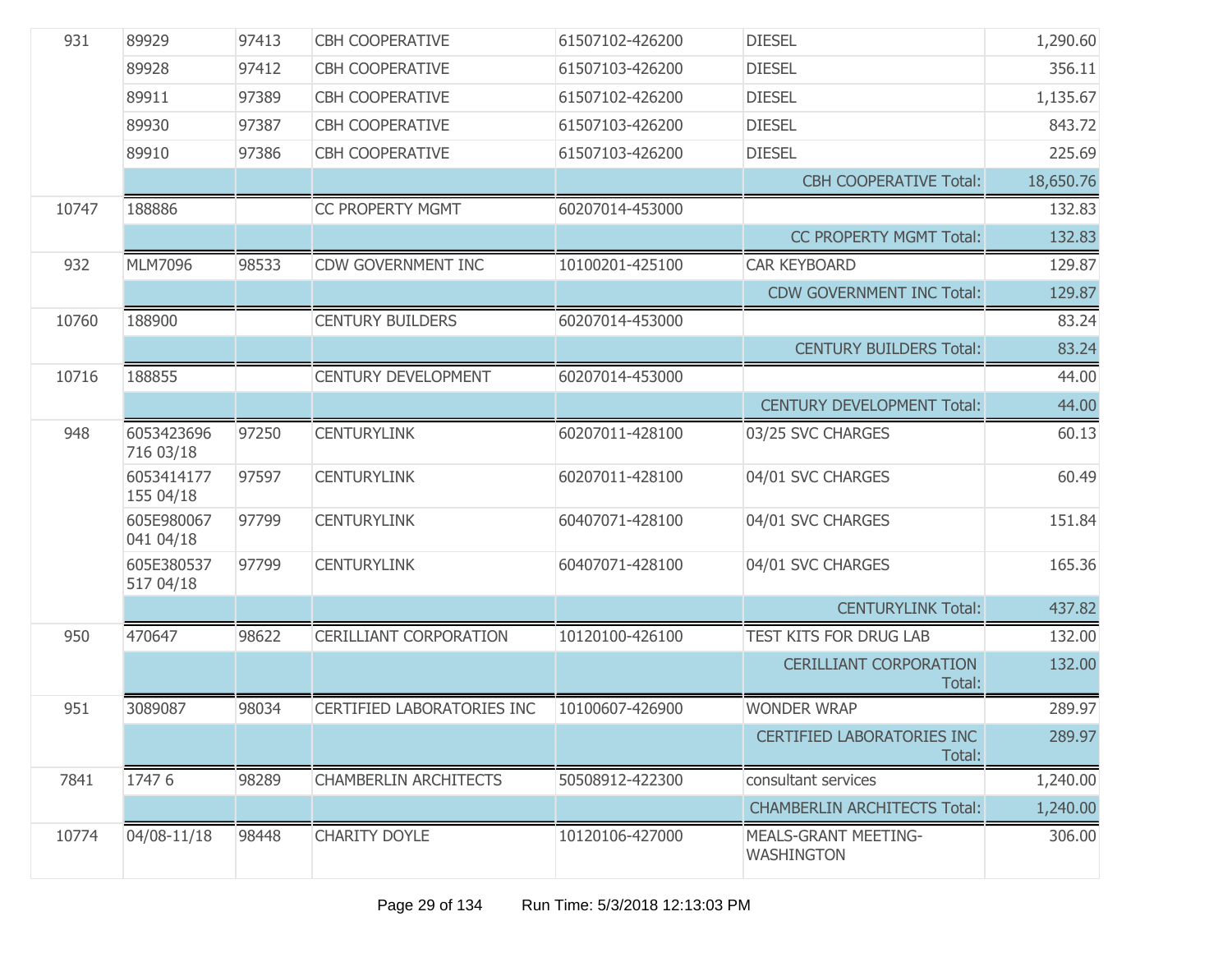| 10774 |                   |       |                           |                 | <b>CHARITY DOYLE Total:</b>              | 306.00 |
|-------|-------------------|-------|---------------------------|-----------------|------------------------------------------|--------|
| 788   | 04/05/18          | 97520 | <b>CHRIS BRUBAKER</b>     | 61800890-427000 | PER DIEM: BRUBAKER 4.5 AMB<br><b>TRN</b> | 48.00  |
|       |                   |       |                           |                 | <b>CHRIS BRUBAKER Total:</b>             | 48.00  |
| 8863  | 03/27/18          | 96997 | <b>CHRIS MOELLER</b>      | 10100108-422500 | MAR18 DEAD ANIMAL PICKUP<br>AND D        | 133.33 |
|       | 03/27/18          | 96997 | <b>CHRIS MOELLER</b>      | 10100201-422500 | MAR18 DEAD ANIMAL PICKUP<br>AND D        | 133.34 |
|       | 03/27/18          | 96997 | <b>CHRIS MOELLER</b>      | 10100620-422500 | MAR18 DEAD ANIMAL PICKUP<br>AND D        | 133.33 |
|       |                   |       |                           |                 | <b>CHRIS MOELLER Total:</b>              | 400.00 |
| 988   | 865179            | 97545 | CHRIS SUPPLY COMPANY INC  | 61507103-425300 | <b>BATTERY</b>                           | 14.39  |
|       | 865106            | 97546 | CHRIS SUPPLY COMPANY INC  | 61507103-425300 | <b>BATTERY</b>                           | 18.10  |
|       | 865680            | 97621 | CHRIS SUPPLY COMPANY INC  | 10100205-426900 | Terminals                                | 39.94  |
|       | 865421            | 97601 | CHRIS SUPPLY COMPANY INC  | 60207011-426900 | ALARM HORNS FOR CHLORINE 4)              | 41.42  |
|       | 865746            | 98061 | CHRIS SUPPLY COMPANY INC  | 10100302-425300 | UNIT S093                                | 25.87  |
|       | 865515            | 98438 | CHRIS SUPPLY COMPANY INC  | 10100201-426900 | 80" VERTICAL DUCT FOR BODY<br><b>CAM</b> | 166.00 |
|       | 865681            | 98565 | CHRIS SUPPLY COMPANY INC  | 10100202-426900 | <b>ADAPTER FOR MONITOR</b>               | 13.39  |
|       | 865681            | 98565 | CHRIS SUPPLY COMPANY INC  | 61800890-426900 | <b>ADAPTER FOR MONITOR</b>               | 6.60   |
|       | 865614            | 98356 | CHRIS SUPPLY COMPANY INC  | 61507102-425300 | <b>STK</b>                               | 97.15  |
|       | 865635            | 98315 | CHRIS SUPPLY COMPANY INC  | 61507103-425300 | <b>MINI LAMP</b>                         | 10.14  |
|       |                   |       |                           |                 | CHRIS SUPPLY COMPANY INC<br>Total:       | 433.00 |
| 7634  | 7519379           | 97978 | <b>CISCO WEBEX LLC</b>    | 10100202-422500 | MEETING CENTER PRO ANNUAL -<br>AC        | 313.56 |
|       | 7519379           | 97978 | <b>CISCO WEBEX LLC</b>    | 61800890-422500 | MEETING CENTER PRO ANNUAL -<br>AC        | 154.44 |
|       |                   |       |                           |                 | <b>CISCO WEBEX LLC</b><br>Total:         | 468.00 |
| 1013  | 09015855<br>04/02 |       | CITY OF RAPID CITY        | 60207011-428400 | 090158550                                | 964.57 |
|       | 00306656<br>03/19 |       | <b>CITY OF RAPID CITY</b> | 77700914-428400 | 003066561                                | 84.50  |
|       | 00046350<br>03/19 |       | <b>CITY OF RAPID CITY</b> | 61400665-428400 | 000463500                                | 29.21  |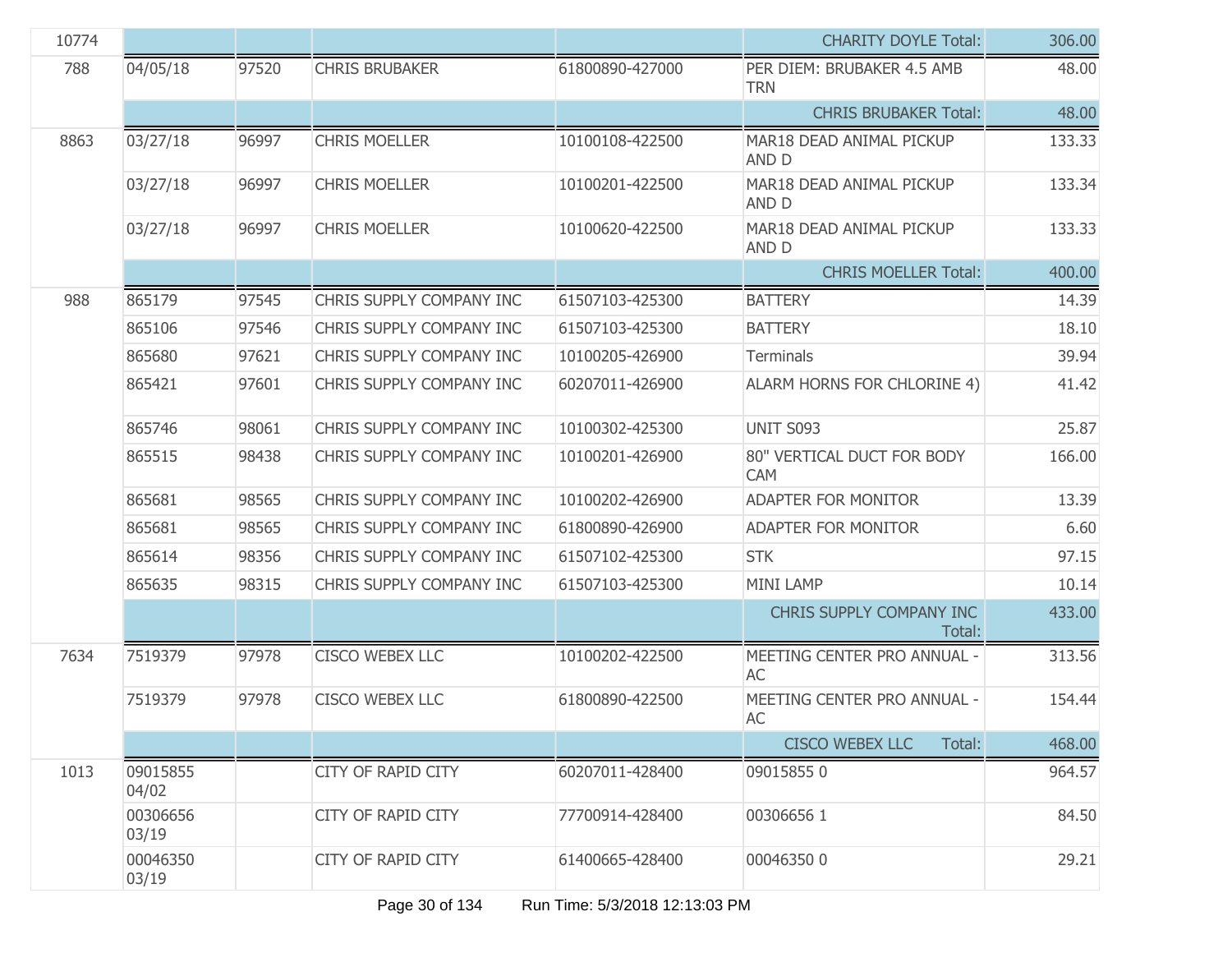| 1013 | 00170050<br>03/19 |       | <b>CITY OF RAPID CITY</b> | 10100108-428400 | 001700500                   | 48.74    |
|------|-------------------|-------|---------------------------|-----------------|-----------------------------|----------|
|      | 00293050<br>03/19 |       | <b>CITY OF RAPID CITY</b> | 10100603-428400 | 00293050 74                 | 593.94   |
|      | 00280780<br>03/19 |       | <b>CITY OF RAPID CITY</b> | 10100618-428400 | 00280780 23                 | 101.05   |
|      | 00280780<br>03/19 |       | <b>CITY OF RAPID CITY</b> | 10100205-428400 | 00280780 23                 | 50.53    |
|      | 00280780<br>03/19 |       | <b>CITY OF RAPID CITY</b> | 10100201-428400 | 00280780 23                 | 50.53    |
|      | 04/04/18          | 98458 | <b>CITY OF RAPID CITY</b> | 10120122-427000 | MEMBERSHIP DUES-MATAI-MANN  | 45.00    |
|      | 04-04-18          | 98458 | <b>CITY OF RAPID CITY</b> | 10120122-427000 | MEMBERSHIP DUES-MATAI-MANN  | 329.58   |
|      | 05990022<br>04/04 |       | <b>CITY OF RAPID CITY</b> | 10100607-428400 | 059900220                   | 113.90   |
|      | 05994490<br>04/04 |       | <b>CITY OF RAPID CITY</b> | 61507103-428400 | 05994490 245                | 1,836.75 |
|      | 04007000<br>04/05 |       | <b>CITY OF RAPID CITY</b> | 61300664-428400 | 04007000 0                  | 97.01    |
|      | CIBP17-2888       | 97957 | <b>CITY OF RAPID CITY</b> | 61507104-422500 | 16-2364 CELL 17 FINAL COVER | 500.00   |
|      | 04/16-20/18       |       | <b>CITY OF RAPID CITY</b> | 10106022-426100 | POSTAGE 04/16-20/18         | 7.33     |
|      | 04/16-20/18       |       | <b>CITY OF RAPID CITY</b> | 10106024-426100 | POSTAGE 04/16-20/18         | 2.29     |
|      | 04/16-20/18       |       | CITY OF RAPID CITY        | 60207014-426100 | POSTAGE 04/16-20/18         | 73.28    |
|      | 04/23-27/18       |       | <b>CITY OF RAPID CITY</b> | 10106022-426100 | POSTAGE 04/23/27/18         | 79.31    |
|      | 04/23-27/18       |       | CITY OF RAPID CITY        | 10100106-426100 | POSTAGE 04/23/27/18         | 1.38     |
|      | 04/23-27/18       |       | <b>CITY OF RAPID CITY</b> | 10100108-426100 | POSTAGE 04/23/27/18         | 63.76    |
|      | 04/23-27/18       |       | <b>CITY OF RAPID CITY</b> | 10100111-426100 | POSTAGE 04/23/27/18         | 19.71    |
|      | 04/23-27/18       |       | CITY OF RAPID CITY        | 10100201-426100 | POSTAGE 04/23/27/18         | 49.41    |
|      | 04/23-27/18       |       | CITY OF RAPID CITY        | 10100202-426100 | POSTAGE 04/23/27/18         | 7.45     |
|      | 04/23-27/18       |       | CITY OF RAPID CITY        | 10100204-426100 | POSTAGE 04/23/27/18         | 3.03     |
|      | 04/23-27/18       |       | CITY OF RAPID CITY        | 10100601-426100 | POSTAGE 04/23/27/18         | 0.46     |
|      | 04/23-27/18       |       | CITY OF RAPID CITY        | 10100618-426100 | POSTAGE 04/23/27/18         | 0.46     |
|      | 04/23-27/18       |       | <b>CITY OF RAPID CITY</b> | 10100706-426100 | POSTAGE 04/23/27/18         | 2.44     |
|      | 04/23-27/18       |       | <b>CITY OF RAPID CITY</b> | 10100711-426100 | POSTAGE 04/23/27/18         | 2.30     |
|      |                   |       |                           |                 |                             |          |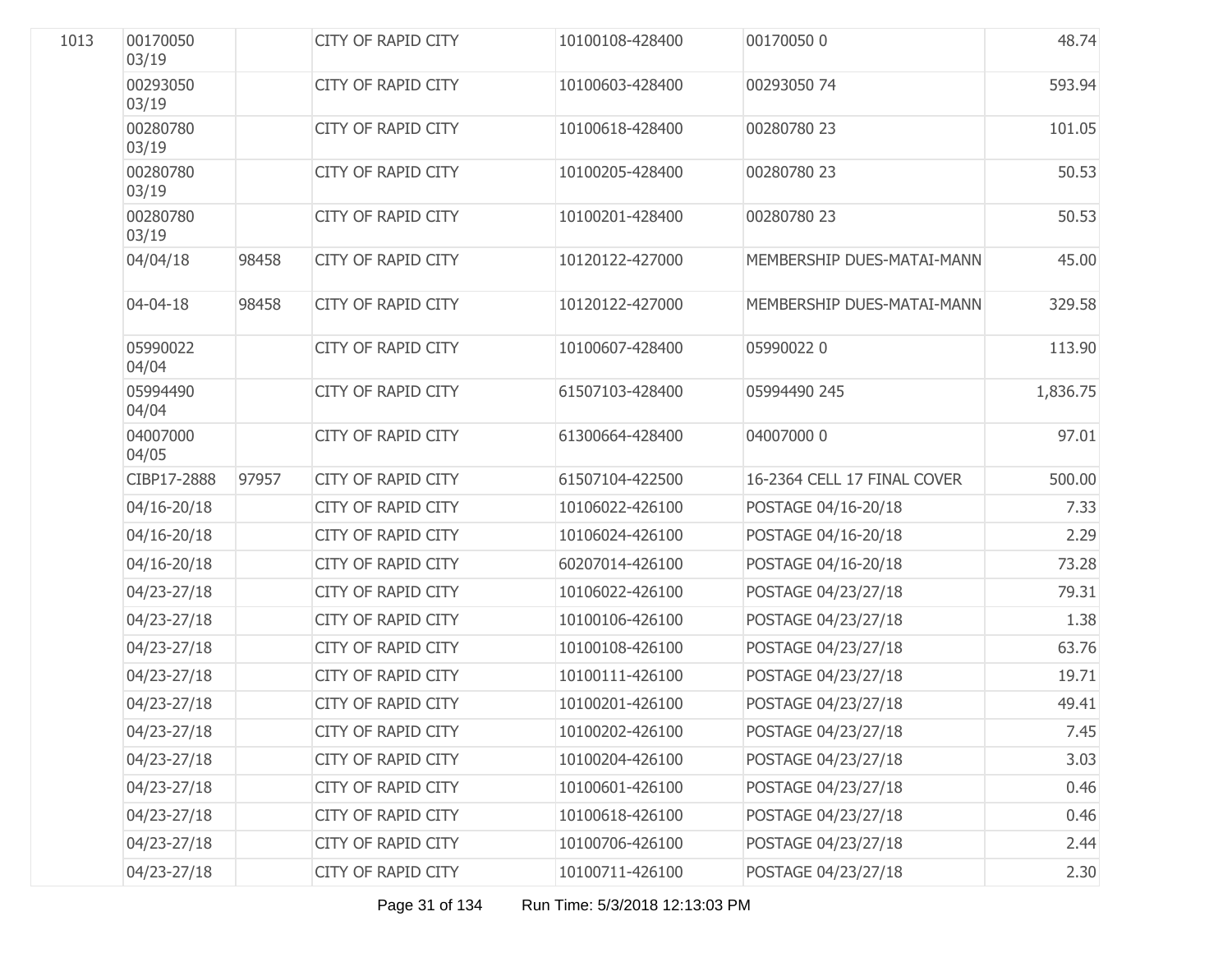| 1013 | 04/23-27/18           |       | <b>CITY OF RAPID CITY</b> | 10100860-426100 | POSTAGE 04/23/27/18                      | 0.46   |
|------|-----------------------|-------|---------------------------|-----------------|------------------------------------------|--------|
|      | 04/23-27/18           |       | <b>CITY OF RAPID CITY</b> | 60602074-426100 | POSTAGE 04/23/27/18                      | 1.47   |
|      | 04/23-27/18           |       | CITY OF RAPID CITY        | 61300604-426100 | POSTAGE 04/23/27/18                      | 0.46   |
|      | 04/23-27/18           |       | <b>CITY OF RAPID CITY</b> | 60207014-426100 | POSTAGE 04/23/27/18                      | 224.90 |
|      | 04/23-27/18           |       | CITY OF RAPID CITY        | 61800890-426100 | POSTAGE 04/23/27/18                      | 300.25 |
|      | 04/23-27/18           |       | <b>CITY OF RAPID CITY</b> | 60407074-426100 | POSTAGE 04/23/27/18                      | 12.82  |
|      | 09014070<br>04/04     |       | <b>CITY OF RAPID CITY</b> | 61507102-428400 | 09014070 1                               | 22.64  |
|      | 09014075<br>04/04     |       | <b>CITY OF RAPID CITY</b> | 61507102-428400 | 090140750                                | 15.93  |
|      | 04008000<br>04/05     |       | CITY OF RAPID CITY        | 61507102-428400 | 04008000 0                               | 71.25  |
|      | 09010315<br>04/04     |       | CITY OF RAPID CITY        | 10100607-428400 | 090103150                                | 41.07  |
|      | 05994495<br>04/05     |       | CITY OF RAPID CITY        | 61507103-428400 | 059944950                                | 23.29  |
|      | 05994500<br>04/04     |       | CITY OF RAPID CITY        | 61507103-428400 | 05994500 20                              | 473.91 |
|      | $03 - 23 - 18$        | 97755 | <b>CITY OF RAPID CITY</b> | 60207014-453000 | PETTY CASH                               | 8.16   |
|      | 03/12/18              | 97755 | <b>CITY OF RAPID CITY</b> | 10100202-422500 | PETTY CASH                               | 21.20  |
|      | 03/28/18              | 97755 | <b>CITY OF RAPID CITY</b> | 10100202-422500 | PETTY CASH                               | 10.00  |
|      | 03/26/18              | 97755 | <b>CITY OF RAPID CITY</b> | 10100601-422500 | PETTY CASH                               | 21.20  |
|      | 03/26/18              | 97755 | <b>CITY OF RAPID CITY</b> | 10100607-422500 | PETTY CASH                               | 21.20  |
|      | 03/21/18              | 97755 | <b>CITY OF RAPID CITY</b> | 10100201-422500 | PETTY CASH                               | 30.00  |
|      | 03/13/18              | 97755 | CITY OF RAPID CITY        | 10100603-426900 | PETTY CASH                               | 5.30   |
|      | 09009875<br>03/26     |       | <b>CITY OF RAPID CITY</b> | 60407071-428400 | 09009875 12                              | 103.81 |
|      | 09005975<br>03/26     |       | <b>CITY OF RAPID CITY</b> | 10100607-428400 | 090059750                                | 119.78 |
|      | 70400002              | 97170 | <b>CITY OF RAPID CITY</b> | 60907401-426900 | <b>CHARGE TO DUMP MATERIALS</b>          | 89.40  |
|      | RB-19198<br>2018-2019 | 97165 | <b>CITY OF RAPID CITY</b> | 61400605-426900 | Exec Golf beer license                   | 300.00 |
|      | 06/17-20/18           | 96756 | <b>CITY OF RAPID CITY</b> | 10120122-427000 | <b>REGISTRATION - ACCIDENT</b><br>TRNG - | 329.58 |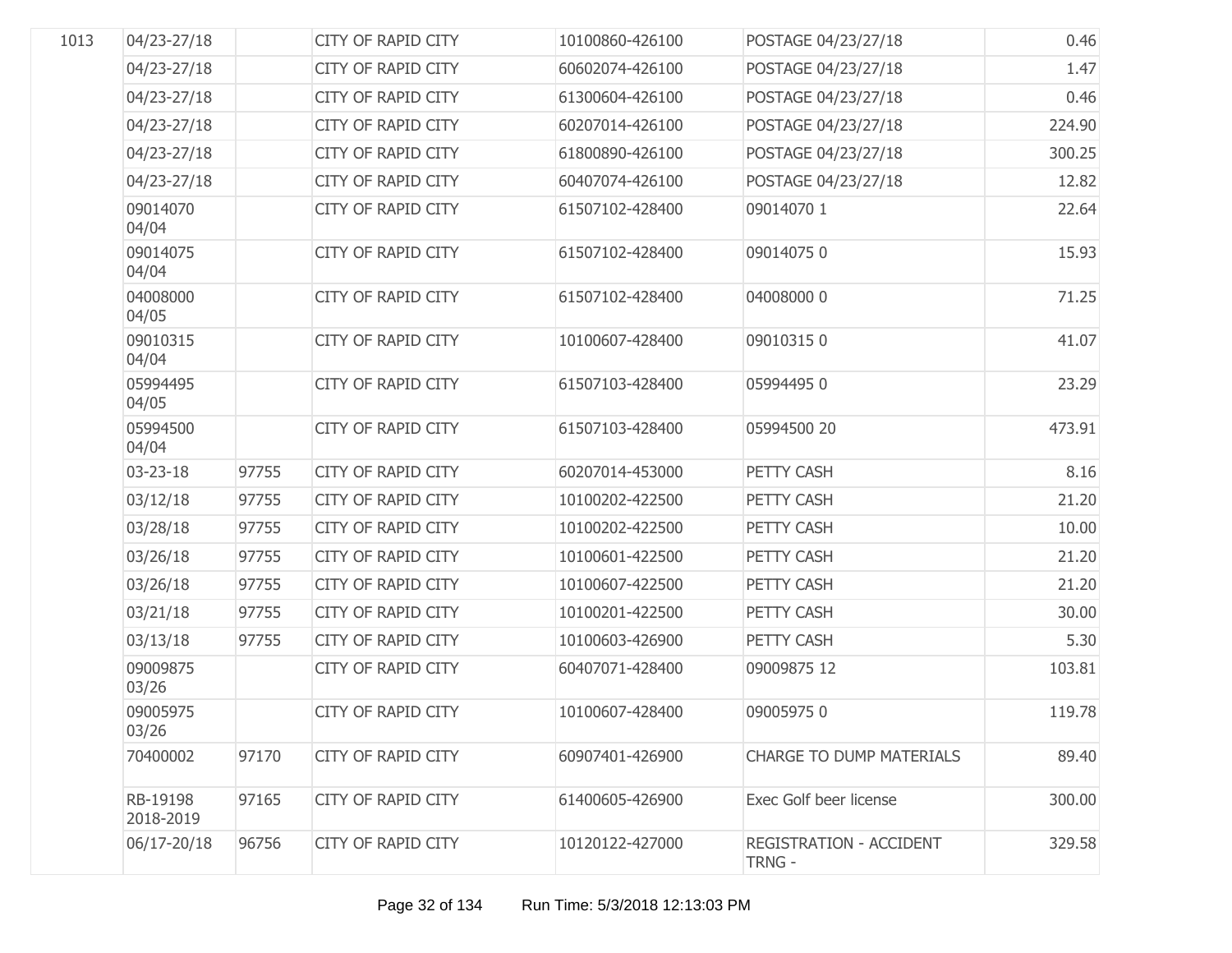| 1013 | 04/09-13/18          |       | <b>CITY OF RAPID CITY</b> | 10106022-426100 | POSTAGE 04/09-13/18   | 80.92  |
|------|----------------------|-------|---------------------------|-----------------|-----------------------|--------|
|      | 04/09-13/18          |       | CITY OF RAPID CITY        | 10100106-426100 | POSTAGE 04/09-13/18   | 0.46   |
|      | 04/09-13/18          |       | CITY OF RAPID CITY        | 10100108-426100 | POSTAGE 04/09-13/18   | 6.05   |
|      | 04/09-13/18          |       | CITY OF RAPID CITY        | 10100111-426100 | POSTAGE 04/09-13/18   | 7.23   |
|      | 04/09-13/18          |       | CITY OF RAPID CITY        | 10100201-426100 | POSTAGE 04/09-13/18   | 6.87   |
|      | 04/09-13/18          |       | CITY OF RAPID CITY        | 10100202-426100 | POSTAGE 04/09-13/18   | 0.46   |
|      | 04/09-13/18          |       | CITY OF RAPID CITY        | 10100204-426100 | POSTAGE 04/09-13/18   | 30.22  |
|      | 04/09-13/18          |       | CITY OF RAPID CITY        | 10100711-426100 | POSTAGE 04/09-13/18   | 3.67   |
|      | 04/09-13/18          |       | CITY OF RAPID CITY        | 10100860-426100 | POSTAGE 04/09-13/18   | 0.46   |
|      | 04/09-13/18          |       | CITY OF RAPID CITY        | 60602074-426100 | POSTAGE 04/09-13/18   | 3.81   |
|      | 04/09-13/18          |       | CITY OF RAPID CITY        | 60207014-426100 | POSTAGE 04/09-13/18   | 141.08 |
|      | 04/09-13/18          |       | CITY OF RAPID CITY        | 61800890-426100 | POSTAGE 04/09-13/18   | 262.43 |
|      | 04/09-13/18          |       | CITY OF RAPID CITY        | 60407074-426100 | POSTAGE 04/09-13/18   | 1.37   |
|      | 00275022<br>03/26    |       | <b>CITY OF RAPID CITY</b> | 60800840-428400 | 002750220             | 273.51 |
|      | 00271297<br>03/26    |       | CITY OF RAPID CITY        | 10106064-428400 | 00271297 15           | 164.22 |
|      | 09005375<br>03/27    |       | <b>CITY OF RAPID CITY</b> | 61000870-428400 | 090053750             | 119.78 |
|      | 09010185<br>03/26    |       | CITY OF RAPID CITY        | 10100607-428400 | 090101854             | 146.20 |
|      | 09010190<br>03/26    |       | CITY OF RAPID CITY        | 10100607-428400 | 09010190 0            | 184.41 |
|      | 05997070<br>03/26    |       | CITY OF RAPID CITY        | 10100601-428400 | 05997070 0            | 56.30  |
|      | 09013380<br>03/19    |       | <b>CITY OF RAPID CITY</b> | 60407071-428400 | 09013380 1            | 30.00  |
|      | 05990025<br>03/19    |       | CITY OF RAPID CITY        | 61400665-428400 | 059900250             | 220.17 |
|      | 05997675<br>03/20    |       | <b>CITY OF RAPID CITY</b> | 60407071-428400 | 059976750             | 8.20   |
|      | 70400001<br>04/02/18 | 96946 | <b>CITY OF RAPID CITY</b> | 10100607-422500 | landfill disposal     | 9.00   |
|      | 70400003             | 97446 | <b>CITY OF RAPID CITY</b> | 10100603-422500 | OLD TIRES TO LANDFILL | 9.00   |
|      |                      |       |                           |                 |                       |        |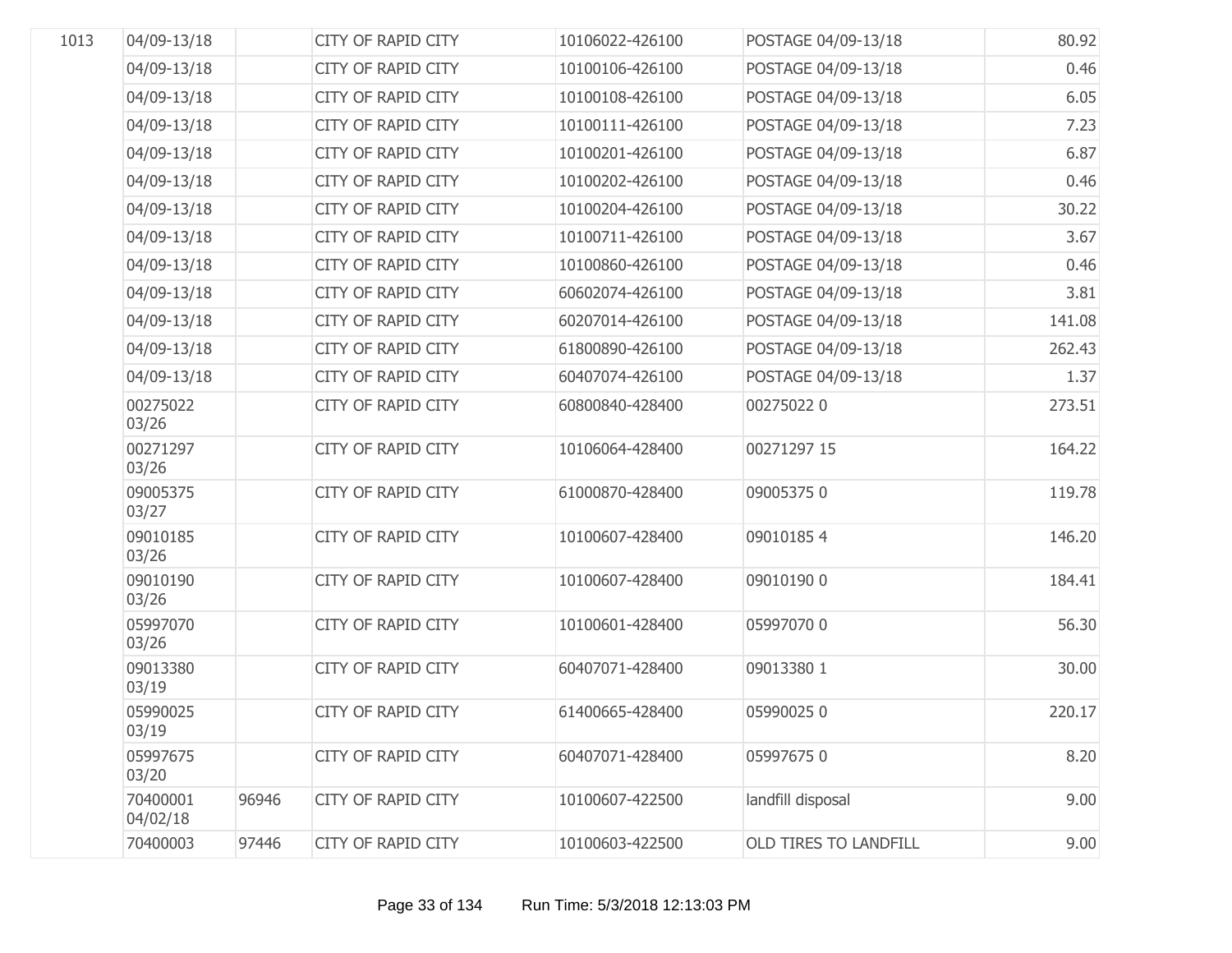| 1013  | 00275020<br>03/26 |       | <b>CITY OF RAPID CITY</b>                              | 60800840-428400 | 00275020 24                                                   | 287.11   |
|-------|-------------------|-------|--------------------------------------------------------|-----------------|---------------------------------------------------------------|----------|
|       |                   |       |                                                        |                 | <b>CITY OF RAPID CITY Total:</b>                              | 9,458.93 |
| 1019  | 176577            | 97312 | <b>CLAREY'S SAFETY EQUIPMENT</b><br><b>INC</b>         | 10102026-426900 | <b>CALIBRATION GAS - ST6</b>                                  | 311.80   |
|       |                   |       |                                                        |                 | <b>CLAREY'S SAFETY EQUIPMENT</b><br><b>INC Total:</b>         | 311.80   |
| 10720 | 188859            |       | CLEANTECH OF THE BLACK HILLS 60207014-453000           |                 |                                                               | 19.16    |
|       |                   |       |                                                        |                 | <b>CLEANTECH OF THE BLACK HILLS</b><br>Total:                 | 19.16    |
| 1044  | 13922             | 98053 | <b>CLIMATE CONTROL SYSTEMS &amp;</b><br><b>SERVICE</b> | 10100612-425300 | MULTIPLEAT FILTERS                                            | 316.80   |
|       | 13921             | 98052 | <b>CLIMATE CONTROL SYSTEMS &amp;</b><br><b>SERVICE</b> | 10100603-425300 | <b>FILTERS</b>                                                | 42.60    |
|       | 42622             | 98431 | <b>CLIMATE CONTROL SYSTEMS &amp;</b><br><b>SERVICE</b> | 10106062-425300 | <b>RPR TOILET</b>                                             | 146.02   |
|       |                   |       |                                                        |                 | <b>CLIMATE CONTROL SYSTEMS &amp;</b><br><b>SERVICE Total:</b> | 505.42   |
| 1049  | 129287            | 97922 | <b>CLUBHOUSE HOTEL &amp; SUITES</b>                    | 60407071-427000 | <b>LANY REBER &amp; JESSE</b><br><b>LEITHEISER</b>            | 141.00   |
|       | 129287            | 97922 | <b>CLUBHOUSE HOTEL &amp; SUITES</b>                    | 60907401-427000 | <b>LANY REBER &amp; JESSE</b><br><b>LEITHEISER</b>            | 141.00   |
|       | 129286            | 97922 | <b>CLUBHOUSE HOTEL &amp; SUITES</b>                    | 60407071-427000 | <b>LANY REBER &amp; JESSE</b><br><b>LEITHEISER</b>            | 282.00   |
|       | 129267            | 97938 | <b>CLUBHOUSE HOTEL &amp; SUITES</b>                    | 60407072-427000 | HOTEL: SD WATER &<br><b>WASTEWATER</b>                        | 282.00   |
|       | 129266            | 97938 | <b>CLUBHOUSE HOTEL &amp; SUITES</b>                    | 60407072-427000 | HOTEL: SD WATER &<br><b>WASTEWATER</b>                        | 282.00   |
|       | 129298            | 97938 | <b>CLUBHOUSE HOTEL &amp; SUITES</b>                    | 60407072-427000 | HOTEL: SD WATER &<br><b>WASTEWATER</b>                        | 272.00   |
|       |                   |       |                                                        |                 | <b>CLUBHOUSE HOTEL &amp; SUITES</b><br>Total:                 | 1,400.00 |
| 2591  | 04/10-12/18       | 97943 | <b>CLYDE JONES</b>                                     | 60407072-427000 | MEAL REIMBURSEMENT: SDWWA<br>2018                             | 45.00    |
|       |                   |       |                                                        |                 | <b>CLYDE JONES Total:</b>                                     | 45.00    |
| 1051  | IVC0085768        | 97766 | COAST TO COAST SOLUTIONS                               | 10100201-426100 | <b>BIO HAND CLEANER</b>                                       | 347.71   |
|       |                   |       |                                                        |                 | <b>COAST TO COAST SOLUTIONS</b><br>Total:                     | 347.71   |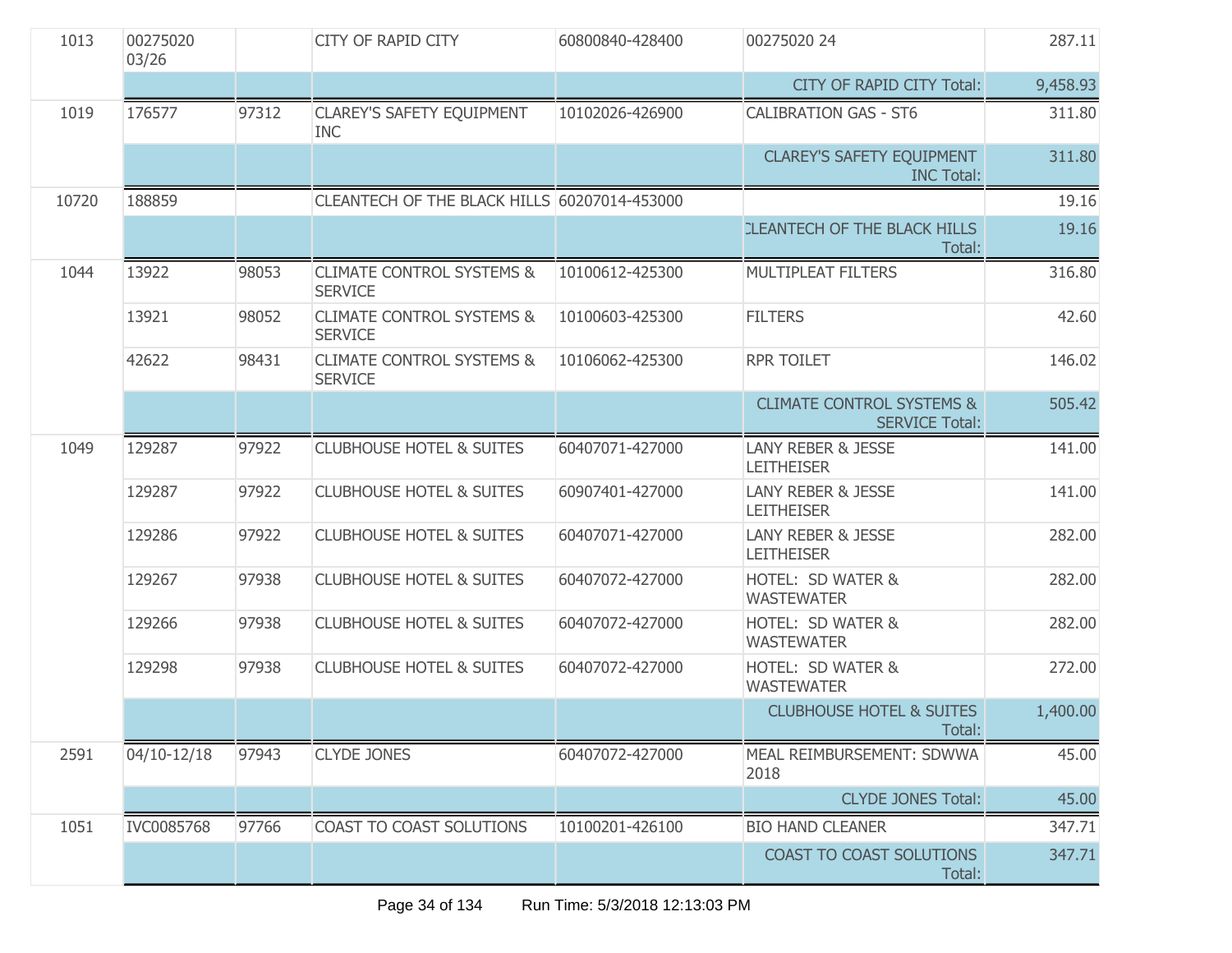| 1053  | 2523213      | 97284 | COCA-COLA OF THE BLACK HILLS 10100612-452000  |                 | <b>SODA PRODUCTS</b>                                 | 244.50   |
|-------|--------------|-------|-----------------------------------------------|-----------------|------------------------------------------------------|----------|
|       | 2488392      | 97445 | COCA-COLA OF THE BLACK HILLS 10100616-452000  |                 | <b>SODA PRODUCTS</b>                                 | 758.00   |
|       | 2466537      | 97178 | COCA-COLA OF THE BLACK HILLS 61507102-426300  |                 | <b>AQUAPURE</b>                                      | 30.75    |
|       | 2499106      | 96917 | COCA-COLA OF THE BLACK HILLS 60407072-428400  |                 | <b>BOTTLED WATER</b>                                 | 18.45    |
|       | 2523295      | 98223 | COCA-COLA OF THE BLACK HILLS 10100612-452000  |                 | SODA PRODUCTS                                        | 142.50   |
|       | 297697       | 97908 | COCA-COLA OF THE BLACK HILLS 60407072-424600  |                 | COOLER RENTAL, APR 2018                              | 18.00    |
|       | 2523201      | 97901 | COCA-COLA OF THE BLACK HILLS 10100603-452000  |                 | <b>SODA PRODUCTS</b>                                 | 474.50   |
|       | 297706       | 98363 | COCA-COLA OF THE BLACK HILLS 61507102-426300  |                 | <b>AQUAPURE</b>                                      | 21.58    |
|       | 2515591      | 98770 | COCA-COLA OF THE BLACK HILLS 10100616-452000  |                 | SODA PRODUCTS                                        | 195.00   |
|       | 2531203      | 98347 | COCA-COLA OF THE BLACK HILLS 60407072-428400  |                 | <b>BOTTLED WATER</b>                                 | 24.60    |
|       |              |       |                                               |                 | COCA-COLA OF THE BLACK HILLS<br>Total:               | 1,927.88 |
| 4093  | 04/02-04/18  | 97964 | <b>CODY ROSE</b>                              | 10102026-427000 | PER DIEM: CODY ROSE 4.2 IMT<br><b>ME</b>             | 115.00   |
|       |              |       |                                               |                 | <b>CODY ROSE Total:</b>                              | 115.00   |
| 6624  | 20149        | 97823 | <b>COLLISION CENTER</b>                       | 10100201-425100 | REPAIR UNIT 177                                      | 540.80   |
|       |              |       |                                               |                 | <b>COLLISION CENTER Total:</b>                       | 540.80   |
| 10793 | 2393074 2018 | 98604 | <b>COLUMBIA SOUTHERN</b><br><b>UNIVERSITY</b> | 71801002-422800 | Educational Loan - Jenifer Tru                       | 1,250.00 |
|       |              |       |                                               |                 | <b>COLUMBIA SOUTHERN</b><br><b>UNIVERSITY Total:</b> | 1,250.00 |
| 1105  | 36552        | 97732 | CONRAD'S BIG C ELECTRIC                       | 61300664-425500 | <b>HOOKUP NEW PUMP SYSTEM</b><br>LABOR &             | 2,333.64 |
|       |              |       |                                               |                 | <b>CONRAD'S BIG C ELECTRIC Total:</b>                | 2,333.64 |
| 1113  | 224589       | 97188 | CONTRACTOR'S SUPPLY INC                       | 10100607-426900 | white flags                                          | 13.00    |
|       | 224720       | 97166 | CONTRACTOR'S SUPPLY INC                       | 10100607-426300 | dust masks - stock                                   | 14.40    |
|       | 224822       | 97614 | CONTRACTOR'S SUPPLY INC                       | 10100205-426900 | Markin g Paint                                       | 47.40    |
|       | 224865       | 98292 | CONTRACTOR'S SUPPLY INC                       | 10100607-425900 | <b>CONCRETE BLANKET</b>                              | 74.25    |
|       | 224865       | 98292 | <b>CONTRACTOR'S SUPPLY INC</b>                | 10100607-426300 | <b>CONCRETE BLANKET</b>                              | 96.00    |
|       | 224865       | 98292 | CONTRACTOR'S SUPPLY INC                       | 10100607-426500 | <b>CONCRETE BLANKET</b>                              | 38.42    |
|       | 224841       | 98292 | CONTRACTOR'S SUPPLY INC                       | 10100607-426900 | <b>CONCRETE BLANKET</b>                              | 42.00    |
|       |              |       |                                               |                 | CONTRACTOR'S SUPPLY INC<br>Total:                    | 325.47   |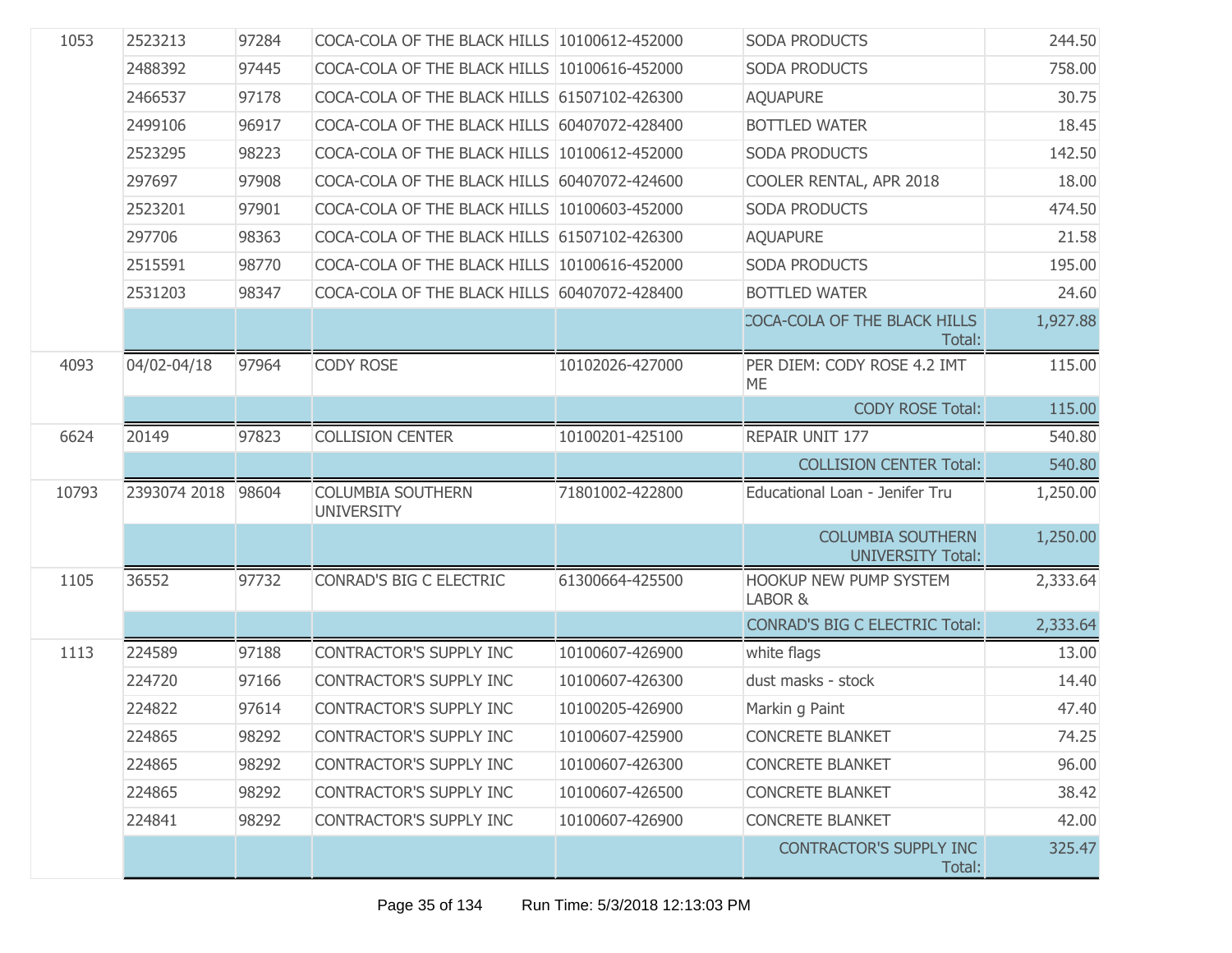| 8348  | 3807                     | 98539 | COPRO EFP LLC                                    | 10100202-426300 | <b>PANTS</b>                                            | 2,388.49 |
|-------|--------------------------|-------|--------------------------------------------------|-----------------|---------------------------------------------------------|----------|
|       |                          |       |                                                  |                 | <b>COPRO EFP LLC</b><br>Total:                          | 2,388.49 |
| 1123  | 363747                   | 97958 | COPY COUNTRY INC.                                | 60200934-422500 | 14-2194 EAST RAPID CITY<br><b>WATER</b>                 | 1,499.72 |
|       | 363753                   | 97959 | COPY COUNTRY INC.                                | 60400833-422500 | 16-2338 ALLEY SOUTH OF<br><b>KANSAS</b>                 | 508.40   |
|       |                          |       |                                                  |                 | COPY COUNTRY INC. Total:                                | 2,008.12 |
| 9890  | 1687399                  | 97433 | <b>CORE &amp; MAIN LP</b>                        | 60407071-425300 | FITTINGS FOR WET WELL-<br><b>COUNTRY</b>                | 229.52   |
|       | 1689769                  | 97433 | <b>CORE &amp; MAIN LP</b>                        | 60407071-425300 | FITTINGS FOR WET WELL-<br><b>COUNTRY</b>                | 229.52   |
|       | I704926                  | 98059 | <b>CORE &amp; MAIN LP</b>                        | 10100607-425900 | <b>5FT HYDRAFINDER FLAG</b>                             | 29.00    |
|       | I740038                  | 98021 | CORE & MAIN LP                                   | 60207012-425500 | 16" HYMAX CPLG                                          | 1,976.94 |
|       |                          |       |                                                  |                 | <b>CORE &amp; MAIN LP Total:</b>                        | 2,464.98 |
| 10703 | 188842                   |       | <b>COUNTRYSIDE PROPERTY</b><br><b>MANAGEMENT</b> | 60207014-453000 |                                                         | 25.72    |
|       |                          |       |                                                  |                 | <b>COUNTRYSIDE PROPERTY</b><br><b>MANAGEMENT Total:</b> | 25.72    |
| 10725 | 188864                   |       | <b>COUNTRYSIDE PROPERTY</b><br><b>MANAGEMENT</b> | 60207014-453000 |                                                         | 13.10    |
|       |                          |       |                                                  |                 | <b>COUNTRYSIDE PROPERTY</b><br><b>MANAGEMENT Total:</b> | 13.10    |
| 10776 | 04/08-11/18              | 98449 | <b>CRAIG HOWE</b>                                | 10120106-427000 | <b>MEALS-GRANT MEETING-</b><br>WASHINGTON               | 390.48   |
|       |                          |       |                                                  |                 | <b>CRAIG HOWE Total:</b>                                | 390.48   |
| 10746 | 188885                   |       | CRE OF RAPID CITY LLC                            | 60207014-453000 |                                                         | 130.96   |
|       |                          |       |                                                  |                 | CRE OF RAPID CITY LLC Total:                            | 130.96   |
| 1164  | S504887652.0<br>01       | 96966 | CRESCENT ELECTRIC SUPPLY CO                      | 10100607-425700 | lighting supplies                                       | 45.46    |
|       | S504870245.0 96966<br>01 |       | CRESCENT ELECTRIC SUPPLY CO   10100607-425700    |                 | lighting supplies                                       | 80.83    |
|       | S504870138.0<br>01       | 96966 | CRESCENT ELECTRIC SUPPLY CO   10100607-425700    |                 | lighting supplies                                       | 121.74   |
|       | S504867142.0<br>01       | 96966 | CRESCENT ELECTRIC SUPPLY CO                      | 10100607-425700 | lighting supplies                                       | 121.74   |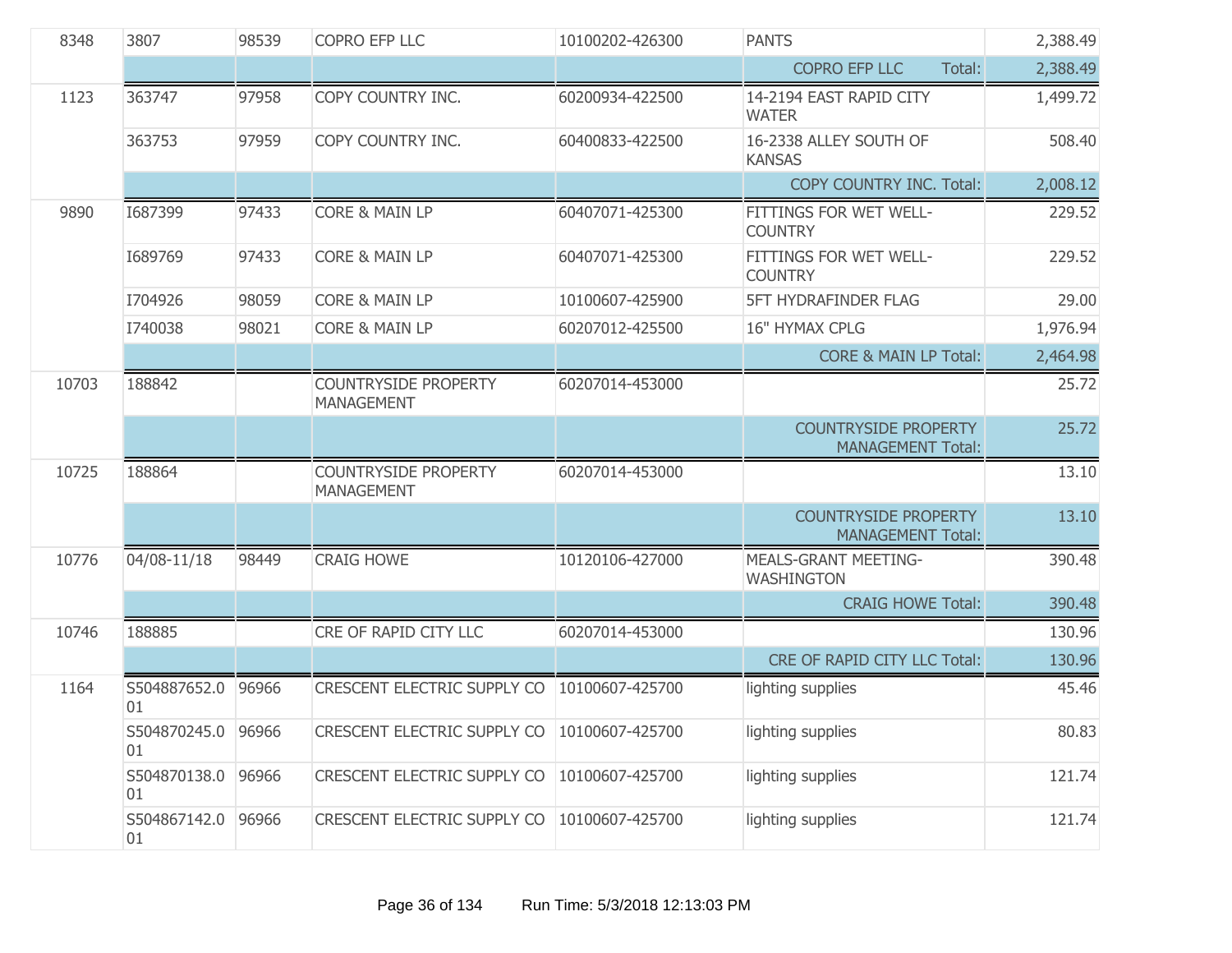| 1164 | S504867277.0 96945<br>01 |       | CRESCENT ELECTRIC SUPPLY CO        | 10100607-425700 | electrical supplies                             | 112.53   |
|------|--------------------------|-------|------------------------------------|-----------------|-------------------------------------------------|----------|
|      | S504887587.0<br>01       | 97297 | CRESCENT ELECTRIC SUPPLY CO        | 10100304-426900 | Photocontrols, lamps, & fuseho                  | 456.85   |
|      | S504887561.0<br>01       | 97845 | CRESCENT ELECTRIC SUPPLY CO        | 10100607-425700 | ELECTRICAL SUPPLIES                             | 121.37   |
|      | S504887574.0<br>01       | 97845 | CRESCENT ELECTRIC SUPPLY CO        | 10100607-425700 | ELECTRICAL SUPPLIES                             | 121.37   |
|      | S504965373.0<br>01       | 98523 | <b>CRESCENT ELECTRIC SUPPLY CO</b> | 10100607-425700 | <b>ELECTRICAL SUPPLIES -</b><br><b>GREENHOU</b> | 133.82   |
|      | S504958389.0<br>01       | 98610 | CRESCENT ELECTRIC SUPPLY CO        | 10100607-425700 | ELECTRICAL SUPPLIES - VAN<br><b>STOC</b>        | 100.92   |
|      | S504957775.0<br>01       | 98610 | CRESCENT ELECTRIC SUPPLY CO        | 10100607-425700 | ELECTRICAL SUPPLIES - VAN<br><b>STOC</b>        | 580.59   |
|      | S504535711.0 97296<br>01 |       | CRESCENT ELECTRIC SUPPLY CO        | 10100304-426900 | I-90 Lights                                     | 938.80   |
|      | S504535711.0<br>02       | 97296 | CRESCENT ELECTRIC SUPPLY CO        | 10100304-426900 | I-90 Lights                                     | 938.80   |
|      | S504891841.0<br>01       | 97346 | <b>CRESCENT ELECTRIC SUPPLY CO</b> | 10100202-425200 | 54W/LED/HID/5000K/100-277V<br>EX3               | 150.68   |
|      | S504886955.0 97576<br>01 |       | CRESCENT ELECTRIC SUPPLY CO        | 10100607-425700 | ECO GE LAMP, PLUG                               | 445.40   |
|      | S504808688.0<br>01       | 97576 | CRESCENT ELECTRIC SUPPLY CO        | 10100607-425700 | ECO GE LAMP, PLUG                               | 25.30    |
|      | S504925126.0<br>01       | 97845 | CRESCENT ELECTRIC SUPPLY CO        | 10100607-425700 | ELECTRICAL SUPPLIES                             | 365.37   |
|      |                          |       |                                    |                 | <b>CRESCENT ELECTRIC SUPPLY CO</b><br>Total:    | 4,861.57 |
| 1167 | 10820                    | 96612 | <b>CRICKET LAWN SERVICE</b>        | 26000927-422500 | 601/603 ST JOSEPH STREET -<br><b>SNO</b>        | 45.00    |
|      | 10819                    | 96611 | <b>CRICKET LAWN SERVICE</b>        | 26000927-422500 | 625/627 ST JOSEPH STREET -<br><b>SNO</b>        | 45.00    |
|      | 10818                    | 96600 | <b>CRICKET LAWN SERVICE</b>        | 26000927-422500 | 613 MAIN STREET - SNOW<br><b>REMOVAL</b>        | 45.00    |
|      | 10817                    | 96601 | <b>CRICKET LAWN SERVICE</b>        | 26000927-422500 | 617/619 MAIN STREET - SNOW<br><b>REM</b>        | 45.00    |
|      | 10816                    | 96602 | <b>CRICKET LAWN SERVICE</b>        | 26000927-422500 | 621 MAIN STREET - SNOW<br><b>REMOVAL</b>        | 45.00    |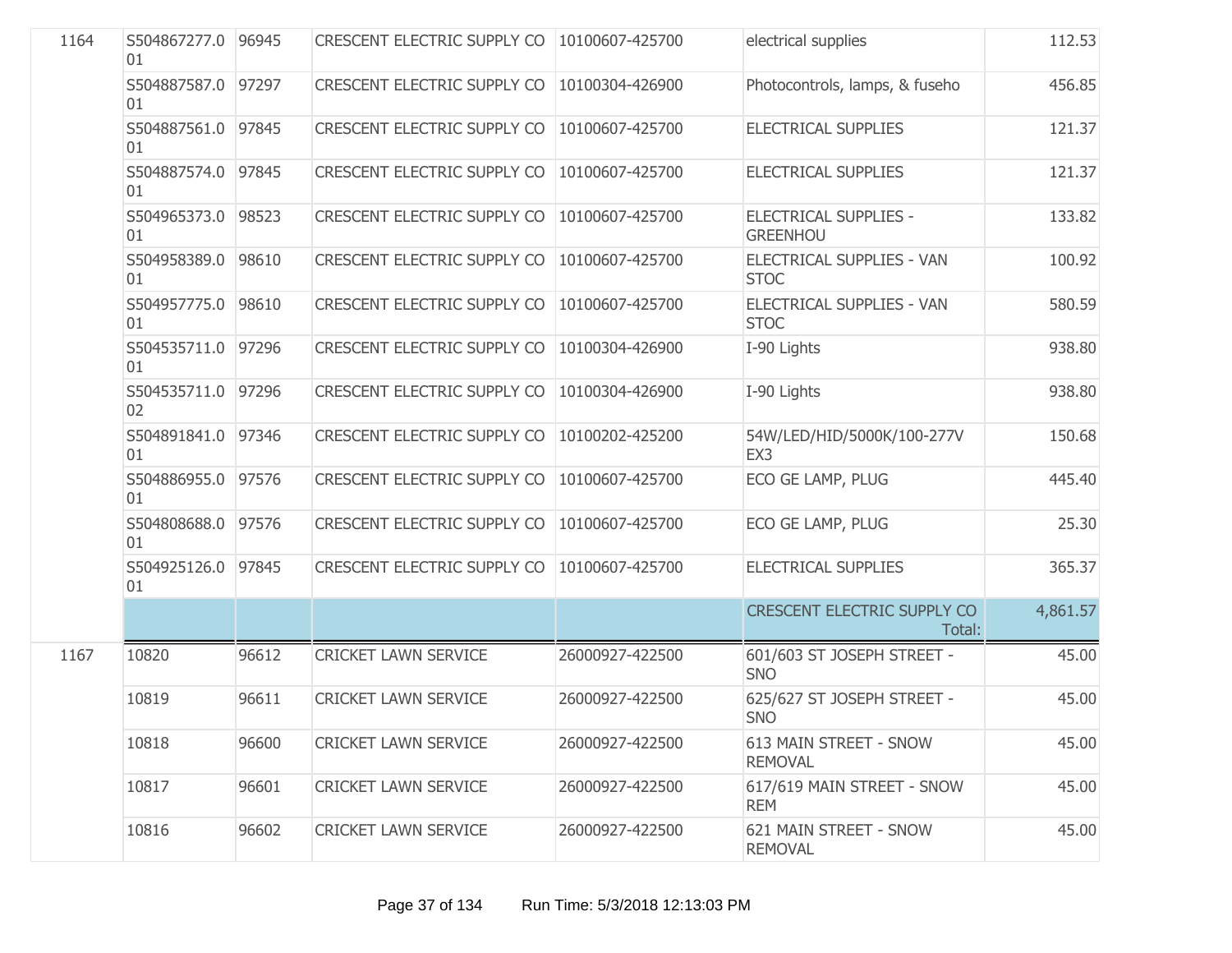| 1167 | 10814      | 96603 | <b>CRICKET LAWN SERVICE</b> | 26000927-422500 | 629 MAIN STREET - SNOW<br><b>REMOVAL</b>       | 45.00     |
|------|------------|-------|-----------------------------|-----------------|------------------------------------------------|-----------|
|      | 10768      | 96022 | <b>CRICKET LAWN SERVICE</b> | 26000927-422500 | 724 FIELDVIEW DRIVE - SNOW<br><b>RE</b>        | 45.00     |
|      | 10821      | 96613 | <b>CRICKET LAWN SERVICE</b> | 26000927-422500 | 605 ST JOSPH STREET - SNOW<br><b>REM</b>       | 45.00     |
|      | 10767      | 96020 | <b>CRICKET LAWN SERVICE</b> | 26000927-422500 | 4301 DERBY LANE - SNOW<br><b>REMOVAL</b>       | 45.00     |
|      | 10774      | 96068 | <b>CRICKET LAWN SERVICE</b> | 26000927-422500 | 2750 W FLORMAN STREET -<br><b>SNOW R</b>       | 45.00     |
|      | 10815      | 96599 | <b>CRICKET LAWN SERVICE</b> | 26000927-422500 | 625/627 MAIN STREET - SNOW<br><b>REM</b>       | 45.00     |
|      | 10812      | 96605 | <b>CRICKET LAWN SERVICE</b> | 26000927-422500 | 607 MAIN STREET - SNOW<br><b>REMOVAL</b>       | 70.00     |
|      | 10813      | 96604 | <b>CRICKET LAWN SERVICE</b> | 26000927-422500 | 611 MAIN STREET - SNOW<br><b>REMOVAL</b>       | 45.00     |
|      | 10811      | 96606 | <b>CRICKET LAWN SERVICE</b> | 26000927-422500 | 603 MAIN STREET - SNOW<br><b>REMOVAL</b>       | 45.00     |
|      | 10810      | 96607 | <b>CRICKET LAWN SERVICE</b> | 26000927-422500 | 521 MAIN STREET - SNOW<br><b>REMOVAL</b>       | 45.00     |
|      | 10809      | 96608 | <b>CRICKET LAWN SERVICE</b> | 26000927-422500 | 517/519 MAIN STREET - SNOW<br><b>REM</b>       | 65.00     |
|      | 10808      | 96609 | <b>CRICKET LAWN SERVICE</b> | 26000927-422500 | 2305 MT RUSHMORE ROAD -<br><b>SNOW R</b>       | 45.00     |
|      | 10807      | 96610 | <b>CRICKET LAWN SERVICE</b> | 26000927-422500 | 2222 MT RUSHMORE ROAD -<br><b>SNOW R</b>       | 45.00     |
|      |            |       |                             |                 | <b>CRICKET LAWN SERVICE Total:</b>             | 855.00    |
| 1179 | 1963010-00 | 97172 | <b>CRUM ELECTRIC</b>        | 60407071-425300 | <b>TRANSFORMER FOR VILLAGIO</b><br><b>LIFT</b> | 1,885.01  |
|      | 1967053-00 | 97308 | <b>CRUM ELECTRIC</b>        | 10100607-425700 | tools, supplies                                | 11.04     |
|      | 1967053-00 | 97308 | <b>CRUM ELECTRIC</b>        | 10100607-426500 | tools, supplies                                | 35.36     |
|      | 1965903-00 | 96185 | <b>CRUM ELECTRIC</b>        | 60407072-435000 | ELECTRICAL TOOL: ENERGY<br><b>ANALYZ</b>       | 7,389.15  |
|      | 1965895-00 | 97531 | <b>CRUM ELECTRIC</b>        | 60407072-425700 | TRICKLING FILTER PUMPS: SOFT<br>S              | 3,983.61  |
|      |            |       |                             |                 | <b>CRUM ELECTRIC Total:</b>                    | 13,304.17 |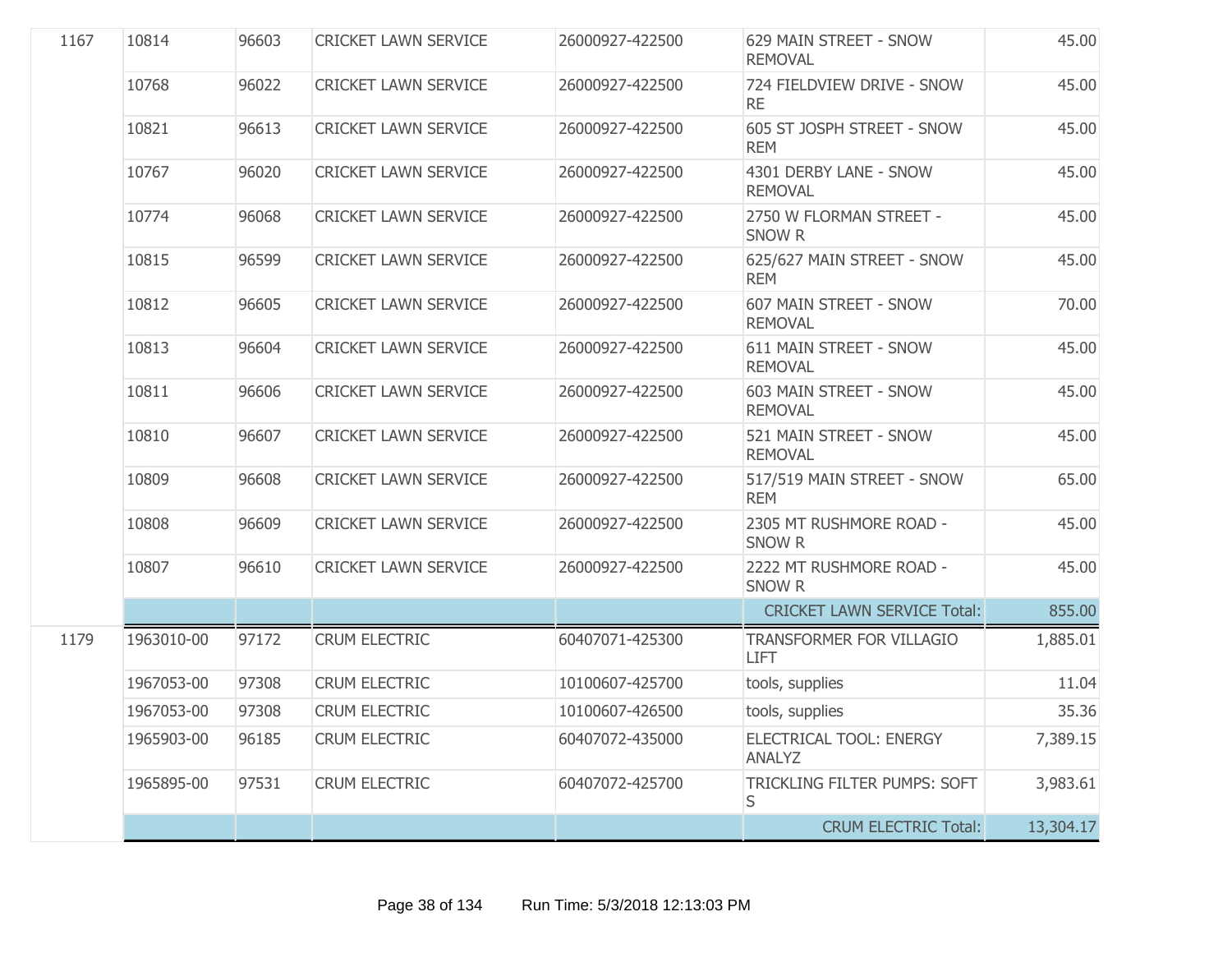| 1209 | 000047     | 97448 | D&M AG SUPPLY INC                                     | 10100612-426400 | <b>BICARB SODA</b>                                           | 216.00   |
|------|------------|-------|-------------------------------------------------------|-----------------|--------------------------------------------------------------|----------|
|      |            |       |                                                       |                 | D&M AG SUPPLY INC Total:                                     | 216.00   |
| 1228 | D26542     | 97733 | DAK GENERATOR SERVICES INC                            | 61300664-425300 | <b>GENERATOR REPAIR</b>                                      | 98.00    |
|      |            |       |                                                       |                 | DAK GENERATOR SERVICES INC<br>Total:                         | 98.00    |
| 1231 | 50286      | 97734 | DAKOTA BATTERY/ELECTRIC                               | 61300664-425300 | BH ASSY/BEARINGS/VOLT REG                                    | 101.46   |
|      | 50363      | 98047 | DAKOTA BATTERY/ELECTRIC                               | 10100612-425300 | <b>BATT DEEP CYCLE 200RC</b>                                 | 255.10   |
|      |            |       |                                                       |                 | DAKOTA BATTERY/ELECTRIC<br>Total:                            | 356.56   |
| 1241 | 512416     | 97343 | DAKOTA HILLS VETERINARY<br><b>CLINIC</b>              | 10102027-429800 | <b>CISCO VET BILL</b>                                        | 432.37   |
|      |            |       |                                                       |                 | DAKOTA HILLS VETERINARY<br><b>CLINIC Total:</b>              | 432.37   |
| 8747 | 300137     | 97577 | DAKOTA PLAYGROUND                                     | 10100607-426900 | <b>BOOGIE BOARD - PLAYGROUND</b><br><b>EQUI</b>              | 2,450.00 |
|      | 300136     | 97577 | DAKOTA PLAYGROUND                                     | 10100607-426900 | <b>BOOGIE BOARD - PLAYGROUND</b><br><b>EQUI</b>              | 2,830.00 |
|      |            |       |                                                       |                 | <b>DAKOTA PLAYGROUND Total:</b>                              | 5,280.00 |
| 1253 | 4045       | 97286 | DAKOTA Q INTERNET SERVICES                            | 10106024-422500 | MONTHLY WEB HOSTING                                          | 249.95   |
|      |            |       |                                                       |                 | DAKOTA Q INTERNET SERVICES<br>Total:                         | 249.95   |
| 8514 | 0459993-IN | 97963 | <b>DAKOTA RIGGERS &amp; TOOL</b><br><b>SUPPLY INC</b> | 10400112-426900 | ORANGE ROPE - R.E.M. TEAM                                    | 258.81   |
|      |            |       |                                                       |                 | <b>DAKOTA RIGGERS &amp; TOOL</b><br><b>SUPPLY INC Total:</b> | 258.81   |
| 7929 | 1 03/23/18 | 97173 | DAKOTA RURAL ACTION                                   | 61207101-422900 | <b>EARTH DAY EXPO</b>                                        | 300.00   |
|      |            |       |                                                       |                 | DAKOTA RURAL ACTION Total:                                   | 300.00   |
| 1260 | D757413    | 97543 | DAKOTA SUPPLY GROUP                                   | 61507103-425700 | <b>THERMAL UNIT</b>                                          | 166.56   |
|      | D794585    | 97846 | DAKOTA SUPPLY GROUP                                   | 10100607-425700 | <b>HEATER - VP PARK</b>                                      | 361.69   |
|      | D794581    | 97846 | DAKOTA SUPPLY GROUP                                   | 10100607-425700 | <b>HEATER - VP PARK</b>                                      | 338.62   |
|      | D798893    | 98012 | DAKOTA SUPPLY GROUP                                   | 61507103-425300 | <b>BALL VALVE</b>                                            | 94.32    |
|      | D775945    | 97643 | DAKOTA SUPPLY GROUP                                   | 61507103-425700 | 120V COIL                                                    | 1,532.36 |
|      | D806106    | 98349 | DAKOTA SUPPLY GROUP                                   | 61507103-425700 | THERMOSTAT AND CONNECTOR                                     | 96.72    |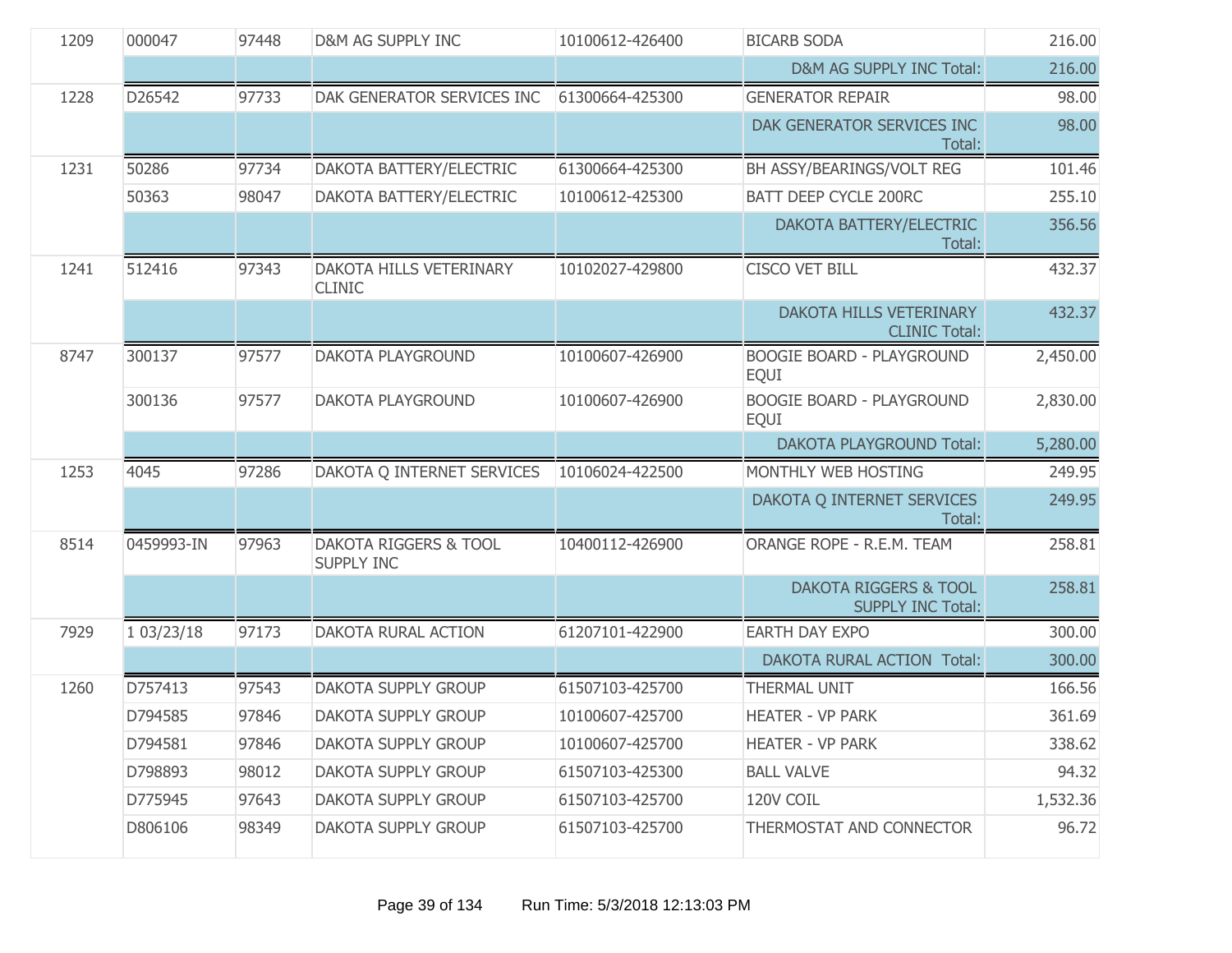| 1260  |             |       |                                              |                 | <b>DAKOTA SUPPLY GROUP Total:</b>                | 2,590.27 |
|-------|-------------|-------|----------------------------------------------|-----------------|--------------------------------------------------|----------|
| 6888  | 1914        | 96905 | <b>DAKOTA TRUCK &amp; AUTO LLC</b>           | 10100618-425100 | <b>BUS REPAIRS</b>                               | 161.33   |
|       | 1916        | 96905 | DAKOTA TRUCK & AUTO LLC                      | 10100618-425100 | <b>BUS REPAIRS</b>                               | 669.08   |
|       | 1921        | 96905 | DAKOTA TRUCK & AUTO LLC                      | 10100618-425100 | <b>BUS REPAIRS</b>                               | 234.37   |
|       | 1951        | 97917 | DAKOTA TRUCK & AUTO LLC                      | 10100618-425100 | <b>BUS REPAIRS</b>                               | 315.83   |
|       | 1946        | 97917 | DAKOTA TRUCK & AUTO LLC                      | 10100618-425100 | <b>BUS REPAIRS</b>                               | 130.93   |
|       | 1945        | 97917 | DAKOTA TRUCK & AUTO LLC                      | 10100618-425100 | <b>BUS REPAIRS</b>                               | 431.82   |
|       | 1934        | 97560 | DAKOTA TRUCK & AUTO LLC                      | 10100618-425100 | <b>BUS REPAIRS</b>                               | 102.04   |
|       | 1936        | 97560 | DAKOTA TRUCK & AUTO LLC                      | 10100618-425100 | <b>BUS REPAIRS</b>                               | 499.17   |
|       |             |       |                                              |                 | DAKOTA TRUCK & AUTO LLC<br>Total:                | 2,544.57 |
| 1267  | 2-37167     | 97224 | DALE'S TIRE & RETREADING INC 61800897-426700 |                 | TIRE REPAIR - M7                                 | 20.00    |
|       |             |       |                                              |                 | DALE'S TIRE & RETREADING INC<br>Total:           | 20.00    |
| 1276  | 92922       | 97332 | DANKO EMERGENCY EQUIP CO                     | 10100202-459700 | ROPE BAG & PULLEY                                | 270.00   |
|       |             |       |                                              |                 | DANKO EMERGENCY EQUIP CO<br>Total:               | 270.00   |
| 5017  | 04/10-12/18 | 97939 | <b>DAVE VAN CLEAVE</b>                       | 60407072-427000 | <b>MEAL REIMBURSEMENT:</b><br>SDWWA 201          | 59.00    |
|       |             |       |                                              |                 | <b>DAVE VAN CLEAVE Total:</b>                    | 59.00    |
| 7988  | 04/08-11/18 | 98444 | <b>DAVID KINSER</b>                          | 10120106-427000 | <b>MEALS-GRANT MEETING-</b><br><b>WASHINGTON</b> | 322.35   |
|       |             |       |                                              |                 | <b>DAVID KINSER Total:</b>                       | 322.35   |
| 8778  | 300080      | 98569 | <b>DEMERS AMBULANCE USA</b>                  | 61800891-425100 | REAR FLIP-UP STEP - MED1                         | 349.40   |
|       |             |       |                                              |                 | <b>DEMERS AMBULANCE USA Total:</b>               | 349.40   |
| 4103  | 11/29/17    | 97200 | <b>DENISE ROSSUM</b>                         | 61808900-426100 | DISTILLED WATER FOR<br><b>INSERSION</b>          | 2.13     |
|       | 03/19-23/18 | 97196 | <b>DENISE ROSSUM</b>                         | 61800890-427000 | PER DIEM: ROSSUM 3.19<br><b>CONFEREN</b>         | 159.00   |
|       |             |       |                                              |                 | <b>DENISE ROSSUM Total:</b>                      | 161.13   |
| 10648 | CVCS793574  | 97003 | DENNY MENHOLT CHEVROLET                      | 10100201-425100 | REPAIR 2014 CHEV                                 | 304.17   |
|       | CTCS794937  | 97920 | DENNY MENHOLT CHEVROLET                      | 10100618-425100 | <b>BUS REPAIRS</b>                               | 216.30   |
|       | CTCS794071  | 97578 | DENNY MENHOLT CHEVROLET                      | 10100607-425100 | POWER STEERING REPAIR #45                        | 369.83   |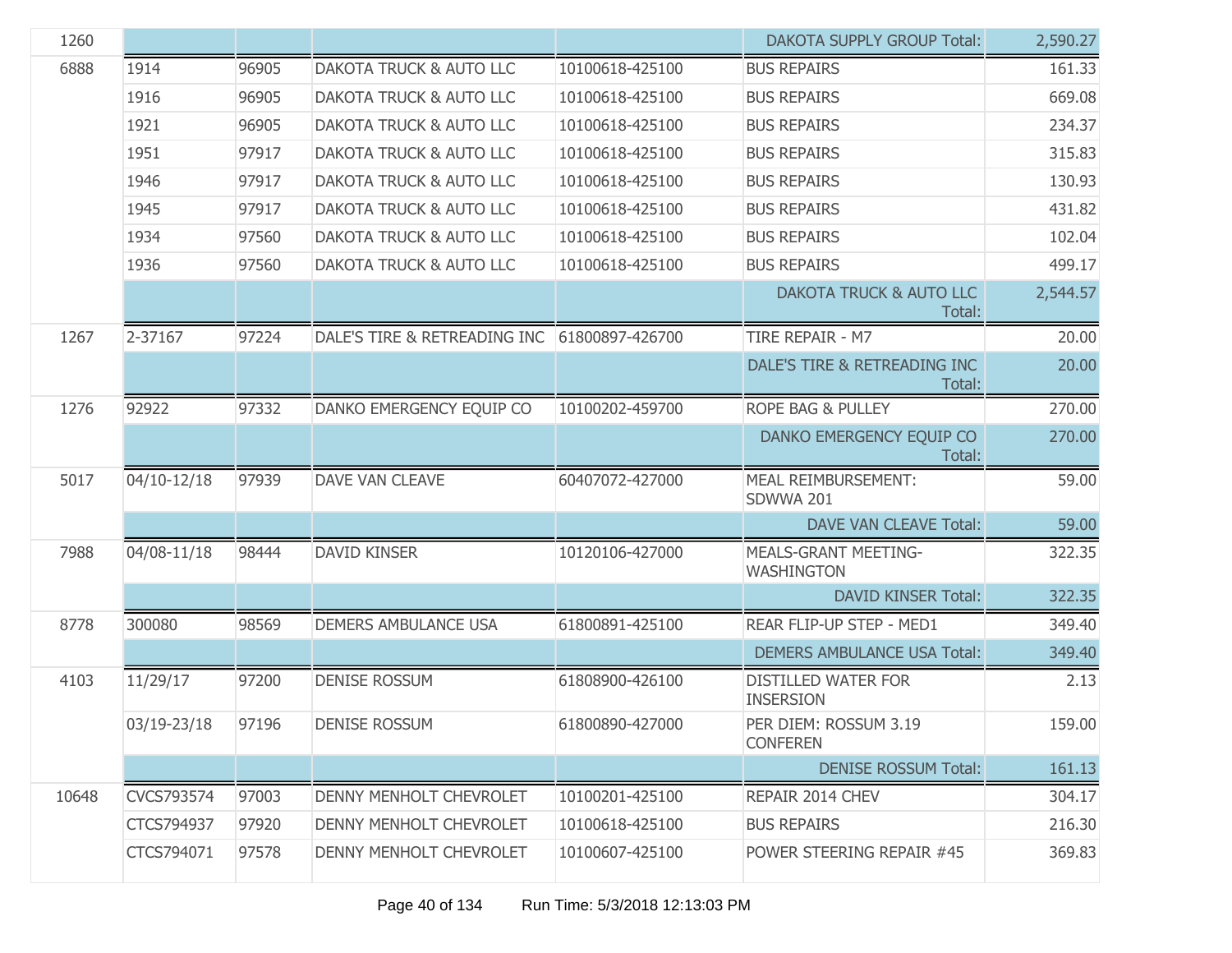| 10648 |                       |       |                                                   |                 | DENNY MENHOLT CHEVROLET<br>Total:                        | 890.30   |
|-------|-----------------------|-------|---------------------------------------------------|-----------------|----------------------------------------------------------|----------|
| 1358  | 101598315             | 97997 | <b>DIAMOND VOGEL</b>                              | 10100205-426900 | <b>Traffic Paint</b>                                     | 3,144.00 |
|       |                       |       |                                                   |                 | <b>DIAMOND VOGEL Total:</b>                              | 3,144.00 |
| 1359  | 775181875             | 96950 | DIAMOND VOGEL PAINT CTR                           | 10100607-425900 | paint                                                    | 166.45   |
|       | 775182117             | 97579 | DIAMOND VOGEL PAINT CTR                           | 10100607-425900 | <b>PAINT</b>                                             | 184.45   |
|       | 775182118             | 97579 | DIAMOND VOGEL PAINT CTR                           | 10100607-425900 | <b>PAINT</b>                                             | 2.57     |
|       | 775182378             | 98294 | DIAMOND VOGEL PAINT CTR                           | 10100607-425900 | HAND-MASKER, 12" FILM CUTOFF<br>B                        | 66.68    |
|       |                       |       |                                                   |                 | <b>DIAMOND VOGEL PAINT CTR</b><br>Total:                 | 420.15   |
| 1380  | 176472                | 98589 | DIVE RESCUE INTERNATIONAL<br><b>INC</b>           | 10100202-459700 | <b>WATER RESCUE</b>                                      | 1,840.11 |
|       |                       |       |                                                   |                 | DIVE RESCUE INTERNATIONAL<br><b>INC Total:</b>           | 1,840.11 |
| 2178  | 04/08-12/18           | 98498 | <b>DON HEDRICK</b>                                | 10100201-427000 | MEALS-TRAINING-PIERRE                                    | 63.00    |
|       | 04/17-19/18           | 98624 | <b>DON HEDRICK</b>                                | 10120109-427000 | MEALS-CONFERENCE-<br><b>DEADWOOD</b>                     | 31.00    |
|       |                       |       |                                                   |                 | <b>DON HEDRICK Total:</b>                                | 94.00    |
| 3297  | 04/10-12/18           | 97940 | <b>DON MITCHELL</b>                               | 60407072-427000 | MEAL REIMBURSEMENT: SDWWA<br>2018                        | 59.00    |
|       |                       |       |                                                   |                 | <b>DON MITCHELL Total:</b>                               | 59.00    |
| 4248  | 04/07/18              | 97631 | <b>DONAVON SCHOON</b>                             | 60207011-426300 | WORK JEANS 5) DONAVON<br><b>SCHOON</b>                   | 63.74    |
|       |                       |       |                                                   |                 | <b>DONAVON SCHOON Total:</b>                             | 63.74    |
| 10743 | 188882                |       | DONHISER/SPK, WILLIAM X                           | 60207014-453000 |                                                          | 92.01    |
|       |                       |       |                                                   |                 | DONHISER/SPK, WILLIAM X<br>Total:                        | 92.01    |
| 1581  | 2023251003<br>PHASE 2 | 98582 | <b>DOYLE ESTES</b>                                | 10100202-453000 | <b>CITY SHARE - RAINBOWRIDGE</b><br><b>PHAS</b>          | 1,500.00 |
|       |                       |       |                                                   |                 | <b>DOYLE ESTES Total:</b>                                | 1,500.00 |
| 4929  | 03/13/18              | 97770 | DRS TUCKER KUDRNA HOLEC<br><b>EYE CARE CENTER</b> | 10100201-422500 | PREHIRE EXAM                                             | 25.00    |
|       |                       |       |                                                   |                 | DRS TUCKER KUDRNA HOLEC<br><b>EYE CARE CENTER Total:</b> | 25.00    |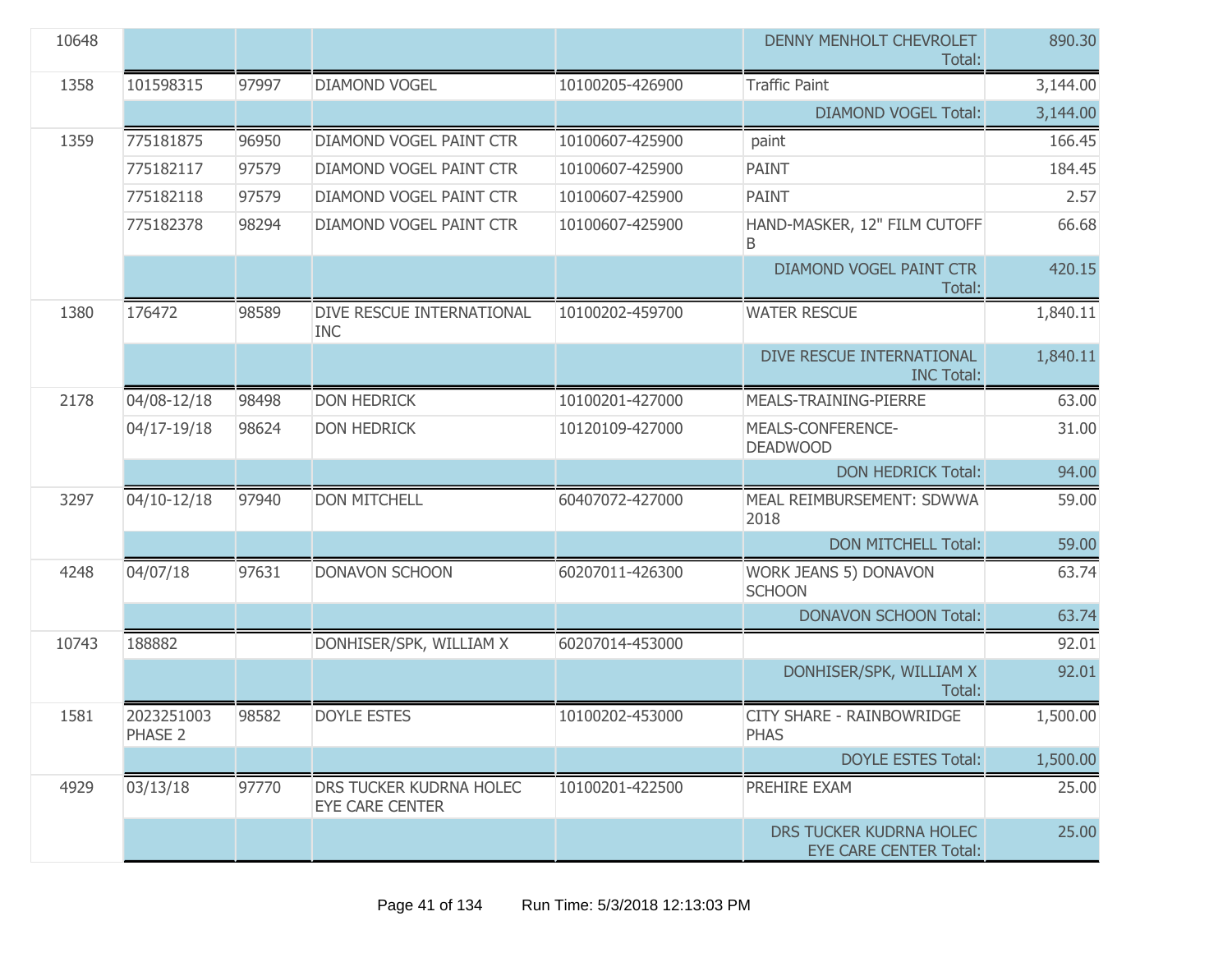| 1442  | 2023251003                   | 98581 | <b>DTH LLC</b>                                     | 10500115-453000 | STATE SHARE - RAINBOWRIDGE<br><b>PHA</b>                  | 25,000.00 |
|-------|------------------------------|-------|----------------------------------------------------|-----------------|-----------------------------------------------------------|-----------|
|       |                              |       |                                                    |                 | <b>DTH LLC Total:</b>                                     | 25,000.00 |
| 10501 | 1675080                      | 98603 | <b>EASON HORTICULTURAL</b><br><b>RESOURCES INC</b> | 10100608-426600 | PLANTS FOR GREENHOUSE                                     | 294.00    |
|       | 1675090                      | 98603 | <b>EASON HORTICULTURAL</b><br><b>RESOURCES INC</b> | 10100608-426600 | PLANTS FOR GREENHOUSE                                     | 2,531.62  |
|       |                              |       |                                                    |                 | <b>EASON HORTICULTURAL</b><br><b>RESOURCES INC Total:</b> | 2,825.62  |
| 1491  | X201045844:0 97171           |       | EDDIES TRUCK SALES & SERVICE 61207101-425100       |                 | <b>SPLASH GUARD - RUBBER</b>                              | 43.72     |
|       | X201046199:0 97552           |       | EDDIES TRUCK SALES & SERVICE 10100302-425300       |                 | <b>UNITS</b>                                              | 14.78     |
|       | X201046249:0 97552           |       | EDDIES TRUCK SALES & SERVICE 10100302-425300       |                 | <b>UNITS</b>                                              | 30.05     |
|       | X201046029:0 97552           |       | EDDIES TRUCK SALES & SERVICE 10100302-425300       |                 | <b>UNITS</b>                                              | 164.68    |
|       | X201046276:0 97552           |       | EDDIES TRUCK SALES & SERVICE 10100401-425300       |                 | <b>UNITS</b>                                              | 79.46     |
|       | X201046190:0 97552           |       | EDDIES TRUCK SALES & SERVICE 10100401-425300       |                 | <b>UNITS</b>                                              | 129.35    |
|       | X201046522:0 98066           |       | EDDIES TRUCK SALES & SERVICE 10100302-425300       |                 | <b>UNITS</b>                                              | 113.24    |
|       | X201046493:0 98066           |       | EDDIES TRUCK SALES & SERVICE 10100301-425300       |                 | <b>UNITS</b>                                              | 7.42      |
|       | X201046200:0 97659           |       | EDDIES TRUCK SALES & SERVICE 61207101-425100       |                 | <b>VALVE AND FILTER</b>                                   | 255.46    |
|       | X201046030:0 97552           |       | EDDIES TRUCK SALES & SERVICE 10100401-425300       |                 | <b>UNITS</b>                                              | 225.45    |
|       | X201046589:0 98066           |       | EDDIES TRUCK SALES & SERVICE 10100302-425300       |                 | <b>UNITS</b>                                              | 7.30      |
|       | X201046376:0 98066<br>1.     |       | EDDIES TRUCK SALES & SERVICE 10100302-425300       |                 | <b>UNITS</b>                                              | 38.56     |
|       | X201046480:0 98066<br>1      |       | EDDIES TRUCK SALES & SERVICE 10100302-425300       |                 | <b>UNITS</b>                                              | 47.45     |
|       | X201046400:0<br>$\mathbf{1}$ | 98066 | EDDIES TRUCK SALES & SERVICE 10100302-425300       |                 | <b>UNITS</b>                                              | 56.56     |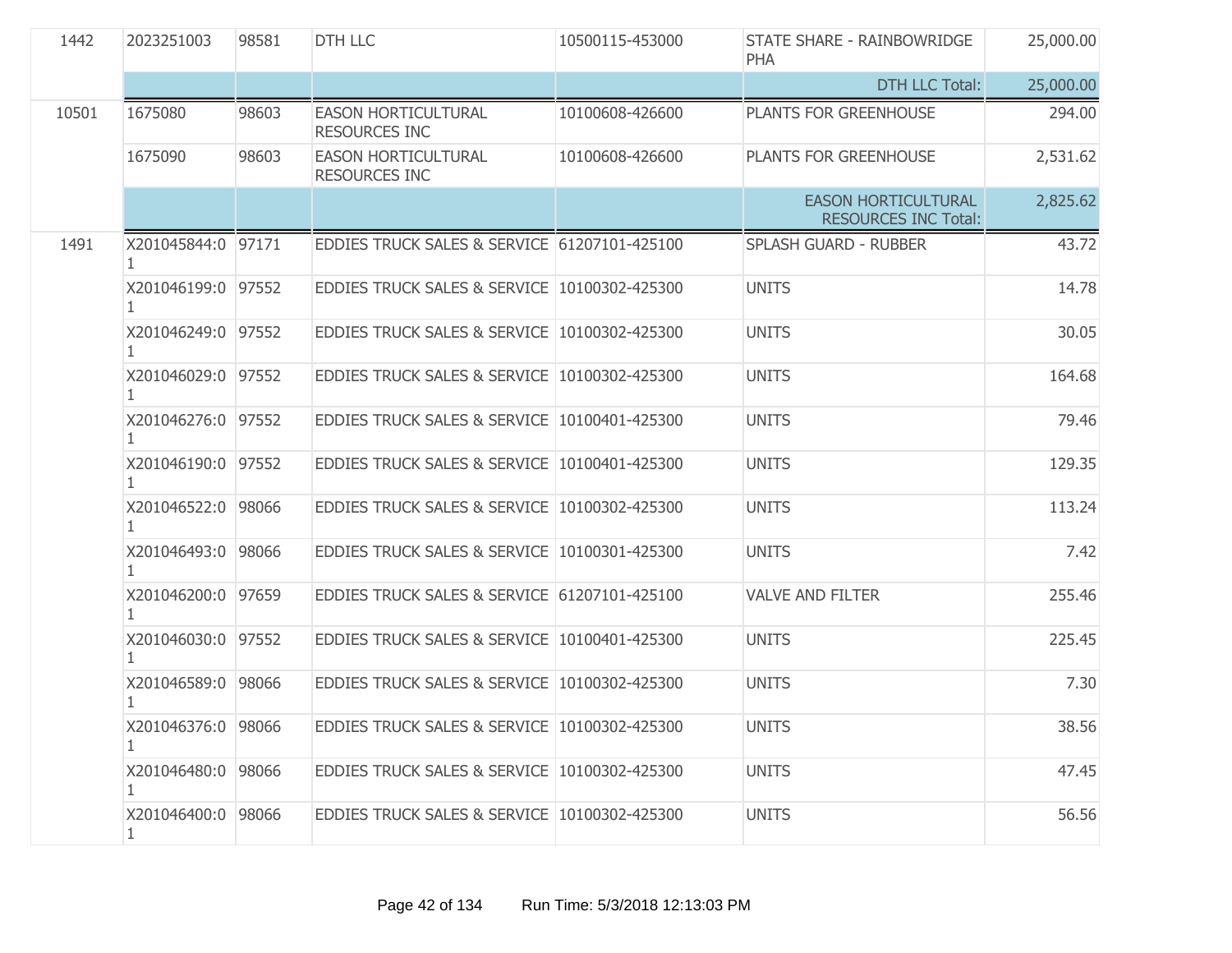| 1491  | X201046442:0 98066  |       | EDDIES TRUCK SALES & SERVICE 10100302-425300   |                 | <b>UNITS</b>                                      | 90.30    |
|-------|---------------------|-------|------------------------------------------------|-----------------|---------------------------------------------------|----------|
|       |                     |       |                                                |                 | <b>EDDIES TRUCK SALES &amp; SERVICE</b><br>Total: | 1,303.78 |
| 10734 | 188873              |       | <b>EDGAR, TYLER</b>                            | 60207014-453000 |                                                   | 39.80    |
|       |                     |       |                                                |                 | EDGAR, TYLER Total:                               | 39.80    |
| 1360  | 04/08-12/18         | 98497 | <b>ELIAS DIAZ</b>                              | 10100201-427000 | MEALS-TRAINING-PIERRE                             | 63.00    |
|       |                     |       |                                                |                 | <b>ELIAS DIAZ Total:</b>                          | 63.00    |
| 10726 | 188865              |       | ENGBARTH DIRECTIONAL<br>DRILLING, INC ED       | 60207014-453000 |                                                   | 94.88    |
|       |                     |       |                                                |                 | ENGBARTH DIRECTIONAL<br>DRILLING, INC ED Total:   | 94.88    |
| 8659  | 04/06-07/18         | 97825 | <b>ERIC PICHLER</b>                            | 10120109-427000 | MEALS-OFFICER FUNERAL-SIOUX<br>FA                 | 80.91    |
|       |                     |       |                                                |                 | <b>ERIC PICHLER Total:</b>                        | 80.91    |
| 1592  | 047349-00           | 97636 | <b>EVERGREEN OFFICE PRODUCTS</b><br><b>INC</b> | 10100108-426100 | <b>OFFICE SUPPLIES</b>                            | 36.76    |
|       | 047349-01           | 97637 | <b>EVERGREEN OFFICE PRODUCTS</b><br><b>INC</b> | 10100108-426100 | <b>OFFICE SUPPLIES</b>                            | 9.99     |
|       | 047403-00           | 97765 | <b>EVERGREEN OFFICE PRODUCTS</b><br><b>INC</b> | 10120104-426100 | <b>CARD STOCK</b>                                 | 12.79    |
|       |                     |       |                                                |                 | EVERGREEN OFFICE PRODUCTS<br><b>INC Total:</b>    | 59.54    |
| 10721 | 188860              |       | EVERHART, KYLE                                 | 60207014-453000 |                                                   | 18.59    |
|       |                     |       |                                                |                 | <b>EVERHART, KYLE Total:</b>                      | 18.59    |
| 1599  | 164965              | 97792 | EXHAUST PROS OF RC INC.                        | 10100201-425100 | MUFFLER UNIT 189                                  | 87.00    |
|       |                     |       |                                                |                 | <b>EXHAUST PROS OF RC INC. Total:</b>             | 87.00    |
| 1600  | 04/01/18 6324 98570 |       | <b>EXPRESS COLLECTIONS INC</b>                 | 61808900-422500 | FEB/MAR/APR COLLECTION FEES                       | 5.00     |
|       | 03/01/18 6324 98570 |       | <b>EXPRESS COLLECTIONS INC</b>                 | 61808900-422500 | FEB/MAR/APR COLLECTION FEES                       | 55.00    |
|       | 02/01/18 6324 98570 |       | <b>EXPRESS COLLECTIONS INC</b>                 | 61808900-422500 | FEB/MAR/APR COLLECTION FEES                       | 5.00     |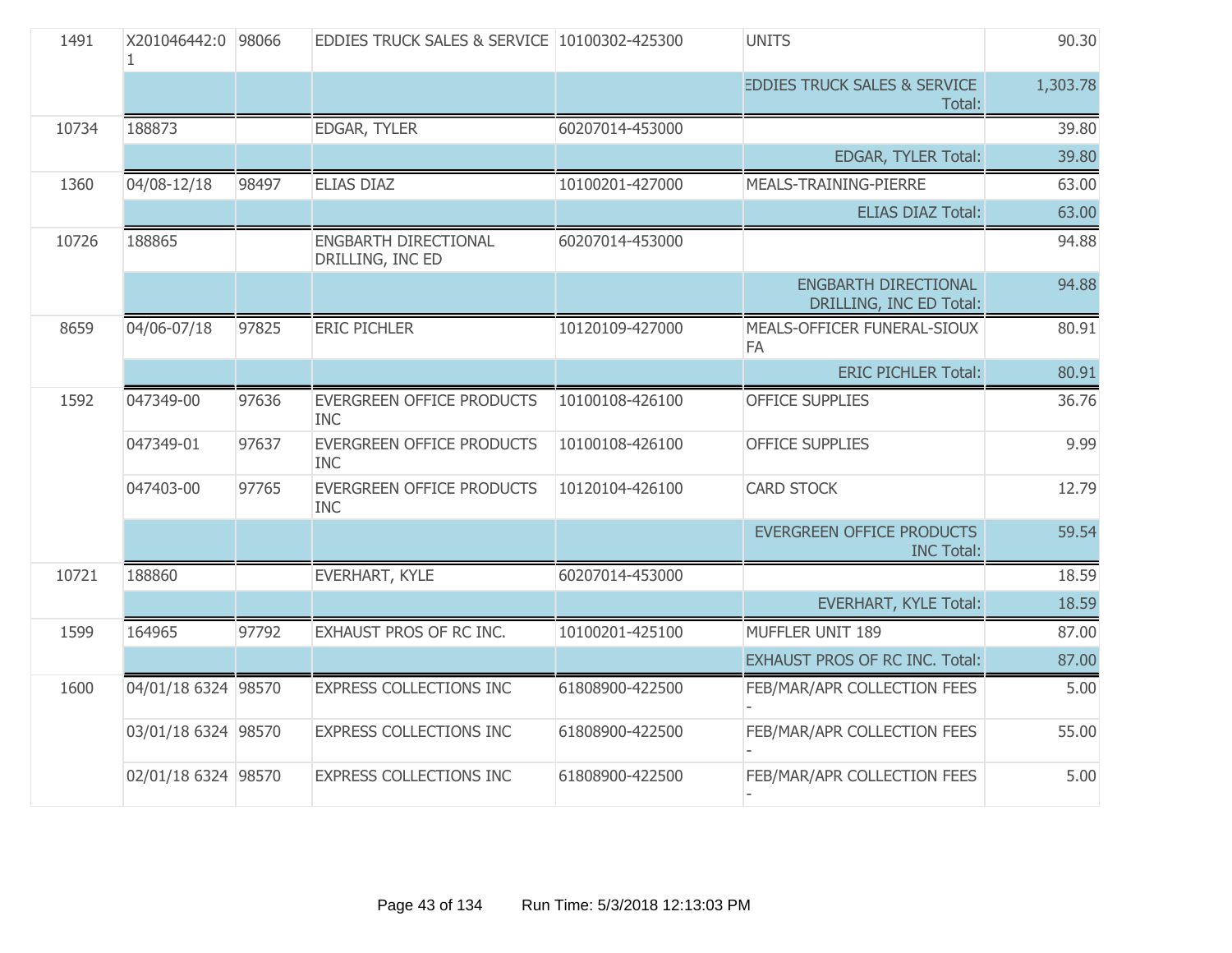| 1600 |             |       |                         |                 | <b>EXPRESS COLLECTIONS INC</b><br>Total:   | 65.00  |
|------|-------------|-------|-------------------------|-----------------|--------------------------------------------|--------|
| 1627 | SDRA173737  | 96868 | <b>FASTENAL COMPANY</b> | 10100302-425300 | <b>UNIT S003</b>                           | 11.17  |
|      | SDRA173652  | 97169 | <b>FASTENAL COMPANY</b> | 61207101-425100 | <b>FITTINGS</b>                            | 24.83  |
|      | SDRA173822  | 98321 | <b>FASTENAL COMPANY</b> | 61207101-425100 | <b>FASTENERS</b>                           | 97.92  |
|      | SDRA174050  | 98310 | <b>FASTENAL COMPANY</b> | 60407072-426310 | STOCK: GLOVES, SAW BLADES,<br><b>CAR</b>   | 70.84  |
|      | SDRA174050  | 98310 | <b>FASTENAL COMPANY</b> | 60407072-426400 | STOCK: GLOVES, SAW BLADES,<br><b>CAR</b>   | 3.77   |
|      | SDRA174050  | 98310 | <b>FASTENAL COMPANY</b> | 60407072-426900 | STOCK: GLOVES, SAW BLADES,<br><b>CAR</b>   | 33.60  |
|      | SDRAP257613 | 98611 | <b>FASTENAL COMPANY</b> | 10100607-425900 | MISC. PARTS - PICNIC TABLE<br><b>REP</b>   | 58.63  |
|      | SDRAP257747 | 98611 | <b>FASTENAL COMPANY</b> | 10100607-425900 | MISC. PARTS - PICNIC TABLE<br><b>REP</b>   | 32.21  |
|      | SDRA174352  | 98685 | <b>FASTENAL COMPANY</b> | 60407071-426900 | <b>BOLTS &amp; LOCKWASHERS FOR</b><br>W862 | 7.54   |
|      | SDRA174112  | 98328 | <b>FASTENAL COMPANY</b> | 61207101-425100 | <b>FASTENERS</b>                           | 30.43  |
|      | SDRAP257478 | 98029 | <b>FASTENAL COMPANY</b> | 10100617-425200 | S/S L/W 1/4                                | 13.70  |
|      | SDRA174113  | 98022 | <b>FASTENAL COMPANY</b> | 61507103-425300 | <b>FASTENERS</b>                           | 97.69  |
|      | SDRA174056  | 97870 | <b>FASTENAL COMPANY</b> | 61507103-425300 | <b>FASTENERS</b>                           | 1.94   |
|      | SDRA173933  | 97675 | <b>FASTENAL COMPANY</b> | 61507102-425300 | <b>FASTENERS</b>                           | 43.68  |
|      | SDRA173964  | 98586 | <b>FASTENAL COMPANY</b> | 10400112-425100 | R.E.M. UTV TRAILER                         | 21.32  |
|      | SDRA173901  | 98558 | <b>FASTENAL COMPANY</b> | 10100202-426900 | <b>SHOP SUPPLIES</b>                       | 19.29  |
|      | SDRA173901  | 98558 | <b>FASTENAL COMPANY</b> | 61800890-426900 | <b>SHOP SUPPLIES</b>                       | 9.50   |
|      | SDRA174096  | 97929 | <b>FASTENAL COMPANY</b> | 60207012-426400 | <b>VENDING MACHINE STOCK</b>               | 10.46  |
|      | SDRA174096  | 97929 | <b>FASTENAL COMPANY</b> | 60407071-426310 | <b>VENDING MACHINE STOCK</b>               | 40.10  |
|      | SDRA174096  | 97929 | <b>FASTENAL COMPANY</b> | 60407071-426400 | <b>VENDING MACHINE STOCK</b>               | 10.43  |
|      | SDRA174096  | 97929 | <b>FASTENAL COMPANY</b> | 60407071-426500 | <b>VENDING MACHINE STOCK</b>               | 43.25  |
|      | SDRA174096  | 97929 | <b>FASTENAL COMPANY</b> | 60407071-426900 | <b>VENDING MACHINE STOCK</b>               | 133.56 |
|      | SDRA174096  | 97929 | <b>FASTENAL COMPANY</b> | 60907401-426310 | <b>VENDING MACHINE STOCK</b>               | 22.86  |
|      | SDRA174096  | 97929 | <b>FASTENAL COMPANY</b> | 60907401-426400 | <b>VENDING MACHINE STOCK</b>               | 30.68  |
|      | SDRA174096  | 97929 | <b>FASTENAL COMPANY</b> | 60907401-426500 | <b>VENDING MACHINE STOCK</b>               | 45.66  |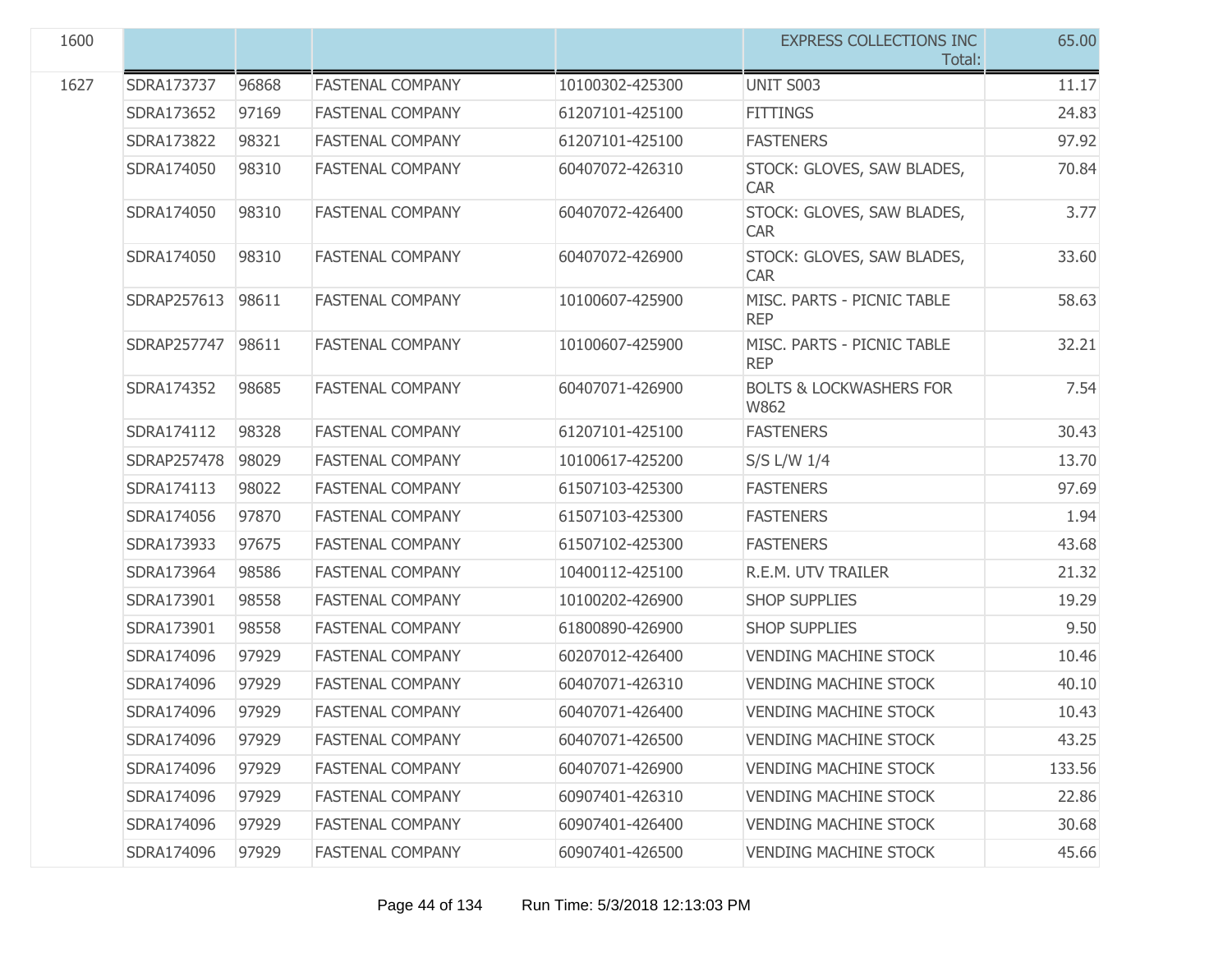| 1627 | SDRA174096  | 97929 | <b>FASTENAL COMPANY</b>                      | 60907401-426900 | <b>VENDING MACHINE STOCK</b>             | 105.25   |
|------|-------------|-------|----------------------------------------------|-----------------|------------------------------------------|----------|
|      | SDRA174098  | 97929 | <b>FASTENAL COMPANY</b>                      | 60407071-426900 | <b>VENDING MACHINE STOCK</b>             | 56.81    |
|      | SDRA174214  | 97937 | <b>FASTENAL COMPANY</b>                      | 10100205-426900 | concrete bits & washers                  | 18.20    |
|      | SDRA174116  | 98067 | <b>FASTENAL COMPANY</b>                      | 10100305-425300 | <b>STOCK FOR REPAIR OF UNITS</b>         | 239.58   |
|      | SDRA174046  | 97927 | <b>FASTENAL COMPANY</b>                      | 60407072-425300 | PRETREATMENT BUILDING: AIR<br>FIL        | 106.20   |
|      | SDRA174046  | 97927 | <b>FASTENAL COMPANY</b>                      | 60407072-426400 | PRETREATMENT BUILDING: AIR<br><b>FIL</b> | 128.43   |
|      | SDRA173998  | 97359 | <b>FASTENAL COMPANY</b>                      | 60407071-426900 | ANTI-SEIZE AND BOLTS & NUTS,<br>C        | 46.58    |
|      | SDRA173651  | 97408 | <b>FASTENAL COMPANY</b>                      | 61507102-425300 | <b>FASTENERS</b>                         | 82.36    |
|      | SDRA173823  | 97385 | <b>FASTENAL COMPANY</b>                      | 60407072-425300 | STOCK: SAFETY GLASSES,<br><b>LEATHER</b> | 33.60    |
|      | SDRA173823  | 97385 | <b>FASTENAL COMPANY</b>                      | 60407072-426310 | STOCK: SAFETY GLASSES,<br><b>LEATHER</b> | 73.63    |
|      | SDRA173823  | 97385 | <b>FASTENAL COMPANY</b>                      | 60407072-426400 | STOCK: SAFETY GLASSES,<br><b>LEATHER</b> | 9.95     |
|      | SDRA173823  | 97385 | <b>FASTENAL COMPANY</b>                      | 60407072-426900 | STOCK: SAFETY GLASSES,<br><b>LEATHER</b> | 0.93     |
|      | SDRA174127  | 97907 | <b>FASTENAL COMPANY</b>                      | 60407072-426400 | STOCK: GRIT SLICER WHEEL,<br><b>BRA</b>  | 3.15     |
|      | SDRA174127  | 97907 | <b>FASTENAL COMPANY</b>                      | 60407072-426900 | STOCK: GRIT SLICER WHEEL,<br><b>BRA</b>  | 112.43   |
|      | SDRA174190  | 97945 | <b>FASTENAL COMPANY</b>                      | 10100205-426900 | Cutting wheels                           | 22.49    |
|      |             |       |                                              |                 | <b>FASTENAL COMPANY Total:</b>           | 1,954.65 |
| 1633 | 6-132-63602 | 97017 | <b>FEDERAL EXPRESS</b><br><b>CORPORATION</b> | 10120100-426100 | <b>SHIPPING</b>                          | 320.37   |
|      | 6-132-04398 | 97467 | <b>FEDERAL EXPRESS</b><br><b>CORPORATION</b> | 60407073-426100 | <b>SHIPPING</b>                          | 234.46   |
|      | 6-132-04398 | 97467 | <b>FEDERAL EXPRESS</b><br><b>CORPORATION</b> | 60602074-426100 | <b>SHIPPING</b>                          | 54.22    |
|      | 6-139-79434 | 97921 | <b>FEDERAL EXPRESS</b><br><b>CORPORATION</b> | 60407073-426100 | <b>SHIPPING</b>                          | 67.37    |
|      | 6-147-01638 | 98000 | <b>FEDERAL EXPRESS</b><br><b>CORPORATION</b> | 10106022-426100 | <b>SHIPPING</b>                          | 31.33    |
|      | 6-139-33295 | 97822 | <b>FEDERAL EXPRESS</b><br><b>CORPORATION</b> | 10120100-426100 | <b>SHIPPING</b>                          | 123.27   |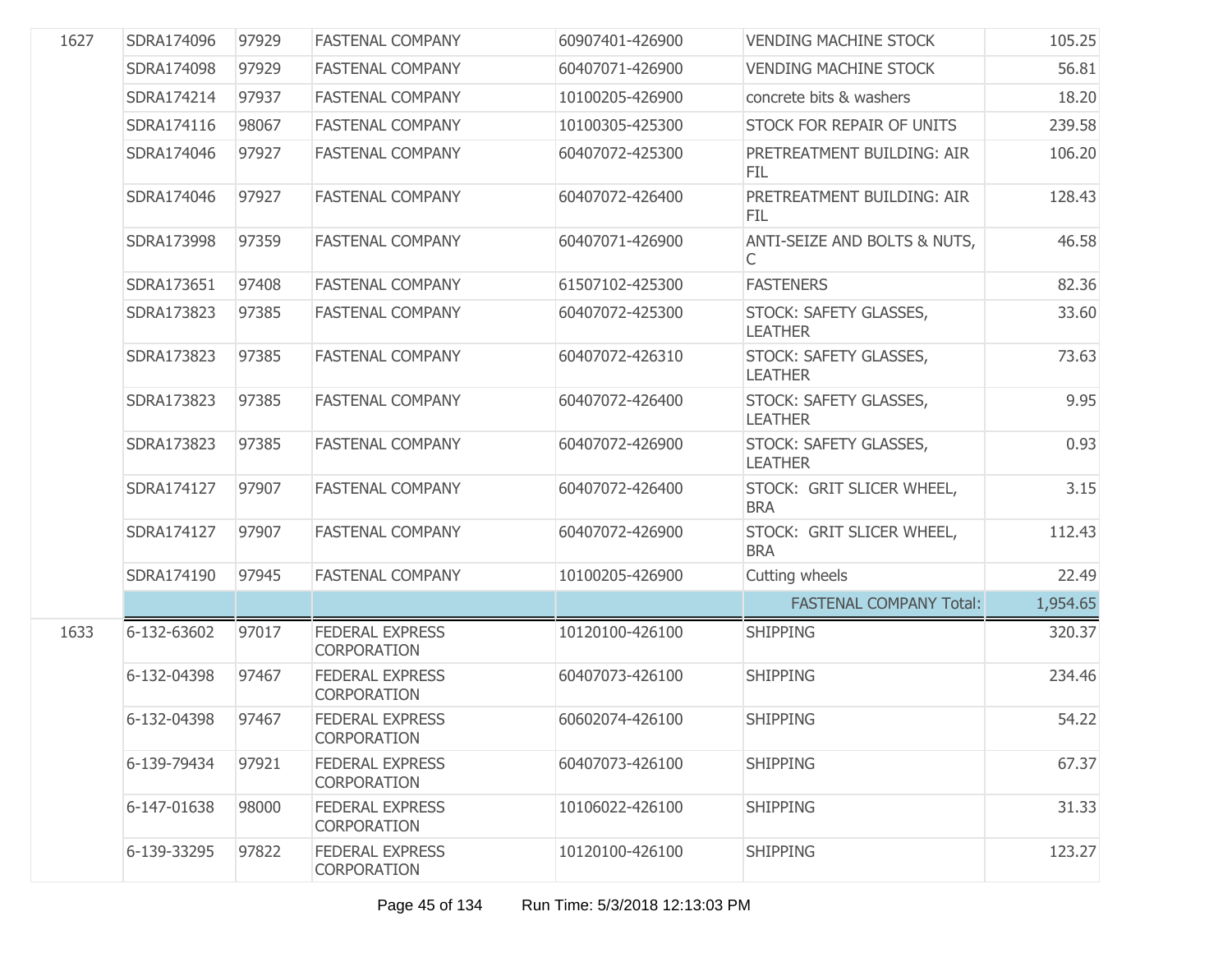| 1633  | 6-146-80746 | 98455 | <b>FEDERAL EXPRESS</b><br>CORPORATION       | 10120100-426100 | <b>SHIPPING</b>                                     | 212.12   |
|-------|-------------|-------|---------------------------------------------|-----------------|-----------------------------------------------------|----------|
|       |             |       |                                             |                 | <b>FEDERAL EXPRESS</b><br><b>CORPORATION Total:</b> | 1,043.14 |
| 1682  | 500178      | 97780 | FIRST PHOTO INC                             | 10120111-426900 | YO CLASS GROUP PHOTOS                               | 256.00   |
|       |             |       |                                             |                 | <b>FIRST PHOTO INC Total:</b>                       | 256.00   |
| 7545  | 2679-12609  | 97910 | FISH WINDOW CLEANING                        | 60800840-422500 | <b>PROF SERVICES</b>                                | 55.00    |
|       | 2679-12628  | 97910 | FISH WINDOW CLEANING                        | 60800840-422500 | PROF SERVICES                                       | 85.00    |
|       |             |       |                                             |                 | FISH WINDOW CLEANING Total:                         | 140.00   |
| 1693  | W-4332430   |       | FISHER BEVERAGE COMPANY INC 61400605-452000 |                 | CR RTN PRODUCT                                      | (29.26)  |
|       | W-4334196   | 97270 | FISHER BEVERAGE COMPANY INC 61400605-452000 |                 | Concession supplies                                 | 174.70   |
|       | W-4334112   | 97351 | FISHER BEVERAGE COMPANY INC 61400605-452000 |                 | concession supplies                                 | 140.60   |
|       | W-4334369   | 98026 | FISHER BEVERAGE COMPANY INC 61400605-452000 |                 | <b>CONCESSION MERCHANDISE FOR</b><br><b>RES</b>     | 113.95   |
|       | W-4334456   | 98621 | FISHER BEVERAGE COMPANY INC 61400605-452000 |                 | <b>GOLF CONCESSION</b><br>MERCHANDISE FO            | 58.95    |
|       |             |       |                                             |                 | FISHER BEVERAGE COMPANY INC<br>Total:               | 458.94   |
| 1694  | 1287996     | 98325 | <b>FISHER SCIENTIFIC</b>                    | 60407073-426900 | <b>SILASTIC TUBING</b>                              | 386.61   |
|       |             |       |                                             |                 | FISHER SCIENTIFIC Total:                            | 386.61   |
| 10749 | 188888      |       | FLADE, JODEENE                              | 60207014-453000 |                                                     | 10.66    |
|       |             |       |                                             |                 | FLADE, JODEENE Total:                               | 10.66    |
| 1728  | 28387       | 98383 | FMG INC.                                    | 50508910-422300 | 16-2347 DISK DR & HAINES AVE<br>L                   | 5,383.69 |
|       | 28387       | 98383 | FMG INC.                                    | 60200933-422300 | 16-2347 DISK DR & HAINES AVE<br>L                   | 5,116.33 |
|       | 28387       | 98383 | FMG INC.                                    | 60400833-422300 | 16-2347 DISK DR & HAINES AVE<br>T.                  | 142.48   |
|       | 28394       | 98514 | FMG INC.                                    | 61507104-422300 | 16-2371 LANDFILL CELLS 18-19                        | 750.37   |
|       | 28381       | 98513 | FMG INC.                                    | 61507104-422300 | 16-2364 LANDFILL CELL 17<br><b>COVER</b>            | 290.00   |
|       | 28416       | 98140 | FMG INC.                                    | 60200933-422300 | 13-2120 UTILITY MAINTENANCE<br><b>FA</b>            | 559.70   |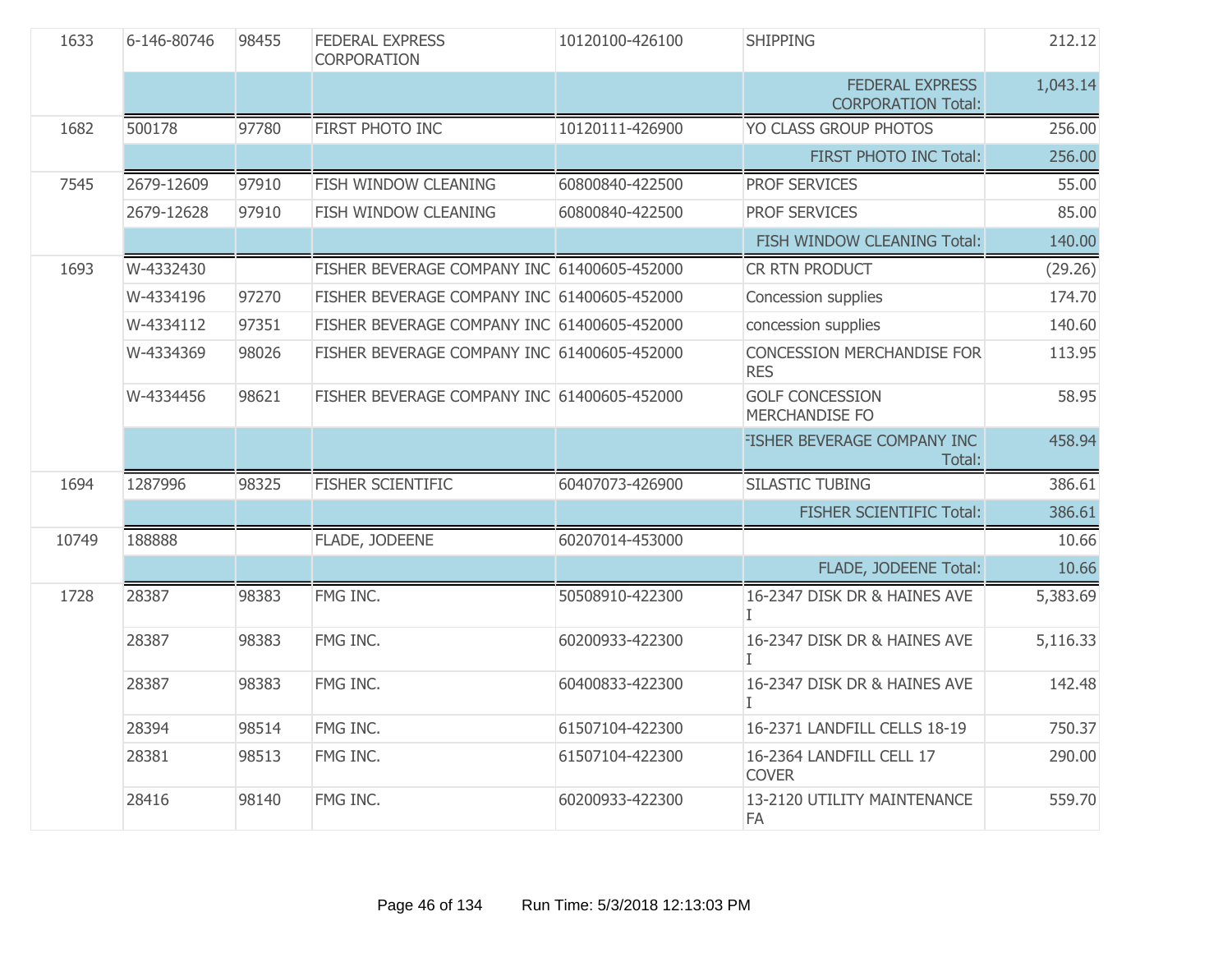| 1728  | 28416             | 98140 | FMG INC.                                                 | 60400833-422300 | 13-2120 UTILITY MAINTENANCE<br>FA.              | 559.70    |
|-------|-------------------|-------|----------------------------------------------------------|-----------------|-------------------------------------------------|-----------|
|       | 28386             | 98137 | FMG INC.                                                 | 50508910-422300 | 10-1837 JACKSON BLVD<br><b>UTILITIES</b>        | 6.50      |
|       | 28386             | 98137 | FMG INC.                                                 | 50508911-422300 | 10-1837 JACKSON BLVD<br><b>UTILITIES</b>        | 150.15    |
|       | 28386             | 98137 | FMG INC.                                                 | 60200933-422300 | 10-1837 JACKSON BLVD<br><b>UTILITIES</b>        | 327.60    |
|       | 28386             | 98137 | FMG INC.                                                 | 60400833-422300 | 10-1837 JACKSON BLVD<br><b>UTILITIES</b>        | 198.25    |
|       | 28385             | 98143 | FMG INC.                                                 | 50508910-422300 | 17-2375 DEADWOOD AVE<br><b>RECONSTRU</b>        | 14,095.39 |
|       | 28385             | 98143 | FMG INC.                                                 | 50508911-422300 | 17-2375 DEADWOOD AVE<br><b>RECONSTRU</b>        | 1,438.47  |
|       | 28385             | 98143 | FMG INC.                                                 | 60200933-422300 | 17-2375 DEADWOOD AVE<br><b>RECONSTRU</b>        | 575.39    |
|       | 28385             | 98143 | FMG INC.                                                 | 60400834-422300 | 17-2375 DEADWOOD AVE<br><b>RECONSTRU</b>        | 1,582.33  |
|       |                   |       |                                                          |                 | FMG INC. Total:                                 | 31,176.35 |
| 1737  | IN001-<br>1233045 | 98068 | FORCE AMERICA DISTRIBUTING                               | 10100302-425300 | <b>UNIT S093</b>                                | 96.54     |
|       |                   |       |                                                          |                 | FORCE AMERICA DISTRIBUTING<br>Total:            | 96.54     |
| 6146  | 20656             | 98088 | <b>FORSTA FILTERS INC</b>                                | 60407072-425300 | PROCESS WATER FILTER:<br><b>PISTON R</b>        | 303.44    |
|       |                   |       |                                                          |                 | <b>FORSTA FILTERS INC Total:</b>                | 303.44    |
| 1744  | 070812            | 96869 | FORWARD DISTRIBUTING                                     | 10100301-425300 | <b>STOCK</b>                                    | 86.55     |
|       |                   |       |                                                          |                 | FORWARD DISTRIBUTING Total:                     | 86.55     |
| 10748 | 188887            |       | <b>FOUNDER'S II</b>                                      | 60207014-453000 |                                                 | 52.36     |
|       |                   |       |                                                          |                 | <b>FOUNDER'S II Total:</b>                      | 52.36     |
| 1751  | 3102              | 97128 | FOUR SEASONS SPORTS CENTER 60407072-425100<br><b>INC</b> |                 | RANGERS: WHEEL BEARING,<br><b>SEAL</b>          | 54.97     |
|       |                   |       |                                                          |                 | FOUR SEASONS SPORTS CENTER<br><b>INC Total:</b> | 54.97     |
| 1816  | 1376370           | 97201 | <b>FURNITURE MART</b>                                    | 61800890-425200 | CARPET IN EMS BILLING OFFICE                    | 1,822.78  |
|       |                   |       |                                                          |                 | <b>FURNITURE MART Total:</b>                    | 1,822.78  |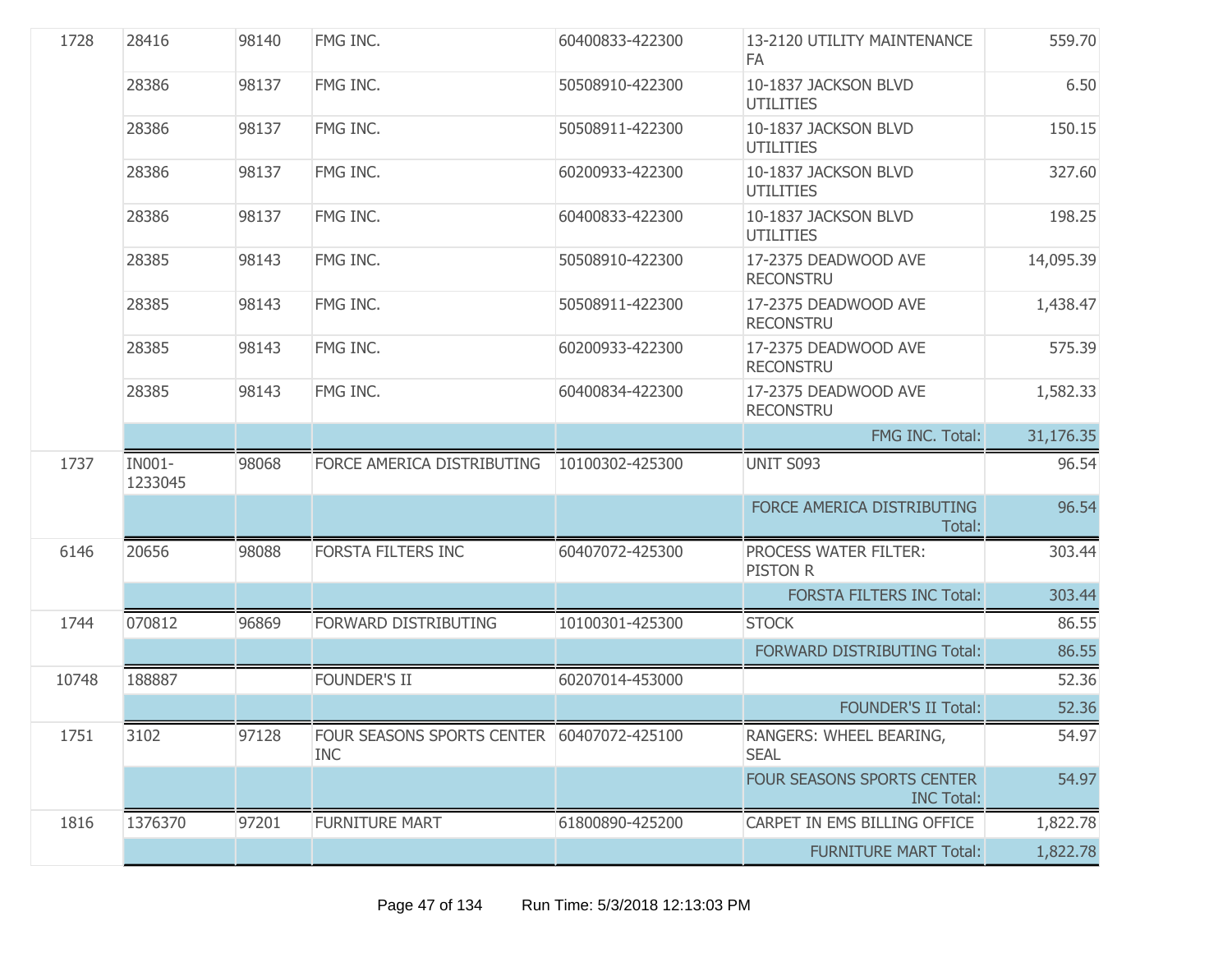| 1819  | 100651    | 98351 | <b>G &amp; R CONTROLS INC</b>    | 61507102-425300 | <b>CONTROL RPR</b>                            | 343.04   |
|-------|-----------|-------|----------------------------------|-----------------|-----------------------------------------------|----------|
|       | 100631    | 98097 | <b>G &amp; R CONTROLS INC</b>    | 60407072-425300 | 3/1/2018 - 4/6/2018: REPAIR BO                | 1,067.58 |
|       |           |       |                                  |                 | <b>G &amp; R CONTROLS INC Total:</b>          | 1,410.62 |
| 1820  | 00171213  | 96956 | G&H DISTRIBUTING INC.            | 10100607-425500 | hose, protective sleeve, clamp                | 39.85    |
|       | 00171374  | 97298 | G&H DISTRIBUTING INC.            | 10100205-426900 | T704 Worm Gear Clamps                         | 16.20    |
|       | 00171328  | 97299 | <b>G&amp;H DISTRIBUTING INC.</b> | 10100205-426900 | <b>Marking Flags</b>                          | 37.00    |
|       | 00171451  | 97255 | G&H DISTRIBUTING INC.            | 60207012-426900 | <b>BLUE MARKING PAINT</b>                     | 125.49   |
|       | 00171122  | 97315 | G&H DISTRIBUTING INC.            | 10102027-426900 | <b>RESPIRATOR &amp; FILTER - ST7</b>          | 15.79    |
|       | 00171122  | 97315 | G&H DISTRIBUTING INC.            | 61800897-426900 | <b>RESPIRATOR &amp; FILTER - ST7</b>          | 7.78     |
|       | 00171761  | 97877 | G&H DISTRIBUTING INC.            | 60207012-426900 | RED/BLUE PAINT/FLAGS                          | 362.19   |
|       | 00171681  | 97680 | G&H DISTRIBUTING INC.            | 61507103-426300 | STOCK SAFETY SUPPLIES                         | 443.95   |
|       | 00171920  | 98295 | <b>G&amp;H DISTRIBUTING INC.</b> | 10100607-425500 | DIXON 1" FEM COUPLER                          | 9.74     |
|       | 00171713  | 98357 | G&H DISTRIBUTING INC.            | 61507102-426300 | STOCK GLOVES AND GLASSES                      | 194.79   |
|       | 00171800  | 98094 | G&H DISTRIBUTING INC.            | 60407071-425300 | TIGER TAIL SEWER GUIDE HOSE<br>F <sub>O</sub> | 69.93    |
|       | 00171516  | 97884 | G&H DISTRIBUTING INC.            | 10100205-426900 | Hose Clamps                                   | 7.37     |
|       | 00171699  | 97885 | G&H DISTRIBUTING INC.            | 10100205-426900 | Dixon clamps                                  | 13.28    |
|       | 00171184  | 97933 | G&H DISTRIBUTING INC.            | 10100205-426900 | T704 Fittings                                 | 79.63    |
|       | 00171264  | 97345 | G&H DISTRIBUTING INC.            | 10102024-425100 | WATER SUPER SWIVEL & AIR<br><b>BRAKE</b>      | 381.79   |
|       | 00171537  | 97555 | G&H DISTRIBUTING INC.            | 10100401-425300 | <b>UNIT S100</b>                              | 10.23    |
|       | 00171589  | 97787 | G&H DISTRIBUTING INC.            | 60407072-425300 | SPIRAL CLAMP, 6"                              | 43.68    |
|       | 00171393  | 97880 | G&H DISTRIBUTING INC.            | 10100205-426900 | T704 Hydraulic Parts                          | 155.06   |
|       | 00171419  | 97882 | G&H DISTRIBUTING INC.            | 10100205-426900 | T704 Connectors                               | 16.74    |
|       |           |       |                                  |                 | <b>G&amp;H DISTRIBUTING INC. Total:</b>       | 2,030.49 |
| 1831  | BC0578277 | 97007 | <b>GALLS INCORPORATED</b>        | 10100201-426300 | OFFICER EQUIPMENT                             | 50.95    |
|       | BC0577735 | 97007 | <b>GALLS INCORPORATED</b>        | 10100201-426300 | OFFICER EQUIPMENT                             | 633.95   |
|       |           |       |                                  |                 | <b>GALLS INCORPORATED Total:</b>              | 684.90   |
| 10700 | 03/09/18  | 97015 | <b>GARRETT PFEIFFER</b>          | 10100201-426900 | MONTCLAIR PORTABLE TABLE                      | 294.88   |
|       |           |       |                                  |                 | <b>GARRETT PFEIFFER Total:</b>                | 294.88   |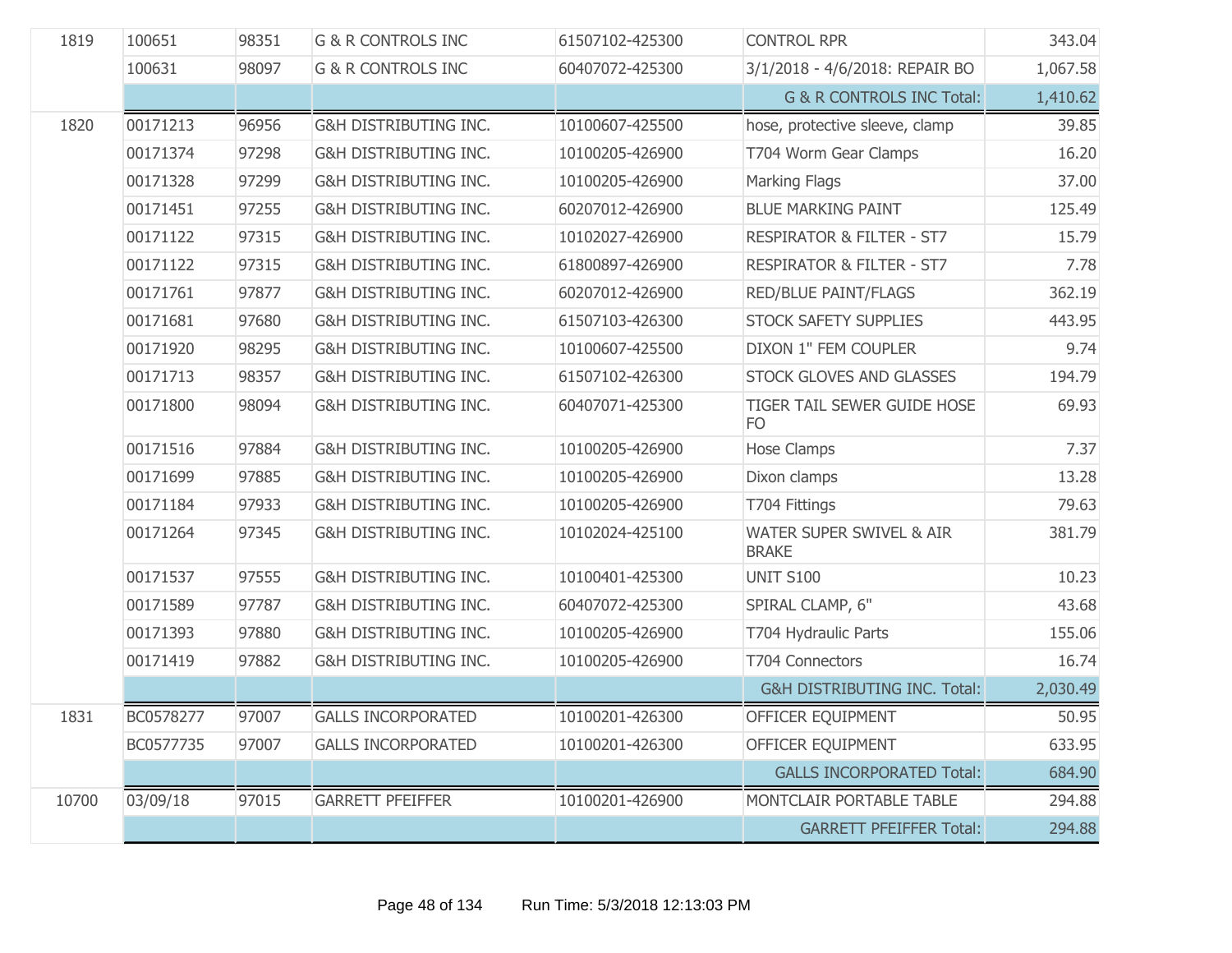| 10754 | 188893    |       | <b>GAYTON, MICHAEL</b>                                  | 60207014-453000 |                                                                | 31.45    |
|-------|-----------|-------|---------------------------------------------------------|-----------------|----------------------------------------------------------------|----------|
|       |           |       |                                                         |                 | <b>GAYTON, MICHAEL Total:</b>                                  | 31.45    |
| 1866  | 18556     | 97936 | <b>GENERAL TRAFFIC CONTROLS</b>                         | 10100205-426900 | Traffic Signal head mounts                                     | 906.36   |
|       |           |       |                                                         |                 | <b>GENERAL TRAFFIC CONTROLS</b><br>Total:                      | 906.36   |
| 1922  | 280870044 | 96871 | <b>GODFREY BRAKE SERVICE &amp;</b><br><b>SUPPLY INC</b> | 10100302-425300 | <b>UNIT S051</b>                                               | 58.75    |
|       | 280850034 | 97220 | <b>GODFREY BRAKE SERVICE &amp;</b><br><b>SUPPLY INC</b> | 61800895-425100 | <b>EXHAUST CLAMPS - MED5</b>                                   | 25.80    |
|       | 280950027 | 98588 | <b>GODFREY BRAKE SERVICE &amp;</b><br><b>SUPPLY INC</b> | 10400112-425100 | R.E.M. UTV TRAILER                                             | 180.87   |
|       | 280950034 | 98587 | <b>GODFREY BRAKE SERVICE &amp;</b><br><b>SUPPLY INC</b> | 10400112-425100 | R.E.M. UTV TRAILER                                             | 22.77    |
|       | 280950025 | 98592 | <b>GODFREY BRAKE SERVICE &amp;</b><br><b>SUPPLY INC</b> | 10102021-425100 | ANCHOR SHACKLE, TUBING,<br><b>WRENCH</b>                       | 309.50   |
|       | 280940004 | 98548 | <b>GODFREY BRAKE SERVICE &amp;</b><br><b>SUPPLY INC</b> | 61800893-425100 | <b>BUSHING - MED 3</b>                                         | 67.64    |
|       | 280850050 | 97219 | <b>GODFREY BRAKE SERVICE &amp;</b><br><b>SUPPLY INC</b> | 61800895-425100 | <b>EXHAUST CLAMPS - MED5</b>                                   | 1.40     |
|       | 280940002 | 97556 | <b>GODFREY BRAKE SERVICE &amp;</b><br><b>SUPPLY INC</b> | 10100302-425300 | <b>UNIT S010</b>                                               | 38.50    |
|       | 281030014 | 98037 | <b>GODFREY BRAKE SERVICE &amp;</b><br>SUPPLY INC        | 10100607-425100 | CONNECTOR - LEFT REAR TAIL<br>LIG                              | 99.04    |
|       | 280960043 | 98069 | <b>GODFREY BRAKE SERVICE &amp;</b><br>SUPPLY INC        | 10100301-425300 | UNIT S043                                                      | 97.71    |
|       | 281000045 | 98590 | <b>GODFREY BRAKE SERVICE &amp;</b><br><b>SUPPLY INC</b> | 10102021-425100 | SPRING/SHACKLE PIN - E1                                        | 674.84   |
|       | 281010017 | 98591 | <b>GODFREY BRAKE SERVICE &amp;</b><br><b>SUPPLY INC</b> | 10102021-425100 | THREADED ROD, UBOLT,<br><b>SEALANT -</b>                       | 131.07   |
|       |           |       |                                                         |                 | <b>GODFREY BRAKE SERVICE &amp;</b><br><b>SUPPLY INC Total:</b> | 1,707.89 |
| 1924  | 331487    | 97285 | <b>GOLDEN WEST TECHNOLOGIES</b><br><b>INC</b>           | 10106024-422500 | <b>I-WITNESS MONITORING</b>                                    | 200.00   |
|       | 180310310 | 97352 | <b>GOLDEN WEST TECHNOLOGIES</b><br><b>INC</b>           | 10100860-422500 | telephone answering service                                    | 80.05    |
|       | 180310242 | 97303 | <b>GOLDEN WEST TECHNOLOGIES</b><br><b>INC</b>           | 10100111-428100 | Phone Bill                                                     | 841.80   |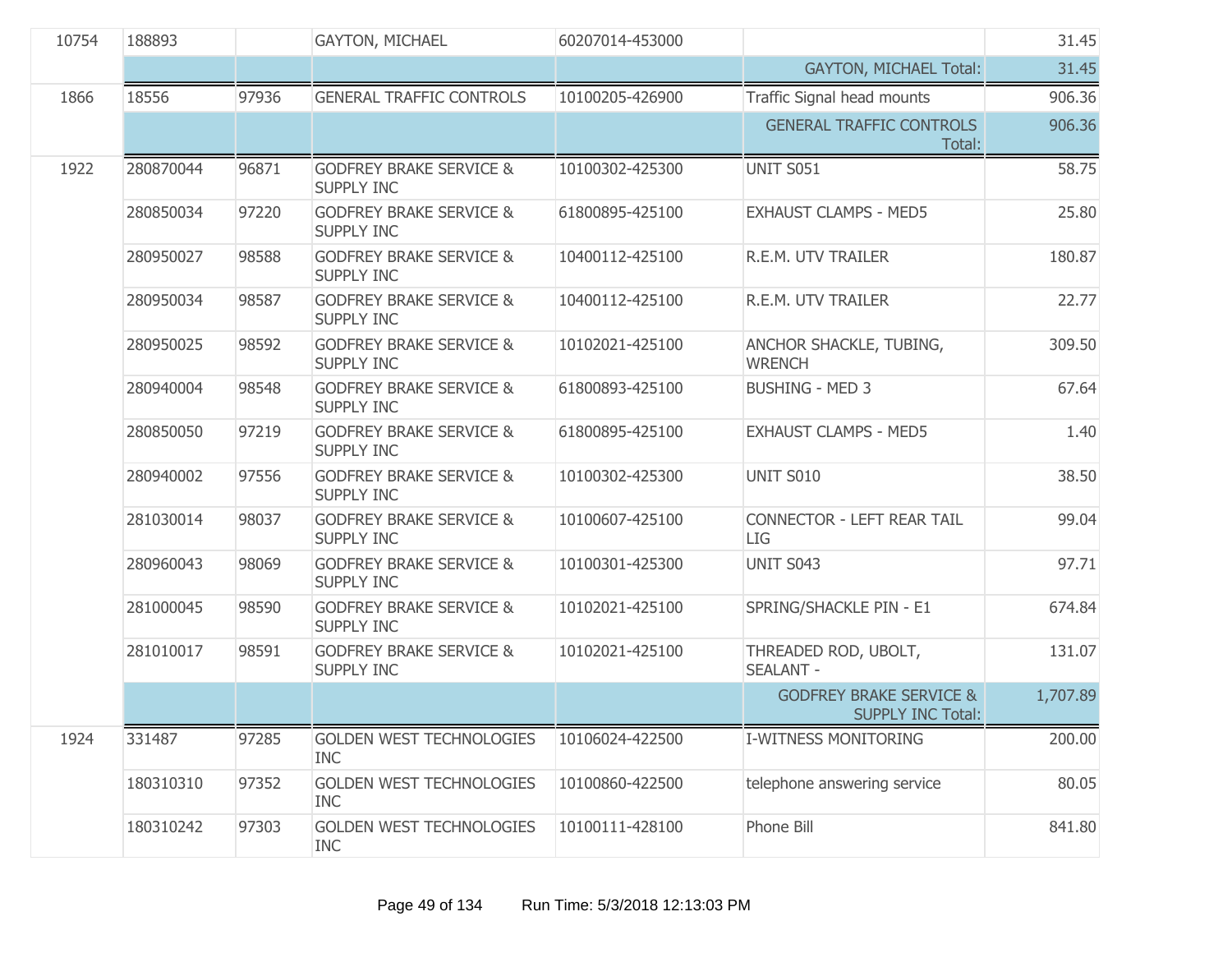| 1924  | 331346             | 97716 | <b>GOLDEN WEST TECHNOLOGIES</b><br><b>INC</b>             | 10100616-425300 | <b>LABOR TELEPHONE REGULAR</b>                                   | 125.00   |
|-------|--------------------|-------|-----------------------------------------------------------|-----------------|------------------------------------------------------------------|----------|
|       | 332290             | 97769 | <b>GOLDEN WEST TECHNOLOGIES</b><br><b>INC</b>             | 10120113-425300 | PHONE REPAIR                                                     | 187.50   |
|       | 331403             | 96920 | <b>GOLDEN WEST TECHNOLOGIES</b><br><b>INC</b>             | 60407072-422500 | 3/13/2018 & 3/14/2018: REPAIR                                    | 500.00   |
|       | 332892             | 98626 | <b>GOLDEN WEST TECHNOLOGIES</b><br><b>INC</b>             | 10120113-425300 | PHONE REPAIR                                                     | 62.50    |
|       |                    |       |                                                           |                 | <b>GOLDEN WEST TECHNOLOGIES</b><br><b>INC Total:</b>             | 1,996.85 |
| 10713 | 188852             |       | GOODRICH, DOUGLAS                                         | 60207014-453000 |                                                                  | 46.60    |
|       |                    |       |                                                           |                 | <b>GOODRICH, DOUGLAS Total:</b>                                  | 46.60    |
| 1951  | 1801XX             | 97337 | <b>GOVERNOR'S INN</b>                                     | 10102024-427000 | HOTEL STAY: MCKEE/VALLONE<br><b>WILD</b>                         | 228.00   |
|       | 1801XW             | 97337 | <b>GOVERNOR'S INN</b>                                     | 10102026-427000 | HOTEL STAY: MCKEE/VALLONE<br><b>WILD</b>                         | 228.00   |
|       |                    |       |                                                           |                 | <b>GOVERNOR'S INN Total:</b>                                     | 456.00   |
| 1975  | 200412<br>04/05/18 | 97304 | <b>GREAT HARVEST BREAD</b><br><b>COMPANY</b>              | 10100111-426300 | Food for HR Staff Meeting                                        | 100.66   |
|       |                    |       |                                                           |                 | <b>GREAT HARVEST BREAD</b><br><b>COMPANY Total:</b>              | 100.66   |
| 10718 | 188857             |       | <b>GREAT PLAINS TRIBAL</b><br><b>CHAIRMAN'S HEALTH BO</b> | 60207014-453000 |                                                                  | 73.42    |
|       |                    |       |                                                           |                 | <b>GREAT PLAINS TRIBAL</b><br><b>CHAIRMAN'S HEALTH BO Total:</b> | 73.42    |
| 10719 | 188858             |       | <b>GREAT PLAINS TRIBAL</b><br><b>CHAIRMAN'S HEALTH BO</b> | 60207014-453000 |                                                                  | 36.06    |
|       |                    |       |                                                           |                 | <b>GREAT PLAINS TRIBAL</b><br><b>CHAIRMAN'S HEALTH BO Total:</b> | 36.06    |
| 1979  | 1-517815           | 96967 | <b>GREAT WESTERN TIRE INC.</b>                            | 10100607-426700 | tire repairs                                                     | 101.80   |
|       | 1-517549           | 97132 | GREAT WESTERN TIRE INC.                                   | 61507103-425100 | REPLACE FRONT TIRE                                               | 551.20   |
|       | 1-517638           | 97193 | <b>GREAT WESTERN TIRE INC.</b>                            | 61207101-425100 | <b>FLAT RPR</b>                                                  | 22.95    |
|       | 1-518517           | 98516 | <b>GREAT WESTERN TIRE INC.</b>                            | 61207101-425100 | <b>FLAT RPR</b>                                                  | 29.00    |
|       | 1-518129           | 98515 | <b>GREAT WESTERN TIRE INC.</b>                            | 61507103-425100 | <b>FLAT RPR</b>                                                  | 31.00    |
|       | 1-518143           | 98332 | <b>GREAT WESTERN TIRE INC.</b>                            | 61207101-426700 | <b>TIRES</b>                                                     | 1,030.80 |
|       | 1-517697           | 97657 | <b>GREAT WESTERN TIRE INC.</b>                            | 61207101-426700 | <b>TIRES</b>                                                     | 1,030.80 |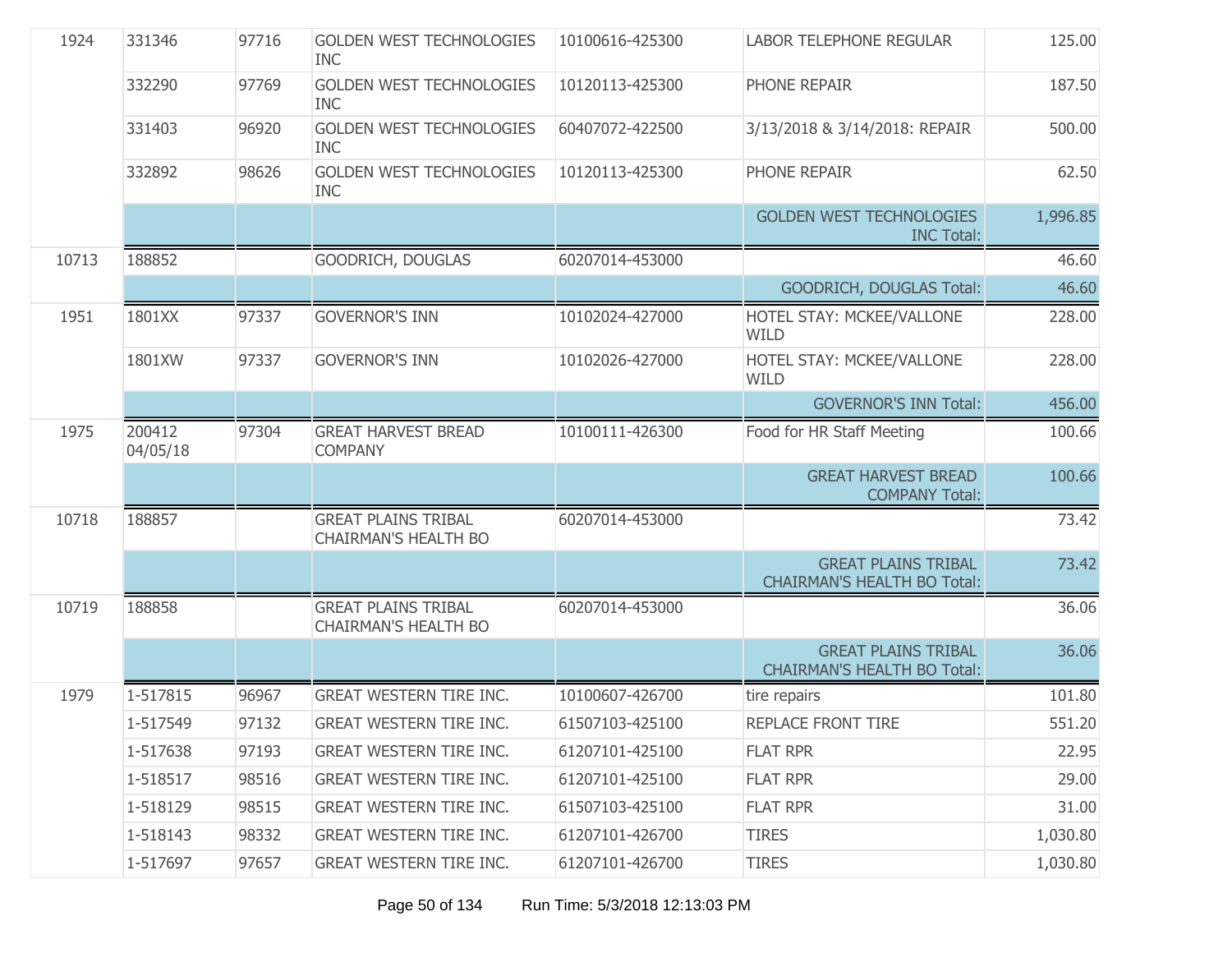| 1979  | 1-518284   | 98007 | <b>GREAT WESTERN TIRE INC.</b>                    | 61507102-425300 | <b>FLAT RPR</b>                                            | 47.90    |
|-------|------------|-------|---------------------------------------------------|-----------------|------------------------------------------------------------|----------|
|       | 1-517870   | 97658 | <b>GREAT WESTERN TIRE INC.</b>                    | 61207101-425100 | <b>FLAT RPR</b>                                            | 147.00   |
|       | 1-516397   | 94682 | <b>GREAT WESTERN TIRE INC.</b>                    | 61207101-425100 | <b>FLAT RPR</b>                                            | 36.00    |
|       | 1-518589   | 98634 | <b>GREAT WESTERN TIRE INC.</b>                    | 10100201-425100 | WHEEL ALIGNMENT UNIT 152                                   | 49.95    |
|       | 1-517805   | 97192 | <b>GREAT WESTERN TIRE INC.</b>                    | 61507103-425100 | <b>FLAT RPR</b>                                            | 94.00    |
|       | 1-517873   | 97758 | <b>GREAT WESTERN TIRE INC.</b>                    | 10100201-425100 | WHEEL ALIGNMENT UNIT 169                                   | 59.95    |
|       | 1-517868   | 97634 | <b>GREAT WESTERN TIRE INC.</b>                    | 10100108-426700 | <b>VEHICLE MAINTENANCE - E202</b>                          | 251.80   |
|       | 1-GS517931 | 97819 | <b>GREAT WESTERN TIRE INC.</b>                    | 60407072-426700 | UNIT 818: TIRE                                             | 706.37   |
|       |            |       |                                                   |                 | <b>GREAT WESTERN TIRE INC.</b><br>Total:                   | 4,190.52 |
| 2000  | 10915      | 96873 | <b>GRIMM'S PUMP SERVICE INC</b>                   | 10100302-425300 | <b>UNIT S019</b>                                           | 5.78     |
|       | 11002      | 96873 | <b>GRIMM'S PUMP SERVICE INC</b>                   | 10100302-425300 | <b>UNIT S019</b>                                           | 38.92    |
|       | 11189      | 97356 | <b>GRIMM'S PUMP SERVICE INC</b>                   | 10102021-426900 | HOSE, GAS CAN, WRENCH, KING<br>NI                          | 156.38   |
|       | 11235      | 97784 | <b>GRIMM'S PUMP SERVICE INC</b>                   | 60407072-425300 | <b>FUEL TANKS: GAS CAP</b>                                 | 33.28    |
|       | 11112      | 97558 | <b>GRIMM'S PUMP SERVICE INC</b>                   | 10100305-426500 | MINOR TOOLS                                                | 33.81    |
|       | 11158      | 97567 | <b>GRIMM'S PUMP SERVICE INC</b>                   | 10100618-426400 | <b>JANITORIAL SUPPLIES</b>                                 | 27.21    |
|       | 11184      | 97883 | <b>GRIMM'S PUMP SERVICE INC</b>                   | 10100205-426900 | Hose Bumper                                                | 33.20    |
|       | 11334      | 97857 | <b>GRIMM'S PUMP SERVICE INC</b>                   | 60407071-425300 | GATE VALVE, FIRE FIT & GASKET                              | 154.86   |
|       | 11241      | 97982 | <b>GRIMM'S PUMP SERVICE INC</b>                   | 10102027-426900 | UTILITY 7 WATER TANK                                       | 15.75    |
|       |            |       |                                                   |                 | <b>GRIMM'S PUMP SERVICE INC</b><br>Total:                  | 499.19   |
| 10708 | 188847     |       | GUTHRIE INC BUILDING CLASS A 60207014-453000      |                 |                                                            | 37.00    |
|       |            |       |                                                   |                 | <b>GUTHRIE INC BUILDING CLASS A</b><br>Total:              | 37.00    |
| 10515 | 654965     | 97984 | H&S UNIFORMS AND EQUIPMENT 10102021-426300<br>LLC |                 | <b>BUNKER REPAIR - RICKE</b>                               | 128.00   |
|       |            |       |                                                   |                 | <b>H&amp;S UNIFORMS AND EQUIPMENT</b><br><b>LLC Total:</b> | 128.00   |
| 2044  | 10896645   | 97529 | <b>HACH CO</b>                                    | 60407072-426500 | INFLUENT FLOW METER, FL1500<br>LO                          | 4,192.84 |
|       | 10906912   | 97527 | <b>HACH CO</b>                                    | 60407073-422500 | UVAS PROBE SENSOR SERVICE,<br>4/5                          | 726.00   |
|       |            |       |                                                   |                 | <b>HACH CO Total:</b>                                      | 4,918.84 |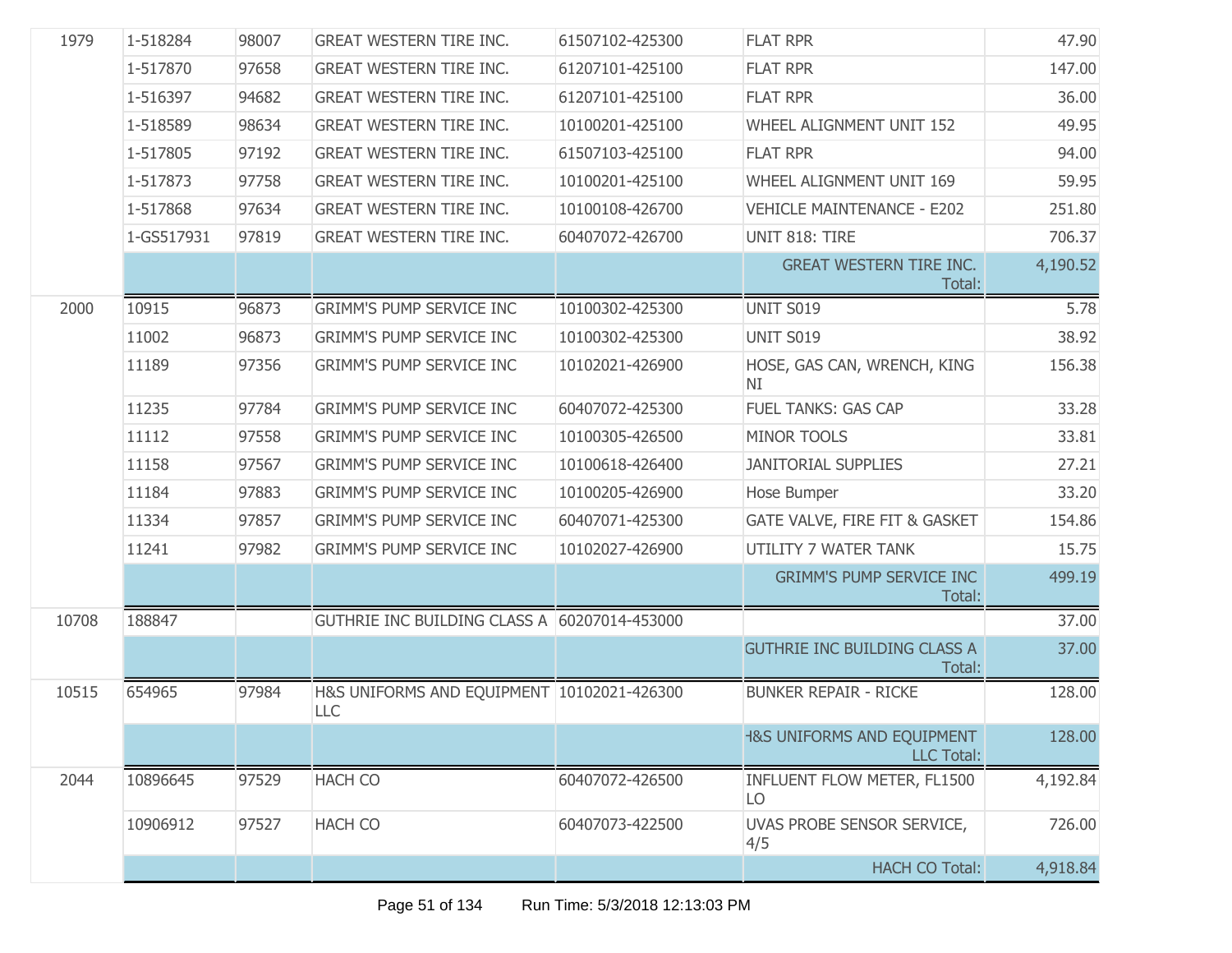| 10706 | 188845  |       | HALL, VICKY           | 60207014-453000 |                                          | 52.56  |
|-------|---------|-------|-----------------------|-----------------|------------------------------------------|--------|
|       |         |       |                       |                 | HALL, VICKY Total:                       | 52.56  |
| 2104  | 2444718 | 96964 | <b>HARDWARE HANK</b>  | 10100607-426500 | wire cup brush                           | 26.98  |
|       | 2445663 | 97425 | <b>HARDWARE HANK</b>  | 10100860-426900 | tarps                                    | 21.31  |
|       | 2449509 | 98296 | <b>HARDWARE HANK</b>  | 10100607-425500 | <b>CONDT HNGR</b>                        | 4.64   |
|       | 2442306 | 98555 | <b>HARDWARE HANK</b>  | 10102025-426900 | <b>LOCKER MOUNTS - ST5</b>               | 10.39  |
|       | 2442306 | 98555 | <b>HARDWARE HANK</b>  | 61800895-426900 | <b>LOCKER MOUNTS - ST5</b>               | 5.11   |
|       | 2449824 | 98524 | <b>HARDWARE HANK</b>  | 10100607-425500 | <b>IRRIGATION SUPPLIES</b>               | 4.94   |
|       | 2450134 | 98524 | <b>HARDWARE HANK</b>  | 10100607-425500 | <b>IRRIGATION SUPPLIES</b>               | 2.32   |
|       | 2450125 | 98612 | <b>HARDWARE HANK</b>  | 10100607-426900 | MISC. SUPPLIES - PICNIC TABLE            | 17.96  |
|       | 2445540 | 97970 | <b>HARDWARE HANK</b>  | 10100202-426900 | ROPE - ACADEMY                           | 29.67  |
|       | 2446978 | 97985 | <b>HARDWARE HANK</b>  | 10102025-426900 | AFTER BODY RECOVERY<br><b>SUPPLIES -</b> | 25.18  |
|       | 2447949 | 98009 | <b>HARDWARE HANK</b>  | 60207011-426500 | BITS 3)                                  | 10.77  |
|       | 2450561 | 98521 | <b>HARDWARE HANK</b>  | 61300604-426900 | SQUEEGEE/LAUNDRY SOAP                    | 17.53  |
|       |         |       |                       |                 | <b>HARDWARE HANK Total:</b>              | 176.80 |
| 10742 | 188881  |       | <b>HARNEY LUMBER</b>  | 60207014-453000 |                                          | 16.38  |
|       |         |       |                       |                 | <b>HARNEY LUMBER Total:</b>              | 16.38  |
| 2132  | T65279  | 96958 | HARVEYS LOCK SHOP INC | 10100607-426900 | duplicate keys                           | 35.20  |
|       | T65225  | 96951 | HARVEYS LOCK SHOP INC | 10100607-426900 | duplicate key                            | 45.56  |
|       | S91688  | 97265 | HARVEYS LOCK SHOP INC | 61300604-426900 | repair door locking mechanism            | 64.00  |
|       | T65432  | 98504 | HARVEYS LOCK SHOP INC | 10100201-425100 | SPARE CAR KEY                            | 5.00   |
|       | T65334  | 97847 | HARVEYS LOCK SHOP INC | 10100607-426900 | <b>DUPLICATE KEY</b>                     | 11.20  |
|       | T65344  | 98039 | HARVEYS LOCK SHOP INC | 10100607-426900 | <b>DUPLICATE KEY</b>                     | 10.44  |
|       | T65329  | 97899 | HARVEYS LOCK SHOP INC | 10100612-426900 | <b>DUPLICATE KEY</b>                     | 8.40   |
|       | T65302  | 97580 | HARVEYS LOCK SHOP INC | 10100607-426900 | <b>DUPLICATE KEYS</b>                    | 111.90 |
|       | T65286  | 97580 | HARVEYS LOCK SHOP INC | 10100607-426900 | <b>DUPLICATE KEYS</b>                    | 52.95  |
|       | T65285  | 97580 | HARVEYS LOCK SHOP INC | 10100607-426900 | <b>DUPLICATE KEYS</b>                    | 70.47  |
|       |         |       |                       |                 | HARVEYS LOCK SHOP INC Total:             | 415.12 |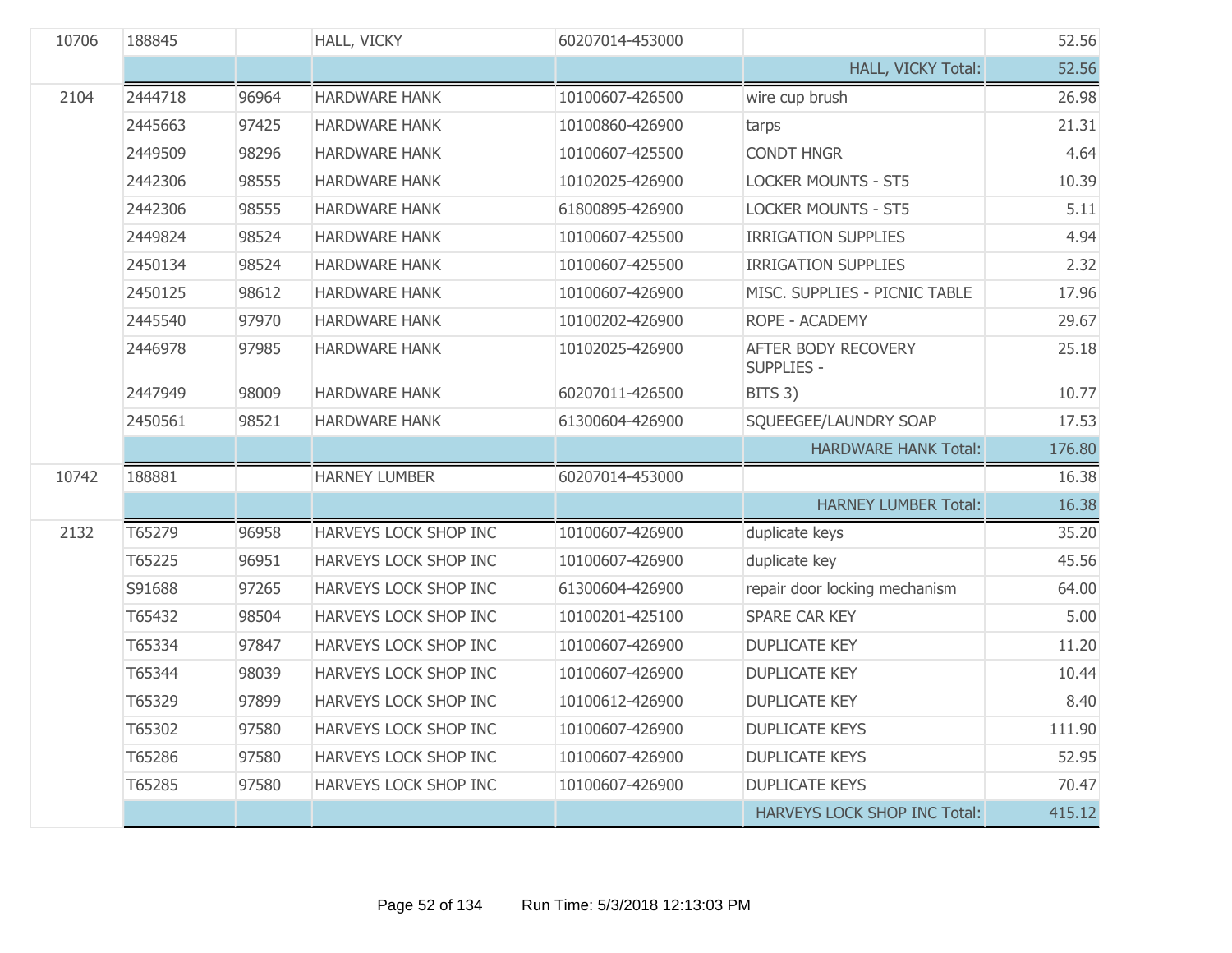| 2149  | 4257017  | 97532 | HAWKINS CHEMICAL INC        | 60407072-426400 | <b>AZONE 15 BLEACH</b>                   | 260.61     |
|-------|----------|-------|-----------------------------|-----------------|------------------------------------------|------------|
|       | 4258749  | 97609 | HAWKINS CHEMICAL INC        | 60207011-426400 | CITRIC ACID JS 3,425.4 LBS 040           | 3,465.00   |
|       |          |       |                             |                 | HAWKINS CHEMICAL INC Total:              | 3,725.61   |
| 10705 | 188844   |       | HAWKINS, JOSEPH             | 60207014-453000 |                                          | 20.10      |
|       |          |       |                             |                 | HAWKINS, JOSEPH Total:                   | 20.10      |
| 2168  | 466386-0 | 96293 | HEARTLAND PAPER CO          | 60407072-426400 | ROLL PAPER TOWEL, MULTIFOLD<br>PA        | 78.01      |
|       | 466386-0 | 96293 | HEARTLAND PAPER CO          | 60407072-426900 | ROLL PAPER TOWEL, MULTIFOLD<br>PA        | 72.08      |
|       | 470135-0 | 97534 | <b>HEARTLAND PAPER CO</b>   | 60207012-426400 | MULTI-FOLD TOWELS/SHOP                   | 33.92      |
|       | 470135-0 | 97534 | <b>HEARTLAND PAPER CO</b>   | 60407071-426400 | MULTI-FOLD TOWELS/SHOP                   | 20.35      |
|       | 470135-0 | 97534 | <b>HEARTLAND PAPER CO</b>   | 60907401-426400 | MULTI-FOLD TOWELS/SHOP                   | 13.57      |
|       |          |       |                             |                 | <b>HEARTLAND PAPER CO Total:</b>         | 217.93     |
| 2191  | 0705299  | 89092 | HEIMAN FIRE EQUIPMENT INC   | 10102023-426900 | <b>BRUSH TRUCK - ST3</b>                 | 18,705.00  |
|       |          |       |                             |                 | HEIMAN FIRE EQUIPMENT INC<br>Total:      | 18,705.00  |
| 7104  | 19464    | 97668 | HENNEN EQUIPMENT INC        | 61507103-425300 | F-TOOTH SCREWABLE ARMORED                | 3,000.54   |
|       |          |       |                             |                 | HENNEN EQUIPMENT INC Total:              | 3,000.54   |
| 2207  | 52031597 | 98552 | HENRY SCHEIN INC            | 61800890-429700 | <b>EMS DISPOSABLES</b>                   | 569.42     |
|       | 52021067 | 98551 | HENRY SCHEIN INC            | 61800890-426900 | EMS DISPOSABLE / NON<br><b>DISPOSABL</b> | 77.10      |
|       | 52021067 | 98551 | HENRY SCHEIN INC            | 61800890-429700 | EMS DISPOSABLE / NON<br><b>DISPOSABL</b> | 998.52     |
|       | 52118598 | 98573 | HENRY SCHEIN INC            | 61800890-429700 | <b>EMS DISPOSABLES</b>                   | 168.18     |
|       | 52221054 | 98574 | HENRY SCHEIN INC            | 61800890-429700 | <b>EMS DISPOSABLES</b>                   | 52.10      |
|       |          |       |                             |                 | <b>HENRY SCHEIN INC Total:</b>           | 1,865.32   |
| 2243  | 2198 1   | 97591 | <b>HIGHMARK INC</b>         | 60200934-438100 | 14-2198 EAST RAPID WATER<br><b>SYSTE</b> | 96,453.87  |
|       | 61182    | 97837 | <b>HIGHMARK INC</b>         | 50508912-437200 | Bike path improvements                   | 44,261.67  |
|       |          |       |                             |                 | <b>HIGHMARK INC Total:</b>               | 140,715.54 |
| 2265  | 76722    | 97542 | <b>HILLS SEPTIC SERVICE</b> | 61507103-422500 | PUMP CONDENSATE TANK                     | 240.00     |
|       |          |       |                             |                 | <b>HILLS SEPTIC SERVICE Total:</b>       | 240.00     |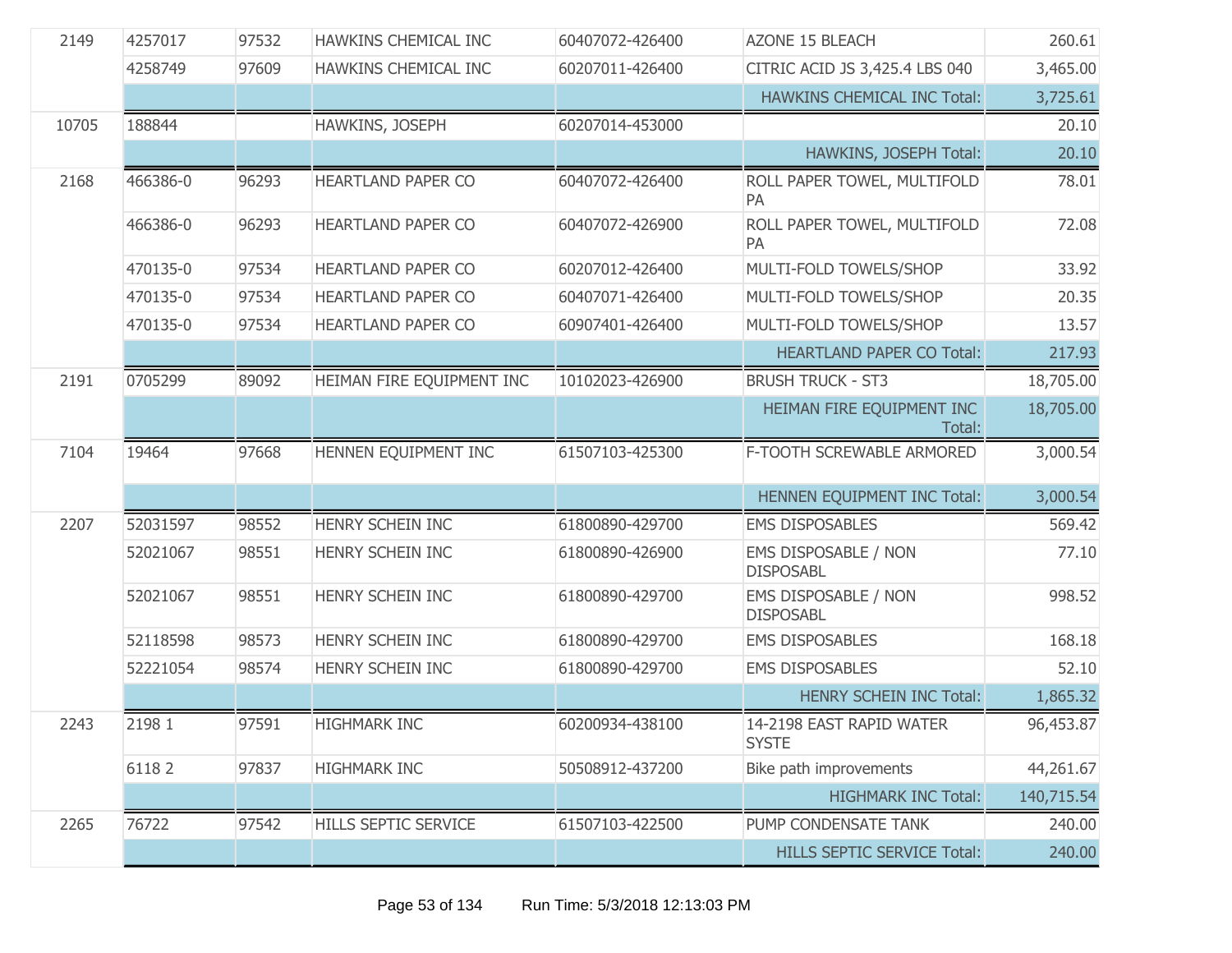| 2267 | 602939984          | 97581 | HILLYARD INC. / SIOUX FALLS                                 | 10100607-426400 | <b>SOAP</b>                                        | 122.50    |
|------|--------------------|-------|-------------------------------------------------------------|-----------------|----------------------------------------------------|-----------|
|      |                    |       |                                                             |                 | HILLYARD INC. / SIOUX FALLS<br>Total:              | 122.50    |
| 5925 | 301 01041800 97005 |       | <b>HOLIDAY COMPANIES</b>                                    | 10100201-425100 | <b>CAR WASHES</b>                                  | 1,053.00  |
|      |                    |       |                                                             |                 | <b>HOLIDAY COMPANIES</b><br>Total:                 | 1,053.00  |
| 2292 | 192902             | 97013 | HOLIDAY INN EXPRESS                                         | 10120109-427000 | <b>MOTEL - HALL</b>                                | 156.99    |
|      | 192903             | 97013 | <b>HOLIDAY INN EXPRESS</b>                                  | 10120109-427000 | <b>MOTEL - HALL</b>                                | 57.00     |
|      | 192918             | 97013 | <b>HOLIDAY INN EXPRESS</b>                                  | 10120109-427000 | <b>MOTEL - HALL</b>                                | 57.00     |
|      |                    |       |                                                             |                 | <b>HOLIDAY INN EXPRESS Total:</b>                  | 270.99    |
| 2293 | 530191             | 98716 | HOLIDAY INN-CITY CENTER                                     | 10100108-427000 | TRAVEL/TRAINING                                    | 208.00    |
|      |                    |       |                                                             |                 | HOLIDAY INN-CITY CENTER<br>Total:                  | 208.00    |
| 2305 | 1356               | 97554 | HOLSWORTH & SON INC., G.J                                   | 61000870-422500 | PROF SERVICES                                      | 4,780.00  |
|      | 1355               | 97554 | HOLSWORTH & SON INC., G.J                                   | 61000870-422500 | <b>PROF SERVICES</b>                               | 651.00    |
|      | 1335               | 97554 | HOLSWORTH & SON INC., G.J                                   | 60800840-422500 | PROF SERVICES                                      | 1,479.00  |
|      | 1361               | 97554 | HOLSWORTH & SON INC., G.J                                   | 10100618-422500 | PROF SERVICES                                      | 1,014.00  |
|      |                    |       |                                                             |                 | HOLSWORTH & SON INC., G.J<br>Total:                | 7,924.00  |
| 7647 | 99308-2            | 97366 | HOMESLICE MEDIA GROUP                                       | 61207101-422900 | MARCH ADVERTISING                                  | 500.00    |
|      | 99309-2            | 97366 | HOMESLICE MEDIA GROUP                                       | 61207101-422900 | MARCH ADVERTISING                                  | 500.00    |
|      | 99313-2            | 97366 | HOMESLICE MEDIA GROUP                                       | 61207101-422900 | <b>MARCH ADVERTISING</b>                           | 500.00    |
|      | 99311-2            | 97366 | HOMESLICE MEDIA GROUP                                       | 61207101-422900 | <b>MARCH ADVERTISING</b>                           | 500.00    |
|      |                    |       |                                                             |                 | <b>HOMESLICE MEDIA GROUP Total:</b>                | 2,000.00  |
| 2361 | 05/01/18           |       | HUMANE SOCIETY OF THE BLACK 10100621-462400<br><b>HILLS</b> |                 | MAY18 HUMANE SOCIETY                               | 25,766.00 |
|      |                    |       |                                                             |                 | HUMANE SOCIETY OF THE BLACK<br><b>HILLS Total:</b> | 25,766.00 |
| 8094 | 0000030414         | 98511 | <b>IDEAL MANUFACTURING INC</b>                              | 61507103-425300 | <b>POTENTIOMETER</b>                               | 87.86     |
|      |                    |       |                                                             |                 | <b>IDEAL MANUFACTURING INC</b><br>Total:           | 87.86     |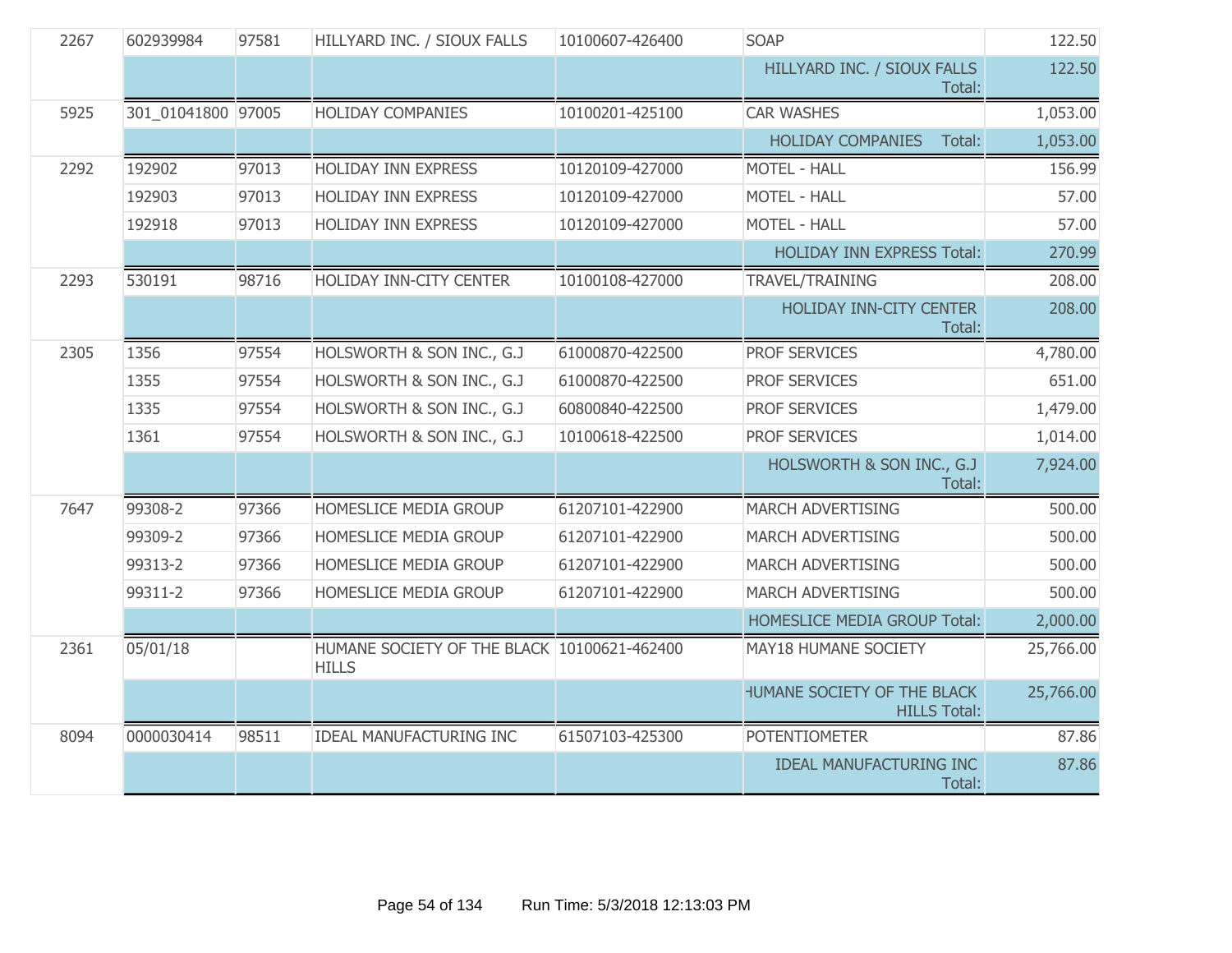| 7504  | 11056                   | 97561 | <b>IMAGEALL LLC</b>             | 10100301-426300 | <b>SAFETY CLOTHING</b>                    | 43.95    |
|-------|-------------------------|-------|---------------------------------|-----------------|-------------------------------------------|----------|
|       |                         |       |                                 |                 | <b>IMAGEALL LLC</b><br>Total:             | 43.95    |
| 10771 | 236229                  | 97826 | <b>INDIANA UNVERSITY</b>        | 10120100-427000 | REGISTRATION - KOCANDA                    | 1,500.00 |
|       |                         |       |                                 |                 | <b>INDIANA UNVERSITY Total:</b>           | 1,500.00 |
| 2409  | 3091713                 | 97909 | <b>INDOFF INC</b>               | 10100618-426100 | <b>OFFICE SUPPLIES</b>                    | 87.99    |
|       | 3091307                 | 96941 | <b>INDOFF INC</b>               | 60207014-426100 | CATALOG ENVELOPES, CORRECT<br><b>TAP</b>  | 283.44   |
|       | 3097732                 | 98319 | <b>INDOFF INC</b>               | 60207012-426100 | OFFICE SUPPLIES/PRINTER INK               | 153.35   |
|       | 3097732                 | 98319 | <b>INDOFF INC</b>               | 60407071-426100 | OFFICE SUPPLIES/PRINTER INK               | 91.98    |
|       | 3097732                 | 98319 | <b>INDOFF INC</b>               | 60907401-426100 | OFFICE SUPPLIES/PRINTER INK               | 61.33    |
|       |                         |       |                                 |                 | <b>INDOFF INC Total:</b>                  | 678.09   |
| 8755  | 16564                   | 95094 | <b>INFINITY COMPOSITES</b>      | 10100201-425100 | <b>DOOR PANELS</b>                        | 3,040.62 |
|       |                         |       |                                 |                 | <b>INFINITY COMPOSITES Total:</b>         | 3,040.62 |
| 2453  | 190100101028 97018<br>6 |       | <b>INTERSTATE BATTERIES INC</b> | 10120120-426100 | <b>BATTERIES</b>                          | 62.80    |
|       | 774762                  | 97735 | <b>INTERSTATE BATTERIES INC</b> | 61300664-425300 | <b>BATTERIES</b>                          | 134.85   |
|       | 61129781                | 97582 | <b>INTERSTATE BATTERIES INC</b> | 10100607-425100 | <b>BATTERY</b>                            | 133.93   |
|       |                         |       |                                 |                 | <b>INTERSTATE BATTERIES INC</b><br>Total: | 331.58   |
| 10795 | 03/21/18                | 98680 | <b>ISAAC ALMANZA</b>            | 50589101-431000 | 14-2170 E BLVD E NORTH<br>UTILITI         | 281.25   |
|       |                         |       |                                 |                 | <b>ISAAC ALMANZA Total:</b>               | 281.25   |
| 971   | 03/26-29/18             | 97010 | <b>JAMES CHASTAIN</b>           | 10120109-427000 | MEALS-BODY CAMERA MEETING-<br><b>ARLI</b> | 160.00   |
|       |                         |       |                                 |                 | <b>JAMES CHASTAIN Total:</b>              | 160.00   |
| 5942  | 03/20-23/18             | 97199 | <b>JAYME LOPEZ</b>              | 61800890-427000 | PER DIEM: LOPEZ 3.20<br><b>CONFERENC</b>  | 146.00   |
|       |                         |       |                                 |                 | <b>JAYME LOPEZ Total:</b>                 | 146.00   |
| 376   | 03/19-22/18             | 97695 | <b>JEFF BARBER</b>              | 61507102-427000 | <b>TRAVEL REIMBURSEMENT</b>               | 119.00   |
|       |                         |       |                                 |                 | <b>JEFF BARBER Total:</b>                 | 119.00   |
| 6238  | 505                     | 97821 | <b>JEFF THAYER</b>              | 10120114-422500 | <b>DEFENSIVE TACTICS</b>                  | 925.00   |
|       | 506                     | 98505 | <b>JEFF THAYER</b>              | 10120114-422500 | <b>TACTICAL DEF TRAINING</b>              | 925.00   |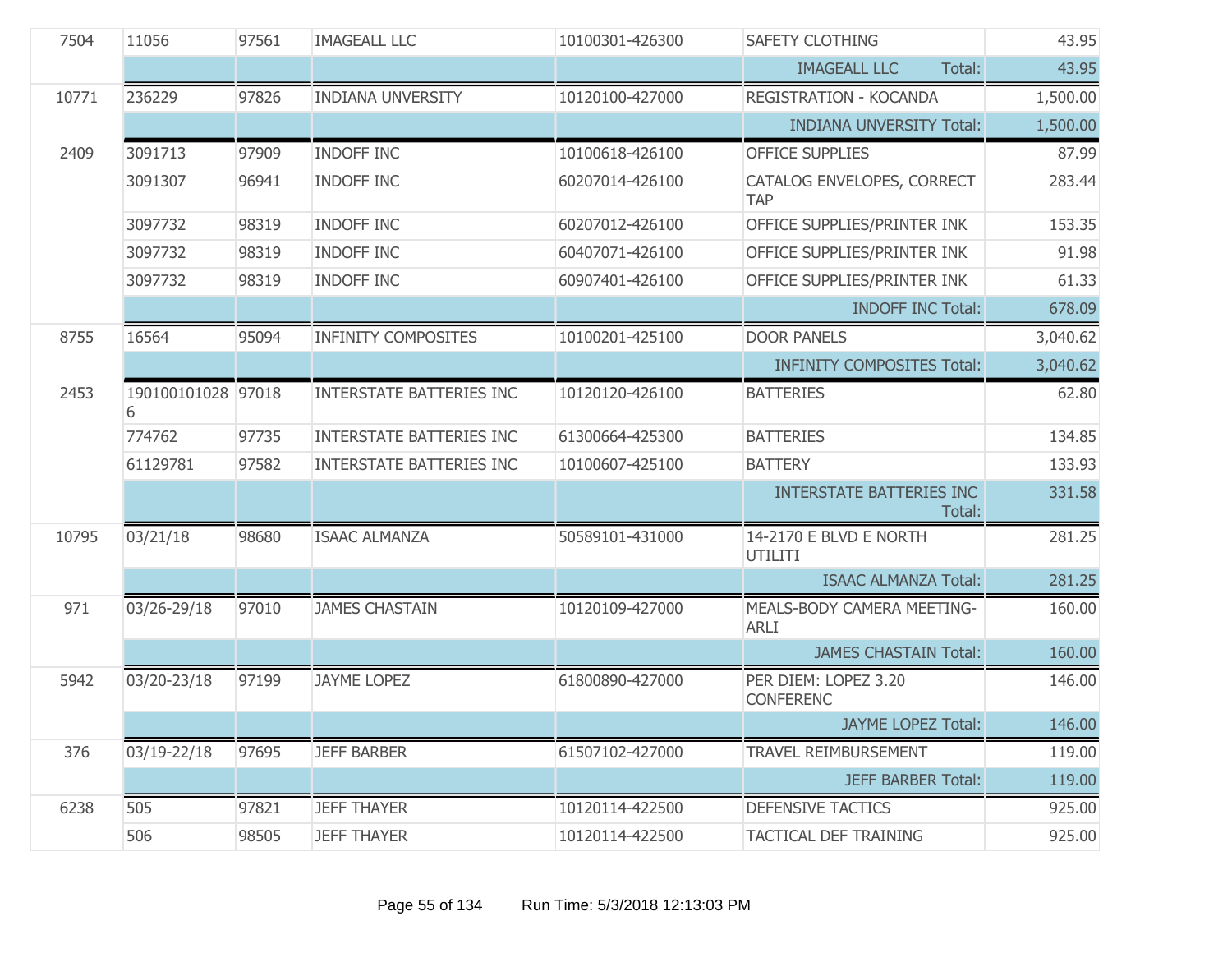| 6238  |             |       |                           |                 | <b>JEFF THAYER Total:</b>                | 1,850.00 |
|-------|-------------|-------|---------------------------|-----------------|------------------------------------------|----------|
| 10717 | 188856      |       | <b>JEMANDA PROPERTIES</b> | 60207014-453000 |                                          | 49.71    |
|       |             |       |                           |                 | <b>JEMANDA PROPERTIES Total:</b>         | 49.71    |
| 2512  | SJ03784     | 97619 | JENNER EQUIPMENT CO       | 60207012-425300 | W335                                     | 29.68    |
|       | SJ03736     | 97932 | JENNER EQUIPMENT CO       | 60907401-425300 | REPAIRS TO W885 BOBCAT                   | 27.38    |
|       | SJ03719     | 97932 | JENNER EQUIPMENT CO       | 60907401-425300 | REPAIRS TO W885 BOBCAT                   | 272.10   |
|       | SJ03719     | 97932 | JENNER EQUIPMENT CO       | 60907401-426200 | REPAIRS TO W885 BOBCAT                   | 47.97    |
|       | SJ03743     | 97583 | JENNER EQUIPMENT CO       | 10100607-426200 | <b>HYD FLU LUBE</b>                      | 143.38   |
|       |             |       |                           |                 | JENNER EQUIPMENT CO Total:               | 520.51   |
| 8957  | 03/26-29/18 | 97011 | <b>JENNIE CLABO</b>       | 10120109-427000 | MEALS-BODY CAMERA MEETING -<br><b>AR</b> | 193.61   |
|       |             |       |                           |                 | <b>JENNIE CLABO Total:</b>               | 193.61   |
| 6533  | 04/03-04/18 | 97100 | <b>JERRELL LEWELLEN</b>   | 10120104-427000 | <b>MEALS - NDCAC TRNG - PIERRE</b>       | 36.00    |
|       |             |       |                           |                 | <b>JERRELL LEWELLEN Total:</b>           | 36.00    |
| 2893  | 04/10-12/18 | 97924 | <b>JESSE LEITHEISER</b>   | 60407071-427000 | MEAL REIMBURSEMENT FOR<br><b>EMPLOYE</b> | 69.00    |
|       |             |       |                           |                 | <b>JESSE LEITHEISER Total:</b>           | 69.00    |
| 4088  | 04/12/18    | 98459 | <b>JIM RONFELDT</b>       | 10120122-426100 | <b>SHIPPING</b>                          | 196.68   |
|       |             |       |                           |                 | <b>JIM RONFELDT Total:</b>               | 196.68   |
| 3105  | 03/29-30/18 | 97206 | <b>JIMMY MASSEY</b>       | 61800890-427000 | PER DIEM: MASSEY 3.29 AMB<br><b>TRNS</b> | 48.00    |
|       |             |       |                           |                 | <b>JIMMY MASSEY Total:</b>               | 48.00    |
| 2530  | 15096       | 97325 | JJ'S ENGRAVING & SALES    | 10100202-426900 | NAME BADGES - TRUAX, HOLZER              | 10.72    |
|       | 15096       | 97325 | JJ'S ENGRAVING & SALES    | 61800890-426900 | NAME BADGES - TRUAX, HOLZER              | 5.28     |
|       | 15160       | 97996 | JJ'S ENGRAVING & SALES    | 10100202-426900 | NAME BADGE - HARLAN                      | 11.00    |
|       |             |       |                           |                 | <b>JJ'S ENGRAVING &amp; SALES Total:</b> | 27.00    |
| 6699  | 9840        | 97559 | <b>JMD EXCAVATING</b>     | 61000870-422500 | PROF SERVICES                            | 1,995.00 |
|       | 9819        | 97559 | <b>JMD EXCAVATING</b>     | 61000870-422500 | PROF SERVICES                            | 1,995.00 |
|       | 9854        | 97559 | <b>JMD EXCAVATING</b>     | 61000870-422500 | <b>PROF SERVICES</b>                     | 5,951.25 |
|       |             |       |                           |                 | <b>JMD EXCAVATING</b><br>Total:          | 9,941.25 |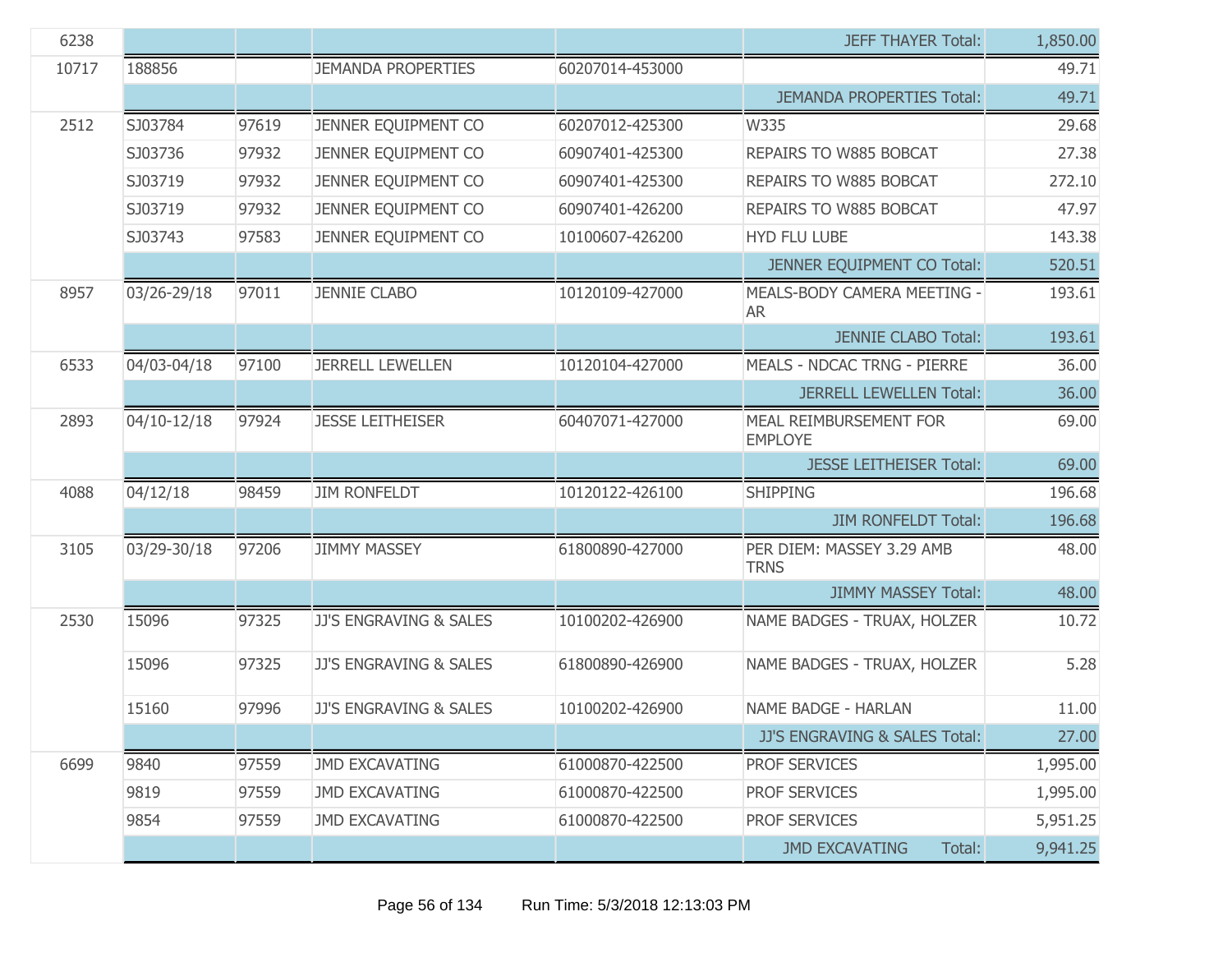| 3589 | 04/08-12/18 | 98495 | <b>JOHN OLSON</b>                     | 10100201-427000 | MEALS-TRAINING-PIERRE                               | 63.00  |
|------|-------------|-------|---------------------------------------|-----------------|-----------------------------------------------------|--------|
|      | 04/17-19/18 | 98625 | <b>JOHN OLSON</b>                     | 10120109-427000 | MEALS-CONFERENCE-<br><b>DEADWOOD</b>                | 31.00  |
|      |             |       |                                       |                 | <b>JOHN OLSON Total:</b>                            | 94.00  |
| 3710 | 03/30-31/18 | 97204 | <b>JOHN POTTER</b>                    | 61800890-427000 | PER DIEM: POTTER 3.30 AMB<br><b>TRNS</b>            | 48.00  |
|      |             |       |                                       |                 | <b>JOHN POTTER Total:</b>                           | 48.00  |
| 2553 | 1108134-00  | 97850 | JOHNSON DISTRIBUTING<br>COMPANY, L.LL | 10100607-425500 | 4 STATION 9V DC CLOCK                               | 135.52 |
|      |             |       |                                       |                 | <b>JOHNSON DISTRIBUTING</b><br>COMPANY, L.LL Total: | 135.52 |
| 2554 | 755677      | 96948 | JOHNSON MACHINE INC.                  | 10100607-425300 | filter                                              | 28.83  |
|      | 228117      | 96874 | JOHNSON MACHINE INC.                  | 10100401-425300 | <b>UNITS</b>                                        | 17.65  |
|      | 227623      | 96874 | JOHNSON MACHINE INC.                  | 10100401-425300 | <b>UNITS</b>                                        | 45.14  |
|      | 229253      | 96874 | JOHNSON MACHINE INC.                  | 10100302-425300 | <b>UNITS</b>                                        | 34.78  |
|      | 229051      | 97217 | JOHNSON MACHINE INC.                  | 61800896-425100 | <b>BRAKE PADS - MED6</b>                            | 72.46  |
|      | 231177      | 98595 | JOHNSON MACHINE INC.                  | 10100202-425100 | OIL - STAFF CAR                                     | 35.88  |
|      | 758029      | 98594 | JOHNSON MACHINE INC.                  | 10100202-425100 | OIL FILTER - STAFF CAR                              | 2.81   |
|      | 231974      | 98637 | JOHNSON MACHINE INC.                  | 10100201-425100 | <b>CAR PARTS</b>                                    | 31.56  |
|      | 232894      | 98637 | JOHNSON MACHINE INC.                  | 10100201-425100 | <b>CAR PARTS</b>                                    | 61.38  |
|      | 229084      | 98546 | JOHNSON MACHINE INC.                  | 61800893-425100 | RADIATOR - MED3                                     | 321.72 |
|      | 229820      | 98547 | JOHNSON MACHINE INC.                  | 61800891-425100 | OIL FILTER - MED 1                                  | 3.09   |
|      | 228258      | 98597 | JOHNSON MACHINE INC.                  | 61800895-425100 | <b>RADIATOR - MED5</b>                              | 314.01 |
|      | 231491      | 98596 | JOHNSON MACHINE INC.                  | 61800891-425100 | OIL FILTER - MED12                                  | 3.87   |
|      | 230156      | 98107 | JOHNSON MACHINE INC.                  | 10100302-425300 | <b>UNITS</b>                                        | 10.18  |
|      | 231987      | 98107 | JOHNSON MACHINE INC.                  | 10100302-425300 | <b>UNITS</b>                                        | 18.70  |
|      | 231515      | 98107 | JOHNSON MACHINE INC.                  | 10100302-425300 | <b>UNITS</b>                                        | 27.63  |
|      | 758948      | 98297 | JOHNSON MACHINE INC.                  | 10100607-425100 | <b>BELT TENSIONER ASSEM - #42</b>                   | 37.67  |
|      | 759091      | 98297 | JOHNSON MACHINE INC.                  | 10100607-425100 | <b>BELT TENSIONER ASSEM - #42</b>                   | 16.01  |
|      | 229826      | 98545 | JOHNSON MACHINE INC.                  | 61800893-425100 | DEXCOOL - MED3                                      | 53.94  |
|      | 231517      | 98071 | JOHNSON MACHINE INC.                  | 10100305-426500 | <b>UNITS</b>                                        | 30.61  |
|      | 230954      | 98010 | JOHNSON MACHINE INC.                  | 60207011-425100 | <b>BRAKLEEN, STRAP W328</b>                         | 6.21   |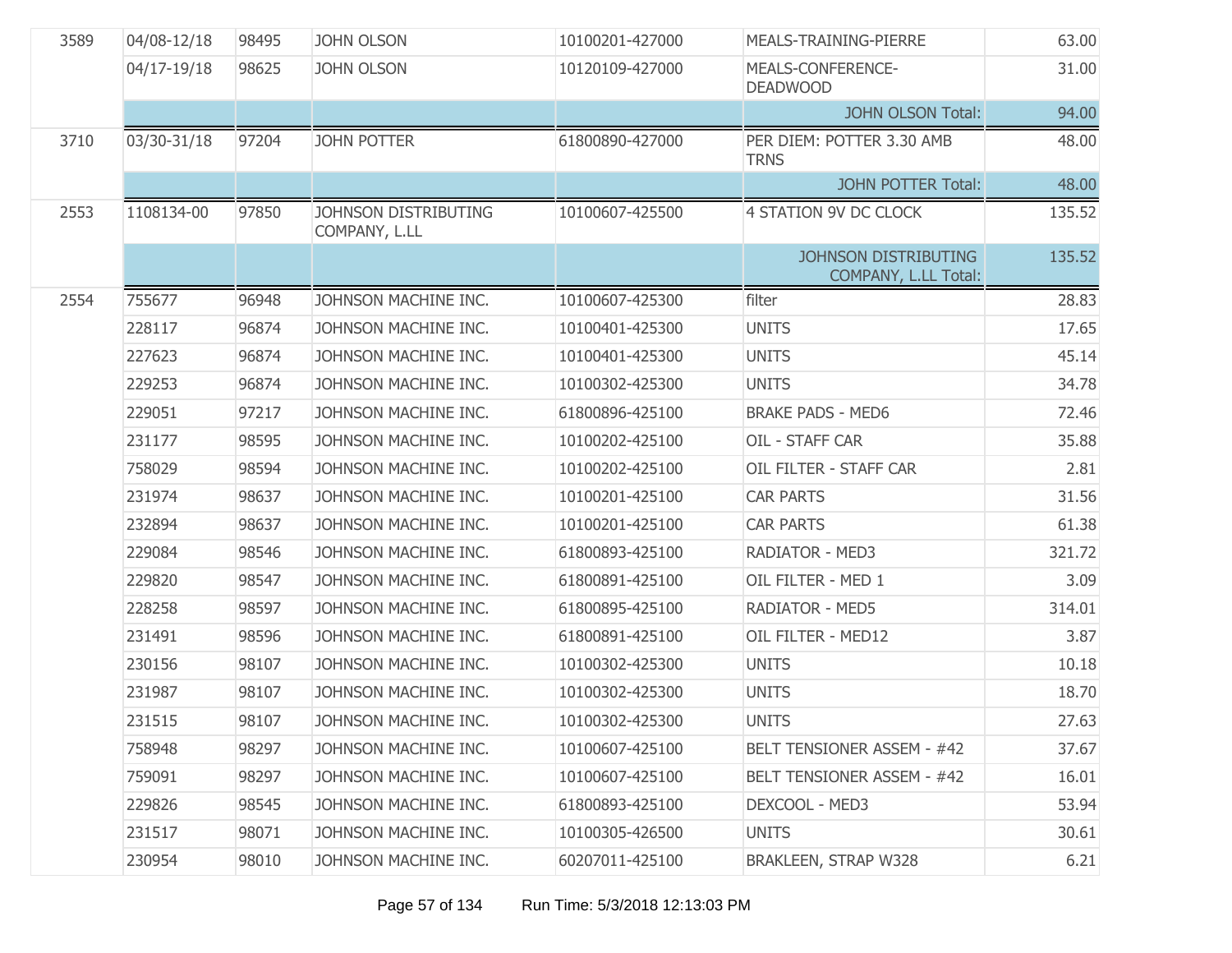| 2554 | 231460 | 98107 | JOHNSON MACHINE INC. | 10100302-425300 | <b>UNITS</b>                                 | 6.02    |
|------|--------|-------|----------------------|-----------------|----------------------------------------------|---------|
|      | 230194 | 98107 | JOHNSON MACHINE INC. | 10100302-425300 | <b>UNITS</b>                                 | 8.29    |
|      | 231211 | 98107 | JOHNSON MACHINE INC. | 10100302-425300 | <b>UNITS</b>                                 | 8.46    |
|      | 230894 | 98070 | JOHNSON MACHINE INC. | 10100301-425300 | <b>UNITS</b>                                 | 5.99    |
|      | 231174 | 98070 | JOHNSON MACHINE INC. | 10100301-425300 | <b>UNITS</b>                                 | 8.37    |
|      | 231516 | 98070 | JOHNSON MACHINE INC. | 10100301-425300 | <b>UNITS</b>                                 | 9.98    |
|      | 229618 | 98070 | JOHNSON MACHINE INC. | 10100301-425300 | <b>UNITS</b>                                 | 10.60   |
|      | 231151 | 98070 | JOHNSON MACHINE INC. | 10100301-425300 | <b>UNITS</b>                                 | 25.67   |
|      | 231253 | 98071 | JOHNSON MACHINE INC. | 10100401-425300 | <b>UNITS</b>                                 | 10.52   |
|      | 229942 | 97987 | JOHNSON MACHINE INC. | 10102024-425100 | LIGHT - E4                                   | 58.15   |
|      | 227940 | 97801 | JOHNSON MACHINE INC. | 60407071-425100 | REPAIRS TO W811                              | 113.10  |
|      | 753462 | 97584 | JOHNSON MACHINE INC. | 10100607-426900 | <b>LEATHER SWHL COV</b>                      | 20.81   |
|      | 229688 | 97584 | JOHNSON MACHINE INC. | 10100607-426900 | <b>LEATHER SWHL COV</b>                      | 35.28   |
|      | 757107 | 97584 | JOHNSON MACHINE INC. | 10100607-425100 | <b>LEATHER SWHL COV</b>                      | 2.48    |
|      | 758368 | 98040 | JOHNSON MACHINE INC. | 10100607-425100 | TRICO FORCE, LENS - SHOP<br><b>STOCK</b>     | 73.77   |
|      | 230292 | 97790 | JOHNSON MACHINE INC. | 10100201-425100 | <b>CAR PARTS</b>                             | 7.14    |
|      | 230401 | 97790 | JOHNSON MACHINE INC. | 10100201-425100 | <b>CAR PARTS</b>                             | 8.97    |
|      | 757150 | 97790 | JOHNSON MACHINE INC. | 10100201-425100 | <b>CAR PARTS</b>                             | 13.29   |
|      | 229504 | 97632 | JOHNSON MACHINE INC. | 10100108-425100 | <b>VEHICLE MAINTENANCE - E202</b>            | 22.49   |
|      | 229504 | 97632 | JOHNSON MACHINE INC. | 10100108-426200 | <b>VEHICLE MAINTENANCE - E202</b>            | 14.95   |
|      | 756943 | 97986 | JOHNSON MACHINE INC. | 10102023-425100 | LIFT SUPPORT & SILCONE SPRAY                 | 66.26   |
|      | 757038 |       | JOHNSON MACHINE INC. | 10102023-425100 | CR EXCHANGE LIFT SUPPORT<br>UNIV FOR SUPPORT | (15.00) |
|      | 226770 | 97540 | JOHNSON MACHINE INC. | 61507103-425100 | <b>WIPER BLADE</b>                           | 10.72   |
|      | 756794 | 97564 | JOHNSON MACHINE INC. | 10100401-425300 | <b>UNITS</b>                                 | 26.28   |
|      | 229349 | 97564 | JOHNSON MACHINE INC. | 10100401-425300 | <b>UNITS</b>                                 | 158.84  |
|      | 229137 | 97564 | JOHNSON MACHINE INC. | 10100302-425300 | <b>UNITS</b>                                 | 13.27   |
|      | 227676 | 97336 | JOHNSON MACHINE INC. | 10100202-426900 | <b>WASHER FLUID - SHOP</b>                   | 17.94   |
|      | 226768 | 97335 | JOHNSON MACHINE INC. | 10100202-425100 | <b>BLOWER MOTOR - STAFF CAR</b>              | 29.49   |
|      | 224110 | 97311 | JOHNSON MACHINE INC. | 10102021-425100 | OIL FILTER/AIR FILTER - STAFF                | 11.41   |
|      |        |       |                      |                 |                                              |         |

Page 58 of 134 Run Time: 5/3/2018 12:13:03 PM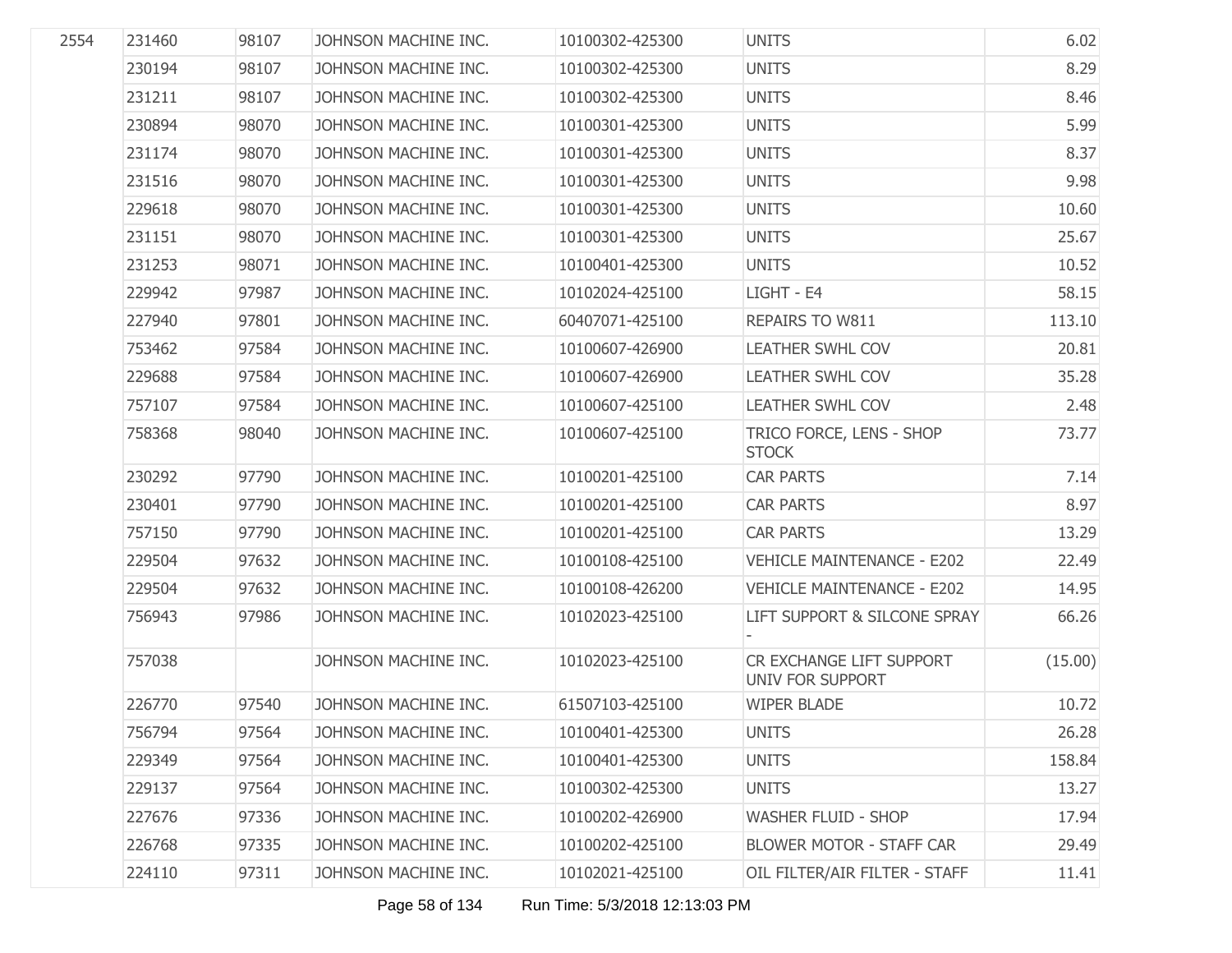| 2554  | 223679      | 97310 | JOHNSON MACHINE INC.             | 10102021-425100 | HEAD LIGHT & WIPER BLADES -<br><b>ST</b>           | 39.58    |
|-------|-------------|-------|----------------------------------|-----------------|----------------------------------------------------|----------|
|       | 228010      | 97216 | JOHNSON MACHINE INC.             | 61800896-425100 | RADIATOR - MED6                                    | 275.35   |
|       | 227269      | 97215 | JOHNSON MACHINE INC.             | 61800895-425100 | OIL FILTERS - MED5                                 | 5.31     |
|       | 227899      | 97214 | JOHNSON MACHINE INC.             | 61800893-425100 | OIL & AIR FILTERS - MED3                           | 39.55    |
|       | 227620      | 97213 | JOHNSON MACHINE INC.             | 61800896-425100 | RADIATOR & DEXCOOL - MED6                          | 310.39   |
|       | 227638      |       | JOHNSON MACHINE INC.             | 61800896-425100 | CR WARRANTY NAPA RADIATOR                          | (275.35) |
|       | 755219      | 97313 | JOHNSON MACHINE INC.             | 10102023-426200 | OIL & GREASE TK3                                   | 12.28    |
|       |             |       |                                  |                 | JOHNSON MACHINE INC. Total:                        | 2,364.78 |
| 2583  | 77273       | 97565 | <b>JOLLY LANE GREENHOUSE</b>     | 60800840-422500 | <b>PROF SERVICES</b>                               | 75.00    |
|       |             |       |                                  |                 | <b>JOLLY LANE GREENHOUSE Total:</b>                | 75.00    |
| 848   | 03/30-31/18 | 97203 | <b>JON BUXTON</b>                | 61800890-427000 | PER DIEM: BUXTON 3.30 AMB<br><b>TRNS</b>           | 48.00    |
|       | 04/08-09/18 | 97522 | <b>JON BUXTON</b>                | 61800890-427000 | PER DIEM: BUXTON 4.8 AMB<br><b>TRNSF</b>           | 60.00    |
|       | 04/05/18    | 97521 | <b>JON BUXTON</b>                | 61800890-427000 | PER DIEM: BUXTON 4.5 AMB<br><b>TRNSF</b>           | 48.00    |
|       |             |       |                                  |                 | <b>JON BUXTON Total:</b>                           | 156.00   |
| 10786 | 04/16/18    | 98520 | <b>JON CHAMBERLAIN</b>           | 61207101-421100 | 1318 EDINBOROUGH MAILBOX<br><b>REIMB</b>           | 665.66   |
|       |             |       |                                  |                 | <b>JON CHAMBERLAIN Total:</b>                      | 665.66   |
| 2586  | 3832338     | 97347 | JONES & BARTLETT LEARNING<br>LLC | 10100202-426900 | <b>BOOKS FOR FIRE ACADEMY</b>                      | 1,374.97 |
|       |             |       |                                  |                 | <b>JONES &amp; BARTLETT LEARNING</b><br>LLC Total: | 1,374.97 |
| 10759 | 188899      |       | <b>JOST PROPERTIES</b>           | 60207014-453000 |                                                    | 19.59    |
|       |             |       |                                  |                 | <b>JOST PROPERTIES Total:</b>                      | 19.59    |
| 2509  | 04/17-19/18 | 98623 | <b>KARL JEGERIS</b>              | 10120109-427000 | MEALS-CONFERENCE-<br><b>DEADWOOD</b>               | 31.00    |
|       | 04/08-11/18 | 98445 | <b>KARL JEGERIS</b>              | 10120106-427000 | <b>MEALS-GRANT MEETING-</b><br><b>WASHINGTON</b>   | 276.38   |
|       |             |       |                                  |                 | <b>KARL JEGERIS Total:</b>                         | 307.38   |
| 2026  | 04/02-05/18 | 97971 | <b>KELLY GUNDERSON</b>           | 10102027-427000 | PER DIEM: GUNDERSON 4.2 IMT<br>ME                  | 150.00   |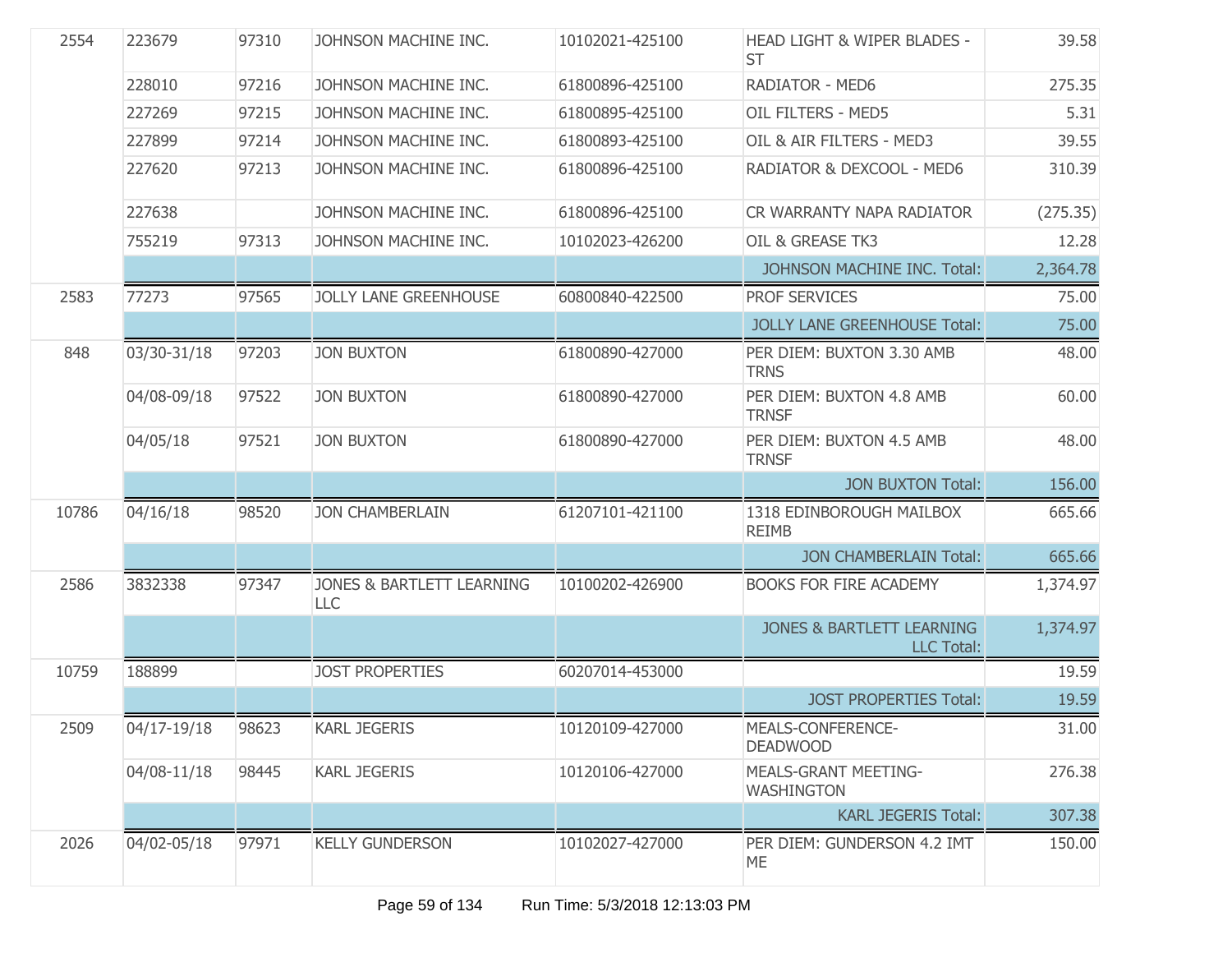| 2026 |          |       |                              |                 | <b>KELLY GUNDERSON Total:</b>            | 150.00   |
|------|----------|-------|------------------------------|-----------------|------------------------------------------|----------|
| 2664 | 03/22/18 | 97824 | <b>KENNY'S BODY SHOP INC</b> | 10100201-425100 | REPAIR UNIT 172                          | 1,869.30 |
|      |          |       |                              |                 | KENNY'S BODY SHOP INC Total:             | 1,869.30 |
| 2679 | 12348257 | 97126 | KIEFFER SANITATION INC       | 61300604-422500 | <b>APRIL GARBAGE SERVICE</b>             | 227.91   |
|      | 12341147 | 97365 | KIEFFER SANITATION INC       | 61507102-422500 | PORT O LETS                              | 96.90    |
|      |          |       |                              |                 | <b>KIEFFER SANITATION INC Total:</b>     | 324.81   |
| 2682 | 6229520  | 97585 | <b>KIMBALL MIDWEST</b>       | 10100607-425100 | <b>SHOP STOCK</b>                        | 284.15   |
|      |          |       |                              |                 | <b>KIMBALL MIDWEST Total:</b>            | 284.15   |
| 2719 | 1763212  | 96959 | KNECHT HOME CENTER           | 10100860-426100 | potting soil, sandpaper, shove           | 4.99     |
|      | 1763212  | 96959 | <b>KNECHT HOME CENTER</b>    | 10100860-426500 | potting soil, sandpaper, shove           | 82.67    |
|      | 1763212  | 96959 | <b>KNECHT HOME CENTER</b>    | 10100860-426600 | potting soil, sandpaper, shove           | 12.99    |
|      | 1767976  | 97449 | <b>KNECHT HOME CENTER</b>    | 10100612-426900 | <b>WIRE</b>                              | 148.75   |
|      | 1769146  | 97249 | <b>KNECHT HOME CENTER</b>    | 60907401-426500 | MEASURING WHEEL, UTILITY<br><b>KNIFE</b> | 73.90    |
|      | 1786611  | 97623 | <b>KNECHT HOME CENTER</b>    | 60207012-426900 | <b>SHOP</b>                              | 27.33    |
|      | 1787108  | 97624 | <b>KNECHT HOME CENTER</b>    | 60207012-426900 | <b>SHOP</b>                              | 12.46    |
|      | 1767642  | 97586 | <b>KNECHT HOME CENTER</b>    | 10100607-425900 | BATTERY, MAGLITE,                        | 63.29    |
|      | 1809780  | 98298 | <b>KNECHT HOME CENTER</b>    | 10100607-426900 | <b>BOLTS - CHAIN LINK FENCE TIES</b>     | 2.50     |
|      | 1810318  | 98298 | <b>KNECHT HOME CENTER</b>    | 10100607-426900 | <b>BOLTS - CHAIN LINK FENCE TIES</b>     | 75.00    |
|      | 1809718  | 98298 | <b>KNECHT HOME CENTER</b>    | 10100608-426900 | <b>BOLTS - CHAIN LINK FENCE TIES</b>     | 58.44    |
|      | 1813686  | 98613 | <b>KNECHT HOME CENTER</b>    | 10100607-425900 | 2X10 HF SEL STR - PICNIC TABLE           | 165.96   |
|      | 1795599  | 97993 | KNECHT HOME CENTER           | 10102024-425100 | MOUNTING HARDWARE - E4                   | 11.80    |
|      | 1794965  | 97994 | <b>KNECHT HOME CENTER</b>    | 10100202-426900 | PADLOCK - ACADEMY                        | 6.90     |
|      | 1770963  | 97983 | KNECHT HOME CENTER           | 10100202-425200 | NUTS/SCREWS/BOLTS -<br><b>ACADEMY</b>    | 29.75    |
|      | 1769878  | 97969 | <b>KNECHT HOME CENTER</b>    | 10100202-426900 | NUTS/SCREWS/BOLTS -<br><b>ACADEMY</b>    | 11.70    |
|      | 1769911  | 97968 | <b>KNECHT HOME CENTER</b>    | 10100202-426900 | NUTS/SCREWS/BOLTS -<br><b>ACADEMY</b>    | 1.95     |
|      | 1786519  | 97848 | <b>KNECHT HOME CENTER</b>    | 10100607-426900 | PICNIC TABLE REPAIR PARTS<br><b>AND</b>  | 146.69   |
|      |          |       |                              |                 | <b>KNECHT HOME CENTER Total:</b>         | 937.07   |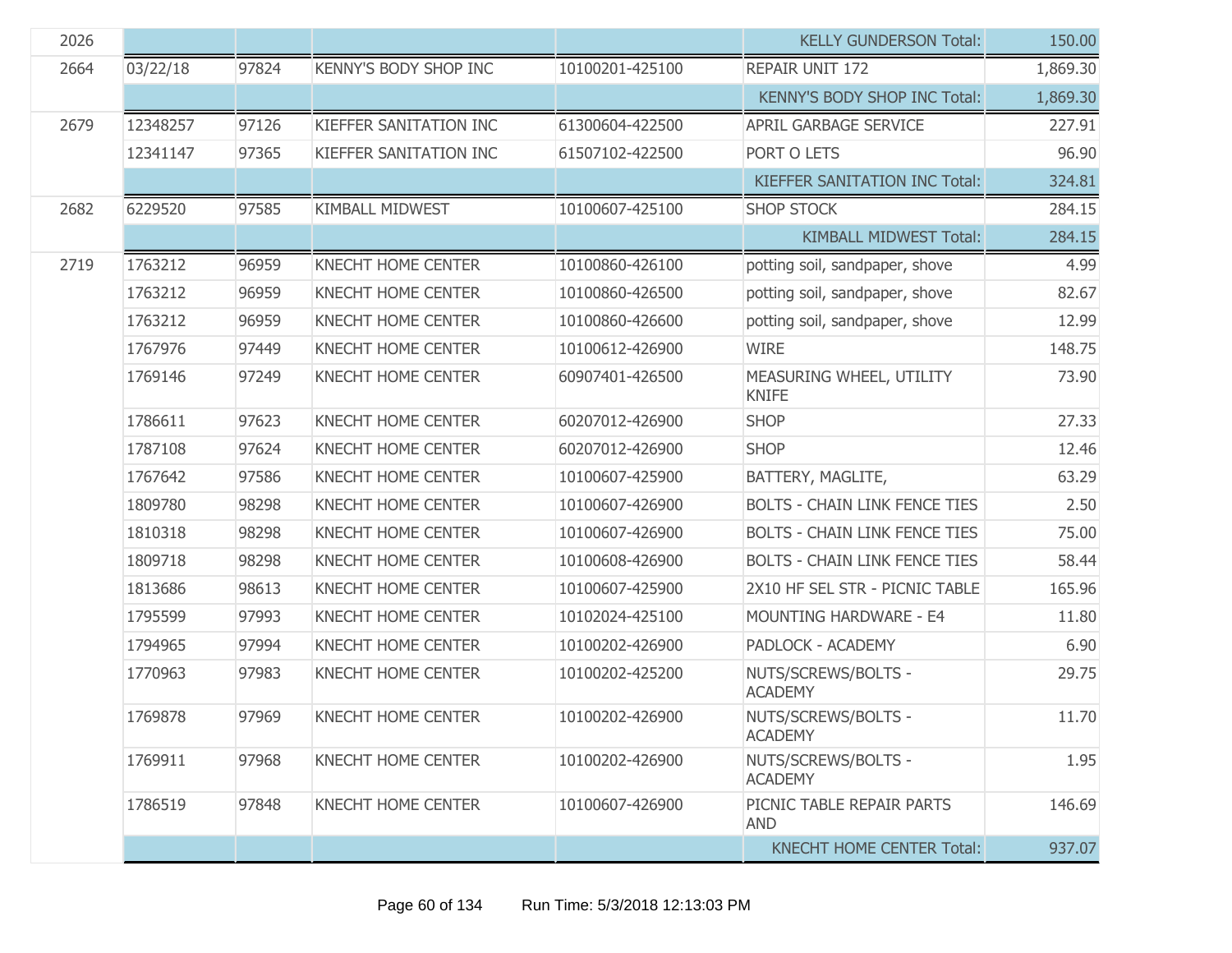| 2739  | 949872200           | 97290 | <b>KONE INC</b>                             | 60207011-425300 | PACT ELEVATOR MAINT APRIL<br>2018                  | 86.98     |
|-------|---------------------|-------|---------------------------------------------|-----------------|----------------------------------------------------|-----------|
|       | 1157568595          | 91812 | <b>KONE INC</b>                             | 60207011-422500 | PACT TRAVELING CABLE REPAIR                        | 37,948.00 |
|       | 949872199           | 97544 | KONE INC                                    | 61507103-425300 | <b>ELEVATOR SERVICE</b>                            | 215.91    |
|       |                     |       |                                             |                 | <b>KONE INC Total:</b>                             | 38,250.89 |
| 2756  | 14206047            | 97514 | <b>KREISER'S LLC</b>                        | 61800890-429700 | <b>EMS DISPOSABLES</b>                             | 58.85     |
|       | 14199315            | 97513 | <b>KREISER'S LLC</b>                        | 61800890-429700 | <b>EMS DISPOSABLES</b>                             | 2,485.66  |
|       |                     |       |                                             |                 | <b>KREISER'S LLC Total:</b>                        | 2,544.51  |
| 2772  | 28494               | 98525 | <b>KT CONNECTIONS INC</b>                   | 10100620-422500 | PHONE SERVICE - HALLEY PARK                        | 77.50     |
|       |                     |       |                                             |                 | KT CONNECTIONS INC Total:                          | 77.50     |
| 3946  | 04/10-12/18         | 97923 | <b>LANY REBER</b>                           | 60407071-427000 | MEAL REIMBURSEMENT FOR<br><b>EMPLOYE</b>           | 34.50     |
|       | 04/10-12/18         | 97923 | <b>LANY REBER</b>                           | 60907401-427000 | MEAL REIMBURSEMENT FOR<br><b>EMPLOYE</b>           | 34.50     |
|       |                     |       |                                             |                 | <b>LANY REBER Total:</b>                           | 69.00     |
| 2859  | 9305715707          | 97860 | <b>LAWSON PRODUCTS INC</b>                  | 61207101-425100 | <b>BRASS UNION</b>                                 | 71.89     |
|       | 9305712544          | 97664 | LAWSON PRODUCTS INC                         | 61207101-425100 | <b>BRASSUNION</b>                                  | 45.39     |
|       |                     |       |                                             |                 | <b>LAWSON PRODUCTS INC Total:</b>                  | 117.28    |
| 10744 | 188883              |       | LERDAL, DARLA                               | 60207014-453000 |                                                    | 93.49     |
|       |                     |       |                                             |                 | <b>LERDAL, DARLA Total:</b>                        | 93.49     |
| 10729 | 188868              |       | LEWIS, KIRKEBY & HALL<br>PROPERTY MANAGEMEN | 60207014-453000 |                                                    | 28.60     |
|       |                     |       |                                             |                 | LEWIS, KIRKEBY & HALL<br>PROPERTY MANAGEMEN Total: | 28.60     |
| 7350  | 803954-<br>20180331 | 97023 | <b>LEXISNEXIS</b>                           | 10120110-429500 | <b>DESK OFFICE ONLINE</b><br><b>REPORTING</b>      | 937.50    |
|       |                     |       |                                             |                 | Total:<br><b>LEXISNEXIS</b>                        | 937.50    |
| 6816  | 151561              | 97791 | <b>LIBERTY SUPERSTORES</b>                  | 10100201-425100 | <b>CAR PARTS</b>                                   | 95.84     |
|       | 151586              | 97791 | <b>LIBERTY SUPERSTORES</b>                  | 10100201-425100 | <b>CAR PARTS</b>                                   | 76.68     |
|       | 151687              | 97791 | <b>LIBERTY SUPERSTORES</b>                  | 10100201-425100 | <b>CAR PARTS</b>                                   | 76.80     |
|       | 150441              | 97791 | <b>LIBERTY SUPERSTORES</b>                  | 10100201-425100 | <b>CAR PARTS</b>                                   | 401.60    |
|       | 151579              | 97791 | <b>LIBERTY SUPERSTORES</b>                  | 10100201-425100 | <b>CAR PARTS</b>                                   | 76.80     |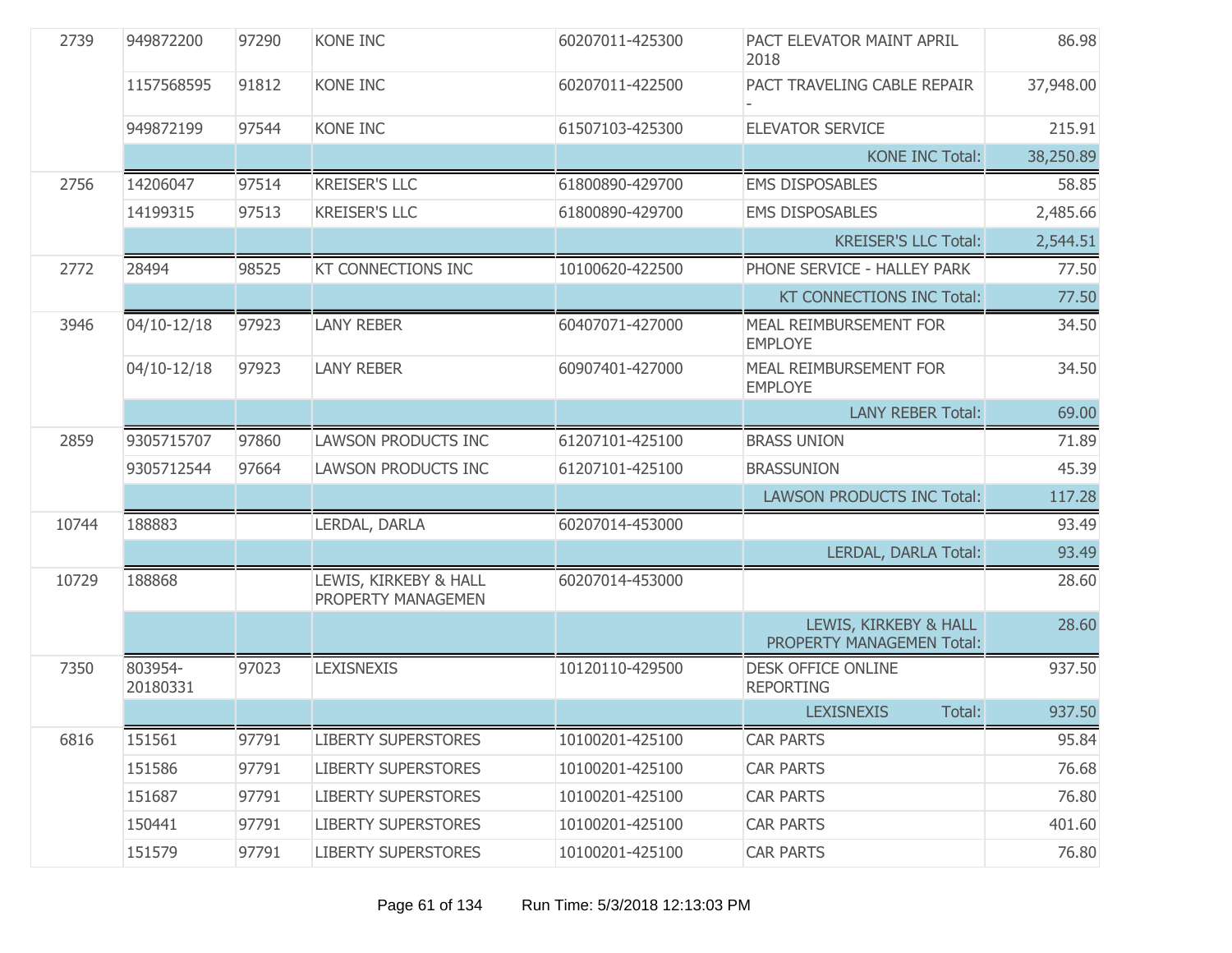| 19.28<br>75.12<br>56.80<br>62.08<br>153.12<br>75.12<br>76.80<br>76.80 |
|-----------------------------------------------------------------------|
|                                                                       |
|                                                                       |
|                                                                       |
|                                                                       |
|                                                                       |
|                                                                       |
|                                                                       |
|                                                                       |
| 1,063.72                                                              |
| 41.12                                                                 |
| 75.12                                                                 |
| 2,644.40<br><b>LIBERTY SUPERSTORES Total:</b>                         |
| 41.82                                                                 |
| 41.82<br>LIGHTING MAINTENANCE CO<br>Total:                            |
| 51.79                                                                 |
|                                                                       |
| 84.00                                                                 |
| 135.79<br><b>LITTLE PRINT SHOP Total:</b>                             |
| 12.50                                                                 |
| 12.50                                                                 |
| 2.50                                                                  |
| 12.50                                                                 |
| 22.50                                                                 |
| 15.00                                                                 |
| 2.50                                                                  |
| 30.00                                                                 |
| 7.50                                                                  |
| 20.00                                                                 |
| 5.00                                                                  |
|                                                                       |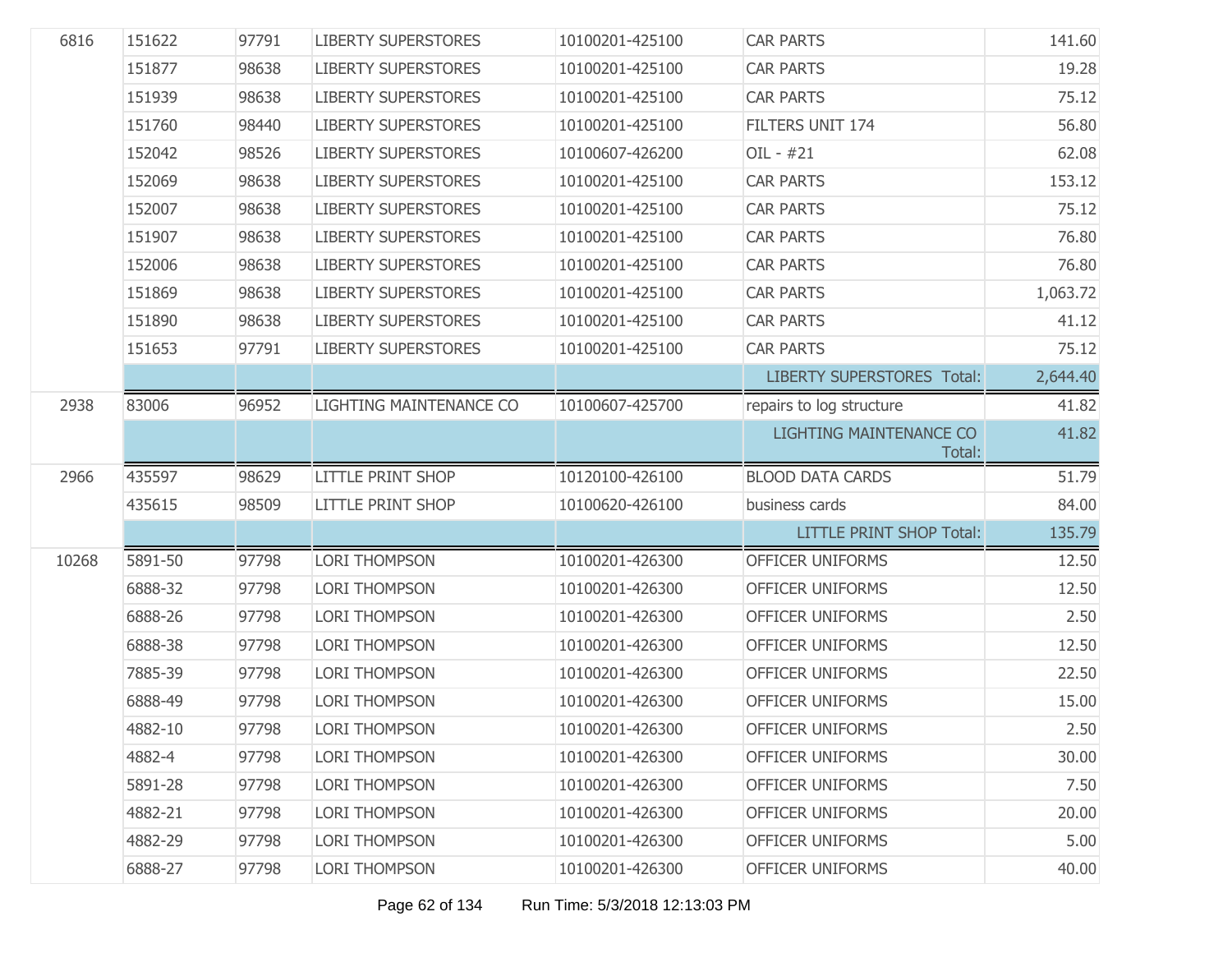| 10268 | 7885-15   | 97798 | <b>LORI THOMPSON</b>        | 10100201-426300 | OFFICER UNIFORMS                         | 10.00      |
|-------|-----------|-------|-----------------------------|-----------------|------------------------------------------|------------|
|       | 6888-42   | 97798 | <b>LORI THOMPSON</b>        | 10100201-426300 | OFFICER UNIFORMS                         | 20.00      |
|       | 6888-46   | 97798 | <b>LORI THOMPSON</b>        | 10100201-426300 | OFFICER UNIFORMS                         | 2.50       |
|       | 7885-16   | 97798 | <b>LORI THOMPSON</b>        | 10100201-426300 | OFFICER UNIFORMS                         | 12.50      |
|       | 6888-50   | 97798 | <b>LORI THOMPSON</b>        | 10100201-426300 | OFFICER UNIFORMS                         | 32.50      |
|       |           |       |                             |                 | <b>LORI THOMPSON Total:</b>              | 260.00     |
| 3004  | 902790    | 96476 | LOWE'S                      | 10100607-426900 | cement                                   | 6.52       |
|       | 909376    | 96625 | LOWE'S                      | 60407071-426900 | ALL PURPOSE LIQUID FOR ODOR<br><b>CO</b> | 71.40      |
|       | 901733    | 98013 | LOWE'S                      | 60207011-426500 | <b>DEWALT SAW</b>                        | 94.05      |
|       | 910853    | 98072 | LOWE'S                      | 10100302-421100 | <b>MAILBOX REPAIR</b>                    | 91.04      |
|       | 915254    |       | LOWE'S                      | 10100302-421100 | CR FOR SALES TAX                         | (5.56)     |
|       | 918962    |       | LOWE'S                      | 10100302-421100 | CR RTN LG STEEL POST BRNZ                | (85.48)    |
|       | 910249    | 98023 | LOWE'S                      | 10100616-426500 | <b>MINOR TOOLS</b>                       | 297.45     |
|       |           |       |                             |                 | <b>LOWE'S Total:</b>                     | 469.42     |
| 3036  | IN-356261 | 96882 | M G OIL CO                  | 10100301-426900 | <b>SUPPLIES</b>                          | 91.85      |
|       | IN-355888 | 97125 | M G OIL CO                  | 10100607-426200 | fuel oil                                 | 666.60     |
|       | IN-357019 | 97737 | M G OIL CO                  | 61300664-426200 | WINDSHIELD WASH/OIL                      | 66.94      |
|       | IN-357019 | 97737 | M G OIL CO                  | 61300664-426900 | WINDSHIELD WASH/OIL                      | 91.85      |
|       | IN-357037 | 97642 | M G OIL CO                  | 60207011-426900 | OIL 5 GAL)                               | 56.41      |
|       | IN-356459 | 97942 | M G OIL CO                  | 10100205-426900 | T704 Hydraulic Fluid                     | 337.75     |
|       | IN-357663 | 98301 | M G OIL CO                  | 10100607-426200 | <b>ULTRA LS DYED</b>                     | 302.81     |
|       | IN-357666 | 98309 | M G OIL CO                  | 60407072-426200 | GASOLINE, DIESEL #2                      | 2,660.77   |
|       |           |       |                             |                 | M G OIL CO Total:                        | 4,274.98   |
| 3063  | 2195 5F   | 97592 | MAINLINE CONTRACTING        | 60200934-438100 | 14-2195 ERCWE MORRIS LANE<br><b>PRES</b> | 17,777.25  |
|       | 2232 2    | 97750 | MAINLINE CONTRACTING        | 50508910-437000 | 15-2232 38TH STREET<br><b>RECONSTRUC</b> | 47,707.36  |
|       | 2232 2    | 97750 | <b>MAINLINE CONTRACTING</b> | 50508911-437100 | 15-2232 38TH STREET<br><b>RECONSTRUC</b> | 227,018.14 |
|       | 2232 2    | 97750 | MAINLINE CONTRACTING        | 60200933-438100 | 15-2232 38TH STREET<br><b>RECONSTRUC</b> | 115,919.80 |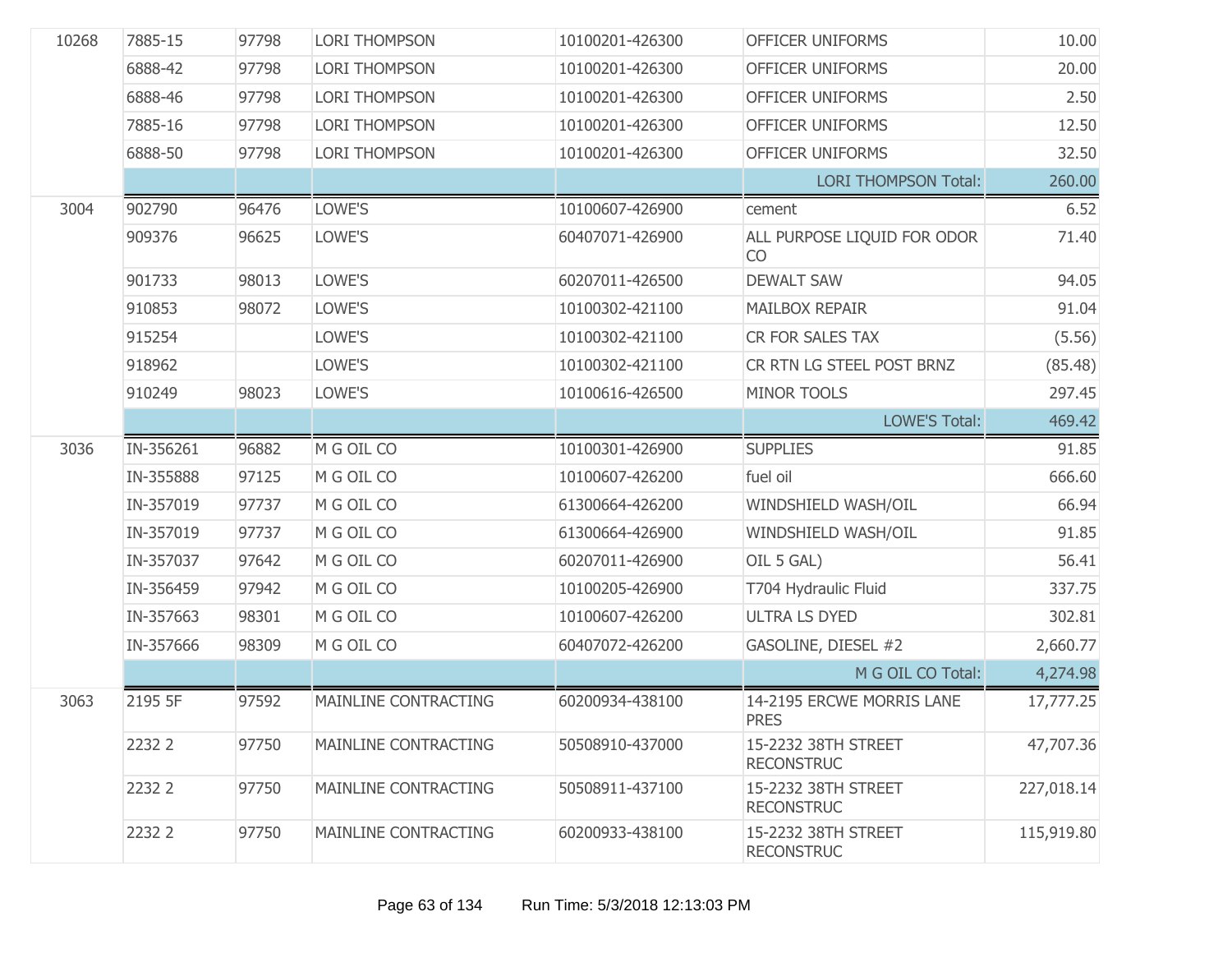| 3063  | 2232 2      | 97750 | MAINLINE CONTRACTING   | 60400833-438000 | 15-2232 38TH STREET<br><b>RECONSTRUC</b> | 291,805.18 |
|-------|-------------|-------|------------------------|-----------------|------------------------------------------|------------|
|       |             |       |                        |                 | <b>MAINLINE CONTRACTING Total:</b>       | 700,227.73 |
| 9793  | 22400406    | 97341 | <b>MARCO</b>           | 10100202-425300 | <b>COPIER MAINTENANCE MARCH</b><br>18    | 571.60     |
|       | 22400406    | 97341 | <b>MARCO</b>           | 61800890-425300 | <b>COPIER MAINTENANCE MARCH</b><br>18    | 281.54     |
|       | 22400405    | 97533 | <b>MARCO</b>           | 10100105-425300 | KONICA COPIERS APR18                     | 4.27       |
|       | 22400405    | 97533 | <b>MARCO</b>           | 10100108-425300 | KONICA COPIERS APR18                     | 661.85     |
|       | 22400405    | 97533 | <b>MARCO</b>           | 10100204-425300 | KONICA COPIERS APR18                     | 388.25     |
|       | 22400405    | 97533 | <b>MARCO</b>           | 10100706-425300 | KONICA COPIERS APR18                     | 33.59      |
|       | 22400405    | 97533 | <b>MARCO</b>           | 10100708-425300 | KONICA COPIERS APR18                     | 0.46       |
|       | 22400405    | 97533 | <b>MARCO</b>           | 10100711-425300 | KONICA COPIERS APR18                     | 3.44       |
|       | 22404994    | 98467 | <b>MARCO</b>           | 10100204-425300 | MAINTENANCE AGREEMENT                    | 351.44     |
|       |             |       |                        |                 | <b>MARCO Total:</b>                      | 2,296.44   |
| 3084  | INV5083962  | 96991 | MARCO TECHNOLOGIES INC | 10100106-425300 | Copier Contract charges for 03           | 310.68     |
|       | INV5096053  | 96614 | MARCO TECHNOLOGIES INC | 10100711-425300 | QUARTERLY (3/22-6/21/18)<br><b>COPIE</b> | 66.86      |
|       | INV5127018  | 97273 | MARCO TECHNOLOGIES INC | 10100620-425300 | copier usage                             | 240.74     |
|       | INV5144545  | 97851 | MARCO TECHNOLOGIES INC | 10100860-425300 | <b>COPIER MAINTENANCE</b>                | 41.39      |
|       | INV5127019  | 98468 | MARCO TECHNOLOGIES INC | 10100204-425300 | MAINTENANCE AGREEMENTS                   | 197.63     |
|       |             |       |                        |                 | MARCO TECHNOLOGIES INC<br>Total:         | 857.30     |
| 1506  | 03/26-29/18 | 97012 | <b>MARK EISENBRAUN</b> | 10120109-427000 | MEALS-BODY CAMERA MEETING -<br>AR        | 160.00     |
|       | 04/08-12/18 | 98496 | <b>MARK EISENBRAUN</b> | 10100201-427000 | MEALS-TRAINING-PIERRE                    | 63.00      |
|       |             |       |                        |                 | <b>MARK EISENBRAUN Total:</b>            | 223.00     |
| 10780 | 02/08/18    | 98222 | <b>MARTHA YEOMAN</b>   | 10100612-422500 | SILVERSNEAKERS FOUNDATIONS<br><b>CLA</b> | 65.00      |
|       | 02/28/18    | 98222 | <b>MARTHA YEOMAN</b>   | 10100612-422500 | SILVERSNEAKERS FOUNDATIONS<br><b>CLA</b> | 35.00      |
|       |             |       |                        |                 | <b>MARTHA YEOMAN Total:</b>              | 100.00     |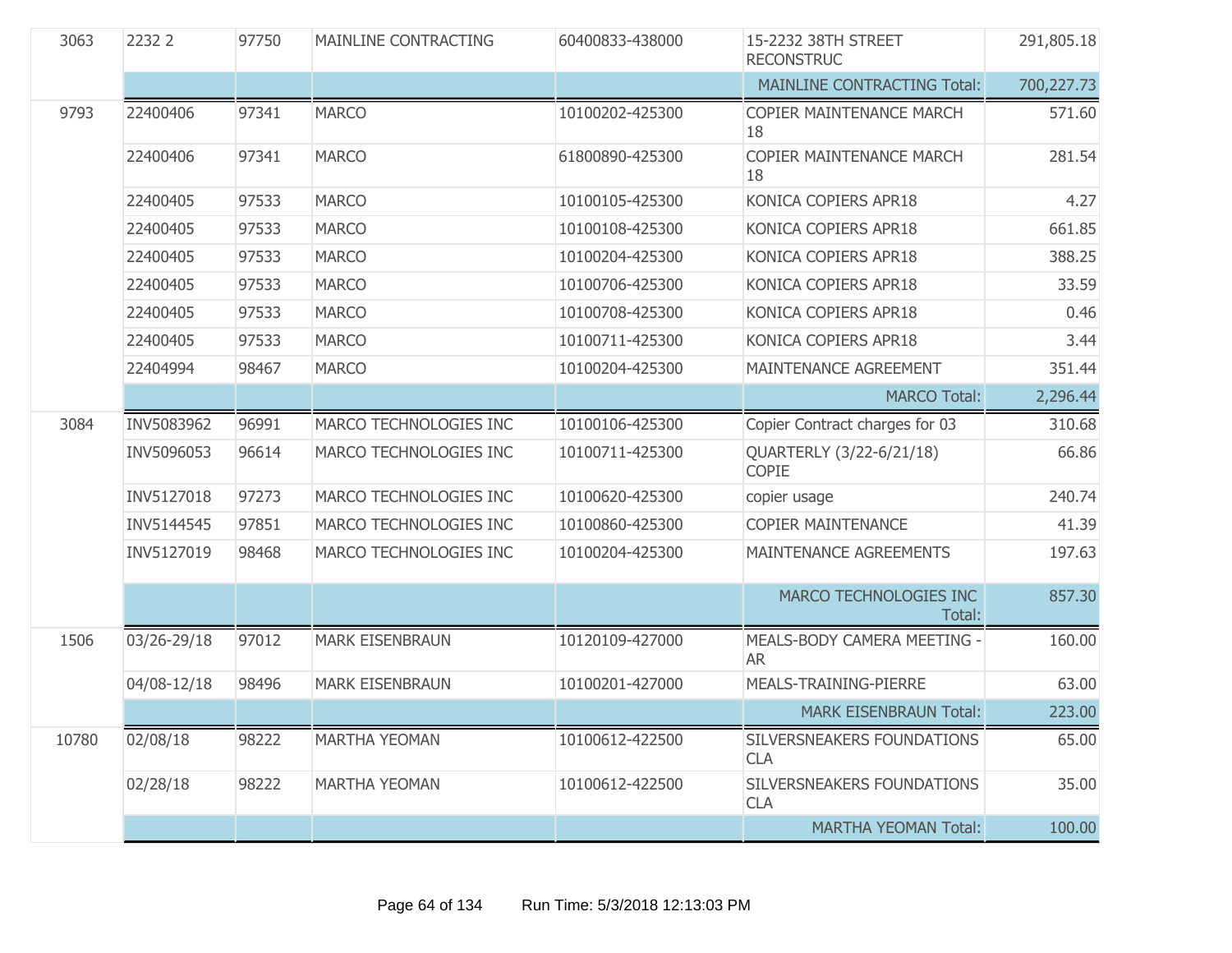| 10733 | 188872          |       | MARX, DUANE              | 60207014-453000 |                                          | 50.60    |
|-------|-----------------|-------|--------------------------|-----------------|------------------------------------------|----------|
|       |                 |       |                          |                 | MARX, DUANE Total:                       | 50.60    |
| 10756 | 188895          |       | MARX, DUANE              | 60207014-453000 |                                          | 103.15   |
|       |                 |       |                          |                 | MARX, DUANE Total:                       | 103.15   |
| 3115  | 17269209        | 97181 | MATHESON TRI-GAS INC     | 61507103-425300 | MILLER LENS COVERS                       | 170.85   |
|       | 17269207        | 97182 | MATHESON TRI-GAS INC     | 61507103-425300 | MILLER LENS COVERS                       | 64.20    |
|       | 17348612        | 97184 | MATHESON TRI-GAS INC     | 61507103-425300 | FLAP DISC PHENOLIC BACK                  | 81.71    |
|       | 51294282        | 97278 | MATHESON TRI-GAS INC     | 10100607-424600 | acetylene, nitrogen, oxygen              | 65.10    |
|       | 51294281        | 97372 | MATHESON TRI-GAS INC     | 61207101-425300 | <b>WELDING GAS</b>                       | 86.80    |
|       | 17255815        | 97382 | MATHESON TRI-GAS INC     | 61507103-425300 | WELDING EQUIPMENT                        | 209.50   |
|       | 17423309        | 98532 | MATHESON TRI-GAS INC     | 10120100-426100 | COMPRESSED AIR                           | 232.72   |
|       | 17423301        | 98699 | MATHESON TRI-GAS INC     | 60207011-426400 | DRFD NITROGEN FOR LEVEL<br><b>MONITO</b> | 57.86    |
|       | 17381210        | 97868 | MATHESON TRI-GAS INC     | 61507103-425300 | <b>GRINDING DISCS</b>                    | 324.16   |
|       | 17255810        | 97640 | MATHESON TRI-GAS INC     | 61507103-425300 | STOCK WELDING HELMET                     | 13.35    |
|       | 17255809        | 97381 | MATHESON TRI-GAS INC     | 61507103-425300 | MILLER LENS COVER                        | 8.60     |
|       | 17352431        | 97672 | MATHESON TRI-GAS INC     | 61507103-425300 | <b>VIKING</b>                            | 68.39    |
|       |                 |       |                          |                 | MATHESON TRI-GAS INC Total:              | 1,383.24 |
| 2684  | 04/01-05/18     | 97428 | MATT KIMBALL'S GOLF SHOP | 61300604-422500 | APRIL 1-5, 2018 CONTRACT                 | 90.24    |
|       | 04/06-10/18     | 97736 | MATT KIMBALL'S GOLF SHOP | 61300604-422500 | APR 6-10, 2018 CONTRACT                  | 2,911.89 |
|       | $04/11 - 15/18$ | 97905 | MATT KIMBALL'S GOLF SHOP | 61300604-422500 | APRIL 11-15, 2018 CONTRACT               | 563.36   |
|       | 9105            | 98057 | MATT KIMBALL'S GOLF SHOP | 61300604-426900 | MEADOWBROOK GOLF PENCILS                 | 439.16   |
|       | 04/16-20/18     | 98536 | MATT KIMBALL'S GOLF SHOP | 61300604-422500 | APRIL 16-20, 2018 CONTRACT               | 765.67   |
|       |                 |       |                          |                 | MATT KIMBALL'S GOLF SHOP<br>Total:       | 4,770.32 |
| 10761 | 188901          |       | MCALLISTER, JEREMY       | 60207014-453000 |                                          | 24.25    |
|       |                 |       |                          |                 | MCALLISTER, JEREMY Total:                | 24.25    |
| 3164  | 15055026        | 97019 | MCKIE FORD INC           | 10100201-425100 | <b>CAR FILTERS</b>                       | 66.07    |
|       | 15055025        | 97019 | MCKIE FORD INC           | 10100201-425100 | <b>CAR FILTERS</b>                       | 66.07    |
|       | 15055245        | 97587 | MCKIE FORD INC           | 10100607-425100 | RELAY SWITCH #6                          | 25.75    |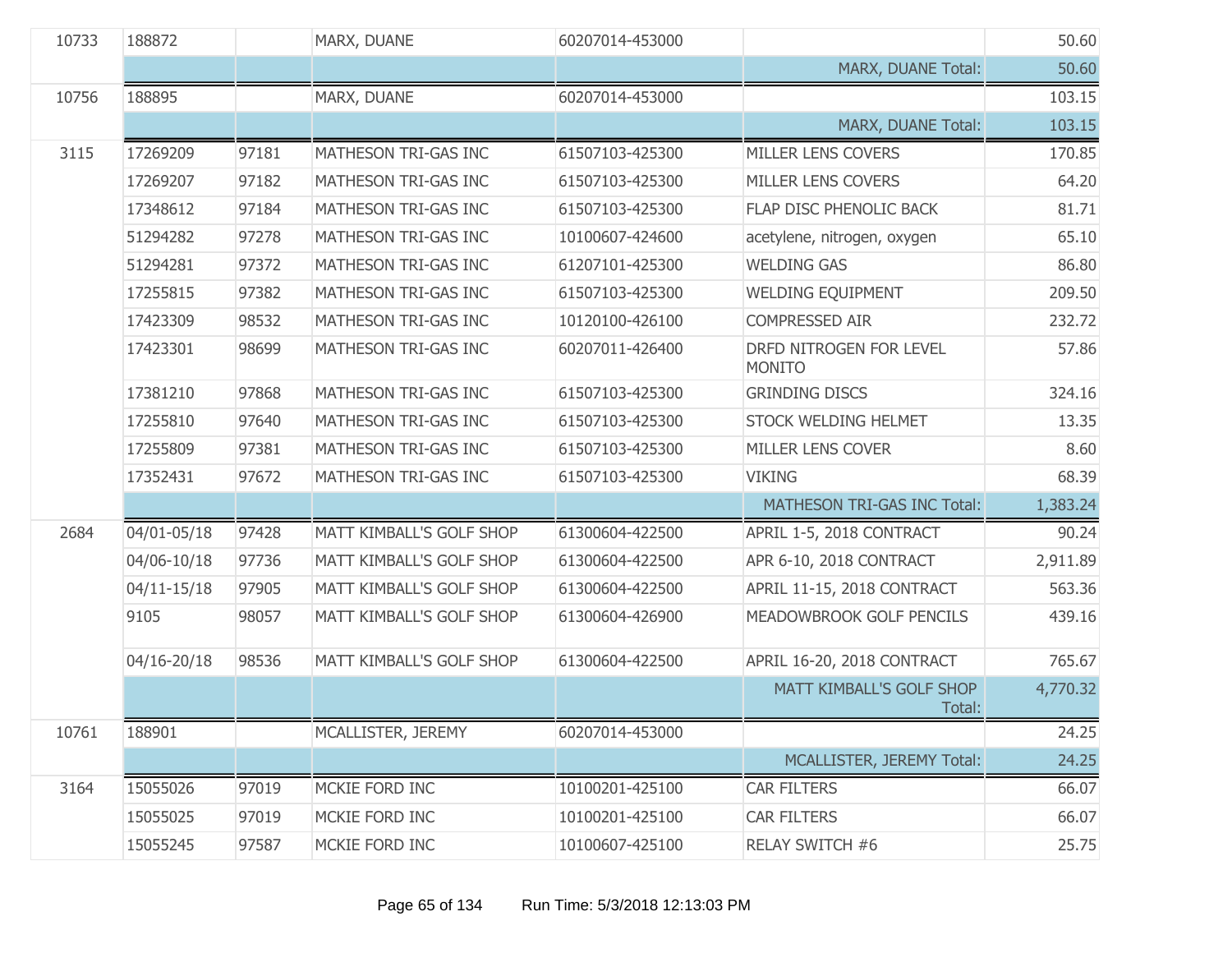| 3164 | 15055203 | 97789 | MCKIE FORD INC                        | 10100201-425100 | <b>CAR PARTS</b>                             | 306.28   |
|------|----------|-------|---------------------------------------|-----------------|----------------------------------------------|----------|
|      | 15055736 | 98636 | MCKIE FORD INC                        | 10100201-425100 | SWITCH UNIT 144                              | 8.98     |
|      | 15055380 | 98441 | MCKIE FORD INC                        | 10100201-425100 | <b>BUCKLE ASY UNIT 144</b>                   | 448.80   |
|      | 15055333 | 98441 | MCKIE FORD INC                        | 10100201-425100 | <b>BUCKLE ASY UNIT 144</b>                   | 66.07    |
|      | 15055127 | 97789 | MCKIE FORD INC                        | 10100201-425100 | <b>CAR PARTS</b>                             | 73.36    |
|      | 15055204 | 97789 | MCKIE FORD INC                        | 10100201-425100 | <b>CAR PARTS</b>                             | 85.65    |
|      | 15055388 | 98015 | MCKIE FORD INC                        | 60207011-425100 | <b>CARBURETOR CLEANER W328</b>               | 7.18     |
|      | 15055418 | 98359 | MCKIE FORD INC                        | 10100205-425100 | T701 Fuel Regulator                          | 267.45   |
|      | 15055290 | 98361 | MCKIE FORD INC                        | 10100205-425100 | T701 Sensor Assembly                         | 143.54   |
|      |          |       |                                       |                 | MCKIE FORD INC Total:                        | 1,565.20 |
| 3191 | 68600    | 97223 | MEDICAL WASTE TRANSPORT<br><b>INC</b> | 61800890-422500 | MEDICAL WASTE DISPOSAL -<br>03/18            | 325.45   |
|      | 68959    | 98456 | MEDICAL WASTE TRANSPORT<br><b>INC</b> | 10120100-422500 | MEDICAL WASTE TRANSPORT                      | 221.33   |
|      |          |       |                                       |                 | MEDICAL WASTE TRANSPORT<br><b>INC Total:</b> | 546.78   |
| 3208 | 69362    | 98424 | <b>MENARDS</b>                        | 61507103-426500 | <b>MAX TAPE</b>                              | 17.99    |
|      | 68558    | 98614 | <b>MENARDS</b>                        | 10100607-425400 | <b>BLACK EXHAUST HOOD</b>                    | 85.98    |
|      | 69064    | 98300 | <b>MENARDS</b>                        | 10100608-426900 | REDWOOD - JAMIE JOHNSON<br><b>SIGN</b>       | 642.97   |
|      | 67761    | 98300 | <b>MENARDS</b>                        | 10100607-426900 | REDWOOD - JAMIE JOHNSON<br><b>SIGN</b>       | 168.69   |
|      | 68138    | 98585 | <b>MENARDS</b>                        | 10400112-425100 | R.E.M. UTV                                   | 81.67    |
|      | 68139    | 98564 | <b>MENARDS</b>                        | 10102023-426900 | LED STRIP - ST3                              | 12.05    |
|      | 68139    | 98564 | <b>MENARDS</b>                        | 61800893-426900 | LED STRIP - ST3                              | 5.94     |
|      | 68110    | 98041 | <b>MENARDS</b>                        | 10100617-426500 | PIPE FITTLING BRUSH                          | 35.13    |
|      | 68941    | 98073 | <b>MENARDS</b>                        | 10100302-421100 | <b>MAILBOX REPAIR</b>                        | 74.78    |
|      | 66871    | 97641 | <b>MENARDS</b>                        | 61507103-426400 | <b>REACH TOOL</b>                            | 19.94    |
|      | 68285    | 97946 | <b>MENARDS</b>                        | 60407072-425100 | LIGHT BULBS, TRIPLE TAP<br><b>ADAPTE</b>     | 19.85    |
|      | 68285    | 97946 | <b>MENARDS</b>                        | 60407072-425700 | LIGHT BULBS, TRIPLE TAP<br><b>ADAPTE</b>     | 5.91     |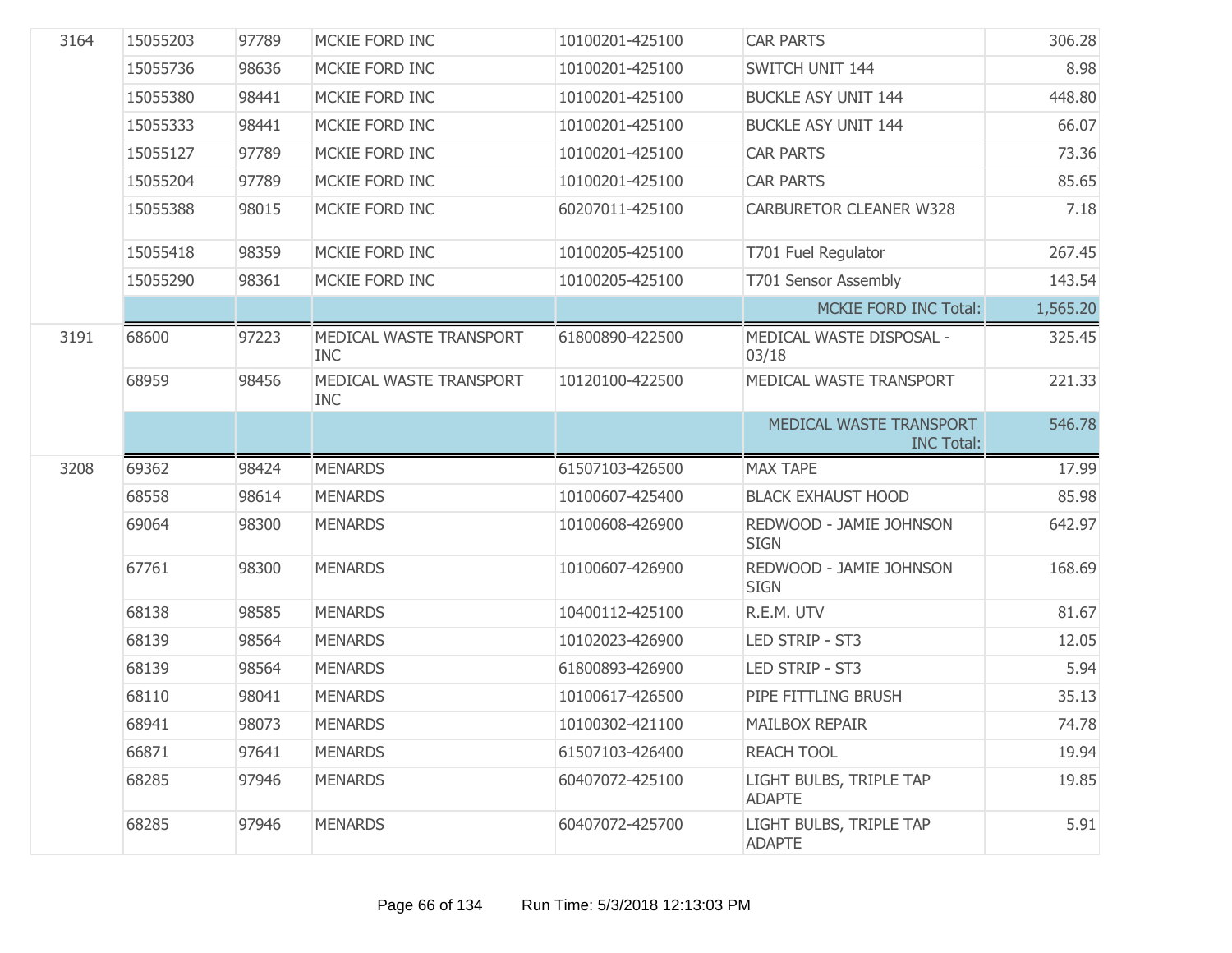| 3208  | 69061             | 98300 | <b>MENARDS</b>                        | 10100607-426900 | REDWOOD - JAMIE JOHNSON<br><b>SIGN</b>          | 197.97   |
|-------|-------------------|-------|---------------------------------------|-----------------|-------------------------------------------------|----------|
|       | 67983             | 97861 | <b>MENARDS</b>                        | 60407073-426500 | DRILL BIT SET, SQUEEGEE                         | 79.97    |
|       | 67983             | 97861 | <b>MENARDS</b>                        | 60407073-426900 | DRILL BIT SET, SQUEEGEE                         | 2.97     |
|       | 68385             | 97911 | <b>MENARDS</b>                        | 10100618-425900 | <b>MISC SUPPLIES</b>                            | 67.41    |
|       | 68393             | 97981 | <b>MENARDS</b>                        | 10100202-426900 | 5 GALLON COOLERS - ACADEMY                      | 19.97    |
|       | 68148<br>04/09/18 | 97849 | <b>MENARDS</b>                        | 10100607-426900 | 14 CF WHIRPOOL REFRIGE                          | 427.00   |
|       | 68548             | 98045 | <b>MENARDS</b>                        | 10100601-426900 | <b>HEX BOLT</b>                                 | 10.45    |
|       | 67716             | 97375 | <b>MENARDS</b>                        | 60207012-426900 | PAINT SUPPLIES                                  | 30.58    |
|       | 67646             | 97717 | <b>MENARDS</b>                        | 10100603-425900 | <b>HEX BOLT</b>                                 | 11.96    |
|       | 68104             | 97618 | <b>MENARDS</b>                        | 10100301-421100 | <b>MAILBOX REPAIR</b>                           | 14.97    |
|       | 67292             | 96918 | <b>MENARDS</b>                        | 60407073-426500 | TOOLS: CHANNEL LOCKS,<br><b>SCREWDRI</b>        | 136.66   |
|       | 67259             | 97129 | <b>MENARDS</b>                        | 60407072-429600 | <b>TOOL: STACKING STORAGE</b><br><b>CABINET</b> | 229.00   |
|       | 68101             | 97588 | <b>MENARDS</b>                        | 10100607-426900 | <b>BRACKET, BIT</b>                             | 60.10    |
|       | 67483             | 97280 | <b>MENARDS</b>                        | 10100616-426500 | <b>LEATHER GLOVES</b>                           | 121.95   |
|       |                   |       |                                       |                 | <b>MENARDS Total:</b>                           | 2,581.86 |
| 10758 | 188898            |       | MESE, EVAN                            | 60207014-453000 |                                                 | 17.39    |
|       |                   |       |                                       |                 | MESE, EVAN Total:                               | 17.39    |
| 3242  | 140410801934<br>6 |       | MIDCONTINENT<br><b>COMMUNICATIONS</b> | 10100201-428100 | 140410801 04/02/18                              | 75.00    |
|       | 140410801934<br>6 |       | MIDCONTINENT<br><b>COMMUNICATIONS</b> | 10100607-428100 | 140410801 04/02/18                              | 335.66   |
|       | 140410801934<br>6 |       | MIDCONTINENT<br><b>COMMUNICATIONS</b> | 10106024-428100 | 140410801 04/02/18                              | 1,925.00 |
|       | 140410801934<br>6 |       | MIDCONTINENT<br><b>COMMUNICATIONS</b> | 10106024-428100 | 140410801 04/02/18                              | 425.00   |
|       | 140410801934<br>6 |       | MIDCONTINENT<br><b>COMMUNICATIONS</b> | 10106024-428100 | 140410801 04/02/18                              | 765.00   |
|       | 140410801934<br>6 |       | MIDCONTINENT<br><b>COMMUNICATIONS</b> | 61300664-422500 | 140410801 04/02/18                              | 309.83   |
|       | 140410801934<br>6 |       | MIDCONTINENT<br><b>COMMUNICATIONS</b> | 61300664-422500 | 140410801 04/02/18                              | 95.00    |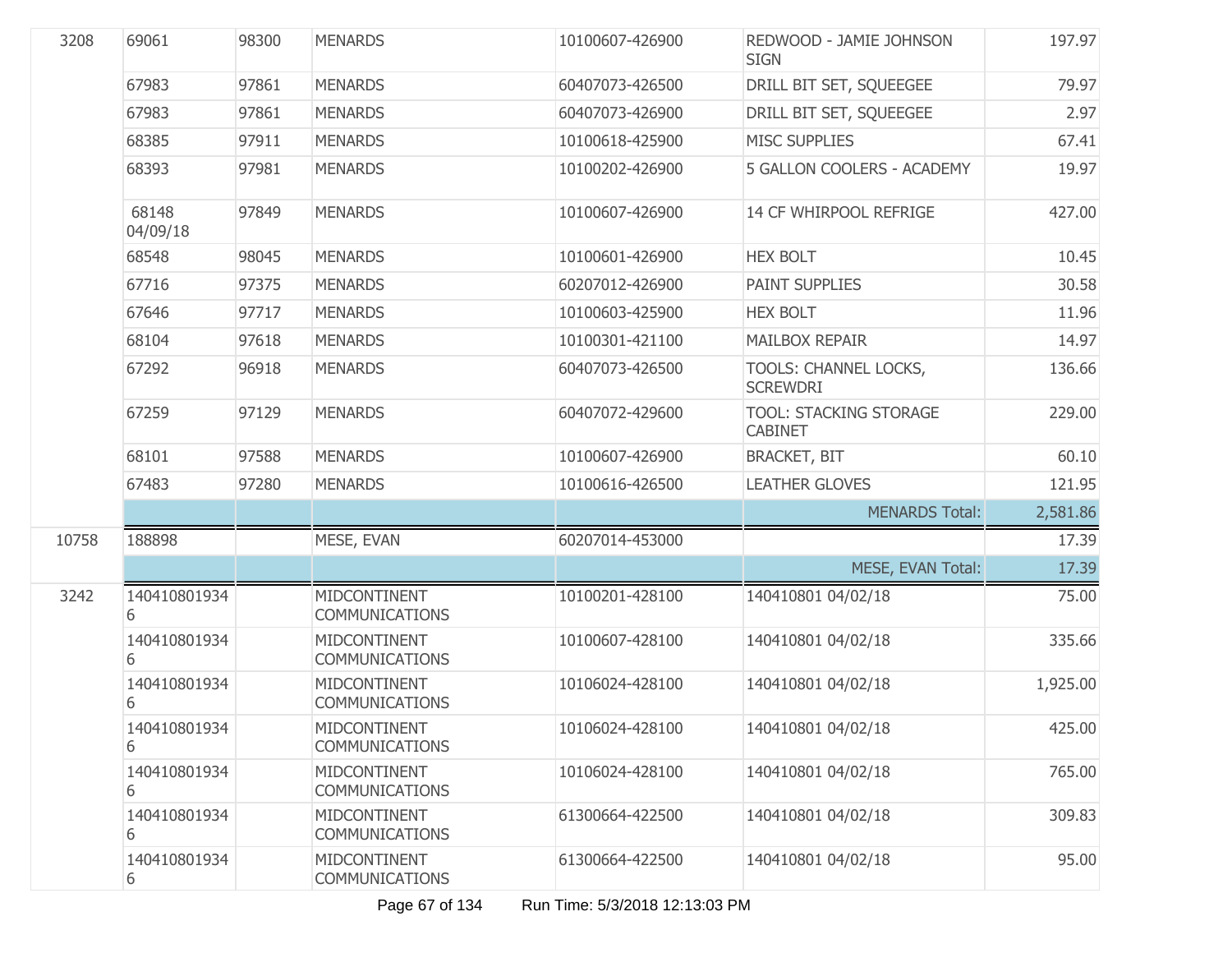| 3242 | 140410801934<br>6 | MIDCONTINENT<br>COMMUNICATIONS        | 61400665-422500 | 140410801 04/02/18 | 146.52 |
|------|-------------------|---------------------------------------|-----------------|--------------------|--------|
|      | 140410801934<br>6 | MIDCONTINENT<br><b>COMMUNICATIONS</b> | 10100620-428100 | 140410801 04/02/18 | 305.33 |
|      | 140410801934<br>6 | MIDCONTINENT<br><b>COMMUNICATIONS</b> | 10100615-428100 | 140410801 04/02/18 | 35.67  |
|      | 140410801934<br>6 | MIDCONTINENT<br><b>COMMUNICATIONS</b> | 10100615-428100 | 140410801 04/02/18 | 189.44 |
|      | 140410801934<br>6 | MIDCONTINENT<br><b>COMMUNICATIONS</b> | 10100616-428100 | 140410801 04/02/18 | 193.74 |
|      | 140410801934<br>6 | MIDCONTINENT<br><b>COMMUNICATIONS</b> | 10100616-428100 | 140410801 04/02/18 | 260.00 |
|      | 140410801934<br>6 | MIDCONTINENT<br><b>COMMUNICATIONS</b> | 10100617-428100 | 140410801 04/02/18 | 298.00 |
|      | 140410801934<br>6 | MIDCONTINENT<br><b>COMMUNICATIONS</b> | 10100860-428100 | 140410801 04/02/18 | 348.67 |
|      | 140410801934<br>6 | MIDCONTINENT<br><b>COMMUNICATIONS</b> | 61207101-428100 | 140410801 04/02/18 | 147.58 |
|      | 140410801934<br>6 | MIDCONTINENT<br><b>COMMUNICATIONS</b> | 61507102-428100 | 140410801 04/02/18 | 147.58 |
|      | 140410801934<br>6 | MIDCONTINENT<br><b>COMMUNICATIONS</b> | 61507103-428100 | 140410801 04/02/18 | 147.58 |
|      | 140410801934<br>6 | MIDCONTINENT<br><b>COMMUNICATIONS</b> | 61507102-428100 | 140410801 04/02/18 | 280.00 |
|      | 140410801934<br>6 | MIDCONTINENT<br><b>COMMUNICATIONS</b> | 60207011-428100 | 140410801 04/02/18 | 279.99 |
|      | 140410801934<br>6 | MIDCONTINENT<br><b>COMMUNICATIONS</b> | 60207011-428100 | 140410801 04/02/18 | 93.34  |
|      | 140410801934<br>6 | MIDCONTINENT<br><b>COMMUNICATIONS</b> | 60207013-428100 | 140410801 04/02/18 | 93.33  |
|      | 140410801934<br>6 | MIDCONTINENT<br><b>COMMUNICATIONS</b> | 60207014-428100 | 140410801 04/02/18 | 93.33  |
|      | 140410801934<br>6 | MIDCONTINENT<br><b>COMMUNICATIONS</b> | 60407072-428100 | 140410801 04/02/18 | 214.18 |
|      | 140410801934<br>6 | MIDCONTINENT<br><b>COMMUNICATIONS</b> | 60407072-428100 | 140410801 04/02/18 | 475.00 |
|      | 140410801934<br>6 | MIDCONTINENT<br><b>COMMUNICATIONS</b> | 10102027-428100 | 140410801 04/02/18 | 130.00 |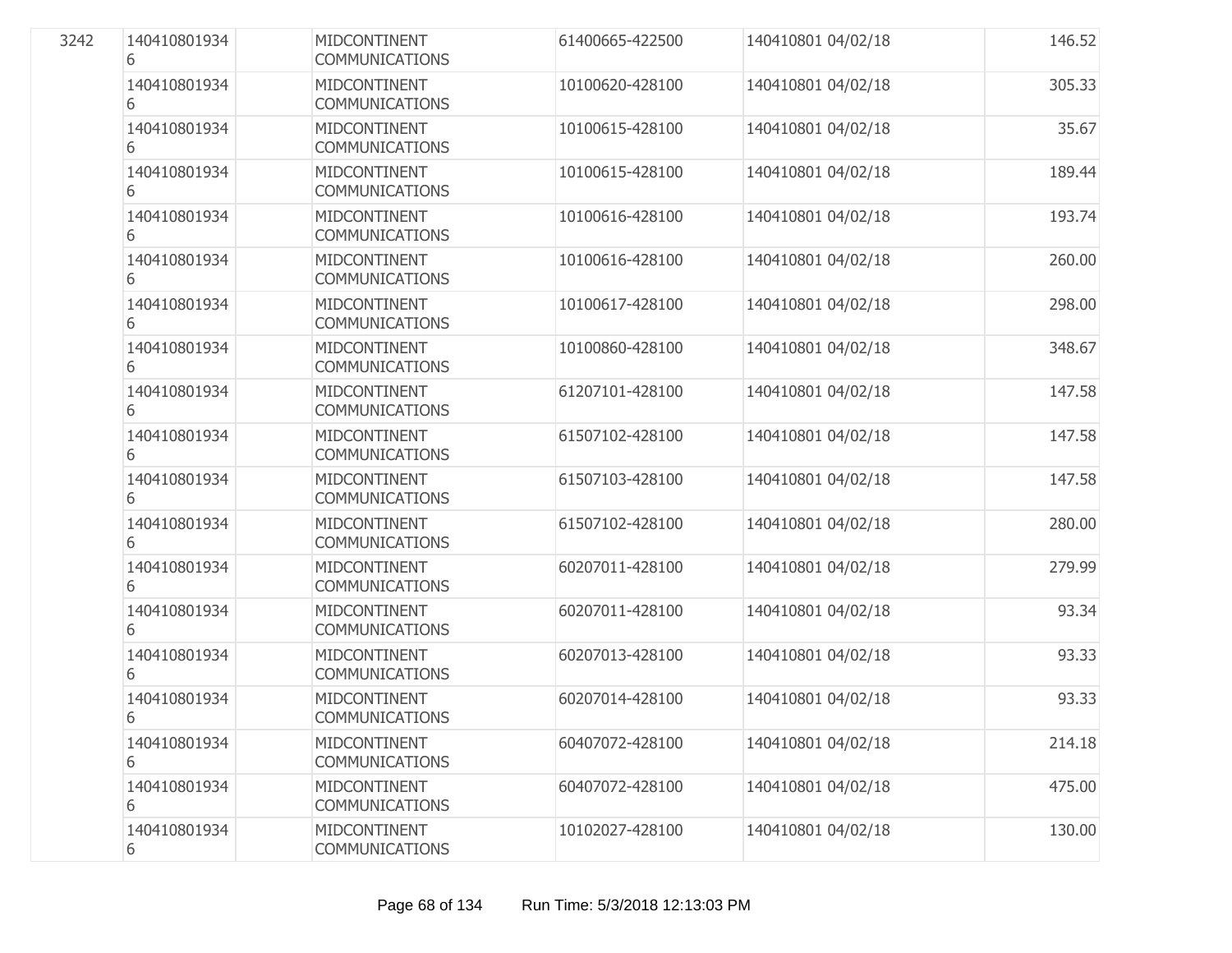| 3242 | 140410801934<br>6 |       | MIDCONTINENT<br><b>COMMUNICATIONS</b>   | 61800897-428100 | 140410801 04/02/18                                  | 130.00   |
|------|-------------------|-------|-----------------------------------------|-----------------|-----------------------------------------------------|----------|
|      | 140410801934<br>6 |       | MIDCONTINENT<br><b>COMMUNICATIONS</b>   | 10102024-428100 | 140410801 04/02/18                                  | 130.00   |
|      | 140410801934<br>6 |       | MIDCONTINENT<br><b>COMMUNICATIONS</b>   | 61800894-428100 | 140410801 04/02/18                                  | 130.00   |
|      | 140410801934<br>6 |       | MIDCONTINENT<br><b>COMMUNICATIONS</b>   | 10102025-428100 | 140410801 04/02/18                                  | 130.00   |
|      | 140410801934<br>6 |       | MIDCONTINENT<br><b>COMMUNICATIONS</b>   | 61800895-428100 | 140410801 04/02/18                                  | 130.00   |
|      | 140410801934<br>6 |       | MIDCONTINENT<br>COMMUNICATIONS          | 10102023-428100 | 140410801 04/02/18                                  | 130.00   |
|      | 140410801934<br>6 |       | MIDCONTINENT<br><b>COMMUNICATIONS</b>   | 61800893-428100 | 140410801 04/02/18                                  | 130.00   |
|      | 140410801934<br>6 |       | MIDCONTINENT<br><b>COMMUNICATIONS</b>   | 10102026-428100 | 140410801 04/02/18                                  | 435.50   |
|      | 140410801934<br>6 |       | MIDCONTINENT<br><b>COMMUNICATIONS</b>   | 61800896-428100 | 140410801 04/02/18                                  | 214.50   |
|      |                   |       |                                         |                 | <b>MIDCONTINENT</b><br><b>COMMUNICATIONS Total:</b> | 9,369.77 |
| 3243 | 94422             | 97291 | MIDCONTINENT TESTING LABS<br><b>INC</b> | 60207011-422500 | BACTE COLIFORM 80), FLUORIDE<br>4                   | 1,910.45 |
|      | 94791             | 96916 | MIDCONTINENT TESTING LABS<br><b>INC</b> | 60407073-422500 | APRIL 2018, EFFLUENT<br>NO3/NO2/T                   | 50.35    |
|      | 94498             | 97602 | MIDCONTINENT TESTING LABS<br><b>INC</b> | 60207011-422500 | BOD 4), ORG CARBON,<br><b>FLUORIDE/M</b>            | 375.30   |
|      | 94534             | 94678 | MIDCONTINENT TESTING LABS<br><b>INC</b> | 60407073-422500 | MAR 2018, WELLS MONITORING                          | 485.45   |
|      | 94360             | 89422 | MIDCONTINENT TESTING LABS<br><b>INC</b> | 60407073-422500 | 1ST QTR 2018, IPT SCREEN                            | 1,192.63 |
|      | 94399             | 97450 | MIDCONTINENT TESTING LABS<br><b>INC</b> | 10100612-422500 | WATER TESTING FOR MARCH<br>2018                     | 160.00   |
|      |                   |       |                                         |                 | MIDCONTINENT TESTING LABS<br><b>INC Total:</b>      | 4,174.18 |
| 3252 | 5711350           | 97528 | MIDLAND SCIENTIFIC INC                  | 60407073-426400 | ALKALINITY STDS., S-TKN, PIPET                      | 879.00   |
|      | 5711350           | 97528 | MIDLAND SCIENTIFIC INC                  | 60407073-426900 | ALKALINITY STDS., S-TKN, PIPET                      | 60.30    |
|      | 5719137           | 98697 | MIDLAND SCIENTIFIC INC                  | 60407073-426400 | ALKALINITY STANDARD,<br><b>AMPULES</b>              | 133.18   |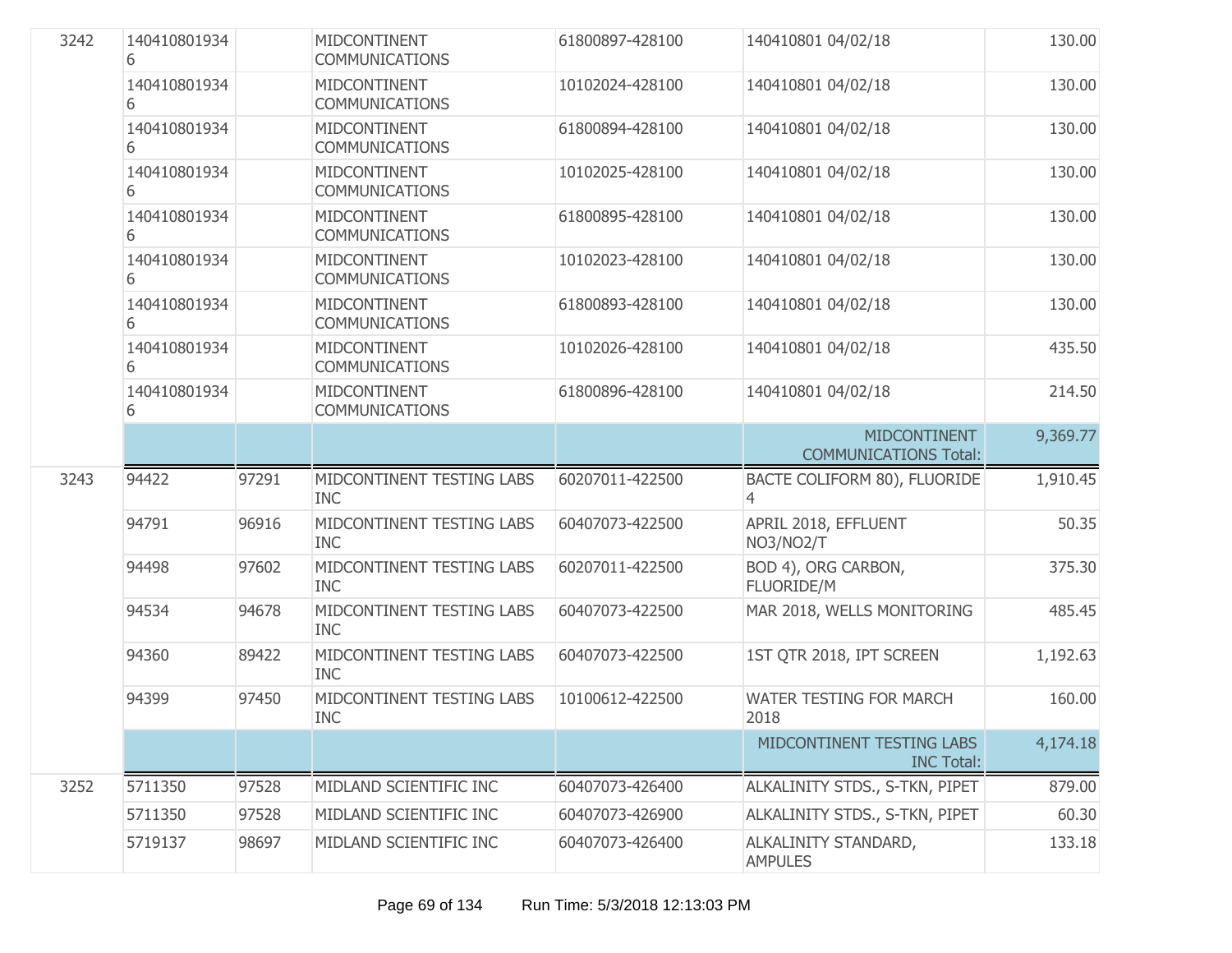| 3252  |             |       |                                        |                 | MIDLAND SCIENTIFIC INC Total:                        | 1,072.48  |
|-------|-------------|-------|----------------------------------------|-----------------|------------------------------------------------------|-----------|
| 3255  | 6048-2110   | 97509 | MIDWEST MARKETING                      | 10100202-422500 | ANNUAL REPORT COVER LAYOUT                           | 184.25    |
|       | 6048-2110   | 97509 | MIDWEST MARKETING                      | 61800890-422500 | ANNUAL REPORT COVER LAYOUT                           | 90.75     |
|       |             |       |                                        |                 | <b>MIDWEST MARKETING Total:</b>                      | 275.00    |
| 3259  | 62411       | 98302 | MIDWEST TIRE & MUFFLER INC             | 10100860-426700 | SPECIALTY TIRE #029                                  | 160.00    |
|       |             |       |                                        |                 | MIDWEST TIRE & MUFFLER INC<br>Total:                 | 160.00    |
| 3260  | 3778741-00  | 96971 | MIDWEST TURF & IRRIGATION              | 10100607-425500 | antenna                                              | 978.99    |
|       | 3779878-00  | 96961 | MIDWEST TURF & IRRIGATION              | 10100860-425300 | hinge, washers, pins                                 | 14.65     |
|       |             |       |                                        |                 | MIDWEST TURF & IRRIGATION<br>Total:                  | 993.64    |
| 3283  | 99561565    | 96184 | MINE SAFETY APPLIANCES CO              | 60407073-426400 | <b>GAS MONITOR SUPPLIES</b>                          | 540.00    |
|       | 99561565    | 96184 | MINE SAFETY APPLIANCES CO              | 60407073-426500 | <b>GAS MONITOR SUPPLIES</b>                          | 349.89    |
|       |             |       |                                        |                 | MINE SAFETY APPLIANCES CO<br>Total:                  | 889.89    |
| 3215  | 04/04/18    | 97511 | <b>MONTE MERTES</b>                    | 61800890-427000 | PER DIEM: MERTES 4.4 AMB<br><b>TRNSF</b>             | 35.00     |
|       | 04/10/18    | 98543 | <b>MONTE MERTES</b>                    | 61800890-427000 | PER DIEM: MERTES 4.10 AMB<br><b>TRNS</b>             | 46.00     |
|       |             |       |                                        |                 | <b>MONTE MERTES Total:</b>                           | 81.00     |
| 3357  | 13211770    | 88278 | MOTOROLA SOLUTIONS INC                 | 10100201-426900 | RADIOS APX6500 STATE BID<br>22548                    | 23,734.38 |
|       |             |       |                                        |                 | MOTOROLA SOLUTIONS INC<br>Total:                     | 23,734.38 |
| 3371  | m176        | 98693 | MOUNTAIN STATES SECURITY<br><b>INC</b> | 60407072-422500 | APRIL 2018, SECURITY PATROLS                         | 791.00    |
|       |             |       |                                        |                 | <b>MOUNTAIN STATES SECURITY</b><br><b>INC Total:</b> | 791.00    |
| 10598 | 04/05-06/18 | 97519 | <b>NATHAN HOWER</b>                    | 61800890-427000 | PER DIEM: HOWER 4.5 AMB<br><b>TRNSF</b>              | 35.00     |
|       |             |       |                                        |                 | <b>NATHAN HOWER Total:</b>                           | 35.00     |
| 3424  | 12260       | 97508 | <b>NATIVE SUN NEWS</b>                 | 10100706-423000 | AD-EPC 4/12/2018                                     | 20.50     |
|       |             |       |                                        |                 | <b>NATIVE SUN NEWS Total:</b>                        | 20.50     |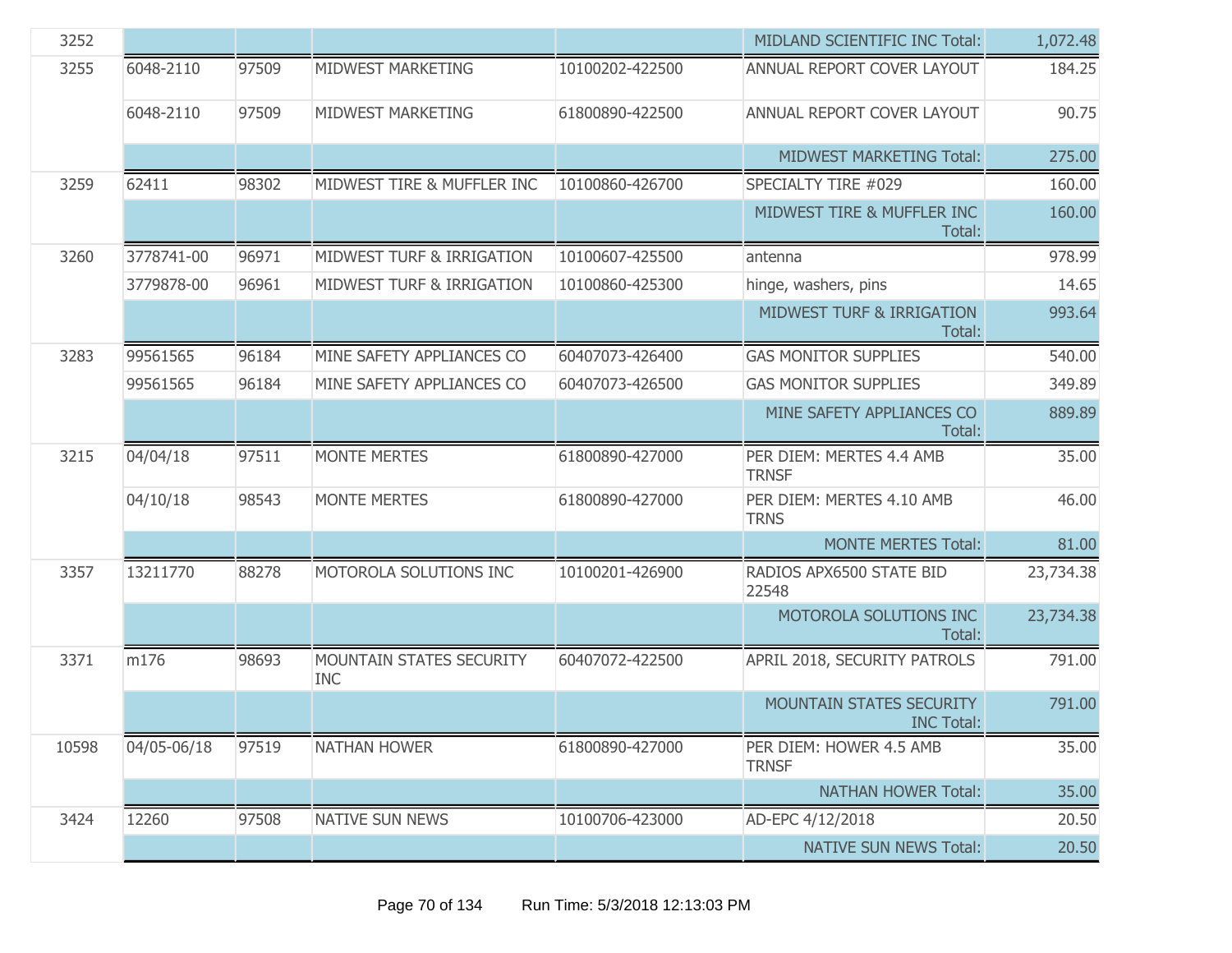| 1931  | 04/04/18             | 97510 | NEILL GOODART                                    | 61800890-427000 | PER DIEM: GOODART 4.4 AMB<br><b>TRNS</b>             | 35.00     |
|-------|----------------------|-------|--------------------------------------------------|-----------------|------------------------------------------------------|-----------|
|       | 04/10/18             | 98542 | NEILL GOODART                                    | 61800890-427000 | PER DIEM: GOODART 4.10 AMB<br><b>TRN</b>             | 46.00     |
|       |                      |       |                                                  |                 | <b>NEILL GOODART Total:</b>                          | 81.00     |
| 3458  | INV23761             | 89516 | <b>NEOGOV</b>                                    | 10100111-429500 | Neogov software license renewa                       | 13,743.00 |
|       |                      |       |                                                  |                 | <b>NEOGOV Total:</b>                                 | 13,743.00 |
| 10755 | 188894               |       | NETTLETON, JACKIE                                | 60207014-453000 |                                                      | 48.46     |
|       |                      |       |                                                  |                 | NETTLETON, JACKIE Total:                             | 48.46     |
| 9551  | 04/03-04/18          | 97773 | NICHOLAS DAVIS                                   | 10120104-427000 | MEALS-TEACHING CIT-PIERRE                            | 66.00     |
|       |                      |       |                                                  |                 | NICHOLAS DAVIS Total:                                | 66.00     |
| 6234  | 17-05178<br>04/23/17 | 92155 | NORIDIAN MEDICARE JF PART B<br><b>REFUNDS</b>    | 61808900-453000 | AMB CALL REFUND # 17-05178                           | 321.57    |
|       |                      |       |                                                  |                 | NORIDIAN MEDICARE JF PART B<br><b>REFUNDS Total:</b> | 321.57    |
| 10597 | 10733RC              | 96883 | <b>NORTH CENTRAL</b><br>INTERNATIONAL INC        | 10100301-425300 | <b>UNIT S068</b>                                     | 57.54     |
|       | 10641RC              | 96883 | <b>NORTH CENTRAL</b><br><b>INTERNATIONAL INC</b> | 10100301-425300 | <b>UNIT S068</b>                                     | 928.10    |
|       | CM10641RC            |       | NORTH CENTRAL<br><b>INTERNATIONAL INC</b>        | 10100301-425300 | CR RTN FITTINGS (CAME WITH<br><b>NEW TANK)</b>       | (199.02)  |
|       | 100129               | 97563 | <b>NORTH CENTRAL</b><br><b>INTERNATIONAL INC</b> | 10100618-425100 | <b>BUS REPAIRS</b>                                   | 294.29    |
|       |                      |       |                                                  |                 | NORTH CENTRAL<br><b>INTERNATIONAL INC Total:</b>     | 1,080.91  |
| 3517  | 009403               | 97670 | NORTH CENTRAL SUPPLY INC                         | 61507103-425200 | <b>DOOR PULLS</b>                                    | 50.00     |
|       |                      |       |                                                  |                 | NORTH CENTRAL SUPPLY INC<br>Total:                   | 50.00     |
| 3525  | 16502                | 97158 | NORTHERN TRUCK EQUIPMENT<br><b>CORP</b>          | 61207101-425100 | <b>PREX SWITCH</b>                                   | 151.00    |
|       | 16525                | 97383 | NORTHERN TRUCK EQUIPMENT<br><b>CORP</b>          | 61507103-425300 | <b>STROBE AND SPRING</b>                             | 1,686.00  |
|       | 16577                | 98330 | NORTHERN TRUCK EQUIPMENT<br><b>CORP</b>          | 61207101-425100 | SPRING STEEL AND TUBE                                | 1,135.25  |
|       | 16552                | 94919 | NORTHERN TRUCK EQUIPMENT<br><b>CORP</b>          | 10100607-426900 | 96 GALLON REFUSE CARTS (NJPA<br>P                    | 10,936.80 |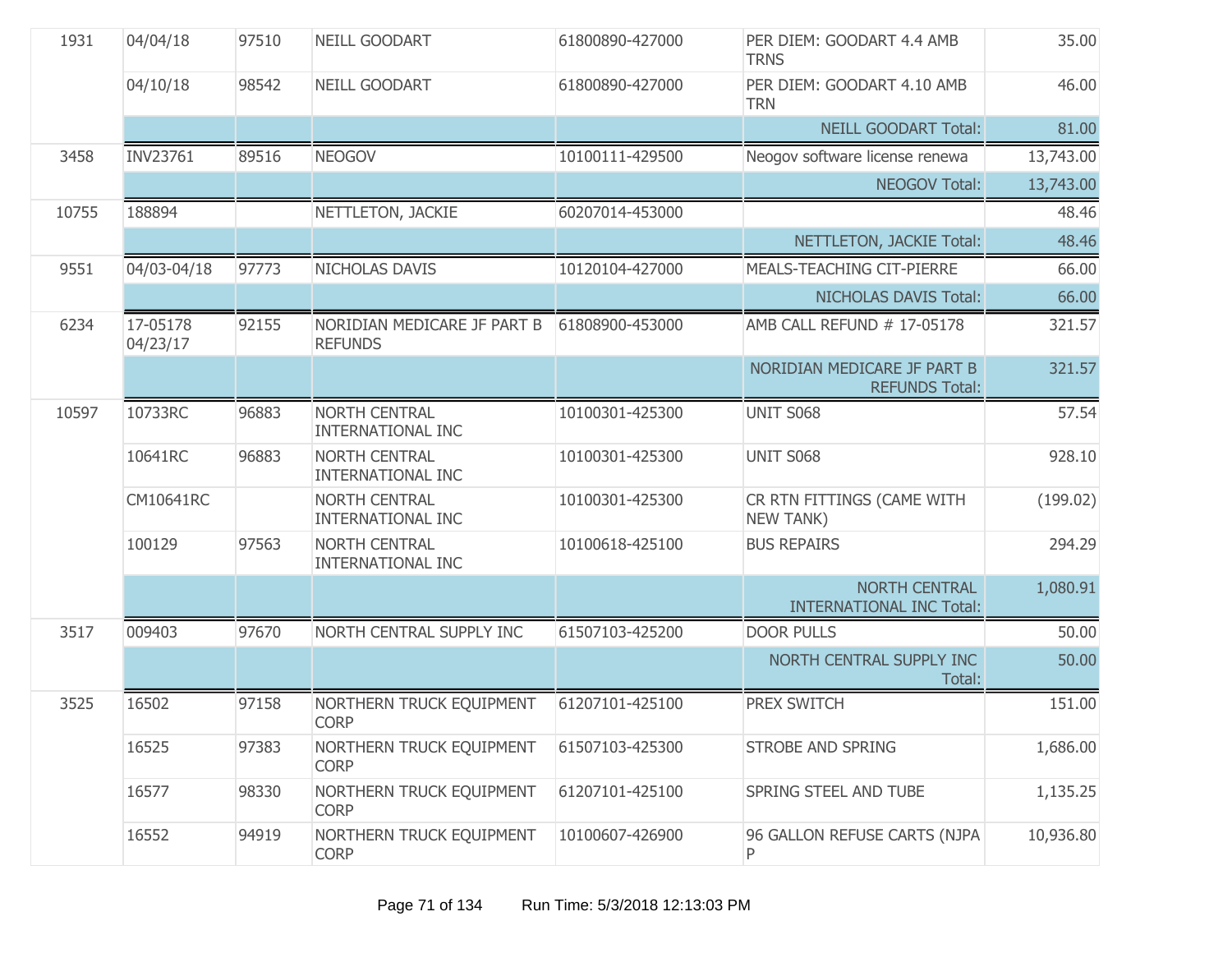| 3525 |         |       |                                               |                 | NORTHERN TRUCK EQUIPMENT<br><b>CORP Total:</b> | 13,909.05 |
|------|---------|-------|-----------------------------------------------|-----------------|------------------------------------------------|-----------|
| 3530 | 1181450 | 96968 | NORTHWEST PIPE FITTINGS INC                   | 10100607-425500 | plumbing supplies                              | 319.36    |
|      | 1181034 | 96953 | NORTHWEST PIPE FITTINGS INC                   | 10100607-425500 | plumbing supplies                              | 128.82    |
|      | 1181117 | 96953 | NORTHWEST PIPE FITTINGS INC                   | 10100607-425500 | plumbing supplies                              | 43.51     |
|      | 1180970 | 97253 | NORTHWEST PIPE FITTINGS INC                   | 61400665-425500 | <b>REPAIR IT</b>                               | 18.00     |
|      | 1181351 | 97268 | NORTHWEST PIPE FITTINGS INC                   | 10100607-425500 | PVC pipe                                       | 8.00      |
|      | 1183373 | 98615 | NORTHWEST PIPE FITTINGS INC                   | 10100607-425500 | <b>IRRIGATION SUPPLIES - CANYON</b>            | 730.01    |
|      | 1183241 | 98615 | NORTHWEST PIPE FITTINGS INC                   | 10100607-425500 | <b>IRRIGATION SUPPLIES - CANYON</b>            | 570.41    |
|      | 1182489 | 98093 | NORTHWEST PIPE FITTINGS INC                   | 60407071-425300 | FLOAT CONTROL FOR RED ROCK<br><b>MEA</b>       | 48.45     |
|      | 1182889 | 98527 | NORTHWEST PIPE FITTINGS INC                   | 10100607-425500 | LAV SINK CONNECTOR - PONY<br><b>FIEL</b>       | 133.92    |
|      | 1182920 | 98527 | NORTHWEST PIPE FITTINGS INC                   | 10100607-425500 | LAV SINK CONNECTOR - PONY<br><b>FIEL</b>       | 79.04     |
|      | 1183022 | 98527 | NORTHWEST PIPE FITTINGS INC                   | 10100607-425500 | LAV SINK CONNECTOR - PONY<br><b>FIEL</b>       | 15.26     |
|      | 1183177 | 98527 | NORTHWEST PIPE FITTINGS INC                   | 10100607-425500 | LAV SINK CONNECTOR - PONY<br><b>FIEL</b>       | 77.08     |
|      | 1182815 | 98385 | NORTHWEST PIPE FITTINGS INC                   | 60207012-425500 | 409 DEADWOOD                                   | 1,685.60  |
|      | 1182991 | 98386 | NORTHWEST PIPE FITTINGS INC                   | 60207012-425500 | <b>REPAIR LIDS</b>                             | 56.40     |
|      | 1182371 | 98042 | NORTHWEST PIPE FITTINGS INC                   | 10100607-425500 | <b>IRRIGATION SUPPLIES - HARNEY</b>            | 1,438.84  |
|      | 1182850 | 98303 | NORTHWEST PIPE FITTINGS INC                   | 10100607-425500 | <b>IRRIGATION SUPPLIES -</b><br><b>LACROIX</b> | 73.35     |
|      | 1182719 | 98303 | NORTHWEST PIPE FITTINGS INC                   | 10100607-425500 | <b>IRRIGATION SUPPLIES -</b><br><b>LACROIX</b> | 6.40      |
|      | 1183001 | 98527 | NORTHWEST PIPE FITTINGS INC   10100607-425500 |                 | LAV SINK CONNECTOR - PONY<br><b>FIEL</b>       | 10.60     |
|      | 1181501 | 97451 | NORTHWEST PIPE FITTINGS INC                   | 10100617-425500 | <b>AIR VALVE</b>                               | 22.71     |
|      | 1182087 | 97852 | NORTHWEST PIPE FITTINGS INC                   | 10100607-425200 | CONTROL STOP REPAIR KIT                        | 21.56     |
|      | 1182037 | 97852 | NORTHWEST PIPE FITTINGS INC                   | 10100607-425500 | CONTROL STOP REPAIR KIT                        | 75.24     |
|      | 1182219 | 97852 | NORTHWEST PIPE FITTINGS INC                   | 10100607-425500 | CONTROL STOP REPAIR KIT                        | 12.89     |
|      | 1182243 | 97852 | NORTHWEST PIPE FITTINGS INC                   | 10100607-425500 | CONTROL STOP REPAIR KIT                        | 36.89     |

Page 72 of 134 Run Time: 5/3/2018 12:13:03 PM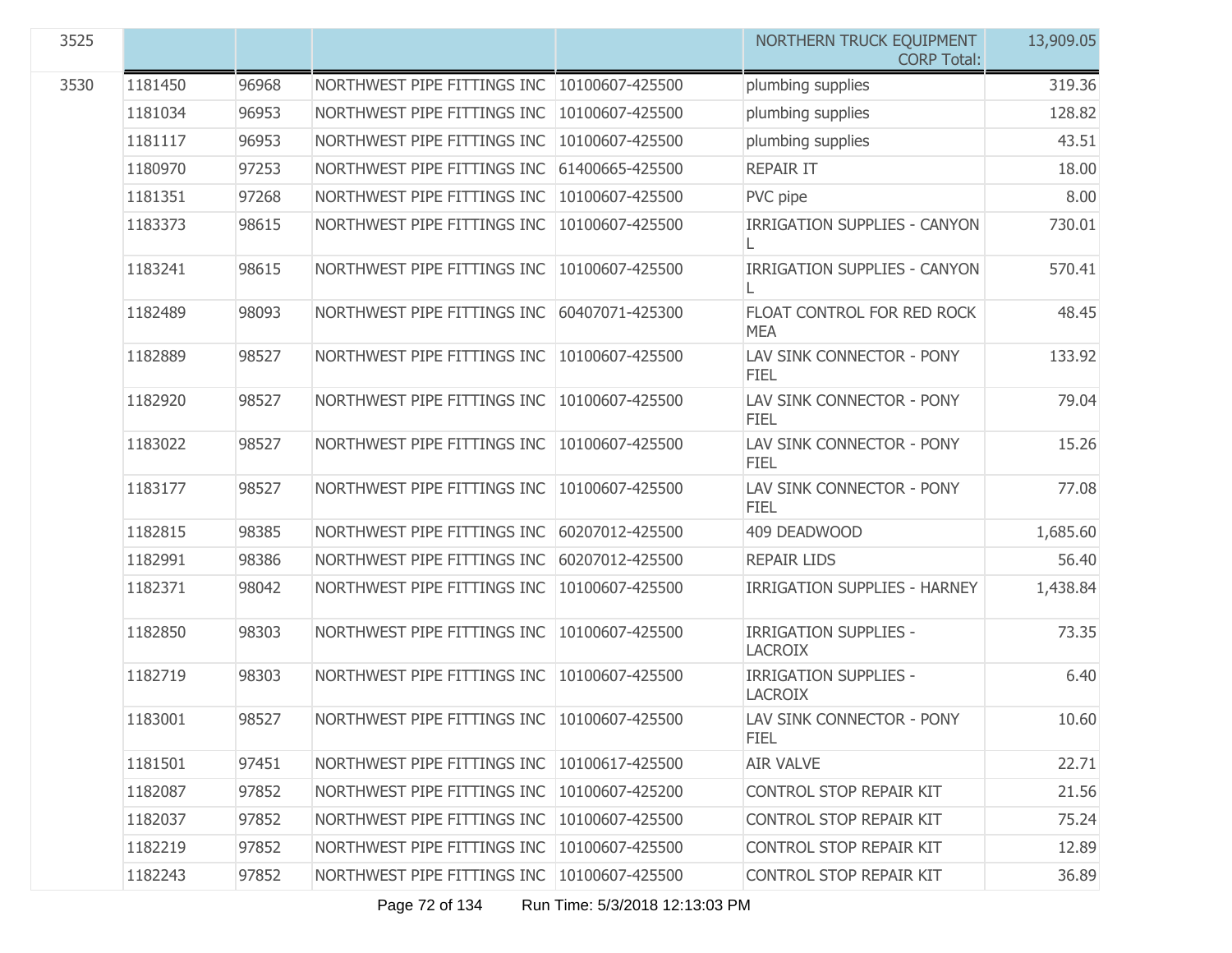| 3530  |             |       |                                               |                 | NORTHWEST PIPE FITTINGS INC<br>Total:                | 5,612.34 |
|-------|-------------|-------|-----------------------------------------------|-----------------|------------------------------------------------------|----------|
| 6753  | 18876       | 97309 | <b>NOVUS AUTO GLASS</b>                       | 10102021-425100 | FIX ROCK CHIP UNIT 2161 ST1                          | 65.00    |
|       | 18943       | 98599 | <b>NOVUS AUTO GLASS</b>                       | 61800891-425100 | ROCK CHIP - MED12                                    | 55.00    |
|       |             |       |                                               |                 | <b>NOVUS AUTO GLASS</b><br>Total:                    | 120.00   |
| 10728 | 188867      |       | <b>NS RENTALS</b>                             | 60207014-453000 |                                                      | 18.50    |
|       |             |       |                                               |                 | <b>NS RENTALS Total:</b>                             | 18.50    |
| 3543  | 4 04/12/18  | 97873 | <b>NXGEN ATC</b>                              | 61507102-426900 | CREDIT CARD MACHINE                                  | 290.00   |
|       |             |       |                                               |                 | <b>NXGEN ATC Total:</b>                              | 290.00   |
| 6586  | RC000023883 | 97500 | OFFICE PRIDE BILLING SERVICES 10100711-426400 |                 | APR, 2018 - JANITORIAL<br><b>SERVICE</b>             | 67.50    |
|       |             |       |                                               |                 | <b>DEFICE PRIDE BILLING SERVICES</b><br>Total:       | 67.50    |
| 3588  | 67543CR     |       | <b>OLSON TOWING</b>                           | 10100201-422500 | <b>CREDIT DUPLICATE PAYMENT</b>                      | (125.00) |
|       | 70745       | 95313 | <b>OLSON TOWING</b>                           | 10100201-422500 | <b>OPEN CAR CFS 18-054193</b>                        | 55.00    |
|       | 71695       | 96994 | <b>OLSON TOWING</b>                           | 10120104-422500 | TOW VW TO EVD                                        | 210.00   |
|       | 71717       | 97002 | <b>OLSON TOWING</b>                           | 10100201-422500 | TOW UNIT 167                                         | 125.00   |
|       | 72513       | 98437 | <b>OLSON TOWING</b>                           | 10100201-422500 | CAR TOW CR#18-203802                                 | 100.00   |
|       |             |       |                                               |                 | <b>OLSON TOWING Total:</b>                           | 365.00   |
| 3604  | 1550-111734 | 97241 | O'REILLY AUTO PARTS                           | 60407072-426400 | <b>CLEANING SUPPLIES: EVAPO-</b><br><b>RUST</b>      | 19.99    |
|       | 3224-197795 | 96704 | O'REILLY AUTO PARTS                           | 60407072-426400 | <b>CLEANING SUPPLIES:</b><br><b>EVAPORUST</b>        | 17.98    |
|       | 1550-114837 | 98074 | O'REILLY AUTO PARTS                           | 10100302-425300 | <b>UNIT S093</b>                                     | 9.78     |
|       |             |       |                                               |                 | <b>O'REILLY AUTO PARTS Total:</b>                    | 47.75    |
| 3618  | 72680       | 97916 | OVERHEAD DOOR CO, OF RC                       | 10100618-422500 | <b>PROF SERVICES</b>                                 | 209.92   |
|       |             |       |                                               |                 | OVERHEAD DOOR CO. OF RC<br>Total:                    | 209.92   |
| 10714 | 188853      |       | <b>OVERSHOT LIMITED</b><br><b>PARTNERSHIP</b> | 60207014-453000 |                                                      | 23.85    |
|       |             |       |                                               |                 | <b>OVERSHOT LIMITED</b><br><b>PARTNERSHIP Total:</b> | 23.85    |
| 3625  | 6394213     | 96969 | PACIFIC STEEL & RECYCLING INC 10100607-426900 |                 | pipe                                                 | 86.79    |
|       | 6392368     | 96859 | PACIFIC STEEL & RECYCLING INC 10100301-426900 |                 | <b>WELDING</b>                                       | 310.00   |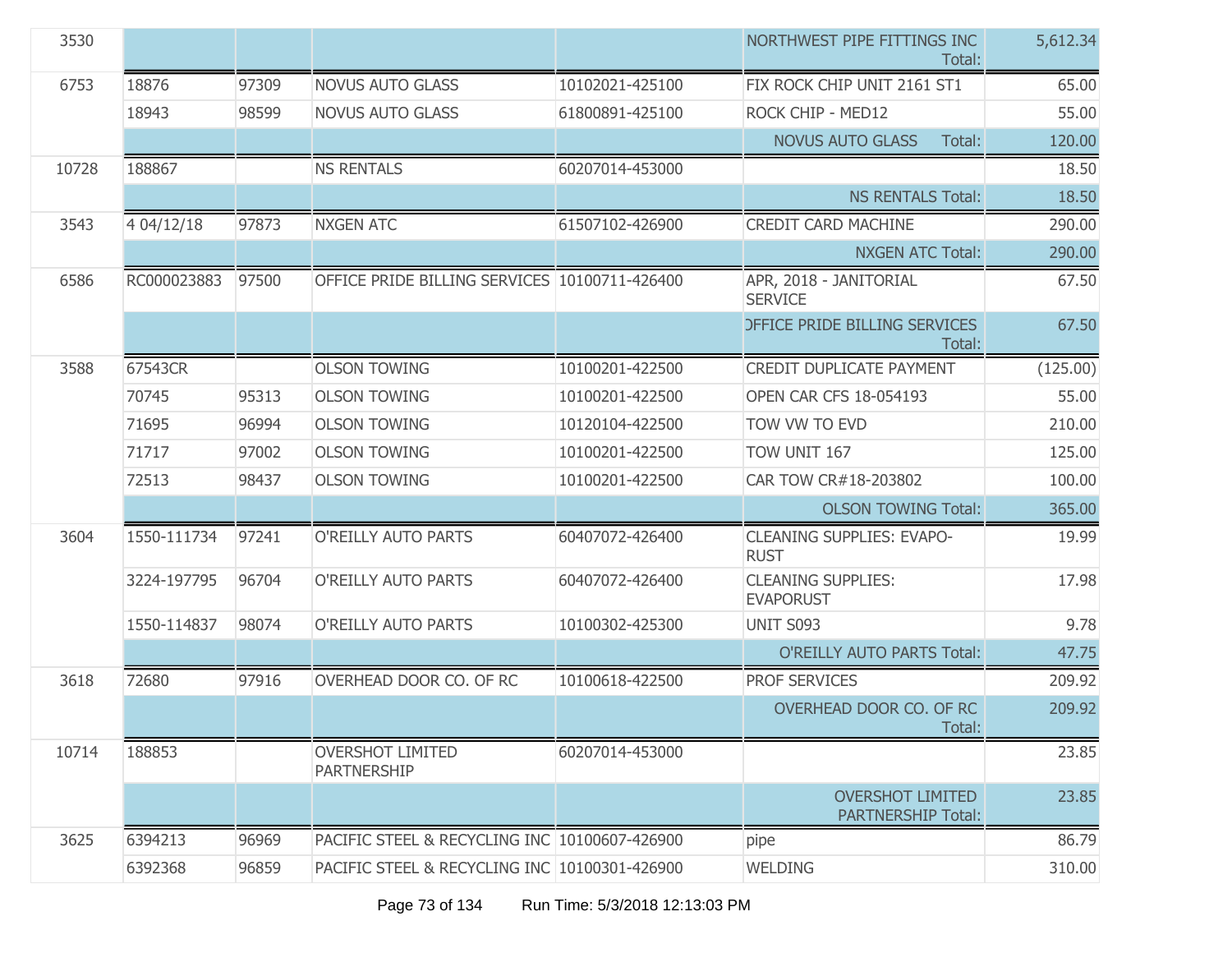| 3625 | 6394874     | 97162 | PACIFIC STEEL & RECYCLING INC 61507103-425300 |                 | <b>SCREEN VEIN</b>                             | 250.84    |
|------|-------------|-------|-----------------------------------------------|-----------------|------------------------------------------------|-----------|
|      | 6376362     | 97179 | PACIFIC STEEL & RECYCLING INC 61507102-425300 |                 | <b>METAL</b>                                   | 46.14     |
|      |             |       |                                               |                 | PACIFIC STEEL & RECYCLING INC<br>Total:        | 693.77    |
| 3660 | 23687       | 97503 | PARKWAY CAR WASH INC                          | 10100711-425100 | <b>VEHICLE MAINTENANCE -</b><br><b>CARWASH</b> | 8.00      |
|      | 23688       | 97617 | PARKWAY CAR WASH INC                          | 10100301-422500 | <b>UNIT</b>                                    | 10.50     |
|      | 23427       | 97633 | PARKWAY CAR WASH INC                          | 10100108-425100 | <b>VEHICLE MAINTENANCE</b>                     | 55.50     |
|      | 23394       | 97603 | PARKWAY CAR WASH INC                          | 60207011-425100 | CAR WASHES 9)                                  | 17.00     |
|      | 23394       | 97603 | PARKWAY CAR WASH INC                          | 60207014-425100 | CAR WASHES 9)                                  | 42.00     |
|      | 23400       | 98472 | PARKWAY CAR WASH INC                          | 10100204-425100 | <b>CAR WASHES</b>                              | 36.00     |
|      |             |       |                                               |                 | PARKWAY CAR WASH INC Total:                    | 169.00    |
| 3670 | 14883       | 98035 | PARTY DIRECT                                  | 10100612-452000 | <b>FUN PACKS</b>                               | 814.70    |
|      |             |       |                                               |                 | <b>PARTY DIRECT Total:</b>                     | 814.70    |
| 3601 | 03/27/18 FD | 97328 | PENNINGTON COUNTY                             | 10100202-422500 | 2ND QUARTER BILLING FOR DR<br><b>MAG</b>       | 2,931.25  |
|      | 03/27/18 FD | 97328 | PENNINGTON COUNTY                             | 61800890-422500 | 2ND QUARTER BILLING FOR DR<br><b>MAG</b>       | 1,443.75  |
|      | MAR18       | 97767 | PENNINGTON COUNTY                             | 10120113-414000 | PSB EXPENSES MARCH 2018                        | 2,383.48  |
|      | MAR18       | 97767 | PENNINGTON COUNTY                             | 10120113-422500 | PSB EXPENSES MARCH 2018                        | 78.14     |
|      | MAR18       | 97767 | PENNINGTON COUNTY                             | 10120113-425200 | PSB EXPENSES MARCH 2018                        | 6,742.25  |
|      | MAR18       | 97767 | PENNINGTON COUNTY                             | 10120113-426400 | PSB EXPENSES MARCH 2018                        | 4,622.09  |
|      | MAR18       | 97767 | PENNINGTON COUNTY                             | 10120113-428100 | PSB EXPENSES MARCH 2018                        | 145.60    |
|      | MAR18       | 97767 | PENNINGTON COUNTY                             | 10120113-428200 | PSB EXPENSES MARCH 2018                        | 2,249.24  |
|      | MAR18       | 97767 | PENNINGTON COUNTY                             | 10120113-428300 | PSB EXPENSES MARCH 2018                        | 6,650.59  |
|      | MAR18       | 97767 | PENNINGTON COUNTY                             | 10120113-428400 | PSB EXPENSES MARCH 2018                        | 103.58    |
|      | 04/09/18    | 97856 | PENNINGTON COUNTY                             | 10100201-425100 | COMMAND POST FIRST QUARTER                     | 159.62    |
|      | 03/27/2018  | 98452 | PENNINGTON COUNTY                             | 10120101-422500 | COMPUTER FORENSIC EXAMINER<br><b>KAU</b>       | 5,899.57  |
|      |             |       |                                               |                 | PENNINGTON COUNTY Total:                       | 33,409.16 |
| 5497 | 03/31/18    |       | PIONEER BANK & TRUST                          | 60207014-453000 | <b>CREDIT CARD FEES</b>                        | 2,621.48  |
|      | 03/31/18    |       | PIONEER BANK & TRUST                          | 60407072-453000 | <b>CREDIT CARD FEES</b>                        | 2,621.49  |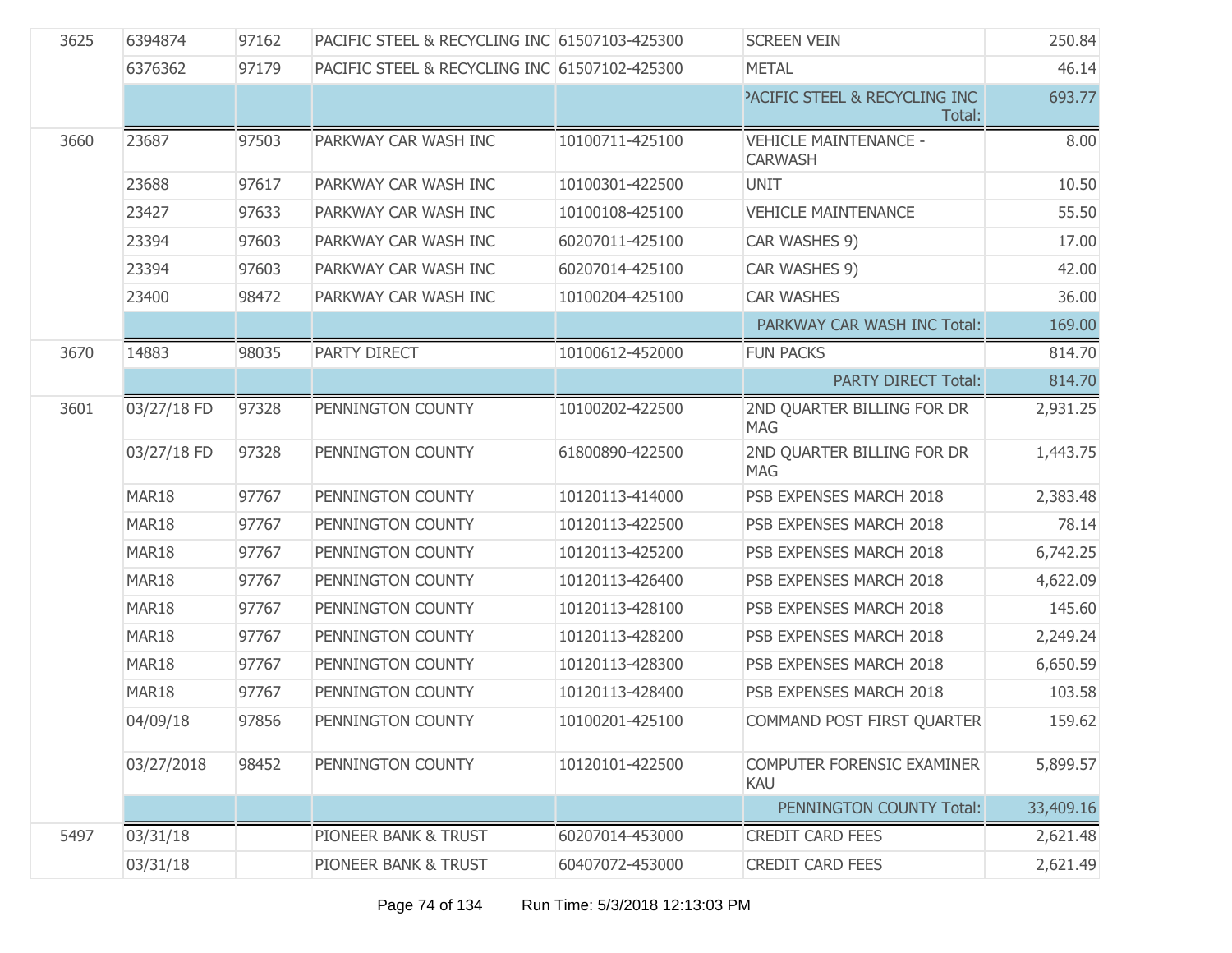| 5497 | 03/31/18       |       | PIONEER BANK & TRUST | 61207101-453000 | <b>CREDIT CARD FEES</b>                         | 873.83    |
|------|----------------|-------|----------------------|-----------------|-------------------------------------------------|-----------|
|      | 03/31/18       |       | PIONEER BANK & TRUST | 61507102-453000 | <b>CREDIT CARD FEES</b>                         | 873.83    |
|      | 03/31/18       |       | PIONEER BANK & TRUST | 61507103-453000 | <b>CREDIT CARD FEES</b>                         | 873.83    |
|      | 03/31/18       |       | PIONEER BANK & TRUST | 10100204-453000 | <b>CREDIT CARD FEES</b>                         | 1,239.83  |
|      | 03/31/18       |       | PIONEER BANK & TRUST | 61000870-453000 | <b>CREDIT CARD FEES</b>                         | 116.73    |
|      | 03/31/18       |       | PIONEER BANK & TRUST | 10400112-453000 | <b>CREDIT CARD FEES</b>                         | 52.53     |
|      | 03/31/18       |       | PIONEER BANK & TRUST | 10100105-453000 | <b>CREDIT CARD FEES</b>                         | 1.75      |
|      | 03/31/18       |       | PIONEER BANK & TRUST | 26000927-453000 | <b>CREDIT CARD FEES</b>                         | 4.33      |
|      | 03/31/18       |       | PIONEER BANK & TRUST | 61507102-453000 | <b>CREDIT CARD FEES</b>                         | 32.37     |
|      | 03/31/2018     |       | PIONEER BANK & TRUST | 10100601-453000 | <b>CREDIT CARD FEES</b>                         | 664.91    |
|      | 03/31/2018     |       | PIONEER BANK & TRUST | 10100603-453000 | <b>CREDIT CARD FEES</b>                         | 664.90    |
|      | 03/31/2018     |       | PIONEER BANK & TRUST | 10100612-453000 | <b>CREDIT CARD FEES</b>                         | 664.90    |
|      | 03/31/2018     |       | PIONEER BANK & TRUST | 10100607-453000 | <b>CREDIT CARD FEES</b>                         | 221.64    |
|      | 03/31/2018     |       | PIONEER BANK & TRUST | 61800890-453000 | <b>CREDIT CARD FEES</b>                         | 256.81    |
|      | 03/31/2018     |       | PIONEER BANK & TRUST | 60602074-453000 | <b>CREDIT CARD FEES</b>                         | 76.17     |
|      | 03/31/2018     |       | PIONEER BANK & TRUST | 10100204-453000 | <b>CREDIT CARD FEES</b>                         | 128.22    |
|      | 03/31/2018     |       | PIONEER BANK & TRUST | 10100609-453000 | <b>CREDIT CARD FEES</b>                         | 129.26    |
|      | 03/31/2018     |       | PIONEER BANK & TRUST | 10100201-453000 | <b>CREDIT CARD FEES</b>                         | 44.03     |
|      | 03/31/2018     |       | PIONEER BANK & TRUST | 61507102-453000 | <b>CREDIT CARD FEES</b>                         | 1,301.23  |
|      | 03/31/2018     |       | PIONEER BANK & TRUST | 10100618-453000 | <b>CREDIT CARD FEES</b>                         | 67.12     |
|      | $03 - 31 - 18$ |       | PIONEER BANK & TRUST | 61300604-453000 | <b>CREDIT CARD FEES</b>                         | 1,251.03  |
|      | 03-31-18       |       | PIONEER BANK & TRUST | 61400605-453000 | <b>CREDIT CARD FEES</b>                         | 376.48    |
|      |                |       |                      |                 | PIONEER BANK & TRUST Total:                     | 15,158.70 |
| 3704 | E 42620        | 96339 | PONDEROSA SPORTSWEAR | 10120104-426300 | <b>SHIRTS MASUR</b>                             | 73.00     |
|      | S 42599        | 97000 | PONDEROSA SPORTSWEAR | 10120111-426300 | <b>SHIRTS MEDINA</b>                            | 480.00    |
|      | E 42679        | 97611 | PONDEROSA SPORTSWEAR | 10100607-426300 | <b>WORK HATS - STOCK FOR FULL</b><br><b>TIM</b> | 675.00    |
|      | S 42694        | 97611 | PONDEROSA SPORTSWEAR | 10100607-426300 | <b>WORK HATS - STOCK FOR FULL</b><br><b>TIM</b> | 860.00    |
|      | S 42693        | 97611 | PONDEROSA SPORTSWEAR | 10100607-426300 | <b>WORK HATS - STOCK FOR FULL</b><br><b>TIM</b> | 2,024.00  |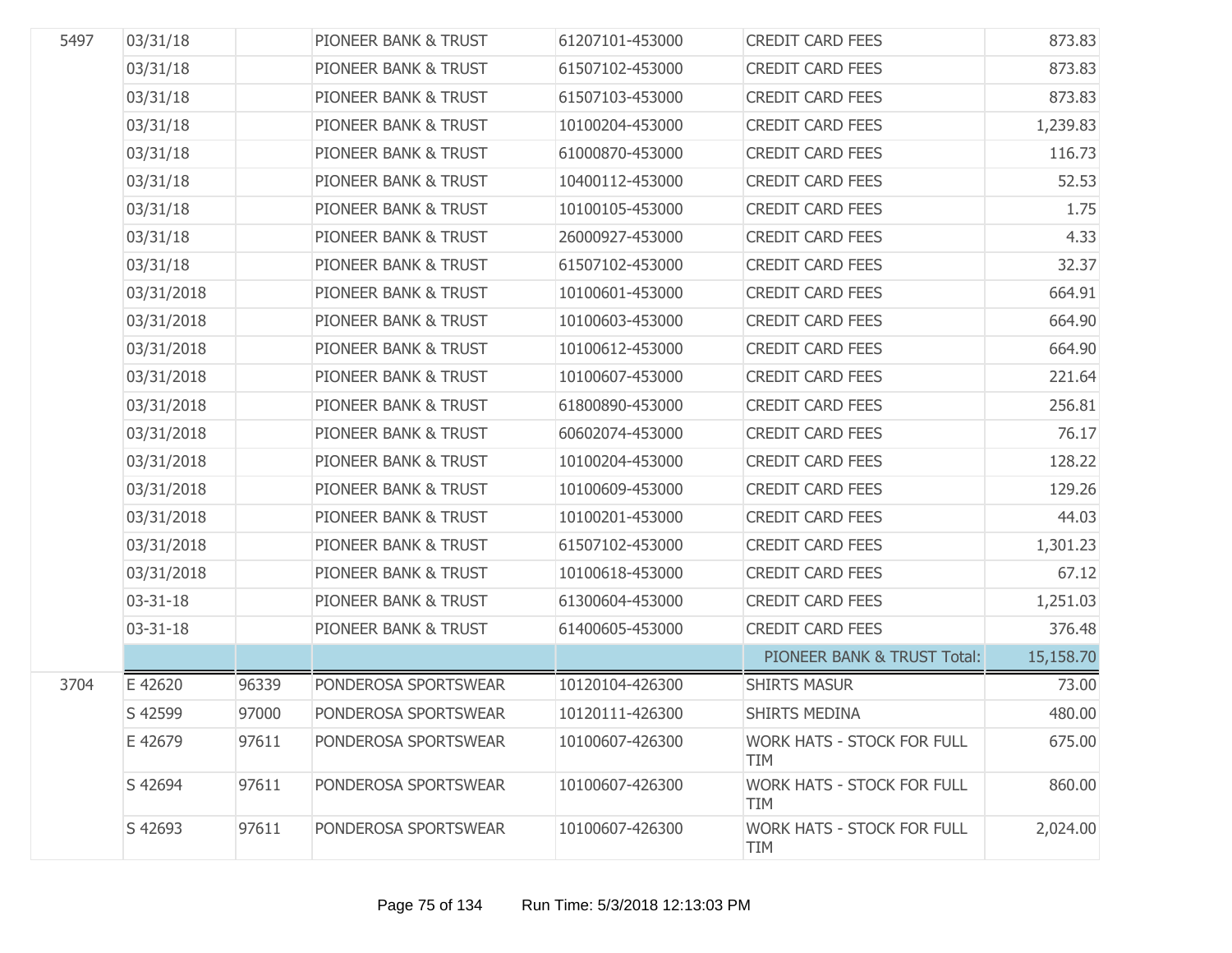| 3704  | S 42695  | 97612 | PONDEROSA SPORTSWEAR                                        | 10100860-426300 | WORK SHIRTS - SEASONAL AND<br><b>FUL</b>            | 288.00    |
|-------|----------|-------|-------------------------------------------------------------|-----------------|-----------------------------------------------------|-----------|
|       | S 42696  | 97722 | PONDEROSA SPORTSWEAR                                        | 10100612-426300 | SHORT SLEEVE WORK SHIRTS -<br><b>STO</b>            | 496.00    |
|       |          |       |                                                             |                 | PONDEROSA SPORTSWEAR Total:                         | 4,896.00  |
| 10753 | 188892   |       | POURIER, MICHAEL                                            | 60207014-453000 |                                                     | 42.90     |
|       |          |       |                                                             |                 | POURIER, MICHAEL Total:                             | 42.90     |
| 3722  | 179448   | 96954 | POWER HOUSE HONDA                                           | 10100607-425300 | knob choke                                          | 4.06      |
|       | 179544   | 96960 | POWER HOUSE HONDA                                           | 10100860-426200 | woodcutter bar oil                                  | 10.99     |
|       | 179847   | 95767 | POWER HOUSE HONDA                                           | 10100860-436000 | HUSTLER Z DIESEL MOWERS                             | 36,695.00 |
|       | 179703   | 98043 | POWER HOUSE HONDA                                           | 10100607-425300 | ROTOR PULLEY, COVER SPRING,<br>BA                   | 55.49     |
|       |          |       |                                                             |                 | POWER HOUSE HONDA Total:                            | 36,765.54 |
| 3737  | 23243    | 97331 | PRECISION MECHANICAL LLP                                    | 10102027-425300 | REPLACE PRESSURE SWITCHES -<br><b>ST</b>            | 1,225.66  |
|       | 23243    | 97331 | PRECISION MECHANICAL LLP                                    | 61800897-425300 | REPLACE PRESSURE SWITCHES -<br><b>ST</b>            | 603.69    |
|       | 23478    | 97973 | PRECISION MECHANICAL LLP                                    | 10102023-425300 | REPAIR EQUIPMENT - ST3                              | 241.70    |
|       | 23478    | 97973 | PRECISION MECHANICAL LLP                                    | 61800893-425300 | REPAIR EQUIPMENT - ST3                              | 119.05    |
|       |          |       |                                                             |                 | PRECISION MECHANICAL LLP<br>Total:                  | 2,190.10  |
| 3743  | 446407   | 97739 | PRESTIGE FLAG                                               | 61300664-426900 | <b>FLAGS</b>                                        | 658.20    |
|       | 446407   | 97739 | PRESTIGE FLAG                                               | 61400665-426900 | <b>FLAGS</b>                                        | 255.00    |
|       |          |       |                                                             |                 | <b>PRESTIGE FLAG Total:</b>                         | 913.20    |
| 3750  | 61527    | 98288 | PRINT MARK-ET                                               | 10106021-426100 | REPLACEMENT INK PAD-HEIDI'S<br><b>NO</b>            | 5.20      |
|       |          |       |                                                             |                 | PRINT MARK-ET Total:                                | 5.20      |
| 7323  | 8115141  | 95974 | PROVANTAGE LLC                                              | 10102030-426900 | <b>BATTERY BACK UP &amp; SURGE</b><br><b>PRTECT</b> | 386.00    |
|       |          |       |                                                             |                 | PROVANTAGE LLC<br>Total:                            | 386.00    |
| 3771  | 5792992  | 97757 | PUBLIC SAFETY CENTER                                        | 10100201-426300 | <b>TRANSPORT HOODS</b>                              | 224.75    |
|       |          |       |                                                             |                 | PUBLIC SAFETY CENTER Total:                         | 224.75    |
| 8383  | 315-2861 | 97238 | QUALITY BRANDS OF THE BLACK 61400605-452000<br><b>HILLS</b> |                 | concession supplies                                 | 234.55    |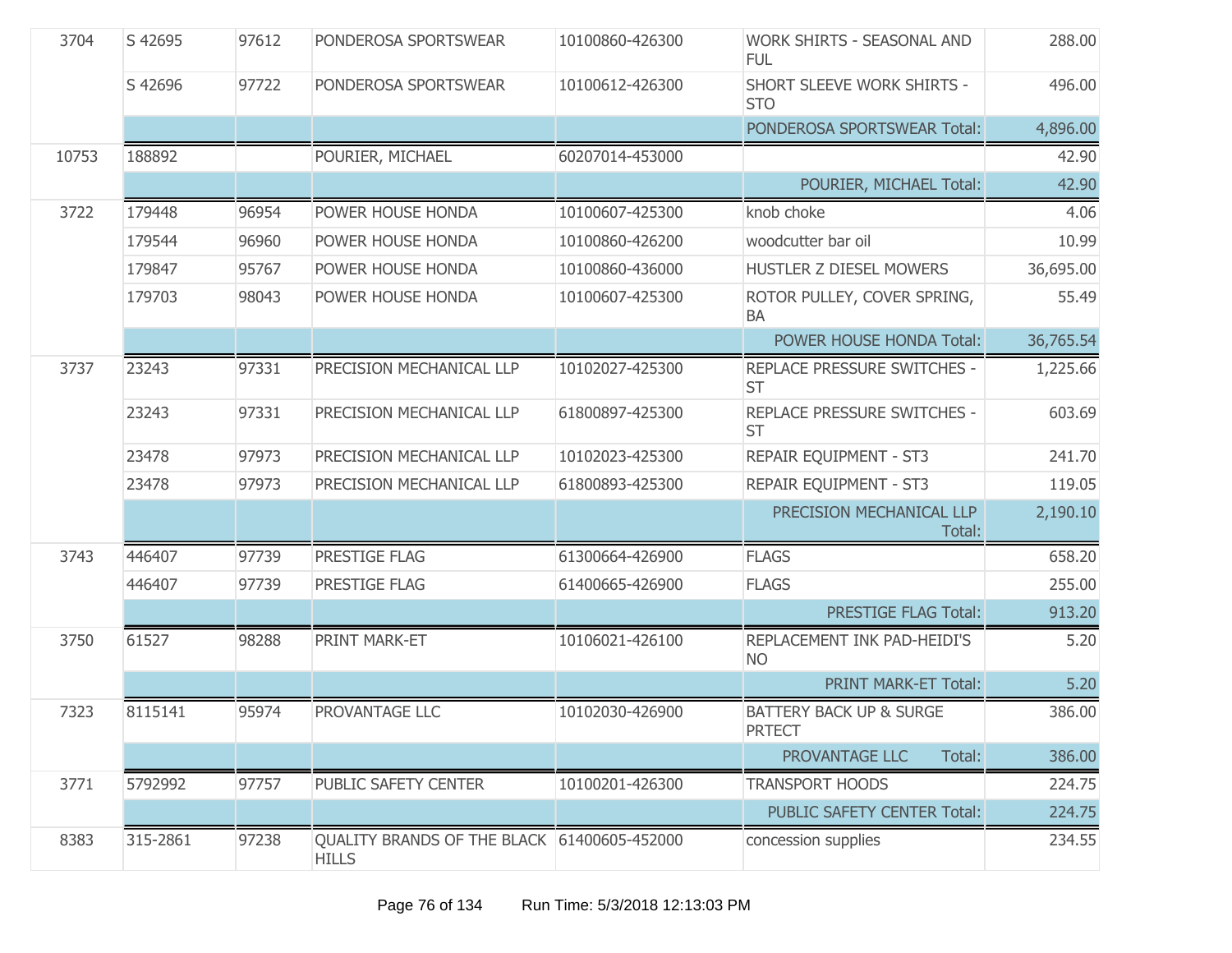| 8383 | 440-1998   | 98025 | QUALITY BRANDS OF THE BLACK 61400605-452000<br><b>HILLS</b> |                 | <b>CONCESSION MERCHANDISE FOR</b><br><b>RES</b>           | 101.50    |
|------|------------|-------|-------------------------------------------------------------|-----------------|-----------------------------------------------------------|-----------|
|      | 315-2975   | 98530 | QUALITY BRANDS OF THE BLACK 61400605-452000<br><b>HILLS</b> |                 | <b>CONCESSION MERCHANDISE FOR</b><br><b>RES</b>           | 143.15    |
|      |            |       |                                                             |                 | <b>QUALITY BRANDS OF THE BLACK</b><br><b>HILLS Total:</b> | 479.20    |
| 7618 | 573826887  | 97966 | <b>QUALITY INN</b>                                          | 10102021-427000 | LODGING: POVANDRA                                         | 114.00    |
|      |            |       |                                                             |                 | <b>QUALITY INN</b><br>Total:                              | 114.00    |
| 3790 | 576434193  | 97972 | <b>OUALITY INN &amp; SUITES</b>                             | 10100202-427000 | LODGING: CARLSON,<br>HOLMBERG, WI                         | 72.00     |
|      | 576434278  | 97972 | <b>QUALITY INN &amp; SUITES</b>                             | 10100202-427000 | LODGING: CARLSON,<br>HOLMBERG, WI                         | 72.00     |
|      | 576434279  | 97972 | <b>QUALITY INN &amp; SUITES</b>                             | 10100202-427000 | LODGING: CARLSON,<br>HOLMBERG, WI                         | 72.00     |
|      |            |       |                                                             |                 | <b>QUALITY INN &amp; SUITES Total:</b>                    | 216.00    |
| 3802 | 2246 2     | 97495 | <b>OUINN CONSTRUCTION INC</b>                               | 50508910-437000 | 15-2246 WEST MEMORIAL PARK<br><b>IMP</b>                  | 3,578.18  |
|      | 2246 2     | 97495 | <b>QUINN CONSTRUCTION INC</b>                               | 50508912-437200 | 15-2246 WEST MEMORIAL PARK<br><b>IMP</b>                  | 19,673.55 |
|      | 2246 2     | 97495 | <b>QUINN CONSTRUCTION INC</b>                               | 50508915-437200 | 15-2246 WEST MEMORIAL PARK<br><b>IMP</b>                  | 1,987.88  |
|      | 2246 2     | 97495 | <b>QUINN CONSTRUCTION INC</b>                               | 60907402-437100 | 15-2246 WEST MEMORIAL PARK<br><b>IMP</b>                  | 25,704.14 |
|      |            |       |                                                             |                 | <b>QUINN CONSTRUCTION INC</b><br>Total:                   | 50,943.75 |
| 3806 | 0064819-IN | 97453 | R & R SPECIALITIES INC                                      | 10100603-425300 | WASH WATER FILTER, MESH                                   | 32.00     |
|      | 0064791-IN | 97452 | R & R SPECIALITIES INC                                      | 10100603-425300 | <b>KNOTLESS NET</b>                                       | 661.19    |
|      |            |       |                                                             |                 | R & R SPECIALITIES INC Total:                             | 693.19    |
| 3829 | 228316     | 98100 | RAMKOTA HOTEL                                               | 60407071-427000 | ARLAN WIPF TEST FOR<br><b>CERTIFICAT</b>                  | 47.50     |
|      | 228316     | 98100 | RAMKOTA HOTEL                                               | 60907401-427000 | <b>ARLAN WIPF TEST FOR</b><br><b>CERTIFICAT</b>           | 47.50     |
|      |            |       |                                                             |                 | <b>RAMKOTA HOTEL Total:</b>                               | 95.00     |
| 3848 | 3600050972 | 97498 | RAPID CITY AREA SCHOOL DIST<br>$51 - 4$                     | 10106061-422500 | <b>CUSTODIAL SALARIES</b>                                 | 8,987.69  |
|      | IV00000163 | 97941 | RAPID CITY AREA SCHOOL DIST<br>$51 - 4$                     | 10100108-426100 | <b>OFFICE SUPPLIES</b>                                    | 160.14    |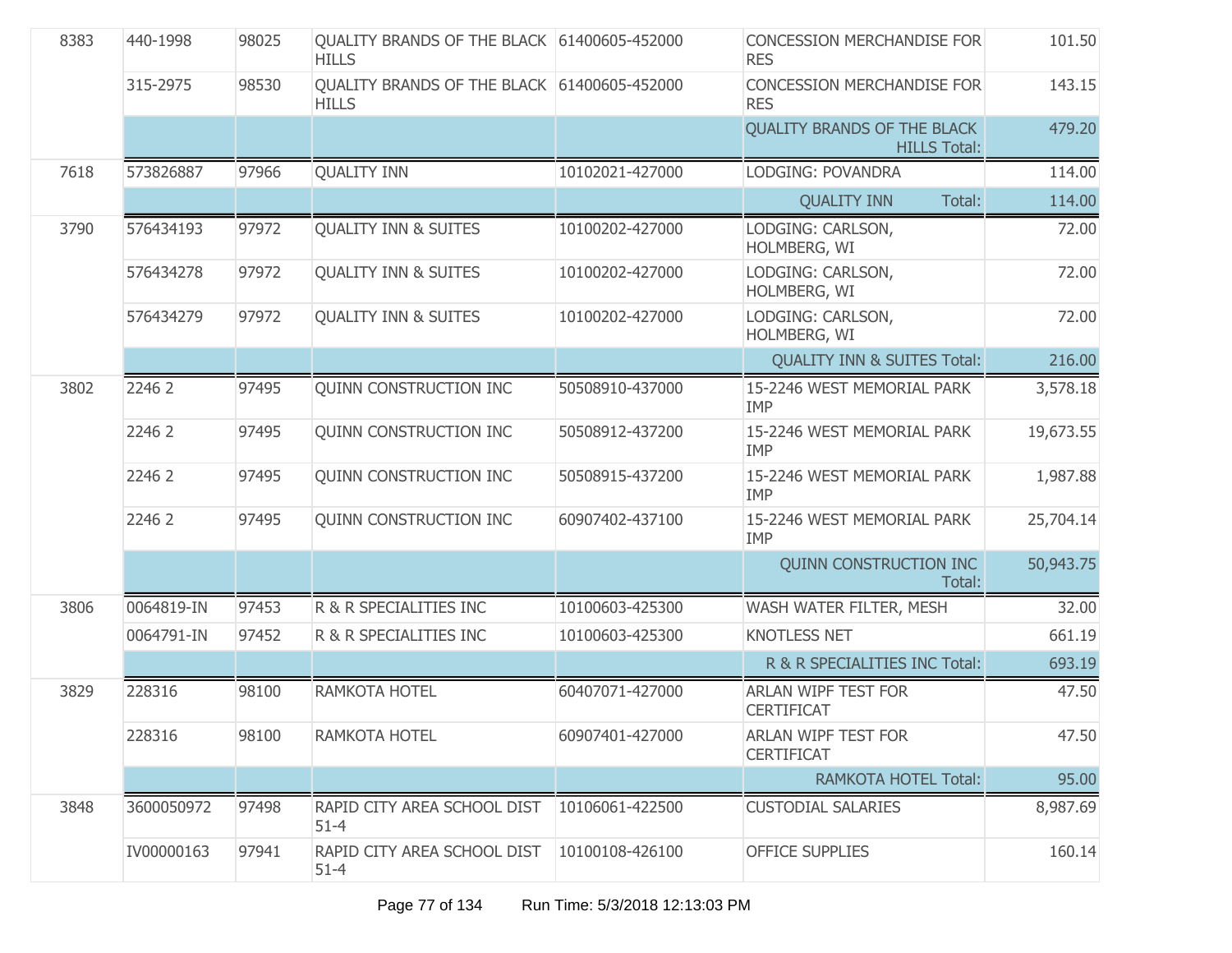| 3848 | IV00000161 | 98484 | RAPID CITY AREA SCHOOL DIST<br>$51 - 4$        | 10100711-426400 | JANITORIAL SUPPLIES - PAPER<br>T <sub>O</sub>            | 9.09      |
|------|------------|-------|------------------------------------------------|-----------------|----------------------------------------------------------|-----------|
|      |            |       |                                                |                 | RAPID CITY AREA SCHOOL DIST<br>51-4 Total:               | 9,156.92  |
| 3849 | 04/12/18   | 98434 | RAPID CITY ARTS COUNCIL                        | 10106062-426400 | PAPER TOWELS, TOILET PAPER                               | 76.62     |
|      | 04/12/2018 | 98433 | RAPID CITY ARTS COUNCIL                        | 10106062-426400 | ICE MELT, NUTS, BOLTS,<br><b>SCREWS</b>                  | 62.94     |
|      |            |       |                                                |                 | RAPID CITY ARTS COUNCIL<br>Total:                        | 139.56    |
| 3861 | 04/18/18   | 99110 | RAPID CITY ECONOMIC<br>DEVELOPMENT PARTNERSHIP | 10700127-422500 | OPPORTUNITY CAPTURE FUND                                 | 19,000.00 |
|      |            |       |                                                |                 | RAPID CITY ECONOMIC<br>DEVELOPMENT PARTNERSHIP<br>Total: | 19,000.00 |
| 3863 | 21079536   | 98001 | RAPID CITY JOURNAL -<br><b>ADVERTISING</b>     | 10106021-423000 | <b>PUBLISHING</b>                                        | 91.79     |
|      | 21079534   | 98001 | RAPID CITY JOURNAL -<br><b>ADVERTISING</b>     | 10106021-423000 | <b>PUBLISHING</b>                                        | 33.38     |
|      | 21079529   | 98001 | RAPID CITY JOURNAL -<br><b>ADVERTISING</b>     | 10106021-423000 | <b>PUBLISHING</b>                                        | 19.01     |
|      | 21079530   | 98001 | RAPID CITY JOURNAL -<br><b>ADVERTISING</b>     | 10106021-423000 | <b>PUBLISHING</b>                                        | 57.49     |
|      | 21079528   | 98001 | RAPID CITY JOURNAL -<br><b>ADVERTISING</b>     | 10106021-423000 | <b>PUBLISHING</b>                                        | 23.64     |
|      | 21080295   | 98280 | RAPID CITY JOURNAL -<br><b>ADVERTISING</b>     | 10106021-423000 | <b>PUBLISHING</b>                                        | 1,517.36  |
|      | 21078967   | 98469 | RAPID CITY JOURNAL -<br><b>ADVERTISING</b>     | 10100204-423000 | <b>LEGAL AD</b>                                          | 16.23     |
|      | 21078081   | 98470 | RAPID CITY JOURNAL -<br><b>ADVERTISING</b>     | 10100204-423000 | <b>LEGAL AD</b>                                          | 74.17     |
|      | 21078733   | 98471 | RAPID CITY JOURNAL -<br><b>ADVERTISING</b>     | 10100204-423000 | <b>LEGAL AD</b>                                          | 57.95     |
|      | 21079157   | 98482 | RAPID CITY JOURNAL -<br><b>ADVERTISING</b>     | 10100706-423000 | RC JOurnal, MPO 4/12/18 AD                               | 41.72     |
|      |            |       |                                                |                 | RAPID CITY JOURNAL -<br><b>ADVERTISING Total:</b>        | 1,932.74  |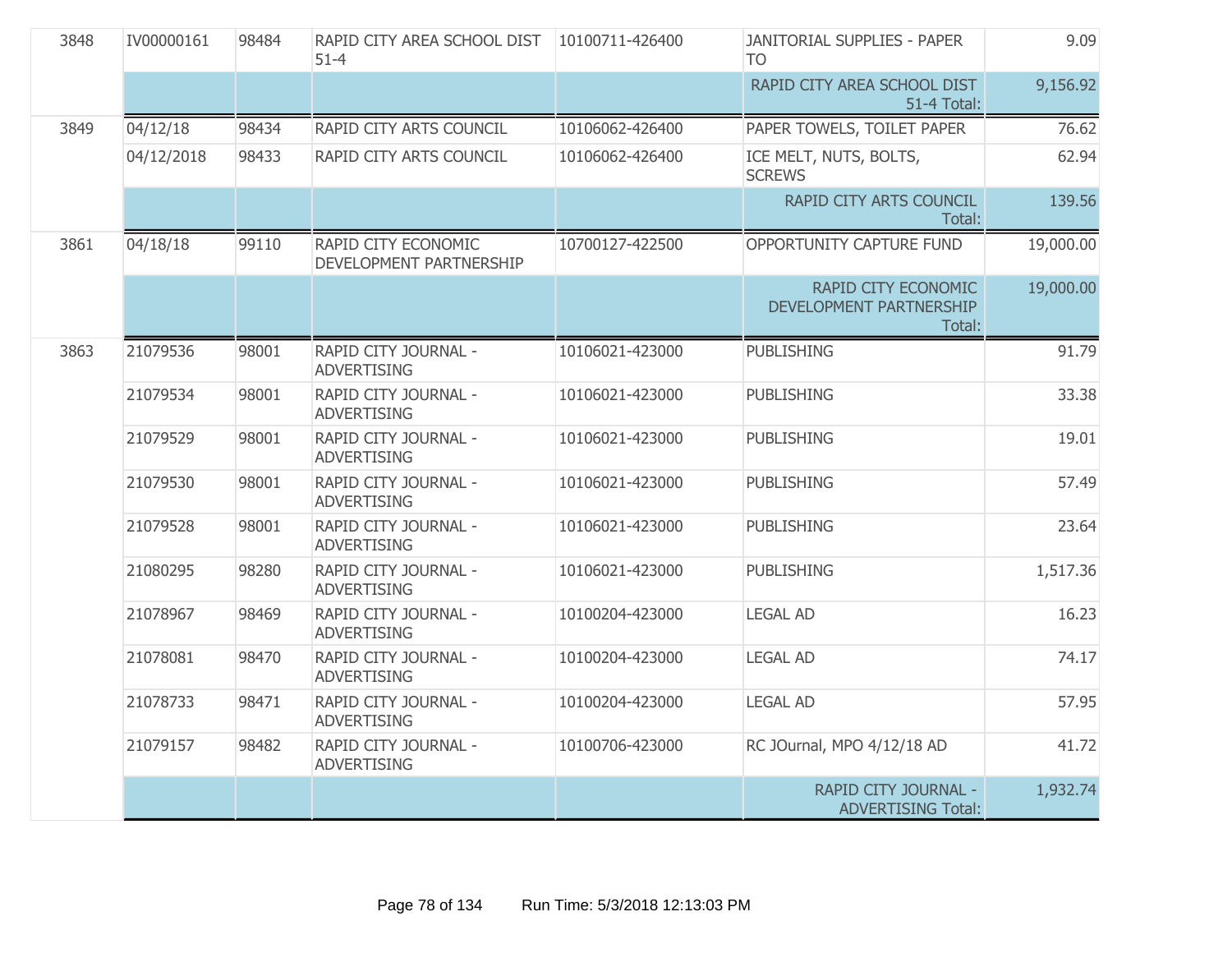| 3865 | 04/04/18 | 97496 | RAPID CITY MEDICAL CENTER              | 78900963-422500 | <b>WELLNESS LABS</b>                                 | 4,240.00   |
|------|----------|-------|----------------------------------------|-----------------|------------------------------------------------------|------------|
|      |          |       |                                        |                 | RAPID CITY MEDICAL CENTER<br>Total:                  | 4,240.00   |
| 3887 | 6298     | 97329 | RAPID FIRE PROTECTION INC              | 10102025-422500 | <b>ALARM SERVICE - ST5</b>                           | 117.25     |
|      | 6298     | 97329 | RAPID FIRE PROTECTION INC              | 61800895-422500 | <b>ALARM SERVICE - ST5</b>                           | 57.75      |
|      | 6533     | 97553 | RAPID FIRE PROTECTION INC              | 60800840-422500 | <b>PROF SERVICES</b>                                 | 330.00     |
|      | 6534     | 97553 | RAPID FIRE PROTECTION INC              | 10100618-422500 | <b>PROF SERVICES</b>                                 | 330.00     |
|      | 6427     | 97673 | RAPID FIRE PROTECTION INC              | 61507103-425200 | SPRINKLER INSPECTION                                 | 2,000.00   |
|      |          |       |                                        |                 | RAPID FIRE PROTECTION INC<br>Total:                  | 2,835.00   |
| 3895 | 70882    | 98075 | <b>RAPID ROOTER</b>                    | 10100301-422500 | <b>HIRE REPAIR</b>                                   | 95.00      |
|      |          |       |                                        |                 | <b>RAPID ROOTER Total:</b>                           | 95.00      |
| 3897 | 046464   | 97218 | RAPID TIRE & ALIGNMENT                 | 61800896-425100 | <b>BUSHINGS &amp; ALIGNMENT - MED6</b>               | 409.20     |
|      | 046489   | 98598 | <b>RAPID TIRE &amp; ALIGNMENT</b>      | 61800891-425100 | BUSHINGS, BALL JOINT,<br><b>ALIGNMEN</b>             | 584.23     |
|      |          |       |                                        |                 | <b>RAPID TIRE &amp; ALIGNMENT Total:</b>             | 993.43     |
| 3898 | 18886    | 96995 | <b>RAPID TOWING</b>                    | 10120104-422500 | TOW CR#18-203802                                     | 125.00     |
|      |          |       |                                        |                 | <b>RAPID TOWING Total:</b>                           | 125.00     |
| 3934 | 23973    | 97305 | RCS CONSTRUCTION INC.                  | 50508912-437200 | PR17-2397 MEADOWBROOK<br><b>RESTROOM</b>             | 76,468.50  |
|      | 2315 2   | 97462 | RCS CONSTRUCTION INC.                  | 60400834-438000 | 15-2315 RESERVOIR RD TRUNK<br><b>SEW</b>             | 183,658.05 |
|      |          |       |                                        |                 | RCS CONSTRUCTION INC. Total:                         | 260,126.55 |
| 3950 | 032452   | 97494 | RECORD STORAGE SOLUTIONS<br><b>INC</b> | 10106022-422500 | STORE, MOVE BOXES                                    | 848.72     |
|      | 032453   | 97649 | RECORD STORAGE SOLUTIONS<br><b>INC</b> | 10100111-422500 | Record Storage Fees                                  | 25.53      |
|      | 032437   | 97512 | RECORD STORAGE SOLUTIONS<br><b>INC</b> | 61808900-422500 | COLD STORAGE - EMS BILLING                           | 70.06      |
|      | 032429   | 98473 | RECORD STORAGE SOLUTIONS<br><b>INC</b> | 10100204-424200 | <b>RECORD STORAGE</b>                                | 271.59     |
|      |          |       |                                        |                 | <b>RECORD STORAGE SOLUTIONS</b><br><b>INC Total:</b> | 1,215.90   |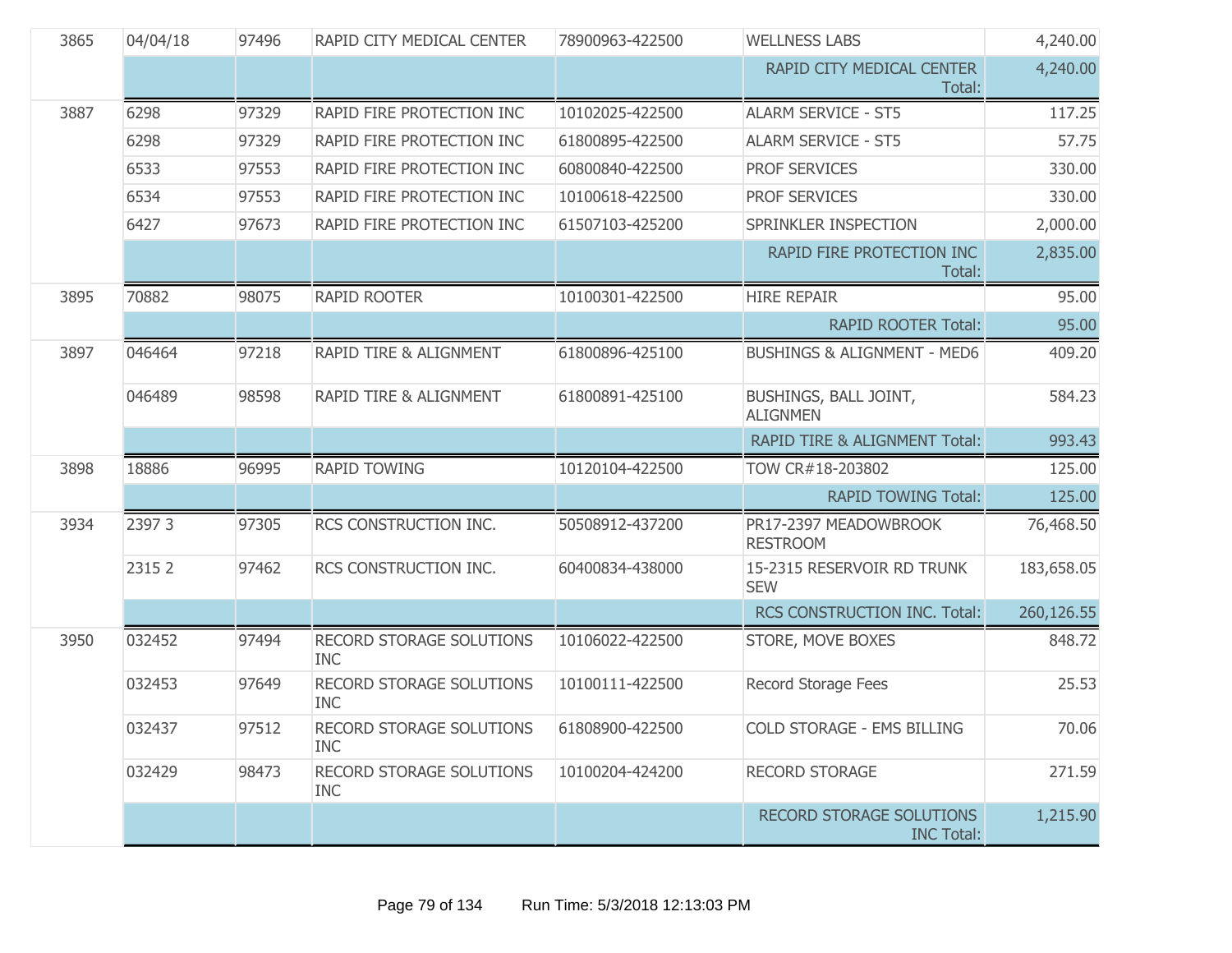| 3958  | 915-1-63688 | 96860 | RED WING SHOE STORE                        | 10100301-426300 | SAFETY CLOTHING                          | 212.49    |
|-------|-------------|-------|--------------------------------------------|-----------------|------------------------------------------|-----------|
|       | 915-1-63812 | 97369 | RED WING SHOE STORE                        | 61507103-426300 | JOHNSON, TOM SAFETY BOOTS                | 186.99    |
|       | 915-1-63860 | 97629 | RED WING SHOE STORE                        | 60207011-426300 | FOOTWEAR TARAN WEAVER                    | 182.74    |
|       | 915-1-64021 | 97676 | <b>RED WING SHOE STORE</b>                 | 61507103-426300 | ROTH, GLEN SAFETY BOOTS                  | 208.24    |
|       |             |       |                                            |                 | RED WING SHOE STORE Total:               | 790.46    |
| 3962  | 8000107     | 98531 | REDWOOD TOXICOLOGY                         | 10100201-422500 | TESTS CR#18-201137-003                   | 250.00    |
|       |             |       |                                            |                 | REDWOOD TOXICOLOGY Total:                | 250.00    |
| 7974  | 0000227     | 97339 | <b>RESCUE 3 WEST</b>                       | 10102027-427000 | MANUALS FOR CONFINED SPACE<br><b>CLA</b> | 1,632.50  |
|       | 0000228     | 97338 | <b>RESCUE 3 WEST</b>                       | 10102027-427000 | MANUALS FOR CONFINED SPACE<br><b>CLA</b> | 1,172.50  |
|       |             |       |                                            |                 | <b>RESCUE 3 WEST</b><br>Total:           | 2,805.00  |
| 9023  | 10548       | 98628 | RICK'S BODY SHOP LLC                       | 10100201-425100 | REPAIR UNIT 167                          | 4,214.15  |
|       |             |       |                                            |                 | RICK'S BODY SHOP LLC Total:              | 4,214.15  |
| 4040  | 5052994505  | 97423 | <b>RICOH USA</b>                           | 10100301-426100 | OFFICE SUPPLIES                          | 176.70    |
|       | 100359559   | 97710 | <b>RICOH USA</b>                           | 10106021-425300 | MAR18 COPIER                             | 75.83     |
|       | 100359559   | 97710 | <b>RICOH USA</b>                           | 10106022-425300 | MAR18 COPIER                             | 113.25    |
|       | 100359559   | 97710 | <b>RICOH USA</b>                           | 10106023-425300 | MAR18 COPIER                             | 115.36    |
|       | 100359559   | 97710 | <b>RICOH USA</b>                           | 10106026-425300 | MAR18 COPIER                             | 3.16      |
|       | 9026216199  | 98226 | <b>RICOH USA</b>                           | 10100612-425300 | PERIODIC PAYMENT 5/1/18 -<br>5/31        | 296.57    |
|       |             |       |                                            |                 | RICOH USA Total:                         | 780.87    |
| 10707 | 188846      |       | RIEDEL, TYLAR                              | 60207014-453000 |                                          | 59.56     |
|       |             |       |                                            |                 | RIEDEL, TYLAR Total:                     | 59.56     |
| 4047  | RF-2005A    | 98510 | RIMFLOW INC                                | 50508912-437200 | parkview pool repairs                    | 18,950.00 |
|       |             |       |                                            |                 | <b>RIMFLOW INC Total:</b>                | 18,950.00 |
| 8756  | 989831      | 97711 | RIPPLETREE LANDSCAPING                     | 10106062-422500 | <b>SNOW REMOVAL</b>                      | 95.00     |
|       |             |       |                                            |                 | RIPPLETREE LANDSCAPING Total:            | 95.00     |
| 8951  | 1578        | 97340 | RMS SCREEN PRINTING &<br><b>EMBROIDERY</b> | 10100202-422500 | EMBROIDERY: CARLSON,<br><b>CULBERSON</b> | 52.00     |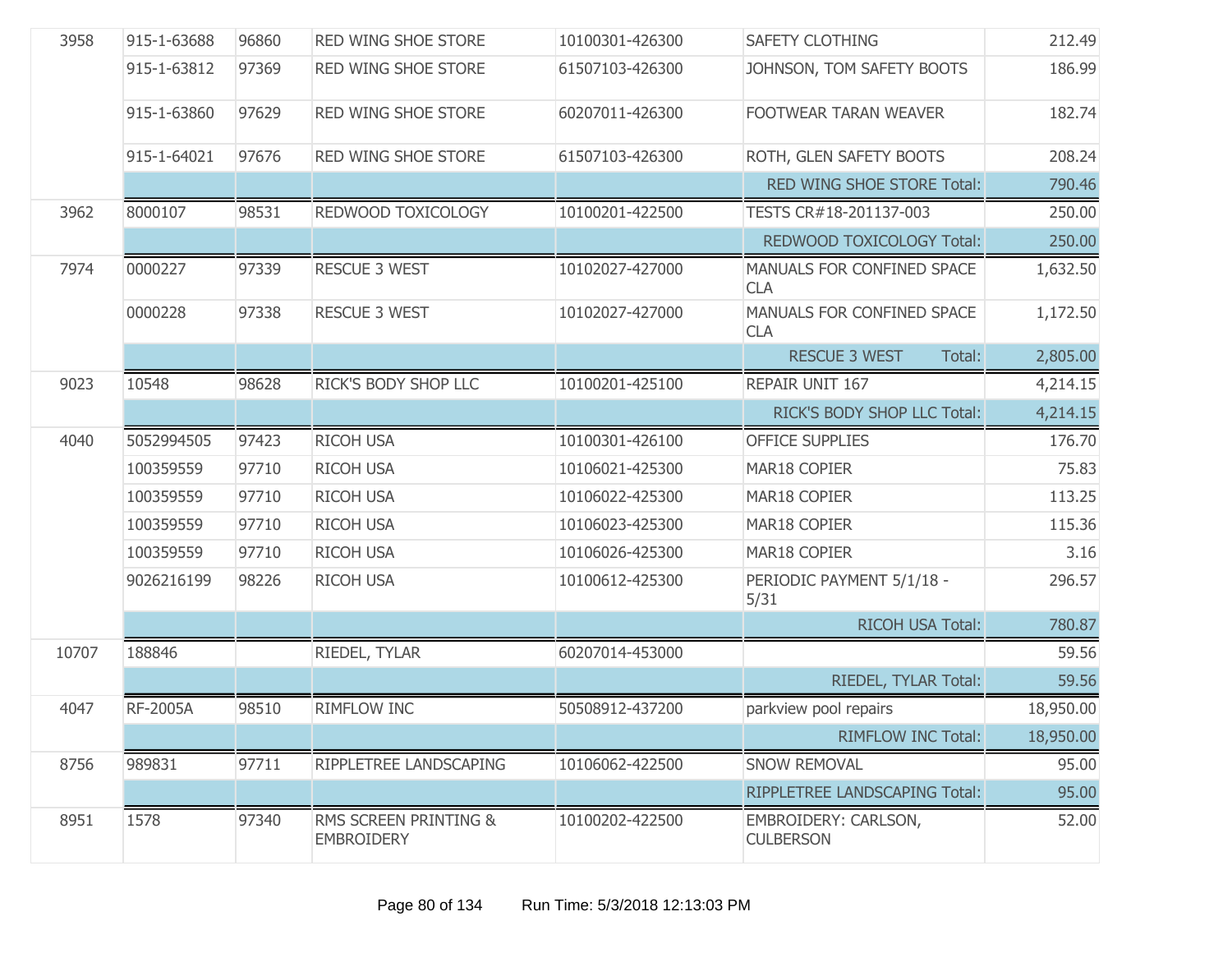| 8951  | 1578                 | 97340 | RMS SCREEN PRINTING &<br><b>EMBROIDERY</b> | 61800890-422500 | EMBROIDERY: CARLSON,<br><b>CULBERSON</b>          | 6.50     |
|-------|----------------------|-------|--------------------------------------------|-----------------|---------------------------------------------------|----------|
|       |                      |       |                                            |                 | RMS SCREEN PRINTING &<br><b>EMBROIDERY Total:</b> | 58.50    |
| 4061  | 17570                | 97457 | ROBERT SHARP & ASSOCIATES                  | 10100620-422900 | Mt. Fest website production                       | 100.00   |
|       | 17599                | 97919 | <b>ROBERT SHARP &amp; ASSOCIATES</b>       | 10100618-422500 | <b>PROF SERVICES</b>                              | 30.00    |
|       |                      |       |                                            |                 | <b>ROBERT SHARP &amp; ASSOCIATES</b><br>Total:    | 130.00   |
| 9557  | $03/05-$<br>04/02/18 | 96998 | RONALD HEDENSKOG                           | 10120104-422500 | WAGES-BACKGROUND TRNG - 14<br><b>HRS</b>          | 397.88   |
|       |                      |       |                                            |                 | <b>RONALD HEDENSKOG Total:</b>                    | 397.88   |
| 10735 | 188874               |       | ROOKS, SANDRA                              | 60207014-453000 |                                                   | 58.07    |
|       |                      |       |                                            |                 | ROOKS, SANDRA Total:                              | 58.07    |
| 4125  | 4820983              | 96947 | <b>RUNNINGS SUPPLY INC</b>                 | 10100607-425300 | trailer light kit, winch                          | 123.94   |
|       | 4820793              | 97426 | <b>RUNNINGS SUPPLY INC</b>                 | 10100608-426900 | batteries, card reader, camera                    | 230.67   |
|       | 4828511              | 97429 | RUNNINGS SUPPLY INC                        | 10100205-426900 | D-Ring anchor                                     | 10.49    |
|       | 4819294              | 97419 | RUNNINGS SUPPLY INC                        | 61507103-426500 | <b>SNOW PUSHER</b>                                | 89.98    |
|       | 4830946              | 98124 | <b>RUNNINGS SUPPLY INC</b>                 | 10100305-426300 | <b>CLOTHING</b>                                   | 90.00    |
|       | 4831548              | 98016 | RUNNINGS SUPPLY INC                        | 60207011-426300 | WORK BIBS WES CARR 3)                             | 90.00    |
|       | 4833396              | 98600 | RUNNINGS SUPPLY INC                        | 10100202-425300 | OIL & FILTERS - ST1                               | 58.49    |
|       | 4833396              | 98600 | <b>RUNNINGS SUPPLY INC</b>                 | 10102021-426200 | OIL & FILTERS - ST1                               | 44.32    |
|       | 4833396              | 98600 | RUNNINGS SUPPLY INC                        | 61800890-425300 | OIL & FILTERS - ST1                               | 28.81    |
|       | 4832804              | 97626 | RUNNINGS SUPPLY INC                        | 60207012-426300 | KELLY WILKINS UNIFORM PANTS                       | 119.95   |
|       | 4832795              | 97928 | <b>RUNNINGS SUPPLY INC</b>                 | 60407071-426500 | SUPPLIES FOR W852 &TOOLS<br>FOR W                 | 8.78     |
|       | 4832432              | 97928 | RUNNINGS SUPPLY INC                        | 60907401-426500 | SUPPLIES FOR W852 &TOOLS<br>FOR W                 | 38.37    |
|       | 4824907              | 98044 | RUNNINGS SUPPLY INC                        | 10100607-426600 | <b>SCALE &amp; SCRUSHER</b>                       | 77.98    |
|       | 4834388              | 98017 | RUNNINGS SUPPLY INC                        | 60207011-426900 | RAILROAD TIE 3) MORRIS LANE                       | 35.97    |
|       |                      |       |                                            |                 | <b>RUNNINGS SUPPLY INC Total:</b>                 | 1,047.75 |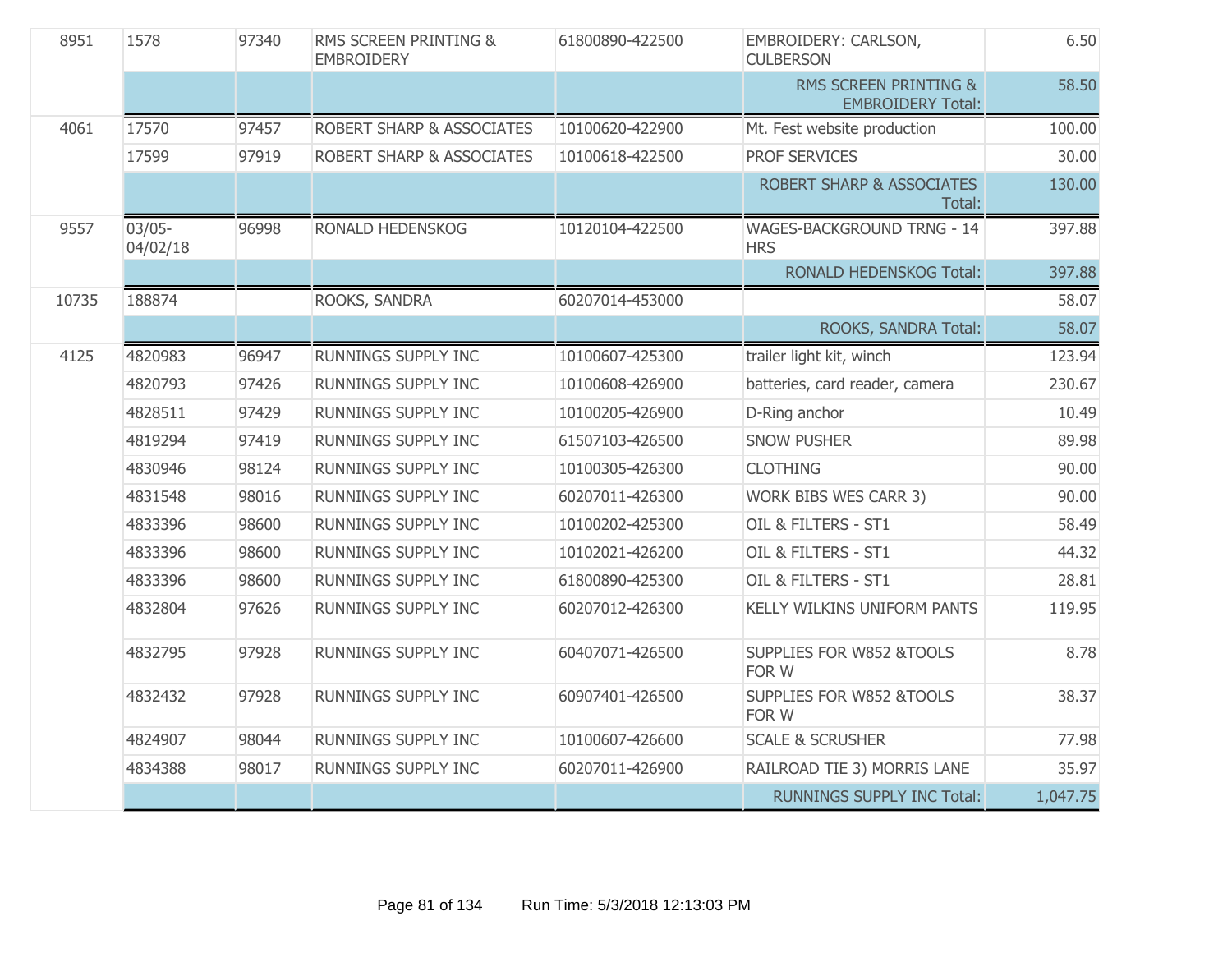| 4131  | 0014222-IN  | 97962 | <b>RUSHMORE COMMUNICATIONS</b><br><b>INC</b> | 10100202-426900 | RADIO PROGRAMMING                                   | 311.00 |
|-------|-------------|-------|----------------------------------------------|-----------------|-----------------------------------------------------|--------|
|       |             |       |                                              |                 | <b>RUSHMORE COMMUNICATIONS</b><br><b>INC Total:</b> | 311.00 |
| 4137  | 04/04/18    | 97344 | RUSHMORE PLAZA CIVIC CENTER 10100202-427000  |                 | DAY OF EXCELLENCE                                   | 120.60 |
|       | 04/04/18    | 97344 | RUSHMORE PLAZA CIVIC CENTER 61800890-427000  |                 | DAY OF EXCELLENCE                                   | 59.40  |
|       |             |       |                                              |                 | <b>RUSHMORE PLAZA CIVIC CENTER</b><br>Total:        | 180.00 |
| 4141  | 57521       | 98095 | RUSHMORE SAFETY SUPPLIES                     | 60207012-426310 | SAFETY SUPPLIES-SHOP<br><b>INVENTORY</b>            | 17.50  |
|       | 57521       | 98095 | <b>RUSHMORE SAFETY SUPPLIES</b>              | 60407071-426310 | SAFETY SUPPLIES-SHOP<br><b>INVENTORY</b>            | 15.45  |
|       | 57521       | 98095 | RUSHMORE SAFETY SUPPLIES                     | 60407071-426900 | <b>SAFETY SUPPLIES-SHOP</b><br><b>INVENTORY</b>     | 10.00  |
|       | 57521       | 98095 | RUSHMORE SAFETY SUPPLIES                     | 60907401-426310 | SAFETY SUPPLIES-SHOP<br><b>INVENTORY</b>            | 7.00   |
|       | 57575       | 97853 | <b>RUSHMORE SAFETY SUPPLIES</b>              | 60907401-426300 | <b>EMPLOYEE WORK SHIRTS</b>                         | 100.00 |
|       | 57574       | 97853 | <b>RUSHMORE SAFETY SUPPLIES</b>              | 60907401-426300 | <b>EMPLOYEE WORK SHIRTS</b>                         | 100.00 |
|       | 57573       | 97853 | <b>RUSHMORE SAFETY SUPPLIES</b>              | 60907401-426300 | <b>EMPLOYEE WORK SHIRTS</b>                         | 100.00 |
|       |             |       |                                              |                 | <b>RUSHMORE SAFETY SUPPLIES</b><br>Total:           | 349.95 |
| 10784 | 04/12/18    | 98460 | <b>RUTH CONSULTING LLC</b>                   | 10120122-422500 | SUBARU EVENT DATA RECORDER<br>KIT                   | 754.00 |
|       |             |       |                                              |                 | RUTH CONSULTING LLC Total:                          | 754.00 |
| 10684 | 03/30/18    | 97210 | <b>RYAN NELSON</b>                           | 61800890-427000 | PER DIEM: NELSON 3.30 AMB<br><b>TRNS</b>            | 35.00  |
|       | 03/29-30/18 | 97208 | <b>RYAN NELSON</b>                           | 61800890-427000 | PER DIEM: NELSON 3.29 AMB<br><b>TRNS</b>            | 21.00  |
|       |             |       |                                              |                 | <b>RYAN NELSON Total:</b>                           | 56.00  |
| 4163  | 76322781    | 97589 | SAFETY KLEEN CORP                            | 10100607-422500 | PARTS WASHER SERVICE                                | 375.07 |
|       |             |       |                                              |                 | <b>SAFETY KLEEN CORP Total:</b>                     | 375.07 |
| 10757 | 188897      |       | SAMPSON, TYLER                               | 60207014-453000 |                                                     | 24.62  |
|       |             |       |                                              |                 | SAMPSON, TYLER Total:                               | 24.62  |
| 4182  | 007852      | 98554 | <b>SAM'S CLUB</b>                            | 10100202-426400 | <b>DEPT SUPPLIES</b>                                | 573.30 |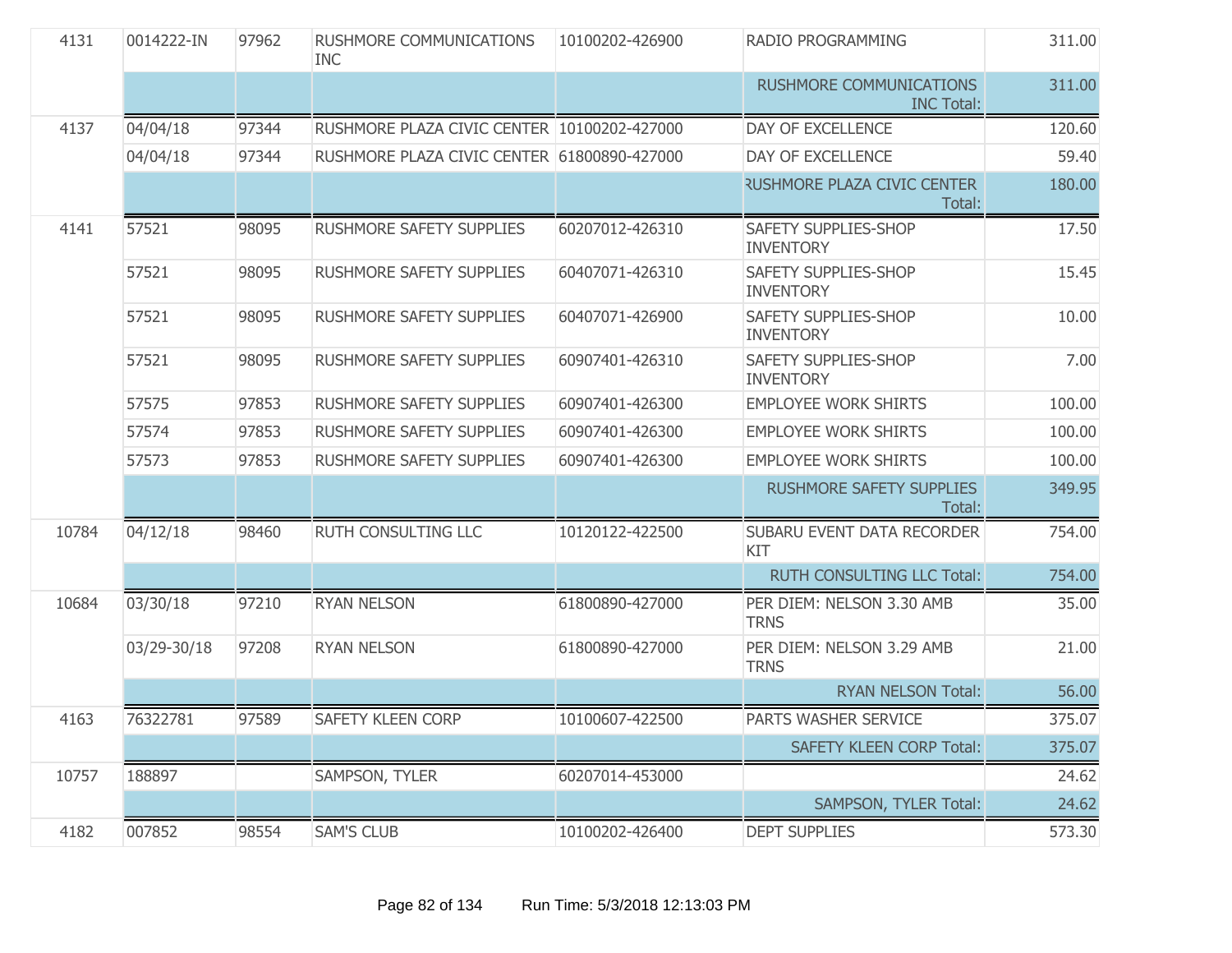| 4182 | 007852             | 98554 | <b>SAM'S CLUB</b>       | 61800890-426400 | <b>DEPT SUPPLIES</b>                     | 282.37   |
|------|--------------------|-------|-------------------------|-----------------|------------------------------------------|----------|
|      | 004010             | 96799 | <b>SAM'S CLUB</b>       | 10102024-426400 | PAPER TOWELS - ST4                       | 22.77    |
|      | 004010             | 96799 | <b>SAM'S CLUB</b>       | 61800894-426400 | PAPER TOWELS - ST4                       | 11.21    |
|      | 004813             | 96267 | <b>SAM'S CLUB</b>       | 10100616-426100 | <b>CLEANING SUPPLIES</b>                 | 17.96    |
|      | 004813             | 96267 | <b>SAM'S CLUB</b>       | 10100616-426400 | <b>CLEANING SUPPLIES</b>                 | 155.73   |
|      | 004813             | 96267 | <b>SAM'S CLUB</b>       | 10100616-452000 | <b>CLEANING SUPPLIES</b>                 | 15.78    |
|      | 000633             | 97902 | <b>SAM'S CLUB</b>       | 10100603-452000 | <b>CONCESSION FOODS</b>                  | 121.93   |
|      | 006760             | 97992 | <b>SAM'S CLUB</b>       | 10100202-426300 | <b>GATORADE - ACADEMY</b>                | 99.80    |
|      | 006793<br>04/03/18 | 97282 | <b>SAM'S CLUB</b>       | 10100612-452000 | <b>CONCESSION FOODS</b>                  | 367.97   |
|      | 009833             | 98583 | <b>SAM'S CLUB</b>       | 10100101-426300 | <b>OFFICE SUPPLIES</b>                   | 73.58    |
|      | 009833             | 98583 | <b>SAM'S CLUB</b>       | 10101010-426300 | <b>OFFICE SUPPLIES</b>                   | 11.96    |
|      | 008541             | 98038 | <b>SAM'S CLUB</b>       | 10100616-452000 | <b>CONCESSION FOODS</b>                  | 535.23   |
|      | 003579             | 97266 | <b>SAM'S CLUB</b>       | 61507103-426400 | <b>JANITORIAL SUPPLES</b>                | 222.95   |
|      | 005767             | 97350 | <b>SAM'S CLUB</b>       | 61400605-426400 | bath tissue                              | 93.82    |
|      | 004560             | 97349 | <b>SAM'S CLUB</b>       | 10100202-426900 | <b>TABLES</b>                            | 399.84   |
|      | 001318<br>04/11/18 | 97912 | <b>SAM'S CLUB</b>       | 10100618-426200 | <b>SUPPLIES</b>                          | 131.76   |
|      | 001318<br>04/11/18 | 97912 | <b>SAM'S CLUB</b>       | 10100618-426400 | <b>SUPPLIES</b>                          | 28.36    |
|      | 004719             | 96266 | <b>SAM'S CLUB</b>       | 10100616-452000 | <b>CONCESSION FOODS</b>                  | 851.77   |
|      | 005256             | 96457 | <b>SAM'S CLUB</b>       | 10100616-452000 | Concession supplies                      | 691.13   |
|      |                    |       |                         |                 | <b>SAM'S CLUB Total:</b>                 | 4,709.22 |
| 4189 | 10857              | 98331 | <b>SAND SCRIPTS</b>     | 61207101-422900 | SUSTAINABILITY AWARD<br><b>PLAQUE</b>    | 4.75     |
|      |                    |       |                         |                 | <b>SAND SCRIPTS Total:</b>               | 4.75     |
| 1329 | 03/20-23/18        | 97197 | SANDY DEMPSEY           | 61800890-427000 | PER DIEM: DEMPSEY 3.20<br><b>CONFERE</b> | 170.00   |
|      |                    |       |                         |                 | <b>SANDY DEMPSEY Total:</b>              | 170.00   |
| 4194 | 62989              | 90346 | SANITATION PRODUCTS INC | 60407071-425300 | WATER TANK AND STRAP FOR<br>W852,        | 5,654.48 |
|      | 63144              | 96935 | SANITATION PRODUCTS INC | 60407071-425300 | TANK STRAPS FOR W852                     | 178.54   |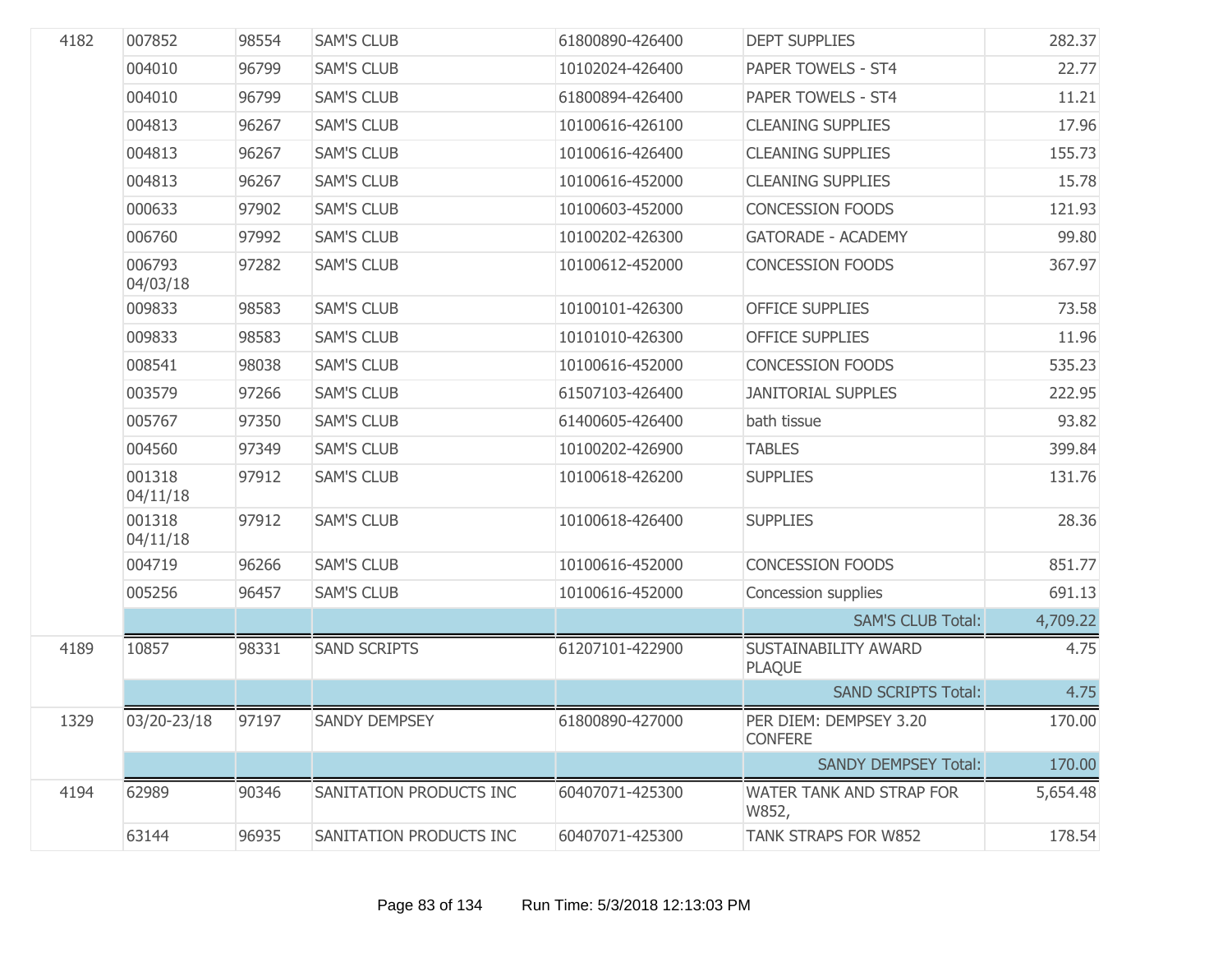| 4194  |             |       |                                             |                 | SANITATION PRODUCTS INC<br>Total:                | 5,833.02 |
|-------|-------------|-------|---------------------------------------------|-----------------|--------------------------------------------------|----------|
| 5740  | 03/30/18    | 97209 | <b>SARAH ALLENDER</b>                       | 61800890-427000 | PER DIEM: ALLENDER 3.30 AMB<br><b>TR</b>         | 35.00    |
|       |             |       |                                             |                 | <b>SARAH ALLENDER Total:</b>                     | 35.00    |
| 8695  | 401041      | 98358 | <b>SCARAB INTERNATIONAL LLLP</b>            | 61507102-425300 | <b>LIFT VALVE</b>                                | 1,460.12 |
|       |             |       |                                             |                 | <b>SCARAB INTERNATIONAL LLLP</b><br>Total:       | 1,460.12 |
| 10704 | 188843      |       | SCHMIDT, W.F.                               | 60207014-453000 |                                                  | 37.68    |
|       |             |       |                                             |                 | SCHMIDT, W.F. Total:                             | 37.68    |
| 10737 | 188876      |       | SCHMIERER, JAY                              | 60207014-453000 |                                                  | 15.91    |
|       |             |       |                                             |                 | <b>SCHMIERER, JAY Total:</b>                     | 15.91    |
| 4421  | 04/08-11/18 | 98446 | <b>SCOTT SITTS</b>                          | 10120106-427000 | <b>MEALS-GRANT MEETING-</b><br><b>WASHINGTON</b> | 256.00   |
|       |             |       |                                             |                 | <b>SCOTT SITTS Total:</b>                        | 256.00   |
| 10732 | 188871      |       | SD BUREAU OF ADMINISTRATION 60207014-453000 |                 |                                                  | 75.00    |
|       |             |       |                                             |                 | SD BUREAU OF<br><b>ADMINISTRATION Total:</b>     | 75.00    |
| 9530  | 37513       | 97222 | <b>SELECT TECH</b>                          | 61800896-425100 | SINGLE BAR DISPLAY GRAPH -<br><b>ME</b>          | 163.36   |
|       | 37483       | 97221 | <b>SELECT TECH</b>                          | 61800896-425100 | <b>INVERTER &amp; CHARGER - MED6</b>             | 1,597.61 |
|       | 37623       | 98549 | <b>SELECT TECH</b>                          | 61800891-425100 | TRI-MARK PADDLE HANDLE -<br>MED1                 | 386.42   |
|       |             |       |                                             |                 | <b>SELECT TECH Total:</b>                        | 2,147.39 |
| 4330  | 0008341     | 96710 | SERVALL UNIFORM/LINEN CO<br><b>INC</b>      | 10100711-426400 | RUGS FOR OFFICE 3/27/2018                        | 22.65    |
|       | 0009331     | 97326 | SERVALL UNIFORM/LINEN CO<br><b>INC</b>      | 10100202-426400 | <b>LINEN SERVICE</b>                             | 54.73    |
|       | 0009331     | 97326 | SERVALL UNIFORM/LINEN CO<br><b>INC</b>      | 61800890-426400 | <b>LINEN SERVICE</b>                             | 111.13   |
|       | 0012418     | 97242 | SERVALL UNIFORM/LINEN CO<br><b>INC</b>      | 60207012-426400 | <b>RUG RENTAL FOR SHOP</b>                       | 31.34    |
|       | 0012418     | 97242 | SERVALL UNIFORM/LINEN CO<br><b>INC</b>      | 60407071-426400 | RUG RENTAL FOR SHOP                              | 21.80    |
|       | 0012418     | 97242 | SERVALL UNIFORM/LINEN CO<br><b>INC</b>      | 60907401-426400 | RUG RENTAL FOR SHOP                              | 15.53    |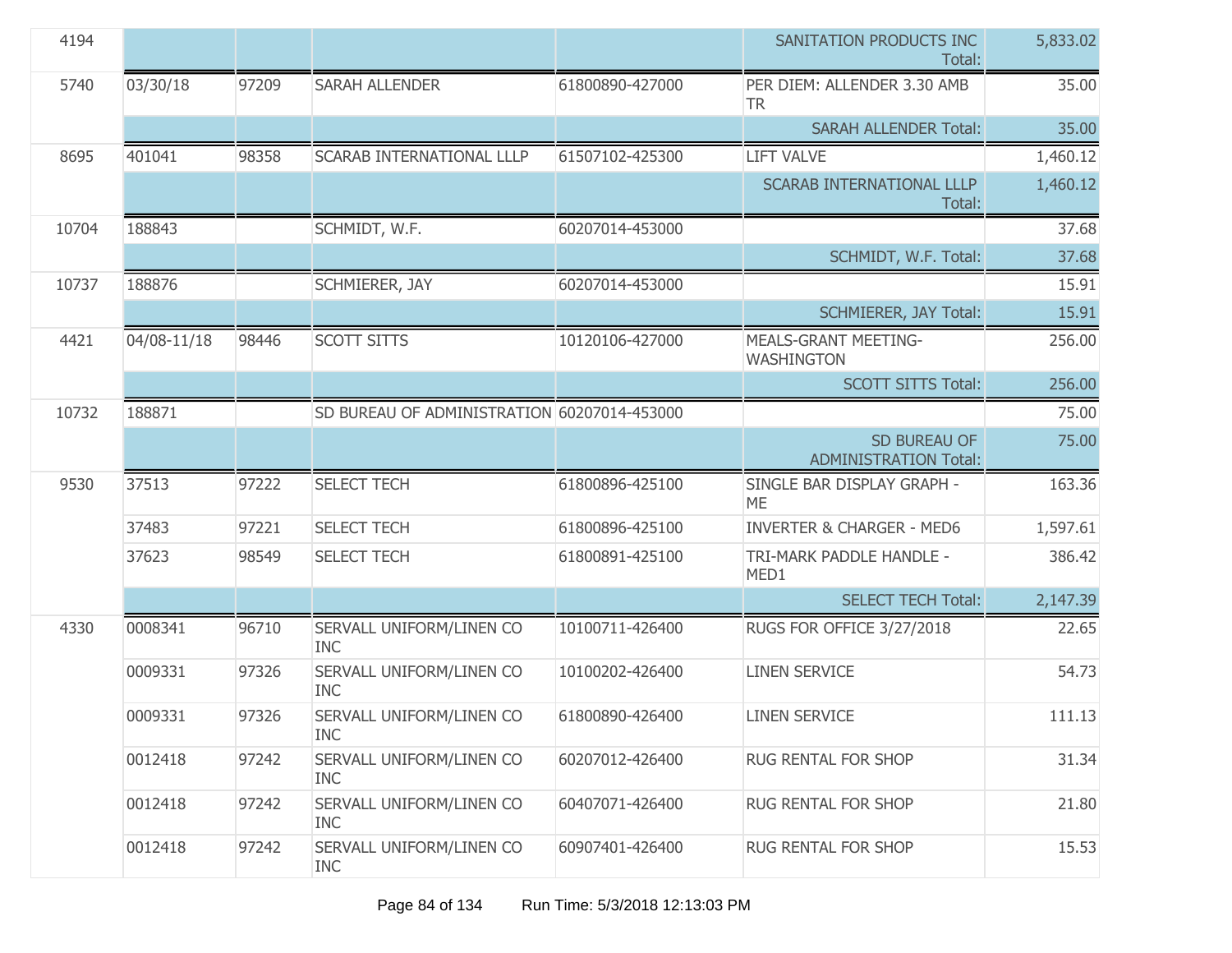| 4330 | 0013095  | 97294 | SERVALL UNIFORM/LINEN CO<br><b>INC</b> | 60207011-426400 | MATS, MOPS 040418                        | 35.39  |
|------|----------|-------|----------------------------------------|-----------------|------------------------------------------|--------|
|      | 0013155  | 97342 | SERVALL UNIFORM/LINEN CO<br><b>INC</b> | 10100202-426400 | <b>LINEN SERVICE</b>                     | 52.47  |
|      | 0013155  | 97342 | SERVALL UNIFORM/LINEN CO<br><b>INC</b> | 61800890-426400 | <b>LINEN SERVICE</b>                     | 106.54 |
|      | 0014378  | 97420 | SERVALL UNIFORM/LINEN CO<br><b>INC</b> | 61507103-426400 | COVERALL LAUNDRY SERVICE                 | 30.16  |
|      | 0018747  | 98091 | SERVALL UNIFORM/LINEN CO<br><b>INC</b> | 60207012-426400 | RUG RENTAL FOR UTILITY<br><b>MAINTEN</b> | 31.34  |
|      | 0018747  | 98091 | SERVALL UNIFORM/LINEN CO<br><b>INC</b> | 60407071-426400 | RUG RENTAL FOR UTILITY<br><b>MAINTEN</b> | 21.80  |
|      | 0018747  | 98091 | SERVALL UNIFORM/LINEN CO<br><b>INC</b> | 60907401-426400 | RUG RENTAL FOR UTILITY<br><b>MAINTEN</b> | 15.53  |
|      | 0020734  | 98428 | SERVALL UNIFORM/LINEN CO<br><b>INC</b> | 60407072-426400 | 4/20/2018: MATS, MOPS, SHOP<br><b>TO</b> | 56.41  |
|      | 0019385  | 98700 | SERVALL UNIFORM/LINEN CO<br><b>INC</b> | 60207011-426400 | MATS, MOPS 041818                        | 35.39  |
|      | 0014412  | 97379 | SERVALL UNIFORM/LINEN CO<br><b>INC</b> | 60407072-426400 | 4/6/2018: MATS, MOPS, SHOP<br><b>TOW</b> | 56.41  |
|      | 0017597  | 97906 | SERVALL UNIFORM/LINEN CO<br><b>INC</b> | 60407072-426400 | 4/13/2018: MATS, MOPS, SHOP<br><b>TO</b> | 65.91  |
|      | 0018529  | 98435 | SERVALL UNIFORM/LINEN CO<br><b>INC</b> | 10106062-426400 | <b>JANITORIAL SUPPLIES</b>               | 32.53  |
|      | S0023526 | 97974 | SERVALL UNIFORM/LINEN CO<br><b>INC</b> | 10102024-426400 | RUGS - ST4                               | 52.80  |
|      | S0023526 | 97974 | SERVALL UNIFORM/LINEN CO<br><b>INC</b> | 61800894-426400 | RUGS - ST4                               | 107.20 |
|      | 0017559  | 98311 | SERVALL UNIFORM/LINEN CO<br><b>INC</b> | 61507103-426400 | COVERALL LAUNDRY SERVICE                 | 30.16  |
|      | 0020701  | 98423 | SERVALL UNIFORM/LINEN CO<br><b>INC</b> | 61507103-426300 | <b>COVERALL LAUNDRY SERVICE</b>          | 32.32  |
|      | 0015305  | 97506 | SERVALL UNIFORM/LINEN CO<br><b>INC</b> | 10100711-426400 | RUGS FOR OFFICE 4/10/2018                | 22.65  |
|      | 0000855  | 97557 | SERVALL UNIFORM/LINEN CO<br><b>INC</b> | 60800840-422500 | <b>PROF SERVICES</b>                     | 36.08  |
|      | 0013168  | 97557 | SERVALL UNIFORM/LINEN CO<br><b>INC</b> | 60800840-422500 | PROF SERVICES                            | 45.37  |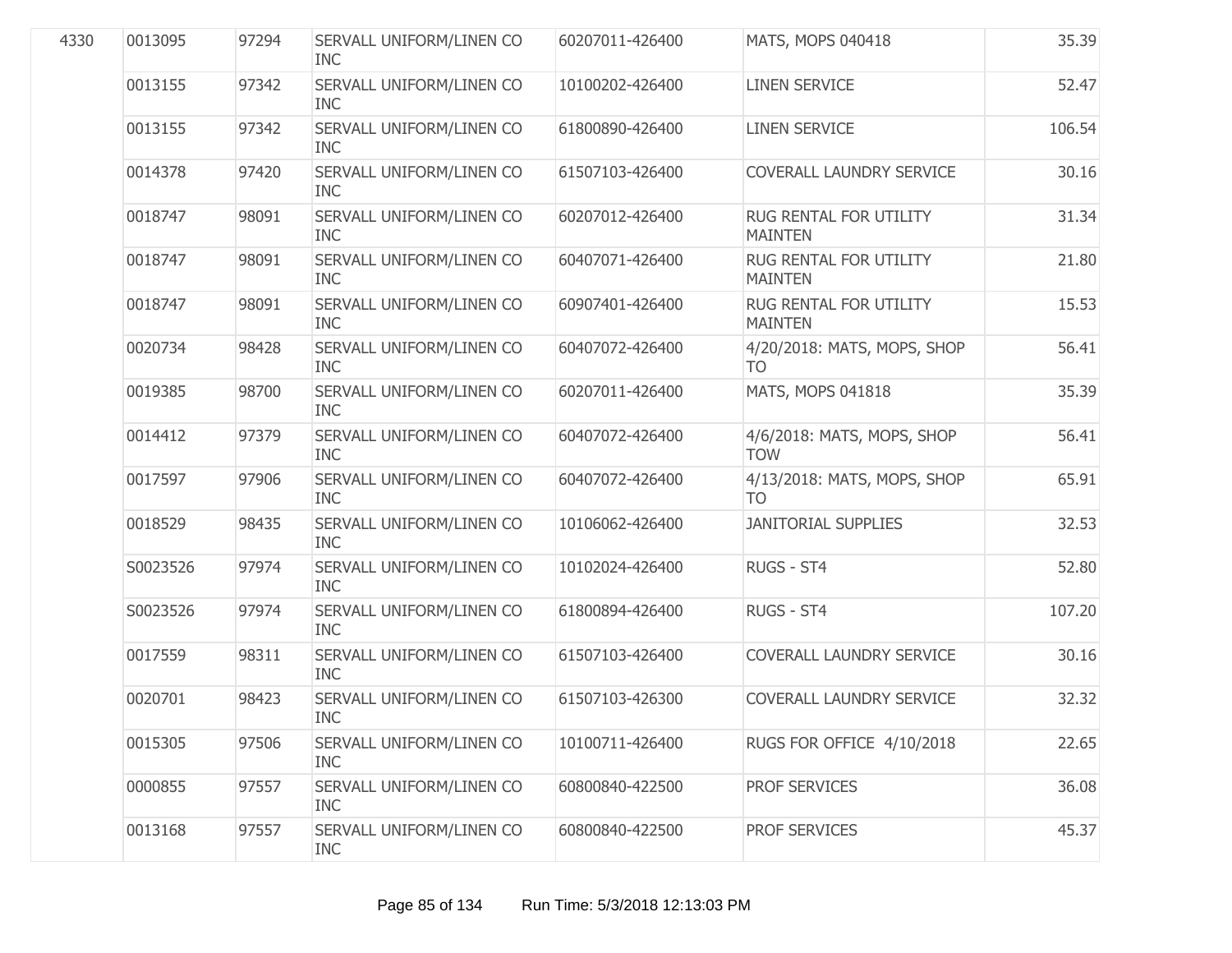| 4330  | 0015303   | 97557 | SERVALL UNIFORM/LINEN CO<br><b>INC</b> | 60800840-422500 | <b>PROF SERVICES</b>                          | 36.08    |
|-------|-----------|-------|----------------------------------------|-----------------|-----------------------------------------------|----------|
|       | 0015319   | 97713 | SERVALL UNIFORM/LINEN CO<br><b>INC</b> | 10106062-426400 | <b>JANITORIAL SUPPLIES</b>                    | 195.55   |
|       | 0012216   | 97713 | SERVALL UNIFORM/LINEN CO<br><b>INC</b> | 10106062-426400 | <b>JANITORIAL SUPPLIES</b>                    | 32.53    |
|       |           |       |                                        |                 | SERVALL UNIFORM/LINEN CO<br><b>INC Total:</b> | 1,387.80 |
| 10731 | 188870    |       | SEVERSON, CINDY                        | 60207014-453000 |                                               | 52.23    |
|       |           |       |                                        |                 | SEVERSON, CINDY Total:                        | 52.23    |
| 4359  | 4754-8    | 98304 | SHERWIN-WILLIAMS COMPANY               | 10100607-425900 | PAINT, PAINT SUPPLIES                         | 377.99   |
|       | 4855-3    | 98617 | SHERWIN-WILLIAMS COMPANY               | 10100607-425900 | <b>PAINT SUPPLIES</b>                         | 116.42   |
|       |           |       |                                        |                 | SHERWIN-WILLIAMS COMPANY<br>Total:            | 494.41   |
| 4360  | B08119821 | 97947 | SHI INTERNATIONAL CORP                 | 10100620-429500 | software                                      | 241.57   |
|       |           |       |                                        |                 | SHI INTERNATIONAL CORP Total:                 | 241.57   |
| 4366  | 87341     | 96891 | SHOENER MACHINE & TOOL INC             | 60407072-426500 | TOOL: 4 FLUTE END MILL, 6" CAL                | 111.50   |
|       |           |       |                                        |                 | SHOENER MACHINE & TOOL INC<br>Total:          | 111.50   |
| 10794 | 03/21/18  | 98681 | SHORELINE PROPERTIES LLC               | 50589101-431000 | 14-2170 E BLVD E NORTH<br>UTILITI             | 2,690.00 |
|       |           |       |                                        |                 | SHORELINE PROPERTIES LLC<br>Total:            | 2,690.00 |
| 4388  | 77034     | 97914 | <b>SIGN EXPRESS</b>                    | 61000870-422500 | <b>PROF SERVICES</b>                          | 72.12    |
|       |           |       |                                        |                 | <b>SIGN EXPRESS Total:</b>                    | 72.12    |
| 10772 | 1151876   | 97622 | SIMON NORTH REGION SD                  | 60207012-426900 | <b>GUARD RAIL</b>                             | 230.00   |
|       | 1152166   | 98125 | SIMON NORTH REGION SD                  | 10100301-425400 | <b>ROCK</b>                                   | 234.46   |
|       |           |       |                                        |                 | SIMON NORTH REGION SD Total:                  | 464.46   |
| 4401  | 84678559  | 97712 | SIMPLEX GRINNELL                       | 10106062-425300 | FIRE ALARM SYSTEM REPAIR                      | 687.97   |
|       | 41147523  | 98432 | SIMPLEX GRINNELL                       | 10106062-425300 | FIRE ALARM SYSTEM BATTERIES                   | 267.00   |
|       |           |       |                                        |                 | <b>SIMPLEX GRINNELL Total:</b>                | 954.97   |
| 4405  | 69804     | 97008 | SIMPSON'S PRINTING                     | 10100201-426100 | <b>CARDS DELFS</b>                            | 53.00    |
|       | 69693     | 96866 | SIMPSON'S PRINTING                     | 60207012-426900 | <b>MAPS</b>                                   | 1,185.00 |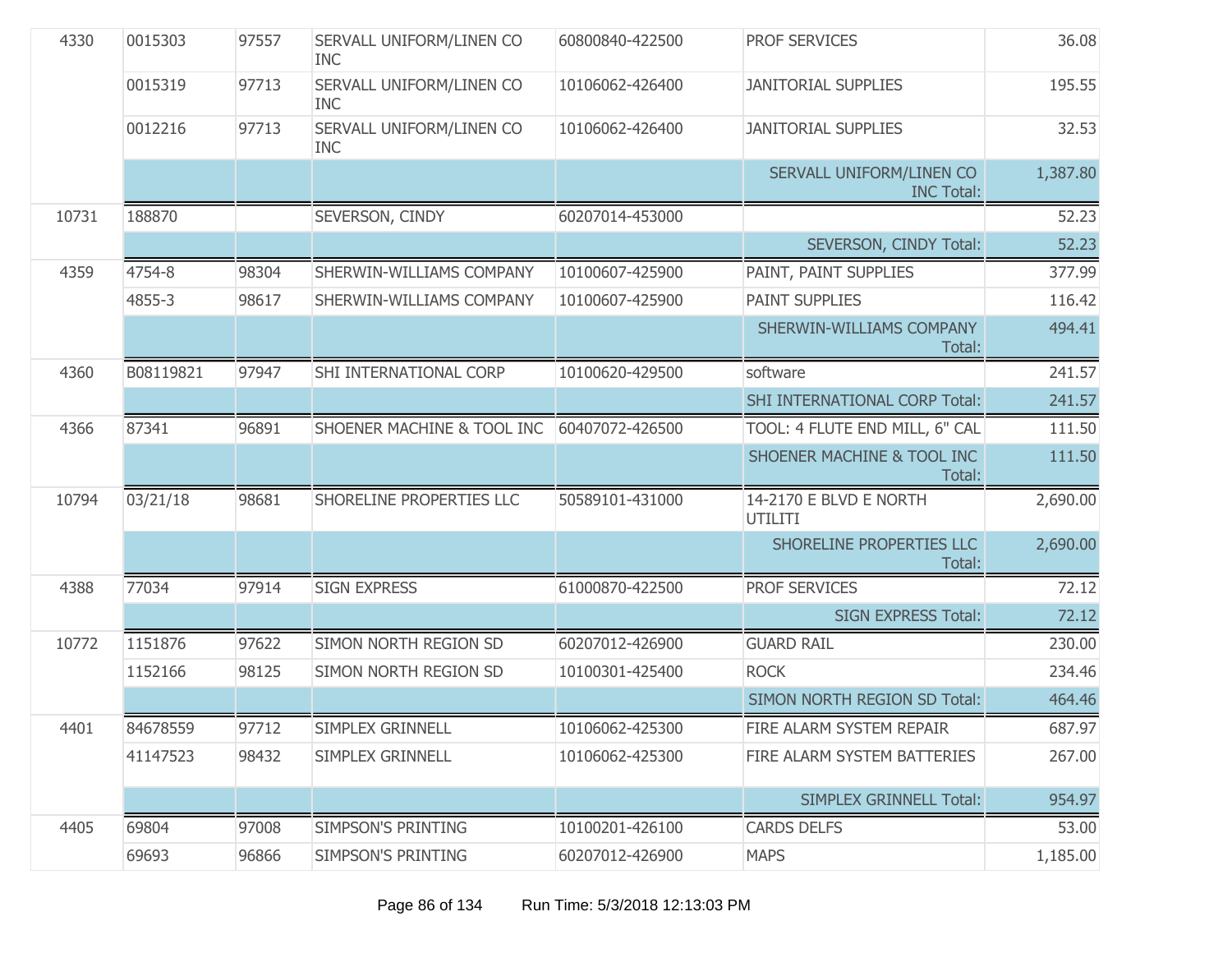| 4405  | 69798     | 97455 | <b>SIMPSON'S PRINTING</b>                               | 10100601-426900 | <b>VOLLEYBALL SCORE CARDS</b>                       | 188.00     |
|-------|-----------|-------|---------------------------------------------------------|-----------------|-----------------------------------------------------|------------|
|       | 69934     | 97752 | <b>SIMPSON'S PRINTING</b>                               | 10100108-426100 | <b>OFFICE SUPPLIES</b>                              | 52.50      |
|       | 70085     | 98627 | SIMPSON'S PRINTING                                      | 10100201-426100 | POLICE SIGNS                                        | 84.00      |
|       |           |       |                                                         |                 | <b>SIMPSON'S PRINTING Total:</b>                    | 1,562.50   |
| 4406  | 27257     | 97918 | <b>SIMS GLASS</b>                                       | 10100618-422500 | <b>PROF SERVICES</b>                                | 75.00      |
|       |           |       |                                                         |                 | <b>SIMS GLASS Total:</b>                            | 75.00      |
| 10750 | 188889    |       | SINGER PROPERTIES                                       | 60207014-453000 |                                                     | 36.62      |
|       |           |       |                                                         |                 | <b>SINGER PROPERTIES Total:</b>                     | 36.62      |
| 4418  | 2001 1    | 97590 | SITE WORK SPECIALISTS INC                               | 50508910-437000 | 11-2001 STURGIS ROAD AREA<br>UTIL                   | 1,477.97   |
|       | 2001 1    | 97590 | SITE WORK SPECIALISTS INC                               | 50508911-437100 | 11-2001 STURGIS ROAD AREA<br>UTIL                   | 633.42     |
|       | 2001 1    | 97590 | SITE WORK SPECIALISTS INC                               | 60200933-438100 | 11-2001 STURGIS ROAD AREA<br>UTIL                   | 137,484.42 |
|       | 2001 1    | 97590 | SITE WORK SPECIALISTS INC                               | 60400833-438000 | 11-2001 STURGIS ROAD AREA<br>UTIL                   | 8,596.62   |
|       |           |       |                                                         |                 | SITE WORK SPECIALISTS INC<br>Total:                 | 148,192.43 |
| 4431  | 6697      | 96972 | <b>SKYLINE ENGINEERING</b>                              | 60200933-422300 | 16-2365 WELL NO. 9 ELECTRICAL                       | 560.00     |
|       |           |       |                                                         |                 | <b>SKYLINE ENGINEERING Total:</b>                   | 560.00     |
| 4519  | SD18-0640 | 97890 | SOUTH DAKOTA ONE CALL                                   | 10100205-422500 | <b>588 LOCATES</b>                                  | 152.39     |
|       | SD18-0640 | 97890 | SOUTH DAKOTA ONE CALL                                   | 10100607-422500 | <b>588 LOCATES</b>                                  | 152.39     |
|       | SD18-0640 | 97890 | SOUTH DAKOTA ONE CALL                                   | 60207012-422500 | <b>588 LOCATES</b>                                  | 152.39     |
|       | SD18-0640 | 97890 | SOUTH DAKOTA ONE CALL                                   | 60907401-422500 | <b>588 LOCATES</b>                                  | 152.39     |
|       |           |       |                                                         |                 | <b>SOUTH DAKOTA ONE CALL Total:</b>                 | 609.56     |
| 4532  | BO 7290   | 97797 | SOUTH DAKOTA SCHOOL OF<br><b>MINES &amp; TECHNOLOGY</b> | 10120100-416000 | <b>WORK STUDY</b>                                   | 78.47      |
|       |           |       |                                                         |                 | SOUTH DAKOTA SCHOOL OF<br>MINES & TECHNOLOGY Total: | 78.47      |
| 10736 | 188875    |       | SPELL, JANIE                                            | 60207014-453000 |                                                     | 110.31     |
|       |           |       |                                                         |                 | <b>SPELL, JANIE Total:</b>                          | 110.31     |
| 10740 | 188879    |       | SPELL/SPK, JANIE                                        | 60207014-453000 |                                                     | 166.58     |
|       |           |       |                                                         |                 | SPELL/SPK, JANIE Total:                             | 166.58     |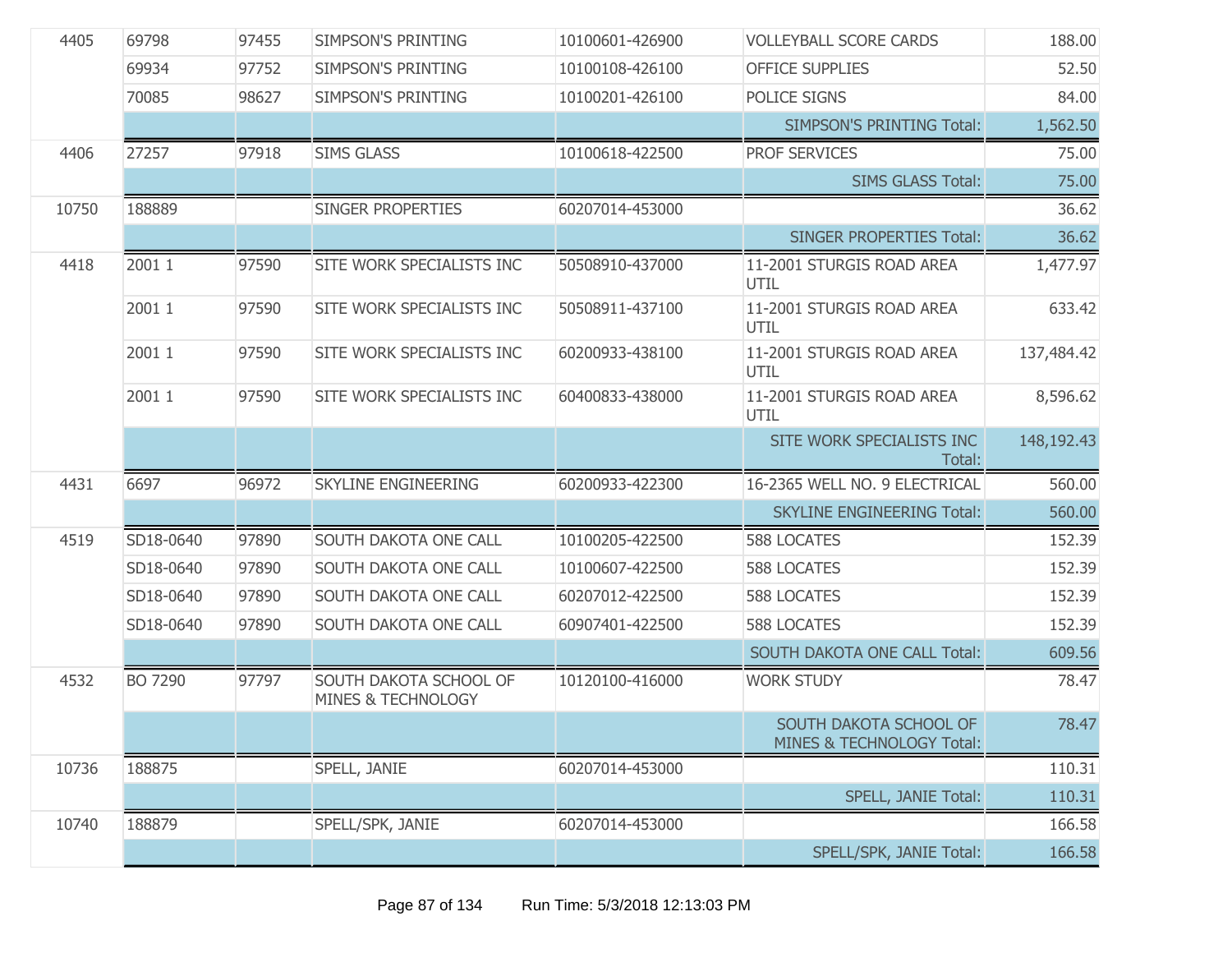| 4564 | 2253 30           | 98783 | SPERLICH CONSULTING          | 50508912-422300 | 15-2253 ROBBINSDALE UTILITY<br>AN               | 4,603.37 |
|------|-------------------|-------|------------------------------|-----------------|-------------------------------------------------|----------|
|      |                   |       |                              |                 | <b>SPERLICH CONSULTING Total:</b>               | 4,603.37 |
| 4854 | 04/04-06/18       | 98715 | <b>STACEY TITUS</b>          | 10100108-427000 | TRAVEL/TRAINING                                 | 236.08   |
|      |                   |       |                              |                 | <b>STACEY TITUS Total:</b>                      | 236.08   |
| 2332 | 02 636688         | 97302 | STAN HOUSTON EQUIP CO INC    | 60407071-426500 | <b>CHISEL ATTACHMENT FOR</b><br><b>JACKHAMM</b> | 33.90    |
|      |                   |       |                              |                 | STAN HOUSTON EQUIP CO INC<br>Total:             | 33.90    |
| 4599 | 3374455900        | 97796 | <b>STAPLES ADVANTAGE</b>     | 10100201-426100 | <b>OFFICER SUPPLIES</b>                         | 778.88   |
|      | 3374455896        | 97796 | <b>STAPLES ADVANTAGE</b>     | 10100201-426100 | OFFICER SUPPLIES                                | 110.85   |
|      | 3375731119        | 98631 | <b>STAPLES ADVANTAGE</b>     | 10120115-426100 | <b>OFFICE SUPPLIES</b>                          | 93.08    |
|      | 3375731117        | 98631 | <b>STAPLES ADVANTAGE</b>     | 10120115-426100 | <b>OFFICE SUPPLIES</b>                          | 56.50    |
|      | 3375731130        | 98630 | <b>STAPLES ADVANTAGE</b>     | 10120113-426100 | <b>OFFICE SUPPLIES</b>                          | 162.18   |
|      | 3375731129        | 98630 | <b>STAPLES ADVANTAGE</b>     | 10120113-426100 | <b>OFFICE SUPPLIES</b>                          | 28.58    |
|      | 3375731128        | 98630 | <b>STAPLES ADVANTAGE</b>     | 10120113-426100 | <b>OFFICE SUPPLIES</b>                          | 74.94    |
|      | 3375731121        | 98630 | <b>STAPLES ADVANTAGE</b>     | 10120113-426100 | <b>OFFICE SUPPLIES</b>                          | 36.18    |
|      |                   |       |                              |                 | <b>STAPLES ADVANTAGE Total:</b>                 | 1,341.19 |
| 4605 | 900434944         | 97454 | STATE INDUSTRIAL PRODUCTS    | 10100603-426400 | ECO NEUTRAL FLOOR CLEANER                       | 146.17   |
|      |                   |       |                              |                 | <b>STATE INDUSTRIAL PRODUCTS</b><br>Total:      | 146.17   |
| 4504 | 553759964         | 95027 | STATE OF SOUTH DAKOTA        | 61207101-426500 | MINOR TOOLS                                     | 252.04   |
|      | 553760032         | 96344 | STATE OF SOUTH DAKOTA        | 10100608-426500 | POWERMATIC JOINTER                              | 300.00   |
|      | 553759945         | 96408 | STATE OF SOUTH DAKOTA        | 10100301-426900 | <b>SUPPLIES</b>                                 | 260.32   |
|      | TL803206          | 97016 | STATE OF SOUTH DAKOTA        | 10100201-428100 | MAR18 PHONE                                     | 21.00    |
|      | TL803206          | 97016 | <b>STATE OF SOUTH DAKOTA</b> | 60207014-428100 | MAR18 PHONE                                     | 2.00     |
|      | S00101981         | 97028 | STATE OF SOUTH DAKOTA        | 10100620-422500 | lease payment                                   | 100.00   |
|      | 553759938         | 97424 | STATE OF SOUTH DAKOTA        | 10100301-426900 | <b>SUPPLIES</b>                                 | 102.85   |
|      | <b>HALL 2018</b>  | 98479 | STATE OF SOUTH DAKOTA        | 10100204-429200 | <b>ELECTRICAL LICENSES</b>                      | 40.00    |
|      | <b>MARCH 2018</b> | 98466 | STATE OF SOUTH DAKOTA        | 10100204-452000 | AFFIDAVIT FEE, MARCH, 2018                      | 535.00   |
|      | C18D8426          | 98376 | STATE OF SOUTH DAKOTA        | 61207101-422500 | <b>INMATE LABOR</b>                             | 206.63   |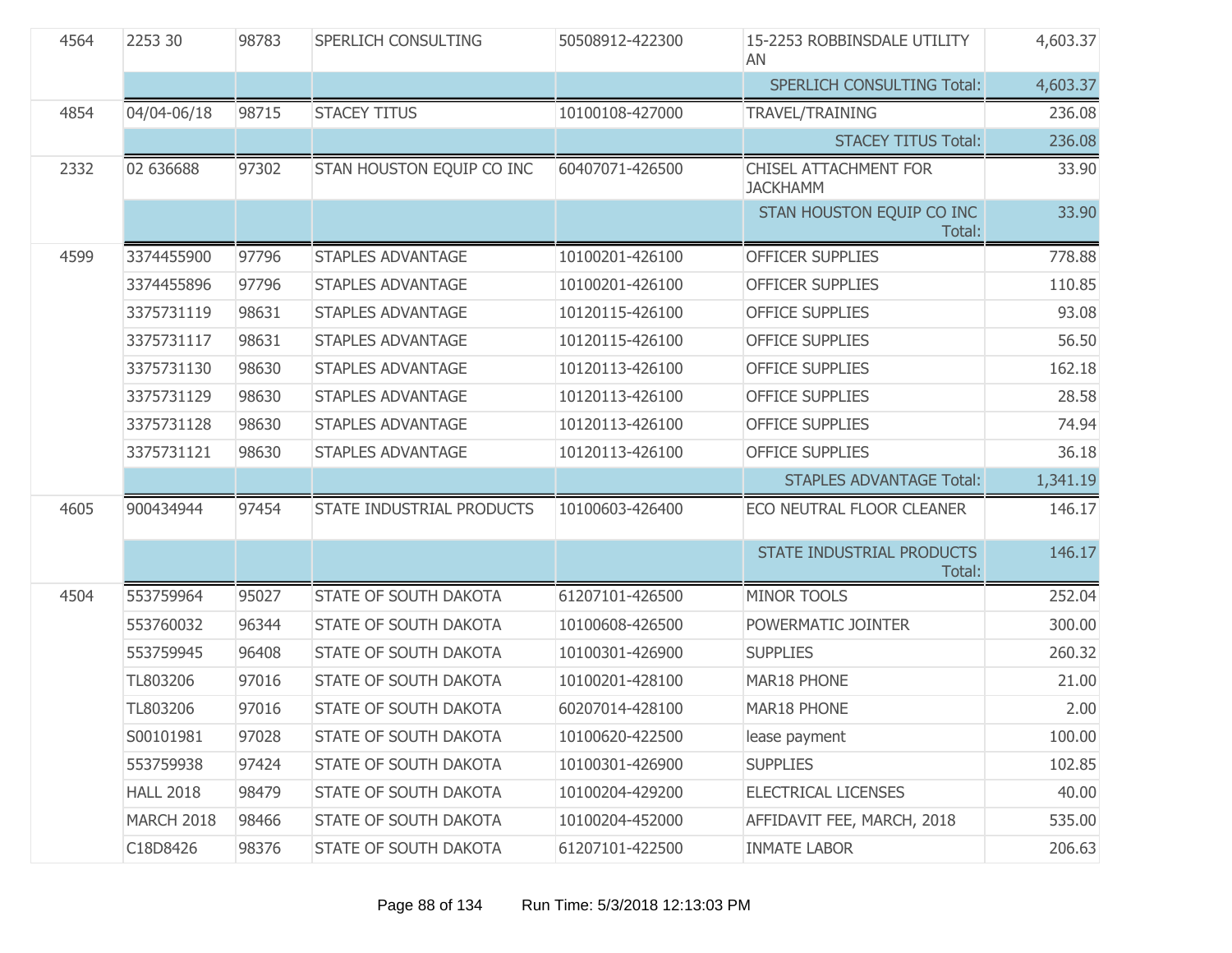| 4504  | C18D8426                | 98376 | STATE OF SOUTH DAKOTA                                         | 61507102-422500 | <b>INMATE LABOR</b>                                        | 206.63   |
|-------|-------------------------|-------|---------------------------------------------------------------|-----------------|------------------------------------------------------------|----------|
|       | C18D8426                | 98376 | STATE OF SOUTH DAKOTA                                         | 61507103-422500 | <b>INMATE LABOR</b>                                        | 601.28   |
|       | 553760050               | 97233 | STATE OF SOUTH DAKOTA                                         | 61507103-426500 | <b>SHOP TOOLS</b>                                          | 490.00   |
|       | <b>HARTFORD</b><br>2018 | 97186 | STATE OF SOUTH DAKOTA                                         | 60407072-429200 | DEAN HARTFORD: ELECTRICAL<br><b>CONT</b>                   | 100.00   |
|       | <b>BRODRICK</b><br>2018 | 98479 | STATE OF SOUTH DAKOTA                                         | 10100204-429200 | ELECTRICAL LICENSES                                        | 40.00    |
|       | <b>LARUS 2018</b>       | 98479 | <b>STATE OF SOUTH DAKOTA</b>                                  | 10100204-429200 | <b>ELECTRICAL LICENSES</b>                                 | 40.00    |
|       |                         |       |                                                               |                 | <b>STATE OF SOUTH DAKOTA Total:</b>                        | 3,297.75 |
| 3437  | 04/10-14/18             | 97944 | STEPHEN NEAVILL                                               | 10120104-427000 | <b>MEALS - POLYGRAPH</b><br><b>CONFERENCE -</b>            | 978.06   |
|       |                         |       |                                                               |                 | <b>STEPHEN NEAVILL Total:</b>                              | 978.06   |
| 4668  | A295325                 | 96970 | <b>STREET IMAGE</b>                                           | 10100607-425100 | bed liner                                                  | 469.00   |
|       |                         |       |                                                               |                 | <b>STREET IMAGE Total:</b>                                 | 469.00   |
| 4670  | 1010826                 | 97594 | <b>STRETCH'S GLASS &amp; CUSTOM</b><br><b>PARTS</b>           | 10100607-425100 | RIGHT SIDE MIRROR #59                                      | 18.88    |
|       |                         |       |                                                               |                 | <b>STRETCH'S GLASS &amp; CUSTOM</b><br><b>PARTS Total:</b> | 18.88    |
| 10724 | 188863                  |       | STUART MARTIN (SBAM LLC)                                      | 60207014-453000 |                                                            | 44.75    |
|       |                         |       |                                                               |                 | STUART MARTIN (SBAM LLC)<br>Total:                         | 44.75    |
| 4684  | 33-898947               | 96962 | STURDEVANT'S AUTO PARTS                                       | 10100607-425100 | filters                                                    | 218.43   |
|       | 33-894509               | 97422 | STURDEVANT'S AUTO PARTS                                       | 10100305-426500 | <b>MINOR TOOL</b>                                          | 119.99   |
|       | 33-903259               | 98635 | STURDEVANT'S AUTO PARTS                                       | 10100201-425100 | STRUT ASY UNIT 152                                         | 376.98   |
|       | 33-902804               | 98305 | STURDEVANT'S AUTO PARTS                                       | 10100607-426900 | <b>SHOP STOCK</b>                                          | 24.54    |
|       | 33-900281               | 97595 | STURDEVANT'S AUTO PARTS                                       | 10100607-425100 | PRONTO - SHOP STOCK                                        | 17.34    |
|       | 33-901564               | 97854 | STURDEVANT'S AUTO PARTS                                       | 10100607-425100 | <b>SHOP STOCK</b>                                          | 28.10    |
|       |                         |       |                                                               |                 | STURDEVANT'S AUTO PARTS<br>Total:                          | 785.38   |
| 4685  | 30-752718               |       | STURDEVANT'S REFINISH SUPPLY 10100205-426900<br><b>CENTER</b> |                 | <b>CREDIT RETURNED FAST</b><br><b>HARDENER</b>             | (35.75)  |
|       | 30-761692               | 97377 | STURDEVANT'S REFINISH SUPPLY 60207012-426500<br><b>CENTER</b> |                 | <b>SPRAY GUN</b>                                           | 34.30    |
|       | 30-760907               | 97569 | STURDEVANT'S REFINISH SUPPLY 10100301-425300<br><b>CENTER</b> |                 | UNIT S059T                                                 | 65.80    |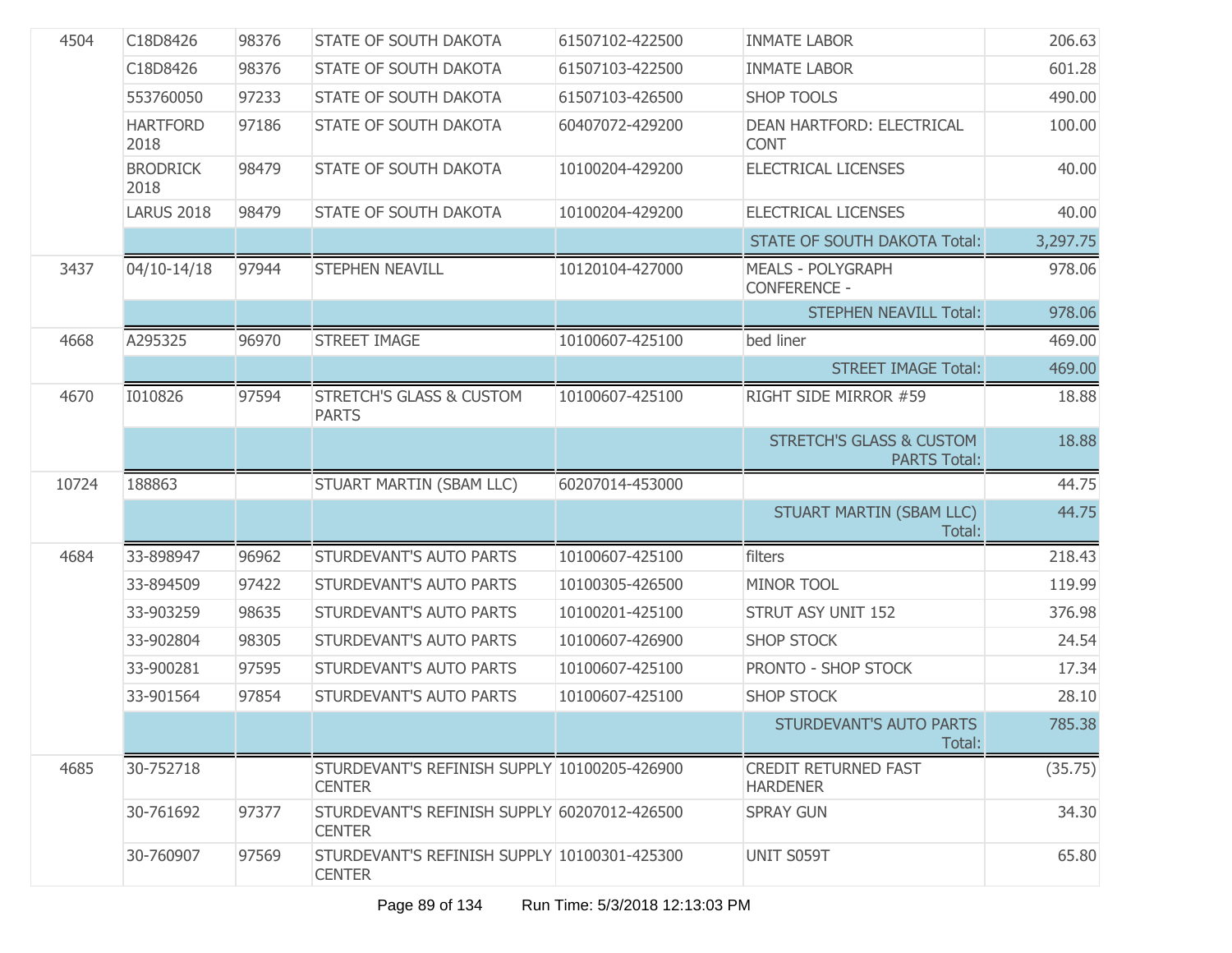| 4685  |             |       |                                               |                 | <b>STURDEVANT'S REFINISH</b><br><b>SUPPLY CENTER Total:</b> | 64.35    |
|-------|-------------|-------|-----------------------------------------------|-----------------|-------------------------------------------------------------|----------|
| 4695  | 53239       | 97625 | <b>SUMMIT SIGNS &amp; SUPPLY INC</b>          | 60207012-426900 | <b>GUARD RAIL</b>                                           | 31.00    |
|       | 53093       | 97662 | <b>SUMMIT SIGNS &amp; SUPPLY INC</b>          | 61207101-425200 | <b>SIGN</b>                                                 | 21.00    |
|       |             |       |                                               |                 | <b>SUMMIT SIGNS &amp; SUPPLY INC</b><br>Total:              | 52.00    |
| 10670 | 0075042-IN  | 97930 | SURVIVAL ARMOR, INC                           | 10100201-426300 | POLICE VEST PATCHES STOCK                                   | 450.00   |
|       |             |       |                                               |                 | <b>SURVIVAL ARMOR, INC Total:</b>                           | 450.00   |
| 4731  | 2365 5      | 98535 | SWIFTEC INC                                   | 60200933-438100 | 16-2365 WELL NO 9 ELECTRICAL                                | 5,931.60 |
|       | SD1217      | 97999 | SWIFTEC INC                                   | 50508919-422500 | FIBER OPTIC REPLACEMENT                                     | 3,265.31 |
|       |             |       |                                               |                 | <b>SWIFTEC INC Total:</b>                                   | 9,196.91 |
| 4738  | 11020       | 98618 | <b>T &amp; T WELDING</b>                      | 10100607-425100 | 3' 6 HOLE PLUG - TRAILER REPAI                              | 30.00    |
|       |             |       |                                               |                 | T & T WELDING Total:                                        | 30.00    |
| 9863  | 04/05-06/18 | 97518 | <b>TANNER URBANIAK</b>                        | 61800890-427000 | PER DIEM: URBANIAK 4.5 AMB<br><b>TRN</b>                    | 35.00    |
|       |             |       |                                               |                 | <b>TANNER URBANIAK Total:</b>                               | 35.00    |
| 4760  | 33092006    | 97235 | TAYLOR MADE GOLF COMPANY<br><b>INC</b>        | 61400605-452000 | pro shop supplies                                           | 233.16   |
|       | 33089237    | 97235 | <b>TAYLOR MADE GOLF COMPANY</b><br><b>INC</b> | 61400605-452000 | pro shop supplies                                           | 830.76   |
|       | 33088999    | 97235 | TAYLOR MADE GOLF COMPANY<br><b>INC</b>        | 61400605-452000 | pro shop supplies                                           | 699.48   |
|       | 33137048    | 98284 | <b>TAYLOR MADE GOLF COMPANY</b><br><b>INC</b> | 61400605-452000 | <b>GOLF MERCHANDISE FOR</b><br><b>RESALE</b>                | 291.60   |
|       |             |       |                                               |                 | <b>TAYLOR MADE GOLF COMPANY</b><br><b>INC Total:</b>        | 2,055.00 |
| 10779 | 833504      | 98056 | <b>TCC MATERIALS</b>                          | 10100608-426900 | <b>VERSA TUFF PINS - RETAINING</b><br><b>WA</b>             | 60.00    |
|       |             |       |                                               |                 | <b>TCC MATERIALS Total:</b>                                 | 60.00    |
| 4765  | 14951       | 97287 | TDG COMMUNICATIONS INC                        | 10106024-422500 | <b>WEBSITE HOSTING AND</b><br><b>DEVELOPMEN</b>             | 3,697.50 |
|       |             |       |                                               |                 | TDG COMMUNICATIONS INC<br>Total:                            | 3,697.50 |
| 4771  | 601995BW    | 97006 | <b>TECHNOLOGY CENTER</b>                      | 10120113-426900 | <b>NEW CHAIRS</b>                                           | 1,630.00 |
|       | 601994BW    | 97006 | <b>TECHNOLOGY CENTER</b>                      | 10120113-426900 | <b>NEW CHAIRS</b>                                           | 1,998.00 |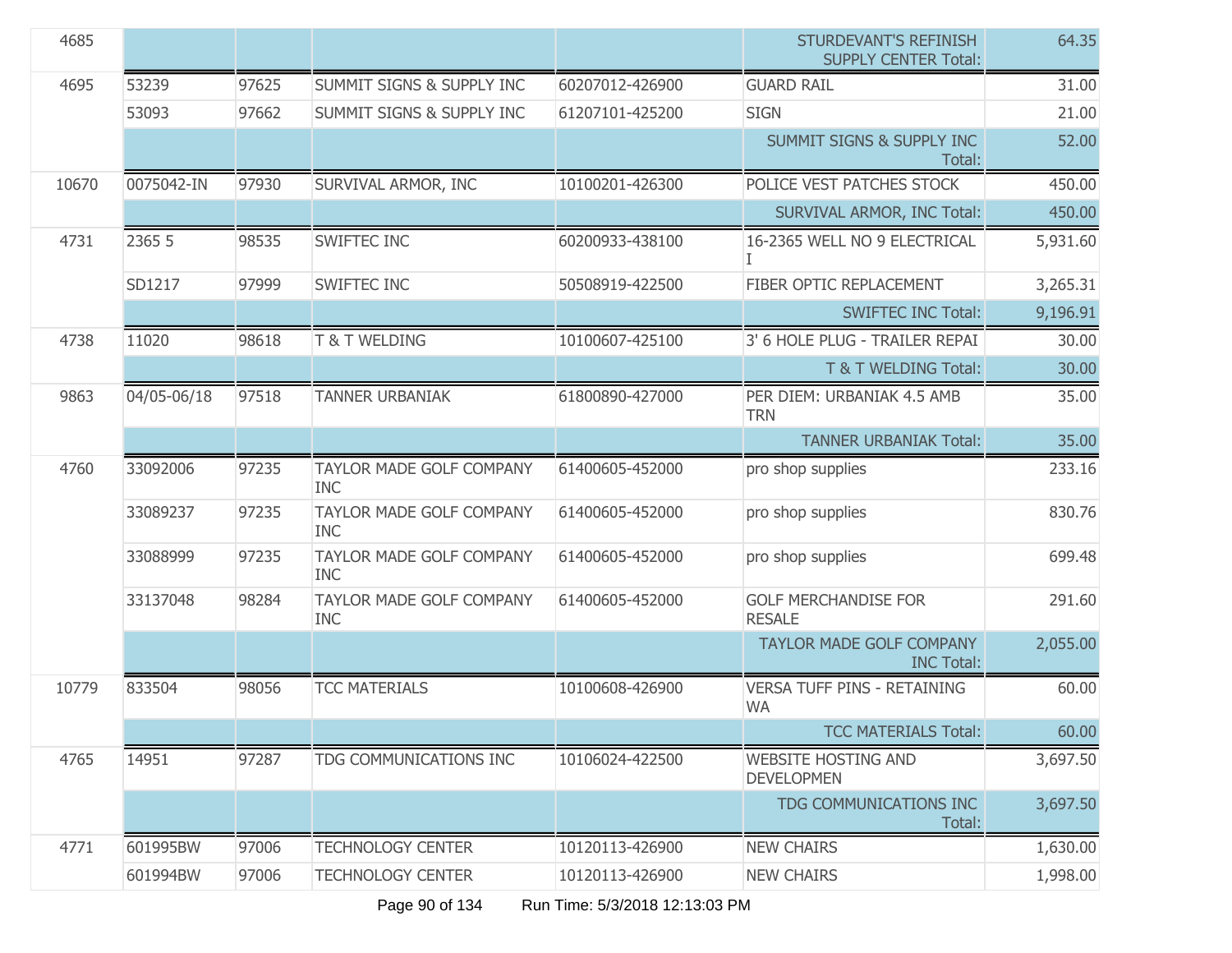| 4771  | 601997BW    | 97761 | <b>TECHNOLOGY CENTER</b>           | 10100201-426900 | <b>NEW CHAIR</b>                                 | 349.00   |
|-------|-------------|-------|------------------------------------|-----------------|--------------------------------------------------|----------|
|       |             |       |                                    |                 | <b>TECHNOLOGY CENTER Total:</b>                  | 3,977.00 |
| 10775 | 04/08-11/18 | 98447 | <b>TERI CORRIGAN</b>               | 10120106-427000 | <b>MEALS-GRANT MEETING-</b><br><b>WASHINGTON</b> | 256.00   |
|       |             |       |                                    |                 | <b>TERI CORRIGAN Total:</b>                      | 256.00   |
| 4789  | S268892-IN  | 98529 | TESSMAN SEED INC.                  | 10100608-426900 | HANGERS AND HEATER TUBE -<br><b>GREE</b>         | 274.10   |
|       |             |       |                                    |                 | TESSMAN SEED INC. Total:                         | 274.10   |
| 4011  | 95486       | 98602 | THE REPAIR SHOP INC                | 10500115-425100 | <b>REPLACE ECM - FORESTRY</b><br><b>TRUCK -</b>  | 914.54   |
|       | 95673       | 98550 | THE REPAIR SHOP INC                | 61800896-425100 | MACHINE BRAKE ROTORS - MED<br>6                  | 41.60    |
|       |             |       |                                    |                 | THE REPAIR SHOP INC Total:                       | 956.14   |
| 8820  | 36964       | 98353 | THECO INC                          | 61507102-425300 | <b>SHEAR PIN</b>                                 | 359.88   |
|       | 36985       | 98366 | THECO INC                          | 61507102-425300 | <b>TIP AND FASTENERS</b>                         | 983.09   |
|       | 36980       | 98352 | THECO INC                          | 61507102-425300 | <b>GRATE STOP PIN</b>                            | 99.95    |
|       |             |       |                                    |                 | <b>THECO INC Total:</b>                          | 1,442.92 |
| 4805  | 3358        | 97760 | THOMAS AUTO SERVICE                | 10100201-422500 | TOW CR#18-203955                                 | 125.00   |
|       |             |       |                                    |                 | <b>THOMAS AUTO SERVICE Total:</b>                | 125.00   |
| 10773 | 3716353012  | 98580 | <b>THOMAS FRITZ</b>                | 10500115-453000 | CITY SHARE - 4338 TIMBERLANE                     | 1,500.00 |
|       | 3716353012A | 98579 | <b>THOMAS FRITZ</b>                | 10500115-453000 | STATE SHARE - 4338<br><b>TIMBERLANE</b>          | 2,750.00 |
|       |             |       |                                    |                 | <b>THOMAS FRITZ Total:</b>                       | 4,250.00 |
| 1271  | 04/02-05/18 | 97967 | <b>TIM DALY</b>                    | 10102021-427000 | PER DIEM: DALY 4.2 IMT<br><b>MEETING</b>         | 150.00   |
|       |             |       |                                    |                 | TIM DALY Total:                                  | 150.00   |
| 4845  | 039372      | 97456 | TIME EQUIP. RENTAL & SALES<br>INC. | 10100612-426900 | <b>TOOL BOX</b>                                  | 893.00   |
|       |             |       |                                    |                 | TIME EQUIP. RENTAL & SALES<br>INC. Total:        | 893.00   |
| 4852  | 10657585    | 97571 | <b>TITAN MACHINERY</b>             | 10100401-425300 | <b>UNIT S100</b>                                 | 113.12   |
|       |             |       |                                    |                 | <b>TITAN MACHINERY Total:</b>                    | 113.12   |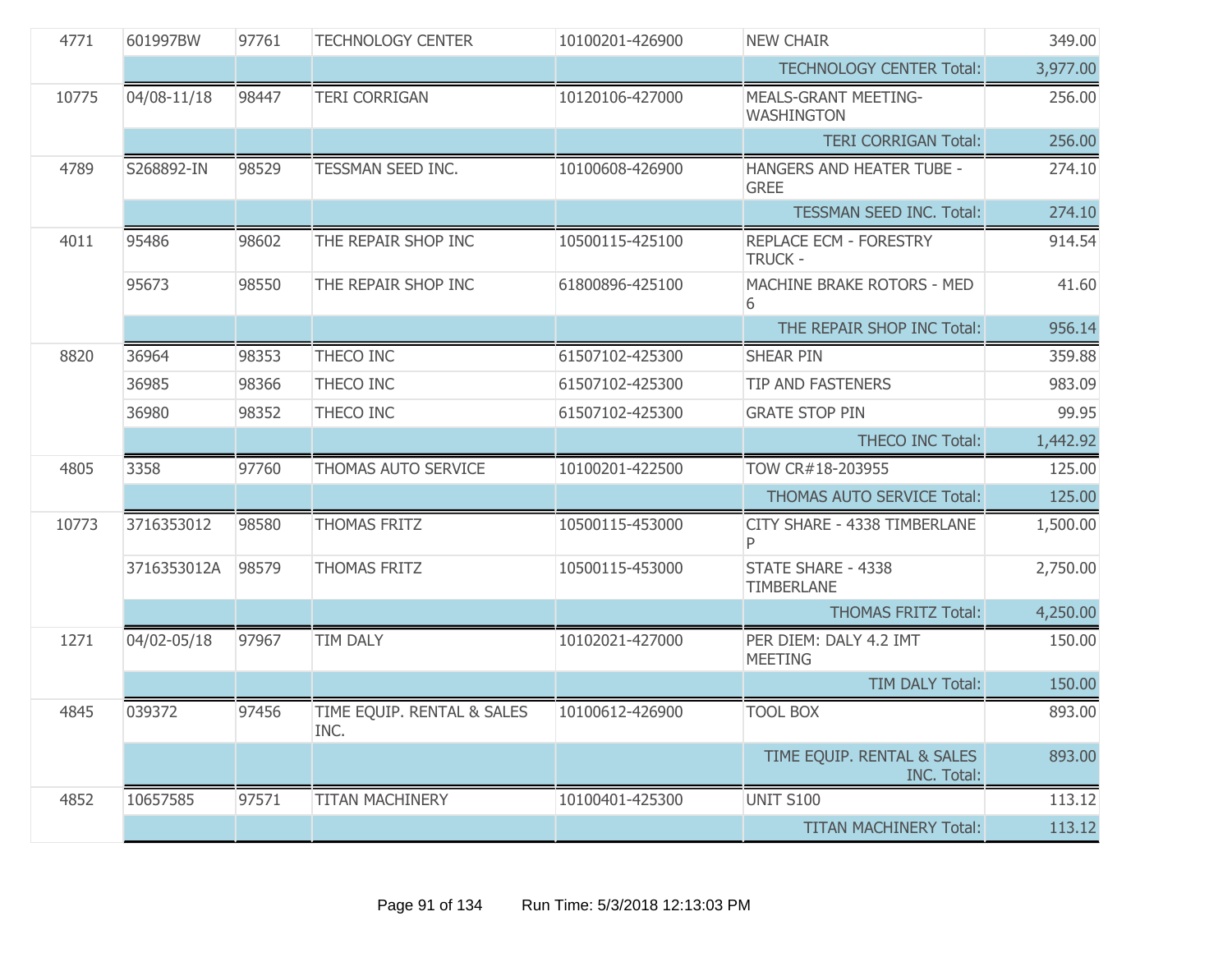| 4870  | 106115 | 96993 | <b>TOW PROS</b>                                | 10100201-422500 | TOW KIA RIO TO EVD                        | 125.00     |
|-------|--------|-------|------------------------------------------------|-----------------|-------------------------------------------|------------|
|       |        |       |                                                |                 | <b>TOW PROS Total:</b>                    | 125.00     |
| 4875  | 240822 | 97374 | <b>TRACTOR SUPPLY</b>                          | 60407071-426500 | PRY BAR SET FOR CALL TRUCK                | 24.99      |
|       | 260137 | 97376 | <b>TRACTOR SUPPLY</b>                          | 60207012-426900 | PAINT                                     | 54.98      |
|       |        |       |                                                |                 | <b>TRACTOR SUPPLY Total:</b>              | 79.97      |
| 8862  | 49892A | 96569 | <b>TRAFFIC SAFETY WAREHOUSE</b>                | 10100205-426900 | <b>Delineator Tubes</b>                   | 1,080.00   |
|       |        |       |                                                |                 | <b>TRAFFIC SAFETY WAREHOUSE</b><br>Total: | 1,080.00   |
| 10249 | C57254 |       | <b>TRANSOURCE TRUCK &amp;</b><br>EQUIPMENT INC | 61507102-425300 | CREDIT RETURNED DBL V-BE                  | (252.10)   |
|       | C56661 | 96884 | <b>TRANSOURCE TRUCK &amp;</b><br>EQUIPMENT INC | 10100401-425300 | <b>UNITS</b>                              | 87.57      |
|       | C56902 | 96884 | <b>TRANSOURCE TRUCK &amp;</b><br>EQUIPMENT INC | 10100401-425300 | <b>UNITS</b>                              | 1,345.18   |
|       | C57268 |       | <b>TRANSOURCE TRUCK &amp;</b><br>EQUIPMENT INC | 10100401-425300 | <b>CREDIT RETURNED PARTS</b>              | (1,345.18) |
|       | C57008 | 97167 | <b>TRANSOURCE TRUCK &amp;</b><br>EQUIPMENT INC | 61207101-425100 | <b>FILTER &amp; STRAINER</b>              | 436.95     |
|       | C56611 | 98327 | <b>TRANSOURCE TRUCK &amp;</b><br>EQUIPMENT INC | 61207101-425100 | PRESSURE AK                               | 136.98     |
|       | C57750 | 98313 | <b>TRANSOURCE TRUCK &amp;</b><br>EQUIPMENT INC | 61507103-425300 | <b>REAR VIE HC</b>                        | 110.90     |
|       | C57875 | 98126 | <b>TRANSOURCE TRUCK &amp;</b><br>EQUIPMENT INC | 10100302-425300 | <b>UNITS</b>                              | 135.37     |
|       | C57731 | 97869 | <b>TRANSOURCE TRUCK &amp;</b><br>EQUIPMENT INC | 61507103-425300 | <b>BULB</b>                               | 17.04      |
|       | C57396 | 97665 | <b>TRANSOURCE TRUCK &amp;</b><br>EQUIPMENT INC | 61507102-425300 | SIDE MAR AND MIRROR                       | 172.84     |
|       | R34200 | 97667 | <b>TRANSOURCE TRUCK &amp;</b><br>EQUIPMENT INC | 61507102-425300 | PULL CODES AND RPR                        | 344.92     |
|       | C57654 | 97679 | <b>TRANSOURCE TRUCK &amp;</b><br>EQUIPMENT INC | 61507102-425300 | <b>HYD FILTER</b>                         | 349.40     |
|       | C57291 | 97666 | <b>TRANSOURCE TRUCK &amp;</b><br>EQUIPMENT INC | 61507102-425300 | <b>FILTER</b>                             | 834.00     |
|       | R34170 | 97185 | <b>TRANSOURCE TRUCK &amp;</b><br>EQUIPMENT INC | 61207101-425300 | <b>GASKET</b>                             | 525.78     |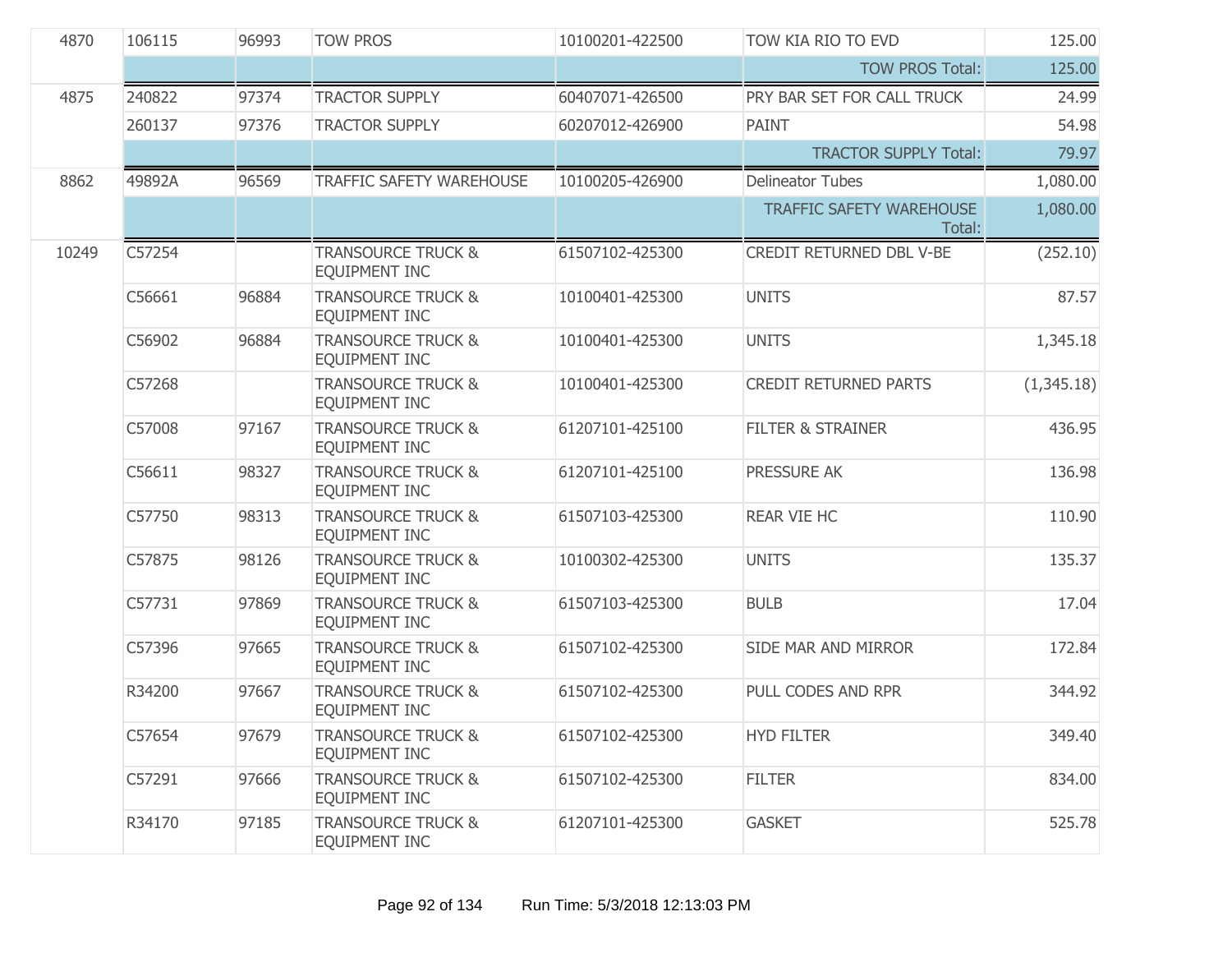| 10249 | R34134      | 97405 | <b>TRANSOURCE TRUCK &amp;</b><br><b>EQUIPMENT INC</b> | 61507102-425300 | <b>OIL PRES</b>                                              | 2,293.82  |
|-------|-------------|-------|-------------------------------------------------------|-----------------|--------------------------------------------------------------|-----------|
|       | C57439      |       | <b>TRANSOURCE TRUCK &amp;</b><br><b>EQUIPMENT INC</b> | 61507102-425300 | CREDIT RETURNED OIL PRES                                     | (375.00)  |
|       | C57085      | 97572 | <b>TRANSOURCE TRUCK &amp;</b><br><b>EQUIPMENT INC</b> | 10100302-425300 | <b>UN IT S093</b>                                            | 295.16    |
|       | C56980      | 97176 | <b>TRANSOURCE TRUCK &amp;</b><br><b>EQUIPMENT INC</b> | 61507102-425300 | <b>FUEL FILTERS</b>                                          | 226.04    |
|       | C57825      | 98126 | <b>TRANSOURCE TRUCK &amp;</b><br><b>EQUIPMENT INC</b> | 10100302-425300 | <b>UNITS</b>                                                 | 30.45     |
|       |             |       |                                                       |                 | <b>TRANSOURCE TRUCK &amp;</b><br><b>EQUIPMENT INC Total:</b> | 5,370.12  |
| 2831  | 03/29-30/18 | 97205 | <b>TRAPPER LAPPE</b>                                  | 61800890-427000 | PER DIEM: LAPPE 3.29 AMB<br><b>TRNSF</b>                     | 48.00     |
|       |             |       |                                                       |                 | <b>TRAPPER LAPPE Total:</b>                                  | 48.00     |
| 10711 | 188850      |       | TRUDEAU, MARY                                         | 60207014-453000 |                                                              | 15.00     |
|       |             |       |                                                       |                 |                                                              | 15.00     |
| 4916  | 2018-080    | 97357 | TRU-FORM CONSTRUCTION INC                             | 10100302-424300 | <b>SNOW HELP</b>                                             | 2,031.25  |
|       | 2405 1      | 97460 | TRU-FORM CONSTRUCTION INC                             | 10100301-437000 | 17-2405 CANYON LAKE DR<br><b>CONCRET</b>                     | 26,025.66 |
|       |             |       |                                                       |                 | TRU-FORM CONSTRUCTION INC<br>Total:                          | 28,056.91 |
| 4922  | TS-4223     | 98507 | <b>TS GOVERNMENT SOLUTIONS</b><br>LLC                 | 10100201-425300 | EQUIPMENT QUARTERLY MAINT                                    | 147.50    |
|       |             |       |                                                       |                 | TS GOVERNMENT SOLUTIONS<br><b>LLC Total:</b>                 | 147.50    |
| 4925  | 53439       | 97829 | <b>TSP INC</b>                                        | 50508912-422300 | consultant services                                          | 2,446.10  |
|       | 53447       | 97960 | <b>TSP INC</b>                                        | 60400833-422300 | 16-2338 ALLEY SOUTH OF<br><b>KANSAS</b>                      | 1,554.89  |
|       |             |       |                                                       |                 | <b>TSP INC Total:</b>                                        | 4,000.99  |
| 4935  | 47800       | 97251 | <b>TURBIVILLE INDUSTRIAL</b><br><b>ELECTRIC WORKS</b> | 60407072-425300 | RBC BLOWER: REPAIR MOTOR                                     | 656.86    |
|       |             |       |                                                       |                 | <b>TURBIVILLE INDUSTRIAL</b><br><b>ELECTRIC WORKS Total:</b> | 656.86    |
| 4936  | OI44564     | 97740 | <b>TURFWERKS</b>                                      | 61300664-425300 | <b>AIR CLEANER</b>                                           | 70.07     |
|       |             |       |                                                       |                 | <b>TURFWERKS Total:</b>                                      | 70.07     |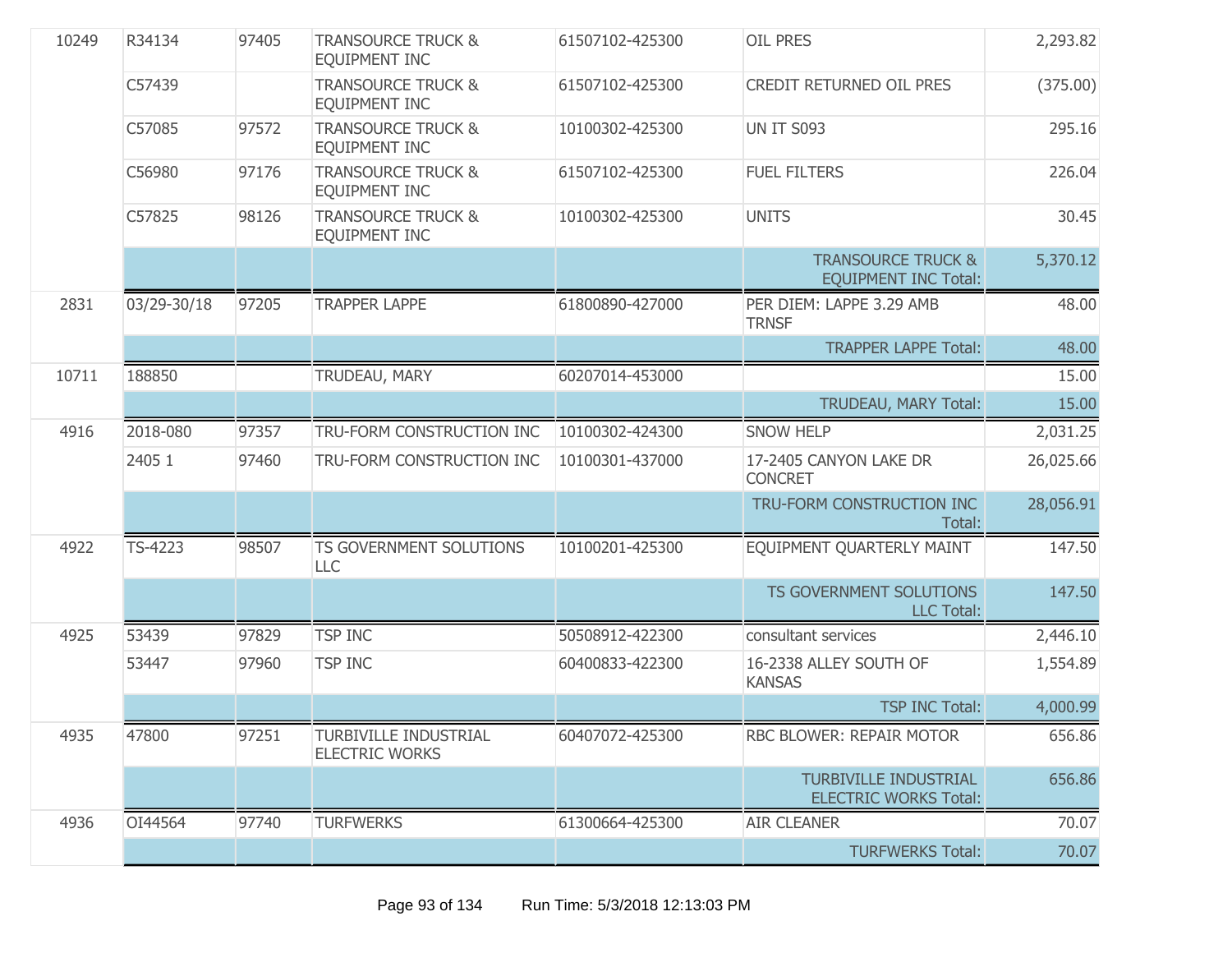| 4957 | 96090884           | 96736 | <b>ULINE INC</b>                            | 10120100-426100 | STORAGE CONTAINERS FOR EVD                         | 568.50   |
|------|--------------------|-------|---------------------------------------------|-----------------|----------------------------------------------------|----------|
|      | 96310435           | 97803 | <b>ULINE INC</b>                            | 10120100-426100 | <b>MASKING TAPE</b>                                | 117.23   |
|      | 96663083           | 98436 | <b>ULINE INC</b>                            | 10120113-426900 | <b>MAILBOX SORTER</b>                              | 1,157.65 |
|      |                    |       |                                             |                 | <b>ULINE INC Total:</b>                            | 1,843.38 |
| 4976 | 5375362            | 98096 | UNITED STATES PLASTIC<br><b>CORPORATION</b> | 60407073-426900 | SAMPLING SUPPLIES: SPOOL,<br><b>POLY</b>           | 51.11    |
|      |                    |       |                                             |                 | UNITED STATES PLASTIC<br><b>CORPORATION Total:</b> | 51.11    |
| 4979 | 130-0010850-<br>01 | 97237 | UNIVERSAL ATHLETIC                          | 61400605-426300 | staff shirts - stock                               | 279.43   |
|      | 130-0010909-<br>01 | 98046 | UNIVERSAL ATHLETIC                          | 10100601-426900 | NAVY AND WHITE VOLLEYBALLS                         | 197.48   |
|      |                    |       |                                             |                 | <b>UNIVERSAL ATHLETIC Total:</b>                   | 476.91   |
| 5014 | 27093              | 97593 | <b>VALLEY SWEEPING</b>                      | 61000870-422500 | <b>PROF SERVICES</b>                               | 180.00   |
|      |                    |       |                                             |                 | <b>VALLEY SWEEPING Total:</b>                      | 180.00   |
| 5022 | 110790             | 96248 | VAN DIEST SUPPLY COMPANY                    | 10100608-426600 | <b>TURF KING 25-0-5</b>                            | 3,526.00 |
|      | 110790             | 96248 | VAN DIEST SUPPLY COMPANY                    | 10100615-426600 | <b>TURF KING 25-0-5</b>                            | 314.00   |
|      | 110790             | 96248 | VAN DIEST SUPPLY COMPANY                    | 10100616-426600 | <b>TURF KING 25-0-5</b>                            | 314.00   |
|      | 110790             | 96248 | VAN DIEST SUPPLY COMPANY                    | 10100860-426600 | <b>TURF KING 25-0-5</b>                            | 2,736.00 |
|      |                    |       |                                             |                 | VAN DIEST SUPPLY COMPANY<br>Total:                 | 6,890.00 |
| 5039 | 96318              | 96944 | <b>VANWAY TROPHY &amp; AWARD</b>            | 10100607-426900 | memorial plaque                                    | 138.58   |
|      | 92432              | 96996 | <b>VANWAY TROPHY &amp; AWARD</b>            | 10120109-426100 | COIN MOUNT PLAQUE                                  | 62.10    |
|      | 96170              | 97327 | <b>VANWAY TROPHY &amp; AWARD</b>            | 10100202-426900 | NAMEPLATE - MALTAVERNE                             | 6.03     |
|      | 96170              | 97327 | VANWAY TROPHY & AWARD                       | 61800890-426900 | NAMEPLATE - MALTAVERNE                             | 2.97     |
|      |                    |       |                                             |                 | <b>VANWAY TROPHY &amp; AWARD</b><br>Total:         | 209.68   |
| 6415 | 015118701<br>03/30 |       | <b>VAST BUSINESS</b>                        | 10100607-428100 |                                                    | 22.47    |
|      | 015118701<br>03/30 |       | <b>VAST BUSINESS</b>                        | 10100607-428100 |                                                    | 22.47    |
|      | 008463201<br>04/04 |       | <b>VAST BUSINESS</b>                        | 10100205-428100 |                                                    | 3.90     |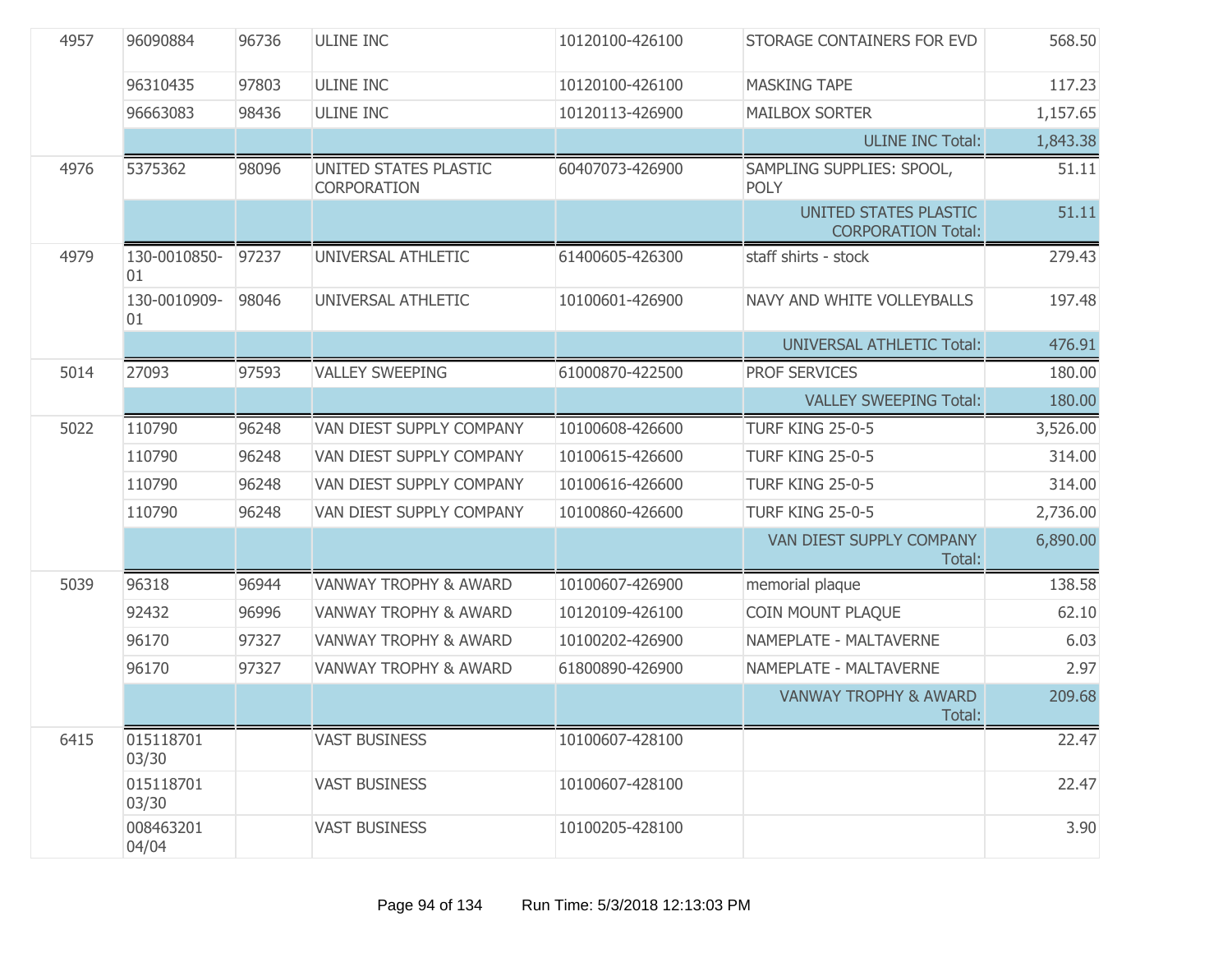| 6415 | 008463201<br>04/04 | <b>VAST BUSINESS</b> | 10100201-428100 | 3.90  |
|------|--------------------|----------------------|-----------------|-------|
|      | 008463201<br>04/04 | <b>VAST BUSINESS</b> | 10100618-428100 | 7.78  |
|      | 008463201<br>04/04 | <b>VAST BUSINESS</b> | 10100205-428100 | 3.89  |
|      | 015099701<br>04/12 | <b>VAST BUSINESS</b> | 60207011-428100 | 19.30 |
|      | 015099701<br>04/12 | <b>VAST BUSINESS</b> | 60207013-428100 | 17.30 |
|      | 009402601<br>04/14 | <b>VAST BUSINESS</b> | 61507102-428100 | 16.92 |
|      | 015146801<br>04/12 | <b>VAST BUSINESS</b> | 10106024-428100 | 17.42 |
|      | 015146801<br>04/12 | <b>VAST BUSINESS</b> | 10106024-428100 | 17.42 |
|      | 015146801<br>04/12 | <b>VAST BUSINESS</b> | 10106024-428100 | 17.42 |
|      | 015099701<br>04/12 | <b>VAST BUSINESS</b> | 60207011-428100 | 19.29 |
|      | 015099701<br>04/12 | <b>VAST BUSINESS</b> | 60207011-428100 | 19.35 |
|      | 015368201<br>04/06 | <b>VAST BUSINESS</b> | 60907401-428100 | 17.13 |
|      | 015368201<br>04/06 | <b>VAST BUSINESS</b> | 60407071-428100 | 17.14 |
|      | 015368201<br>04/06 | <b>VAST BUSINESS</b> | 60207012-428100 | 34.27 |
|      | 010851301<br>04/04 | <b>VAST BUSINESS</b> | 10100860-428100 | 23.42 |
|      | 010851301<br>04/04 | <b>VAST BUSINESS</b> | 10100860-428100 | 20.42 |
|      | 015147901<br>04/02 | <b>VAST BUSINESS</b> | 10106022-428100 | 32.29 |
|      | 015147901<br>04/02 | <b>VAST BUSINESS</b> | 10106024-428100 | 70.36 |
|      | 015147901<br>04/02 | <b>VAST BUSINESS</b> | 10106026-428100 | 9.36  |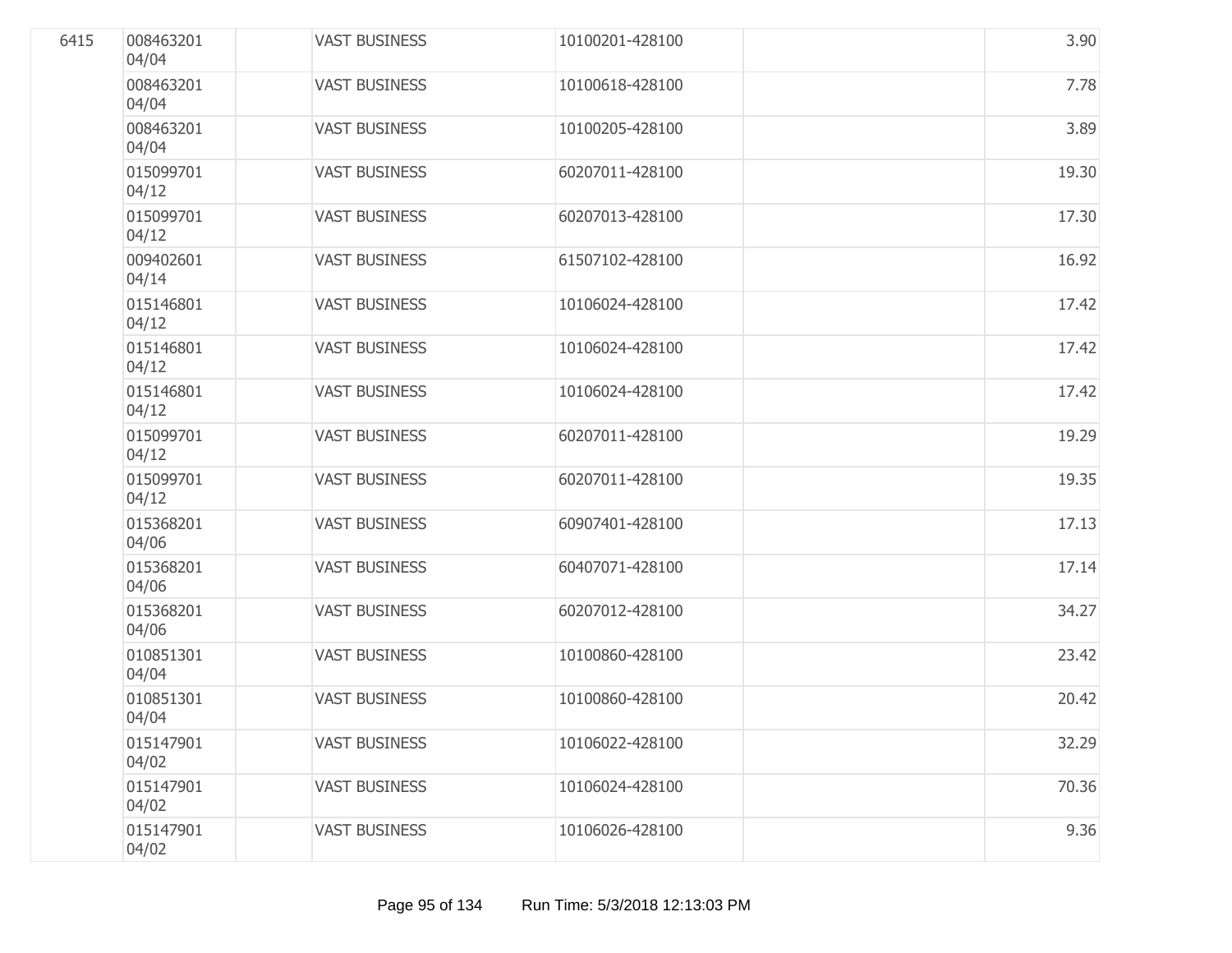| 6415 | 015147901<br>04/02 | <b>VAST BUSINESS</b> | 10106061-428100 | 9.36   |
|------|--------------------|----------------------|-----------------|--------|
|      | 015147901<br>04/02 | <b>VAST BUSINESS</b> | 60207011-428100 | 0.74   |
|      | 015147901<br>04/02 | <b>VAST BUSINESS</b> | 60207014-428100 | 2.61   |
|      | 015147901<br>04/02 | <b>VAST BUSINESS</b> | 10100711-428100 | 20.50  |
|      | 015147901<br>04/02 | <b>VAST BUSINESS</b> | 10100714-428100 | 9.36   |
|      | 015147901<br>04/02 | <b>VAST BUSINESS</b> | 10100860-428100 | 10.33  |
|      | 015147901<br>04/02 | <b>VAST BUSINESS</b> | 77700914-428100 | 2.13   |
|      | 015147901<br>04/02 | <b>VAST BUSINESS</b> | 79300968-428100 | 28.89  |
|      | 015147901<br>04/02 | <b>VAST BUSINESS</b> | 10106021-428100 | 28.79  |
|      | 015147901<br>04/02 | <b>VAST BUSINESS</b> | 10100305-428100 | 0.07   |
|      | 015147901<br>04/02 | <b>VAST BUSINESS</b> | 10100601-428100 | 3.67   |
|      | 015147901<br>04/02 | <b>VAST BUSINESS</b> | 10100603-428100 | 9.36   |
|      | 015147901<br>04/02 | <b>VAST BUSINESS</b> | 10100612-428100 | 18.72  |
|      | 015147901<br>04/02 | <b>VAST BUSINESS</b> | 10100618-428100 | 37.98  |
|      | 015147901<br>04/02 | <b>VAST BUSINESS</b> | 10100706-428100 | 5.63   |
|      | 015147901<br>04/02 | <b>VAST BUSINESS</b> | 10100106-428100 | 35.40  |
|      | 015147901<br>04/02 | <b>VAST BUSINESS</b> | 10100108-428100 | 100.54 |
|      | 015147901<br>04/02 | <b>VAST BUSINESS</b> | 10100111-428100 | 60.53  |
|      | 015147901<br>04/02 | <b>VAST BUSINESS</b> | 10100201-428100 | 9.70   |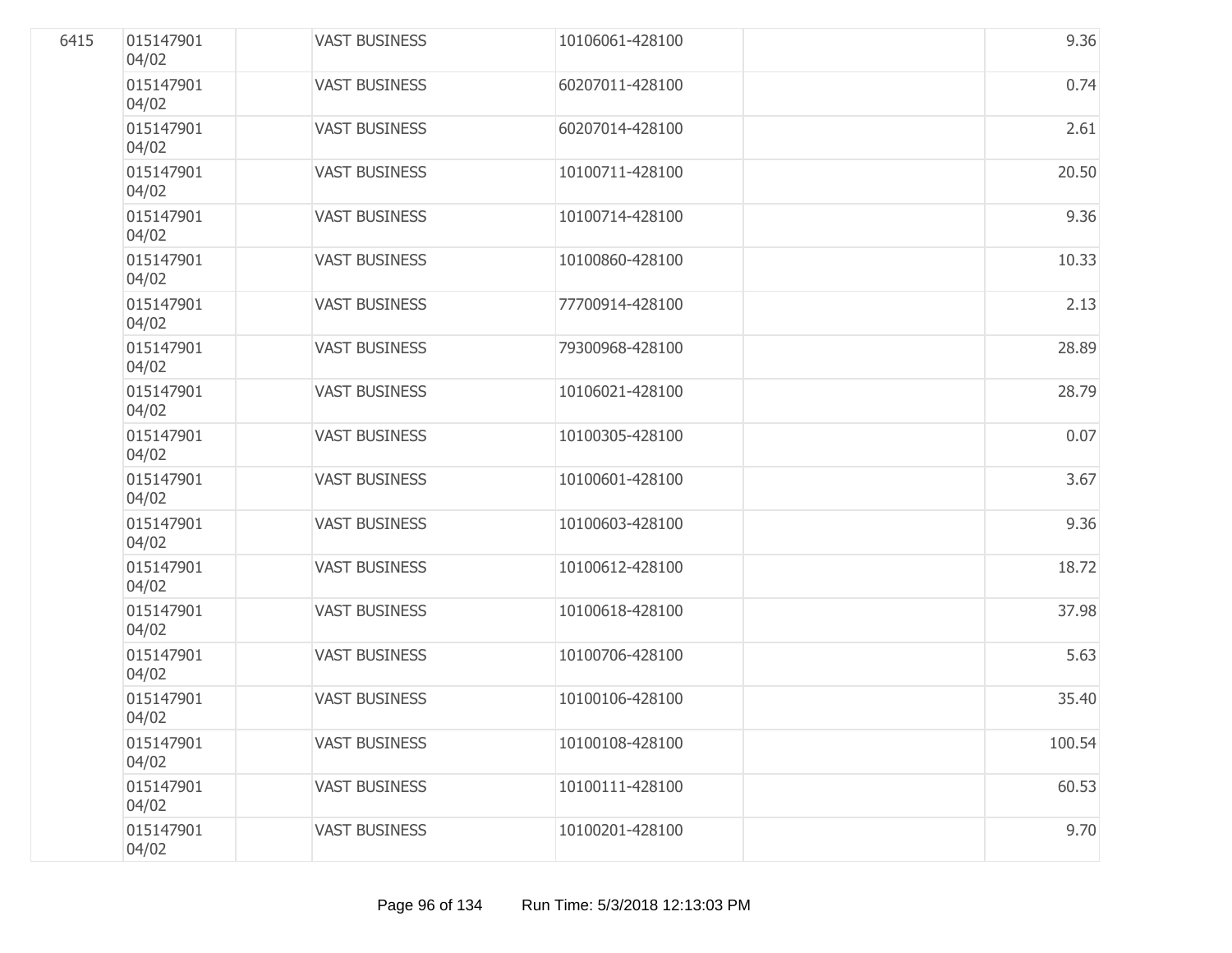| 6415  | 015147901<br>04/02 |       | <b>VAST BUSINESS</b>                           | 10100204-428100 |                                                       | 113.07   |
|-------|--------------------|-------|------------------------------------------------|-----------------|-------------------------------------------------------|----------|
|       | 015147901<br>04/02 |       | <b>VAST BUSINESS</b>                           | 10100205-428100 |                                                       | 11.38    |
|       | 009280401<br>04/04 |       | <b>VAST BUSINESS</b>                           | 60207012-428100 |                                                       | 19.50    |
|       | 009280401<br>04/04 |       | <b>VAST BUSINESS</b>                           | 60407071-428100 |                                                       | 16.50    |
|       | 015147901<br>04/02 |       | <b>VAST BUSINESS</b>                           | 10100205-428100 |                                                       | 23.70    |
|       | 015147901<br>04/02 |       | <b>VAST BUSINESS</b>                           | 10100101-428100 |                                                       | 47.29    |
|       | 015147901<br>04/02 |       | <b>VAST BUSINESS</b>                           | 10100103-428100 |                                                       | 1.50     |
|       | 015147901<br>04/02 |       | <b>VAST BUSINESS</b>                           | 10100105-428100 |                                                       | 30.82    |
|       | 008463201<br>04/04 |       | <b>VAST BUSINESS</b>                           | 10100201-428100 |                                                       | 3.90     |
|       | 008463201<br>04/04 |       | <b>VAST BUSINESS</b>                           | 10100618-428100 |                                                       | 7.79     |
|       | 008463201<br>04/04 |       | <b>VAST BUSINESS</b>                           | 10100202-428100 |                                                       | 15.59    |
|       | 008463201<br>04/04 |       | <b>VAST BUSINESS</b>                           | 10100202-428100 |                                                       | 15.59    |
|       | 009280401<br>04/04 |       | <b>VAST BUSINESS</b>                           | 60207012-428100 |                                                       | 26.31    |
|       | 009280401<br>04/04 |       | <b>VAST BUSINESS</b>                           | 60207012-428100 |                                                       | 19.51    |
|       |                    |       |                                                |                 | <b>VAST BUSINESS Total:</b>                           | 1,179.98 |
| 10764 | IN2410500          | 97390 | <b>VERIZON CONNECT FLEET USA</b><br><b>LLC</b> | 61207101-422500 | <b>VEHICLE TRACKING</b>                               | 800.00   |
|       |                    |       |                                                |                 | <b>VERIZON CONNECT FLEET USA</b><br><b>LLC Total:</b> | 800.00   |
| 5053  | 9805106019         |       | <b>VERIZON WIRELESS</b>                        | 61800890-428100 |                                                       | 172.01   |
|       | 9805106019         |       | <b>VERIZON WIRELESS</b>                        | 61800890-428100 |                                                       | 60.01    |
|       | 9805106019         |       | <b>VERIZON WIRELESS</b>                        | 60207014-428100 |                                                       | 38.52    |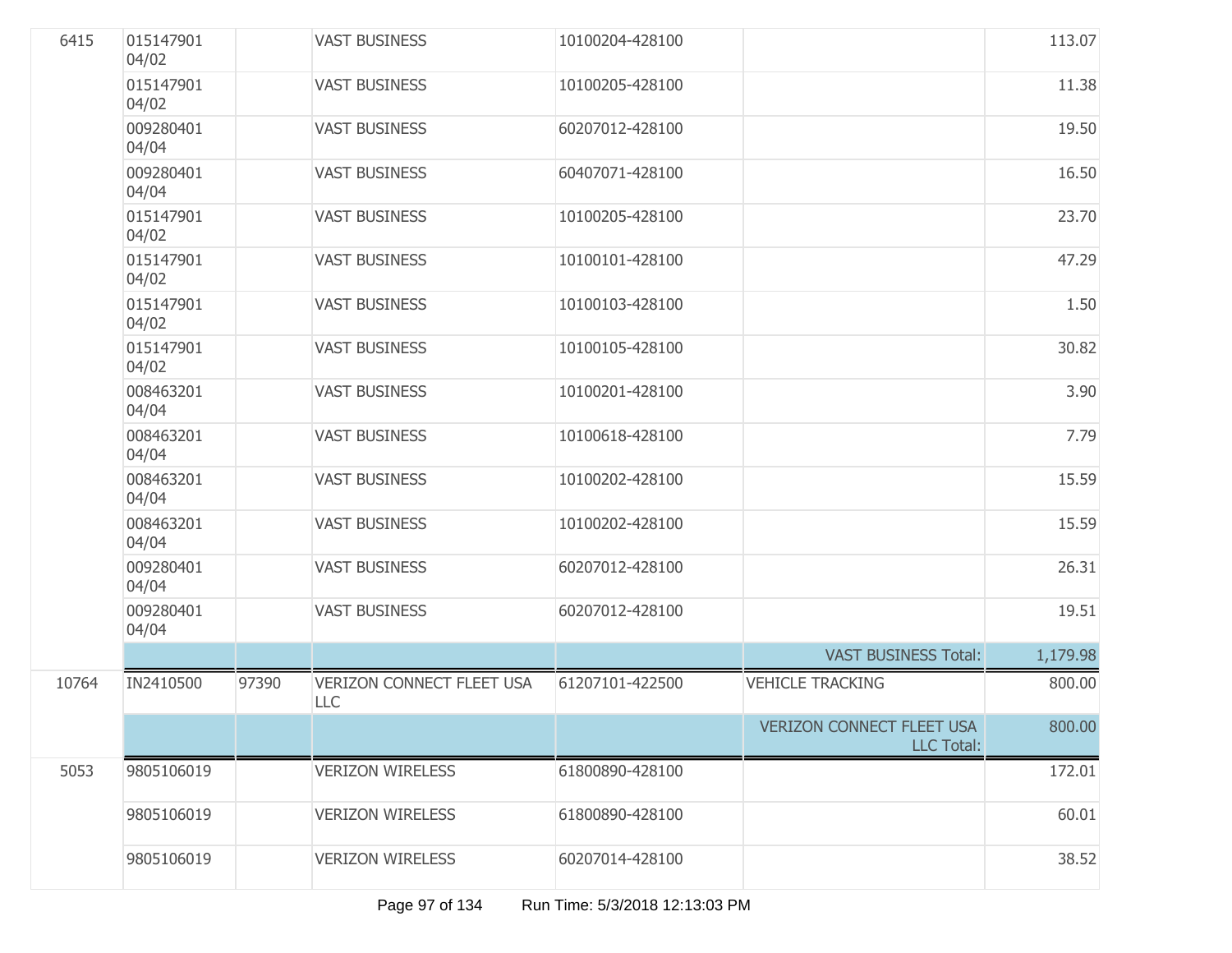| 5053 | 9805106019   | <b>VERIZON WIRELESS</b> | 60407072-428100 |                                            | 60.01  |
|------|--------------|-------------------------|-----------------|--------------------------------------------|--------|
|      | 9805106019   | <b>VERIZON WIRELESS</b> | 60207014-428100 |                                            | 38.52  |
|      | 006429879001 | <b>VERIZON WIRELESS</b> | 10100201-426900 | 6059394272 PHONE AND<br><b>EQUIPMENT</b>   | 171.21 |
|      | 006405920001 | <b>VERIZON WIRELESS</b> | 10100612-426900 | 6058631020 PHONE AND<br><b>EQUIPMENT</b>   | 137.48 |
|      | 006417172001 | <b>VERIZON WIRELESS</b> | 10100111-426900 | 6053903725 PHONE AND<br><b>EQUIPMENT</b>   | 129.98 |
|      | 006422171001 | <b>VERIZON WIRELESS</b> | 10100201-426900 | 6053902122 PHONE AND<br><b>EQUIPMENT</b>   | 248.72 |
|      | 006422048001 | <b>VERIZON WIRELESS</b> | 10100201-426900 | 6054151993 PHONE AND<br><b>EQUIPMENT</b>   | 44.98  |
|      | 006434142001 | <b>VERIZON WIRELESS</b> | 10100201-426900 | 6054847407 PHONE AND<br><b>EQUIPMENT</b>   | 18.74  |
|      | 006400421001 | <b>VERIZON WIRELESS</b> | 10100201-426900 | 6054847412 PHONE AND<br><b>EQUIPMENT</b>   | 26.24  |
|      | 006422069001 | <b>VERIZON WIRELESS</b> | 10100201-426900 | 6054847433 PHONE AND<br><b>EQUIPMENT</b>   | 219.99 |
|      | 006422069001 | <b>VERIZON WIRELESS</b> | 10100201-426900 | 6054847433 CASE SCREEN<br><b>PROTECTOR</b> | 56.23  |
|      | 9805123558   | <b>VERIZON WIRELESS</b> | 60907401-428100 |                                            | 52.99  |
|      | 9805123558   | <b>VERIZON WIRELESS</b> | 60407071-428100 |                                            | 52.99  |
|      | 9805123558   | <b>VERIZON WIRELESS</b> | 60407071-428100 |                                            | 40.01  |
|      | 9805123558   | <b>VERIZON WIRELESS</b> | 60407071-428100 |                                            | 40.01  |
|      | 9805123558   | <b>VERIZON WIRELESS</b> | 60407071-428100 |                                            | 40.01  |
|      | 006376904001 | <b>VERIZON WIRELESS</b> | 10100201-426900 | 6057863340 PHONE AND<br><b>EQUIPMENT</b>   | 22.49  |
|      | 9805123558   | <b>VERIZON WIRELESS</b> | 60407072-428100 |                                            | 40.01  |
|      | 9805123558   | <b>VERIZON WIRELESS</b> | 60907401-428100 |                                            | 40.01  |
|      |              |                         |                 |                                            |        |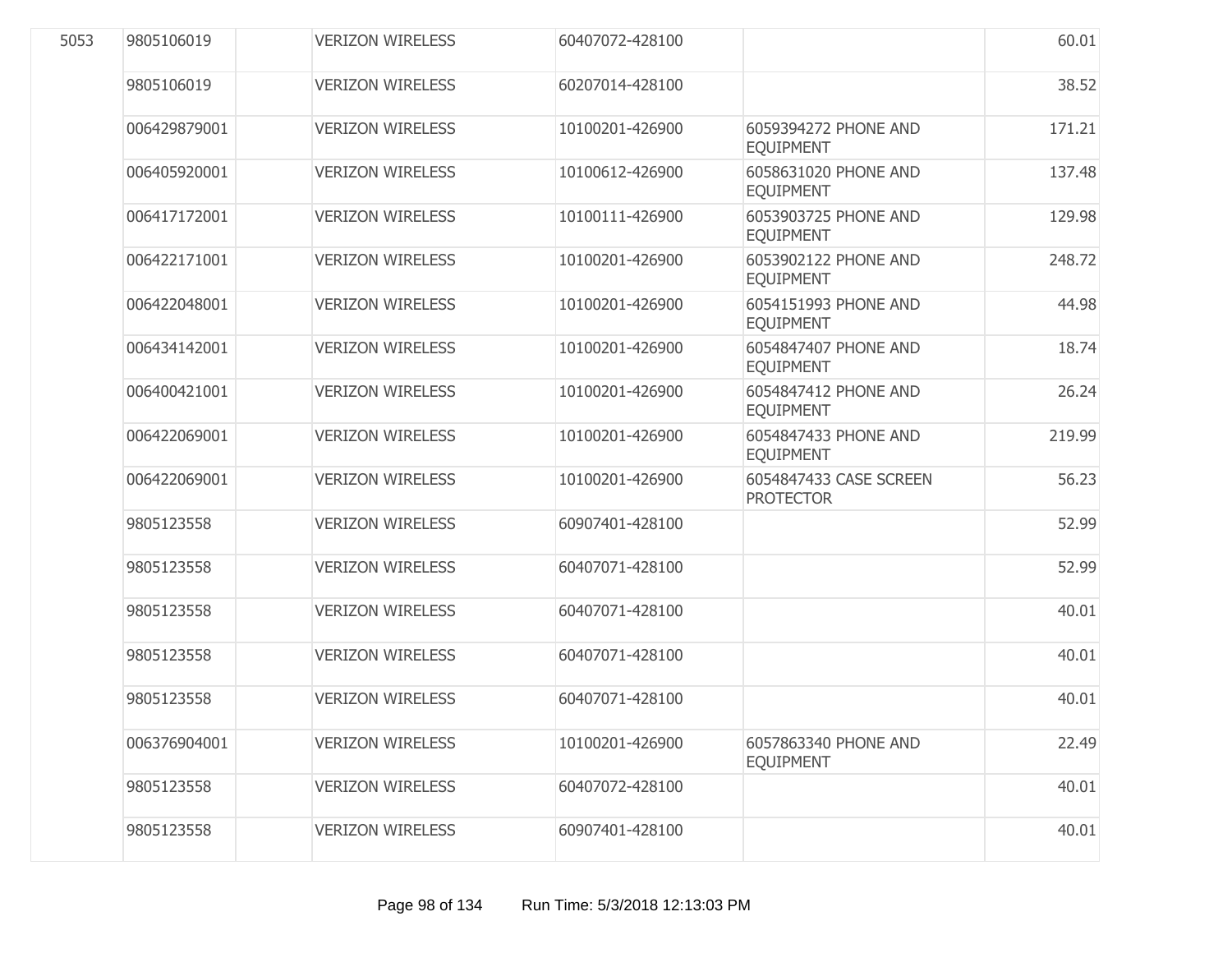| 5053 | 9805123558 | <b>VERIZON WIRELESS</b> | 60207012-428100 | 16.38 |
|------|------------|-------------------------|-----------------|-------|
|      | 9805123558 | <b>VERIZON WIRELESS</b> | 60407071-428100 | 16.38 |
|      | 9805123558 | <b>VERIZON WIRELESS</b> | 60407072-428100 | 40.01 |
|      | 9805123558 | <b>VERIZON WIRELESS</b> | 60407073-428100 | 52.99 |
|      | 9805123558 | <b>VERIZON WIRELESS</b> | 60407073-428100 | 54.24 |
|      | 9805123558 | <b>VERIZON WIRELESS</b> | 60407072-428100 | 54.24 |
|      | 9805123558 | <b>VERIZON WIRELESS</b> | 60407072-428100 | 54.24 |
|      | 9805123558 | <b>VERIZON WIRELESS</b> | 60407072-428100 | 31.08 |
|      | 9805123558 | <b>VERIZON WIRELESS</b> | 60407071-428100 | 31.65 |
|      | 9805123558 | <b>VERIZON WIRELESS</b> | 60407071-428100 | 40.01 |
|      | 9805123558 | <b>VERIZON WIRELESS</b> | 60407072-428100 | 54.24 |
|      | 9805123558 | <b>VERIZON WIRELESS</b> | 60407072-428100 | 54.24 |
|      | 9805123558 | <b>VERIZON WIRELESS</b> | 60407072-428100 | 40.01 |
|      | 9805123558 | <b>VERIZON WIRELESS</b> | 60407072-428100 | 54.24 |
|      | 9805123558 | <b>VERIZON WIRELESS</b> | 60407071-428100 | 64.24 |
|      | 9805123558 | <b>VERIZON WIRELESS</b> | 60407071-428100 | 31.08 |
|      | 9805123558 | <b>VERIZON WIRELESS</b> | 60207014-428100 | 40.03 |
|      | 9805123558 | <b>VERIZON WIRELESS</b> | 60207011-428100 | 52.99 |
|      | 9805123558 | <b>VERIZON WIRELESS</b> | 60207014-428100 | 32.76 |
|      |            |                         |                 |       |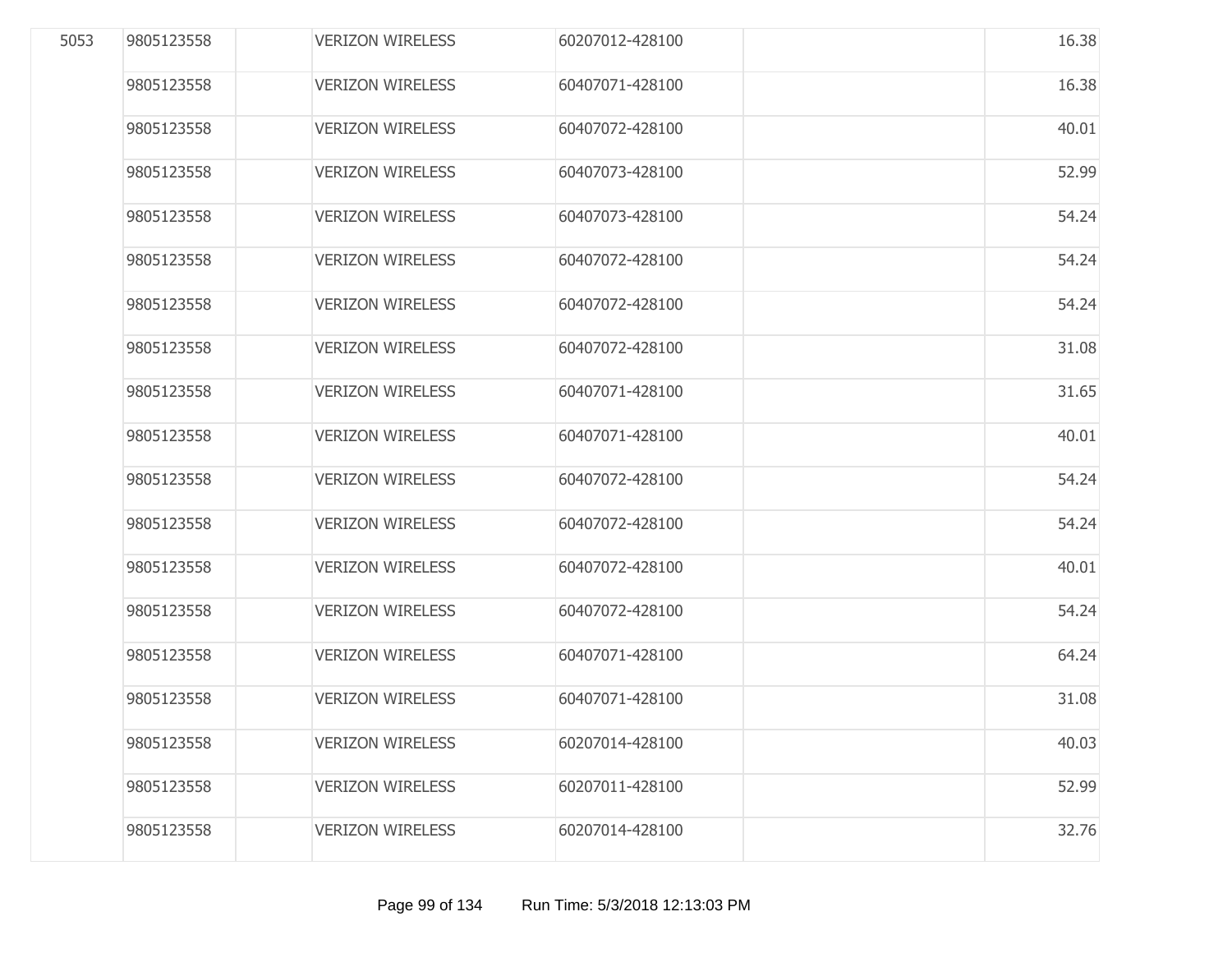| 5053 | 9805123558 | <b>VERIZON WIRELESS</b> | 60207013-428100 | 40.01 |
|------|------------|-------------------------|-----------------|-------|
|      | 9805123558 | <b>VERIZON WIRELESS</b> | 60207011-428100 | 52.99 |
|      | 9805123558 | <b>VERIZON WIRELESS</b> | 60207011-428100 | 54.22 |
|      | 9805123558 | <b>VERIZON WIRELESS</b> | 60207012-428100 | 40.01 |
|      | 9805123558 | <b>VERIZON WIRELESS</b> | 60207012-428100 | 40.01 |
|      | 9805123558 | <b>VERIZON WIRELESS</b> | 60207012-428100 | 40.01 |
|      | 9805123558 | <b>VERIZON WIRELESS</b> | 60207012-428100 | 40.01 |
|      | 9805123558 | <b>VERIZON WIRELESS</b> | 60207012-428100 | 40.01 |
|      | 9805123558 | <b>VERIZON WIRELESS</b> | 60207014-428100 | 52.99 |
|      | 9805123558 | <b>VERIZON WIRELESS</b> | 60207011-428100 | 40.01 |
|      | 9805123558 | <b>VERIZON WIRELESS</b> | 60207011-428100 | 56.26 |
|      | 9805123558 | <b>VERIZON WIRELESS</b> | 60207012-428100 | 40.01 |
|      | 9805123558 | <b>VERIZON WIRELESS</b> | 60207011-428100 | 62.99 |
|      | 9805123558 | <b>VERIZON WIRELESS</b> | 60207012-428100 | 40.01 |
|      | 9805123558 | <b>VERIZON WIRELESS</b> | 60207012-428100 | 40.01 |
|      | 9805123558 | <b>VERIZON WIRELESS</b> | 60207014-428100 | 54.24 |
|      | 9805123558 | <b>VERIZON WIRELESS</b> | 60207013-428100 | 54.24 |
|      | 9805123558 | <b>VERIZON WIRELESS</b> | 60207011-428100 | 40.01 |
|      | 9805123558 | <b>VERIZON WIRELESS</b> | 60207011-428100 | 54.24 |
|      |            |                         |                 |       |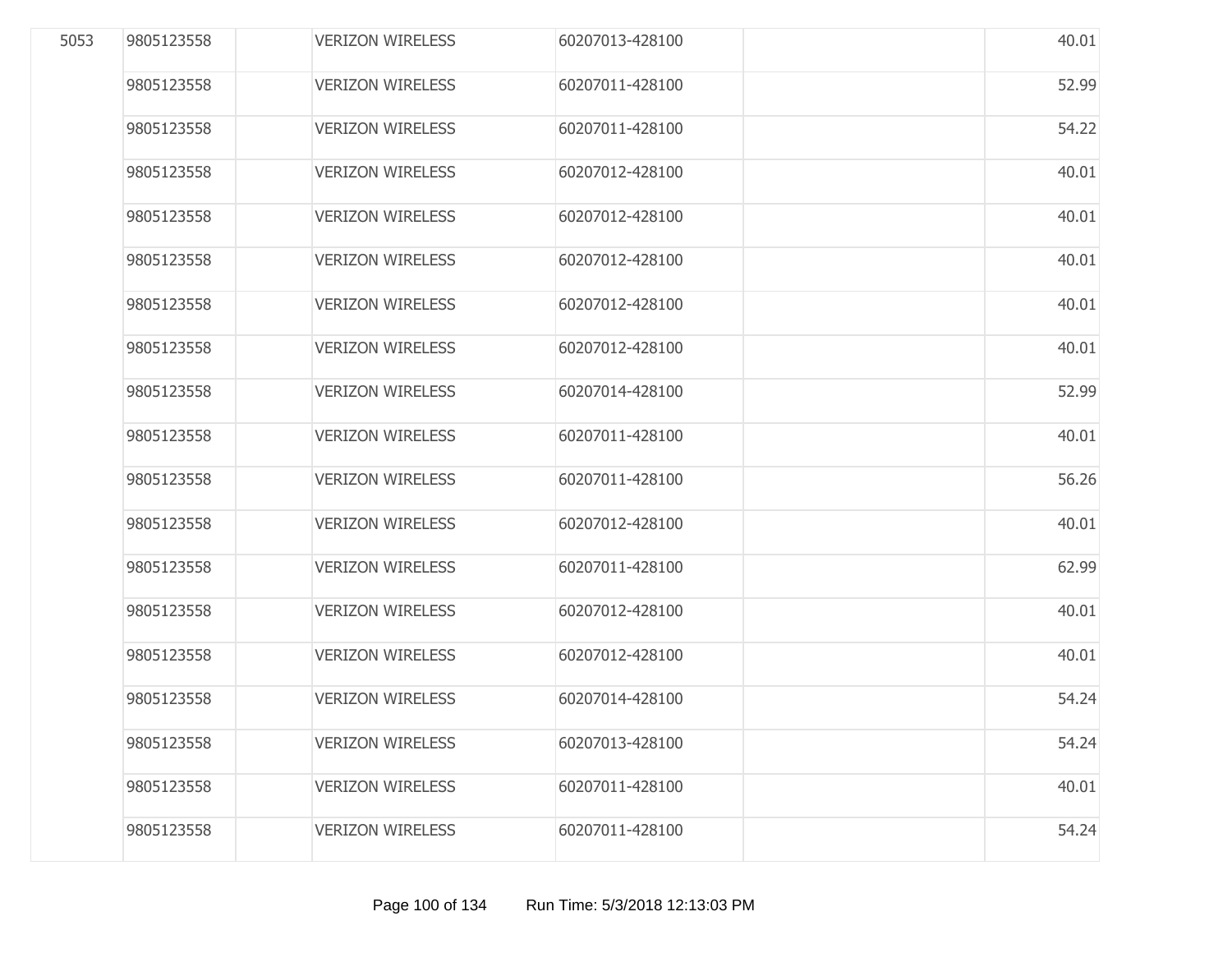| 5053 | 9805123558 | <b>VERIZON WIRELESS</b> | 60207012-428100 | 54.24 |
|------|------------|-------------------------|-----------------|-------|
|      | 9805123558 | <b>VERIZON WIRELESS</b> | 60207012-428100 | 55.27 |
|      | 9805123558 | <b>VERIZON WIRELESS</b> | 10100612-428100 | 52.99 |
|      | 9805123558 | <b>VERIZON WIRELESS</b> | 10100612-428100 | 52.99 |
|      | 9805123558 | <b>VERIZON WIRELESS</b> | 10100612-428100 | 40.01 |
|      | 9805123558 | <b>VERIZON WIRELESS</b> | 10100612-428100 | 52.99 |
|      | 9805123558 | <b>VERIZON WIRELESS</b> | 10100612-428100 | 40.01 |
|      | 9805123558 | <b>VERIZON WIRELESS</b> | 10100612-428100 | 52.99 |
|      | 9805123558 | <b>VERIZON WIRELESS</b> | 10100302-428100 | 32.76 |
|      | 9805123558 | <b>VERIZON WIRELESS</b> | 10100302-428100 | 32.76 |
|      | 9805123558 | <b>VERIZON WIRELESS</b> | 10100301-428100 | 54.02 |
|      | 9805123558 | <b>VERIZON WIRELESS</b> | 10100401-428100 | 30.19 |
|      | 9805123558 | <b>VERIZON WIRELESS</b> | 10100603-428100 | 54.24 |
|      | 9805123558 | <b>VERIZON WIRELESS</b> | 10100612-428100 | 54.24 |
|      | 9805123558 | <b>VERIZON WIRELESS</b> | 10100603-428100 | 52.99 |
|      | 9805123558 | <b>VERIZON WIRELESS</b> | 79300968-428100 | 62.99 |
|      | 9805123558 | <b>VERIZON WIRELESS</b> | 10100301-428100 | 31.08 |
|      | 9805123558 | <b>VERIZON WIRELESS</b> | 10100305-428100 | 54.24 |
|      | 9805123558 | <b>VERIZON WIRELESS</b> | 10100302-428100 | 57.51 |
|      |            |                         |                 |       |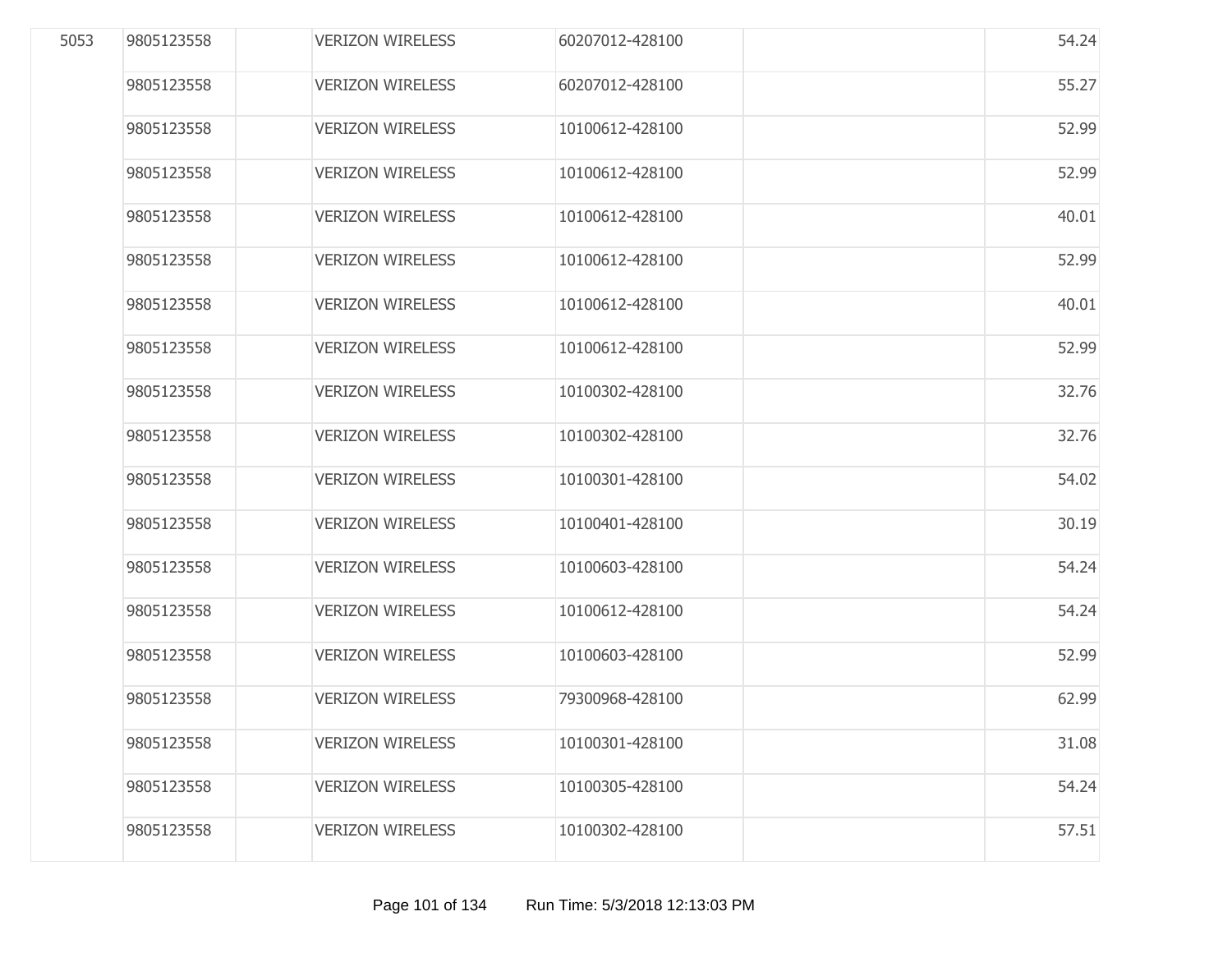| 5053 | 9805123558 | <b>VERIZON WIRELESS</b> | 10100305-428100 | 31.08 |
|------|------------|-------------------------|-----------------|-------|
|      | 9805123558 | <b>VERIZON WIRELESS</b> | 10100618-428100 | 10.02 |
|      | 9805123558 | <b>VERIZON WIRELESS</b> | 10100601-428100 | 54.24 |
|      | 9805123558 | <b>VERIZON WIRELESS</b> | 10100601-428100 | 34.01 |
|      | 9805123558 | <b>VERIZON WIRELESS</b> | 10100603-428100 | 52.99 |
|      | 9805123558 | <b>VERIZON WIRELESS</b> | 10100601-428100 | 40.01 |
|      | 9805123558 | <b>VERIZON WIRELESS</b> | 10100601-428100 | 52.99 |
|      | 9805123558 | <b>VERIZON WIRELESS</b> | 10100618-428100 | 10.02 |
|      | 9805123558 | <b>VERIZON WIRELESS</b> | 10100618-428100 | 10.02 |
|      | 9805123558 | <b>VERIZON WIRELESS</b> | 10100618-428100 | 10.02 |
|      | 9805123558 | <b>VERIZON WIRELESS</b> | 10100618-428100 | 10.02 |
|      | 9805123558 | <b>VERIZON WIRELESS</b> | 10100618-428100 | 10.02 |
|      | 9805123558 | <b>VERIZON WIRELESS</b> | 10100618-428100 | 32.76 |
|      | 9805123558 | <b>VERIZON WIRELESS</b> | 10100618-428100 | 52.99 |
|      | 9805123558 | <b>VERIZON WIRELESS</b> | 10100618-428100 | 10.02 |
|      | 9805123558 | <b>VERIZON WIRELESS</b> | 10100618-428100 | 10.02 |
|      | 9805123558 | <b>VERIZON WIRELESS</b> | 10100618-428100 | 10.02 |
|      | 9805123558 | <b>VERIZON WIRELESS</b> | 10100618-428100 | 10.02 |
|      | 9805123558 | <b>VERIZON WIRELESS</b> | 10100618-428100 | 10.02 |
|      |            |                         |                 |       |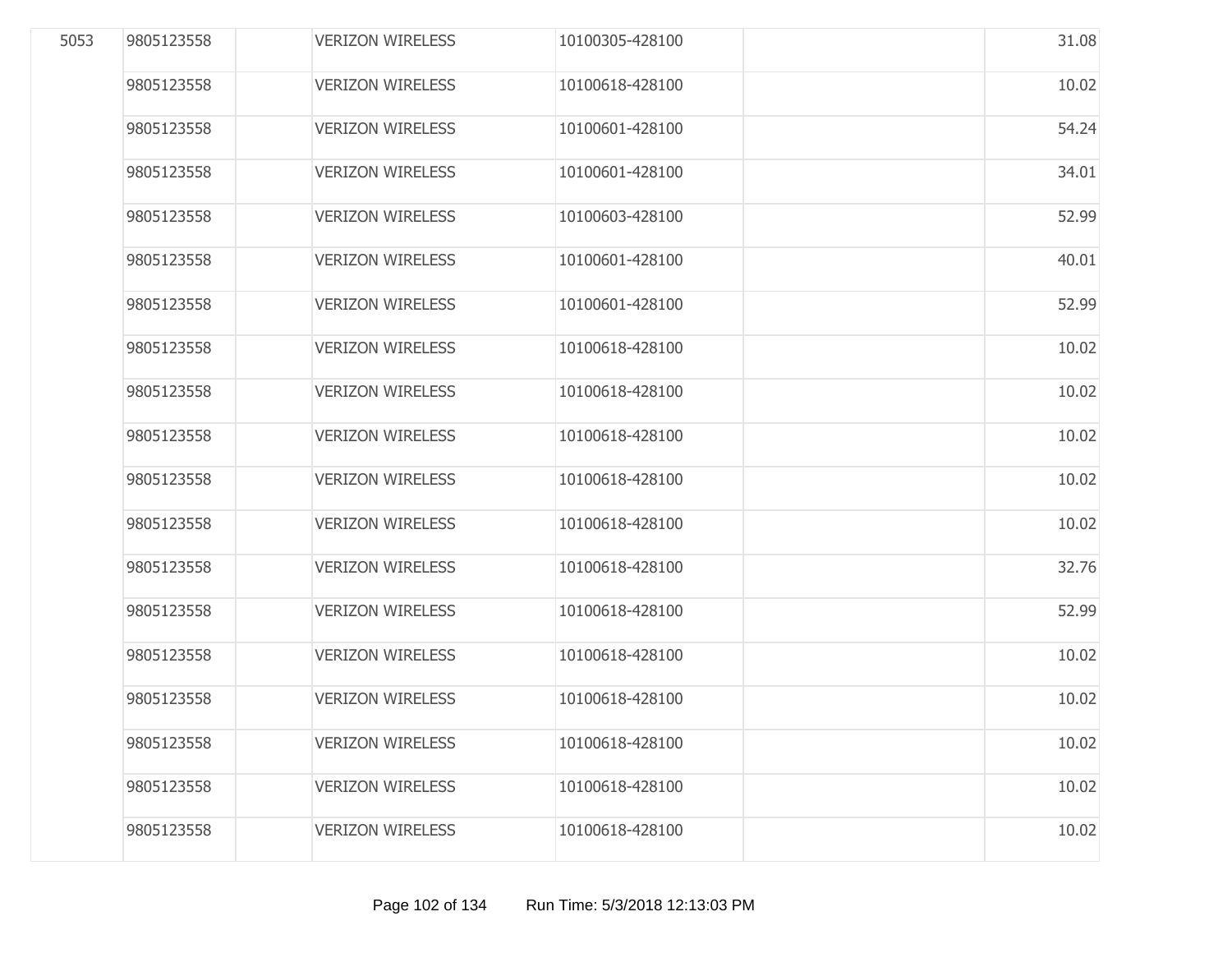| 5053 | 9805123558 | <b>VERIZON WIRELESS</b> | 10100201-428100 | 29.83 |
|------|------------|-------------------------|-----------------|-------|
|      | 9805123558 | <b>VERIZON WIRELESS</b> | 10100201-428100 | 52.99 |
|      | 9805123558 | <b>VERIZON WIRELESS</b> | 10100618-428100 | 54.24 |
|      | 9805123558 | <b>VERIZON WIRELESS</b> | 10100618-428100 | 26.97 |
|      | 9805123558 | <b>VERIZON WIRELESS</b> | 10100618-428100 | 52.99 |
|      | 9805123558 | <b>VERIZON WIRELESS</b> | 10100618-428100 | 52.99 |
|      | 9805123558 | <b>VERIZON WIRELESS</b> | 10100201-428100 | 52.99 |
|      | 9805123558 | <b>VERIZON WIRELESS</b> | 10100201-428100 | 52.99 |
|      | 9805123558 | <b>VERIZON WIRELESS</b> | 10100201-428100 | 52.99 |
|      | 9805123558 | <b>VERIZON WIRELESS</b> | 10100201-428100 | 29.83 |
|      | 9805123558 | <b>VERIZON WIRELESS</b> | 10100201-428100 | 52.99 |
|      | 9805123558 | <b>VERIZON WIRELESS</b> | 10100201-428100 | 40.01 |
|      | 9805123558 | <b>VERIZON WIRELESS</b> | 10100201-428100 | 30.37 |
|      | 9805123558 | <b>VERIZON WIRELESS</b> | 10100201-428100 | 29.91 |
|      | 9805123558 | <b>VERIZON WIRELESS</b> | 10100201-428100 | 32.76 |
|      | 9805123558 | <b>VERIZON WIRELESS</b> | 10100201-428100 | 52.99 |
|      | 9805123558 | <b>VERIZON WIRELESS</b> | 10100201-428100 | 52.99 |
|      | 9805123558 | <b>VERIZON WIRELESS</b> | 10100201-428100 | 52.99 |
|      | 9805123558 | <b>VERIZON WIRELESS</b> | 10100201-428100 | 50.84 |
|      |            |                         |                 |       |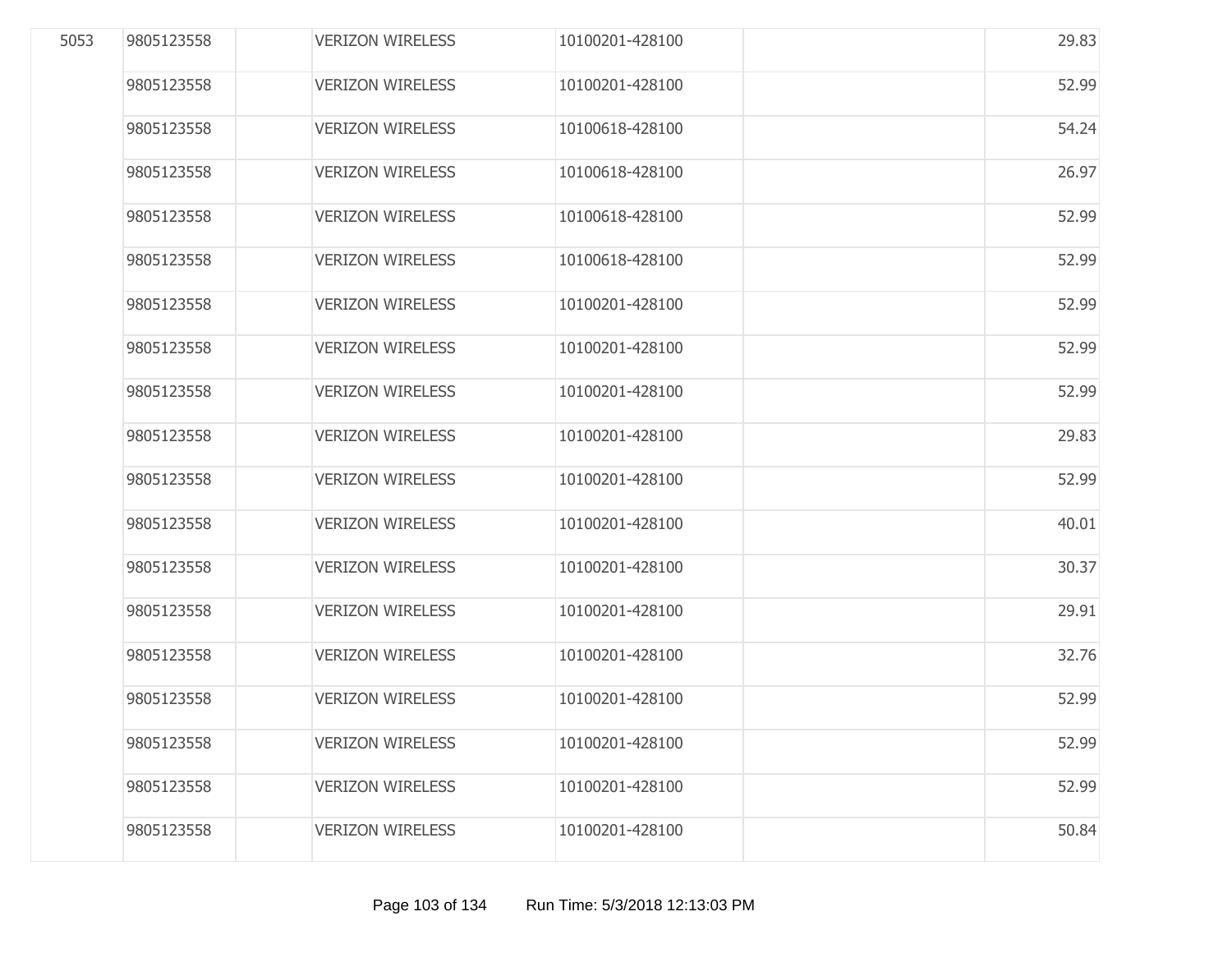| 32.76 |
|-------|
| 52.99 |
| 52.99 |
| 29.83 |
| 29.83 |
| 40.01 |
| 50.84 |
| 40.07 |
| 50.84 |
| 29.85 |
| 62.99 |
| 40.01 |
| 40.01 |
| 40.01 |
| 40.01 |
| 40.01 |
| 40.01 |
| 40.01 |
| 40.01 |
|       |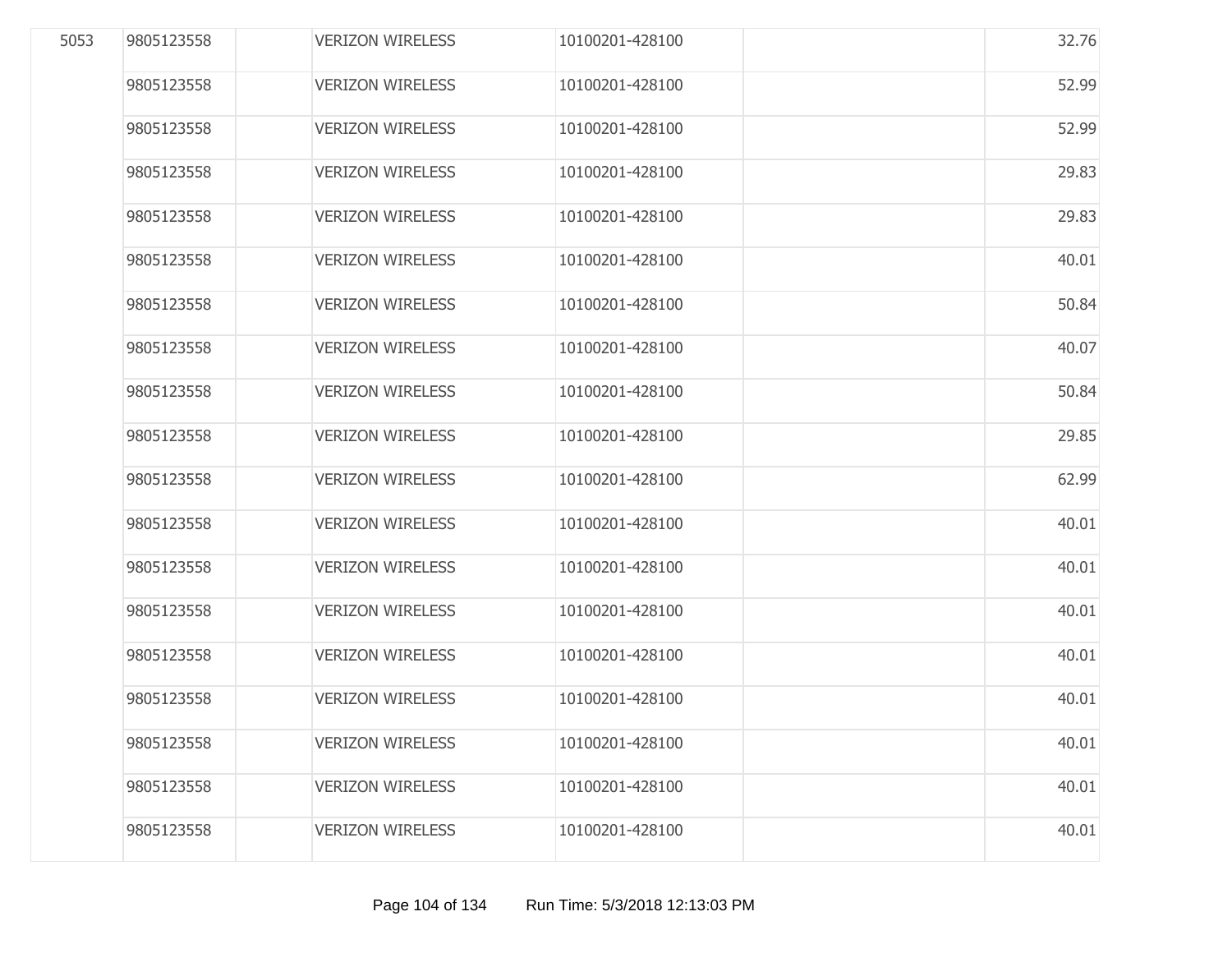| 9805123558 | <b>VERIZON WIRELESS</b> | 10100201-428100 | 52.99 |
|------------|-------------------------|-----------------|-------|
| 9805123558 | <b>VERIZON WIRELESS</b> | 10100201-428100 | 40.01 |
| 9805123558 | <b>VERIZON WIRELESS</b> | 10100201-428100 | 40.01 |
| 9805123558 | <b>VERIZON WIRELESS</b> | 10100201-428100 | 40.01 |
| 9805123558 | <b>VERIZON WIRELESS</b> | 10100201-428100 | 40.01 |
| 9805123558 | <b>VERIZON WIRELESS</b> | 10100201-428100 | 40.01 |
| 9805123558 | <b>VERIZON WIRELESS</b> | 10100201-428100 | 40.01 |
| 9805123558 | <b>VERIZON WIRELESS</b> | 10100201-428100 | 40.01 |
| 9805123558 | <b>VERIZON WIRELESS</b> | 10100201-428100 | 40.01 |
| 9805123558 | <b>VERIZON WIRELESS</b> | 10100201-428100 | 40.01 |
| 9805123558 | <b>VERIZON WIRELESS</b> | 10100201-428100 | 40.01 |
| 9805123558 | <b>VERIZON WIRELESS</b> | 10100201-428100 | 40.01 |
| 9805123558 | <b>VERIZON WIRELESS</b> | 10100201-428100 | 40.01 |
| 9805123558 | <b>VERIZON WIRELESS</b> | 10100201-428100 | 40.01 |
| 9805123558 | <b>VERIZON WIRELESS</b> | 10100201-428100 | 40.01 |
| 9805123558 | <b>VERIZON WIRELESS</b> | 10100201-428100 | 40.01 |
| 9805123558 | <b>VERIZON WIRELESS</b> | 10100201-428100 | 40.01 |
| 9805123558 | <b>VERIZON WIRELESS</b> | 10100201-428100 | 40.01 |
| 9805123558 | <b>VERIZON WIRELESS</b> | 10100201-428100 | 40.01 |
|            |                         |                 |       |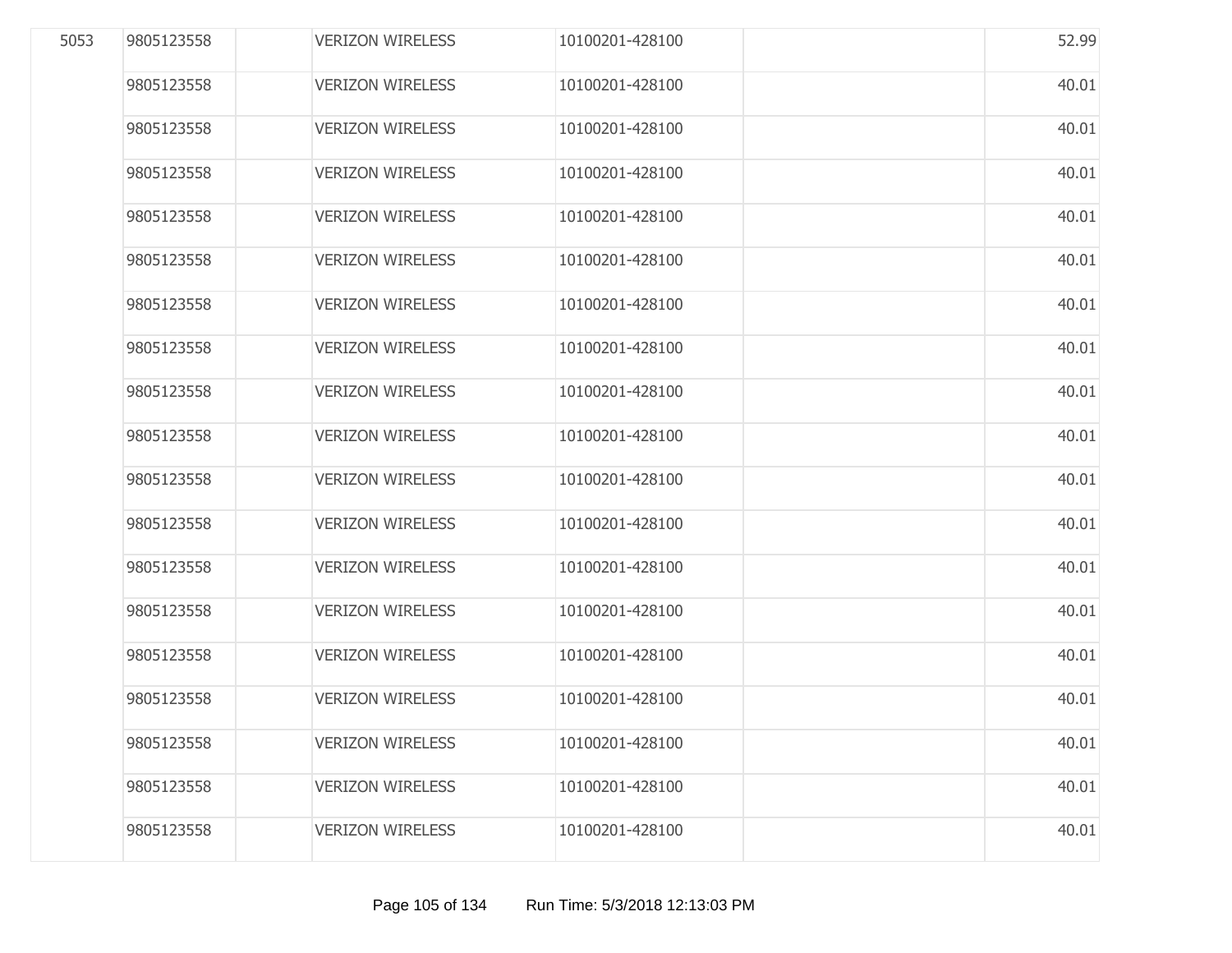| 5053 | 9805123558 | <b>VERIZON WIRELESS</b> | 10100201-428100 | 93.56   |
|------|------------|-------------------------|-----------------|---------|
|      | 9805123558 | <b>VERIZON WIRELESS</b> | 10100201-428100 | 40.01   |
|      | 9805123558 | <b>VERIZON WIRELESS</b> | 10100201-428100 | 40.03   |
|      | 9805123558 | <b>VERIZON WIRELESS</b> | 10100201-428100 | 32.76   |
|      | 9805123558 | <b>VERIZON WIRELESS</b> | 10100201-428100 | 40.01   |
|      | 9805123558 | <b>VERIZON WIRELESS</b> | 10100201-428100 | 40.01   |
|      | 9805123558 | <b>VERIZON WIRELESS</b> | 10100201-428100 | 40.01   |
|      | 9805123558 | <b>VERIZON WIRELESS</b> | 10100201-428100 | 40.01   |
|      | 9805123558 | <b>VERIZON WIRELESS</b> | 10100201-428100 | 40.01   |
|      | 9805123558 | <b>VERIZON WIRELESS</b> | 10100201-428100 | 40.01   |
|      | 9805123558 | <b>VERIZON WIRELESS</b> | 10100201-428100 | 40.01   |
|      | 9805123558 | <b>VERIZON WIRELESS</b> | 10100201-428100 | 40.01   |
|      | 9805123558 | <b>VERIZON WIRELESS</b> | 10100201-428100 | 62.99   |
|      | 9805123558 | <b>VERIZON WIRELESS</b> | 10100201-428100 | (32.15) |
|      | 9805123558 | <b>VERIZON WIRELESS</b> | 10100201-428100 | 32.76   |
|      | 9805123558 | <b>VERIZON WIRELESS</b> | 10100201-428100 | 30.04   |
|      | 9805123558 | <b>VERIZON WIRELESS</b> | 10100201-428100 | 52.99   |
|      | 9805123558 | <b>VERIZON WIRELESS</b> | 10100201-428100 | 29.85   |
|      | 9805123558 | <b>VERIZON WIRELESS</b> | 10100201-428100 | 52.99   |
|      |            |                         |                 |         |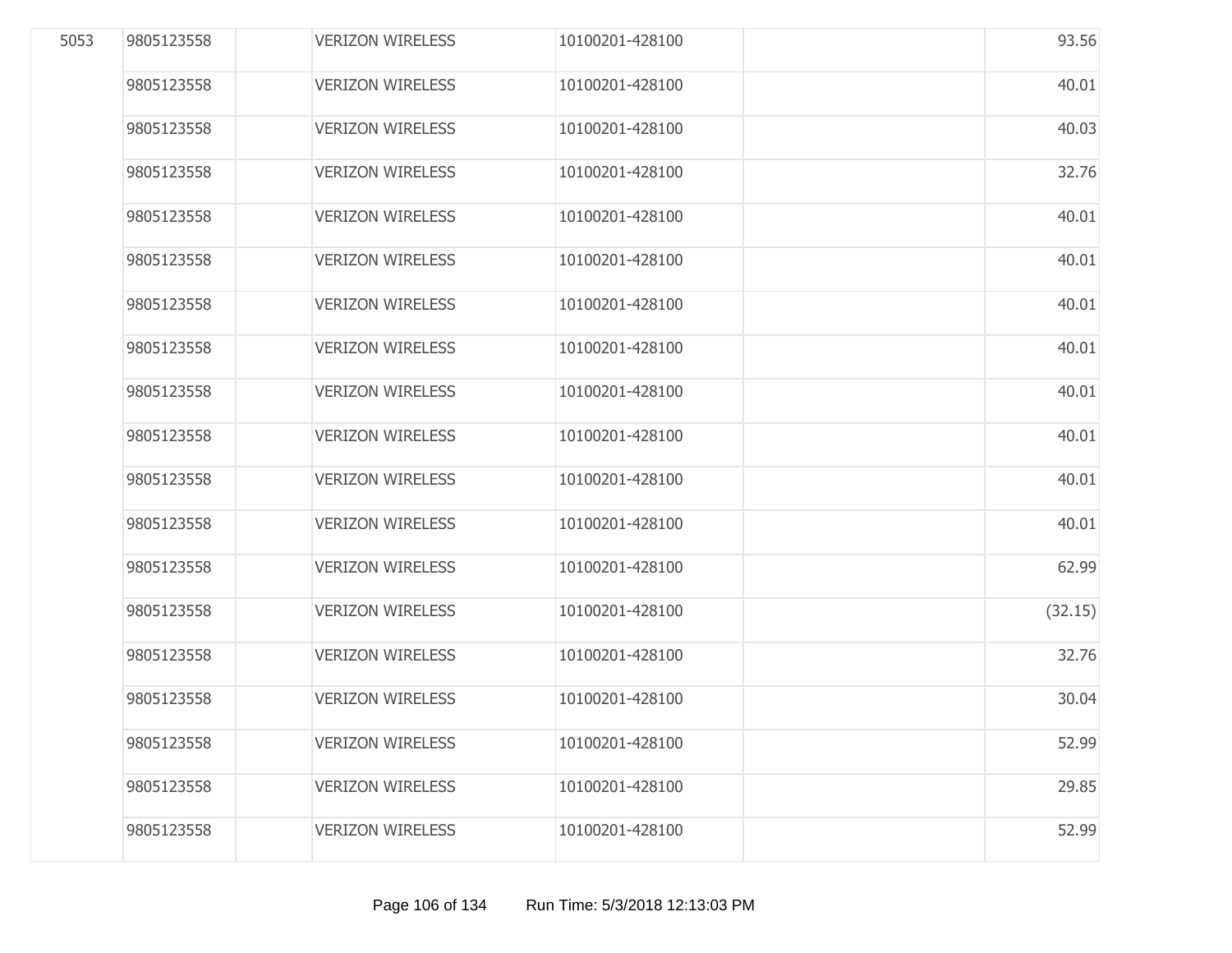| 5053 | 9805123558 | <b>VERIZON WIRELESS</b> | 10100201-428100 | 62.99 |
|------|------------|-------------------------|-----------------|-------|
|      | 9805123558 | <b>VERIZON WIRELESS</b> | 10100201-428100 | 40.01 |
|      | 9805123558 | <b>VERIZON WIRELESS</b> | 10100201-428100 | 29.83 |
|      | 9805123558 | <b>VERIZON WIRELESS</b> | 10100201-428100 | 29.83 |
|      | 9805123558 | <b>VERIZON WIRELESS</b> | 10100201-428100 | 52.99 |
|      | 9805123558 | <b>VERIZON WIRELESS</b> | 10100201-428100 | 29.83 |
|      | 9805123558 | <b>VERIZON WIRELESS</b> | 10100201-428100 | 29.83 |
|      | 9805123558 | <b>VERIZON WIRELESS</b> | 10100201-428100 | 29.98 |
|      | 9805123558 | <b>VERIZON WIRELESS</b> | 10100201-428100 | 32.80 |
|      | 9805123558 | <b>VERIZON WIRELESS</b> | 10100201-428100 | 29.83 |
|      | 9805123558 | <b>VERIZON WIRELESS</b> | 10100201-428100 | 29.83 |
|      | 9805123558 | <b>VERIZON WIRELESS</b> | 10100201-428100 | 52.99 |
|      | 9805123558 | <b>VERIZON WIRELESS</b> | 10100201-428100 | 29.93 |
|      | 9805123558 | <b>VERIZON WIRELESS</b> | 10100201-428100 | 52.99 |
|      | 9805123558 | <b>VERIZON WIRELESS</b> | 10100201-428100 | 52.99 |
|      | 9805123558 | <b>VERIZON WIRELESS</b> | 10100201-428100 | 52.99 |
|      | 9805123558 | <b>VERIZON WIRELESS</b> | 10100201-428100 | 52.99 |
|      | 9805123558 | <b>VERIZON WIRELESS</b> | 10100201-428100 | 29.96 |
|      | 9805123558 | <b>VERIZON WIRELESS</b> | 10100201-428100 | 29.83 |
|      |            |                         |                 |       |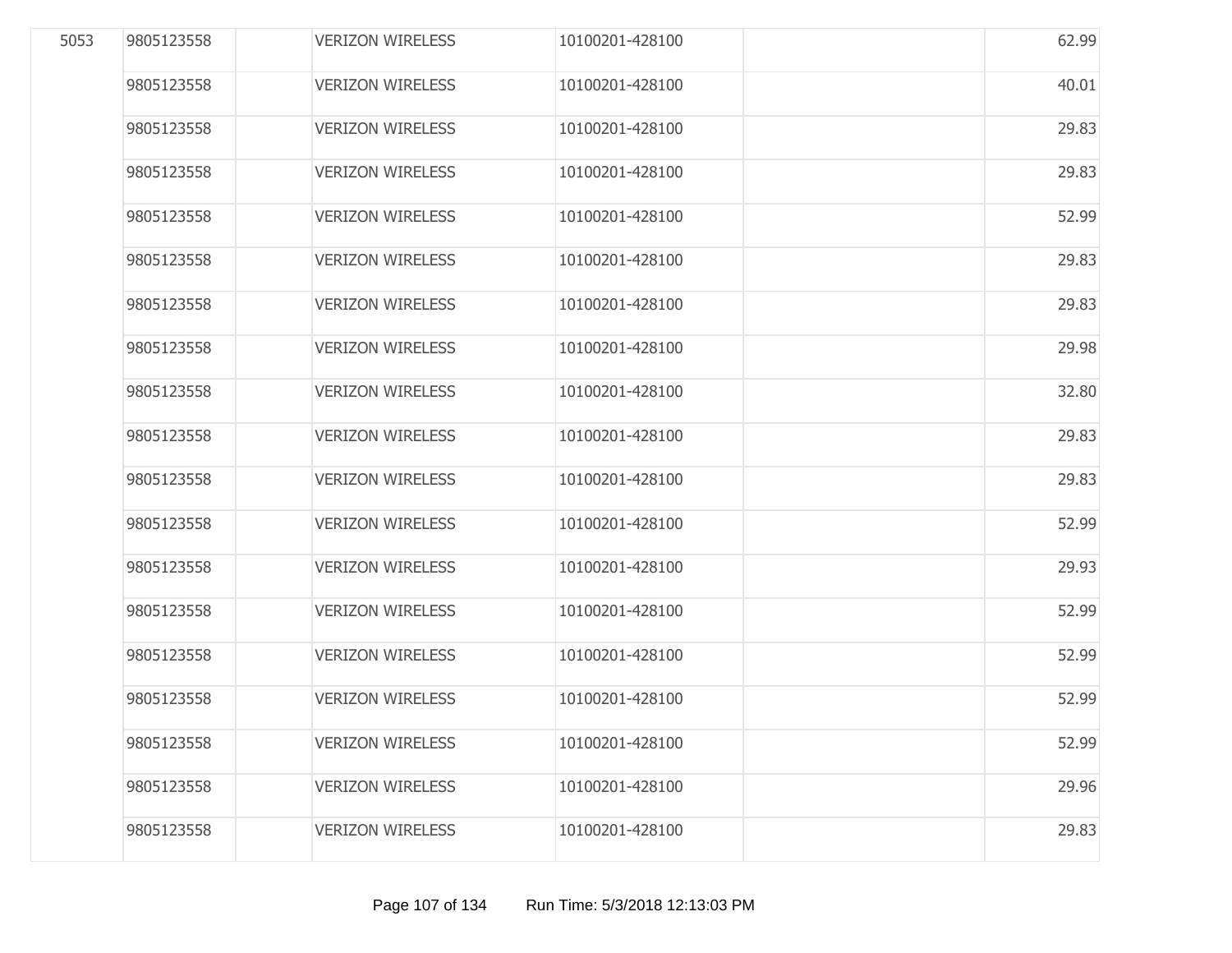| 5053 | 9805123558 | <b>VERIZON WIRELESS</b> | 10100201-428100 | 29.96  |
|------|------------|-------------------------|-----------------|--------|
|      | 9805123558 | <b>VERIZON WIRELESS</b> | 10100201-428100 | 52.99  |
|      | 9805123558 | <b>VERIZON WIRELESS</b> | 10100201-428100 | 52.99  |
|      | 9805123558 | <b>VERIZON WIRELESS</b> | 10100201-428100 | 52.99  |
|      | 9805123558 | <b>VERIZON WIRELESS</b> | 10100201-428100 | 29.83  |
|      | 9805123558 | <b>VERIZON WIRELESS</b> | 10100201-428100 | 62.99  |
|      | 9805123558 | <b>VERIZON WIRELESS</b> | 10100201-428100 | 52.99  |
|      | 9805123558 | <b>VERIZON WIRELESS</b> | 10100201-428100 | 50.84  |
|      | 9805123558 | <b>VERIZON WIRELESS</b> | 10100201-428100 | 52.99  |
|      | 9805123558 | <b>VERIZON WIRELESS</b> | 10100201-428100 | 110.20 |
|      | 9805123558 | <b>VERIZON WIRELESS</b> | 10100201-428100 | 52.99  |
|      | 9805123558 | <b>VERIZON WIRELESS</b> | 10100201-428100 | 52.99  |
|      | 9805123558 | <b>VERIZON WIRELESS</b> | 10100201-428100 | 52.99  |
|      | 9805123558 | <b>VERIZON WIRELESS</b> | 10100201-428100 | 52.99  |
|      | 9805123558 | <b>VERIZON WIRELESS</b> | 10100201-428100 | 52.99  |
|      | 9805123558 | <b>VERIZON WIRELESS</b> | 10100201-428100 | 52.99  |
|      | 9805123558 | <b>VERIZON WIRELESS</b> | 10100201-428100 | 52.99  |
|      | 9805123558 | <b>VERIZON WIRELESS</b> | 10100201-428100 | 52.99  |
|      | 9805123558 | <b>VERIZON WIRELESS</b> | 10100201-428100 | 52.99  |
|      |            |                         |                 |        |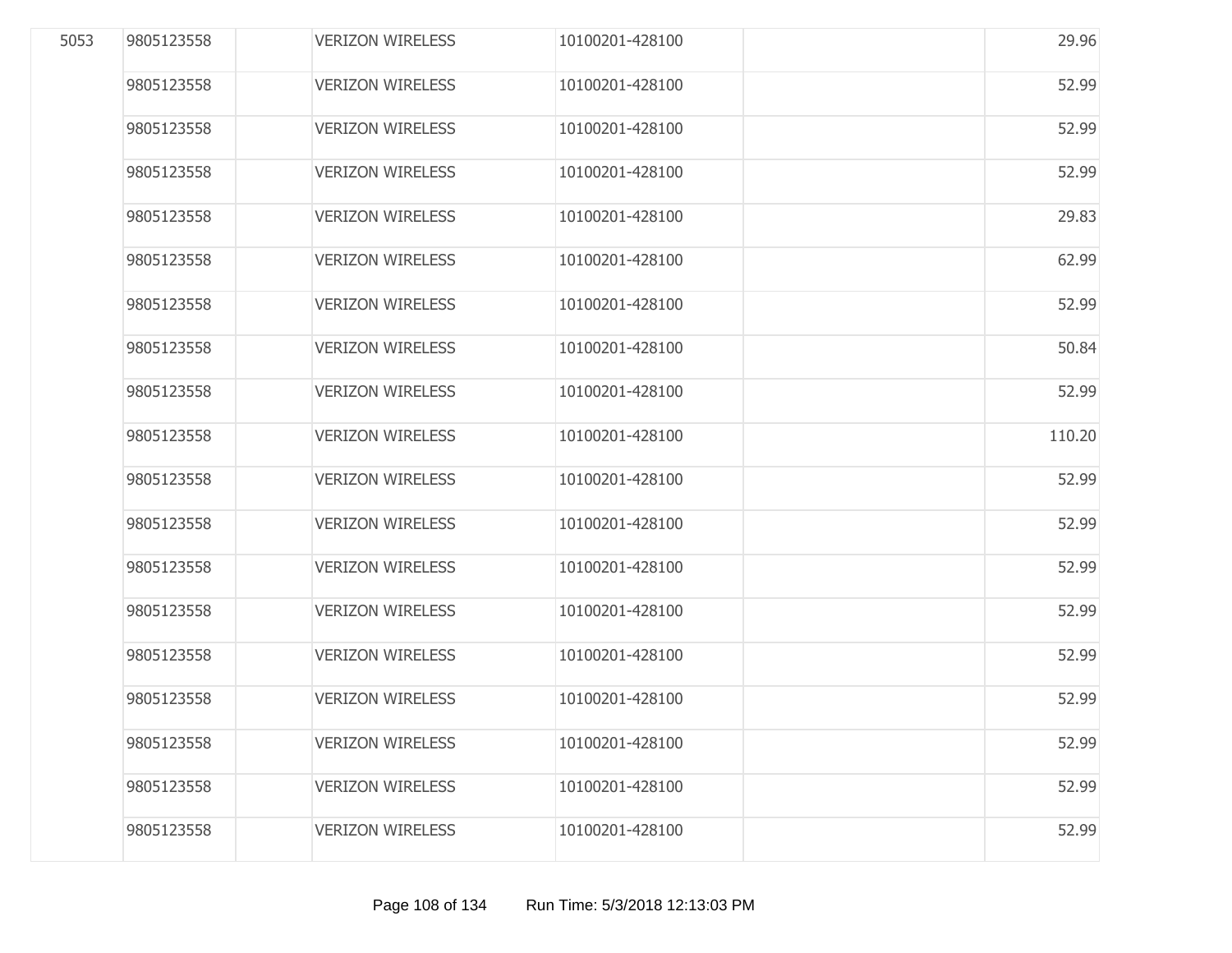| 5053 | 9805123558 | <b>VERIZON WIRELESS</b> | 10100201-428100 | 52.09 |
|------|------------|-------------------------|-----------------|-------|
|      | 9805123558 | <b>VERIZON WIRELESS</b> | 10100201-428100 | 52.99 |
|      | 9805123558 | <b>VERIZON WIRELESS</b> | 10100201-428100 | 52.99 |
|      | 9805123558 | <b>VERIZON WIRELESS</b> | 10100201-428100 | 50.84 |
|      | 9805123558 | <b>VERIZON WIRELESS</b> | 10100201-428100 | 30.08 |
|      | 9805123558 | <b>VERIZON WIRELESS</b> | 10100201-428100 | 52.99 |
|      | 9805123558 | <b>VERIZON WIRELESS</b> | 10100201-428100 | 54.24 |
|      | 9805123558 | <b>VERIZON WIRELESS</b> | 10100201-428100 | 54.24 |
|      | 9805123558 | <b>VERIZON WIRELESS</b> | 10100201-428100 | 40.01 |
|      | 9805123558 | <b>VERIZON WIRELESS</b> | 10100201-428100 | 54.24 |
|      | 9805123558 | <b>VERIZON WIRELESS</b> | 10100201-428100 | 54.24 |
|      | 9805123558 | <b>VERIZON WIRELESS</b> | 10100201-428100 | 54.24 |
|      | 9805123558 | <b>VERIZON WIRELESS</b> | 10100201-428100 | 54.24 |
|      | 9805123558 | <b>VERIZON WIRELESS</b> | 10100201-428100 | 54.24 |
|      | 9805123558 | <b>VERIZON WIRELESS</b> | 10100201-428100 | 64.24 |
|      | 9805123558 | <b>VERIZON WIRELESS</b> | 10100201-428100 | 54.24 |
|      | 9805123558 | <b>VERIZON WIRELESS</b> | 10100201-428100 | 54.24 |
|      | 9805123558 | <b>VERIZON WIRELESS</b> | 10100201-428100 | 54.24 |
|      | 9805123558 | <b>VERIZON WIRELESS</b> | 10100201-428100 | 54.24 |
|      |            |                         |                 |       |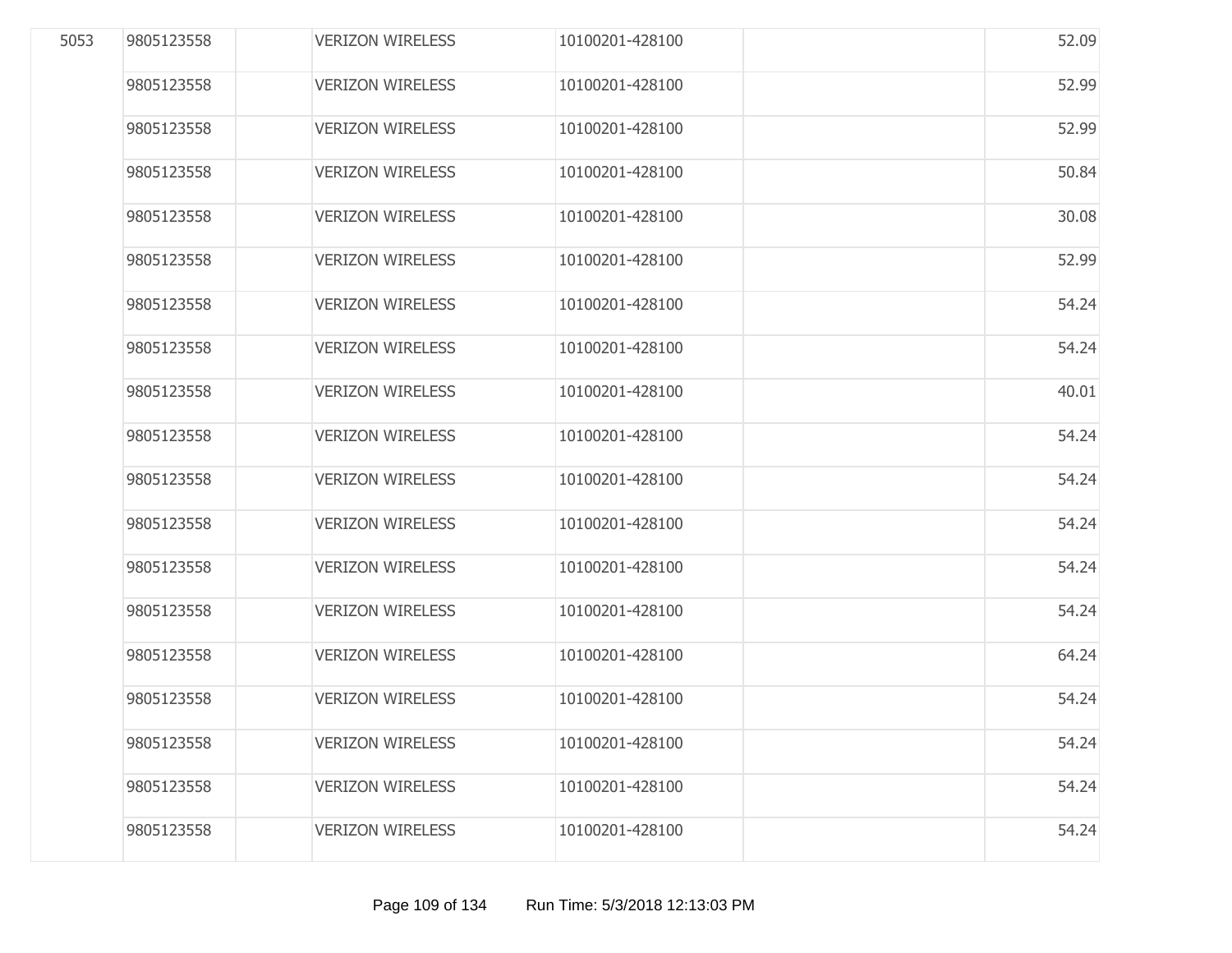| 5053 | 9805123558 | <b>VERIZON WIRELESS</b> | 10100201-428100 | 54.24 |
|------|------------|-------------------------|-----------------|-------|
|      | 9805123558 | <b>VERIZON WIRELESS</b> | 10100201-428100 | 40.01 |
|      | 9805123558 | <b>VERIZON WIRELESS</b> | 10100201-428100 | 64.24 |
|      | 9805123558 | <b>VERIZON WIRELESS</b> | 10100201-428100 | 31.08 |
|      | 9805123558 | <b>VERIZON WIRELESS</b> | 10100201-428100 | 82.74 |
|      | 9805123558 | <b>VERIZON WIRELESS</b> | 10100201-428100 | 54.24 |
|      | 9805123558 | <b>VERIZON WIRELESS</b> | 10100201-428100 | 31.14 |
|      | 9805123558 | <b>VERIZON WIRELESS</b> | 10100201-428100 | 54.24 |
|      | 9805123558 | <b>VERIZON WIRELESS</b> | 10100201-428100 | 34.01 |
|      | 9805123558 | <b>VERIZON WIRELESS</b> | 10100201-428100 | 54.24 |
|      | 9805123558 | <b>VERIZON WIRELESS</b> | 10100201-428100 | 54.24 |
|      | 9805123558 | <b>VERIZON WIRELESS</b> | 10100607-428100 | 52.99 |
|      | 9805123558 | <b>VERIZON WIRELESS</b> | 10100607-428100 | 52.99 |
|      | 9805123558 | <b>VERIZON WIRELESS</b> | 10100201-428100 | 54.24 |
|      | 9805123558 | <b>VERIZON WIRELESS</b> | 10100201-428100 | 64.24 |
|      | 9805123558 | <b>VERIZON WIRELESS</b> | 10100201-428100 | 31.21 |
|      | 9805123558 | <b>VERIZON WIRELESS</b> | 10100201-428100 | 54.24 |
|      | 9805123558 | <b>VERIZON WIRELESS</b> | 10100607-428100 | 52.99 |
|      | 9805123558 | <b>VERIZON WIRELESS</b> | 10100607-428100 | 52.99 |
|      |            |                         |                 |       |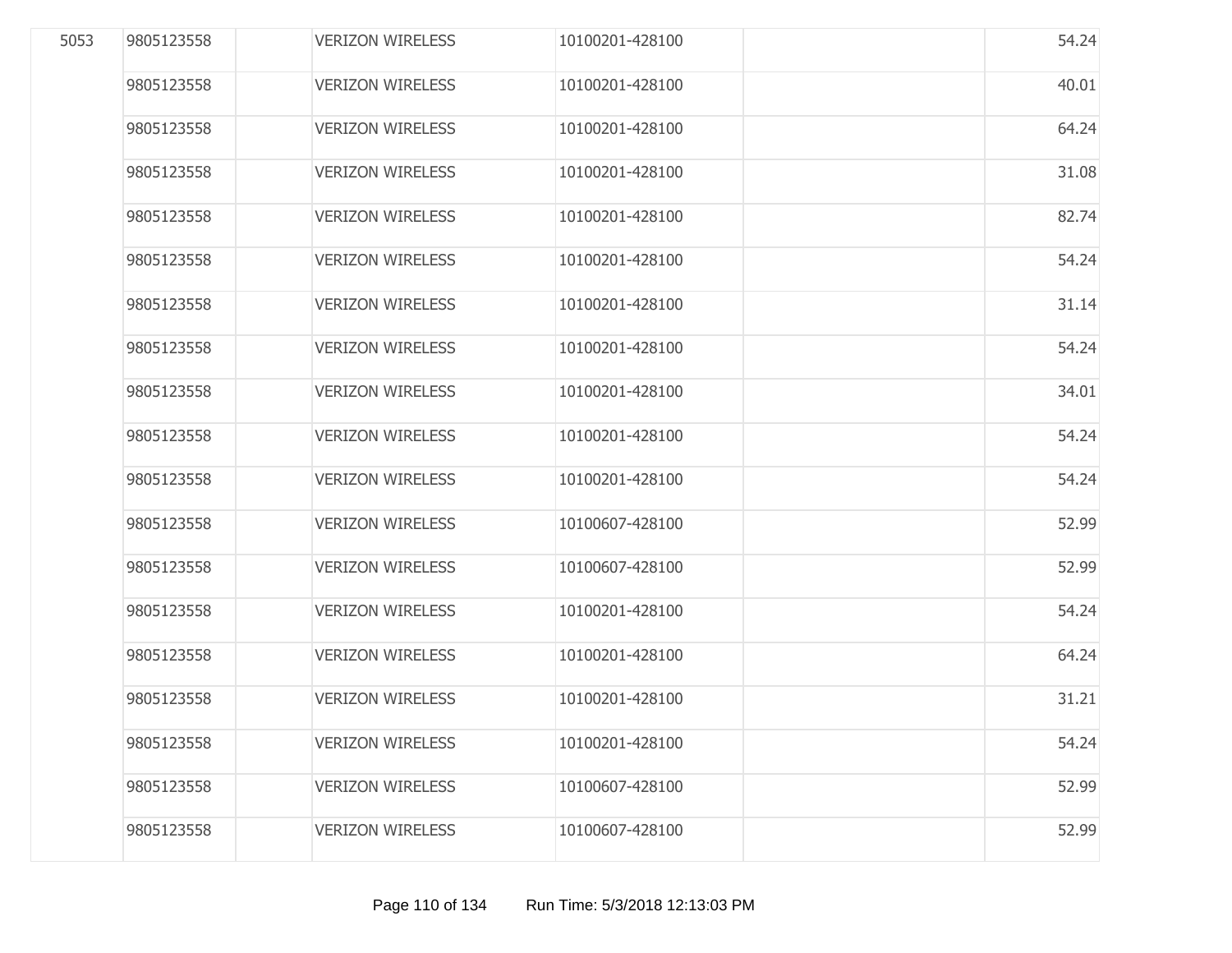| 5053 | 9805123558 | <b>VERIZON WIRELESS</b> | 10100607-428100 | 52.99 |
|------|------------|-------------------------|-----------------|-------|
|      | 9805123558 | <b>VERIZON WIRELESS</b> | 10100607-428100 | 67.12 |
|      | 9805123558 | <b>VERIZON WIRELESS</b> | 10100860-428100 | 32.76 |
|      | 9805123558 | <b>VERIZON WIRELESS</b> | 10100607-428100 | 52.99 |
|      | 9805123558 | <b>VERIZON WIRELESS</b> | 10100607-428100 | 52.99 |
|      | 9805123558 | <b>VERIZON WIRELESS</b> | 10100607-428100 | 52.99 |
|      | 9805123558 | <b>VERIZON WIRELESS</b> | 10100607-428100 | 52.99 |
|      | 9805123558 | <b>VERIZON WIRELESS</b> | 10100860-428100 | 32.76 |
|      | 9805123558 | <b>VERIZON WIRELESS</b> | 10100607-428100 | 52.99 |
|      | 9805123558 | <b>VERIZON WIRELESS</b> | 10100607-428100 | 52.99 |
|      | 9805123558 | <b>VERIZON WIRELESS</b> | 10100607-428100 | 52.99 |
|      | 9805123558 | <b>VERIZON WIRELESS</b> | 10100607-428100 | 52.99 |
|      | 9805123558 | <b>VERIZON WIRELESS</b> | 10100607-428100 | 52.99 |
|      | 9805123558 | <b>VERIZON WIRELESS</b> | 10100607-428100 | 52.99 |
|      | 9805123558 | <b>VERIZON WIRELESS</b> | 10100607-428100 | 52.99 |
|      | 9805123558 | <b>VERIZON WIRELESS</b> | 61400665-428100 | 33.22 |
|      | 9805123558 | <b>VERIZON WIRELESS</b> | 10100607-428100 | 52.99 |
|      | 9805123558 | <b>VERIZON WIRELESS</b> | 10100607-428100 | 52.99 |
|      | 9805123558 | <b>VERIZON WIRELESS</b> | 10100607-428100 | 29.93 |
|      |            |                         |                 |       |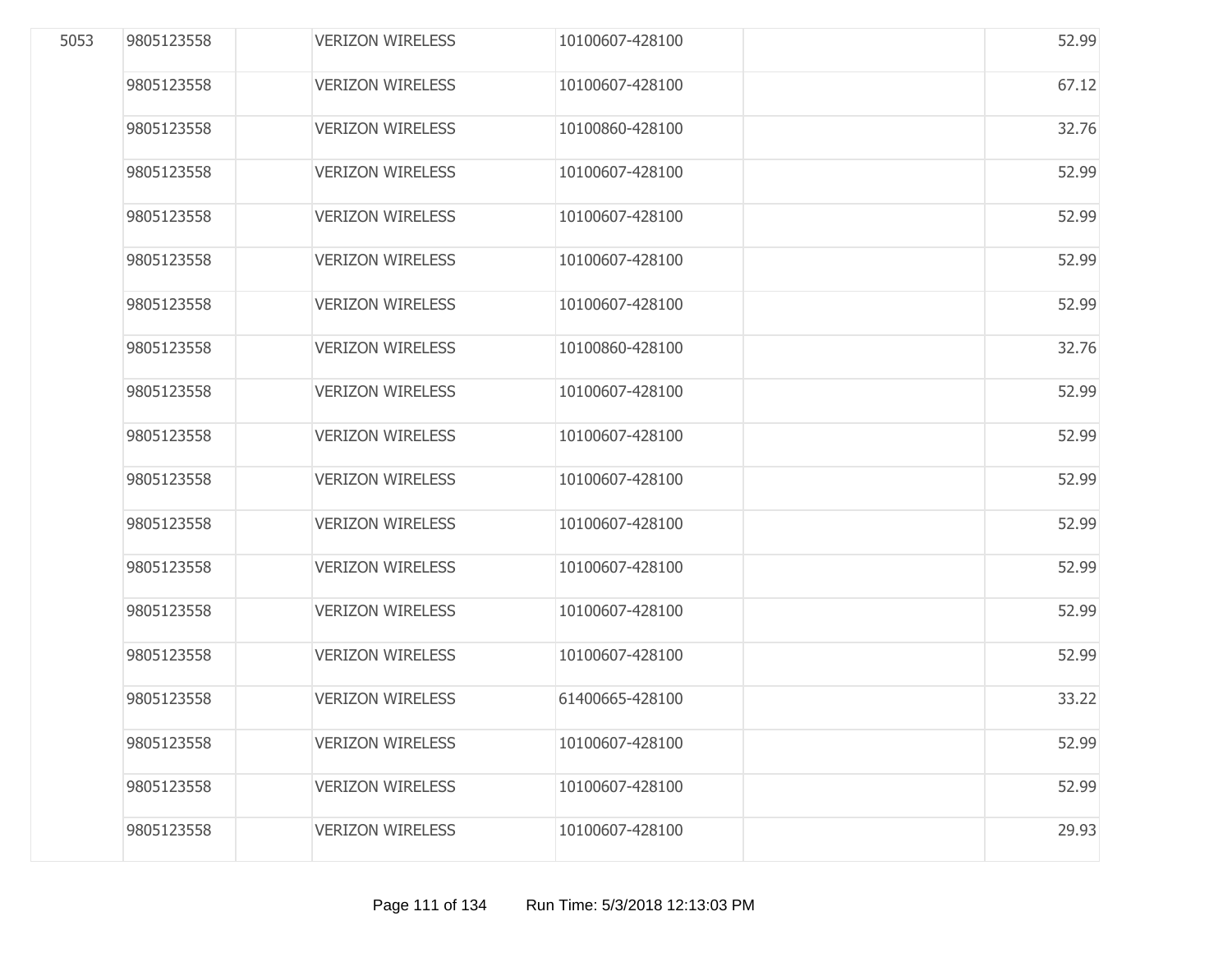| 5053 | 9805123558 | <b>VERIZON WIRELESS</b> | 10100620-428100 | 52.99   |
|------|------------|-------------------------|-----------------|---------|
|      | 9805123558 | <b>VERIZON WIRELESS</b> | 10100607-428100 | 31.43   |
|      | 9805123558 | <b>VERIZON WIRELESS</b> | 10100860-428100 | 29.83   |
|      | 9805123558 | <b>VERIZON WIRELESS</b> | 10100607-428100 | 54.24   |
|      | 9805123558 | <b>VERIZON WIRELESS</b> | 10100607-428100 | 31.85   |
|      | 9805123558 | <b>VERIZON WIRELESS</b> | 10100603-428100 | 52.09   |
|      | 9805123558 | <b>VERIZON WIRELESS</b> | 10100607-428100 | 54.24   |
|      | 9805123558 | <b>VERIZON WIRELESS</b> | 10100607-428100 | 54.24   |
|      | 9805123558 | <b>VERIZON WIRELESS</b> | 10100607-428100 | 52.99   |
|      | 9805123558 | <b>VERIZON WIRELESS</b> | 10100609-428100 | 52.99   |
|      | 9805123558 | <b>VERIZON WIRELESS</b> | 10100609-428100 | 52.99   |
|      | 9805123558 | <b>VERIZON WIRELESS</b> | 10100609-428100 | 52.99   |
|      | 9805123558 | <b>VERIZON WIRELESS</b> | 10100609-428100 | 52.99   |
|      | 9805123558 | <b>VERIZON WIRELESS</b> | 10100101-428100 | 64.24   |
|      | 9805123558 | <b>VERIZON WIRELESS</b> | 10100101-428100 | (49.16) |
|      | 9805123558 | <b>VERIZON WIRELESS</b> | 61207101-428100 | 52.99   |
|      | 9805123558 | <b>VERIZON WIRELESS</b> | 61507102-428100 | 32.76   |
|      | 9805123558 | <b>VERIZON WIRELESS</b> | 61207101-428100 | 17.67   |
|      | 9805123558 | <b>VERIZON WIRELESS</b> | 61507102-428100 | 17.66   |
|      |            |                         |                 |         |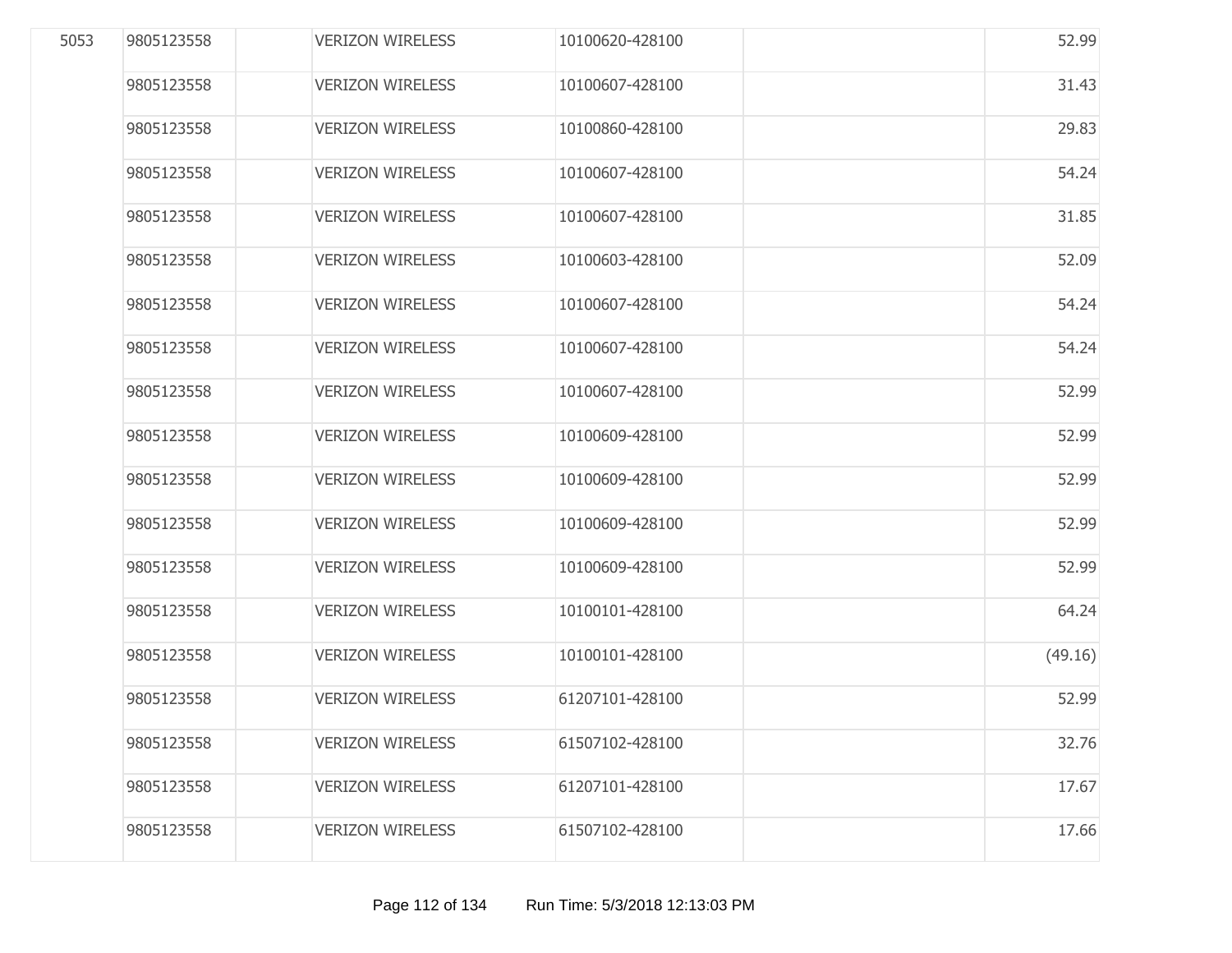| 5053 | 9805123558 | <b>VERIZON WIRELESS</b> | 61507103-428100 | 17.66 |
|------|------------|-------------------------|-----------------|-------|
|      | 9805123558 | <b>VERIZON WIRELESS</b> | 10100609-428100 | 40.01 |
|      | 9805123558 | <b>VERIZON WIRELESS</b> | 61207101-428100 | 17.67 |
|      | 9805123558 | <b>VERIZON WIRELESS</b> | 61507102-428100 | 17.66 |
|      | 9805123558 | <b>VERIZON WIRELESS</b> | 61507103-428100 | 17.66 |
|      | 9805123558 | <b>VERIZON WIRELESS</b> | 61507102-428100 | 32.76 |
|      | 9805123558 | <b>VERIZON WIRELESS</b> | 61507102-428100 | 40.01 |
|      | 9805123558 | <b>VERIZON WIRELESS</b> | 61207101-428100 | 75.40 |
|      | 9805123558 | <b>VERIZON WIRELESS</b> | 10100111-428100 | 65.13 |
|      | 9805123558 | <b>VERIZON WIRELESS</b> | 10100111-428100 | 50.84 |
|      | 9805123558 | <b>VERIZON WIRELESS</b> | 61507102-428100 | 34.01 |
|      | 9805123558 | <b>VERIZON WIRELESS</b> | 61507102-428100 | 55.60 |
|      | 9805123558 | <b>VERIZON WIRELESS</b> | 61207101-428100 | 54.24 |
|      | 9805123558 | <b>VERIZON WIRELESS</b> | 61507103-428100 | 52.99 |
|      | 9805123558 | <b>VERIZON WIRELESS</b> | 10100204-428100 | 64.24 |
|      | 9805123558 | <b>VERIZON WIRELESS</b> | 10100204-428100 | 64.24 |
|      | 9805123558 | <b>VERIZON WIRELESS</b> | 10100204-428100 | 60.84 |
|      | 9805123558 | <b>VERIZON WIRELESS</b> | 10100204-428100 | 62.99 |
|      | 9805123558 | <b>VERIZON WIRELESS</b> | 10100204-428100 | 62.99 |
|      |            |                         |                 |       |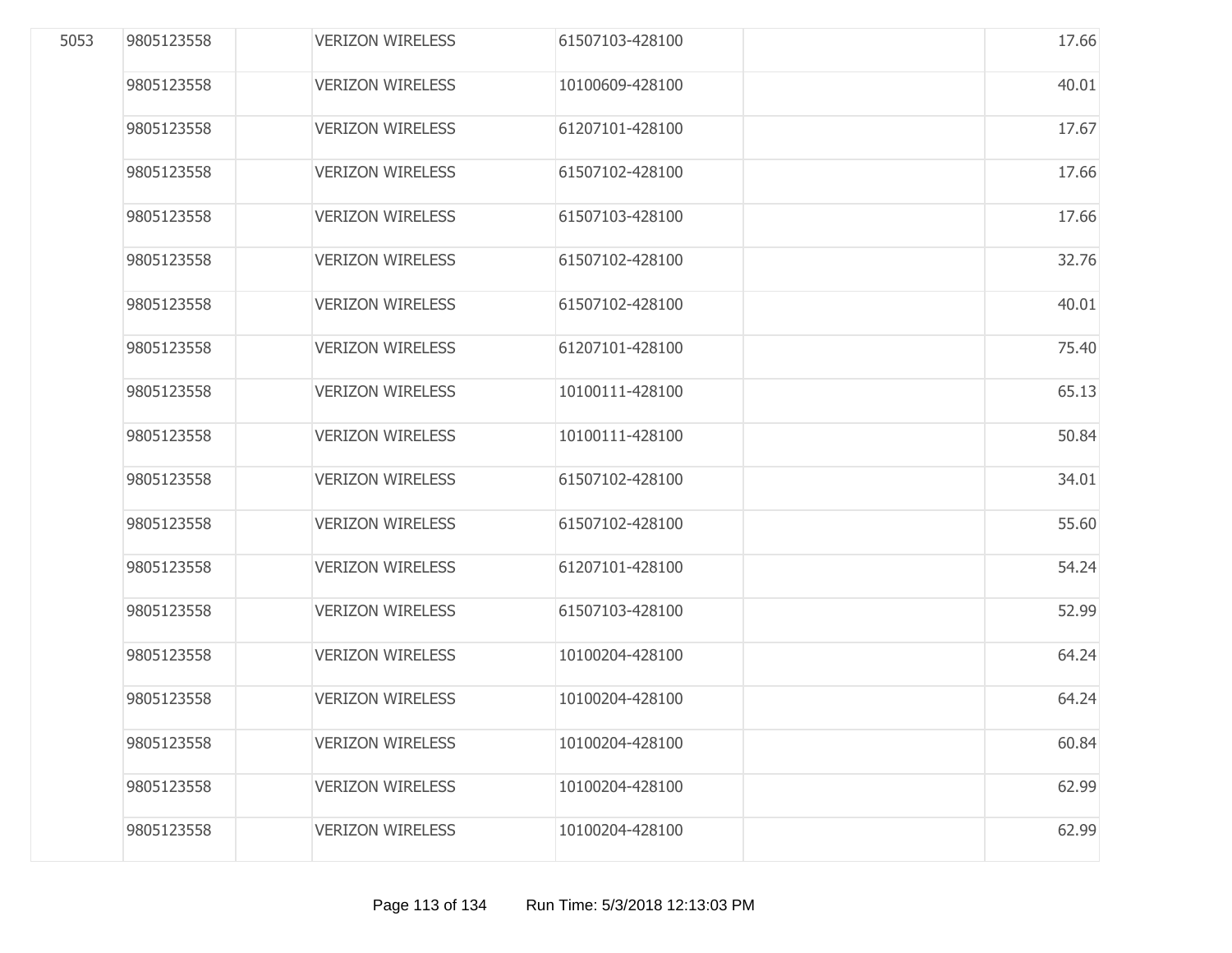| 5053 | 9805123558 | <b>VERIZON WIRELESS</b> | 10100708-428100 | 52.99 |
|------|------------|-------------------------|-----------------|-------|
|      | 9805123558 | <b>VERIZON WIRELESS</b> | 10102020-428100 | 62.99 |
|      | 9805123558 | <b>VERIZON WIRELESS</b> | 10100202-428100 | 40.01 |
|      | 9805123558 | <b>VERIZON WIRELESS</b> | 10100105-428100 | 40.01 |
|      | 9805123558 | <b>VERIZON WIRELESS</b> | 61400665-428100 | 29.83 |
|      | 9805123558 | <b>VERIZON WIRELESS</b> | 10100204-428100 | 52.09 |
|      | 9805123558 | <b>VERIZON WIRELESS</b> | 10100204-428100 | 64.24 |
|      | 9805123558 | <b>VERIZON WIRELESS</b> | 10102025-428100 | 29.83 |
|      | 9805123558 | <b>VERIZON WIRELESS</b> | 10102023-428100 | 29.83 |
|      | 9805123558 | <b>VERIZON WIRELESS</b> | 10102026-428100 | 29.83 |
|      | 9805123558 | <b>VERIZON WIRELESS</b> | 10102027-428100 | 29.83 |
|      | 9805123558 | <b>VERIZON WIRELESS</b> | 10102026-428100 | 32.76 |
|      | 9805123558 | <b>VERIZON WIRELESS</b> | 10100202-428100 | 62.99 |
|      | 9805123558 | <b>VERIZON WIRELESS</b> | 10100202-428100 | 62.99 |
|      | 9805123558 | <b>VERIZON WIRELESS</b> | 10102021-428100 | 40.01 |
|      | 9805123558 | <b>VERIZON WIRELESS</b> | 10102026-428100 | 40.01 |
|      | 9805123558 | <b>VERIZON WIRELESS</b> | 10102021-428100 | 29.83 |
|      | 9805123558 | <b>VERIZON WIRELESS</b> | 10102023-428100 | 29.83 |
|      | 9805123558 | <b>VERIZON WIRELESS</b> | 10102024-428100 | 29.83 |
|      |            |                         |                 |       |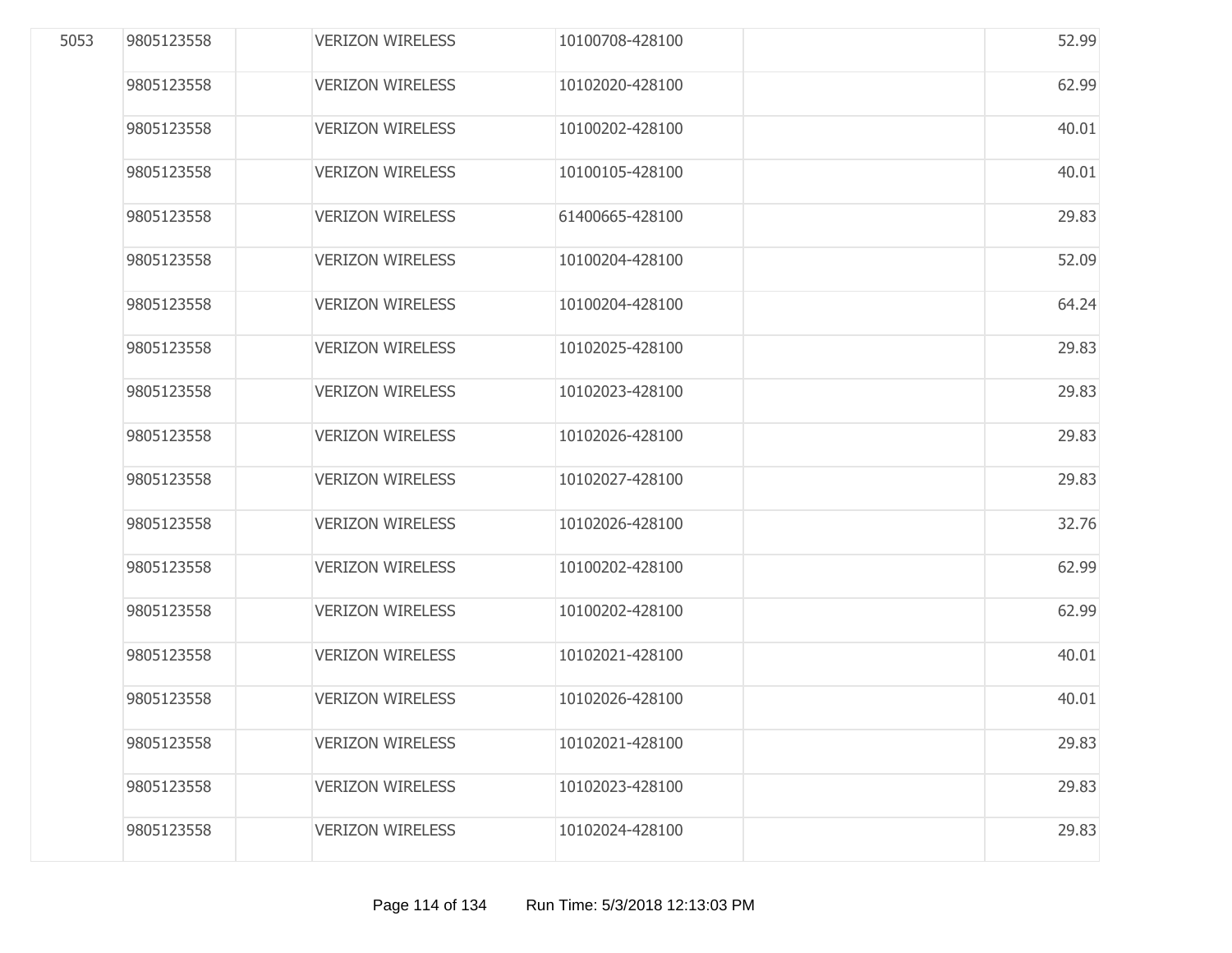| 9805123558 | <b>VERIZON WIRELESS</b> |                 |       |
|------------|-------------------------|-----------------|-------|
|            |                         | 10102021-428100 | 40.01 |
| 9805123558 | <b>VERIZON WIRELESS</b> | 10102024-428100 | 40.01 |
| 9805123558 | <b>VERIZON WIRELESS</b> | 10102025-428100 | 40.01 |
| 9805123558 | <b>VERIZON WIRELESS</b> | 10102026-428100 | 40.01 |
| 9805123558 | <b>VERIZON WIRELESS</b> | 10102027-428100 | 40.01 |
| 9805123558 | <b>VERIZON WIRELESS</b> | 10102021-428100 | 40.01 |
| 9805123558 | <b>VERIZON WIRELESS</b> | 10102023-428100 | 40.01 |
| 9805123558 | <b>VERIZON WIRELESS</b> | 10102021-428100 | 40.05 |
| 9805123558 | <b>VERIZON WIRELESS</b> | 10102021-428100 | 40.01 |
| 9805123558 | <b>VERIZON WIRELESS</b> | 10102024-428100 | 40.01 |
| 9805123558 | <b>VERIZON WIRELESS</b> | 10102023-428100 | 40.01 |
| 9805123558 | <b>VERIZON WIRELESS</b> | 10100202-428100 | 57.51 |
| 9805123558 | <b>VERIZON WIRELESS</b> | 10102030-428100 | 64.24 |
| 9805123558 | <b>VERIZON WIRELESS</b> | 10102030-428100 | 64.24 |
| 9805123558 | <b>VERIZON WIRELESS</b> | 10102021-428100 | 31.08 |
| 9805123558 | <b>VERIZON WIRELESS</b> | 10102030-428100 | 62.99 |
| 9805123558 | <b>VERIZON WIRELESS</b> | 10102021-428100 | 40.14 |
| 9805123558 | <b>VERIZON WIRELESS</b> | 10106021-428100 | 52.99 |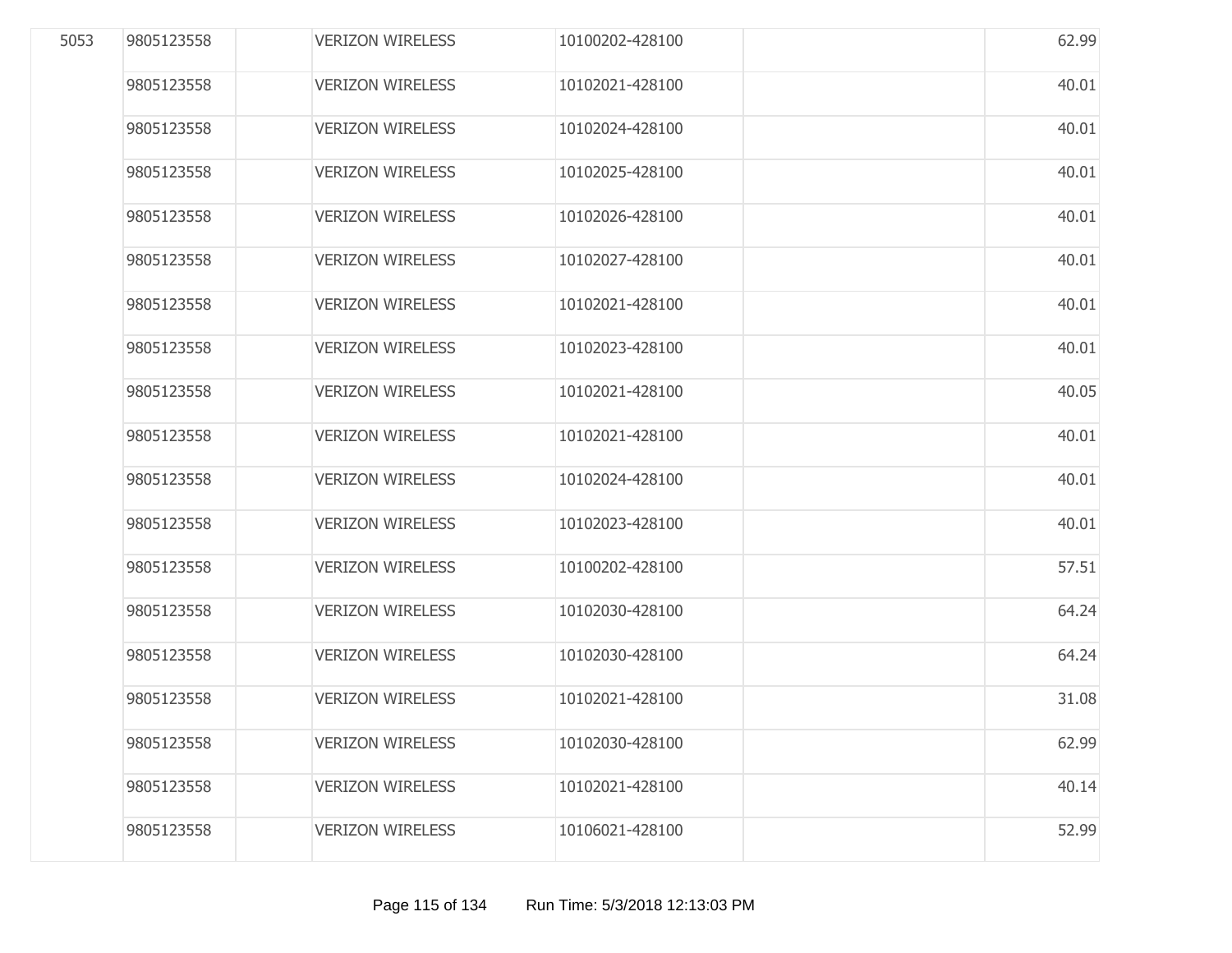| 5053 | 9805123558 | <b>VERIZON WIRELESS</b> | 10400112-428100 | 64.24 |
|------|------------|-------------------------|-----------------|-------|
|      | 9805123558 | <b>VERIZON WIRELESS</b> | 10100202-428100 | 64.24 |
|      | 9805123558 | <b>VERIZON WIRELESS</b> | 10102030-428100 | 64.24 |
|      | 9805123558 | <b>VERIZON WIRELESS</b> | 10102030-428100 | 64.24 |
|      | 9805123558 | <b>VERIZON WIRELESS</b> | 10102021-428100 | 54.24 |
|      | 9805123558 | <b>VERIZON WIRELESS</b> | 10100205-428100 | 40.01 |
|      | 9805123558 | <b>VERIZON WIRELESS</b> | 10100108-428100 | 32.76 |
|      | 9805123558 | <b>VERIZON WIRELESS</b> | 10100108-428100 | 29.83 |
|      | 9805123558 | <b>VERIZON WIRELESS</b> | 10100108-428100 | 32.76 |
|      | 9805123558 | <b>VERIZON WIRELESS</b> | 10100108-428100 | 52.99 |
|      | 9805123558 | <b>VERIZON WIRELESS</b> | 10100205-428100 | 32.76 |
|      | 9805123558 | <b>VERIZON WIRELESS</b> | 10100108-428100 | 52.99 |
|      | 9805123558 | <b>VERIZON WIRELESS</b> | 10100108-428100 | 29.83 |
|      | 9805123558 | <b>VERIZON WIRELESS</b> | 10100108-428100 | 51.12 |
|      | 9805123558 | <b>VERIZON WIRELESS</b> | 10100108-428100 | 62.99 |
|      | 9805123558 | <b>VERIZON WIRELESS</b> | 10100108-428100 | 52.99 |
|      | 9805123558 | <b>VERIZON WIRELESS</b> | 10100108-428100 | 52.99 |
|      | 9805123558 | <b>VERIZON WIRELESS</b> | 10100108-428100 | 54.24 |
|      | 9805123558 | <b>VERIZON WIRELESS</b> | 10100108-428100 | 29.83 |
|      |            |                         |                 |       |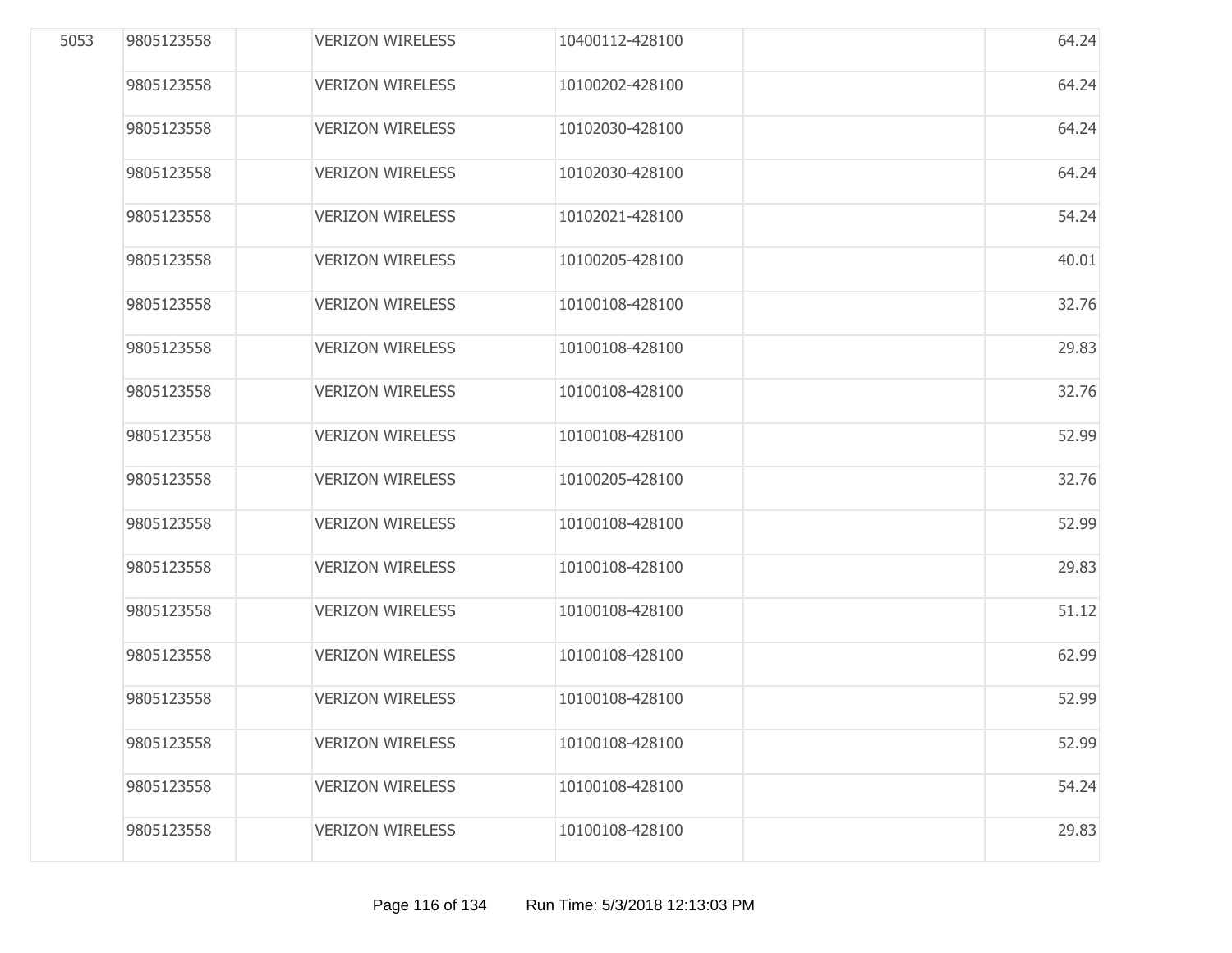| 9805123558 | <b>VERIZON WIRELESS</b> | 10100108-428100 | 32.76 |
|------------|-------------------------|-----------------|-------|
| 9805123558 | <b>VERIZON WIRELESS</b> | 10100108-428100 | 52.99 |
| 9805123558 | <b>VERIZON WIRELESS</b> | 10100108-428100 | 29.83 |
| 9805123558 | <b>VERIZON WIRELESS</b> | 10100108-428100 | 29.83 |
| 9805123558 | <b>VERIZON WIRELESS</b> | 10100108-428100 | 64.24 |
| 9805123558 | <b>VERIZON WIRELESS</b> | 10100108-428100 | 31.08 |
| 9805123558 | <b>VERIZON WIRELESS</b> | 10100108-428100 | 54.24 |
| 9805123558 | <b>VERIZON WIRELESS</b> | 27000270-428100 | 64.24 |
| 9805123558 | <b>VERIZON WIRELESS</b> | 10100108-428100 | 54.24 |
| 9805123558 | <b>VERIZON WIRELESS</b> | 10100108-428100 | 31.08 |
| 9805123558 | <b>VERIZON WIRELESS</b> | 10100108-428100 | 31.55 |
| 9805123558 | <b>VERIZON WIRELESS</b> | 10100108-428100 | 54.24 |
| 9805123558 | <b>VERIZON WIRELESS</b> | 10100108-428100 | 31.47 |
| 9805123558 | <b>VERIZON WIRELESS</b> | 10100108-428100 | 31.10 |
| 9805123558 | <b>VERIZON WIRELESS</b> | 10100108-428100 | 31.18 |
| 9805123558 | <b>VERIZON WIRELESS</b> | 10100108-428100 | 54.24 |
| 9805123558 | <b>VERIZON WIRELESS</b> | 10106024-428100 | 62.99 |
| 9805123558 | <b>VERIZON WIRELESS</b> | 10100205-428100 | 31.08 |
| 9805123558 | <b>VERIZON WIRELESS</b> | 10100108-428100 | 64.24 |
|            |                         |                 |       |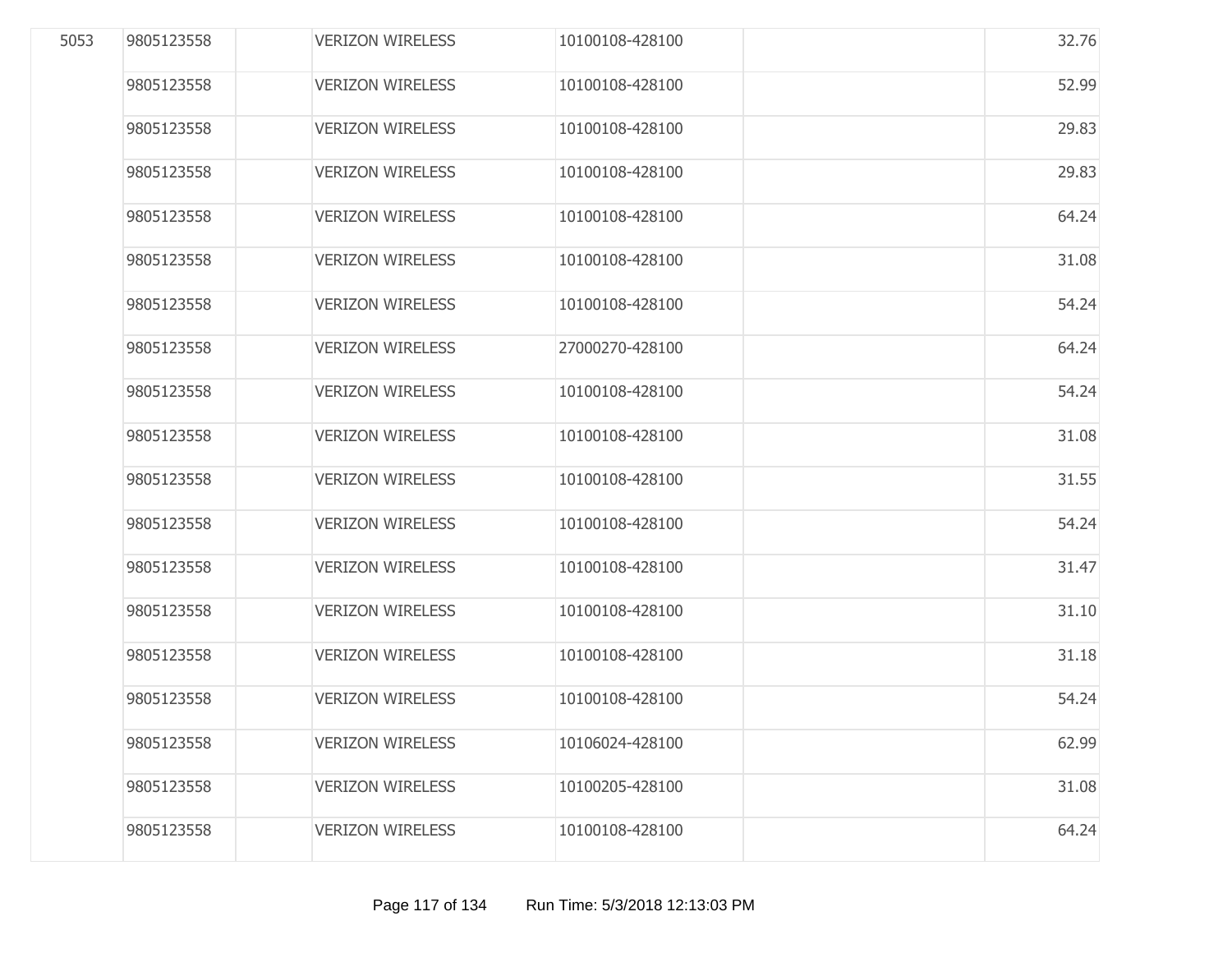| 10100108-428100<br>10100108-428100<br>10106024-428100 | 31.12<br>54.24 |
|-------------------------------------------------------|----------------|
|                                                       |                |
|                                                       |                |
|                                                       | 40.01          |
| 10106024-428100                                       | 29.83          |
| 10106024-428100                                       | 52.99          |
| 10106024-428100                                       | 32.76          |
| 10106024-428100                                       | 29.87          |
| 10106024-428100                                       | 62.99          |
| 10106024-428100                                       | 64.24          |
| 10106024-428100                                       | 64.24          |
| 10106024-428100                                       | 64.24          |
| 10106024-428100                                       | 62.99          |
| 10106024-428100                                       | 52.99          |
| 10106024-428100                                       | 52.99          |
| 10100711-428100                                       | 52.99          |
| 10100711-428100                                       | 40.01          |
| 10100711-428100                                       | 40.01          |
| 10100711-428100                                       | 40.01          |
|                                                       |                |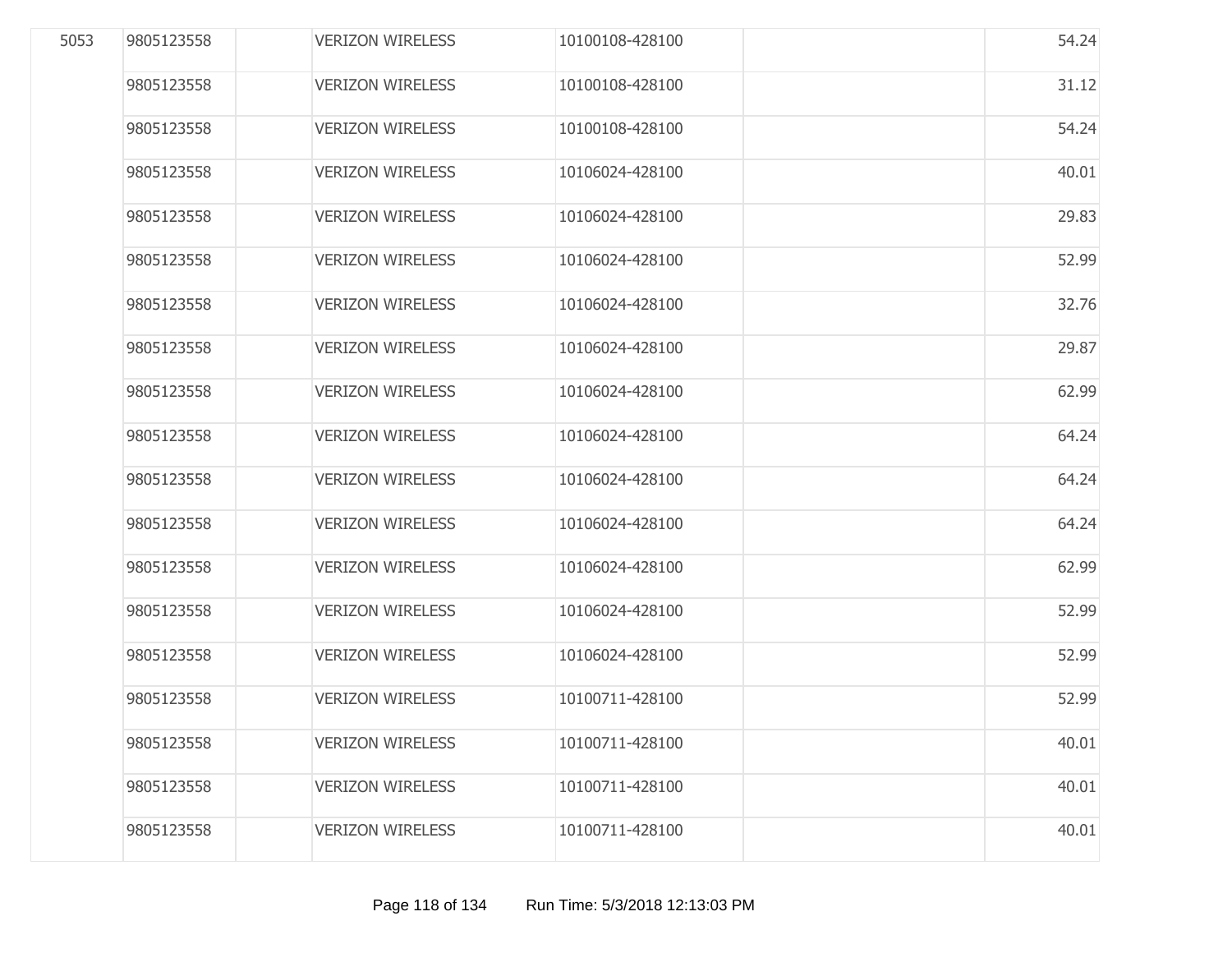| 5053 | 9805123558 | <b>VERIZON WIRELESS</b> | 10100103-428100 | 52.99 |
|------|------------|-------------------------|-----------------|-------|
|      | 9805123558 | <b>VERIZON WIRELESS</b> | 10106024-428100 | 31.08 |
|      | 9805123558 | <b>VERIZON WIRELESS</b> | 61800890-428100 | 52.99 |
|      | 9805123558 | <b>VERIZON WIRELESS</b> | 61800891-428100 | 52.99 |
|      | 9805123558 | <b>VERIZON WIRELESS</b> | 61800890-428100 | 62.99 |
|      | 9805123558 | <b>VERIZON WIRELESS</b> | 10100711-428100 | 27.12 |
|      | 9805123558 | <b>VERIZON WIRELESS</b> | 10100713-428100 | 27.12 |
|      | 9805123558 | <b>VERIZON WIRELESS</b> | 10100711-428100 | 54.24 |
|      | 9805123558 | <b>VERIZON WIRELESS</b> | 61800896-428100 | 52.99 |
|      | 9805123558 | <b>VERIZON WIRELESS</b> | 61800894-428100 | 52.99 |
|      | 9805123558 | <b>VERIZON WIRELESS</b> | 61800897-428100 | 52.99 |
|      | 9805123558 | <b>VERIZON WIRELESS</b> | 61800895-428100 | 52.99 |
|      | 9805123558 | <b>VERIZON WIRELESS</b> | 61800891-428100 | 52.99 |
|      | 9805123558 | <b>VERIZON WIRELESS</b> | 61800890-428100 | 52.99 |
|      | 9805123558 | <b>VERIZON WIRELESS</b> | 61800895-428100 | 40.01 |
|      | 9805123558 | <b>VERIZON WIRELESS</b> | 61800893-428100 | 40.01 |
|      | 9805123558 | <b>VERIZON WIRELESS</b> | 61800890-428100 | 40.01 |
|      | 9805123558 | <b>VERIZON WIRELESS</b> | 61800891-428100 | 52.99 |
|      | 9805123558 | <b>VERIZON WIRELESS</b> | 61800893-428100 | 52.99 |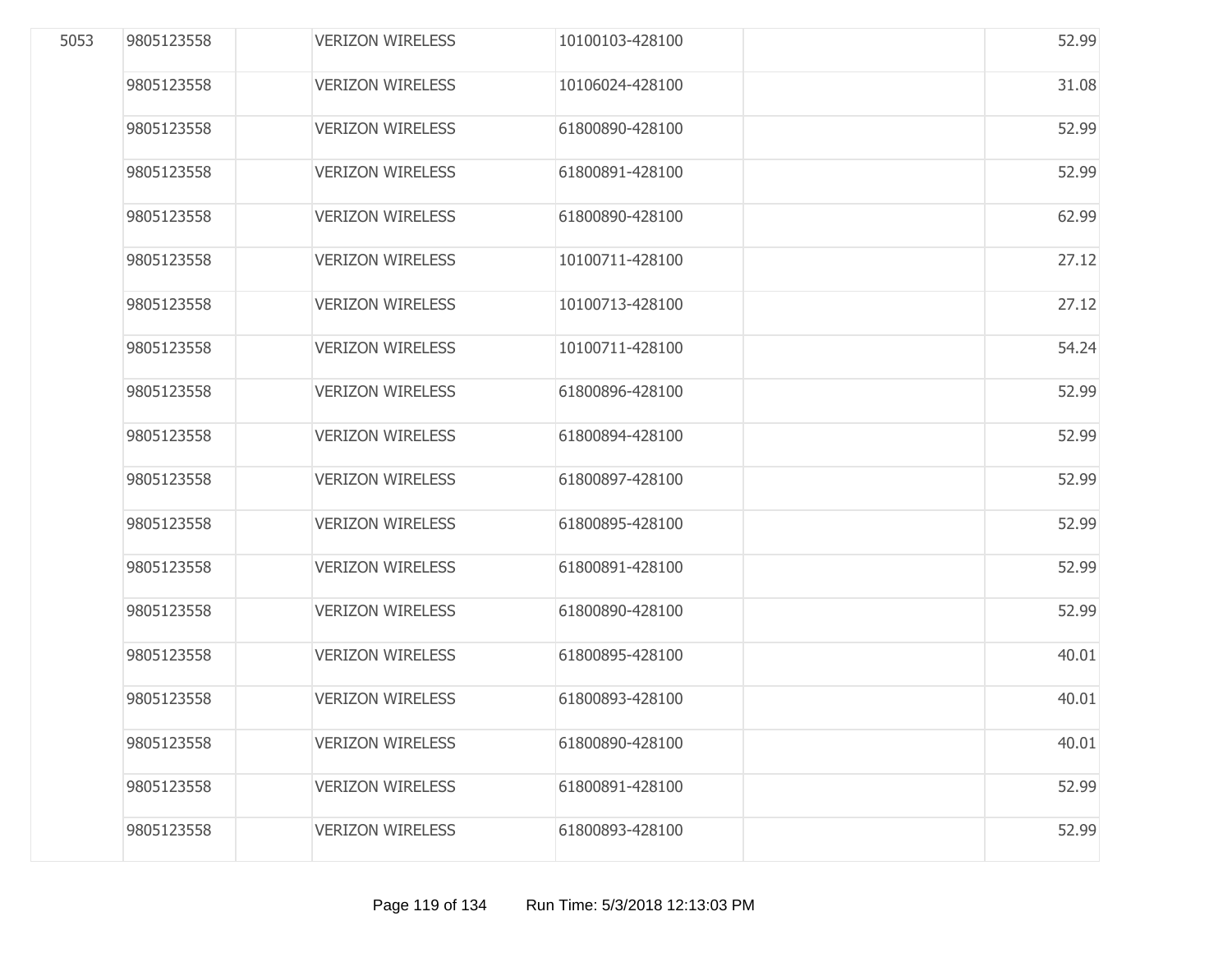| 5053 | 9805123558 | <b>VERIZON WIRELESS</b> | 61800894-428100 | 52.99 |
|------|------------|-------------------------|-----------------|-------|
|      | 9805123558 | <b>VERIZON WIRELESS</b> | 61800894-428100 | 40.01 |
|      | 9805123558 | <b>VERIZON WIRELESS</b> | 61800891-428100 | 40.01 |
|      | 9805123558 | <b>VERIZON WIRELESS</b> | 61800891-428100 | 40.01 |
|      | 9805123558 | <b>VERIZON WIRELESS</b> | 61800896-428100 | 40.01 |
|      | 9805123558 | <b>VERIZON WIRELESS</b> | 61800897-428100 | 40.01 |
|      | 9805123558 | <b>VERIZON WIRELESS</b> | 61800890-428100 | 40.01 |
|      | 9805123558 | <b>VERIZON WIRELESS</b> | 60602074-428100 | 32.76 |
|      | 9805123558 | <b>VERIZON WIRELESS</b> | 60602074-428100 | 40.01 |
|      | 9805123558 | <b>VERIZON WIRELESS</b> | 60602079-428100 | 52.99 |
|      | 9805123558 | <b>VERIZON WIRELESS</b> | 60602073-428100 | 52.99 |
|      | 9805123558 | <b>VERIZON WIRELESS</b> | 61800896-428100 | 40.28 |
|      | 9805123558 | <b>VERIZON WIRELESS</b> | 61800894-428100 | 40.01 |
|      | 9805123558 | <b>VERIZON WIRELESS</b> | 60602073-428100 | 31.98 |
|      | 9805123558 | <b>VERIZON WIRELESS</b> | 60602073-428100 | 52.99 |
|      | 9805123558 | <b>VERIZON WIRELESS</b> | 60602073-428100 | 52.99 |
|      | 9805123558 | <b>VERIZON WIRELESS</b> | 60602073-428100 | 62.99 |
|      | 9805123558 | <b>VERIZON WIRELESS</b> | 60602073-428100 | 32.76 |
|      | 9805123558 | <b>VERIZON WIRELESS</b> | 60602074-428100 | 52.99 |
|      |            |                         |                 |       |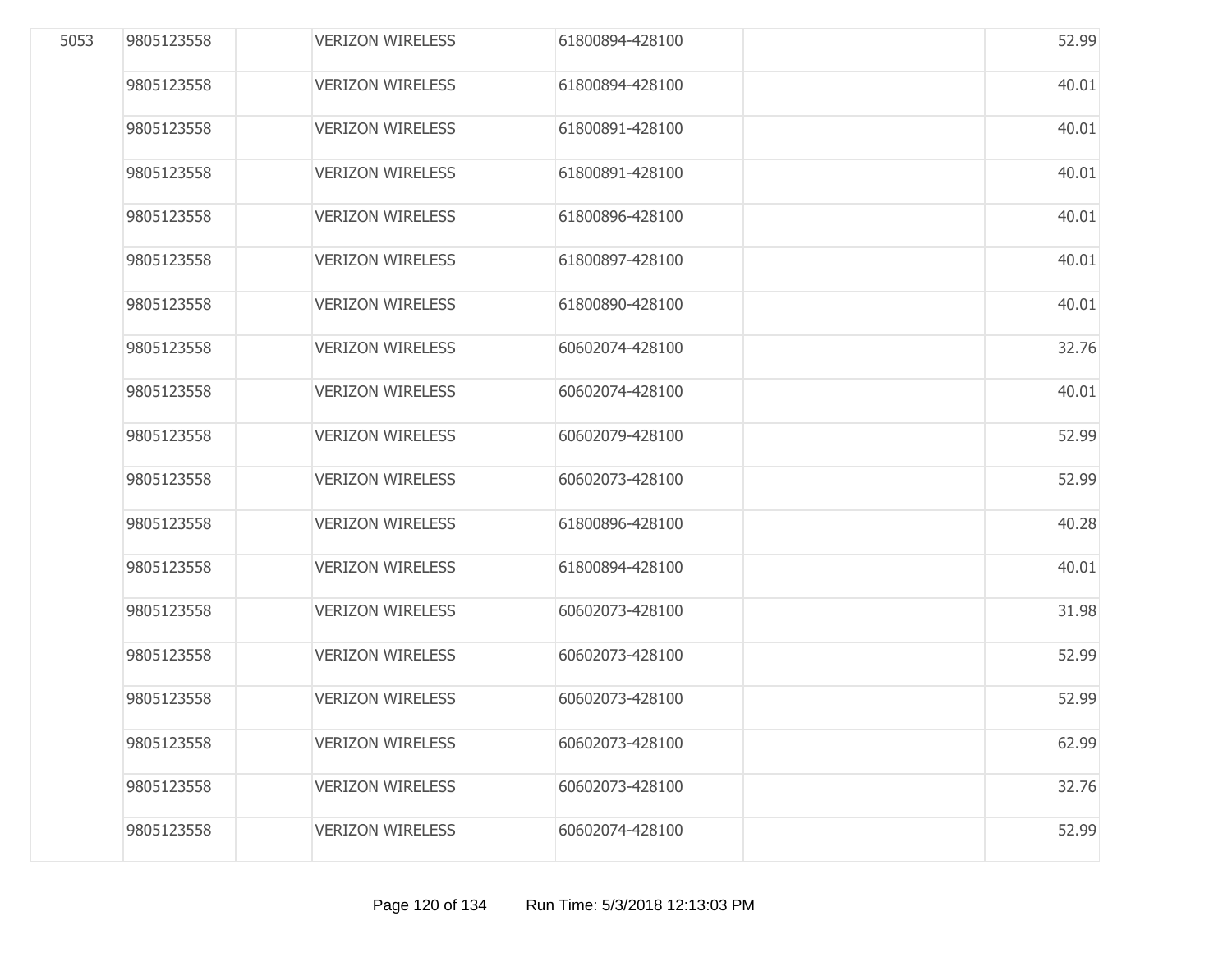| 5053  | 9805106019         |       | <b>VERIZON WIRELESS</b>    | 60207014-428100 |                                            | 38.52     |
|-------|--------------------|-------|----------------------------|-----------------|--------------------------------------------|-----------|
|       | 9805106019         |       | <b>VERIZON WIRELESS</b>    | 60207014-428100 |                                            | 38.52     |
|       | 9805106019         |       | <b>VERIZON WIRELESS</b>    | 60207014-428100 |                                            | 38.52     |
|       | 9805106019         |       | <b>VERIZON WIRELESS</b>    | 60207014-428100 |                                            | 38.52     |
|       | 9805106019         |       | <b>VERIZON WIRELESS</b>    | 60407071-428100 |                                            | 60.01     |
|       | 9805123558         |       | <b>VERIZON WIRELESS</b>    | 60602079-428100 |                                            | 54.24     |
|       |                    |       |                            |                 | <b>VERIZON WIRELESS Total:</b>             | 20,690.32 |
| 5064  | 441788             | 98442 | VIDEO SERVICES OF AMERICA  | 10100201-426100 | EVD CMC CDR                                | 402.78    |
|       |                    |       |                            |                 | <b>VIDEO SERVICES OF AMERICA</b><br>Total: | 402.78    |
| 10709 | 188848             |       | <b>VILLA ON HAINES LLC</b> | 60207014-453000 |                                            | 44.51     |
|       |                    |       |                            |                 | <b>VILLA ON HAINES LLC Total:</b>          | 44.51     |
| 10261 | SH6315             | 97759 | <b>VINYL-PRO</b>           | 10100201-425100 | <b>RECOVER SEAT</b>                        | 300.00    |
|       |                    |       |                            |                 | <b>VINYL-PRO Total:</b>                    | 300.00    |
| 9536  | 03/27/18           | 97099 | VISIT RAPID CITY           | 77500919-422500 | 25% GROSS RECEIPTS TAX                     | 65,091.56 |
|       | 04/05/18           | 97715 | VISIT RAPID CITY           | 77500919-422500 | 25% GROSS RECEIPTS TAX                     | 9,067.41  |
|       |                    |       |                            |                 | <b>VISIT RAPID CITY Total:</b>             | 74,158.97 |
| 10727 | 188866             |       | VRANA, AMY                 | 60207014-453000 |                                            | 20.36     |
|       |                    |       |                            |                 | VRANA, AMY Total:                          | 20.36     |
| 5118  | 007925             | 96789 | WALMART COMMUNITY          | 10100202-426300 | LUNCH FOR TRAINING                         | 61.43     |
|       | 001336             | 96615 | <b>WALMART COMMUNITY</b>   | 10100711-426400 | JANITORIAL SUPPLIES -<br><b>TOWELS/S</b>   | 12.68     |
|       | 003511<br>03/23/18 | 96329 | <b>WALMART COMMUNITY</b>   | 10120100-426100 | OFFICE SUPPLIES                            | 200.25    |
|       | 005849             | 97800 | <b>WALMART COMMUNITY</b>   | 10100201-426100 | <b>OFFICE SUPPLIES</b>                     | 124.53    |
|       | 005882             | 96754 | <b>WALMART COMMUNITY</b>   | 10100201-426900 | JUMP PACK AND FIREARMS<br><b>SUPPLIE</b>   | 170.32    |
|       | 001624             | 96187 | <b>WALMART COMMUNITY</b>   | 61207101-422900 | KIDS FAIR BOOTH SUPPLIES                   | 26.62     |
|       | 000471             | 97014 | WALMART COMMUNITY          | 10120100-426100 | SUPPLIES FOR EVD                           | 23.93     |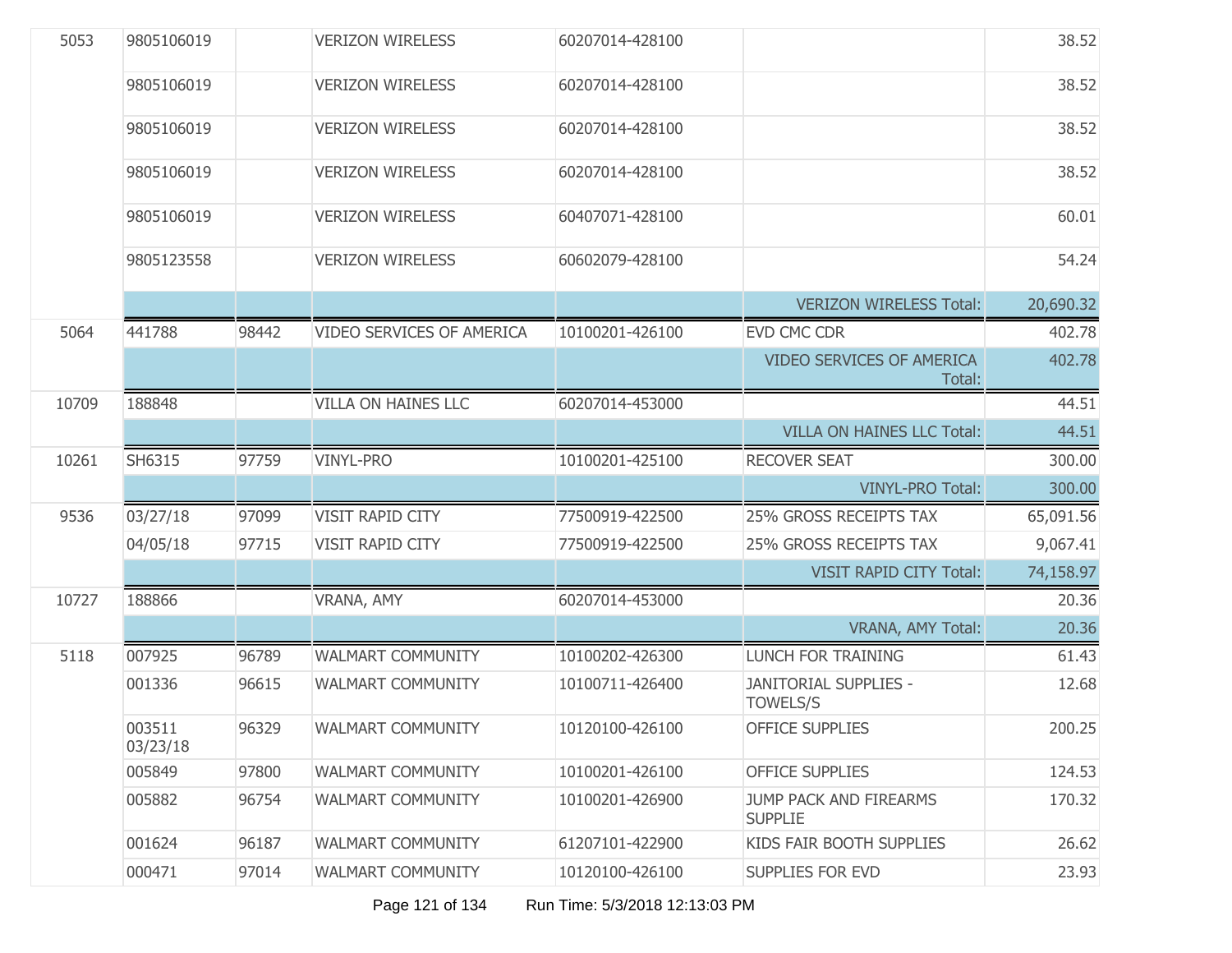| 5118  | 008776             | 96790 | <b>WALMART COMMUNITY</b> | 10102027-426900 | DINNER PAK - ST 7                        | 44.89    |
|-------|--------------------|-------|--------------------------|-----------------|------------------------------------------|----------|
|       | 008776             | 96790 | <b>WALMART COMMUNITY</b> | 61800897-426900 | DINNER PAK - ST 7                        | 22.11    |
|       | 004300             | 98018 | <b>WALMART COMMUNITY</b> | 60207011-426900 | BATTERIES 5 PKGS), COFFEE,<br><b>CUP</b> | 35.14    |
|       | 004300             | 98018 | <b>WALMART COMMUNITY</b> | 60207014-426900 | BATTERIES 5 PKGS), COFFEE,<br><b>CUP</b> | 100.82   |
|       | 003991             | 97004 | WALMART COMMUNITY        | 10120111-426100 | SUPPLIES FOR YO CLASS                    | 98.22    |
|       | 004139             | 96638 | <b>WALMART COMMUNITY</b> | 60207012-426300 | <b>COFFEE &amp; FILTERS FOR SHOP</b>     | 12.12    |
|       | 004139             | 96638 | <b>WALMART COMMUNITY</b> | 60407071-426300 | <b>COFFEE &amp; FILTERS FOR SHOP</b>     | 12.10    |
|       | 004139             | 96638 | <b>WALMART COMMUNITY</b> | 60907401-426300 | <b>COFFEE &amp; FILTERS FOR SHOP</b>     | 12.10    |
|       | 007907             | 98465 | <b>WALMART COMMUNITY</b> | 10100204-426100 | MISC OFFICE SUPPLIES                     | 2.48     |
|       | 007907             | 98465 | <b>WALMART COMMUNITY</b> | 10100204-426300 | MISC OFFICE SUPPLIES                     | 7.96     |
|       | 001340             | 98553 | <b>WALMART COMMUNITY</b> | 61800890-426300 | PARAMEDIC BOARD MEETING                  | 18.14    |
|       | 007925<br>04/11/18 | 98561 | <b>WALMART COMMUNITY</b> | 10100202-426100 | ADHESIVE, STAPLER,<br><b>SHARPENER</b>   | 7.14     |
|       | 007925<br>04/11/18 | 98561 | <b>WALMART COMMUNITY</b> | 10102021-425100 | ADHESIVE, STAPLER,<br><b>SHARPENER</b>   | 3.03     |
|       | 007925<br>04/11/18 | 98561 | <b>WALMART COMMUNITY</b> | 61800891-425100 | ADHESIVE, STAPLER,<br><b>SHARPENER</b>   | 1.49     |
|       | 004381             | 96456 | <b>WALMART COMMUNITY</b> | 10100612-426400 | cleaning supplies                        | 67.88    |
|       | 004381             | 96456 | <b>WALMART COMMUNITY</b> | 10100615-426400 | cleaning supplies                        | 67.88    |
|       | 004381             | 96456 | <b>WALMART COMMUNITY</b> | 10100616-426400 | cleaning supplies                        | 67.88    |
|       | 004381             | 96456 | <b>WALMART COMMUNITY</b> | 10100617-426400 | cleaning supplies                        | 67.88    |
|       |                    |       |                          |                 | <b>WALMART COMMUNITY Total:</b>          | 1,269.02 |
| 10739 | 188878             |       | WARD, DON                | 60207014-453000 |                                          | 46.89    |
|       |                    |       |                          |                 | WARD, DON Total:                         | 46.89    |
| 5129  | 176823             | 97720 | WARNE CHEMICAL & EQUIP.  | 10100603-425500 | CAM LEVER GASKET                         | 6.60     |
|       | 177723             | 97741 | WARNE CHEMICAL & EQUIP.  | 61300664-425300 | NOZZLE BODY                              | 32.20    |
|       | 178262             | 98019 | WARNE CHEMICAL & EQUIP.  | 60207011-426600 | FARM LAWN 20#                            | 89.00    |
|       | 179164             | 98306 | WARNE CHEMICAL & EQUIP.  | 10100860-426600 | <b>QUICK 2 GROW</b>                      | 160.00   |
|       | 178979             | 98307 | WARNE CHEMICAL & EQUIP.  | 10100607-426600 | SPORTS TURF MIX, NON<br><b>IRRIGATED</b> | 370.00   |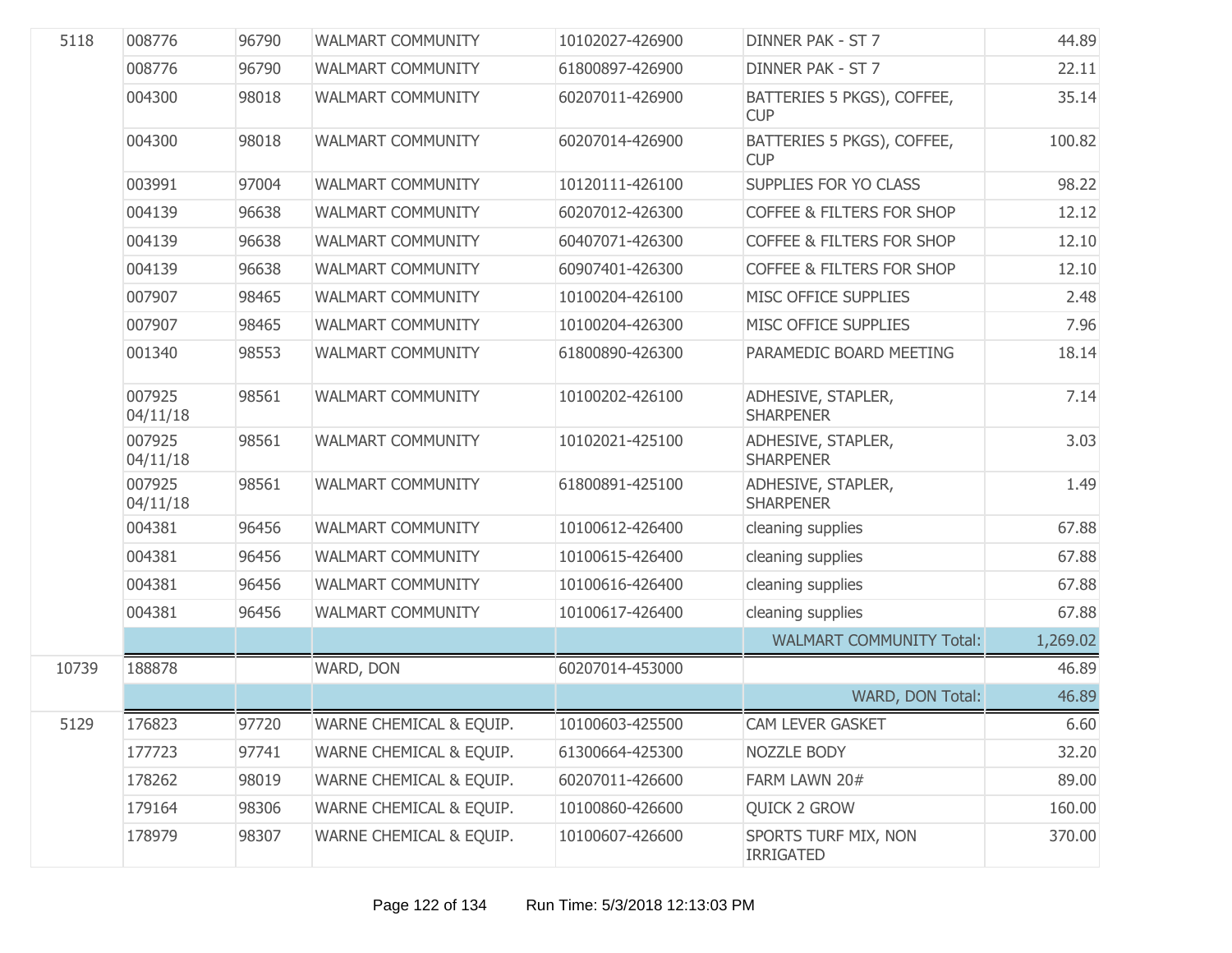| 5129  | 179435             | 98619 | WARNE CHEMICAL & EQUIP.                       | 10100608-426600 | PREMIUM FARM LAWN                                    | 200.00    |
|-------|--------------------|-------|-----------------------------------------------|-----------------|------------------------------------------------------|-----------|
|       |                    |       |                                               |                 | WARNE CHEMICAL & EQUIP.<br>Total:                    | 857.80    |
| 5140  | 3-1801677266 97535 |       | <b>WATER ENVIRONMENT</b><br><b>FEDERATION</b> | 60407071-429200 | MEMBERSHIPS: 6/1/2018 -<br>5/31/2                    | 77.50     |
|       | 3-1801677266 97535 |       | <b>WATER ENVIRONMENT</b><br><b>FEDERATION</b> | 60407072-429200 | MEMBERSHIPS: 6/1/2018 -<br>5/31/2                    | 620.00    |
|       | 3-1801677266 97535 |       | <b>WATER ENVIRONMENT</b><br><b>FEDERATION</b> | 60407072-429300 | MEMBERSHIPS: 6/1/2018 -<br>5/31/2                    | 75.00     |
|       | 3-1801677266 97535 |       | <b>WATER ENVIRONMENT</b><br><b>FEDERATION</b> | 60407073-429200 | MEMBERSHIPS: 6/1/2018 -<br>5/31/2                    | 310.00    |
|       | 3-1801677266 97535 |       | <b>WATER ENVIRONMENT</b><br><b>FEDERATION</b> | 60907401-429200 | MEMBERSHIPS: 6/1/2018 -<br>5/31/2                    | 77.50     |
|       |                    |       |                                               |                 | <b>WATER ENVIRONMENT</b><br><b>FEDERATION Total:</b> | 1,160.00  |
| 5142  | SER851951-1        | 97276 | <b>WATERTREE INC</b>                          | 10100620-426900 | water cooler                                         | 8.00      |
|       | SER849630-1        | 97276 | <b>WATERTREE INC</b>                          | 10100607-426900 | water cooler                                         | 43.25     |
|       | SER852023-1        | 97276 | <b>WATERTREE INC</b>                          | 10100607-424600 | water cooler                                         | 20.00     |
|       |                    |       |                                               |                 | <b>WATERTREE INC Total:</b>                          | 71.25     |
| 10781 | 380001             | 98601 | <b>WAYNE LENSEGRAV</b>                        | 10102021-422500 | <b>DISPLAY BOX</b>                                   | 366.42    |
|       | 380001             | 98601 | <b>WAYNE LENSEGRAV</b>                        | 61800891-422500 | <b>DISPLAY BOX</b>                                   | 180.48    |
|       |                    |       |                                               |                 | <b>WAYNE LENSEGRAV Total:</b>                        | 546.90    |
| 10770 | 3722276001A        | 97525 | <b>WAYNE RIPPLE</b>                           | 10500115-453000 | CITY SHARE - 2922<br><b>SPRINGBROOK</b>              | 1,500.00  |
|       | 3722276001         | 97526 | <b>WAYNE RIPPLE</b>                           | 10500115-453000 | <b>STATE SHARE -2922</b><br><b>SPRINGBROOK</b>       | 15,263.50 |
|       |                    |       |                                               |                 | <b>WAYNE RIPPLE Total:</b>                           | 16,763.50 |
| 5166  | FL1837             | 86562 | <b>WEGNER AUTO CO</b>                         | 10100302-436000 | 2018 DODGE 1500 RAM PICKUP                           | 28,188.00 |
|       |                    |       |                                               |                 | <b>WEGNER AUTO CO Total:</b>                         | 28,188.00 |
| 10712 | 188851             |       | WELSH, HUGH                                   | 60207014-453000 |                                                      | 25.00     |
|       |                    |       |                                               |                 | WELSH, HUGH Total:                                   | 25.00     |
| 5199  | 167024 04/25       |       | WEST RIVER ELECTRIC ASSN<br>INC.              | 10102027-428300 |                                                      | 443.03    |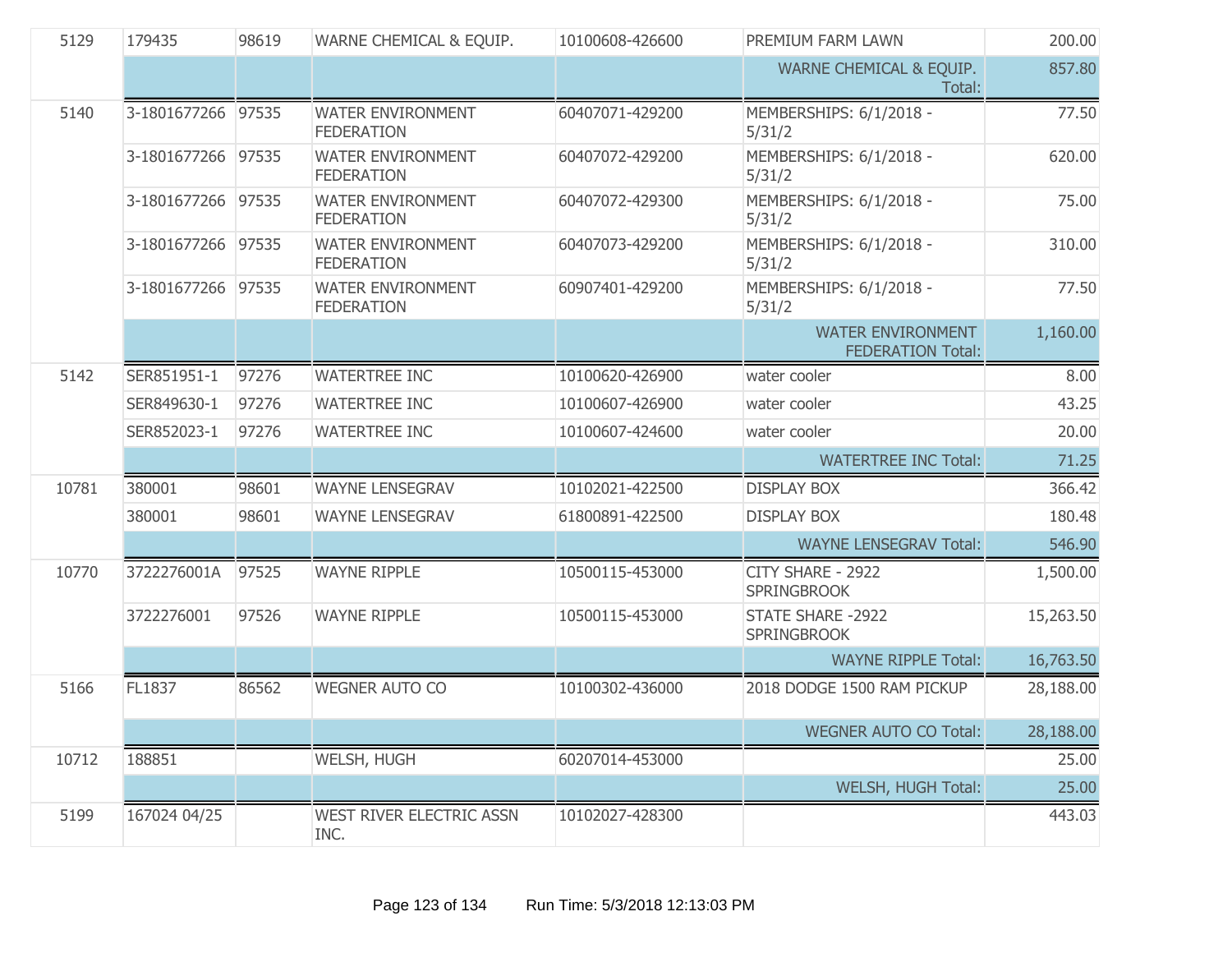| 5199 | 167024 04/25  |       | WEST RIVER ELECTRIC ASSN<br>INC.                  | 61800897-428300 |                                                | 218.21    |
|------|---------------|-------|---------------------------------------------------|-----------------|------------------------------------------------|-----------|
|      | 167013 04/25  |       | WEST RIVER ELECTRIC ASSN<br>INC.                  | 10100304-428300 |                                                | 133.08    |
|      | 167016 04/25  |       | WEST RIVER ELECTRIC ASSN<br>INC.                  | 10100304-428300 |                                                | 1,921.14  |
|      | 167018 04/25  |       | <b>WEST RIVER ELECTRIC ASSN</b><br>INC.           | 10100304-428300 |                                                | 2,690.19  |
|      | 167019 04/25  |       | WEST RIVER ELECTRIC ASSN<br>INC.                  | 10100304-428300 |                                                | 7,349.71  |
|      | 167021 04/25  |       | WEST RIVER ELECTRIC ASSN<br>INC.                  | 10100304-428300 |                                                | 58.82     |
|      | 167023 04/25  |       | WEST RIVER ELECTRIC ASSN<br>INC.                  | 60407071-428300 |                                                | 2,221.05  |
|      | 167004 04/25  |       | WEST RIVER ELECTRIC ASSN<br>INC.                  | 60207011-428300 |                                                | 1,539.11  |
|      | 167005 04/25  |       | <b>WEST RIVER ELECTRIC ASSN</b><br>INC.           | 10100304-428300 |                                                | 426.67    |
|      | 167007 04/25  |       | WEST RIVER ELECTRIC ASSN<br>INC.                  | 10100304-428300 |                                                | 141.15    |
|      | 167008 04/25  |       | WEST RIVER ELECTRIC ASSN<br>INC.                  | 60407071-428300 |                                                | 4,013.42  |
|      | 167011 04/25  |       | WEST RIVER ELECTRIC ASSN<br>INC.                  | 10100304-428300 |                                                | 76.98     |
|      | 167012 04/25  |       | WEST RIVER ELECTRIC ASSN<br>INC.                  | 10100304-428300 |                                                | 135.59    |
|      |               |       |                                                   |                 | WEST RIVER ELECTRIC ASSN<br><b>INC. Total:</b> | 21,368.15 |
| 6563 | 718032        | 98024 | WEST RIVER MONUMENT CO                            | 10100860-422500 | <b>CONCRETE FOUNDATION WORK</b>                | 320.00    |
|      |               |       |                                                   |                 | WEST RIVER MONUMENT CO<br>Total:               | 320.00    |
| 5201 | <b>WR4264</b> | 97411 | <b>WEST RIVER SCALE</b>                           | 61507102-425300 | <b>SCALE RPR</b>                               | 1,128.28  |
|      |               |       |                                                   |                 | <b>WEST RIVER SCALE Total:</b>                 | 1,128.28  |
| 5202 | 934776        | 97306 | <b>WEST RIVER WELDING &amp;</b><br><b>MACHINE</b> | 61507102-425300 | <b>VALVE</b>                                   | 120.00    |
|      | 934757        | 97410 | <b>WEST RIVER WELDING &amp;</b><br><b>MACHINE</b> | 61507102-425300 | REBUILD HYDRAULIC                              | 320.00    |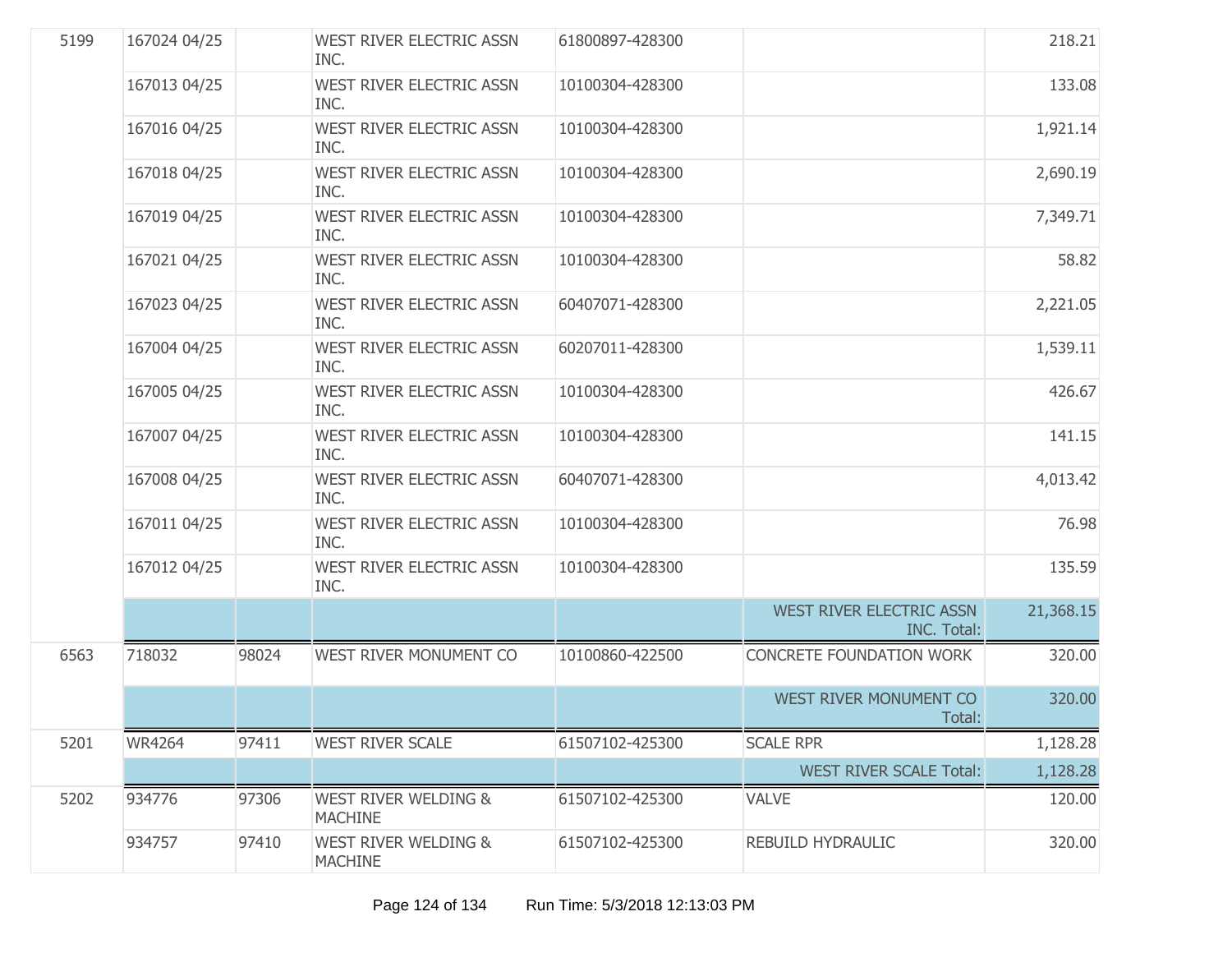| 5202  | 900669     | 98350 | <b>WEST RIVER WELDING &amp;</b><br><b>MACHINE</b>                | 61207101-425100 | <b>ARM REBUILD</b>                                                | 2,080.00  |
|-------|------------|-------|------------------------------------------------------------------|-----------------|-------------------------------------------------------------------|-----------|
|       | 900670     | 97871 | <b>WEST RIVER WELDING &amp;</b><br><b>MACHINE</b>                | 61507103-425300 | <b>MOTOR SHAFT</b>                                                | 200.00    |
|       |            |       |                                                                  |                 | <b>WEST RIVER WELDING &amp;</b><br><b>MACHINE Total:</b>          | 2,720.00  |
| 5208  | 18-727282  | 97991 | <b>WESTERN COMMUNICATIONS</b><br><b>INC</b>                      | 10102024-426900 | CONNECTOR/ANTENNA - E4                                            | 67.00     |
|       |            |       |                                                                  |                 | <b>WESTERN COMMUNICATIONS</b><br><b>INC Total:</b>                | 67.00     |
| 8129  | 2361 1     | 97459 | <b>WESTERN CONSTRUCTION</b>                                      | 50508910-437000 | 17-2361 TOMAHAWK AREA<br><b>OVERLAY</b>                           | 25,542.19 |
|       |            |       |                                                                  |                 | <b>WESTERN CONSTRUCTION Total:</b>                                | 25,542.19 |
| 5209  | 3600050962 | 97793 | <b>WESTERN DAKOTA TECHNICAL</b><br><b>INSTITUTE</b>              | 10100201-427000 | ADM PRO DAY                                                       | 801.00    |
|       |            |       |                                                                  |                 | <b>WESTERN DAKOTA TECHNICAL</b><br><b>INSTITUTE Total:</b>        | 801.00    |
| 5211  | 62827      | 97604 | <b>WESTERN MAILERS</b>                                           | 60207014-426100 | BILLING POSTAGE 5,822 040318                                      | 2,569.49  |
|       | 62871      | 98020 | <b>WESTERN MAILERS</b>                                           | 60207014-426100 | BILLING POSTAGE 5,390 041018                                      | 2,373.59  |
|       | 62907      | 98703 | <b>WESTERN MAILERS</b>                                           | 60207014-426100 | BILLING POSTAGE 6,388 041718                                      | 2,808.79  |
|       |            |       |                                                                  |                 | <b>WESTERN MAILERS Total:</b>                                     | 7,751.87  |
| 10799 | 04/16/18   | 98899 | WESTERN SOUTH DAKOTA CHILD 10120109-426300<br>PROTECTION COUNCIL |                 | <b>AWARD LUNCHEON-</b><br><b>JEGERIS/HEDRICK</b>                  | 75.00     |
|       |            |       |                                                                  |                 | <b>NESTERN SOUTH DAKOTA CHILD</b><br>PROTECTION COUNCIL Total:    | 75.00     |
| 5218  | 04/19/18   | 98717 | <b>WESTERN SOUTH DAKOTA</b><br><b>HYDROLOGY CONFERENCE</b>       | 10100108-427000 | TRAVEL/TRAINING                                                   | 680.00    |
|       |            |       |                                                                  |                 | <b>WESTERN SOUTH DAKOTA</b><br><b>HYDROLOGY CONFERENCE Total:</b> | 680.00    |
| 5220  | 713554-0   | 96458 | <b>WESTERN STATIONERS</b>                                        | 10100612-426100 | office supplies                                                   | 216.33    |
|       | 713817-0   | 96886 | <b>WESTERN STATIONERS</b>                                        | 10100301-426100 | <b>OFFICE SUPPLIES</b>                                            | 41.35     |
|       | 713556-0   | 96886 | <b>WESTERN STATIONERS</b>                                        | 10100301-426100 | <b>OFFICE SUPPLIES</b>                                            | 39.00     |
|       | 713726-0   | 97292 | <b>WESTERN STATIONERS</b>                                        | 10100101-426100 | <b>OFFICE SUPPLIES</b>                                            | 34.40     |
|       | 256687-0   | 97292 | <b>WESTERN STATIONERS</b>                                        | 10100101-426100 | <b>OFFICE SUPPLIES</b>                                            | 31.60     |
|       | 713758-0   | 97324 | <b>WESTERN STATIONERS</b>                                        | 10100202-426100 | PENS & MEMO PADS                                                  | 31.03     |
|       | 713758-0   | 97324 | <b>WESTERN STATIONERS</b>                                        | 61800890-426100 | PENS & MEMO PADS                                                  | 15.29     |

Page 125 of 134 Run Time: 5/3/2018 12:13:03 PM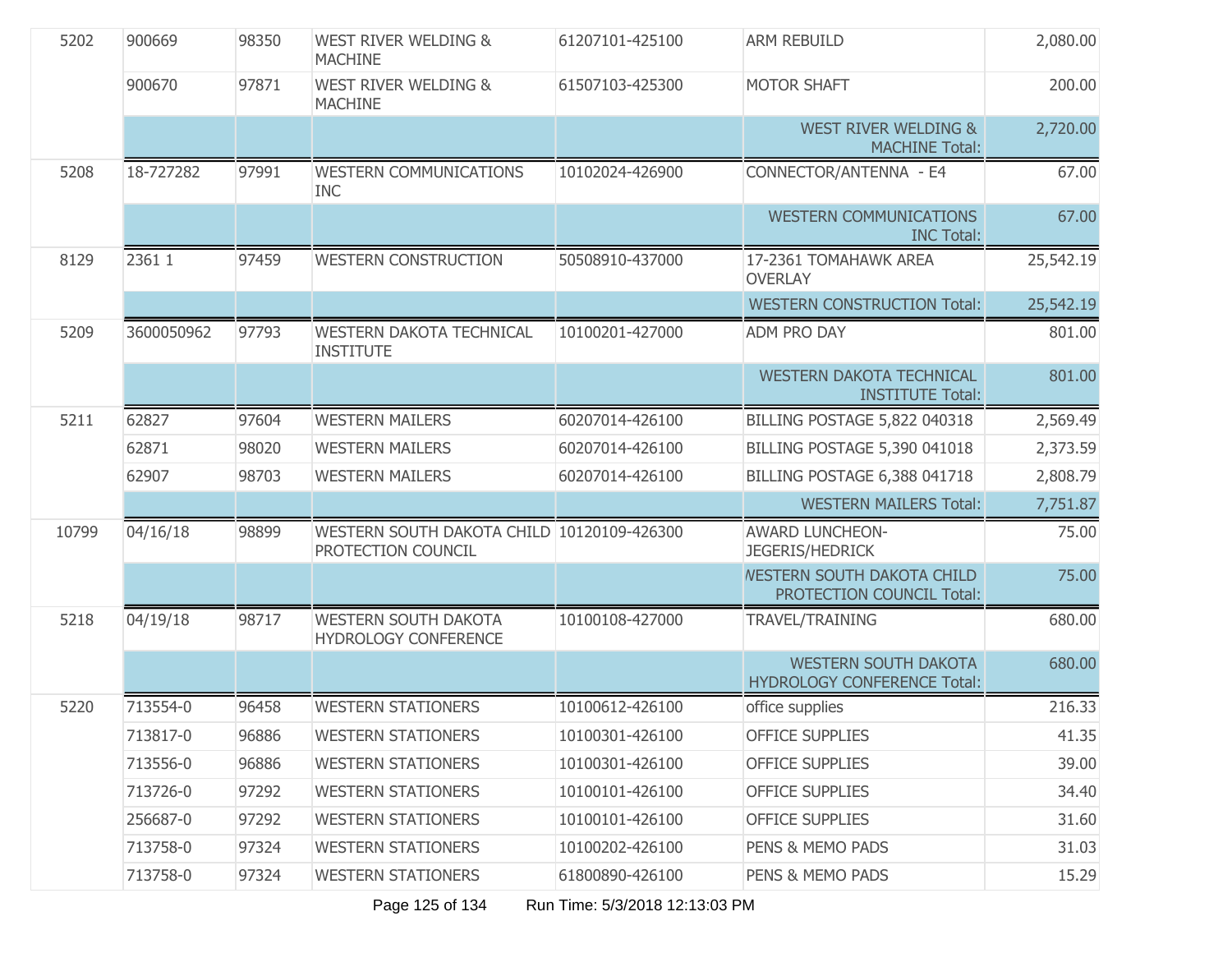| 5220 | 714761-0 | 98632 | <b>WESTERN STATIONERS</b> | 10100201-426100 | <b>OFFICE SUPPLIES</b>                   | 172.00   |
|------|----------|-------|---------------------------|-----------------|------------------------------------------|----------|
|      | 714486-0 | 98571 | <b>WESTERN STATIONERS</b> | 10100202-426100 | <b>OFFICE SUPPLIES</b>                   | 26.91    |
|      | 714486-0 | 98571 | <b>WESTERN STATIONERS</b> | 61800890-426100 | <b>OFFICE SUPPLIES</b>                   | 13.25    |
|      | 713916-0 | 97975 | <b>WESTERN STATIONERS</b> | 10100202-426100 | DRY ERASE MARKERS                        | 10.05    |
|      | 713916-0 | 97975 | <b>WESTERN STATIONERS</b> | 61800890-426100 | DRY ERASE MARKERS                        | 4.95     |
|      | 714399-0 | 97931 | <b>WESTERN STATIONERS</b> | 60207012-426100 | COPY MACHINE PAPER                       | 103.20   |
|      | 714399-0 | 97931 | <b>WESTERN STATIONERS</b> | 60407071-426100 | COPY MACHINE PAPER                       | 61.92    |
|      | 714399-0 | 97931 | <b>WESTERN STATIONERS</b> | 60907401-426100 | COPY MACHINE PAPER                       | 41.28    |
|      | 713996-0 | 97900 | <b>WESTERN STATIONERS</b> | 10100603-426100 | <b>PAPER</b>                             | 68.80    |
|      | 714499-0 | 98060 | <b>WESTERN STATIONERS</b> | 10100620-426100 | REPORT COVERS, COPIER<br><b>CARTIDGE</b> | 157.92   |
|      | 713833-0 | 98475 | <b>WESTERN STATIONERS</b> | 10100706-426100 | <b>Office Supllies</b>                   | 27.44    |
|      | 714762-0 | 98632 | <b>WESTERN STATIONERS</b> | 10100201-426100 | <b>OFFICE SUPPLIES</b>                   | 115.56   |
|      | 713527-0 | 97187 | <b>WESTERN STATIONERS</b> | 10100607-426100 | printer ink cartridges                   | 130.67   |
|      | 713479-1 | 97274 | <b>WESTERN STATIONERS</b> | 10100620-426100 | paper                                    | 15.16    |
|      | 714135-0 | 97615 | <b>WESTERN STATIONERS</b> | 10100301-426100 | <b>OFFICE SUPPLIES</b>                   | 19.80    |
|      | 714070-0 | 97795 | <b>WESTERN STATIONERS</b> | 10100201-426100 | <b>OFFICER SUPPLIES</b>                  | 165.04   |
|      | 714071-0 | 97795 | <b>WESTERN STATIONERS</b> | 10100201-426100 | <b>OFFICER SUPPLIES</b>                  | 68.80    |
|      | 713575-1 | 97635 | <b>WESTERN STATIONERS</b> | 10100108-426100 | <b>OFFICE SUPPLIES</b>                   | 39.00    |
|      |          |       |                           |                 | <b>WESTERN STATIONERS Total:</b>         | 1,650.75 |
| 5227 | 53724088 |       | <b>WEX BANK</b>           | 10100711-426200 |                                          | 63.18    |
|      | 53724088 |       | <b>WEX BANK</b>           | 10100711-426200 |                                          | 95.40    |
|      | 53724088 |       | <b>WEX BANK</b>           | 10106024-426200 |                                          | 32.26    |
|      | 53724088 |       | <b>WEX BANK</b>           | 61800890-426200 |                                          | 955.53   |
|      | 53724088 |       | <b>WEX BANK</b>           | 61800890-426200 |                                          | 2,917.60 |
|      | 53724088 |       | <b>WEX BANK</b>           | 60907401-426200 |                                          | 806.76   |
|      | 53724088 |       | <b>WEX BANK</b>           | 60907401-426200 |                                          | 75.27    |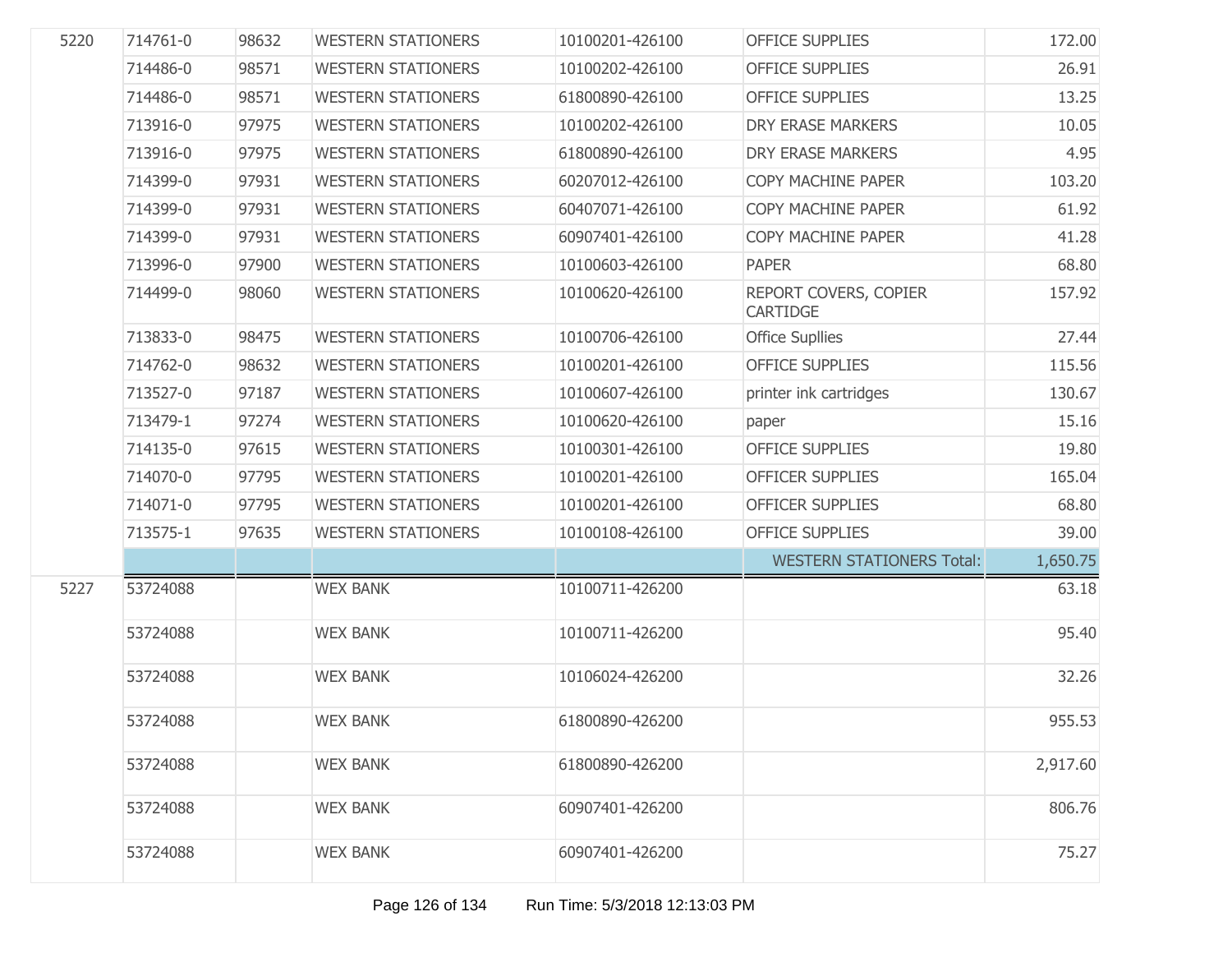| 5227 | 53724088 | <b>WEX BANK</b> | 60907401-426200 | 220.51 |
|------|----------|-----------------|-----------------|--------|
|      | 53724088 | <b>WEX BANK</b> | 60907401-426200 | 66.31  |
|      | 53724088 | <b>WEX BANK</b> | 60407071-426200 | 442.72 |
|      | 53724088 | <b>WEX BANK</b> | 60407071-426200 | 533.06 |
|      | 53724088 | <b>WEX BANK</b> | 60407072-426200 | 109.15 |
|      | 53724088 | <b>WEX BANK</b> | 60907401-426200 | 21.34  |
|      | 53724088 | <b>WEX BANK</b> | 60907401-426200 | 254.90 |
|      | 53724088 | <b>WEX BANK</b> | 60907401-426200 | 144.26 |
|      | 53724088 | <b>WEX BANK</b> | 60207014-426200 | 861.88 |
|      | 53724088 | <b>WEX BANK</b> | 60407071-426200 | 9.49   |
|      | 53724088 | <b>WEX BANK</b> | 60407071-426200 | 85.89  |
|      | 53724088 | <b>WEX BANK</b> | 60407071-426200 | 159.85 |
|      | 53724088 | <b>WEX BANK</b> | 60407071-426200 | 808.44 |
|      | 53724088 | <b>WEX BANK</b> | 60407071-426200 | 512.53 |
|      | 53724088 | <b>WEX BANK</b> | 60207012-426200 | 642.95 |
|      | 53724088 | <b>WEX BANK</b> | 60207012-426200 | 949.32 |
|      | 53724088 | <b>WEX BANK</b> | 60207012-426200 | 308.08 |
|      | 53724088 | <b>WEX BANK</b> | 60207014-425100 | 21.20  |
|      | 53724088 | <b>WEX BANK</b> | 60207014-426200 | 611.58 |
|      |          |                 |                 |        |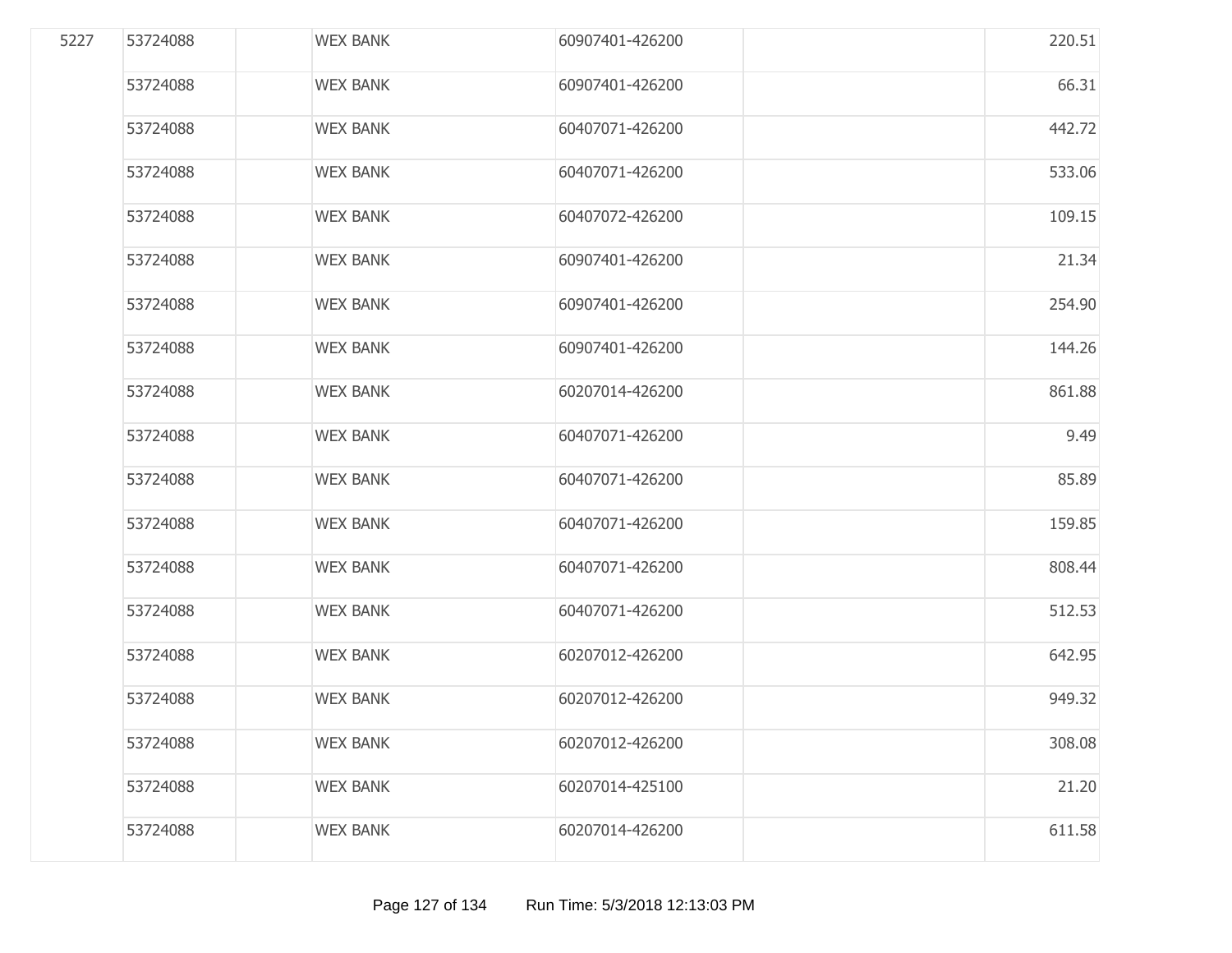| 5227 | 53724088 | <b>WEX BANK</b> | 60207014-426200 | 199.02   |
|------|----------|-----------------|-----------------|----------|
|      | 53724088 | <b>WEX BANK</b> | 60207011-425100 | 21.16    |
|      | 53724088 | <b>WEX BANK</b> | 60207011-426200 | 583.65   |
|      | 53724088 | <b>WEX BANK</b> | 60207011-426200 | 44.91    |
|      | 53724088 | <b>WEX BANK</b> | 60207011-426200 | 660.20   |
|      | 53724088 | <b>WEX BANK</b> | 60207012-426200 | 938.11   |
|      | 53724088 | <b>WEX BANK</b> | 60207012-426200 | 23.13    |
|      | 53724088 | <b>WEX BANK</b> | 10100302-426200 | 369.50   |
|      | 53724088 | <b>WEX BANK</b> | 10100302-426200 | 4,638.07 |
|      | 53724088 | <b>WEX BANK</b> | 10100302-426200 | 64.09    |
|      | 53724088 | <b>WEX BANK</b> | 10100302-426200 | 1,297.47 |
|      | 53724088 | <b>WEX BANK</b> | 10100302-426200 | 56.79    |
|      | 53724088 | <b>WEX BANK</b> | 10100302-426200 | 103.02   |
|      | 53724088 | <b>WEX BANK</b> | 10100301-426200 | 4,840.16 |
|      | 53724088 | <b>WEX BANK</b> | 10100301-426200 | 901.61   |
|      | 53724088 | <b>WEX BANK</b> | 10100301-426200 | 401.90   |
|      | 53724088 | <b>WEX BANK</b> | 10100301-426200 | 692.73   |
|      | 53724088 | <b>WEX BANK</b> | 10100301-426200 | 345.23   |
|      | 53724088 | <b>WEX BANK</b> | 10100305-426200 | 138.98   |
|      |          |                 |                 |          |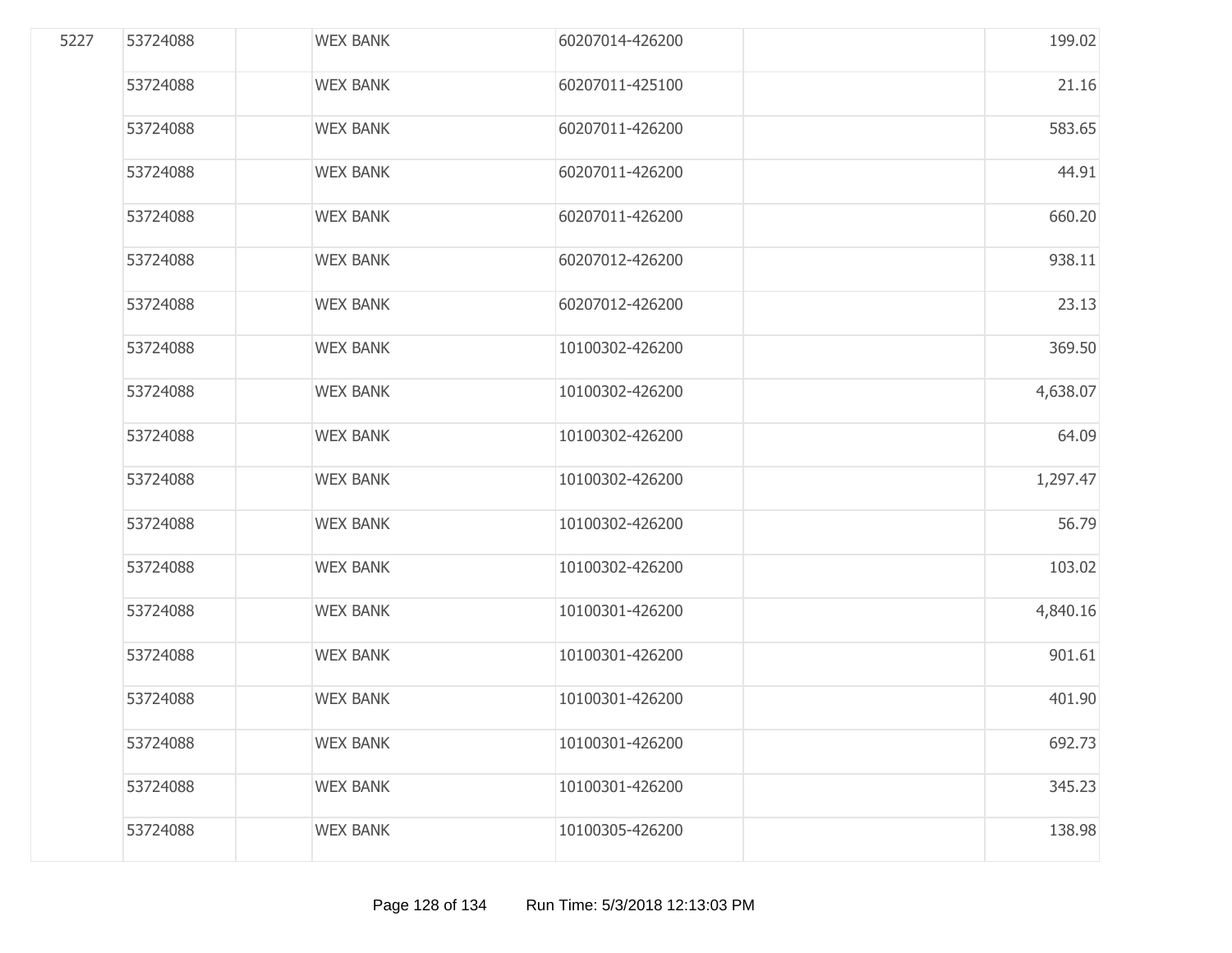| 5227 | 53724088 | <b>WEX BANK</b> | 61507103-426200 | 65.60     |
|------|----------|-----------------|-----------------|-----------|
|      | 53724088 | <b>WEX BANK</b> | 10100401-426200 | 7,280.81  |
|      | 53724088 | <b>WEX BANK</b> | 10100401-426200 | 2,043.16  |
|      | 53724088 | <b>WEX BANK</b> | 10100401-426200 | 456.45    |
|      | 53724088 | <b>WEX BANK</b> | 10100401-426200 | 567.14    |
|      | 53724088 | <b>WEX BANK</b> | 10100301-426200 | 208.71    |
|      | 53724088 | <b>WEX BANK</b> | 61207101-426200 | 5,038.04  |
|      | 53724088 | <b>WEX BANK</b> | 61207101-426200 | 11,979.76 |
|      | 53724088 | <b>WEX BANK</b> | 61207101-426200 | 96.26     |
|      | 53724088 | <b>WEX BANK</b> | 61207101-426200 | 210.25    |
|      | 53724088 | <b>WEX BANK</b> | 61207101-426200 | 378.17    |
|      | 53724088 | <b>WEX BANK</b> | 61507103-426200 | 159.53    |
|      | 53724088 | <b>WEX BANK</b> | 79300968-426200 | 44.61     |
|      | 53724088 | <b>WEX BANK</b> | 10100618-426200 | 651.45    |
|      | 53724088 | <b>WEX BANK</b> | 10100618-426200 | 9,483.36  |
|      | 53724088 | <b>WEX BANK</b> | 10100618-426200 | 240.85    |
|      | 53724088 | <b>WEX BANK</b> | 10100618-426200 | 1,015.35  |
|      | 53724088 | <b>WEX BANK</b> | 10100618-426200 | 1,732.01  |
|      | 53724088 | <b>WEX BANK</b> | 10100607-426200 | 180.52    |
|      |          |                 |                 |           |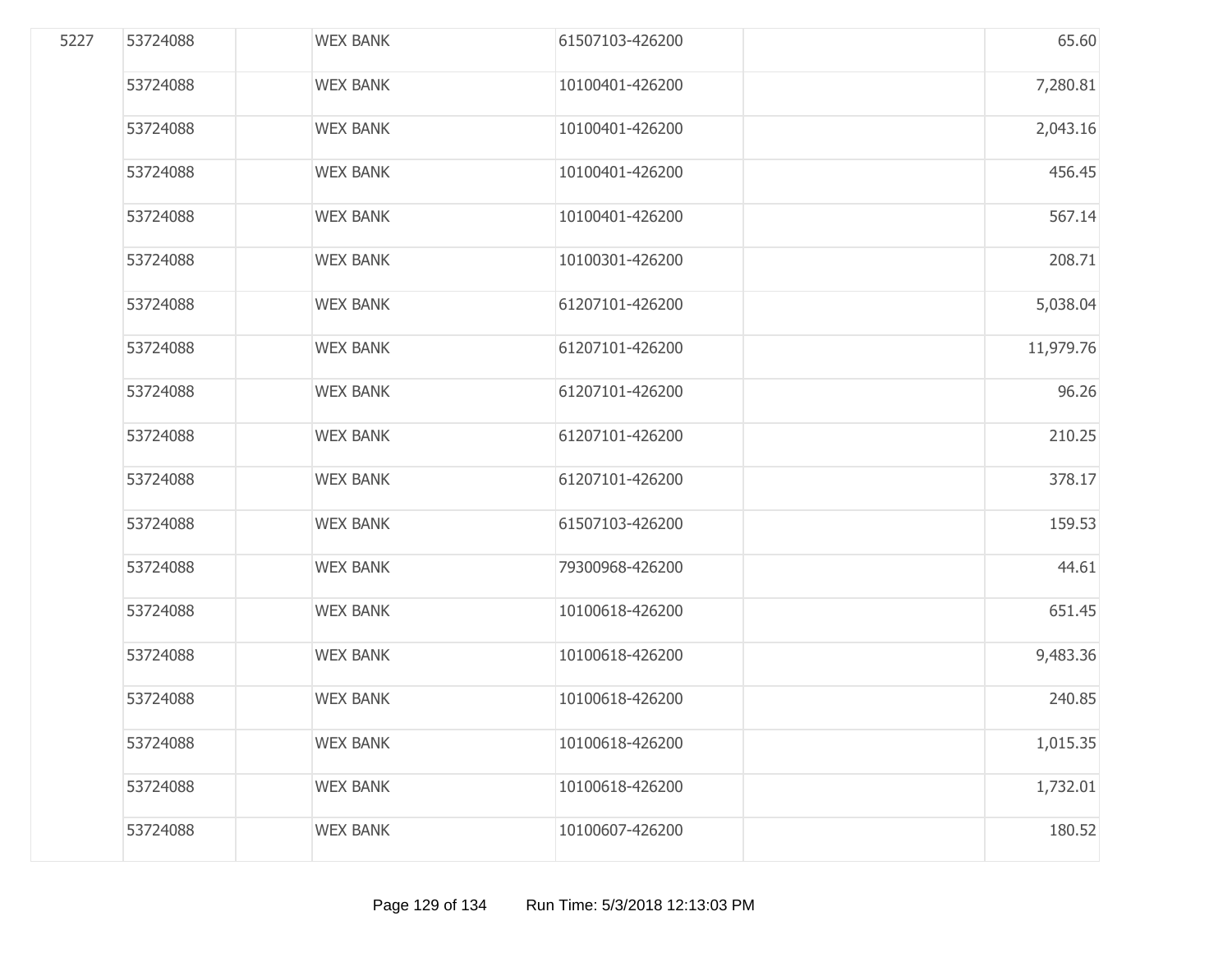| 5227 | 53724088 | <b>WEX BANK</b> | 10100607-426200 | 1,351.33 |
|------|----------|-----------------|-----------------|----------|
|      | 53724088 | <b>WEX BANK</b> | 10100607-426200 | 948.85   |
|      | 53724088 | <b>WEX BANK</b> | 10100607-426200 | 574.52   |
|      | 53724088 | <b>WEX BANK</b> | 10100601-426200 | 93.84    |
|      | 53724088 | <b>WEX BANK</b> | 10100612-426200 | 75.14    |
|      | 53724088 | <b>WEX BANK</b> | 10100201-426200 | 42.91    |
|      | 53724088 | <b>WEX BANK</b> | 10100201-426200 | 75.53    |
|      | 53724088 | <b>WEX BANK</b> | 10100201-426200 | 1,106.96 |
|      | 53724088 | <b>WEX BANK</b> | 10100201-426200 | 3,107.12 |
|      | 53724088 | <b>WEX BANK</b> | 10100607-426200 | 590.66   |
|      | 53724088 | <b>WEX BANK</b> | 10100607-426200 | 182.40   |
|      | 53724088 | <b>WEX BANK</b> | 10100201-425100 | 93.64    |
|      | 53724088 | <b>WEX BANK</b> | 10100201-425100 | 10.00    |
|      | 53724088 | <b>WEX BANK</b> | 10100201-426200 | 325.64   |
|      | 53724088 | <b>WEX BANK</b> | 10100201-426200 | 8,316.29 |
|      | 53724088 | <b>WEX BANK</b> | 10100201-426200 | 907.23   |
|      | 53724088 | <b>WEX BANK</b> | 10100201-426200 | 3,645.27 |
|      | 53724088 | <b>WEX BANK</b> | 10100204-426200 | 170.68   |
|      | 53724088 | <b>WEX BANK</b> | 10100204-426200 | 331.06   |
|      |          |                 |                 |          |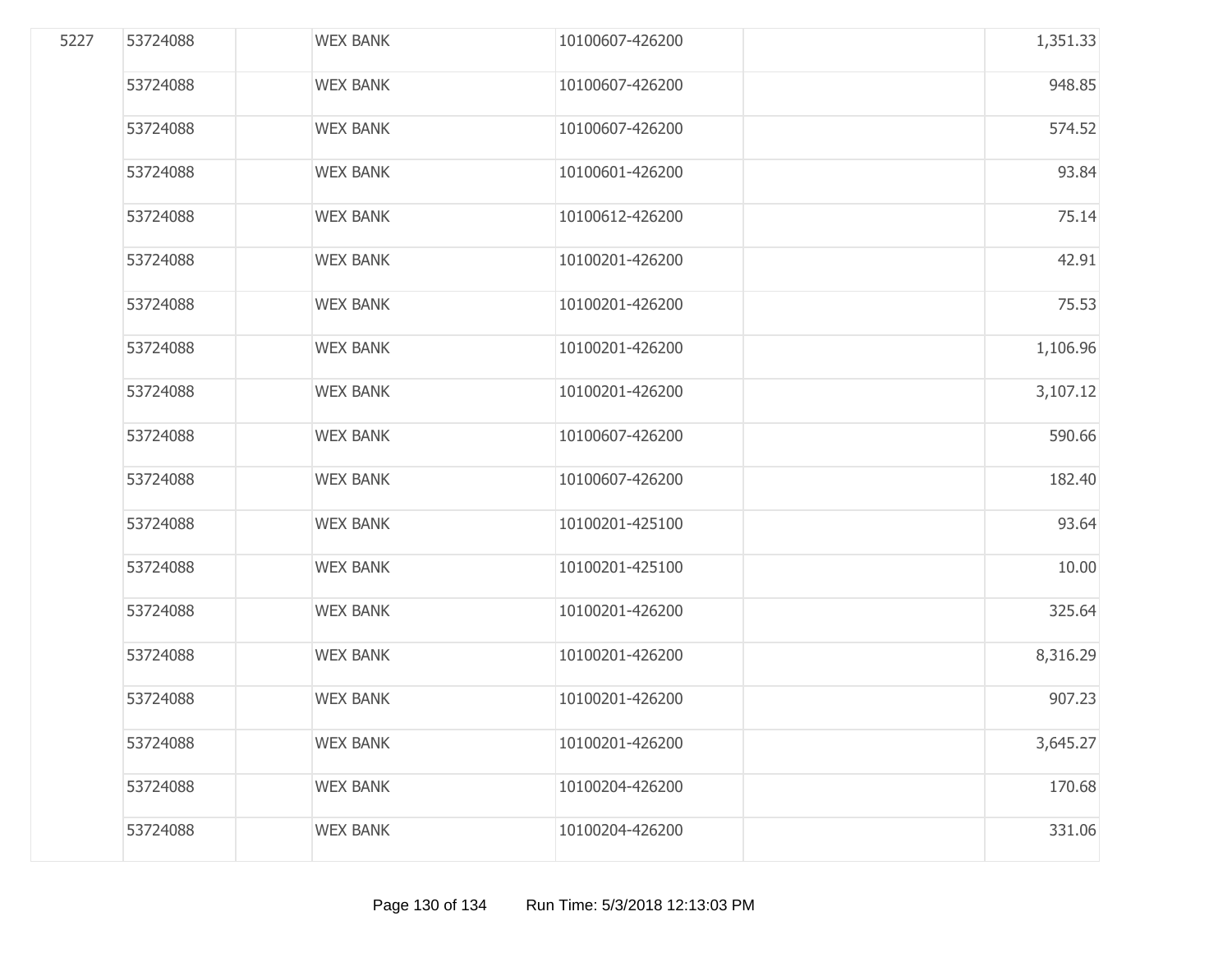| 5227 | 53724088 | <b>WEX BANK</b> | 10100204-426200 | 304.83   |
|------|----------|-----------------|-----------------|----------|
|      | 53724088 | <b>WEX BANK</b> | 10100609-426200 | 35.73    |
|      | 53724088 | <b>WEX BANK</b> | 10100609-426200 | 150.37   |
|      | 53724088 | <b>WEX BANK</b> | 10100101-426200 | 61.11    |
|      | 53724088 | <b>WEX BANK</b> | 10100202-426200 | 404.83   |
|      | 53724088 | <b>WEX BANK</b> | 10100202-426200 | 89.44    |
|      | 53724088 | <b>WEX BANK</b> | 10100202-426200 | 29.54    |
|      | 53724088 | <b>WEX BANK</b> | 10100202-426200 | 190.44   |
|      | 53724088 | <b>WEX BANK</b> | 10100202-426200 | 602.93   |
|      | 53724088 | <b>WEX BANK</b> | 10100202-426200 | 201.45   |
|      | 53724088 | <b>WEX BANK</b> | 77700914-426200 | 28.67    |
|      | 53724088 | <b>WEX BANK</b> | 77700914-426200 | 29.07    |
|      | 53724088 | <b>WEX BANK</b> | 10100202-426200 | 1,290.15 |
|      | 53724088 | <b>WEX BANK</b> | 10100202-426200 | 2,201.57 |
|      | 53724088 | <b>WEX BANK</b> | 10100202-426200 | 38.66    |
|      | 53724088 | <b>WEX BANK</b> | 10100202-426200 | 453.69   |
|      | 53724088 | <b>WEX BANK</b> | 10100108-426200 | 444.70   |
|      | 53724088 | <b>WEX BANK</b> | 10100108-426200 | 43.00    |
|      | 53724088 | <b>WEX BANK</b> | 10100108-426200 | 969.82   |
|      |          |                 |                 |          |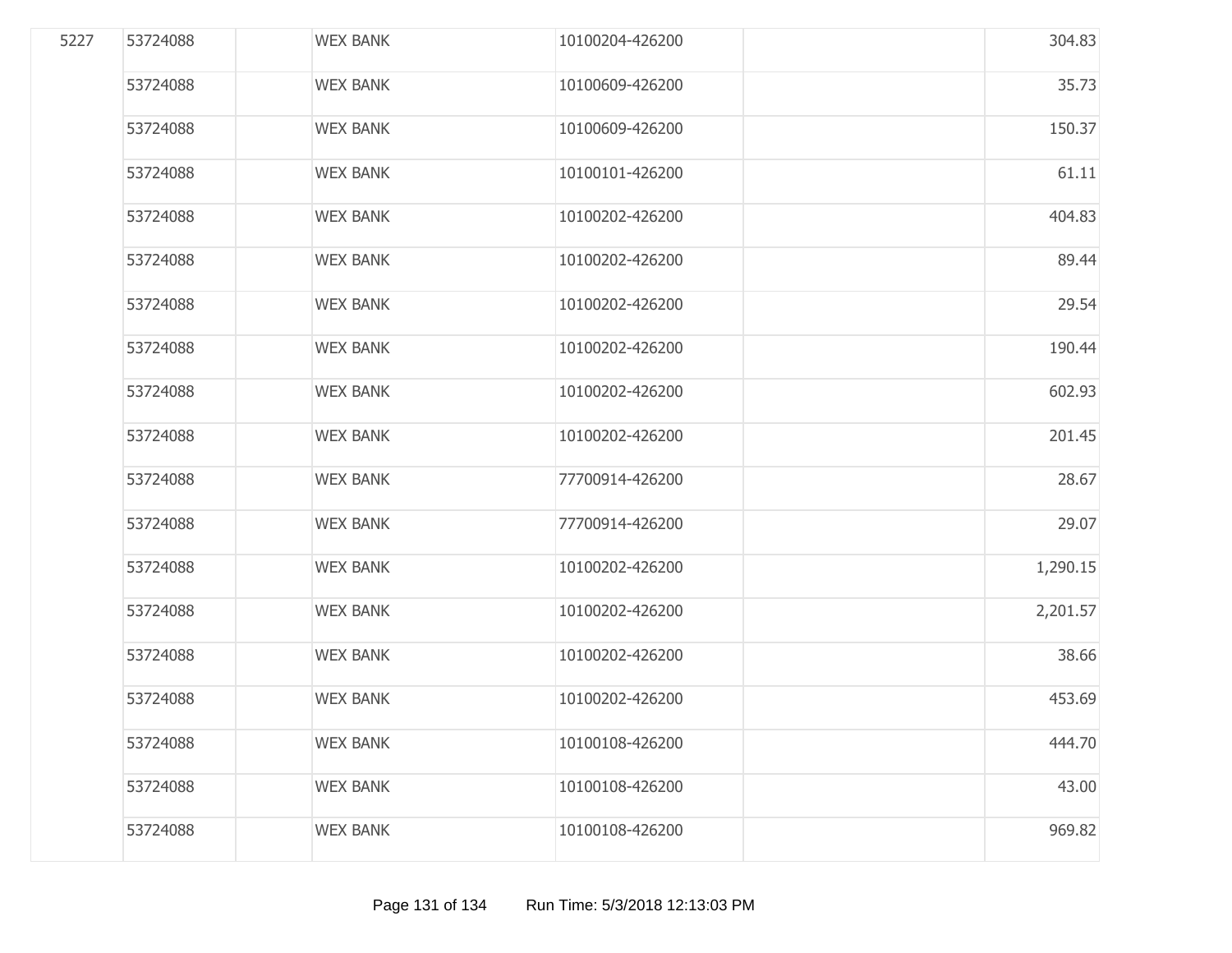| 5227  | 53724088 |       | <b>WEX BANK</b>                | 10100205-426200 |                                          | 852.91     |
|-------|----------|-------|--------------------------------|-----------------|------------------------------------------|------------|
|       | 53724088 |       | <b>WEX BANK</b>                | 10100205-426200 |                                          | 219.04     |
|       | 53724088 |       | <b>WEX BANK</b>                | 10100205-426200 |                                          | 124.23     |
|       | 53724088 |       | <b>WEX BANK</b>                | 61800890-426200 |                                          | 519.35     |
|       | 53724088 |       | <b>WEX BANK</b>                | 61800890-426200 |                                          | 17.33      |
|       | 53724088 |       | <b>WEX BANK</b>                | 61800890-426200 |                                          | 36.88      |
|       | 53724088 |       | <b>WEX BANK</b>                | 61800890-426200 |                                          | 243.78     |
|       | 53724088 |       | <b>WEX BANK</b>                | 10100108-425100 |                                          | 83.41      |
|       | 53724088 |       | <b>WEX BANK</b>                | 10100108-426200 |                                          | 170.48     |
|       |          |       |                                |                 | <b>WEX BANK Total:</b>                   | 101,647.70 |
| 5234  | 234226   | 97573 | <b>WHISLER BEARING COMPANY</b> | 10100301-425300 | UNIT S074                                | 72.38      |
|       | 234271   | 97886 | <b>WHISLER BEARING COMPANY</b> | 10100205-426900 | T704 Polysleeves                         |            |
|       |          |       |                                |                 |                                          | 6.72       |
|       | 234427   | 98127 | <b>WHISLER BEARING COMPANY</b> | 10100302-425300 | <b>UNITS</b>                             | 36.32      |
|       | 234491   | 98308 | <b>WHISLER BEARING COMPANY</b> | 10100607-425300 | FHP V-BELT                               | 18.84      |
|       | 234428   | 98127 | <b>WHISLER BEARING COMPANY</b> | 10100302-425300 | <b>UNITS</b>                             | 35.52      |
|       | 234369   | 98127 | <b>WHISLER BEARING COMPANY</b> | 10100301-425300 | <b>UNITS</b>                             | 7.79       |
|       | 234320   | 98127 | <b>WHISLER BEARING COMPANY</b> | 10100401-425300 | <b>UNITS</b>                             | 30.06      |
|       | 234486   | 98011 | WHISLER BEARING COMPANY        | 61507103-425300 | <b>CHAIN AND LINK</b>                    | 52.68      |
|       | 234038   | 97605 | WHISLER BEARING COMPANY        | 61507103-425300 | <b>CLEAT</b>                             | 640.78     |
|       | 233798   | 97606 | <b>WHISLER BEARING COMPANY</b> | 61507103-425300 | <b>BOLT</b>                              | 1,129.72   |
|       |          |       |                                |                 | <b>WHISLER BEARING COMPANY</b><br>Total: | 2,030.81   |
| 10045 | 188896   |       | WHITES, KEITH                  | 60207014-453000 |                                          | 69.21      |
|       | 188896   |       | WHITES, KEITH                  | 60207014-453000 |                                          | 67.49      |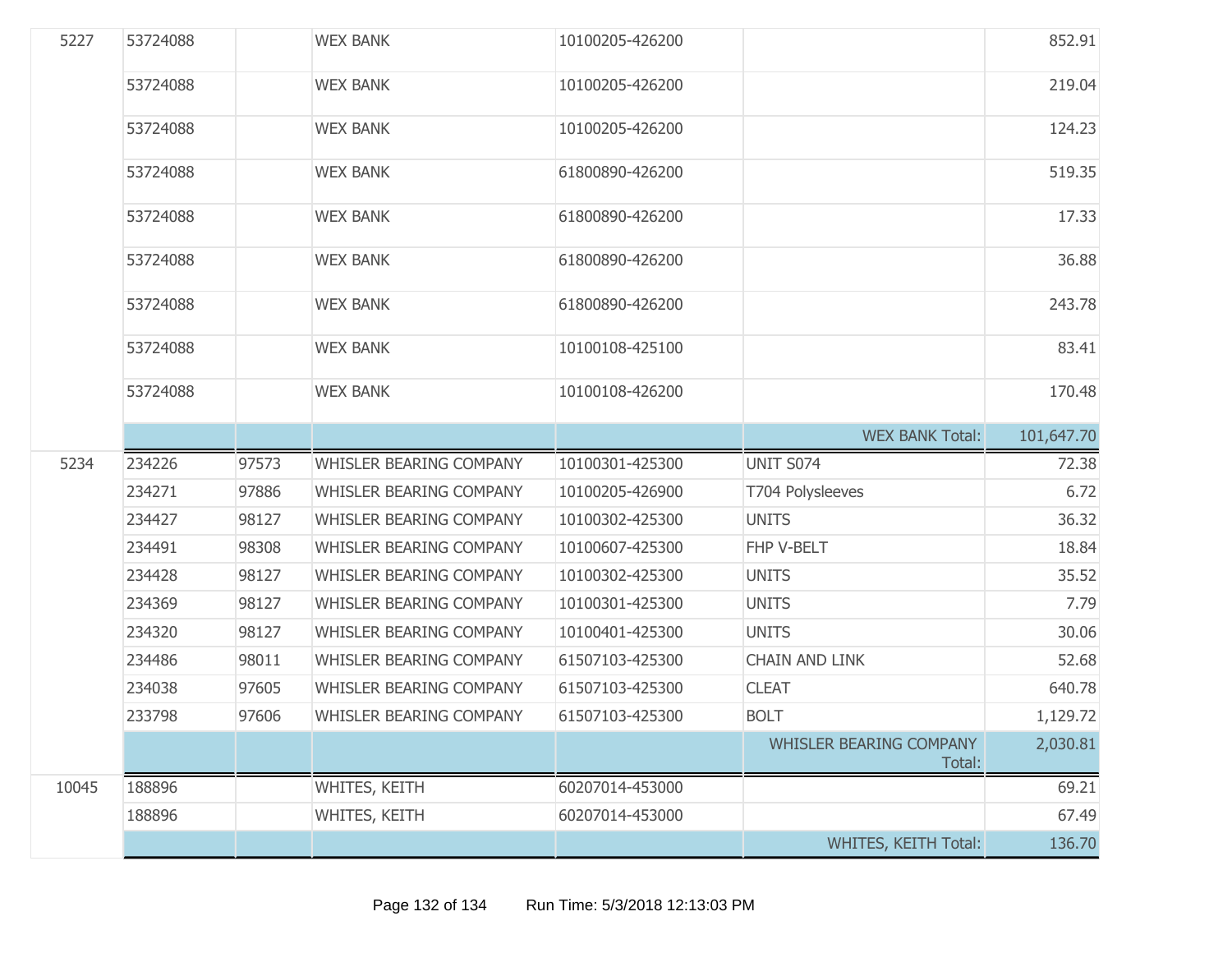| 10782 | 30471      | 98333 | <b>WILKENS INDUSTRIES INC</b> | 61507103-425100 | <b>CONTROL VALVE</b>                         | 335.75   |
|-------|------------|-------|-------------------------------|-----------------|----------------------------------------------|----------|
|       |            |       |                               |                 | <b>WILKENS INDUSTRIES INC Total:</b>         | 335.75   |
| 10765 | 04/04/18   | 97463 | <b>WILLIAM OVERTURFF</b>      | 10106024-426900 | FROZEN CONDUIT IN FIBER<br><b>PROJEC</b>     | 27.64    |
|       | 04/04/2018 | 97463 | <b>WILLIAM OVERTURFF</b>      | 10106024-426900 | FROZEN CONDUIT IN FIBER<br><b>PROJEC</b>     | 44.05    |
|       |            |       |                               |                 | <b>WILLIAM OVERTURFF Total:</b>              | 71.69    |
| 5289  | 4524852891 | 96675 | <b>WILSON SPORTING GOODS</b>  | 61400605-452000 | golf balls                                   | 89.04    |
|       | 4524942493 | 98027 | <b>WILSON SPORTING GOODS</b>  | 61400605-452000 | <b>GOLF MERCHANDISE FOR</b><br><b>RESALE</b> | 317.37   |
|       | 4525020412 | 98620 | <b>WILSON SPORTING GOODS</b>  | 10100601-452000 | TENNIS MERCHANDISE FOR<br><b>RESALE</b>      | 538.38   |
|       |            |       |                               |                 | <b>WILSON SPORTING GOODS</b><br>Total:       | 944.79   |
| 10741 | 188880     |       | WILSON, JERRY                 | 60207014-453000 |                                              | 56.72    |
|       |            |       |                               |                 | WILSON, JERRY Total:                         | 56.72    |
| 10738 | 188877     |       | WOODS, OLLIE M                | 60207014-453000 |                                              | 33.00    |
|       |            |       |                               |                 | WOODS, OLLIE M Total:                        | 33.00    |
| 5347  | 99741      | 97281 | WW GOETSCH ASSOCIATES INC     | 10100615-425300 | <b>AURORA PUMP MOTOR</b>                     | 4,911.00 |
|       | 99841      | 97458 | WW GOETSCH ASSOCIATES INC     | 10100612-425300 | <b>B &amp; G MOTOR</b>                       | 1,186.80 |
|       |            |       |                               |                 | WW GOETSCH ASSOCIATES INC<br>Total:          | 6,097.80 |
| 1956  | 9742837249 | 96755 | <b>WW GRAINGER INC</b>        | 10120100-426100 | <b>ANTIBIOTIC OINTMENT</b>                   | 23.16    |
|       | 9739865161 | 96890 | <b>WW GRAINGER INC</b>        | 60407072-425300 | LEL ALARMS: VISUAL SIGNAL<br><b>LIGH</b>     | 809.37   |
|       | 9748839033 | 97875 | <b>WW GRAINGER INC</b>        | 10120104-426300 | <b>DUFFEL BAGS OLSON</b>                     | 65.92    |
|       | 9755540680 | 98506 | <b>WW GRAINGER INC</b>        | 10120100-426100 | <b>STORAGE CONTAINERS</b>                    | 123.18   |
|       | 9752720798 | 98098 | <b>WW GRAINGER INC</b>        | 60407072-425300 | LEL ALARMS: VISUAL SIGNAL<br><b>LIGH</b>     | 278.99   |
|       | 9751433328 | 98098 | <b>WW GRAINGER INC</b>        | 60407072-425300 | LEL ALARMS: VISUAL SIGNAL<br><b>LIGH</b>     | 557.98   |
|       |            |       |                               |                 | <b>WW GRAINGER INC Total:</b>                | 1,858.60 |